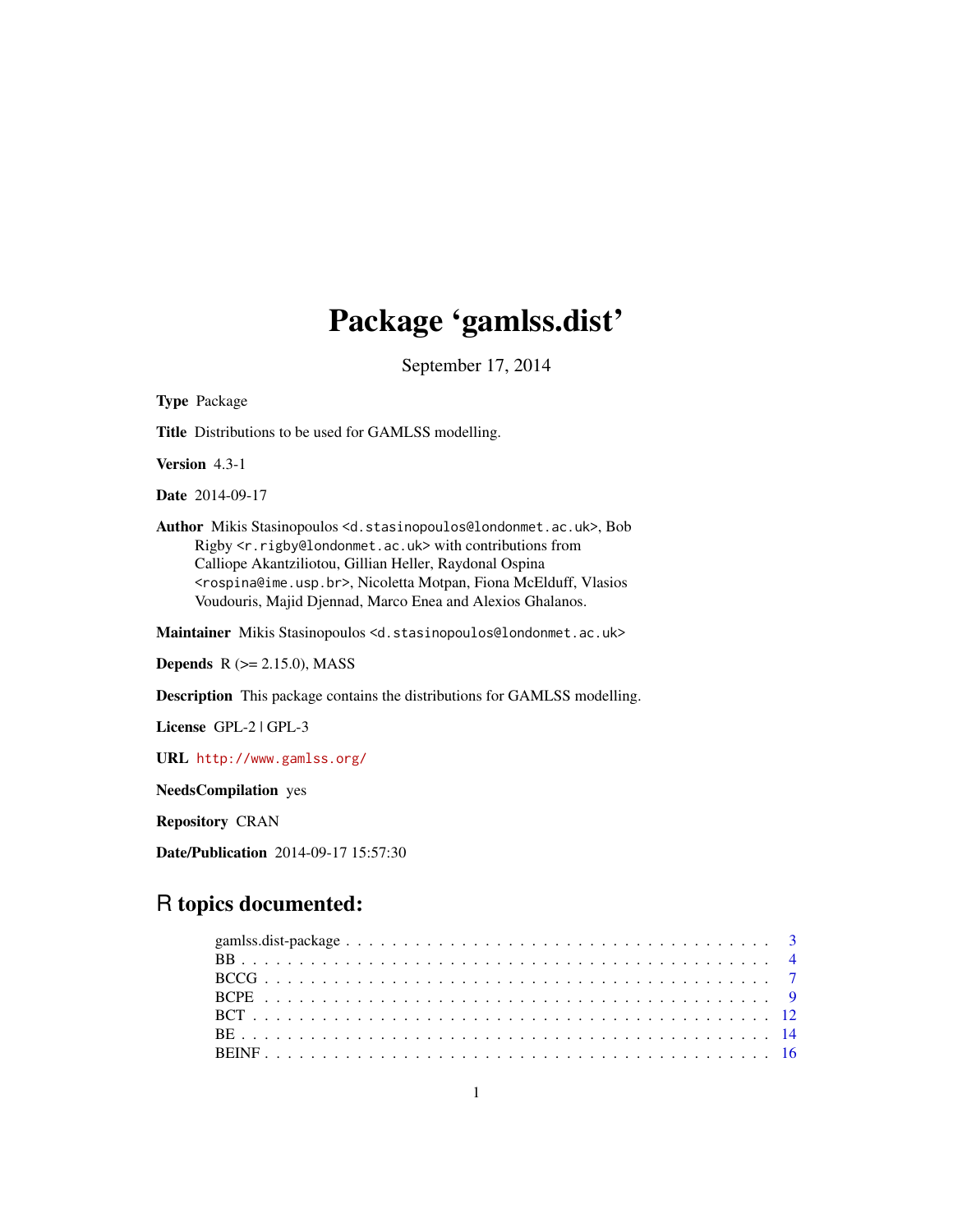| <b>BEOI</b>      |  |  |  |  |  |  |  |  |  |  | 20       |
|------------------|--|--|--|--|--|--|--|--|--|--|----------|
| BEZI             |  |  |  |  |  |  |  |  |  |  | 23       |
| BI               |  |  |  |  |  |  |  |  |  |  | 25       |
|                  |  |  |  |  |  |  |  |  |  |  | 27       |
|                  |  |  |  |  |  |  |  |  |  |  | 28       |
|                  |  |  |  |  |  |  |  |  |  |  | 30       |
|                  |  |  |  |  |  |  |  |  |  |  | 32       |
|                  |  |  |  |  |  |  |  |  |  |  | 34       |
|                  |  |  |  |  |  |  |  |  |  |  | 36       |
|                  |  |  |  |  |  |  |  |  |  |  | 37       |
|                  |  |  |  |  |  |  |  |  |  |  | 39       |
|                  |  |  |  |  |  |  |  |  |  |  | 42       |
|                  |  |  |  |  |  |  |  |  |  |  | 44       |
|                  |  |  |  |  |  |  |  |  |  |  | 46       |
|                  |  |  |  |  |  |  |  |  |  |  | 48       |
|                  |  |  |  |  |  |  |  |  |  |  | 50       |
|                  |  |  |  |  |  |  |  |  |  |  | 52       |
|                  |  |  |  |  |  |  |  |  |  |  | 54       |
|                  |  |  |  |  |  |  |  |  |  |  | 56       |
|                  |  |  |  |  |  |  |  |  |  |  | 57       |
|                  |  |  |  |  |  |  |  |  |  |  | 59       |
|                  |  |  |  |  |  |  |  |  |  |  |          |
| IG               |  |  |  |  |  |  |  |  |  |  | 60       |
|                  |  |  |  |  |  |  |  |  |  |  | 62<br>64 |
|                  |  |  |  |  |  |  |  |  |  |  |          |
|                  |  |  |  |  |  |  |  |  |  |  | 66       |
|                  |  |  |  |  |  |  |  |  |  |  | 68       |
|                  |  |  |  |  |  |  |  |  |  |  | 70       |
|                  |  |  |  |  |  |  |  |  |  |  | 73       |
|                  |  |  |  |  |  |  |  |  |  |  | 75       |
|                  |  |  |  |  |  |  |  |  |  |  | 76       |
|                  |  |  |  |  |  |  |  |  |  |  | 80       |
| <b>NBI</b>       |  |  |  |  |  |  |  |  |  |  | 82       |
|                  |  |  |  |  |  |  |  |  |  |  | 84       |
| <b>NET</b>       |  |  |  |  |  |  |  |  |  |  | 86       |
|                  |  |  |  |  |  |  |  |  |  |  | 88       |
| NO2              |  |  |  |  |  |  |  |  |  |  | 90       |
|                  |  |  |  |  |  |  |  |  |  |  | 91       |
|                  |  |  |  |  |  |  |  |  |  |  | 94       |
|                  |  |  |  |  |  |  |  |  |  |  | 96       |
| <b>PIG</b>       |  |  |  |  |  |  |  |  |  |  | 98       |
|                  |  |  |  |  |  |  |  |  |  |  |          |
|                  |  |  |  |  |  |  |  |  |  |  |          |
|                  |  |  |  |  |  |  |  |  |  |  |          |
| <b>SEP</b>       |  |  |  |  |  |  |  |  |  |  |          |
| SEP <sub>1</sub> |  |  |  |  |  |  |  |  |  |  |          |
|                  |  |  |  |  |  |  |  |  |  |  |          |
| SI               |  |  |  |  |  |  |  |  |  |  |          |
|                  |  |  |  |  |  |  |  |  |  |  |          |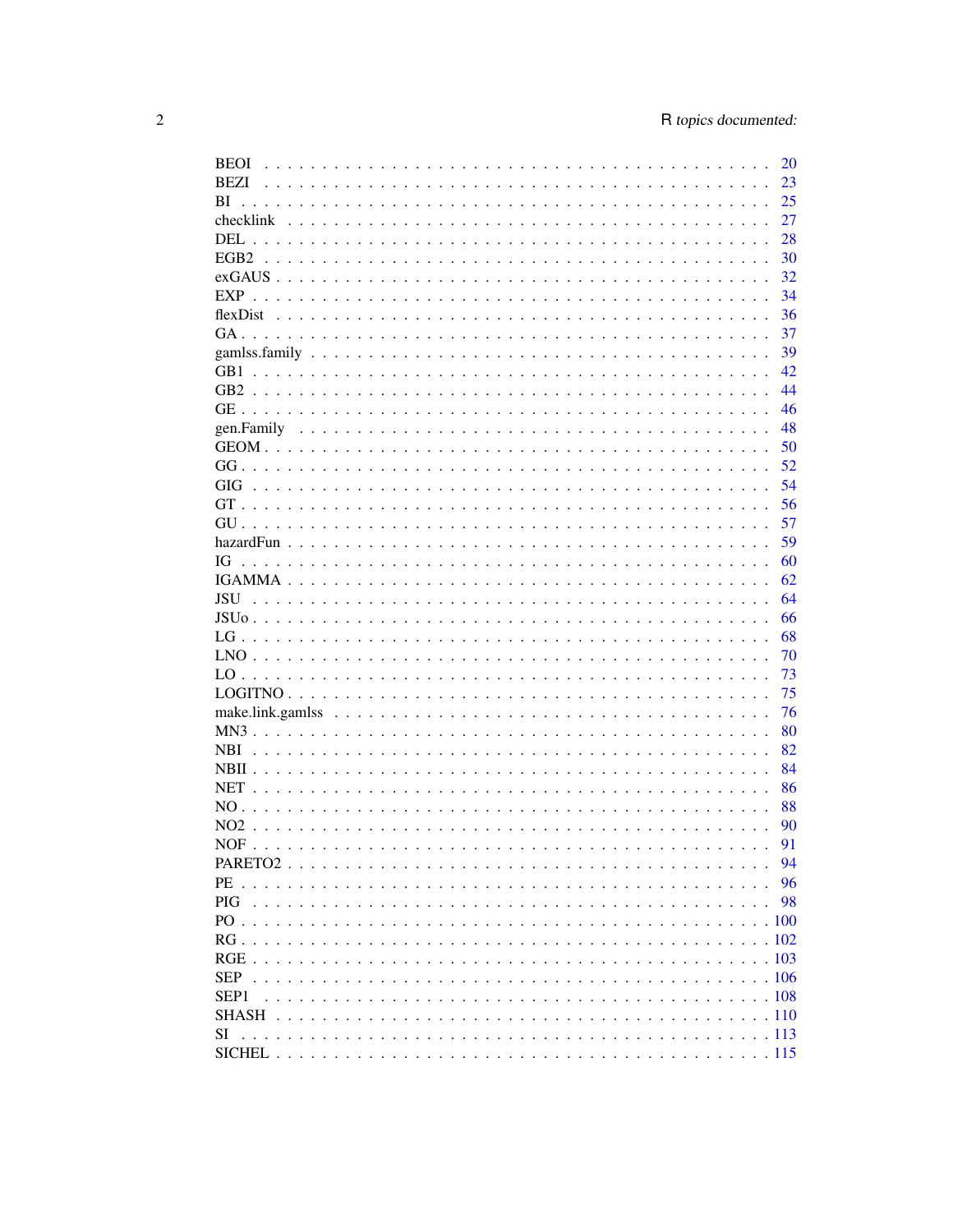<span id="page-2-0"></span>

| SN <sub>1</sub>  |
|------------------|
| SN <sub>2</sub>  |
| ST1              |
| TF               |
|                  |
| <b>WEI</b>       |
| WEI <sub>2</sub> |
| WEI3             |
| YH E             |
| <b>ZARR</b>      |
| <b>ZARI</b>      |
| ZAGA.            |
|                  |
| ZAIG             |
| <b>ZANBI</b>     |
| ZAP              |
| <b>ZIP</b>       |
| ZIP <sub>2</sub> |
| ZIPIG.           |
|                  |
|                  |

#### **Index** [153](#page-152-0)

gamlss.dist-package *The GAMLSS distributions*

# Description

This package contains all distributions to be used for GAMLSS models. Each distributions has its probability function, d, its commutative probability function, p, the inverse of the commutative probability function, q, its random generation function, r, and also the gamlss.family generating function

# Details

| Package: | gamlss.dist              |
|----------|--------------------------|
| Type:    | Package                  |
| Version: | 1.5.0                    |
| Date:    | 2006-12-13               |
| License: | GPL (version 2 or later) |

This package is design to be used with the package **gamlss** but the d, p, q and r functions can be used separately.

#### Author(s)

Mikis Stasinopoulos <d.stasinopoulos@londonmet.ac.uk>, Bob Rigby <r.rigby@londonmet.ac.uk> with contributions from Calliope Akantziliotou and Raydonal Ospina <rospina@ime.usp.br>.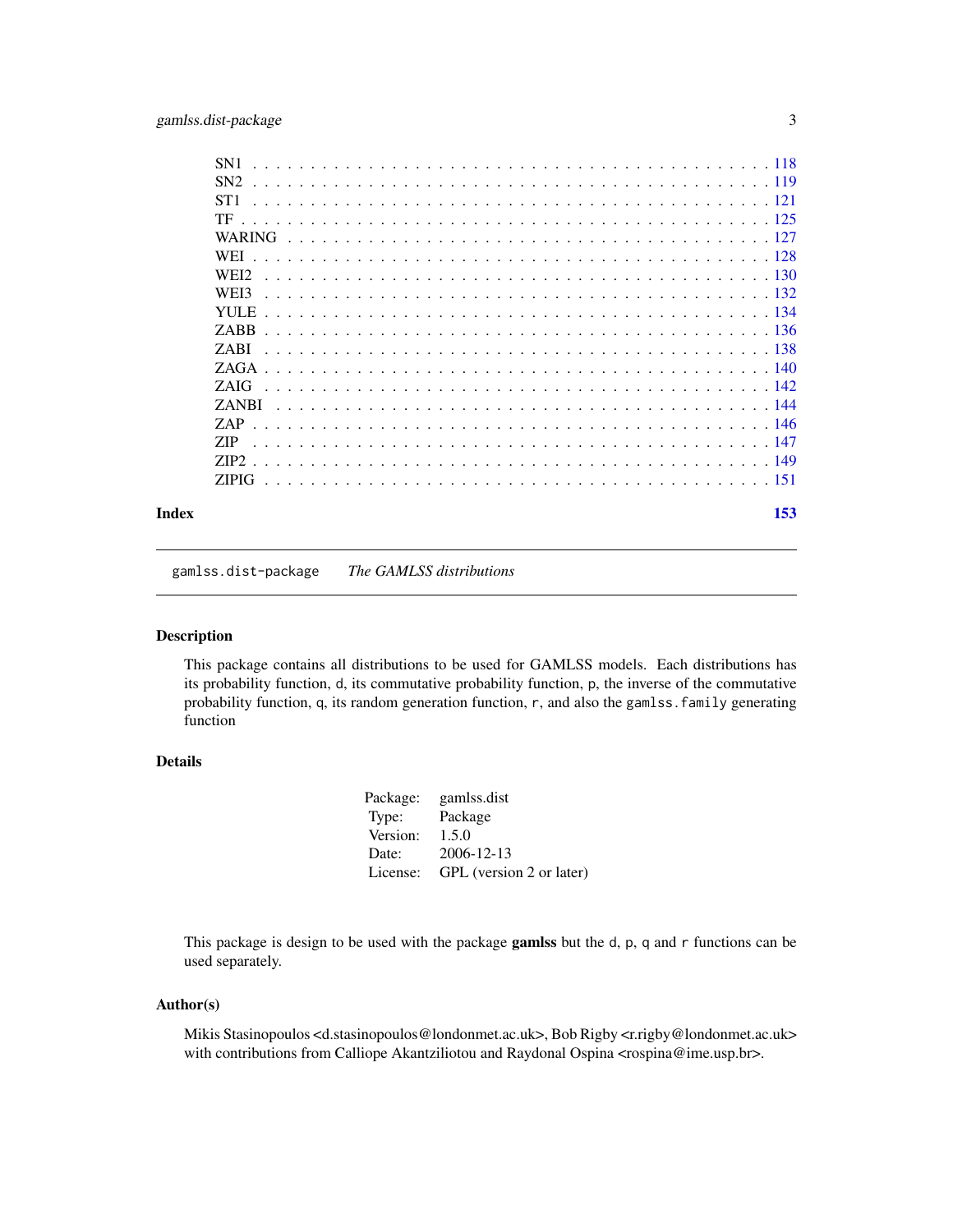<span id="page-3-0"></span>Maintainer: Mikis Stasinopoulos <d.stasinopoulos@londonmet.ac.uk>

#### References

Rigby, R. A. and Stasinopoulos D. M. (2005). Generalized additive models for location, scale and shape,(with discussion), *Appl. Statist.*, 54, part 3, pp 507-554.

Stasinopoulos D. M., Rigby R.A. and Akantziliotou C. (2003) Instructions on how to use the GAMLSS package in R. Accompanying documentation in the current GAMLSS help files, (see also <http://www.gamlss.org/>)

Stasinopoulos D. M. Rigby R.A. (2007) Generalized additive models for location scale and shape (GAMLSS) in R. *Journal of Statistical Software*, Vol. 23, Issue 7, Dec 2007, [http://www.jstatsof](http://www.jstatsoft.org/v23/i07)t. [org/v23/i07](http://www.jstatsoft.org/v23/i07).

#### See Also

[gamlss.family](#page-38-1)

#### Examples

```
plot(function(y) dSICHEL(y, mu=10, sigma = 0.1 , nu=1 ), from=0, to=30, n=30+1, type="h") # pdf
# cdf plot
PPP \leq- par(mfrow=c(2,1))
plot(function(y) pSICHEL(y, mu=10, sigma =0.1, nu=1 ), from=0, to=30, n=30+1, type="h") # cdf
cdf<-pSICHEL(0:30, mu=10, sigma=0.1, nu=1)
sfun1 <- stepfun(1:30, cdf, f = 0)
plot(sfun1, xlim=c(0,30), main='cdf(x)")par(PPP)
```
BB *Beta Binomial Distribution For Fitting a GAMLSS Model*

#### Description

This function defines the beta binomial distribution, a two parameter distribution, for a gamlss. family object to be used in a GAMLSS fitting using the function gamlss()

#### Usage

BB(mu.link = "logit", sigma.link = "log")  $dBB(x, mu = 0.5, sigma = 1, bd = 10, log = FALSE)$  $pBB(q, mu = 0.5, sigma = 1, bd = 10, lower.tail = TRUE,$  $log.p = FALSE$  $qBB(p, mu = 0.5, sigma = 1, bd = 10, lower.tail = TRUE,$  $log.p = FALSE, fast = FALSE)$  $rBB(n, mu = 0.5, sigma = 1, bd = 10, fast = FALSE)$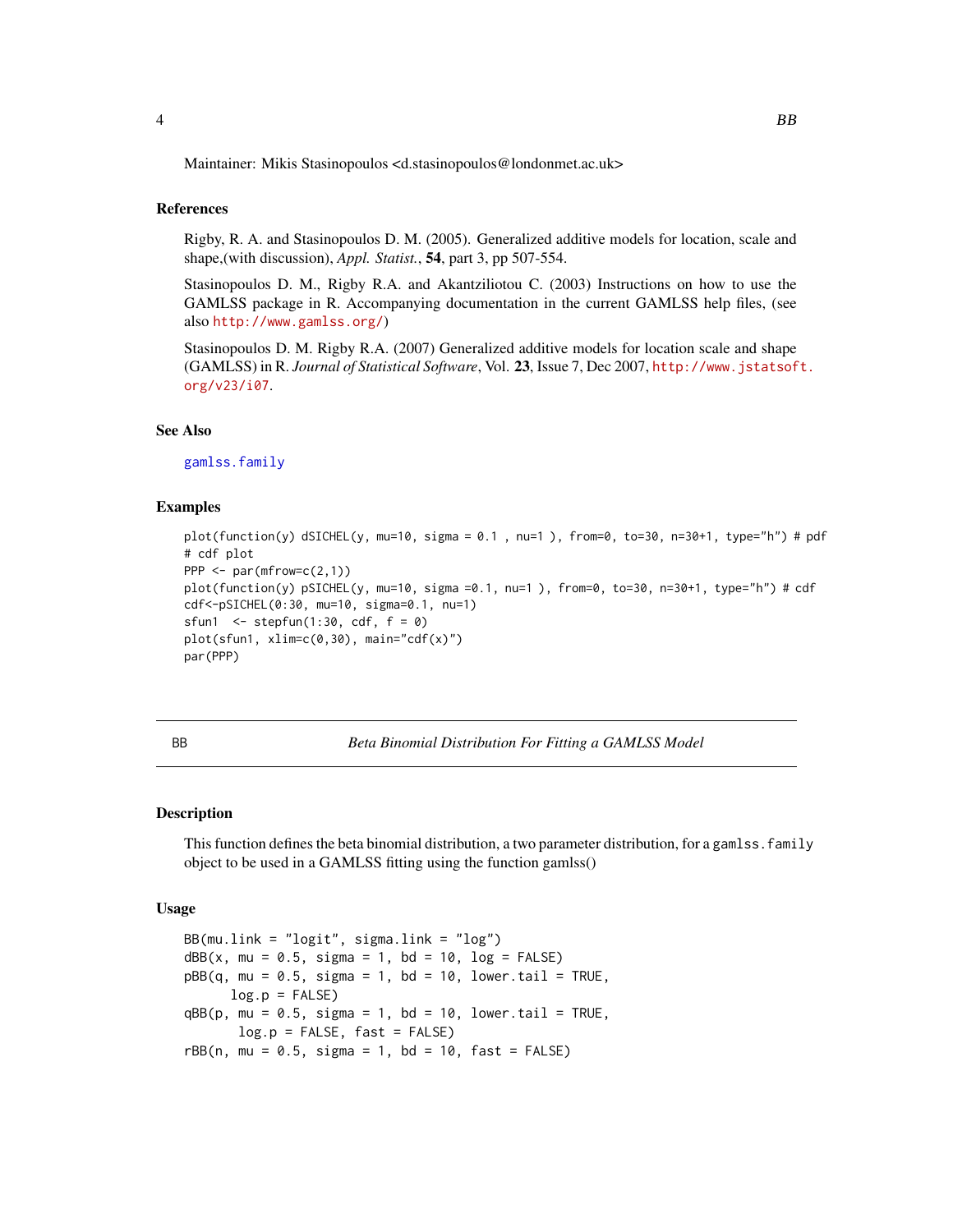#### Arguments

| mu.link    | Defines the mu. link, with "logit" link as the default for the mu parameter. Other<br>links are "probit" and "cloglog"' (complementary log-log)                                                                                                                                                                                                                                                               |
|------------|---------------------------------------------------------------------------------------------------------------------------------------------------------------------------------------------------------------------------------------------------------------------------------------------------------------------------------------------------------------------------------------------------------------|
| sigma.link | Defines the sigma. Link, with "log" link as the default for the sigma parameter.<br>Other links are "inverse", "identity" and "sqrt"                                                                                                                                                                                                                                                                          |
| mu         | vector of positive probabilities                                                                                                                                                                                                                                                                                                                                                                              |
| sigma      | the dispersion parameter                                                                                                                                                                                                                                                                                                                                                                                      |
| bd         | vector of binomial denominators                                                                                                                                                                                                                                                                                                                                                                               |
| p          | vector of probabilities                                                                                                                                                                                                                                                                                                                                                                                       |
| x,q        | vector of quantiles                                                                                                                                                                                                                                                                                                                                                                                           |
| n          | number of random values to return                                                                                                                                                                                                                                                                                                                                                                             |
| log, log.p | logical; if TRUE, probabilities $p$ are given as $log(p)$                                                                                                                                                                                                                                                                                                                                                     |
| lower.tail | logical; if TRUE (default), probabilities are $P[X \le x]$ , otherwise, $P[X > x]$                                                                                                                                                                                                                                                                                                                            |
| fast       | a logical variable if fast=TRUE the dBB function is used in the calculation of<br>the inverse c.d.f function. This is faster to the default fast=FALSE, where the<br>$pBB$ { } is used, but not always consistent with the results obtained from $pBB$ (),<br>for example if $p \leq pBB(c(0,1,2,3,4,5))$ , mu=.5, sigma=1, bd=5) do not ensure<br>that qBB(p, mu=.5, sigma=1, bd=5) will be $c(0,1,2,3,4,5)$ |

#### Details

Definition file for beta binomial distribution.

$$
f(y|\mu,\sigma) = \frac{\Gamma(n+1)}{\Gamma(y+1)\Gamma(n-y+1)} \frac{\Gamma(\frac{1}{\sigma})\Gamma(y+\frac{\mu}{\sigma})\Gamma[n+\frac{(1-\mu)}{\sigma}-y]}{\Gamma(n+\frac{1}{\sigma})\Gamma(\frac{\mu}{\sigma})\Gamma(\frac{1-\mu}{\sigma})}
$$

for  $y = 0, 1, 2, \ldots, n, 0 \lt \mu \lt 1$  and  $\sigma > 0$ . For  $\mu = 0.5$  and  $\sigma = 0.5$  the distribution is uniform.

#### Value

Returns a gamlss.family object which can be used to fit a Beta Binomial distribution in the gamlss() function.

#### Warning

The functions pBB and qBB are calculated using a laborious procedure so they are relatively slow.

#### Note

The response variable should be a matrix containing two columns, the first with the count of successes and the second with the count of failures. The parameter mu represents a probability parameter with limits  $0 < \mu < 1$ .  $n\mu$  is the mean of the distribution where n is the binomial denominator.  ${n\mu(1-\mu)[1+(n-1)\sigma/(\sigma+1)]}^{0.5}$  is the standard deviation of the Beta Binomial distribution. Hence  $\sigma$  is a dispersion type parameter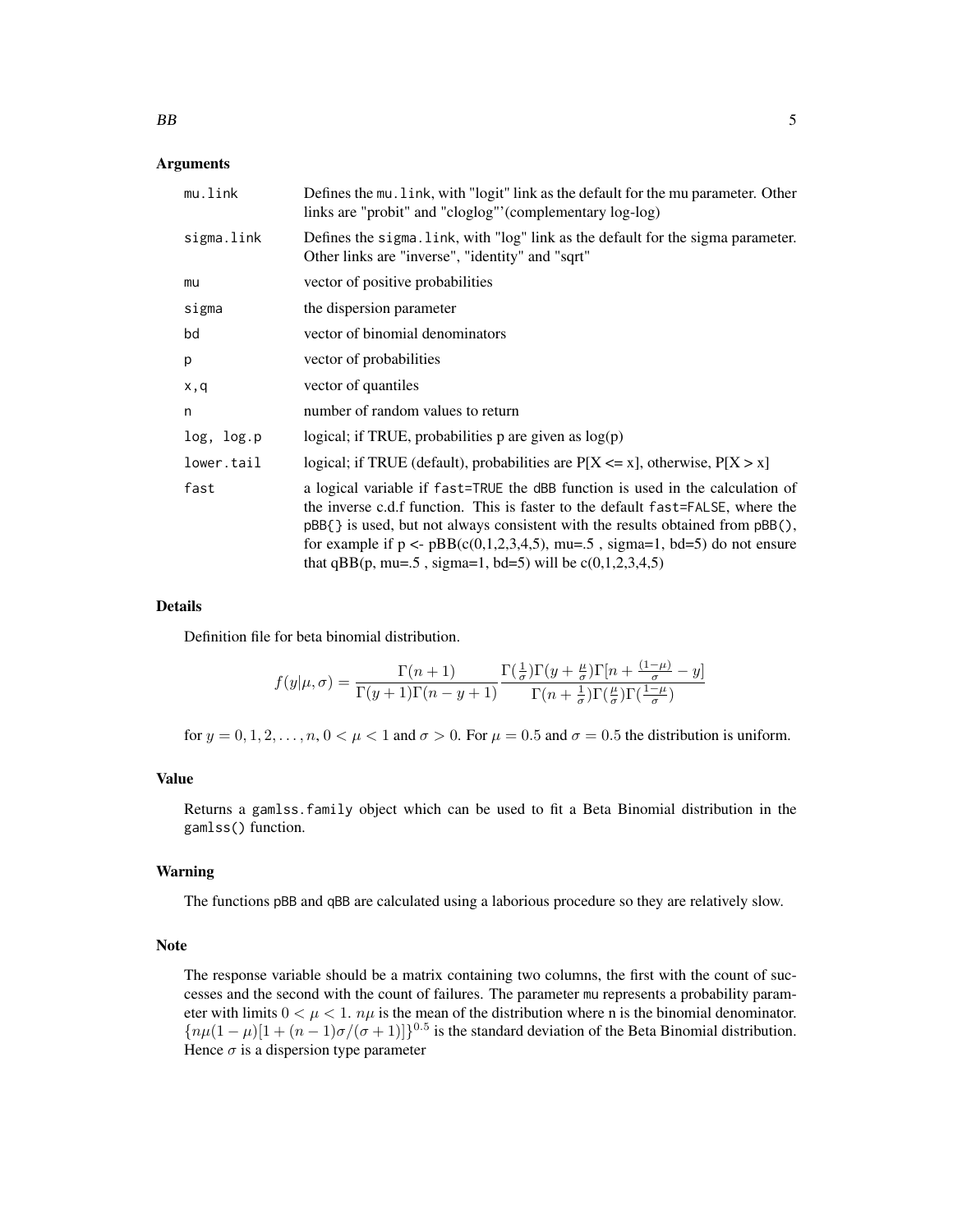#### Author(s)

Mikis Stasinopoulos <d.stasinopoulos@londonmet.ac.uk>, Bob Rigby <r.rigby@londonmet.ac.uk> and Kalliope Akantziliotou

#### References

Rigby, R. A. and Stasinopoulos D. M. (2005). Generalized additive models for location, scale and shape,(with discussion), *Appl. Statist.*, 54, part 3, pp 507-554.

Stasinopoulos D. M., Rigby R.A. and Akantziliotou C. (2006) Instructions on how to use the GAMLSS package in R. Accompanying documentation in the current GAMLSS help files, (see also <http://www.gamlss.org/>).

Stasinopoulos D. M. Rigby R.A. (2007) Generalized additive models for location scale and shape (GAMLSS) in R. *Journal of Statistical Software*, Vol. 23, Issue 7, Dec 2007, [http://www.jstatsof](http://www.jstatsoft.org/v23/i07)t. [org/v23/i07](http://www.jstatsoft.org/v23/i07).

# See Also

[gamlss.family](#page-38-1), [BI](#page-24-1),

#### Examples

```
# BB()# gives information about the default links for the Beta Binomial distribution
#plot the pdf
plot(function(y) dBBy, mu = .5, sigma = 1, bd =40), from=0, to=40, n=40+1, type="n")#calculate the cdf and plotting it
ppBB <- pBB(seq(from=0, to=40), mu=.2 , sigma=3, bd=40)
plot(0:40,ppBB, type="h")
#calculating quantiles and plotting them
qqBB <- qBB(ppBB, mu=.2 , sigma=3, bd=40)
plot(qqBB~ ppBB)
# when the argument fast is useful
p \le -pBB(c(0,1,2,3,4,5)), mu=.01, sigma=1, bd=5)
qBB(p, mu=.01 , sigma=1, bd=5, fast=TRUE)
# 0 1 1 2 3 5
qBB(p, mu=.01 , sigma=1, bd=5, fast=FALSE)
# 0 1 2 3 4 5
# generate random sample
tN <- table(Ni <- rBB(1000, mu=.2, sigma=1, bd=20))
r <- barplot(tN, col='lightblue')
# fitting a model
# library(gamlss)
#data(aep)
# fits a Beta-Binomial model
#h<-gamlss(y~ward+loglos+year, sigma.formula=~year+ward, family=BB, data=aep)
```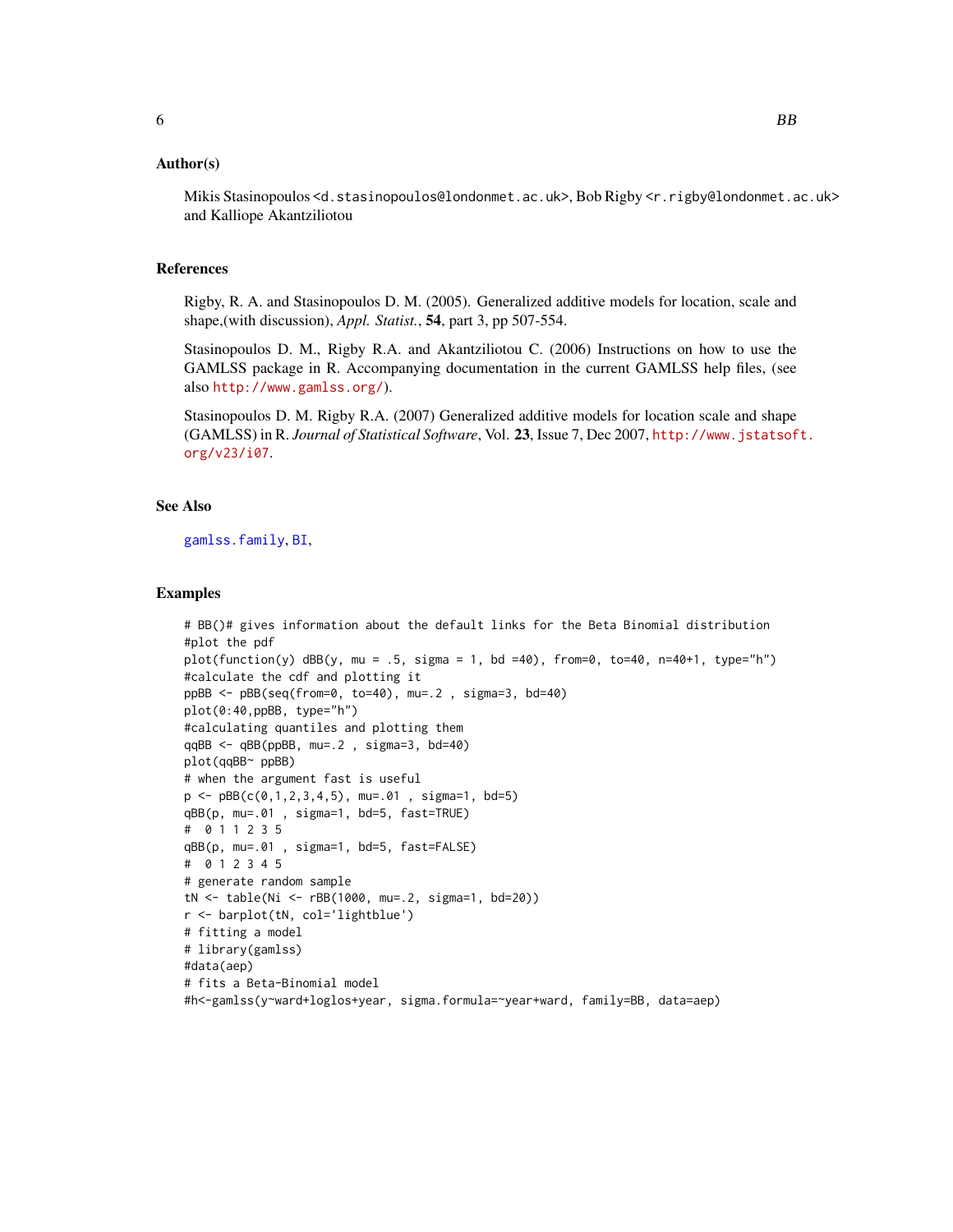<span id="page-6-1"></span><span id="page-6-0"></span>

BCCG *Box-Cox Cole and Green distribution (or Box-Cox normal) for fitting a GAMLSS*

#### Description

The function BCCG defines the Box-Cox Cole and Green distribution (Box-Cox normal), a three parameter distribution, for a gamlss. family object to be used in GAMLSS fitting using the function gamlss(). The functions dBCCG, pBCCG, qBCCG and rBCCG define the density, distribution function, quantile function and random generation for the specific parameterization of the Box-Cox Cole and Green distribution. [The function  $BCGuntr()$  is the original version of the function suitable only for the untruncated Box-Cox Cole and Green distribution See Cole and Green (1992) and Rigby and Stasinopoulos (2003a,2003b) for details. The function BCCGo is identical to BCCG but with log link for mu.

#### Usage

```
BCCG(mu.link = "identity", sigma.link = "log", nu.link = "identity")BCCGo(mu.link = "log", sigma.link = "log", nu.link = "identity")
BCCGuntr(mu.link = "identity", sigma.link = "log", nu.link = "identity")
dBCCG(x, mu = 1, sigma = 0.1, nu = 1, log = FALSE)pBCCG(q, mu = 1, sigma = 0.1, nu = 1, lower[allerage] <math>p = FALSEqBCCG(p, mu = 1, sigma = 0.1, nu = 1, lower.tail = TRUE, log.p = FALSE)rBCCG(n, mu = 1, sigma = 0.1, nu = 1)dBCCGo(x, mu = 1, sigma = 0.1, nu = 1, log = FALSE)pBCCGo(q, mu = 1, sigma = 0.1, nu = 1, lower.tail = TRUE, log.p = FALSE)qBCCGo(p, mu = 1, sigma = 0.1, nu = 1, lowertail = TRUE, log.p = FALSE)rBCCGo(n, mu = 1, sigma = 0.1, nu = 1)
```

| mu.link    | Defines the mu. Link, with "identity" link as the default for the mu parameter,<br>other links are "inverse", "log" and "own"       |
|------------|-------------------------------------------------------------------------------------------------------------------------------------|
| sigma.link | Defines the sigma. Link, with "log" link as the default for the sigma parameter,<br>other links are "inverse", "identity" and "own" |
| nu.link    | Defines the nu link, with "identity" link as the default for the nu parameter,<br>other links are "inverse", "log" and "own"        |
| x,q        | vector of quantiles                                                                                                                 |
| mu         | vector of location parameter values                                                                                                 |
| sigma      | vector of scale parameter values                                                                                                    |
| nu         | vector of skewness parameter values                                                                                                 |
| log, log.p | logical; if TRUE, probabilities $p$ are given as $log(p)$ .                                                                         |
| lower.tail | logical; if TRUE (default), probabilities are $P[X \le x]$ , otherwise, $P[X > x]$                                                  |
| р          | vector of probabilities.                                                                                                            |
| n          | number of observations. If length(n) $> 1$ , the length is taken to be the number<br>required                                       |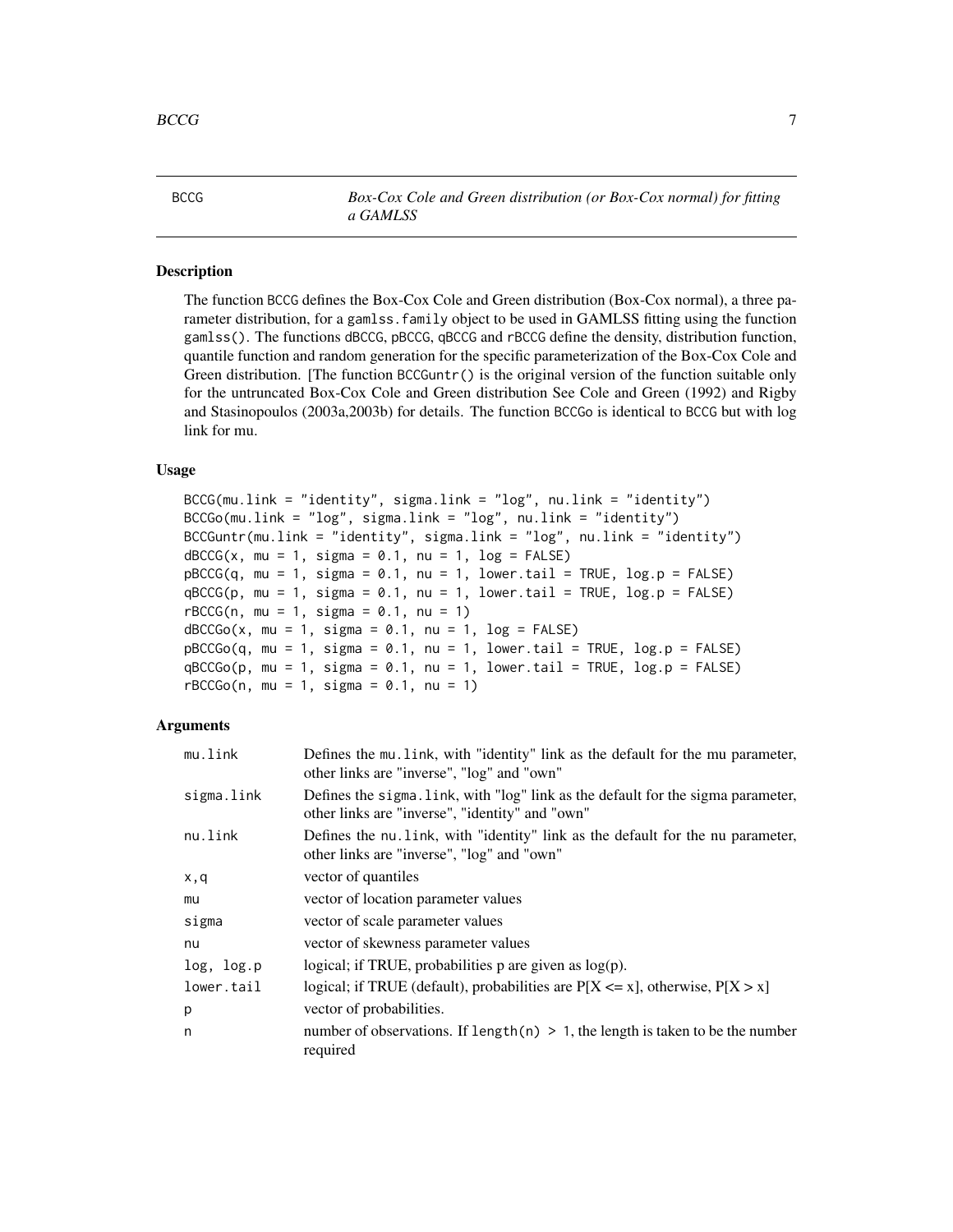The probability distribution function of the untrucated Box-Cox Cole and Green distribution, BCCGuntr, is defined as

$$
f(y|\mu, \sigma, \nu) = \frac{1}{\sqrt{2\pi}\sigma} \frac{y^{\nu - 1}}{\mu^{\nu}} \exp(-\frac{z^2}{2})
$$

where if  $\nu \neq 0$  then  $z = [(y/\mu)^{\nu} - 1]/(\nu \sigma)$  else  $z = \log(y/\mu)/\sigma$ , for  $y > 0$ ,  $\mu > 0$ ,  $\sigma > 0$  and  $\nu = (-\infty, +\infty).$ 

The Box-Cox Cole anf Green distribution, BCCG, adjusts the above density  $f(y|\mu, \sigma, \nu)$  for the truncation resulting from the condition  $y > 0$ . See Rigby and Stasinopoulos (2003a, 2003b) for details.

#### Value

BCCG() returns a gamlss.family object which can be used to fit a Cole and Green distribution in the gamlss() function. dBCCG() gives the density, pBCCG() gives the distribution function, qBCCG() gives the quantile function, and rBCCG() generates random deviates.

#### Warning

The BCCGuntr distribution may be unsuitable for some combinations of the parameters (mainly for large  $\sigma$ ) where the integrating constant is less than 0.99. A warning will be given if this is the case. The BCCG distribution is suitable for all combinations of the distributional parameters within their range [i.e.  $\mu > 0$ ,  $\sigma > 0$ ,  $\nu = (-\infty, +\infty)$ ]

#### Note

 $\mu$  is the median of the distribution  $\sigma$  is approximately the coefficient of variation (for small values of  $\sigma$ ), and  $\nu$  controls the skewness.

The BCCG distribution is suitable for all combinations of the parameters within their ranges [i.e.  $\mu > 0, \sigma > 0, \text{and}\nu = (-\infty, \infty)$ ]

#### Author(s)

Mikis Stasinopoulos <d.stasinopoulos@londonmet.ac.uk>, Bob Rigby <r.rigby@londonmet.ac.uk> and Kalliope Akantziliotou

#### References

Cole, T. J. and Green, P. J. (1992) Smoothing reference centile curves: the LMS method and penalized likelihood, *Statist. Med.* 11, 1305–1319

Rigby, R. A. and Stasinopoulos, D. M. (2004). Smooth centile curves for skew and kurtotic data modelled using the Box-Cox Power Exponential distribution. *Statistics in Medicine*, 23: 3053-3076.

Rigby, R. A. and Stasinopoulos D. M. (2005). Generalized additive models for location, scale and shape,(with discussion), *Appl. Statist.*, 54, part 3, pp 507-554.

Rigby, R.A. Stasinopoulos, D.M. (2006). Using the Box-Cox *t* distribution in GAMLSS to mode skewnees and and kurtosis. to appear in *Statistical Modelling*.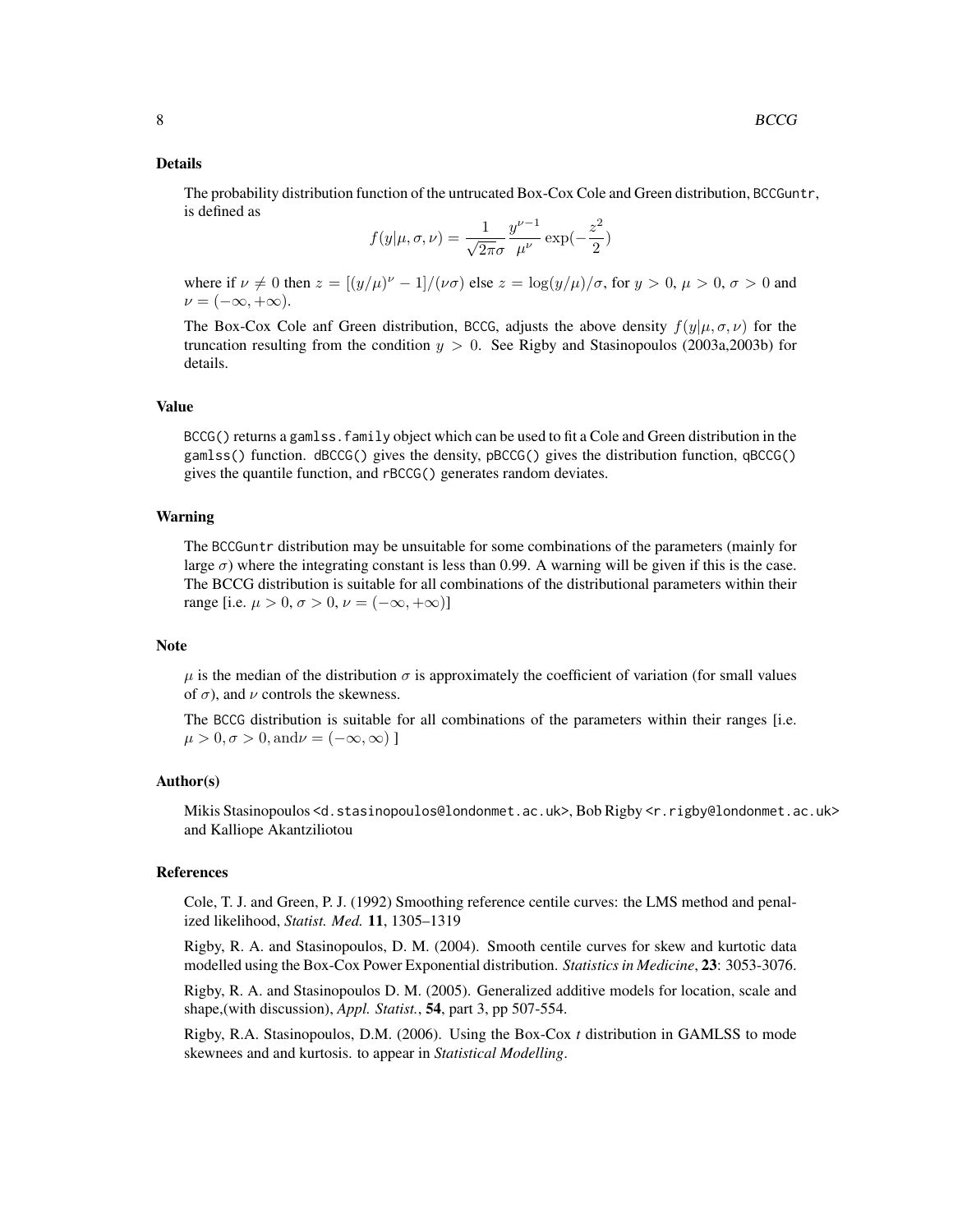<span id="page-8-0"></span>Stasinopoulos D. M., Rigby R.A. and Akantziliotou C. (2006) Instructions on how to use the GAMLSS package in R. Accompanying documentation in the current GAMLSS help files, (see also <http://www.gamlss.org/>).

Stasinopoulos D. M. Rigby R.A. (2007) Generalized additive models for location scale and shape (GAMLSS) in R. *Journal of Statistical Software*, Vol. 23, Issue 7, Dec 2007, [http://www.jstatsof](http://www.jstatsoft.org/v23/i07)t. [org/v23/i07](http://www.jstatsoft.org/v23/i07).

#### See Also

[gamlss.family](#page-38-1), [BCPE](#page-8-1), [BCT](#page-11-1)

#### Examples

```
BCCG() # gives information about the default links for the Cole and Green distribution
# library(gamlss)
#data(abdom)
#h<-gamlss(y~cs(x,df=3), sigma.formula=~cs(x,1), family=BCCG, data=abdom)
#plot(h)
plot(function(x) dBCCG(x, mu=5,sigma=.5,nu=-1), 0.0, 20,
main = "The BCCG density mu=5,sigma=.5,nu=-1")
plot(function(x) pBCCG(x, mu=5,sigma=.5,nu=-1), 0.0, 20,
main = "The BCCG cdf mu=5, sigma=.5, nu=-1")
```
<span id="page-8-1"></span>

BCPE *Box-Cox Power Exponential distribution for fitting a GAMLSS*

#### Description

This function defines the Box-Cox Power Exponential distribution, a four parameter distribution, for a gamlss.family object to be used for a GAMLSS fitting using the function gamlss(). The functions dBCPE, pBCPE, qBCPE and rBCPE define the density, distribution function, quantile function and random generation for the Box-Cox Power Exponential distribution. The function checkBCPE can be used, typically when a BCPE model is fitted, to check whether there exit a turning point of the distribution close to zero. It give the number of values of the response below their minimum turning point and also the maximum probability of the lower tail below minimum turning point. [The function Biventer() is the original version of the function suitable only for the untruncated BCPE distribution.] See Rigby and Stasinopoulos (2003) for details. The function BCPEo is identical to BCPE but with log link for mu.

#### Usage

```
BCPE(mu.link = "identity", sigma.link = "log", nu.link = "identity",
          tau.link = "log")
BCPEo(mu.link = "log", sigma.link = "log", nu.link = "identity",
          tau.link = "log")
BCPEuntr(mu.link = "identity", sigma.link = "log", nu.link = "identity",
          tau.link = "log")
dBCPE(x, mu = 5, sigma = 0.1, nu = 1, tau = 2, log = FALSE)
```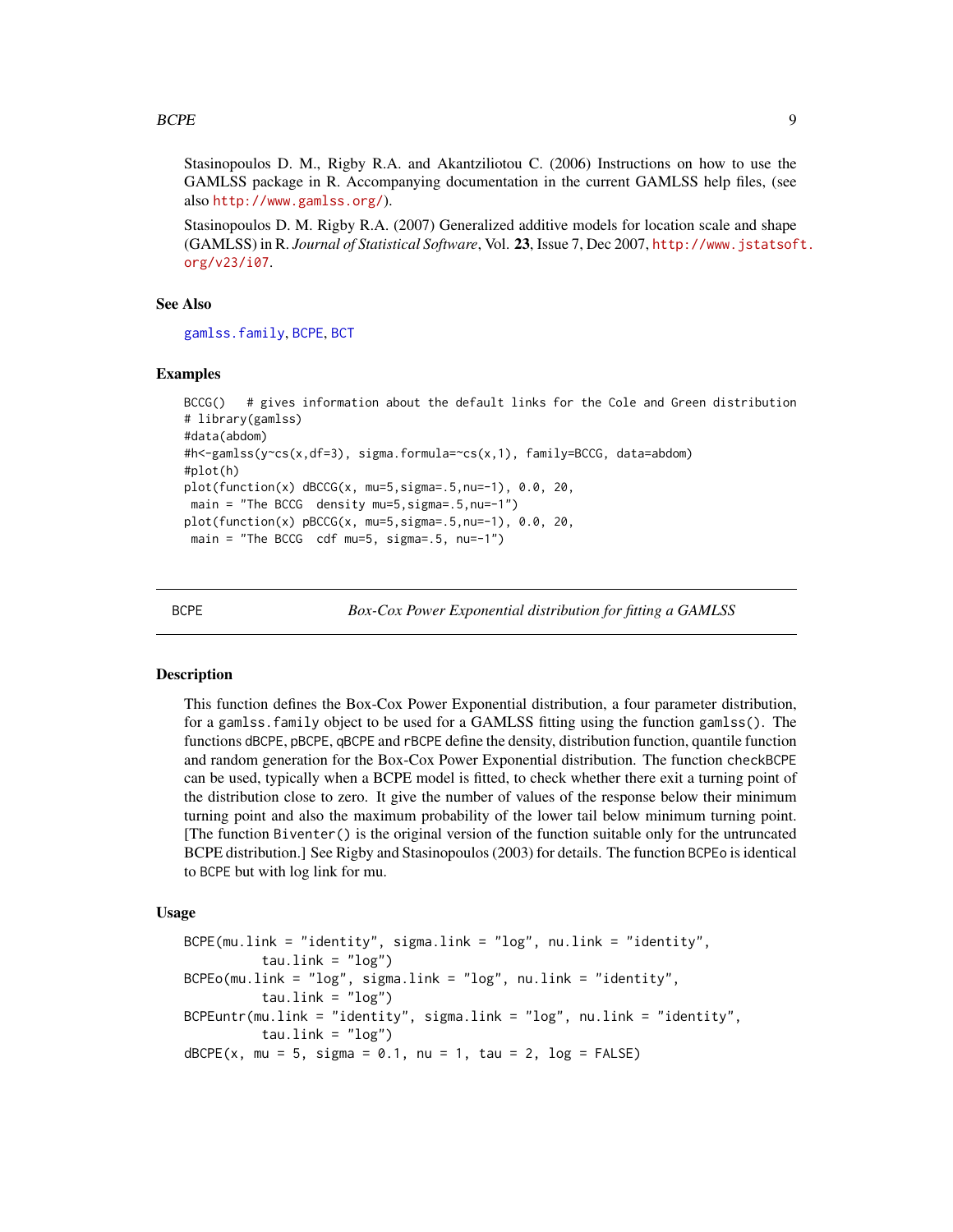$pBCPE(q, mu = 5, sigma = 0.1, nu = 1, tau = 2, lower$ **tail = TRUE, log.p = FALSE** $)$  $qBCPE(p, mu = 5, sigma = 0.1, nu = 1, tau = 2, lower$  $u0.1 = TRUE, log.p = FALSE)$  $rBCPE(n, mu = 5, sigma = 0.1, nu = 1, tau = 2)$  $dBCPEo(x, mu = 5, sigma = 0.1, nu = 1, tau = 2, log = FALSE)$  $pBCPEo(q, mu = 5, sigma = 0.1, nu = 1, tau = 2, lower$ **[2014]** $= TRUE,$  $log.p = FALSE$ )  $qBCPEo(p, mu = 5, sigma = 0.1, nu = 1, tau = 2, lower$ **tail = TRUE** $,$  $log.p = FALSE$  $rBCPEo(n, mu = 5, sigma = 0.1, nu = 1, tau = 2)$ checkBCPE(obj = NULL, mu = 10, sigma = 0.1, nu = 0.5, tau = 2,...)

#### Arguments

| mu.link    | Defines the mu. link, with "identity" link as the default for the mu parameter.<br>Other links are "inverse", "log" and "own"       |
|------------|-------------------------------------------------------------------------------------------------------------------------------------|
| sigma.link | Defines the sigma. link, with "log" link as the default for the sigma parameter.<br>Other links are "inverse", "identity" and "own" |
| nu.link    | Defines the nu. link, with "identity" link as the default for the nu parameter.<br>Other links are "inverse", "log" and "own"       |
| tau.link   | Defines the tau. link, with "log" link as the default for the tau parameter. Other<br>links are "logshifted", "identity" and "own"  |
| x,q        | vector of quantiles                                                                                                                 |
| mu         | vector of location parameter values                                                                                                 |
| sigma      | vector of scale parameter values                                                                                                    |
| nu         | vector of nu parameter values                                                                                                       |
| tau        | vector of tau parameter values                                                                                                      |
| log, log.p | logical; if TRUE, probabilities $p$ are given as $log(p)$ .                                                                         |
| lower.tail | logical; if TRUE (default), probabilities are $P[X \le x]$ , otherwise, $P[X > x]$                                                  |
| p          | vector of probabilities.                                                                                                            |
| n          | number of observations. If length(n) $> 1$ , the length is taken to be the number<br>required                                       |
| obj        | a gamlss BCPE family object                                                                                                         |
| $\cdots$   | for extra arguments                                                                                                                 |

#### Details

The probability density function of the untrucated Box Cox Power Exponential distribution, (BCPE.untr), is defined as

$$
f(y|\mu,\sigma,\nu,\tau) = \frac{y^{\nu-1}\tau \exp[-\frac{1}{2}|\frac{z}{c}|^{\tau}]}{\mu^{\nu}\sigma c 2^{(1+1/\tau)}\Gamma(\frac{1}{\tau})}
$$

where  $c = [2^{(-2/\tau)} \Gamma(1/\tau) / \Gamma(3/\tau)]^{0.5}$ , where if  $\nu \neq 0$  then  $z = [(y/\mu)^{\nu} - 1] / (\nu \sigma)$  else  $z =$  $\log(y/\mu)/\sigma$ , for  $y > 0$ ,  $\mu > 0$ ,  $\sigma > 0$ ,  $\nu = (-\infty, +\infty)$  and  $\tau > 0$ .

The Box-Cox Power Exponential, BCPE, adjusts the above density  $f(y|\mu, \sigma, \nu, \tau)$  for the truncation resulting from the condition  $y > 0$ . See Rigby and Stasinopoulos (2003) for details.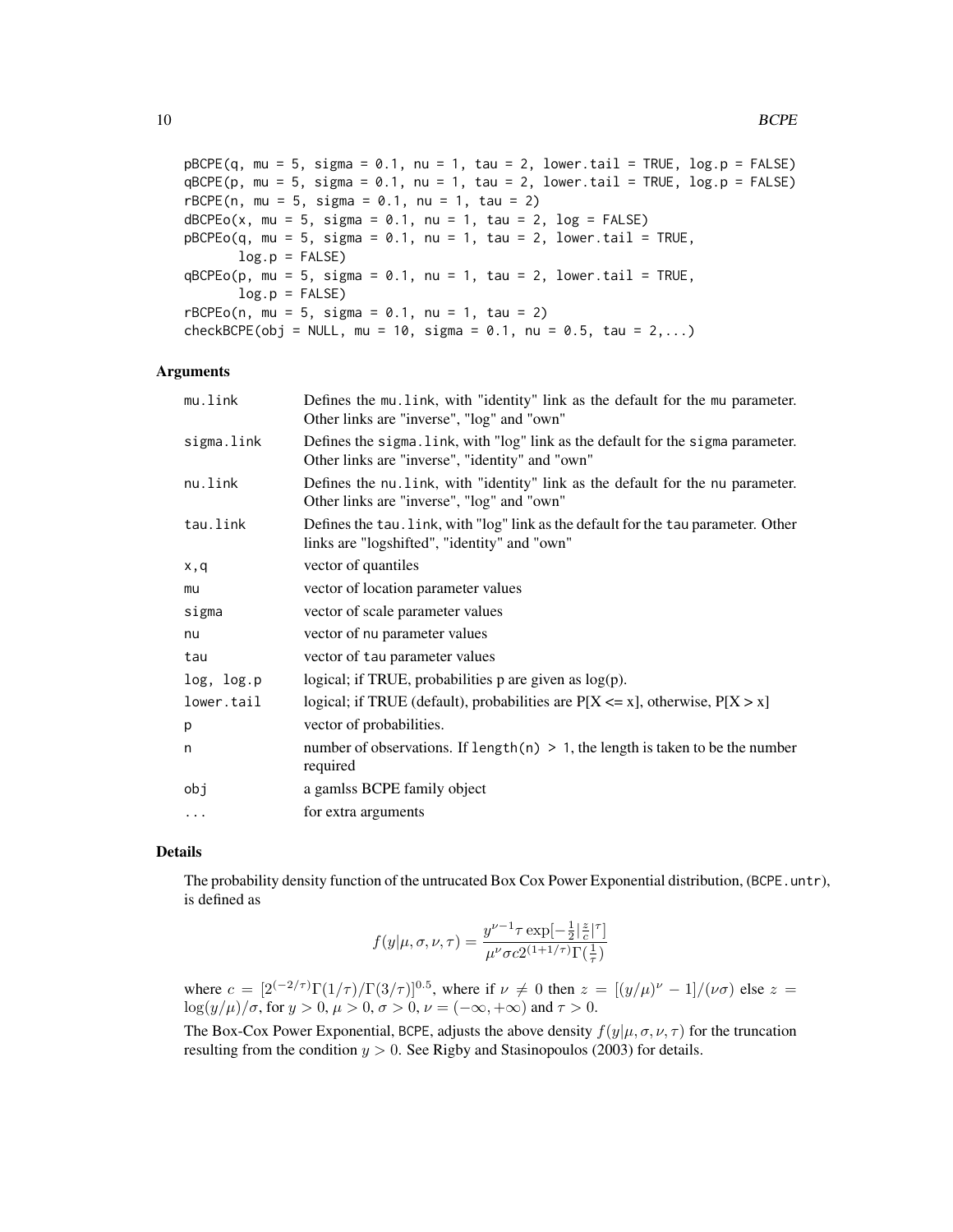#### $B$ CPE  $\qquad \qquad$  11

#### Value

BCPE() returns a gamlss.family object which can be used to fit a Box Cox Power Exponential distribution in the gamlss() function. dBCPE() gives the density, pBCPE() gives the distribution function, qBCPE() gives the quantile function, and rBCPE() generates random deviates.

#### Warning

The BCPE, untr distribution may be unsuitable for some combinations of the parameters (mainly for large  $\sigma$ ) where the integrating constant is less than 0.99. A warning will be given if this is the case.

The BCPE distribution is suitable for all combinations of the parameters within their ranges [i.e.  $\mu > 0, \sigma > 0, \nu = (-\infty, \infty)$ and $\tau > 0$ ]

#### Note

 $\mu$ , is the median of the distribution,  $\sigma$  is approximately the coefficient of variation (for small  $\sigma$  and moderate nu>0),  $\nu$  controls the skewness and  $\tau$  the kurtosis of the distribution

#### Author(s)

Mikis Stasinopoulos, Bob Rigby and Calliope Akantziliotou

#### References

Rigby, R. A. and Stasinopoulos D. M. (2005). Generalized additive models for location, scale and shape,(with discussion), *Appl. Statist.*, 54, part 3, pp 507-554.

Rigby, R. A. and Stasinopoulos, D. M. (2004). Smooth centile curves for skew and kurtotic data modelled using the Box-Cox Power Exponential distribution. *Statistics in Medicine*, 23: 3053-3076.

Stasinopoulos D. M. Rigby R. A. and Akantziliotou C. (2006) Instructions on how to use the GAMLSS package in R. Accompanying documentation in the current GAMLSS help files, (see also <http://www.gamlss.org/>).

Stasinopoulos D. M. Rigby R.A. (2007) Generalized additive models for location scale and shape (GAMLSS) in R. *Journal of Statistical Software*, Vol. 23, Issue 7, Dec 2007, [http://www.jstatsof](http://www.jstatsoft.org/v23/i07)t. [org/v23/i07](http://www.jstatsoft.org/v23/i07).

#### See Also

[gamlss.family](#page-38-1), [BCT](#page-11-1)

#### Examples

```
# BCPE() #
# library(gamlss)
# data(abdom)
#h<-gamlss(y~cs(x,df=3), sigma.formula=~cs(x,1), family=BCPE, data=abdom)
#plot(h)
plot(function(x)dBCPE(x, mu=5,sigma=.5,nu=1, tau=3), 0.0, 15,
main = "The BCPE density mu=5,sigma=.5,nu=1, tau=3")
plot(function(x) pBCPE(x, mu=5, sigma=.5, nu=1, tau=3), 0.0, 15,
```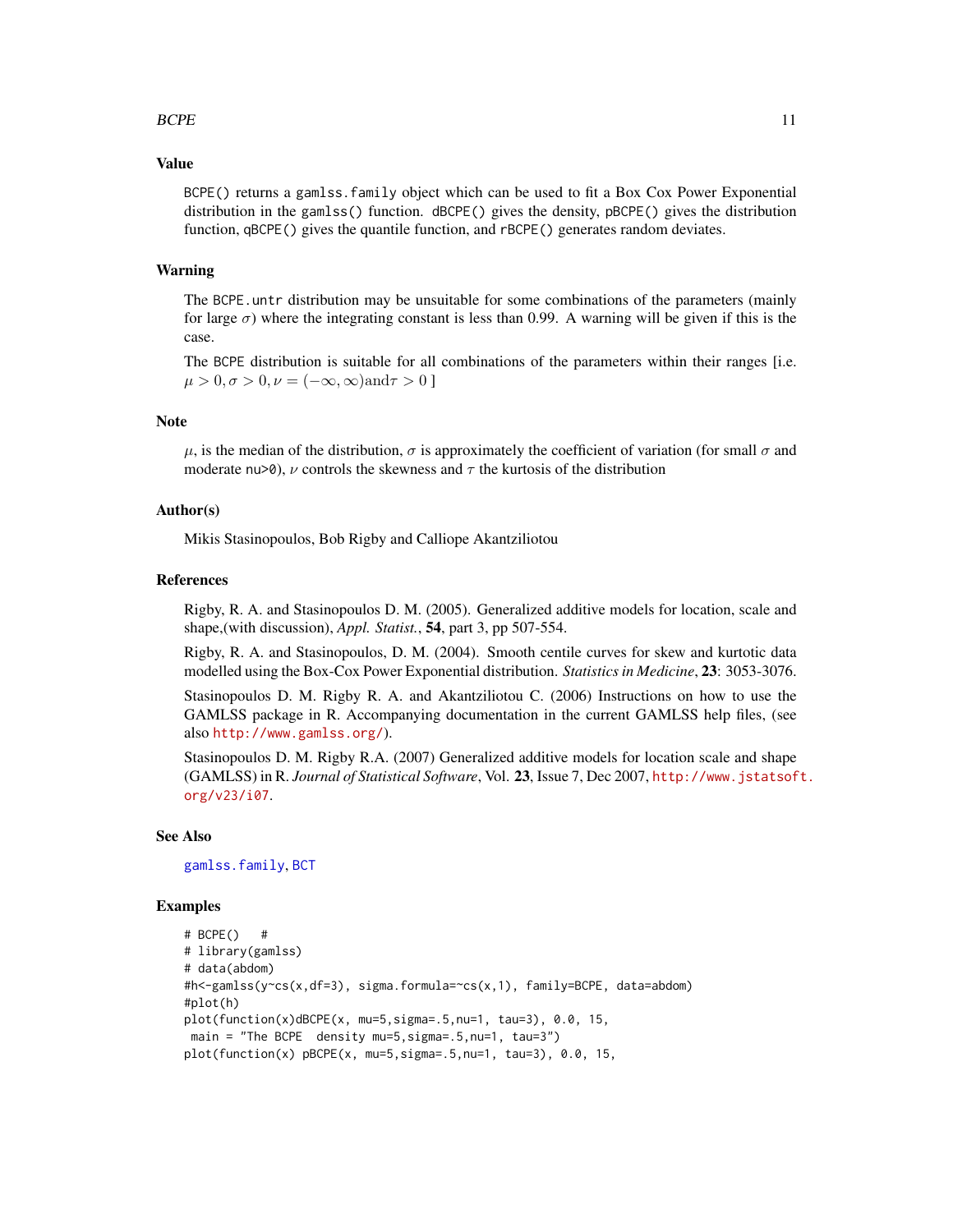<span id="page-11-0"></span> $main = "The BCPE cdf mu=5, sigma=0.5, nu=1, tau=3")$ 

<span id="page-11-1"></span>

#### BCT *Box-Cox t distribution for fitting a GAMLSS*

#### Description

The function BCT() defines the Box-Cox t distribution, a four parameter distribution, for a gamlss. family object to be used in GAMLSS fitting using the function gamlss(). The functions dBCT, pBCT, qBCT and rBCT define the density, distribution function, quantile function and random generation for the Box-Cox t distribution. [The function BCTuntr() is the original version of the function suitable only for the untruncated BCT distribution]. See Rigby and Stasinopoulos (2003) for details. The function BCT is identical to BCT but with log link for mu.

#### Usage

```
BCT(mu.link = "identity", sigma.link = "log", nu.link = "identity",
         tau.link = "log")
BCTo(mu.link = "log", sigma.link = "log", nu.link = "identity",
          tau.link = "log")BCTuntr(mu.link = "identity", sigma.link = "log", nu.link = "identity",
         tau.link = "log")
dBCT(x, mu = 5, sigma = 0.1, nu = 1, tau = 2, log = FALSE)pBCT(q, mu = 5, sigma = 0.1, nu = 1, tau = 2, lower[amal] = TRUE, <math>log.p = FALSE)
qBCT(p, mu = 5, sigma = 0.1, nu = 1, tau = 2, lower.tail = TRUE, log.p = FALSE)
rBCT(n, mu = 5, sigma = 0.1, nu = 1, tau = 2)dBCTo(x, mu = 5, sigma = 0.1, nu = 1, tau = 2, log = FALSE)pBCTo(q, mu = 5, sigma = 0.1, nu = 1, tau = 2, lower.\n</math>qBCTo(p, mu = 5, sigma = 0.1, nu = 1, tau = 2, lower.tail = TRUE, log.p = FALSE)rBCTo(n, mu = 5, sigma = 0.1, nu = 1, tau = 2)
```

| mu.link    | Defines the multinum unit, with "identity" link as the default for the multinum parameter.<br>Other links are "inverse", "log" and "own" |
|------------|------------------------------------------------------------------------------------------------------------------------------------------|
| sigma.link | Defines the sigma. link, with "log" link as the default for the sigma parameter.<br>Other links are "inverse", "identity", "own"         |
| nu.link    | Defines the nu. link, with "identity" link as the default for the nu parameter.<br>Other links are "inverse", "log", "own"               |
| tau.link   | Defines the tau. link, with "log" link as the default for the tau parameter. Other<br>links are "inverse", "identity" and "own"          |
| x,q        | vector of quantiles                                                                                                                      |
| mu         | vector of location parameter values                                                                                                      |
| sigma      | vector of scale parameter values                                                                                                         |
| nu         | vector of nu parameter values                                                                                                            |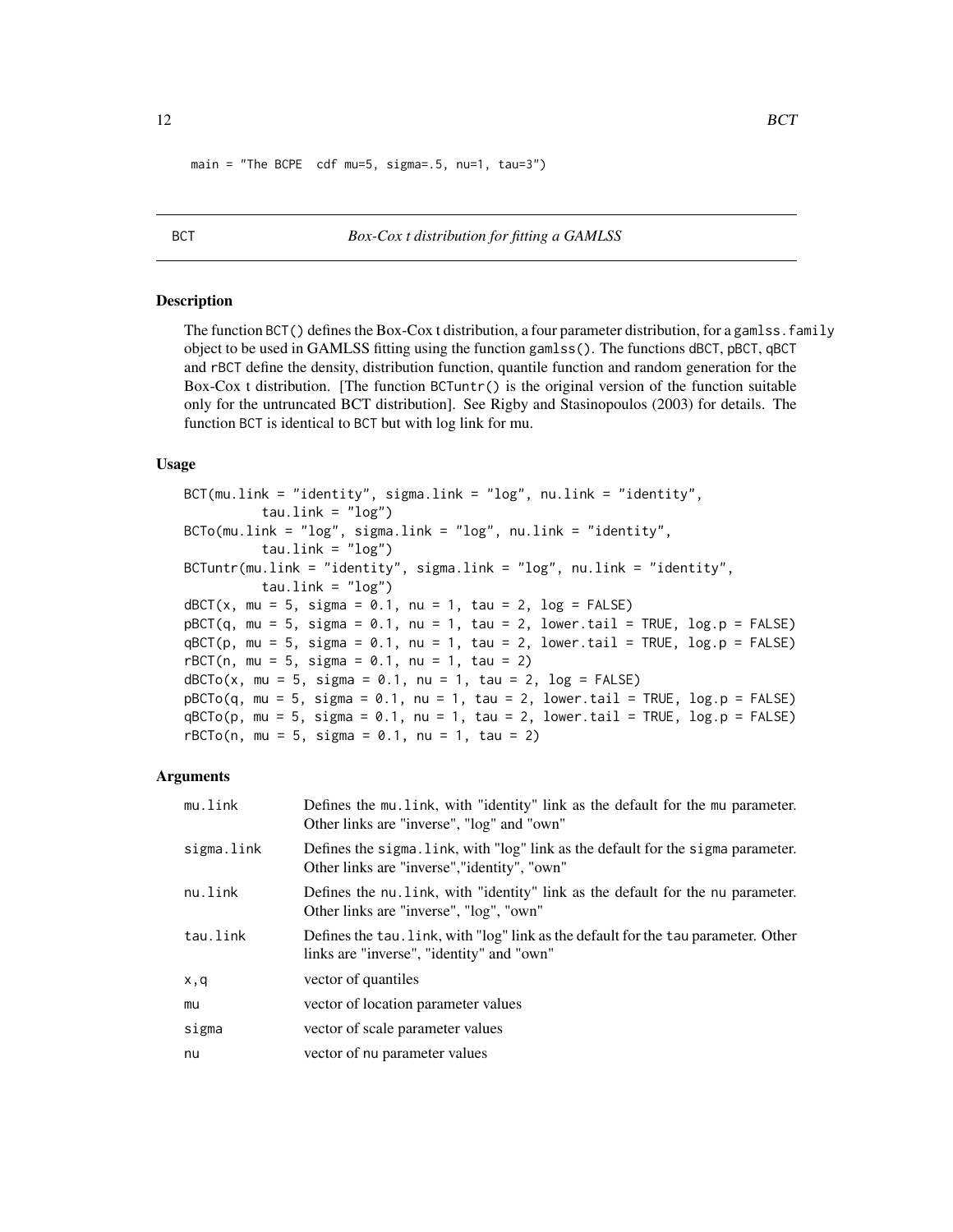| tau        | vector of tau parameter values                                                                |
|------------|-----------------------------------------------------------------------------------------------|
| log, log.p | logical; if TRUE, probabilities $p$ are given as $log(p)$ .                                   |
| lower.tail | logical; if TRUE (default), probabilities are $P[X \le x]$ , otherwise, $P[X > x]$            |
| р          | vector of probabilities.                                                                      |
| n          | number of observations. If length(n) $> 1$ , the length is taken to be the number<br>required |

The probability density function of the untruncated Box-Cox t distribution, BCTuntr, is given by

$$
f(y|\mu,\sigma,\nu,\tau) = \frac{y^{\nu-1}}{\mu^{\nu}\sigma} \frac{\Gamma[(\tau+1)/2]}{\Gamma(1/2)\Gamma(\tau/2)\tau^{0.5}} [1 + (1/\tau)z^2]^{-(\tau+1)/2}
$$

where if  $\nu \neq 0$  then  $z = [(y/\mu)^{\nu} - 1]/(\nu \sigma)$  else  $z = \log(y/\mu)/\sigma$ , for  $y > 0$ ,  $\mu > 0$ ,  $\sigma > 0$ ,  $\nu = (-\infty, +\infty)$  and  $\tau > 0$ .

The Box-Cox *t* distribution, BCT, adjusts the above density  $f(y|\mu, \sigma, \nu, \tau)$  for the truncation resulting from the condition  $y > 0$ . See Rigby and Stasinopoulos (2003) for details.

#### Value

BCT() returns a gamlss.family object which can be used to fit a Box Cox-t distribution in the gamlss() function. dBCT() gives the density, pBCT() gives the distribution function, qBCT() gives the quantile function, and rBCT() generates random deviates.

#### Warning

The use BCTuntr distribution may be unsuitable for some combinations of the parameters (mainly for large  $\sigma$ ) where the integrating constant is less than 0.99. A warning will be given if this is the case.

The BCT distribution is suitable for all combinations of the parameters within their ranges [i.e.  $\mu > 0, \sigma > 0, \nu = (-\infty, \infty)$ and $\tau > 0$ ]

#### Note

 $\mu$  is the median of the distribution,  $\sigma(\frac{\tau}{\tau-2})^{0.5}$  is approximate the coefficient of variation (for small σ and moderate nu>0 and moderate or large  $\tau$ ),  $\nu$  controls the skewness and  $\tau$  the kurtosis of the distribution

#### Author(s)

Mikis Stasinopoulos, Bob Rigby and Calliope Akantziliotou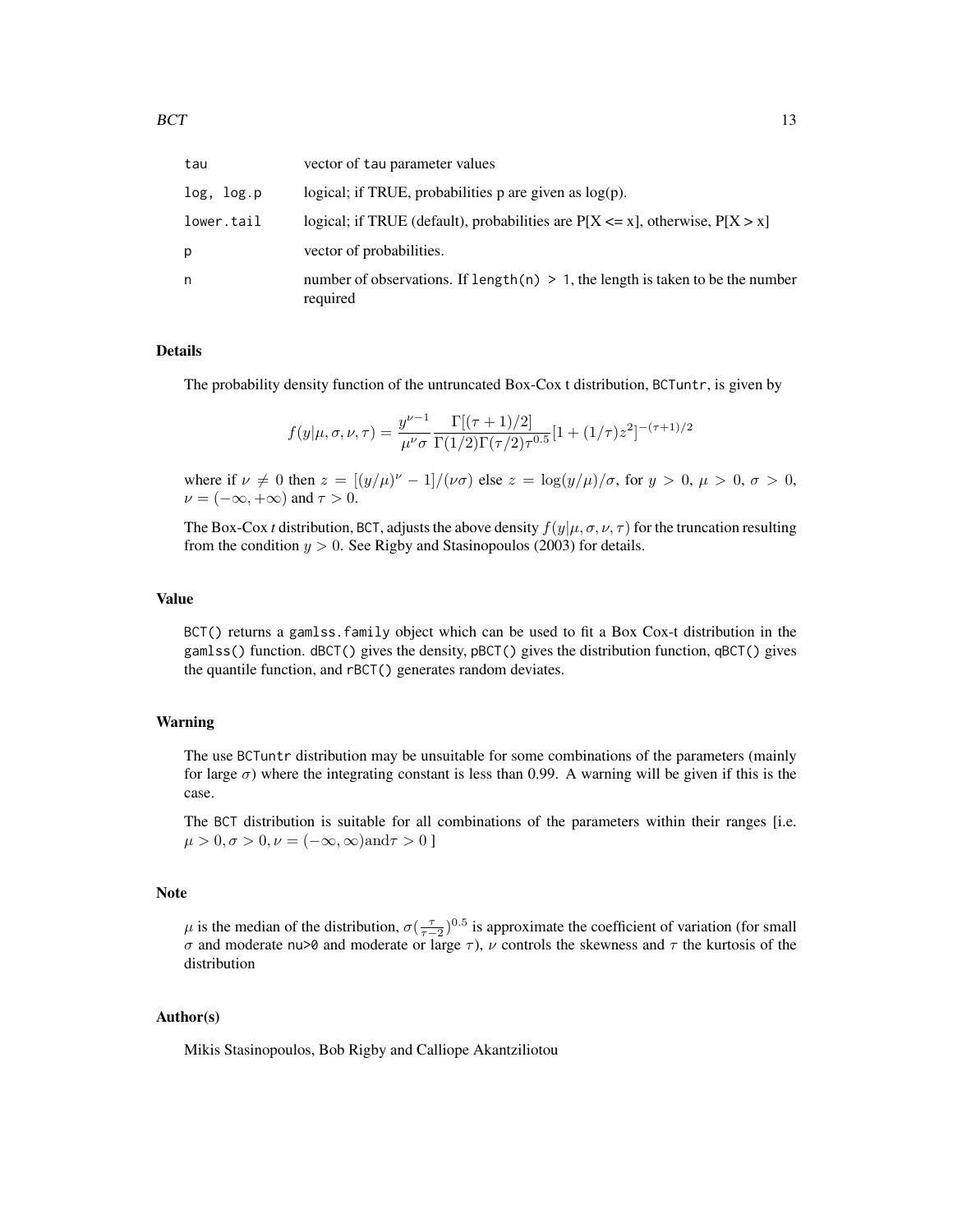#### <span id="page-13-0"></span>References

Rigby, R. A. and Stasinopoulos D. M. (2005). Generalized additive models for location, scale and shape,(with discussion), *Appl. Statist.*, 54, part 3, pp 507-554.

Rigby, R.A. Stasinopoulos, D.M. (2006). Using the Box-Cox *t* distribution in GAMLSS to mode skewnees and and kurtosis. to appear in *Statistical Modelling*.

Stasinopoulos, D. M. Rigby, R.A. and Akantziliotou C. (2006) Instructions on how to use the GAMLSS package in R. Accompanying documentation in the current GAMLSS help files, (see also <http://www.gamlss.org/>).

Stasinopoulos D. M. Rigby R.A. (2007) Generalized additive models for location scale and shape (GAMLSS) in R. *Journal of Statistical Software*, Vol. 23, Issue 7, Dec 2007, [http://www.jstatsof](http://www.jstatsoft.org/v23/i07)t. [org/v23/i07](http://www.jstatsoft.org/v23/i07).

#### See Also

[gamlss.family](#page-38-1), [BCPE](#page-8-1), [BCCG](#page-6-1)

#### Examples

```
BCT() # gives information about the default links for the Box Cox t distribution
# library(gamlss)
#data(abdom)
#h<-gamlss(y~cs(x,df=3), sigma.formula=~cs(x,1), family=BCT, data=abdom) #
#plot(h)
plot(function(x)dBCT(x, mu=5,sigma=.5,nu=1, tau=2), 0.0, 20,
main = "The BCT density mu=5,sigma=.5,nu=1, tau=2")
plot(function(x) pBCT(x, mu=5,sigma=.5,nu=1, tau=2), 0.0, 20,
main = "The BCT cdf mu=5, sigma=.5, nu=1, tau=2")
```
<span id="page-13-1"></span>BE *The beta distribution for fitting a GAMLSS*

#### <span id="page-13-2"></span>Description

The functions BE() and BEo() define the beta distribution, a two parameter distribution, for a gamlss.family object to be used in GAMLSS fitting using the function gamlss(). BE() has mean equal to the parameter mu and sigma as scale parameter, see below. BE() is the original parameterizations of the beta distribution as in dbeta() with shape1=mu and shape2=sigma. The functions dBE and dBEo, pBE and pBEo, qBE and qBEo and finally rBE and rBE define the density, distribution function, quantile function and random generation for the BE and BEo parameterizations respectively of the beta distribution.

#### Usage

```
BE(mu.link = "logit", sigma.link = "logit")dBE(x, mu = 0.5, sigma = 0.2, log = FALSE)pBE(q, mu = 0.5, sigma = 0.2, lower[acrach] = TRUE, <math>log.p = FALSE)
qBE(p, mu = 0.5, sigma = 0.2, lower[acrach] = TRUE, <math>log.p = FALSE)
```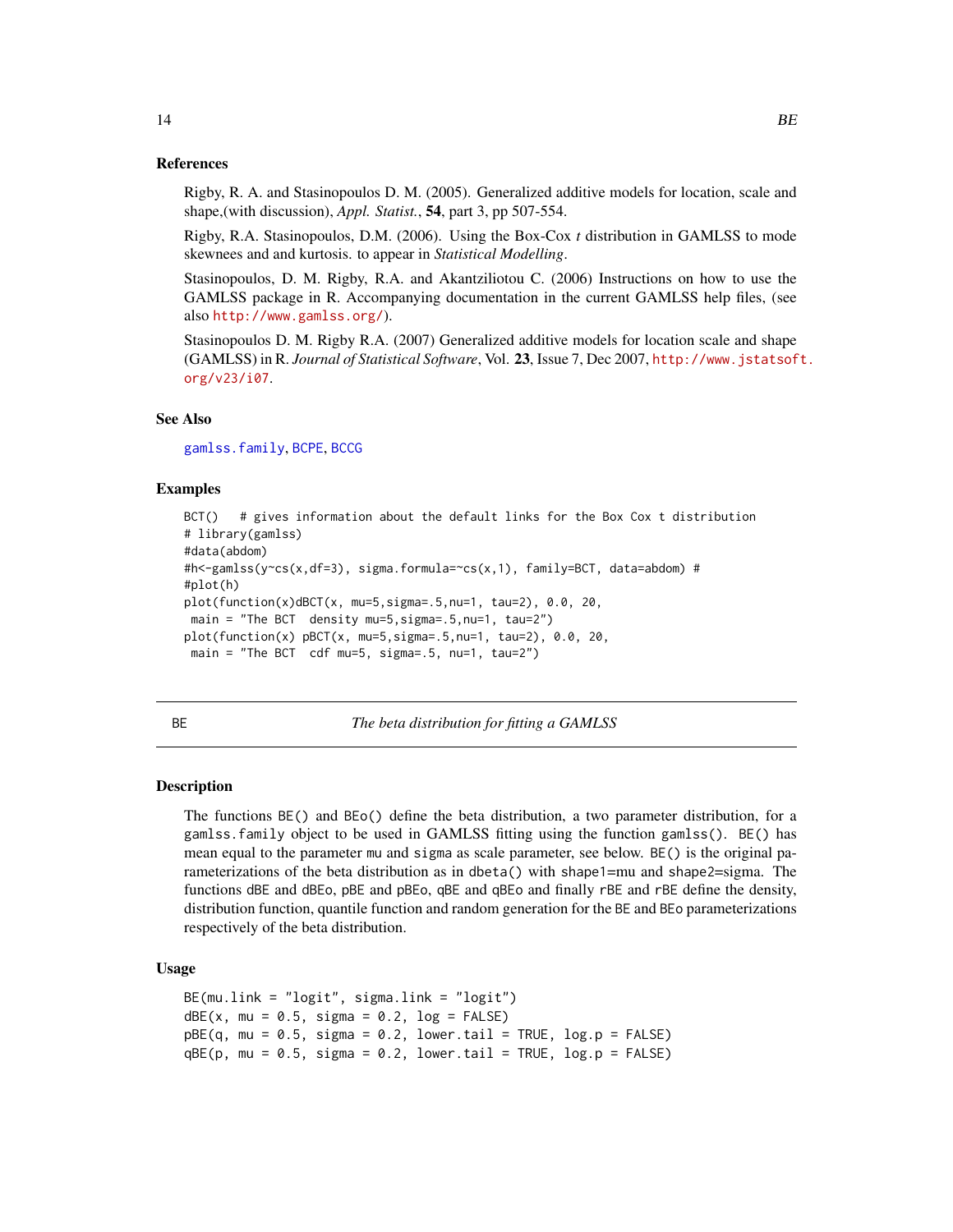```
rBE(n, mu = 0.5, sigma = 0.2)BEo(mu.link = "log", sigma.link = "log")
dBEo(x, mu = 0.5, sigma = 0.2, log = FALSE)pBEo(q, mu = 0.5, sigma = 0.2, lower[amale ] <math>T = TRUE, log.p = FALSEqBEo(p, mu = 0.5, sigma = 0.2, lower[a] = TRUE, log.p = FALSE)
```
#### Arguments

| mu.link    | the mu link function with default logit                                                        |
|------------|------------------------------------------------------------------------------------------------|
| sigma.link | the sigma link function with default logit                                                     |
| x,q        | vector of quantiles                                                                            |
| mu         | vector of location parameter values                                                            |
| sigma      | vector of scale parameter values                                                               |
| log, log.p | logical; if TRUE, probabilities $p$ are given as $log(p)$ .                                    |
| lower.tail | logical; if TRUE (default), probabilities are $P[X \le x]$ , otherwise, $P[X > x]$             |
| р          | vector of probabilities.                                                                       |
| n          | number of observations. If length $(n) > 1$ , the length is taken to be the number<br>required |

#### Details

The original beta distributions distribution is given as

$$
f(y|\alpha, \beta) = \frac{1}{B(\alpha, \beta)} y^{\alpha - 1} (1 - y)^{\beta - 1}
$$

for  $y = (0, 1)$ ,  $\alpha > 0$  and  $\beta > 0$ . In the gamlss implementation of BEo  $\alpha = \mu$  and  $\beta > \sigma$ . The reparametrization in the function BE() is  $\mu = \frac{\alpha}{\alpha + \beta}$  and  $\sigma = \frac{1}{\alpha + \beta + 1}$  for  $\mu = (0, 1)$  and  $\sigma = (0, 1)$ . The expected value of y is  $\mu$  and the variance is  $\sigma^2 \mu * (1 - \mu)$ .

# Value

returns a gamlss.family object which can be used to fit a normal distribution in the gamlss() function.

# Note

Note that for BE, mu is the mean and sigma a scale parameter contributing to the variance of y

#### Author(s)

Bob Rigby and Mikis Stasinopoulos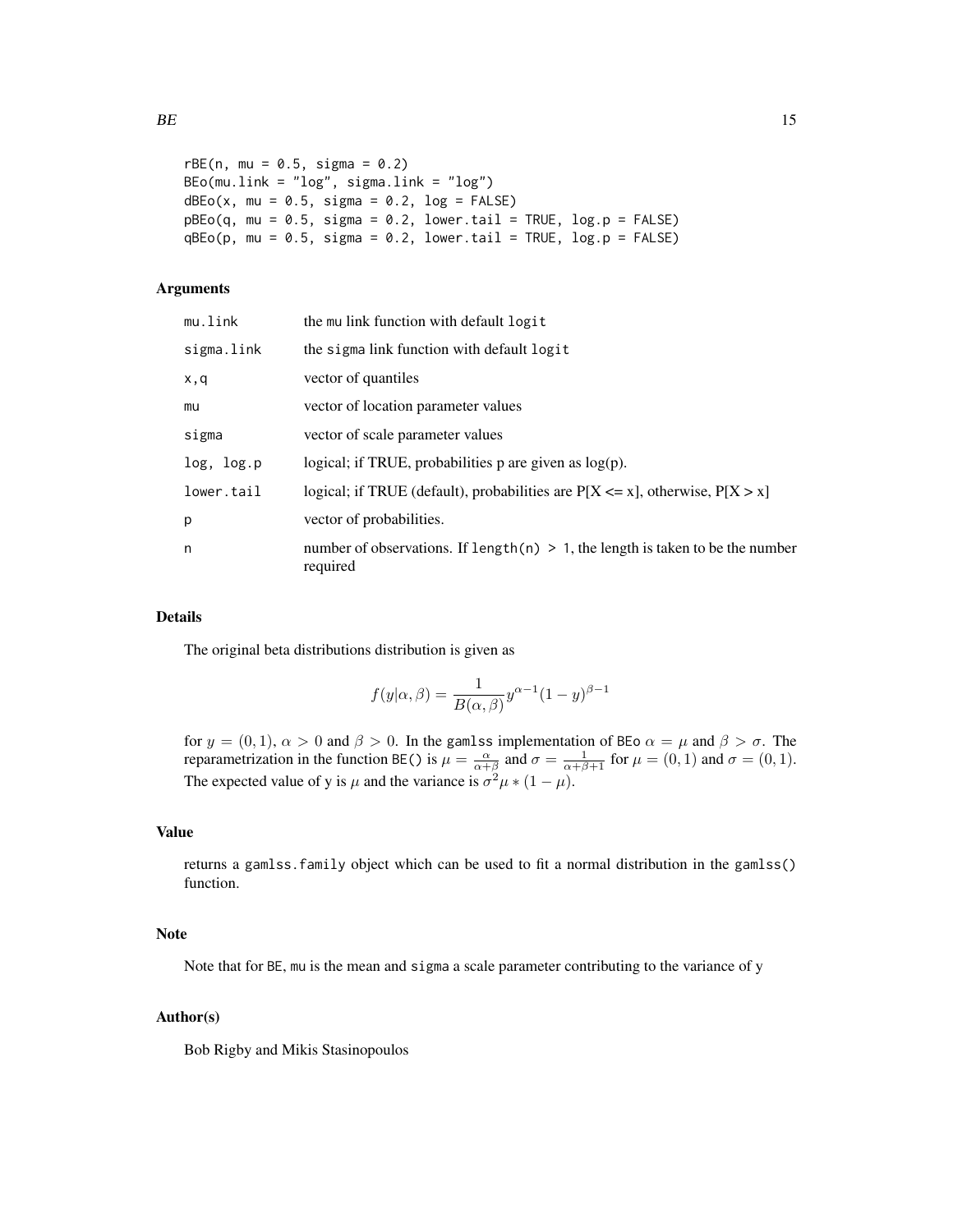#### <span id="page-15-0"></span>References

Rigby, R. A. and Stasinopoulos D. M. (2005). Generalized additive models for location, scale and shape,(with discussion), *Appl. Statist.*, 54, part 3, pp 507-554.

Stasinopoulos D. M., Rigby R.A. and Akantziliotou C. (2006) Instructions on how to use the GAMLSS package in R. Accompanying documentation in the current GAMLSS help files, (see also <http://www.gamlss.org/>).

Stasinopoulos D. M. Rigby R.A. (2007) Generalized additive models for location scale and shape (GAMLSS) in R. *Journal of Statistical Software*, Vol. 23, Issue 7, Dec 2007, [http://www.jstatsof](http://www.jstatsoft.org/v23/i07)t. [org/v23/i07](http://www.jstatsoft.org/v23/i07).

#### See Also

[gamlss.family](#page-38-1), [BEINF](#page-15-1)

### Examples

```
BE()# gives information about the default links for the normal distribution
dat1<-rBE(100, mu=.3, sigma=.5)
hist(dat1)
#library(gamlss)
# mod1<-gamlss(dat1~1,family=BE) # fits a constant for mu and sigma
#fitted(mod1)[1]
#fitted(mod1,"sigma")[1]
plot(function(y) dBE(y, mu=.1 ,sigma=.5), 0.001, .999)
plot(function(y) pBE(y, mu=.1 ,sigma=.5), 0.001, 0.999)
plot(function(y) qBE(y, mu=.1 ,sigma=.5), 0.001, 0.999)
plot(function(y) qBE(y, mu=.1, sigma=.5, lower.tail=FALSE), 0.001, .999)dat2<-rBEo(100, mu=1, sigma=2)
#mod2<-gamlss(dat2~1,family=BEo) # fits a constant for mu and sigma
#fitted(mod2)[1]
#fitted(mod2,"sigma")[1]
```
<span id="page-15-1"></span>BEINF *The beta inflated distribution for fitting a GAMLSS*

#### Description

The function BEINF() defines the beta inflated distribution, a four parameter distribution, for a gamlss.family object to be used in GAMLSS fitting using the function gamlss(). The beta inflated is similar to the beta but allows zeros and ones as values for the response variable. The two extra parameters model the probabilities at zero and one.

The functions BEINF0() and BEINF1() are three parameter beta inflated distributions allowing zeros or ones only at the response respectively. BEINF0() and BEINF1() are re-parameterize versions of the distributions [BEZI](#page-22-1) and [BEOI](#page-19-1) contributed to gamlss by Raydonal Ospina (see Ospina and Ferrari (2010)).

The functions dBEINF, pBEINF, qBEINF and rBEINF define the density, distribution function, quantile function and random generation for the BEINF parametrization of the beta inflated distribution.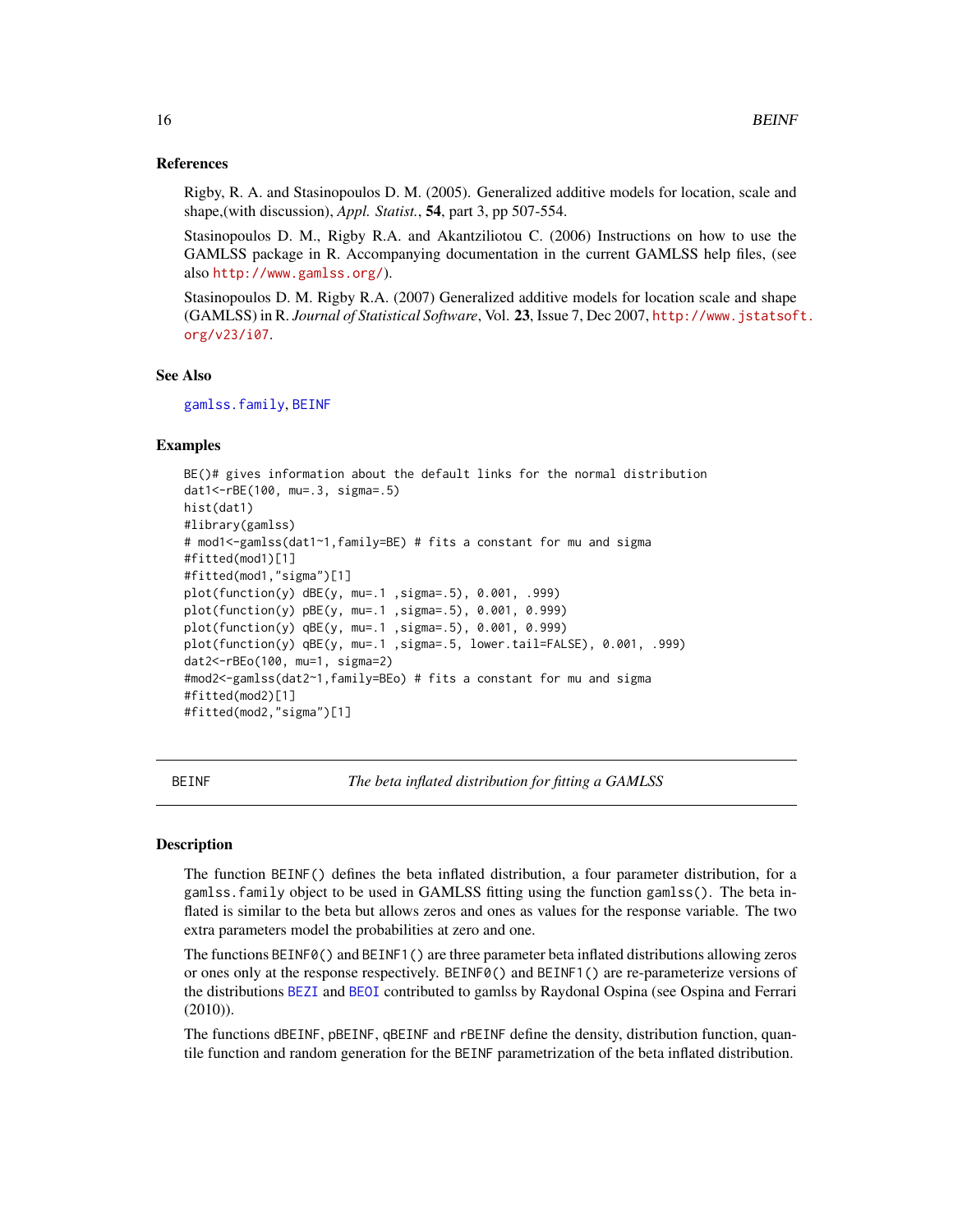The functions dBEINF0, pBEINF0, qBEINF0 and rBEINF0 define the density, distribution function, quantile function and random generation for the BEINF0 parametrization of the beta inflated at zero distribution.

The functions dBEINF1, pBEINF1, qBEINF1 and rBEINF1 define the density, distribution function, quantile function and random generation for the BEINF1 parametrization of the beta inflated at one distribution.

plotBEINF, plotBEINF0 and plotBEINF1 can be used to plot the distributions. meanBEINF, meanBEINF0 and meanBEINF1 calculates the expected value of the response for a fitted model.

#### Usage

```
BEINF(mu.link = "logit", sigma.link = "logit", nu.link = "log",
      tau.link = "log")BEINF0(mu.link = "logit", sigma.link = "logit", nu.link = "log")
BEINF1(mu.link = "logit", sigma.link = "logit", nu.link = "log")
dBEINF(x, mu = 0.5, sigma = 0.1, nu = 0.1, tau = 0.1,
       log = FALSE)dBEINF@(x, mu = 0.5, sigma = 0.1, nu = 0.1, log = FALSE)dBEINF1(x, mu = 0.5, sigma = 0.1, nu = 0.1, log = FALSE)
pBEINF(q, mu = 0.5, sigma = 0.1, nu = 0.1, tau = 0.1,
       lower.tail = TRUE, log.p = FALSE)pBEINF@(q, mu = 0.5, sigma = 0.1, nu = 0.1,lower.tail = TRUE, log.p = FALSE)pBEINF1(q, mu = 0.5, sigma = 0.1, nu = 0.1,lower.tail = TRUE, log.p = FALSE)qBEINF(p, mu = 0.5, sigma = 0.1, nu = 0.1, tau = 0.1,
       lower.tail = TRUE, log.p = FALSE)qBEINF0(p, mu = 0.5, sigma = 0.1, nu = 0.1, tau = 0.1,
       lower.tail = TRUE, log.p = FALSE)qBEINF1(p, mu = 0.5, sigma = 0.1, nu = 0.1,
       lower.tail = TRUE, log.p = FALSE)rBEINF(n, mu = 0.5, sigma = 0.1, nu = 0.1, tau = 0.1)
rBEINF@(n, mu = 0.5, sigma = 0.1, nu = 0.1)rBEINF1(n, mu = 0.5, sigma = 0.1, nu = 0.1)plotBEINF(mu = 0.5, sigma = 0.5, nu = 0.5, tau = 0.5,from = 0.001, to = 0.999, n = 101, ...)
plotBEINF@(mu = 0.5, sigma = 0.5, nu = 0.5,
         from = 1e-04, to = 0.9999, n = 101, ...)
plotBEINF1(mu = 0.5, sigma = 0.5, nu = 0.5,from = 1e-04, to = 0.9999, n = 101, ...)
meanBEINF(obj)
meanBEINF0(obj)
```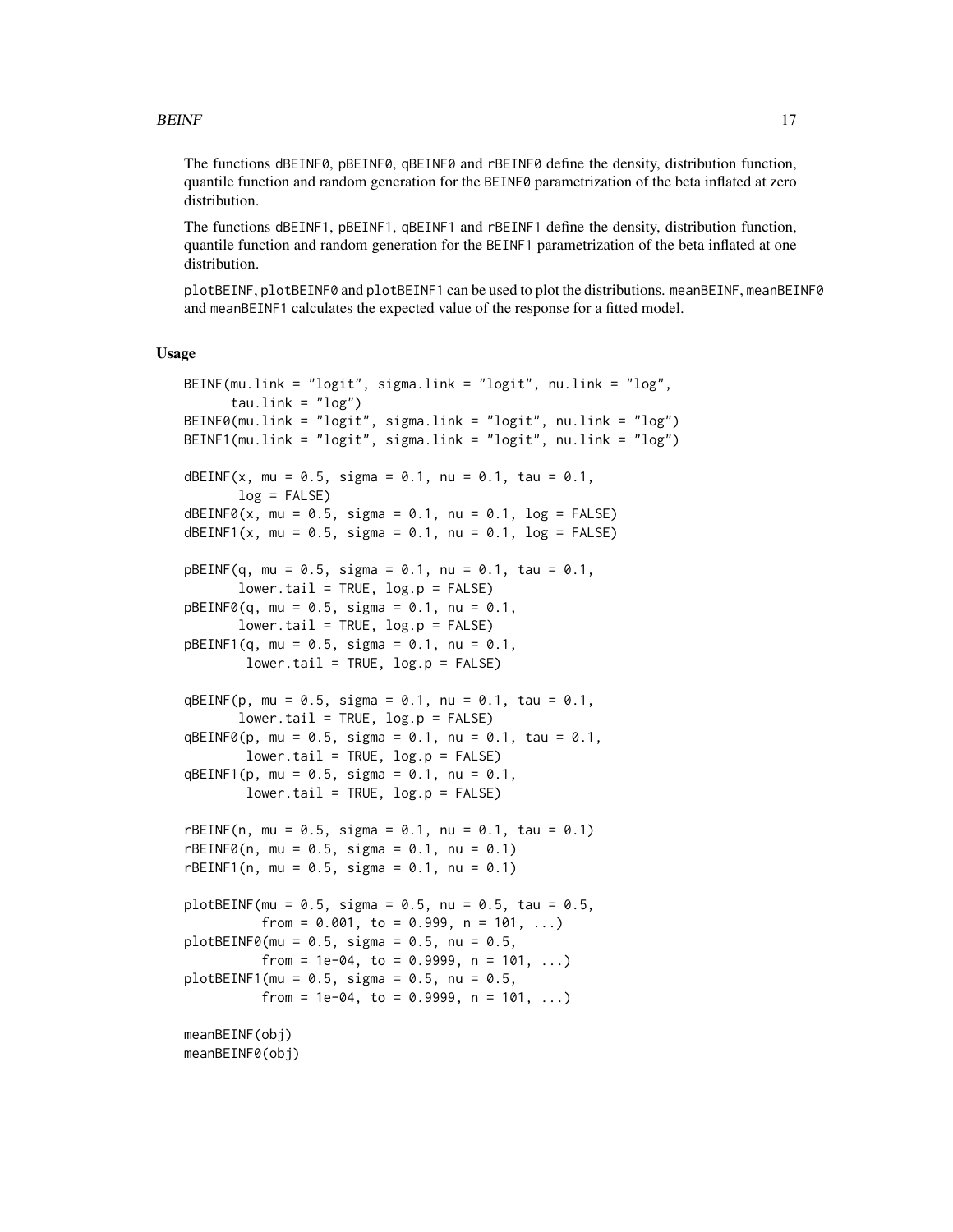18 BEINF

meanBEINF1(obj)

#### Arguments

| mu.link    | the mullink function with default logit                                                       |
|------------|-----------------------------------------------------------------------------------------------|
| sigma.link | the sigma link function with default logit                                                    |
| nu.link    | the nu link function with default log                                                         |
| tau.link   | the tau link function with default log                                                        |
| x,q        | vector of quantiles                                                                           |
| mu         | vector of location parameter values                                                           |
| sigma      | vector of scale parameter values                                                              |
| nu         | vector of parameter values modelling the probability at zero                                  |
| tau        | vector of parameter values modelling the probability at one                                   |
| log, log.p | logical; if TRUE, probabilities $p$ are given as $log(p)$ .                                   |
| lower.tail | logical; if TRUE (default), probabilities are $P[X \le x]$ , otherwise, $P[X > x]$            |
| p          | vector of probabilities.                                                                      |
| n          | number of observations. If length(n) $> 1$ , the length is taken to be the number<br>required |
| from       | where to start plotting the distribution from                                                 |
| to         | up to where to plot the distribution                                                          |
| obj        | a fitted BEINF object                                                                         |
| .          | other graphical parameters for plotting                                                       |

# Details

The beta inflated distribution is given as

$$
f(y)=p_0
$$

if  $(y=0)$ 

$$
f(y)=p_1
$$

 $if (y=1)$ 

$$
f(y|\alpha, \beta) = \frac{1}{B(\alpha, \beta)} y^{\alpha - 1} (1 - y)^{\beta - 1}
$$

otherwise

for  $y = (0, 1)$ ,  $\alpha > 0$  and  $\beta > 0$ . The parametrization in the function BEINF() is  $\mu = \frac{\alpha}{\alpha + \beta}$  and  $\sigma = \frac{1}{\alpha + \beta + 1}$  for  $\mu = (0, 1)$  and  $\sigma = (0, 1)$  and  $\nu = \frac{p_0}{p_2}$ ,  $\tau = \frac{p_1}{p_2}$  where  $p_2 = 1 - p_0 - p_1$ .

#### Value

returns a gamlss.family object which can be used to fit a beta inflated distribution in the gamlss() function. ...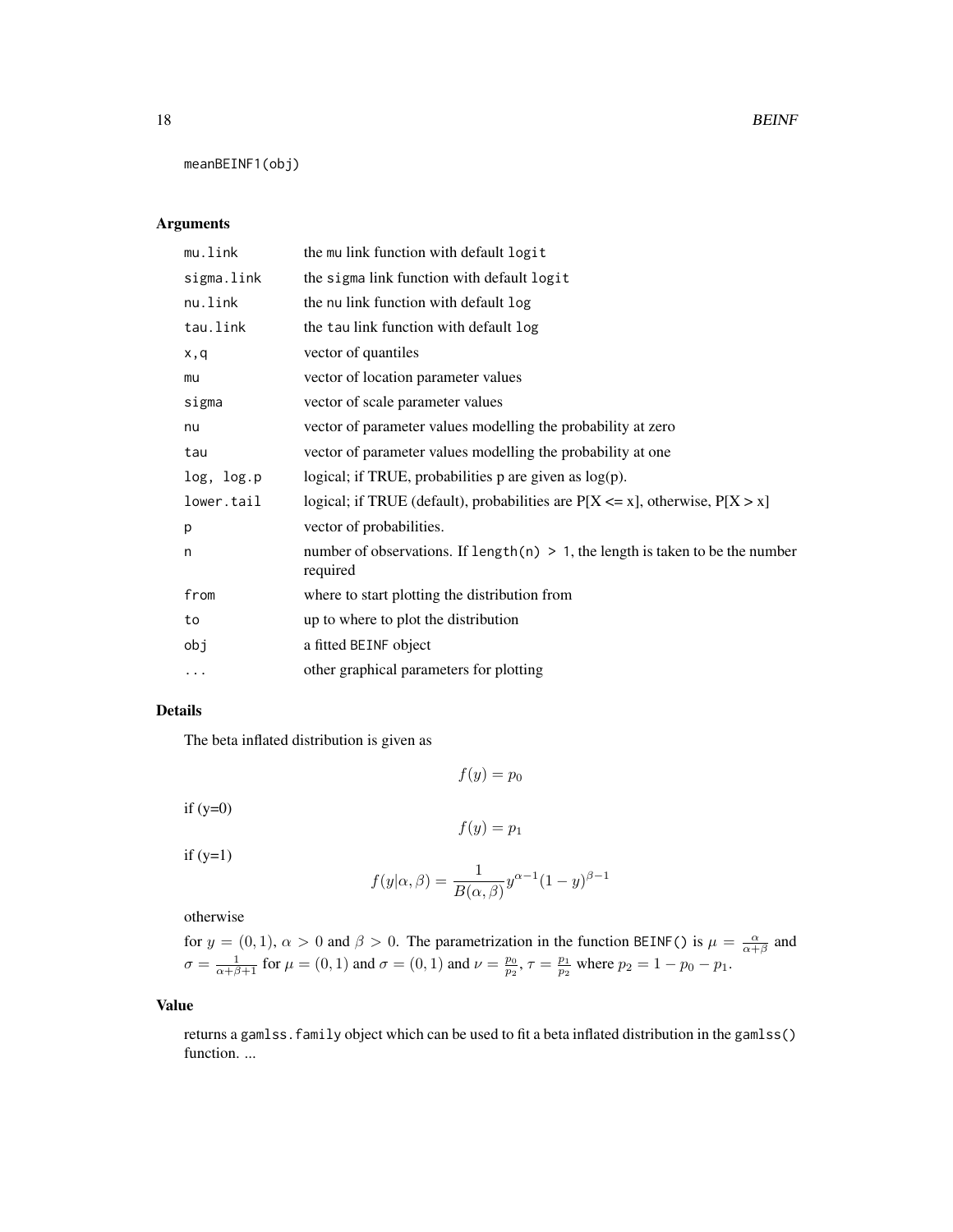#### $BEINF$  19

#### Author(s)

Bob Rigby and Mikis Stasinopoulos

#### References

Ospina R. and Ferrari S. L. P. (2010) Inflated beta distributions, *Statistical Papers*, 23, 111-126.

Rigby, R. A. and Stasinopoulos D. M. (2005). Generalized additive models for location, scale and shape,(with discussion), *Appl. Statist.*, 54, part 3, pp 507-554.

Stasinopoulos D. M., Rigby R.A. and Akantziliotou C. (2006) Instructions on how to use the GAMLSS package in R. Accompanying documentation in the current GAMLSS help files, (see also <http://www.gamlss.org/>).

Stasinopoulos D. M. Rigby R.A. (2007) Generalized additive models for location scale and shape (GAMLSS) in R. *Journal of Statistical Software*, Vol. 23, Issue 7, Dec 2007, [http://www.jstatsof](http://www.jstatsoft.org/v23/i07)t. [org/v23/i07](http://www.jstatsoft.org/v23/i07).

#### See Also

[gamlss.family](#page-38-1), [BE](#page-13-1), [BEo](#page-13-2), [BEZI](#page-22-1), [BEOI](#page-19-1)

#### Examples

```
BEINF()# gives information about the default links for the beta inflated distribution
BEINF0()
BEINF1()
# plotting the distributions
op<-par(mfrow=c(2,2))
plotBEINF( mu = .5 , sigma = .5, nu = 0.5, tau = 0.5, from = 0, to = 1, n = 101)plotBEINF@( mu = .5 , sigma = .5, nu = 0.5, from = 0, to = 1, n = 101)plotBEINF1( mu =.5 , sigma=.5, nu = 0.5, from = 0.001, to=1, n = 101)
curve(dBE(x, mu =.5, sigma=.5), 0.01, 0.999)
par(op)
# plotting the cdf
op<-par(mfrow=c(2,2))
plotBEINF( mu = .5, sigma=.5, nu = 0.5, tau = 0.5, from = 0, to = 1, n = 101, main="BEINF")
plotBEINF0( mu =.5 , sigma=.5, nu = 0.5, from = 0, to=1, n = 101, main="BEINF0")
plotBEINF1( mu =.5 , sigma=.5, nu = 0.5, from = 0.001, to=1, n = 101, main="BEINF1")
curve(dBE(x, mu =.5, sigma=.5), 0.01, 0.999, main="BE")
par(op)
#---------------------------------------------
op<-par(mfrow=c(2,2))
plotBEINF( mu =.5 , sigma=.5, nu = 0.5, tau = 0.5, from = 0, to=1, n = 101, main="BEINF")
plotBEINF0( mu =.5 , sigma=.5, nu = 0.5, from = 0, to=1, n = 101, main="BEINF0")
plotBEINF1( mu =.5, sigma=.5, nu = 0.5, from = 0.001, to=1, n = 101, main="BEINF1")
curve(dBE(x, mu =.5, sigma=.5), 0.01, 0.999, main="BE")
par(op)
#---------------------------------------------
op<-par(mfrow=c(2,2))
curve( pBEINF(x, mu=.5 ,sigma=.5, nu = 0.5, tau = 0.5,), 0, 1, ylim=c(0,1), main="BEINF" )
curve(pBEINF0(x, mu=.5 ,sigma=.5, nu = 0.5), 0, 1, ylim=c(0,1), main="BEINF0")
curve(pBEINF1(x, mu=.5 ,sigma=.5, nu = 0.5), 0, 1, ylim=c(0,1), main="BEINF1")
```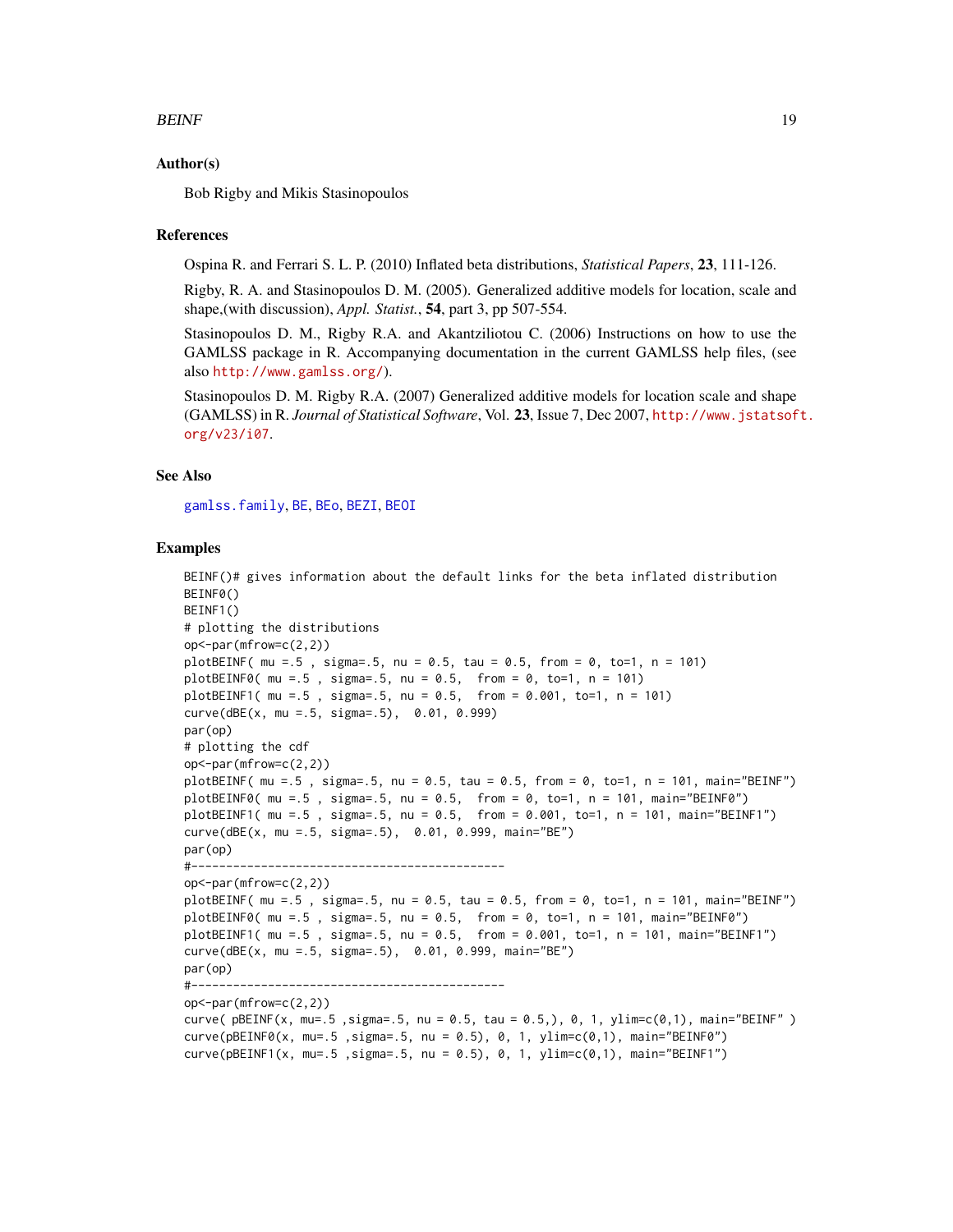```
curve( pBE(x, mu=.5 ,sigma=.5), .001, .99, ylim=c(0,1), main="BE")
par(op)
#---------------------------------------------
op<-par(mfrow=c(2,2))
curve(qBEINF(x, mu=.5, sigma=.5, nu = 0.5, tau = 0.5), .01, .99, main="BEINF" )curve(qBEINF0(x, mu=.5 ,sigma=.5, nu = 0.5), .01, .99, main="BEINF0" )
curve(qBEINF1(x, mu=.5 ,sigma=.5, nu = 0.5), .01, .99, main="BEINF1" )
curve(qBE(x, mu=.5 ,sigma=.5), .01, .99 , main="BE")
par(op)
#---------------------------------------------
op<-par(mfrow=c(2,2))
hist(rBEINF(200, mu=.5 ,sigma=.5, nu = 0.5, tau = 0.5))
hist(rBEINF0(200, mu=.5 ,sigma=.5, nu = 0.5))
hist(rBEINF1(200, mu=.5 ,sigma=.5, nu = 0.5))
hist(rBE(200, mu=.5 ,sigma=.5))
par(op)
# fit a model to the data
# library(gamlss)
#m1<-gamlss(dat~1,family=BEINF)
#meanBEINF(m1)[1]
```
<span id="page-19-1"></span>BEOI *The one-inflated beta distribution for fitting a GAMLSS*

#### **Description**

The function BEOI() defines the one-inflated beta distribution, a three parameter distribution, for a gamlss.family object to be used in GAMLSS fitting using the function gamlss(). The oneinflated beta is similar to the beta distribution but allows ones as y values. This distribution is an extension of the beta distribution using a parameterization of the beta law that is indexed by mean and precision parameters (Ferrari and Cribari-Neto, 2004). The extra parameter models the probability at one. The functions dBEOI, pBEOI, qBEOI and rBEOI define the density, distribution function, quantile function and random generation for the BEOI parameterization of the one-inflated beta distribution. plotBEOI can be used to plot the distribution. meanBEOI calculates the expected value of the response for a fitted model.

#### Usage

```
BEOI(mu.link = "logit", sigma.link = "log", nu.link = "logit")
dBEOI(x, mu = 0.5, sigma = 1, nu = 0.1, log = FALSE)
pBEOI(q, mu = 0.5, sigma = 1, nu = 0.1, lower.tail = TRUE, log.p = FALSE)qBEOI(p, mu = 0.5, sigma = 1, nu = 0.1, lower.tail = TRUE,log.p = FALSErBEOI(n, mu = 0.5, sigma = 1, nu = 0.1)
```
<span id="page-19-0"></span>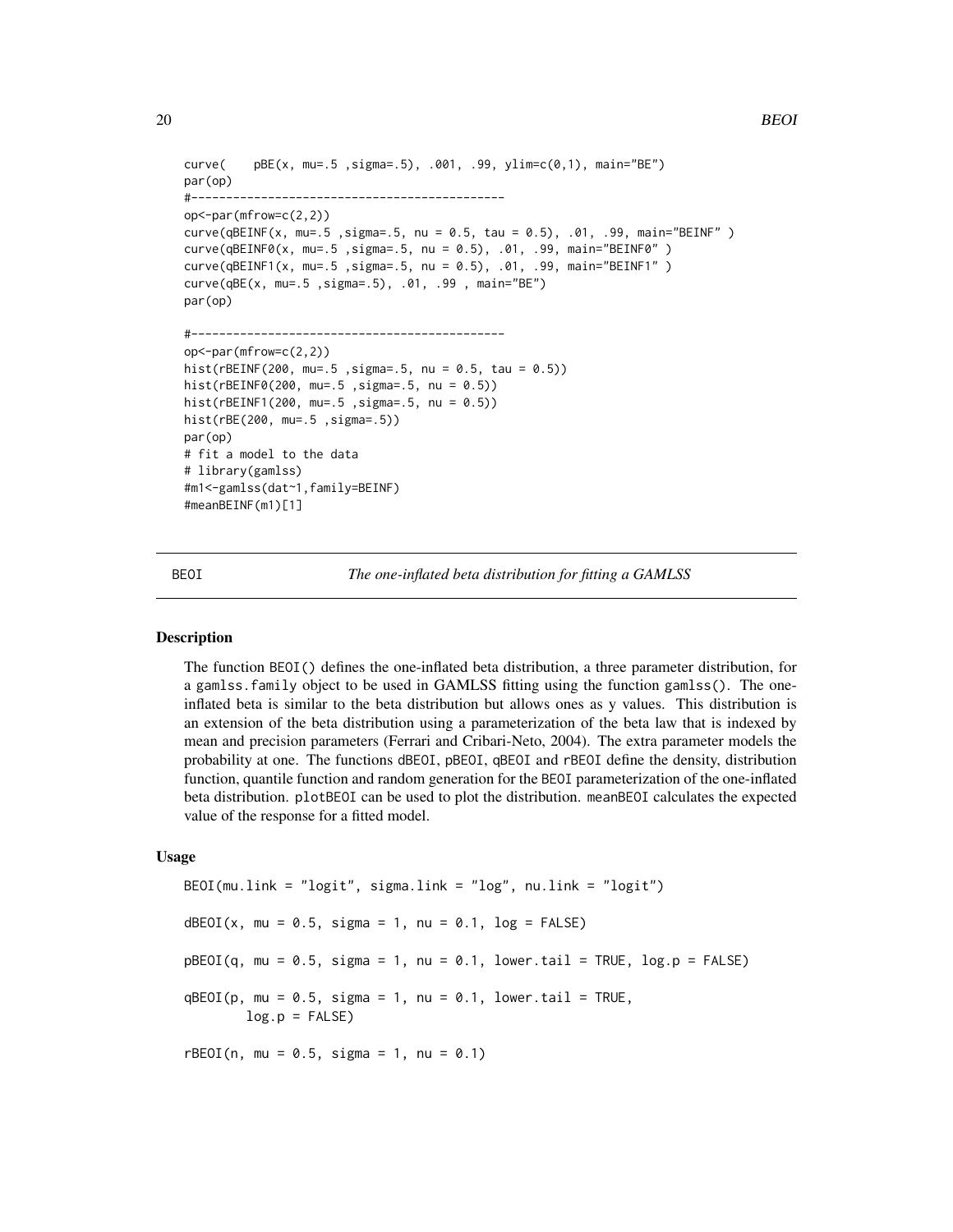```
plotBEOI(mu = .5, sigma = 1, nu = 0.1, from = 0.001, to = 1, n = 101,...)
```
meanBEOI(obj)

# Arguments

| mu.link    | the mullink function with default logit                                                       |
|------------|-----------------------------------------------------------------------------------------------|
| sigma.link | the sigma link function with default log                                                      |
| nu.link    | the nu link function with default logit                                                       |
| x,q        | vector of quantiles                                                                           |
| mu         | vector of location parameter values                                                           |
| sigma      | vector of precision parameter values                                                          |
| nu         | vector of parameter values modelling the probability at one                                   |
| log, log.p | logical; if TRUE, probabilities $p$ are given as $log(p)$ .                                   |
| lower.tail | logical; if TRUE (default), probabilities are $P[X \le x]$ , otherwise, $P[X > x]$            |
| p          | vector of probabilities.                                                                      |
| n          | number of observations. If length(n) $> 1$ , the length is taken to be the number<br>required |
| from       | where to start plotting the distribution from                                                 |
| to         | up to where to plot the distribution                                                          |
| obj        | a fitted BEOI object                                                                          |
| $\cdots$   | other graphical parameters for plotting                                                       |

# Details

The one-inflated beta distribution is given as

 $f(y) = \nu$ 

if  $(y = 1)$ 

$$
f(y|\mu,\sigma) = (1-\nu)\frac{\Gamma(\sigma)}{\Gamma(\mu\sigma)\Gamma((1-\mu)\sigma)}y^{\mu\sigma}(1-y)^{((1-\mu)\sigma)-1}
$$

if  $y = (0, 1)$ . The parameters satisfy  $0 < \mu < 0$ ,  $\sigma > 0$  and  $0 < \nu < 1$ . Here  $E(y) = \nu + (1 - \nu)\mu$  and  $Var(y) = (1 - \nu)\frac{\mu(1 - \mu)}{\sigma + 1} + \nu(1 - \nu)(1 - \mu)^2$ .

# Value

returns a gamlss.family object which can be used to fit a one-inflated beta distribution in the gamlss() function.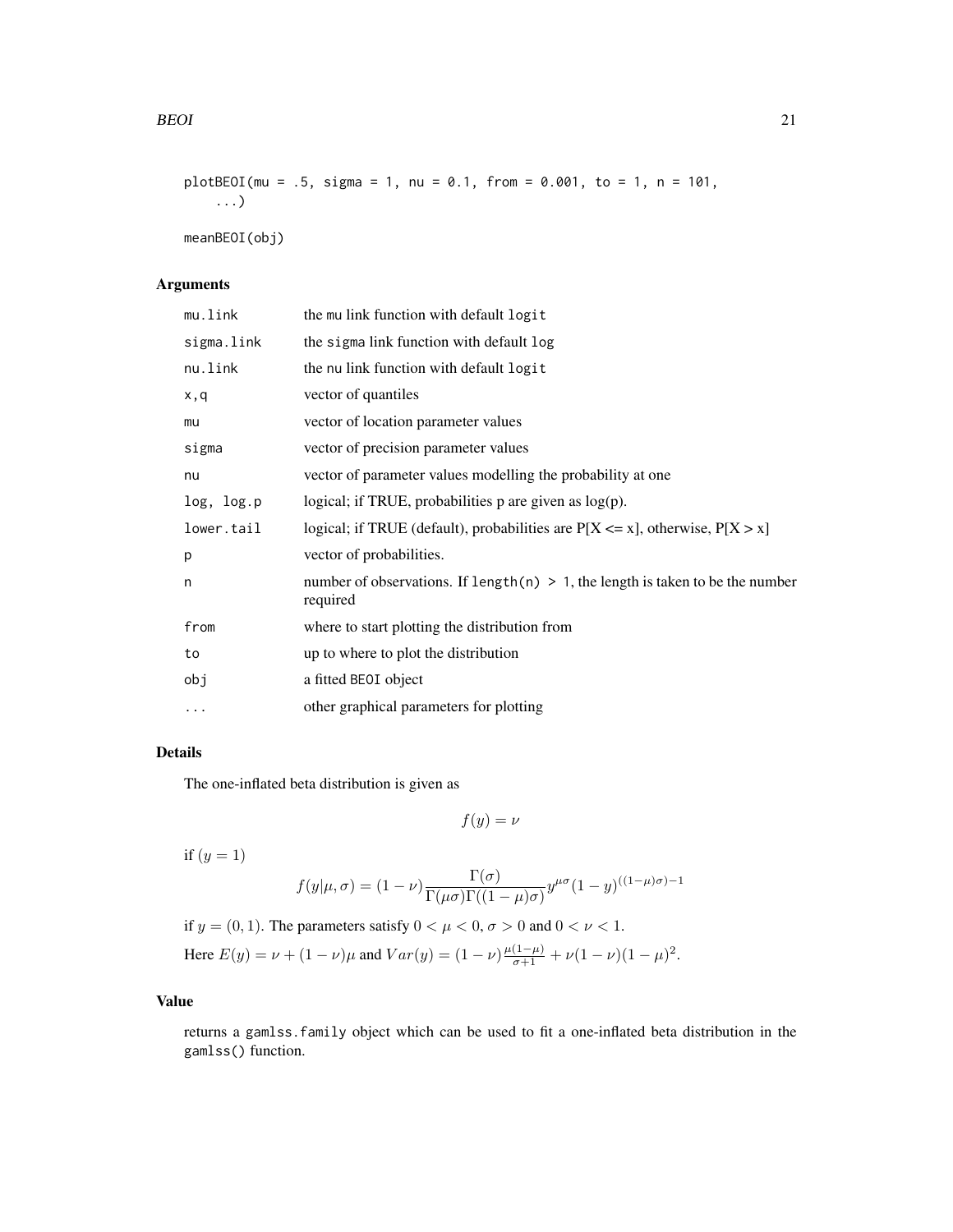#### **Note**

This work is part of my PhD project at the University of Sao Paulo under the supervion of Professor Silvia Ferrari. My thesis is concerned with regression modelling of rates and proportions with excess of zeros and/or ones

#### Author(s)

Raydonal Ospina, Department of Statistics, University of Sao Paulo, Brazil.

<rospina@ime.usp.br>

#### References

Ferrari, S.L.P., Cribari-Neto, F. (2004). Beta regression for modelling rates and proportions. *Journal of Applied Statistics*, 31 (1), 799-815.

Ospina R. and Ferrari S. L. P. (2010) Inflated beta distributions, *Statistical Papers*, 23, 111-126.

Rigby, R. A. and Stasinopoulos D. M. (2005). Generalized additive models for location, scale and shape (with discussion). *Applied Statistics*, 54 (3), 507-554.

Stasinopoulos D. M., Rigby R.A. and Akantziliotou C. (2006). Instructions on how to use the GAMLSS package in R. Accompanying documentation in the current GAMLSS help files (see also <http://www.gamlss.org/>).

Stasinopoulos D. M. Rigby R.A. (2007) Generalized additive models for location scale and shape (GAMLSS) in R. *Journal of Statistical Software*, Vol. 23, Issue 7, Dec 2007, [http://www.jstatsof](http://www.jstatsoft.org/v23/i07)t. [org/v23/i07](http://www.jstatsoft.org/v23/i07).

#### See Also

[gamlss.family](#page-38-1), [BEOI](#page-19-1)

#### Examples

```
BEOI()# gives information about the default links for the BEOI distribution
# plotting the distribution
plotBEOI( mu =0.5 , sigma=5, nu = 0.1, from = 0.001, to=1, n = 101)
# plotting the cdf
plot(function(y) pBEOI(y, mu=.5 ,sigma=5, nu=0.1), 0.001, 0.999)
# plotting the inverse cdf
plot(function(y) qBEOI(y, mu=.5 ,sigma=5, nu=0.1), 0.001, 0.999)
# generate random numbers
dat<-rBEOI(100, mu=.5, sigma=5, nu=0.1)
# fit a model to the data.
# library(gamlss)
#mod1<-gamlss(dat~1,sigma.formula=~1, nu.formula=~1, family=BEOI)
#fitted(mod1)[1]
#summary(mod1)
#fitted(mod1,"mu")[1] #fitted mu
#fitted(mod1,"sigma")[1] #fitted sigma
#fitted(mod1,"nu")[1] #fitted nu
#meanBEOI(mod1)[1] # expected value of the response
```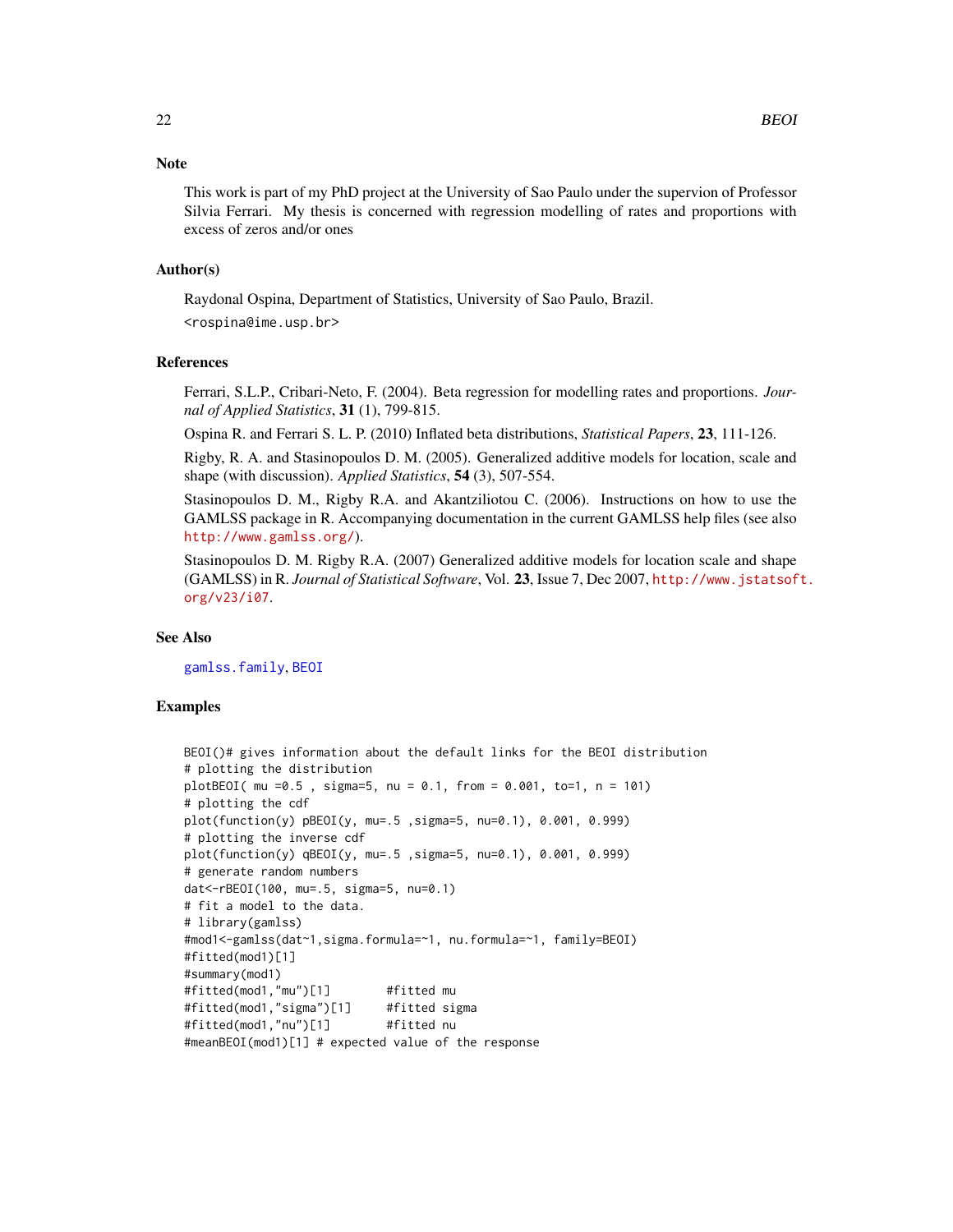#### <span id="page-22-1"></span><span id="page-22-0"></span>Description

The function BEZI() defines the zero-inflated beta distribution, a three parameter distribution, for a gamlss.family object to be used in GAMLSS fitting using the function gamlss(). The zeroinflated beta is similar to the beta distribution but allows zeros as y values. This distribution is an extension of the beta distribution using a parameterization of the beta law that is indexed by mean and precision parameters (Ferrari and Cribari-Neto, 2004). The extra parameter models the probability at zero. The functions dBEZI, pBEZI, qBEZI and rBEZI define the density, distribution function, quantile function and random generation for the BEZI parameterization of the zero-inflated beta distribution. plotBEZI can be used to plot the distribution. meanBEZI calculates the expected value of the response for a fitted model.

#### Usage

BEZI(mu.link = "logit", sigma.link = "log", nu.link = "logit") dBEZI(x, mu =  $0.5$ , sigma = 1, nu =  $0.1$ , log = FALSE)  $pBEZI(q, mu = 0.5, sigma = 1, nu = 0.1, lower.tail = TRUE, log.p = FALSE)$  $qBEZI(p, mu = 0.5, sigma = 1, nu = 0.1, lower$ **tail = TRUE** $,$  $log.p = FALSE$  $rBEZI(n, mu = 0.5, sigma = 1, nu = 0.1)$  $plotBEZI(mu = .5, sigma = 1, nu = 0.1, from = 0, to = 0.999, n = 101,$ ...)

meanBEZI(obj)

| mu.link    | the mu link function with default logit                                            |
|------------|------------------------------------------------------------------------------------|
| sigma.link | the sigma link function with default log                                           |
| nu.link    | the nu link function with default logit                                            |
| x,q        | vector of quantiles                                                                |
| mu         | vector of location parameter values                                                |
| sigma      | vector of precision parameter values                                               |
| nu         | vector of parameter values modelling the probability at zero                       |
| log, log.p | logical; if TRUE, probabilities $p$ are given as $log(p)$ .                        |
| lower.tail | logical; if TRUE (default), probabilities are $P[X \le x]$ , otherwise, $P[X > x]$ |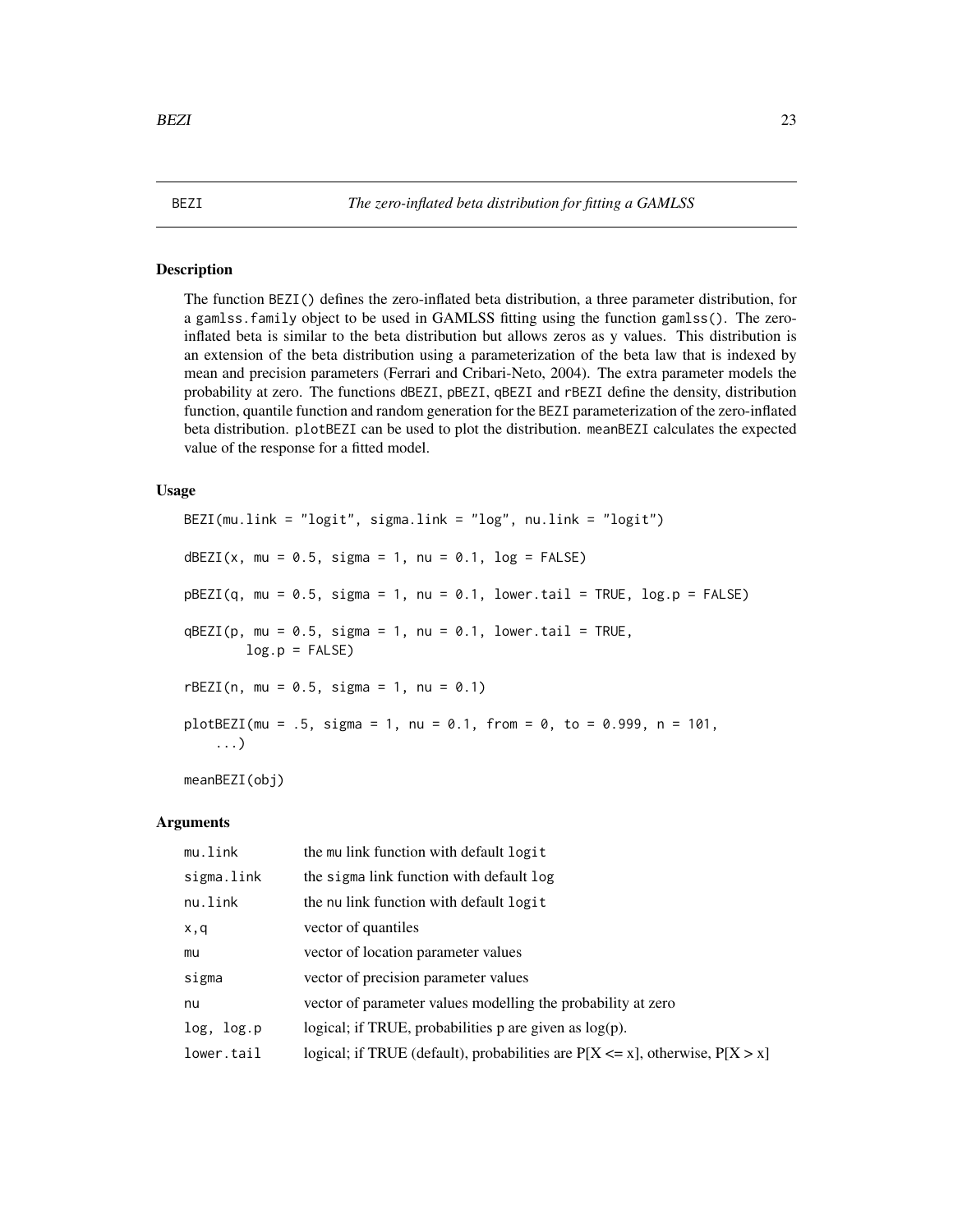| p        | vector of probabilities.                                                                       |
|----------|------------------------------------------------------------------------------------------------|
| n        | number of observations. If length $(n) > 1$ , the length is taken to be the number<br>required |
| from     | where to start plotting the distribution from                                                  |
| to       | up to where to plot the distribution                                                           |
| obj      | a fitted BEZI object                                                                           |
| $\ddots$ | other graphical parameters for plotting                                                        |

The zero-inflated beta distribution is given as

 $f(y) = \nu$ 

if  $(y = 0)$ 

$$
f(y|\mu,\sigma) = (1-\nu)\frac{\Gamma(\sigma)}{\Gamma(\mu\sigma)\Gamma((1-\mu)\sigma)}y^{\mu\sigma}(1-y)^{((1-\mu)\sigma)-1}
$$

if  $y = (0, 1)$ . The parameters satisfy  $0 < \mu < 0$ ,  $\sigma > 0$  and  $0 < \nu < 1$ . Here  $E(y) = (1 - \nu)\mu$  and  $Var(y) = (1 - \nu)\frac{\mu(1 - \mu)}{\sigma + 1} + \nu(1 - \nu)\mu^2$ .

#### Value

returns a gamlss.family object which can be used to fit a zero-inflated beta distribution in the gamlss() function.

#### Note

This work is part of my PhD project at the University of Sao Paulo under the supervion of Professor Silvia Ferrari. My thesis is concerned with regression modelling of rates and proportions with excess of zeros and/or ones

#### Author(s)

Raydonal Ospina, Department of Statistics, University of Sao Paulo, Brazil. <rospina@ime.usp.br>

#### References

Ferrari, S.L.P., Cribari-Neto, F. (2004). Beta regression for modelling rates and proportions. *Journal of Applied Statistics*, 31 (1), 799-815.

Ospina R. and Ferrari S. L. P. (2010) Inflated beta distributions, *Statistical Papers*, 23, 111-126.

Rigby, R. A. and Stasinopoulos D. M. (2005). Generalized additive models for location, scale and shape (with discussion). *Applied Statistics*, 54 (3), 507-554.

Stasinopoulos D. M., Rigby R.A. and Akantziliotou C. (2006). Instructions on how to use the GAMLSS package in R. Accompanying documentation in the current GAMLSS help files (see also <http://www.gamlss.org/>).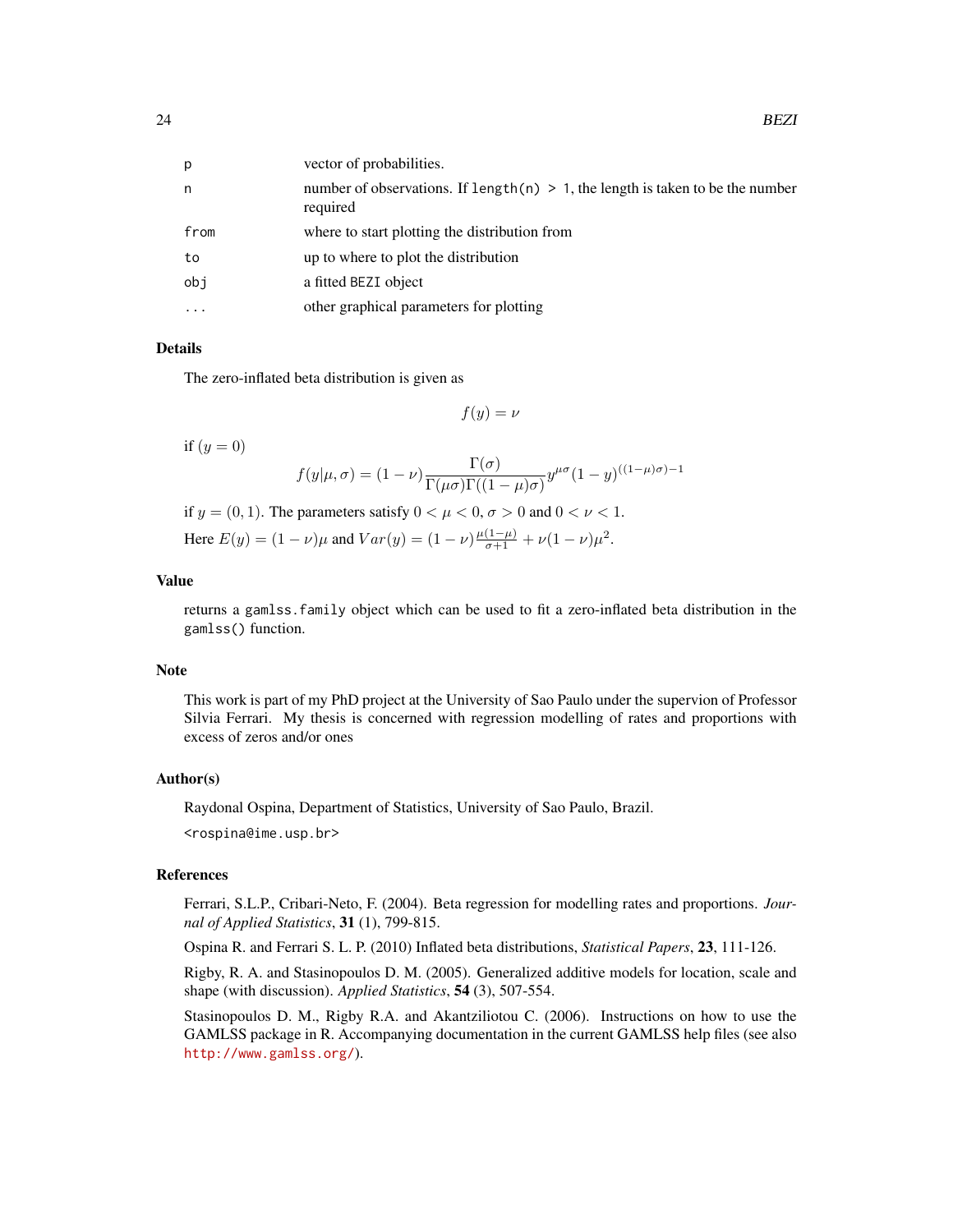<span id="page-24-0"></span>Stasinopoulos D. M. Rigby R.A. (2007) Generalized additive models for location scale and shape (GAMLSS) in R. *Journal of Statistical Software*, Vol. 23, Issue 7, Dec 2007, [http://www.jstatsof](http://www.jstatsoft.org/v23/i07)t. [org/v23/i07](http://www.jstatsoft.org/v23/i07).

#### See Also

[gamlss.family](#page-38-1), [BEZI](#page-22-1)

#### Examples

```
BEZI()# gives information about the default links for the BEZI distribution
# plotting the distribution
plotBEZI( mu =0.5 , sigma=5, nu = 0.1, from = 0, to=0.99, n = 101)
# plotting the cdf
plot(function(y) pBEZI(y, mu=.5 ,sigma=5, nu=0.1), 0, 0.999)
# plotting the inverse cdf
plot(function(y) qBEZI(y, mu=.5 ,sigma=5, nu=0.1), 0, 0.999)
# generate random numbers
dat<-rBEZI(100, mu=.5, sigma=5, nu=0.1)
# fit a model to the data. Tits a constant for mu, sigma and nu
# library(gamlss)
#mod1<-gamlss(dat~1,sigma.formula=~1, nu.formula=~1, family=BEZI)
#fitted(mod1)[1]
#summary(mod1)
#fitted(mod1,"mu")[1] #fitted mu
#fitted(mod1,"sigma")[1] #fitted sigma
#fitted(mod1,"nu")[1] #fitted nu
#meanBEZI(mod1)[1] # expected value of the response
```
<span id="page-24-1"></span>BI *Binomial distribution for fitting a GAMLSS*

#### Description

The BI() function defines the binomial distribution, a one parameter family distribution, for a gamlss.family object to be used in GAMLSS fitting using the function gamlss(). The functions dBI, pBI, qBI and rBI define the density, distribution function, quantile function and random generation for the binomial, BI(), distribution.

#### Usage

```
BI(mu.link = "logit")
dBI(x, bd = 1, mu = 0.5, log = FALSE)pBI(q, bd = 1, mu = 0.5, lowertail = TRUE, <math>log.p = FALSE)
qBI(p, bd = 1, mu = 0.5, lower[a] = TRUE, log.p = FALSE)rBI(n, bd = 1, mu = 0.5)
```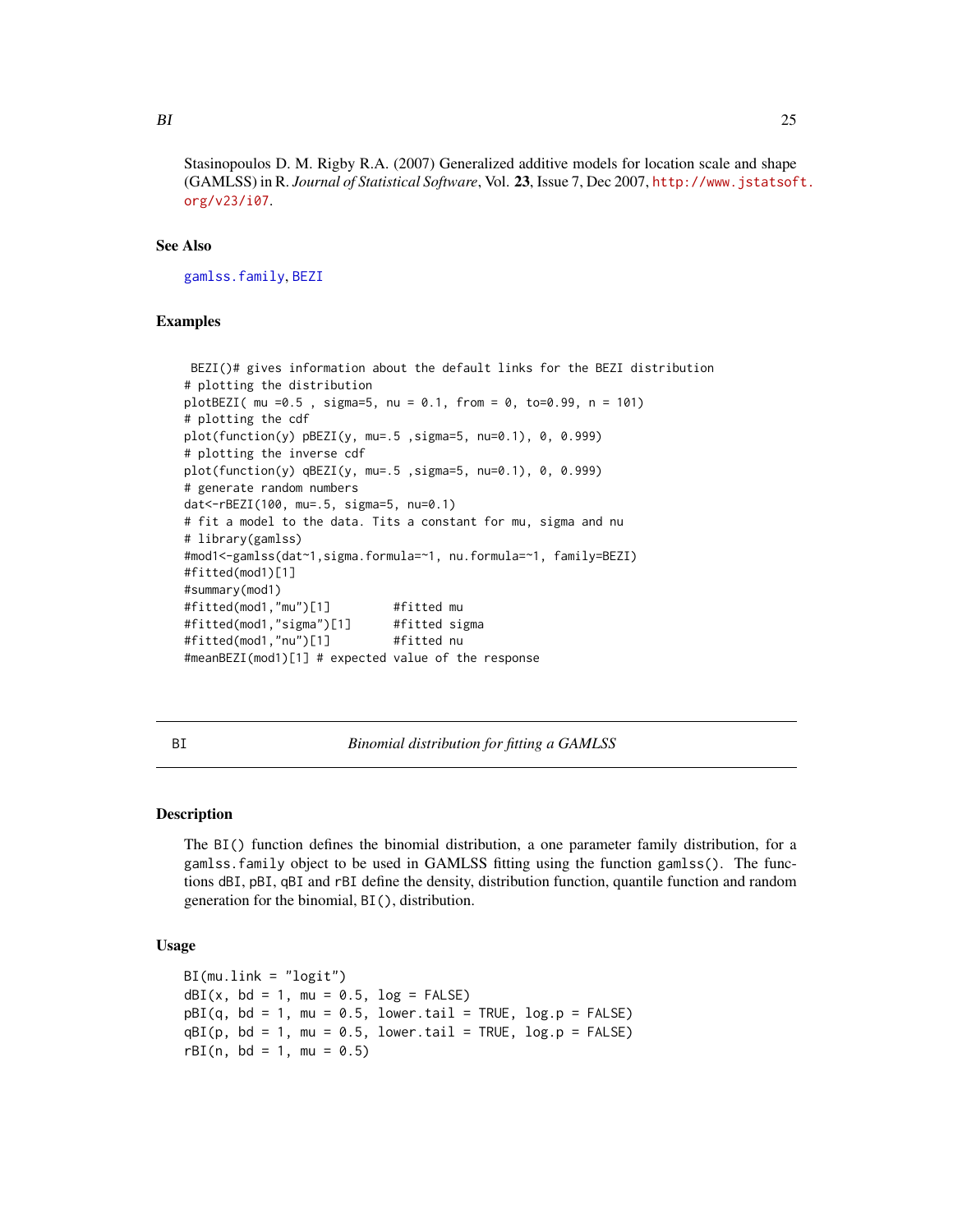#### Arguments

| mu.link      | Defines the mu. link, with "logit" link as the default for the mu parameter. Other<br>links are "probit" and "cloglog" (complementary log-log) |
|--------------|------------------------------------------------------------------------------------------------------------------------------------------------|
| $\mathsf{x}$ | vector of (non-negative integer) quantiles                                                                                                     |
| mu           | vector of positive probabilities                                                                                                               |
| bd           | vector of binomial denominators                                                                                                                |
| p            | vector of probabilities                                                                                                                        |
| q            | vector of quantiles                                                                                                                            |
| $\mathsf{n}$ | number of random values to return                                                                                                              |
| log, log.p   | logical; if TRUE, probabilities p are given as $log(p)$                                                                                        |
| lower.tail   | logical; if TRUE (default), probabilities are $P[X \le x]$ , otherwise, $P[X > x]$                                                             |

#### Details

Definition file for binomial distribution.

$$
f(y|\mu) = \frac{\Gamma(n+1)}{\Gamma(y+1)\Gamma(n-y+1)} \mu^{y} (1-\mu)^{(n-y)}
$$

for  $y = 0, 1, 2, ..., n$  and  $0 < \mu < 1$ .

#### Value

returns a gamlss.family object which can be used to fit a binomial distribution in the gamlss() function.

#### Note

The response variable should be a matrix containing two columns, the first with the count of successes and the second with the count of failures. The parameter mu represents a probability parameter with limits  $0 < \mu < 1$ .  $n\mu$  is the mean of the distribution where n is the binomial denominator.

#### Author(s)

Mikis Stasinopoulos, Bob Rigby and Calliope Akantziliotou

#### References

Rigby, R. A. and Stasinopoulos D. M. (2005). Generalized additive models for location, scale and shape,(with discussion), *Appl. Statist.*, 54, part 3, pp 507-554.

Stasinopoulos D. M., Rigby R.A. and Akantziliotou C. (2006) Instructions on how to use the GAMLSS package in R. Accompanying documentation in the current GAMLSS help files, (see also <http://www.gamlss.org/>).

Stasinopoulos D. M. Rigby R.A. (2007) Generalized additive models for location scale and shape (GAMLSS) in R. *Journal of Statistical Software*, Vol. 23, Issue 7, Dec 2007, [http://www.jstatsof](http://www.jstatsoft.org/v23/i07)t. [org/v23/i07](http://www.jstatsoft.org/v23/i07).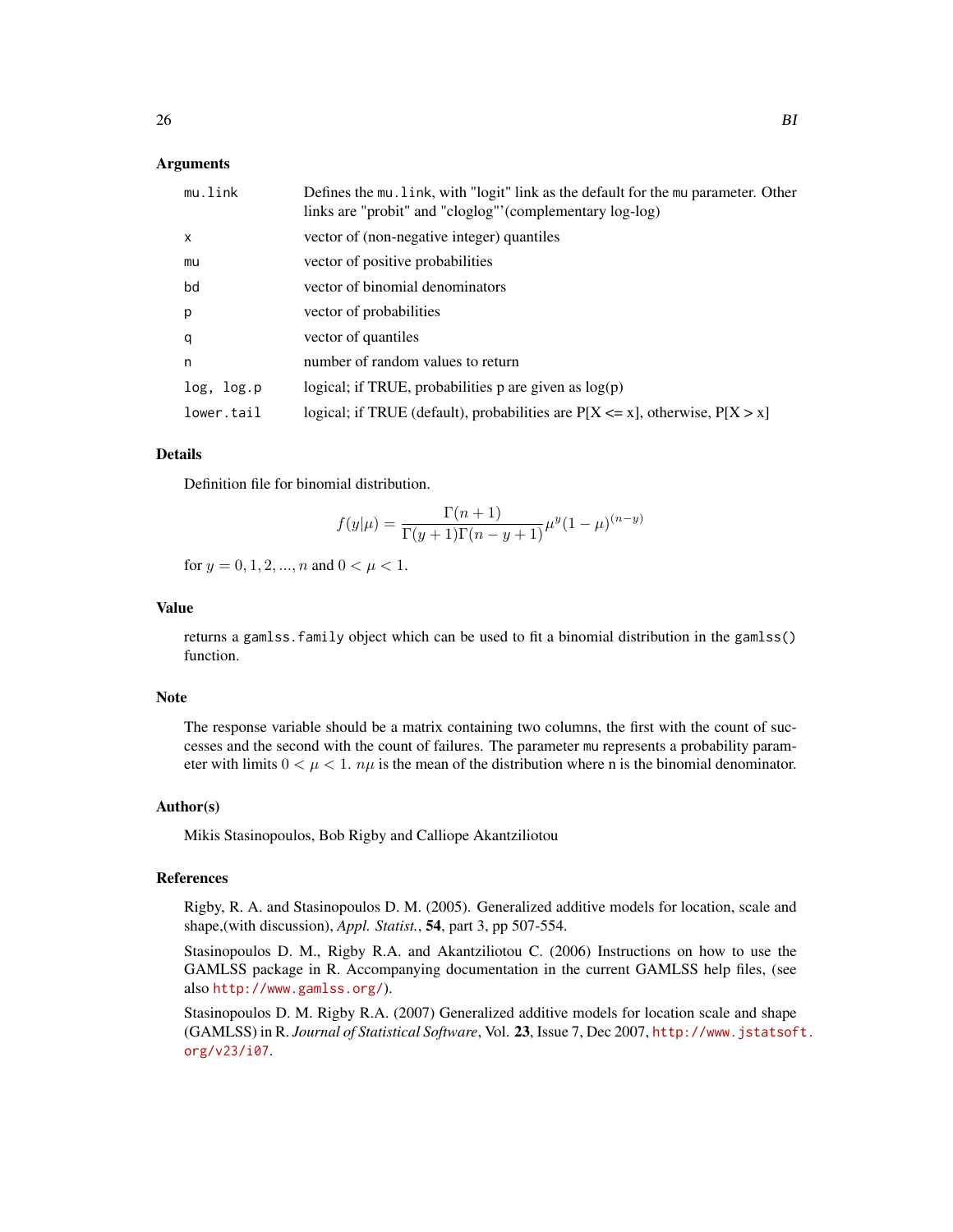#### <span id="page-26-0"></span>checklink 27

# See Also

[gamlss.family](#page-38-1), [ZABI](#page-137-1), [ZIBI](#page-137-2)

### Examples

```
BI()# gives information about the default links for the Binomial distribution
# data(aep)
# library(gamlss)
# h<-gamlss(y~ward+loglos+year, family=BI, data=aep)
# plot of the binomial distribution
curve(dBI(x, mu = .5, bd=10), from=0, to=10, n=10+1, type="h")tN <- table(Ni <- rBI(1000, mu=.2, bd=10))
r <- barplot(tN, col='lightblue')
```
checklink *Set the Right Link Function for Specified Parameter and Distribution*

#### Description

This function is used within the distribution family specification of a GAMLSS model to define the right link for each of the parameters of the distribution. This function should not be called by the user unless he/she specify a new distribution family or wishes to change existing link functions in the parameters.

#### Usage

```
checklink(which.link = NULL, which.dist = NULL, link = NULL, link.List = NULL)
```
#### Arguments

| which.link | which parameter link e.g. which. link="mu. link"                                |
|------------|---------------------------------------------------------------------------------|
| which.dist | which distribution family e.g. which.dist="Cole.Green"                          |
| link       | a repetition of which. Link e.g. link=substitute(mu. link)                      |
| link.List  | what link function are required e.g. link. List=c("inverse", "log", "identity") |

#### Value

Defines the right link for each parameter

#### Author(s)

Calliope Akantziliotou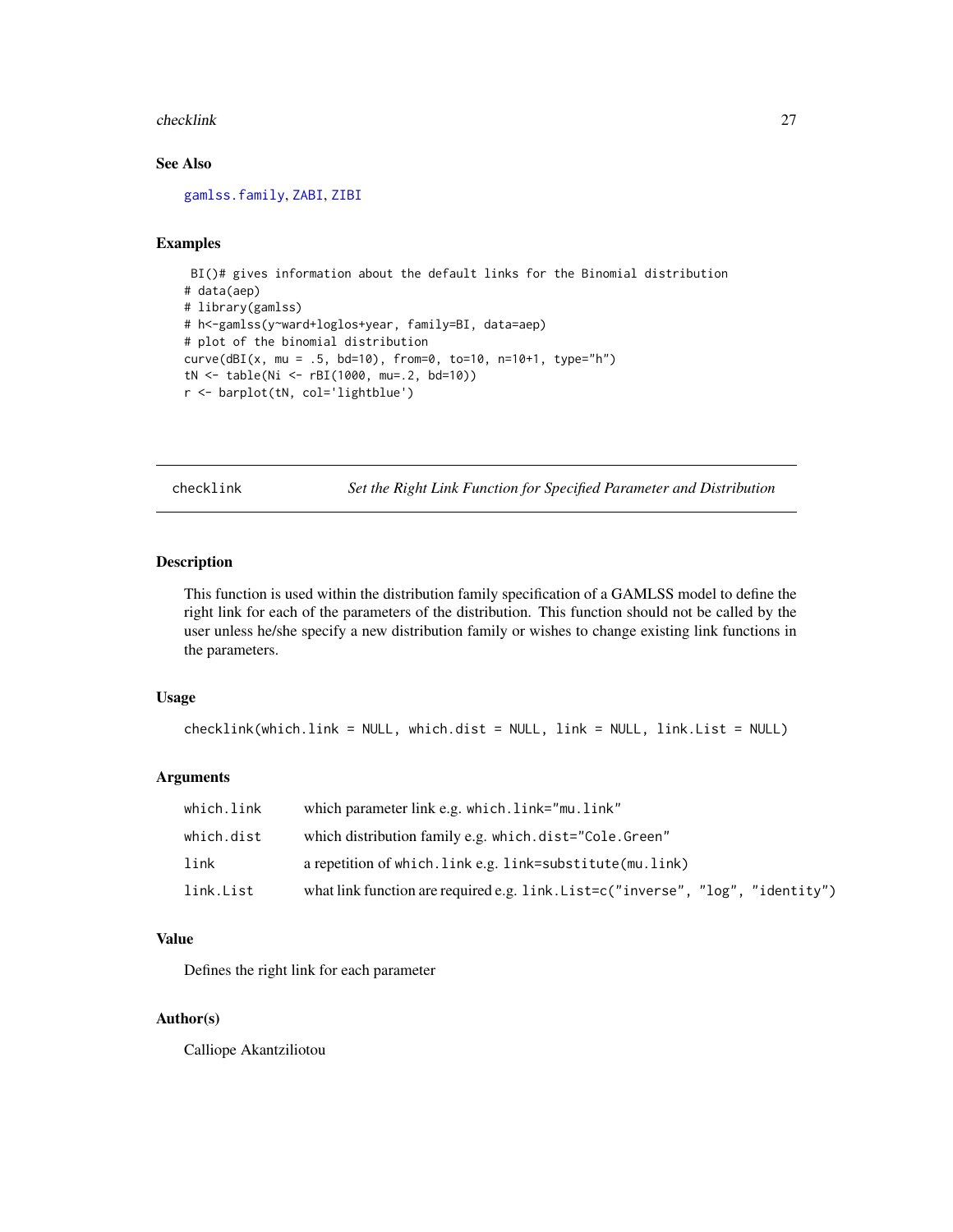#### References

Rigby, R. A. and Stasinopoulos D. M. (2005). Generalized additive models for location, scale and shape,(with discussion), *Appl. Statist.*, 54, part 3, pp 507-554.

Stasinopoulos D. M., Rigby R.A. and Akantziliotou C. (2006) Instructions on how to use the GAMLSS package in R. Accompanying documentation in the current GAMLSS help files, (see also <http://www.gamlss.org/>).

Stasinopoulos D. M. Rigby R.A. (2007) Generalized additive models for location scale and shape (GAMLSS) in R. *Journal of Statistical Software*, Vol. 23, Issue 7, Dec 2007, [http://www.jstatsof](http://www.jstatsoft.org/v23/i07)t. [org/v23/i07](http://www.jstatsoft.org/v23/i07).

#### See Also

[gamlss.family](#page-38-1)

DEL *The Delaporte distribution for fitting a GAMLSS model*

#### Description

The DEL() function defines the Delaporte distribution, a three parameter discrete distribution, for a gamlss.family object to be used in GAMLSS fitting using the function gamlss(). The functions dDEL, pDEL, qDEL and rDEL define the density, distribution function, quantile function and random generation for the Delaporte DEL(), distribution.

#### Usage

```
DEL(mu.link = "log", sigma.link = "log", nu.link = "logit")
dDEL(x, mu=1, sigma=1, nu=0.5, log=FALSE)
pDEL(q, mu=1, sigma=1, nu=0.5, lower.tail = TRUE,
       log.p = FALSEqDEL(p, mu=1, sigma=1, nu=0.5, lower.tail = TRUE,
    log.p = FALSE, max.value = 10000rDEL(n, mu=1, sigma=1, nu=0.5, max.value = 10000)
```

| mu.link    | Defines the mu. link, with "log" link as the default for the mu parameter       |
|------------|---------------------------------------------------------------------------------|
| sigma.link | Defines the sigma. Link, with "log" link as the default for the sigma parameter |
| nu.link    | Defines the nu. Link, with "logit" link as the default for the nu parameter     |
| X          | vector of (non-negative integer) quantiles                                      |
| mu         | vector of positive mu                                                           |
| sigma      | vector of positive dispersion parameter                                         |
| nu         | vector of nu                                                                    |
| p          | vector of probabilities                                                         |

<span id="page-27-0"></span>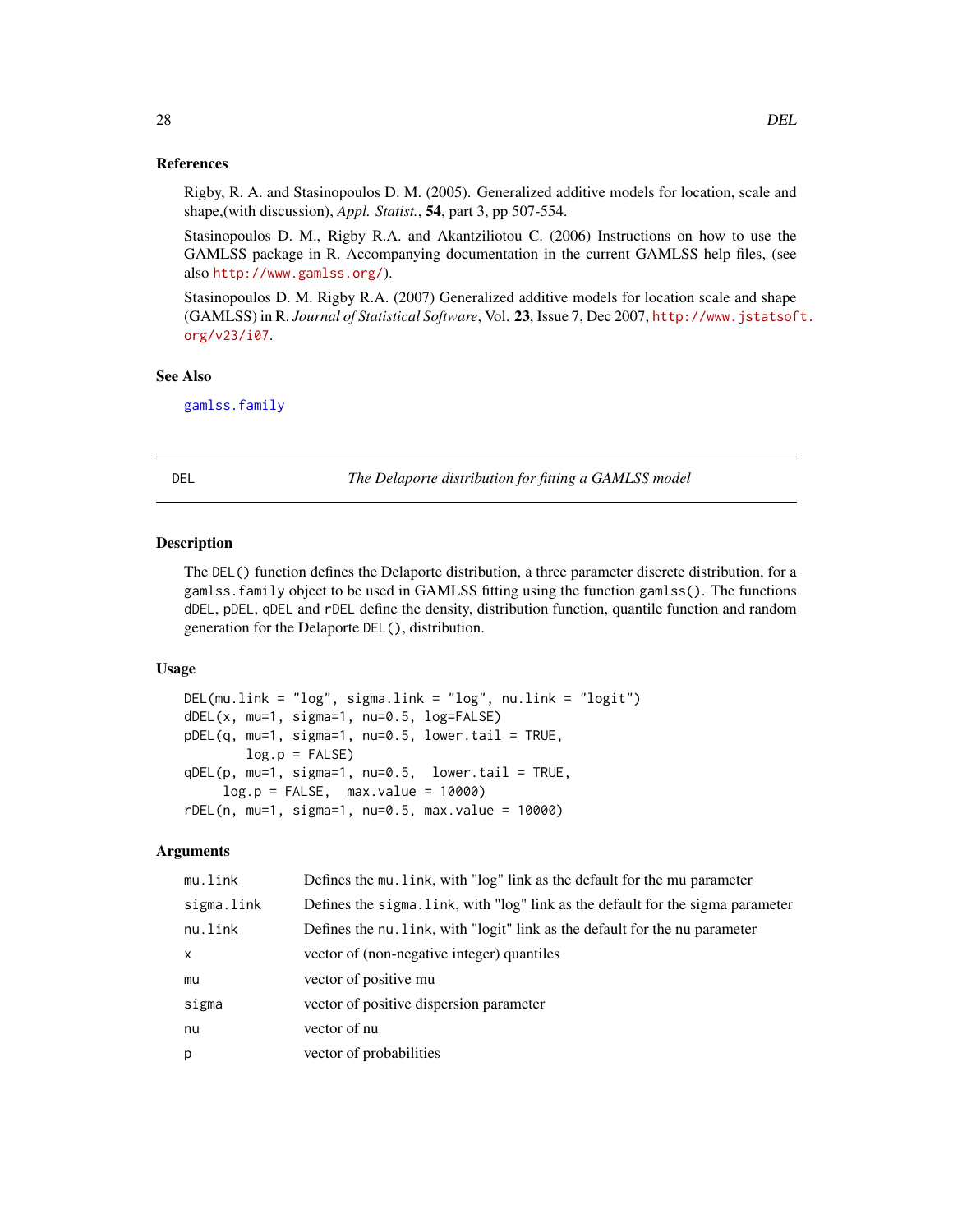| q          | vector of quantiles                                                                          |
|------------|----------------------------------------------------------------------------------------------|
| n          | number of random values to return                                                            |
| log, log.p | logical; if TRUE, probabilities $p$ are given as $log(p)$                                    |
| lower.tail | logical; if TRUE (default), probabilities are $P[X \le x]$ , otherwise, $P[X > x]$           |
| max.value  | a constant, set to the default value of 10000 for how far the algorithm should<br>look for q |

The probability function of the Delaporte distribution is given by

$$
f(y|\mu,\sigma,\nu) = \frac{e^{-\mu\nu}}{\Gamma(1/\sigma)} \left[1 + \mu\sigma(1-\nu)\right]^{-1/\sigma} S
$$

where

$$
S = \sum_{j=0}^y \left( \begin{matrix} y \\ j \end{matrix} \right) \frac{\mu^y \nu^{y-j}}{y!} \left[ \mu + \frac{1}{\sigma(1-\nu)} \right]^{-j} \Gamma \left( \frac{1}{\sigma} + j \right)
$$

for  $y = 0, 1, 2, ..., \infty$  where  $\mu > 0$ ,  $\sigma > 0$  and  $0 < \nu < 1$ . This distribution is a parametrization of the distribution given by Wimmer and Altmann (1999) p 515-516 where  $\alpha = \mu \nu$ ,  $k = 1/\sigma$  and  $\rho = [1 + \mu \sigma (1 - \nu)]^{-1}$ 

#### Value

Returns a gamlss.family object which can be used to fit a Delaporte distribution in the gamlss() function.

#### **Note**

The mean of Y is given by  $E(Y) = \mu$  and the variance by  $V(Y) = \mu + \mu^2 \sigma (1 - \nu)^2$ .

#### Author(s)

Rigby, R. A., Stasinopoulos D. M. and Marco Enea

#### References

Rigby, R. A. and Stasinopoulos D. M. (2005). Generalized additive models for location, scale and shape,(with discussion), *Appl. Statist.*, 54, part 3, pp 507-554.

Rigby, R. A., Stasinopoulos D. M. and Akantziliotou, C. (2006) Modelling the parameters of a family of mixed Poisson distributions including the Sichel and Delaptorte. Submitted for publication.

Stasinopoulos D. M., Rigby R.A. and Akantziliotou C. (2003) Instructions on how to use the GAMLSS package in R. Accompanying documentation in the current GAMLSS help files, (see also <http://www.gamlss.org/>).

Stasinopoulos D. M. Rigby R.A. (2007) Generalized additive models for location scale and shape (GAMLSS) in R. *Journal of Statistical Software*, Vol. 23, Issue 7, Dec 2007, [http://www.jstatsof](http://www.jstatsoft.org/v23/i07)t. [org/v23/i07](http://www.jstatsoft.org/v23/i07).

Wimmer, G. and Altmann, G (1999). *Thesaurus of univariate discrete probability distributions* . Stamn Verlag, Essen, Germany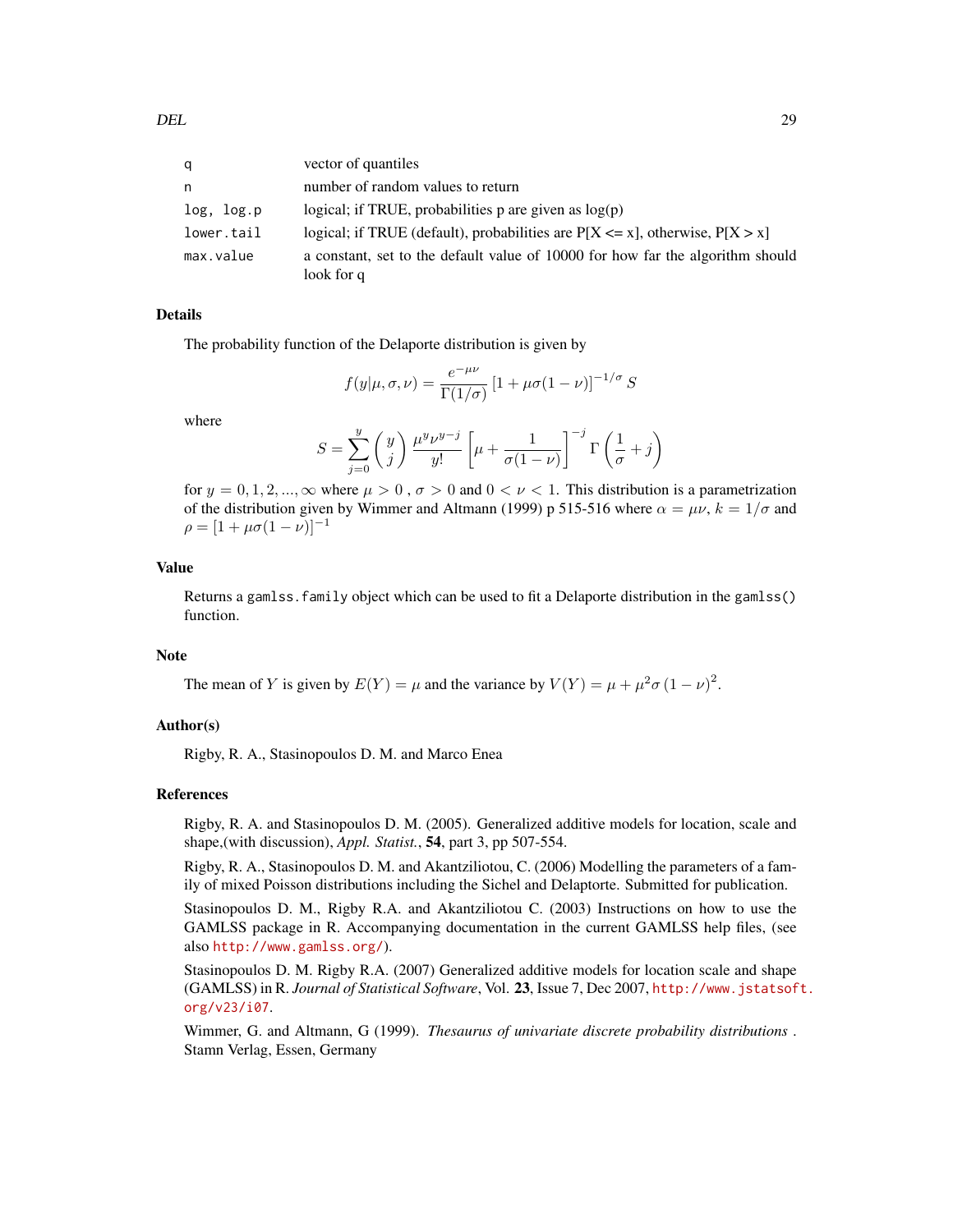#### See Also

[gamlss.family](#page-38-1), [SI](#page-112-1) , [SICHEL](#page-114-1)

#### Examples

```
DEL()# gives information about the default links for the Delaporte distribution
#plot the pdf using plot
plot(function(y) dDEL(y, mu=10, sigma=1, nu=.5), from=0, to=100, n=100+1, type="h") # pdf
# plot the cdf
plot(seq(from=0,to=100),pDEL(seq(from=0,to=100), mu=10, sigma=1, nu=0.5), type="h") # cdf
# generate random sample
tN <- table(Ni <- rDEL(100, mu=10, sigma=1, nu=0.5))
r <- barplot(tN, col='lightblue')
# fit a model to the data
# libary(gamlss)
# gamlss(Ni~1,family=DEL, control=gamlss.control(n.cyc=50))
```

| × |
|---|
|---|

The exponential generalized Beta type 2 distribution for fitting a *GAMLSS*

#### Description

This function defines the generalized t distribution, a four parameter distribution. The response variable is in the range from minus infinity to plus infinity. The functions dEGB2, pEGB2, qEGB2 and rEGB2 define the density, distribution function, quantile function and random generation for the generalized beta type 2 distribution.

#### Usage

```
EGB2(mu.link = "identity", sigma.link = "identity", nu.link = "log",
     tau.link = "log")dEGB2(x, mu = 0, sigma = 1, nu = 1, tau = 0.5, log = FALSE)pEGB2(q, mu = 0, sigma = 1, nu = 1, tau = 0.5, lower.tail = TRUE,log.p = FALSEqEGB2(p, mu = 0, sigma = 1, nu = 1, tau = 0.5, lowertail = TRUE,log.p = FALSErEGB2(n, mu = 0, sigma = 1, nu = 1, tau = 0.5)
```

| mu.link    | Defines the mu. Link, with "identity" link as the default for the mu parameter.  |
|------------|----------------------------------------------------------------------------------|
| sigma.link | Defines the sigma. link, with "log" link as the default for the sigma parameter. |
| nu.link    | Defines the nu. link, with "log" link as the default for the nu parameter.       |
| tau.link   | Defines the tau, link, with "log" link as the default for the tau parameter.     |
| x,q        | vector of quantiles                                                              |

<span id="page-29-0"></span>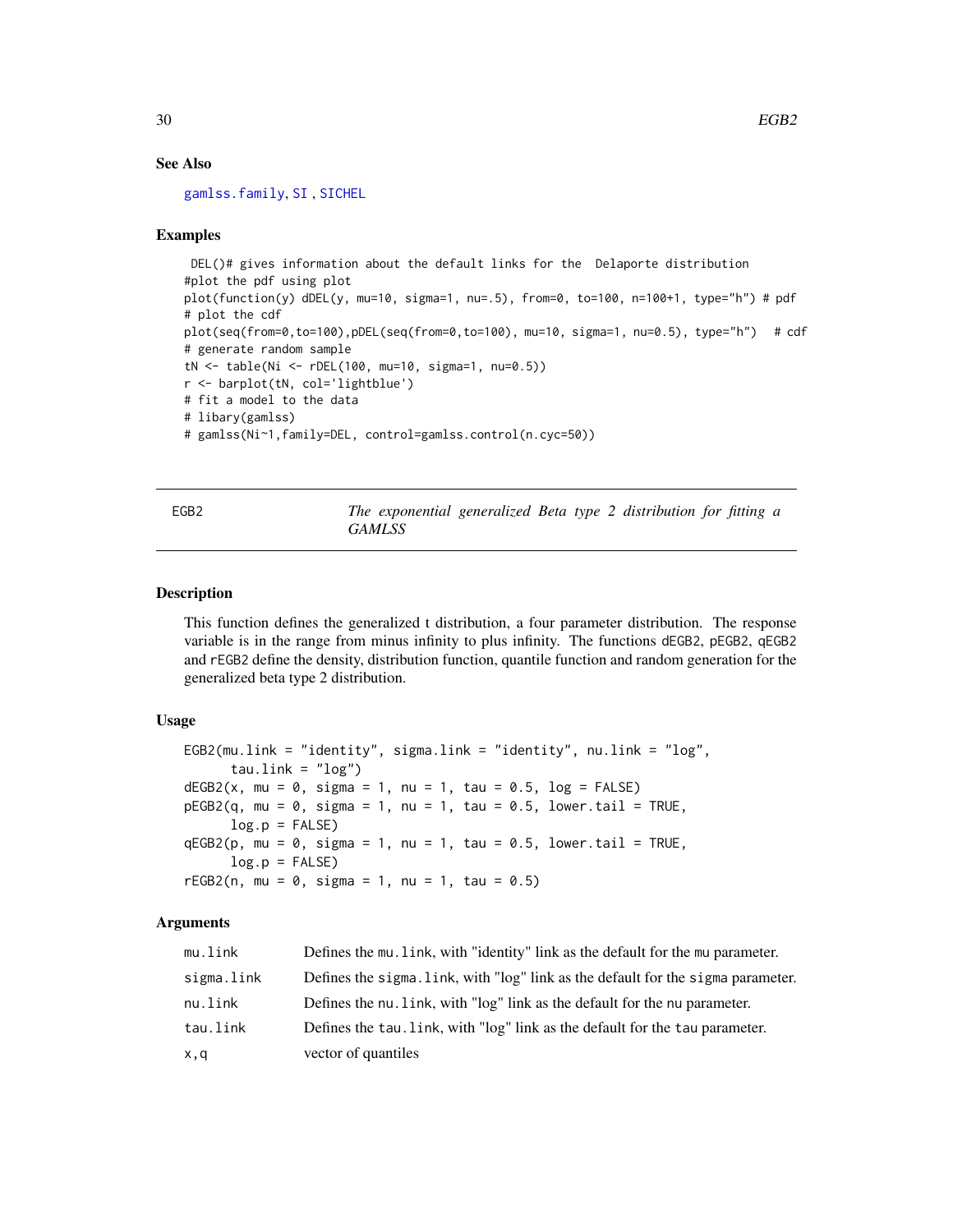| mu         | vector of location parameter values                                                           |
|------------|-----------------------------------------------------------------------------------------------|
| sigma      | vector of scale parameter values                                                              |
| nu         | vector of skewness nu parameter values                                                        |
| tau        | vector of kurtosis tau parameter values                                                       |
| log, log.p | logical; if TRUE, probabilities $p$ are given as $log(p)$ .                                   |
| lower.tail | logical; if TRUE (default), probabilities are $P[X \le x]$ , otherwise, $P[X > x]$            |
| p          | vector of probabilities.                                                                      |
| n          | number of observations. If length(n) $> 1$ , the length is taken to be the number<br>required |

The probability density function of the Generalized Beta type 2, (GB2), is defined as

$$
f(y|\mu, \sigma \nu, \tau) = e^{\nu z} \{ |\sigma| B(\nu, \tau) [1 + e^z]^{\nu + \tau} \}^{-1}
$$

for  $-\infty < y < \infty$ , where  $z = (y - \mu)/\sigma$  and  $-\infty < \mu < \infty$ ,  $-\infty < \sigma < \infty$ ,  $\nu > 0$  and  $\tau > 0$ , McDonald and Xu (1995).

#### Value

EGB2() returns a gamlss.family object which can be used to fit the EGB2 distribution in the gamlss() function. dEGB2() gives the density, pEGB2() gives the distribution function, qEGB2() gives the quantile function, and rEGB2() generates random deviates.

#### Author(s)

Bob Rigby <r.rigby@londonmet.ac.uk> and Mikis Stasinopoulos <d.stasinopoulos@londonmet.ac.uk>

#### References

Rigby, R. A. and Stasinopoulos D. M. (2005). Generalized additive models for location, scale and shape,(with discussion), *Appl. Statist.*, 54, part 3, pp 507-554.

Stasinopoulos D. M. Rigby R. A. and Akantziliotou C. (2006) Instructions on how to use the GAMLSS package in R. Accompanying documentation in the current GAMLSS help files, (see also <http://www.gamlss.org/>).

Stasinopoulos D. M. Rigby R.A. (2007) Generalized additive models for location scale and shape (GAMLSS) in R. *Journal of Statistical Software*, Vol. 23, Issue 7, Dec 2007, [http://www.jstatsof](http://www.jstatsoft.org/v23/i07)t. [org/v23/i07](http://www.jstatsoft.org/v23/i07).

# See Also

[gamlss.family](#page-38-1), [JSU](#page-63-1), [BCT](#page-11-1)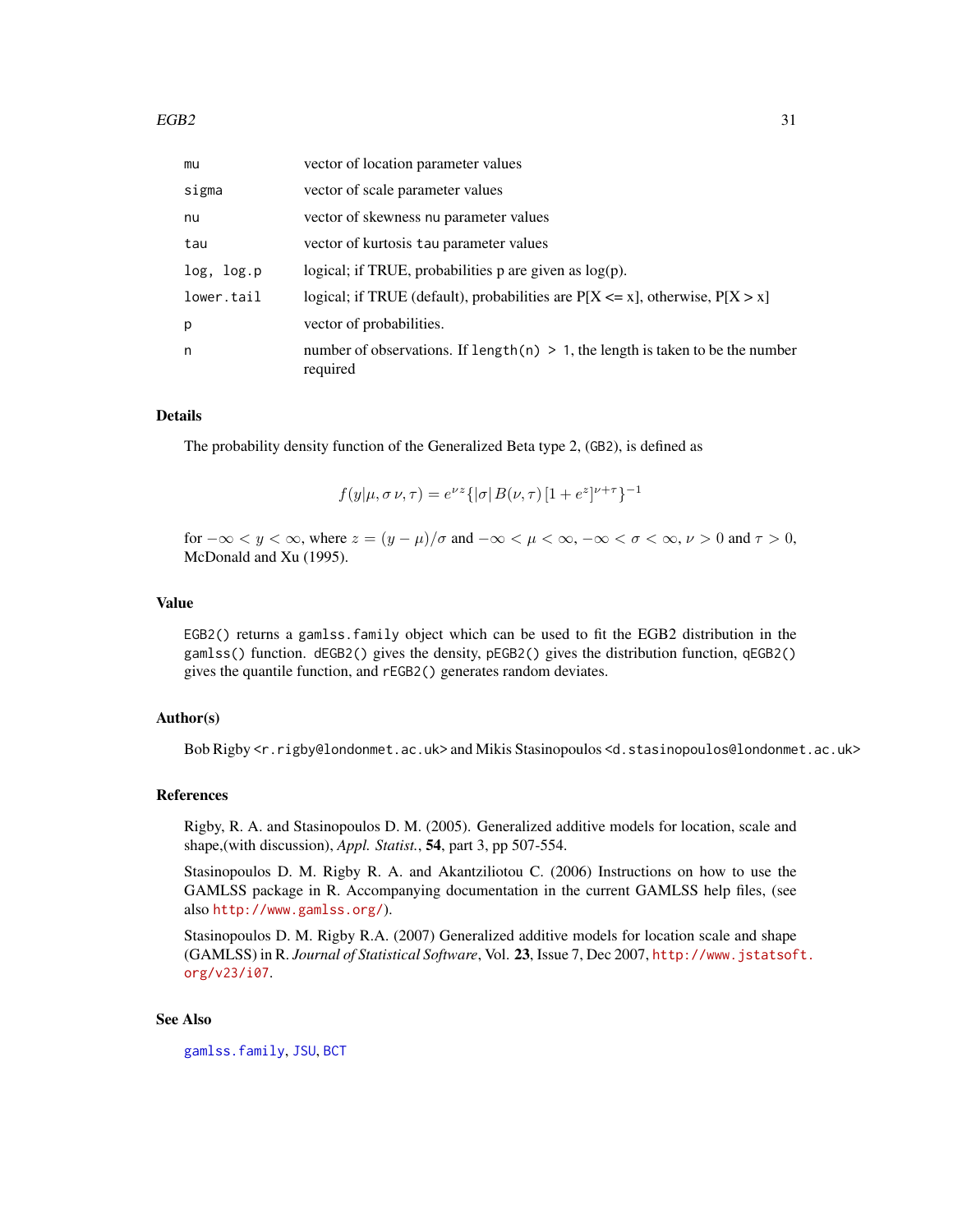#### Examples

```
EGB2() #
y<- rEGB2(200, mu=5, sigma=2, nu=1, tau=4)
library(MASS)
truehist(y)
fx<-dEGB2(seq(min(y), 20, length=200), mu=5 ,sigma=2, nu=1, tau=4)
lines(seq(min(y),20,length=200),fx)
# something funny here
# library(gamlss)
# histDist(y, family=EGB2, n.cyc=60)
integrate(function(x) x*dEGB2(x=x, mu=5, sigma=2, nu=1, tau=4), -Inf, Inf)
curve(dEGB2(x, mu=5 ,sigma=2, nu=1, tau=4), -10, 10, main = "The EGB2 density
             mu=5, sigma=2, nu=1, tau=4")
```
exGAUS *The ex-Gaussian distribution*

#### Description

The ex-Gaussian distribution is often used by psychologists to model response time (RT). It is defined by adding two random variables, one from a normal distribution and the other from an exponential. The parameters mu and sigma are the mean and standard deviation from the normal distribution variable while the parameter nu is the mean of the exponential variable. The functions dexGAUS, pexGAUS, qexGAUS and rexGAUS define the density, distribution function, quantile function and random generation for the ex-Gaussian distribution.

#### Usage

```
exGAUS(mu.link = "identity", sigma.link = "log", nu.link = "log")
dexGAUS(x, mu = 5, sigma = 1, nu = 1, log = FALSE)pexGAUS(q, mu = 5, sigma = 1, nu = 1, lower.tail = TRUE, log.p = FALSE)qexGAUS(p, mu = 5, sigma = 1, nu = 1, lowertail = TRUE, log.p = FALSE)
rexGAUS(n, mu = 5, sigma = 1, nu = 1, ...)
```

| mu.link    | Defines the mu. Link, with "identity" link as the default for the mu parameter.                                                                                |
|------------|----------------------------------------------------------------------------------------------------------------------------------------------------------------|
| sigma.link | Defines the sigma. Link, with "log" link as the default for the sigma parameter.                                                                               |
| nu.link    | Defines the nu, link, with "log" link as the default for the nu parameter. Other<br>links are "inverse", "identity", "logshifted" (shifted from one) and "own" |
| x,q        | vector of quantiles                                                                                                                                            |
| mu         | vector of mu parameter values                                                                                                                                  |
| sigma      | vector of scale parameter values                                                                                                                               |
| nu         | vector of nu parameter values                                                                                                                                  |
| log, log.p | logical; if TRUE, probabilities $p$ are given as $log(p)$ .                                                                                                    |

<span id="page-31-0"></span>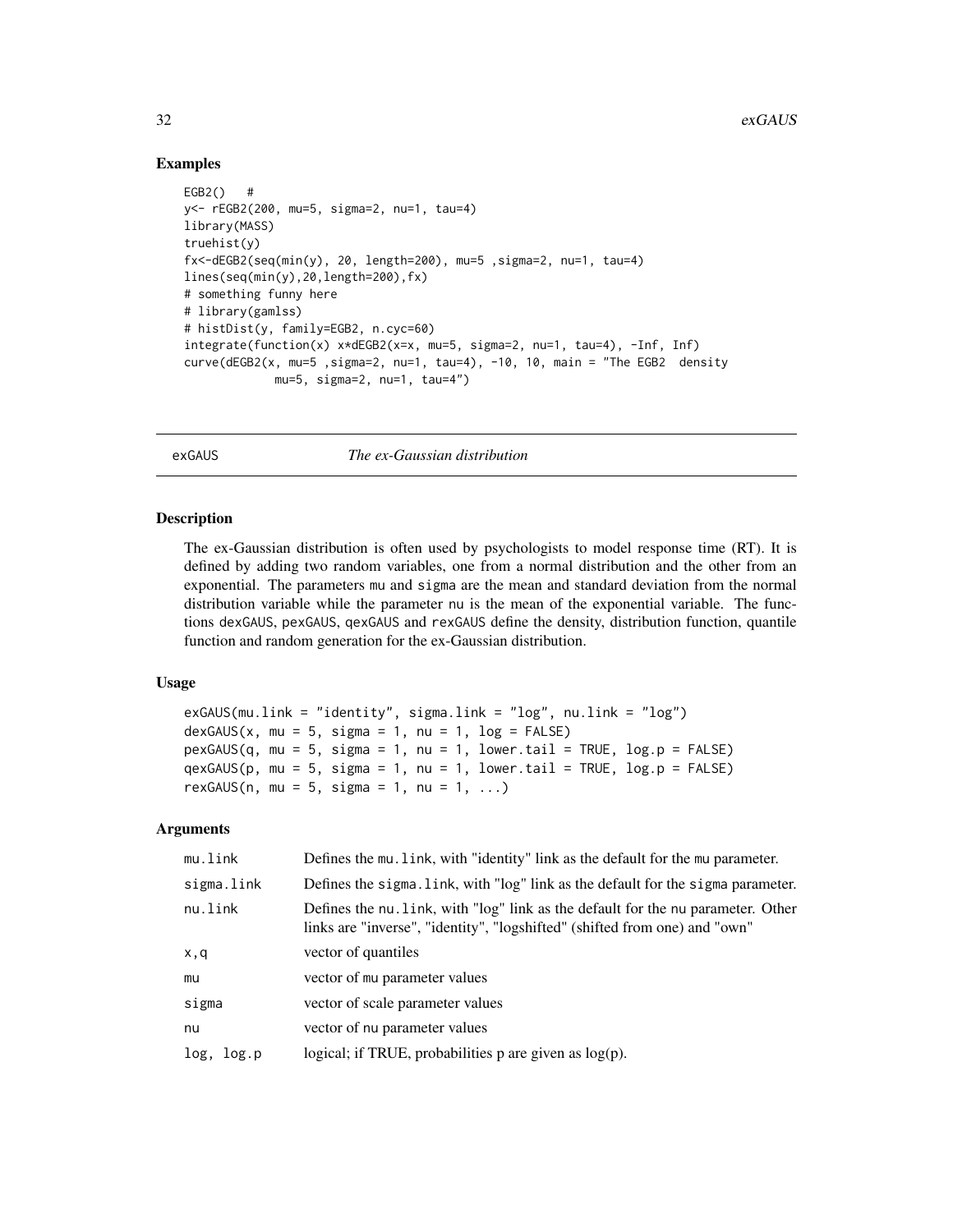| lower.tail | logical; if TRUE (default), probabilities are $P[X \le x]$ , otherwise, $P[X > x]$            |
|------------|-----------------------------------------------------------------------------------------------|
| p          | vector of probabilities.                                                                      |
| n          | number of observations. If length(n) $> 1$ , the length is taken to be the number<br>required |
| $\ddotsc$  | for extra arguments                                                                           |

The probability density function of the ex-Gaussian distribution, (exGAUS), is defined as

$$
f(y|\mu,\sigma,\nu) = \frac{1}{\nu}e^{\frac{\mu-y}{\nu} + \frac{\sigma^2}{2\nu^2}}\Phi(\frac{y-\mu}{\sigma} - \frac{\sigma}{\nu})
$$

where  $\Phi$  is the cdf of the standard normal distribution, for  $-\infty < y < \infty, -\infty < \mu < \infty, \sigma > 0$ and  $\nu > 0$ .

#### Value

exGAUS() returns a gamlss.family object which can be used to fit ex-Gaussian distribution in the gamlss() function. dexGAUS() gives the density, pexGAUS() gives the distribution function, qexGAUS() gives the quantile function, and rexGAUS() generates random deviates.

#### Note

The mean of the ex-Gaussian is  $\mu + \nu$  and the variance is  $\sigma^2 + \nu^2$ .

#### Author(s)

Mikis Stasinopoulos and Bob Rigby

#### References

Cousineau, D. Brown, S. and Heathecote A. (2004) Fitting distributions using maximum likelihood: Methods and packages, *Behavior Research Methods, Instruments and Computers*, 46, 742-756.

Rigby, R. A. and Stasinopoulos D. M. (2005). Generalized additive models for location, scale and shape,(with discussion), *Appl. Statist.*, 54, part 3, pp 507-554.

Stasinopoulos D. M. Rigby R. A. and Akantziliotou C. (2006) Instructions on how to use the GAMLSS package in R. Accompanying documentation in the current GAMLSS help files, (see also <http://www.gamlss.org/>).

Stasinopoulos D. M. Rigby R.A. (2007) Generalized additive models for location scale and shape (GAMLSS) in R. *Journal of Statistical Software*, Vol. 23, Issue 7, Dec 2007, [http://www.jstatsof](http://www.jstatsoft.org/v23/i07)t. [org/v23/i07](http://www.jstatsoft.org/v23/i07).

#### See Also

[gamlss.family](#page-38-1), [BCCG](#page-6-1), [GA](#page-36-1), [IG](#page-59-1) [LNO](#page-69-1)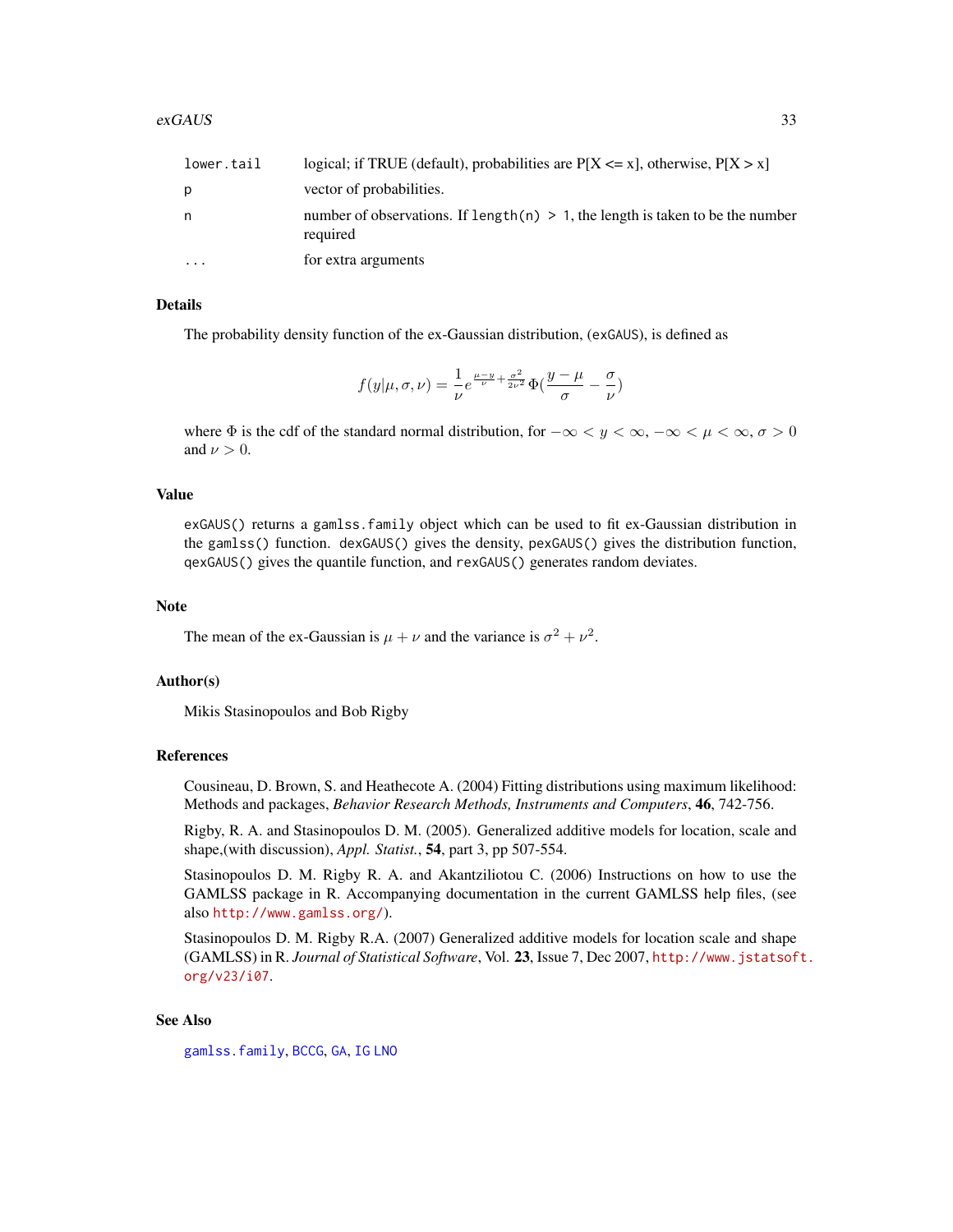#### Examples

```
exGAUS() #
y<- rexGAUS(100, mu=300, nu=100, sigma=35)
hist(y)
# library(gamlss)
# m1<-gamlss(y~1, family=exGAUS)
# plot(m1)
curve(dexGAUS(x, mu=300 ,sigma=35,nu=100), 100, 600,
main = "The ex-GAUS density mu=300 ,sigma=35,nu=100")
plot(function(x) pexGAUS(x, mu=300,sigma=35,nu=100), 100, 600,
 main = "The ex-GAUS cdf mu=300, sigma=35, nu=100")
```
EXP *Exponential distribution for fitting a GAMLSS*

# Description

The function EXP defines the exponential distribution, a one parameter distribution for a gamlss. family object to be used in GAMLSS fitting using the function gamlss(). The mu parameter represents the mean of the distribution. The functions dEXP, pEXP, qEXP and rEXP define the density, distribution function, quantile function and random generation for the specific parameterization of the exponential distribution defined by function EXP.

# Usage

```
EXP(mu.link = "log")dEXP(x, mu = 1, log = FALSE)pEXP(q, mu = 1, lowertail = TRUE, <math>log.p = FALSE)
qEXP(p, mu = 1, lowertail = TRUE, <math>log.p = FALSE)
rEXP(n, mu = 1)
```

| mu.link    | Defines the multink, with "log" link as the default for the mu parameter, other<br>links are "inverse" and "identity" |
|------------|-----------------------------------------------------------------------------------------------------------------------|
| x,q        | vector of quantiles                                                                                                   |
| mu         | vector of location parameter values                                                                                   |
| log, log.p | logical; if TRUE, probabilities $p$ are given as $log(p)$ .                                                           |
| lower.tail | logical; if TRUE (default), probabilities are $P[X \le x]$ , otherwise, $P[X > x]$                                    |
| р          | vector of probabilities                                                                                               |
| n          | number of observations. If length(n) $> 1$ , the length is taken to be the number<br>required                         |

<span id="page-33-0"></span>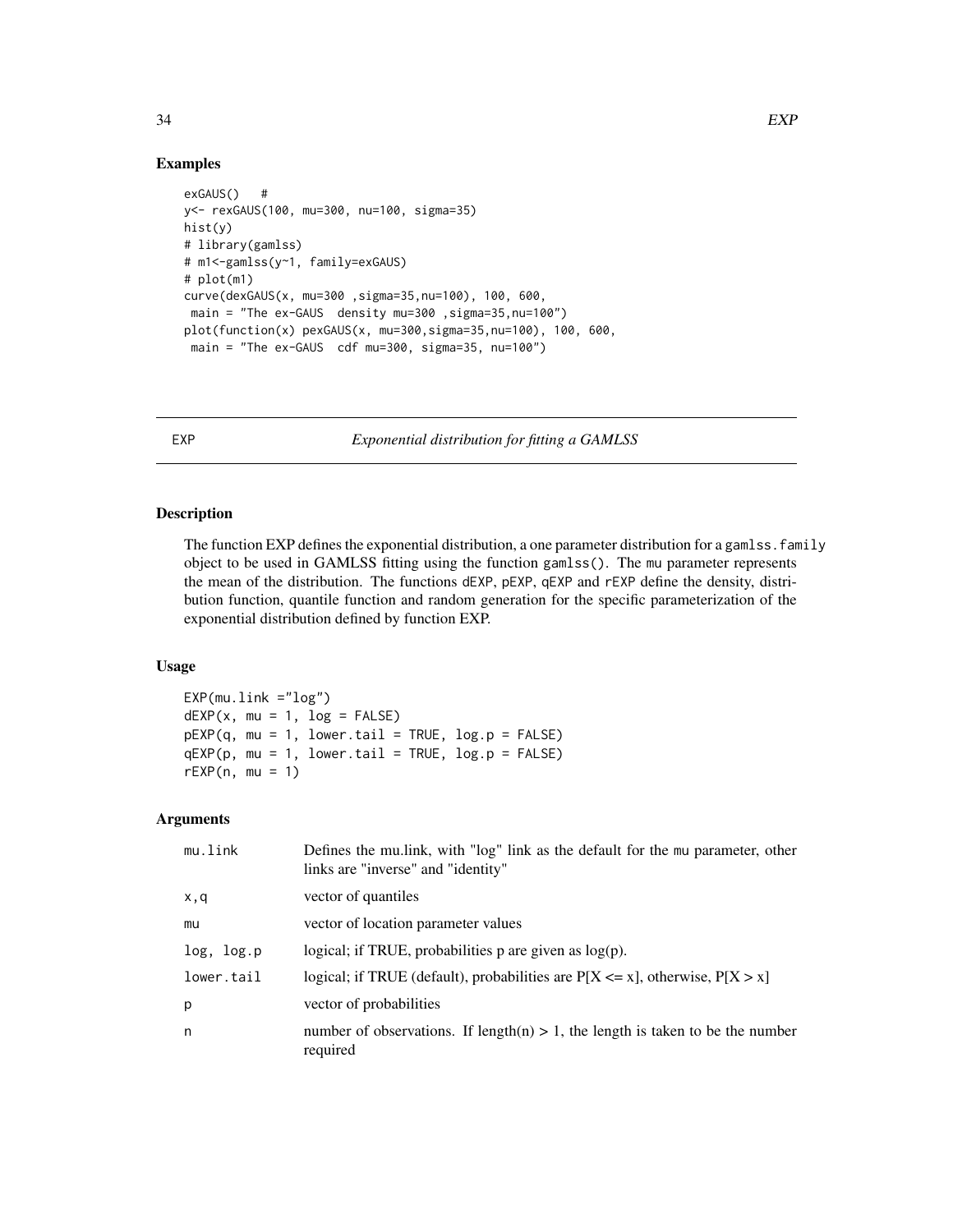The specific parameterization of the exponential distribution used in EXP is

$$
f(y|\mu) = \frac{1}{\mu} \exp\left\{-\frac{y}{\mu}\right\}
$$

, for y>0,  $\mu > 0$ .

#### Value

EXP() returns a gamlss.family object which can be used to fit an exponential distribution in the gamlss() function. dEXP() gives the density, pEXP() gives the distribution function, qEXP() gives the quantile function, and rEXP() generates random deviates.

# Author(s)

Mikis Stasinopoulos <d.stasinopoulos@londonmet.ac.uk>, Bob Rigby <r.rigby@londonmet.ac.uk> and Nicoleta Motpan

#### References

Rigby, R. A. and Stasinopoulos D. M. (2005). Generalized additive models for location, scale and shape,(with discussion), *Appl. Statist.*, 54, part 3, pp 507-554.

Stasinopoulos D. M., Rigby R.A. and Akantziliotou C. (2006) Instructions on how to use the GAMLSS package in R. Accompanying documentation in the current GAMLSS help files, (see also <http://www.gamlss.org/>).

Stasinopoulos D. M. Rigby R.A. (2007) Generalized additive models for location scale and shape (GAMLSS) in R. *Journal of Statistical Software*, Vol. 23, Issue 7, Dec 2007, [http://www.jstatsof](http://www.jstatsoft.org/v23/i07)t. [org/v23/i07](http://www.jstatsoft.org/v23/i07).

#### See Also

[gamlss.family](#page-38-1)

#### Examples

```
y<-rEXP(1000,mu=1) # generates 1000 random observations
hist(y)
# library(gamlss)
# histDist(y, family=EXP)
```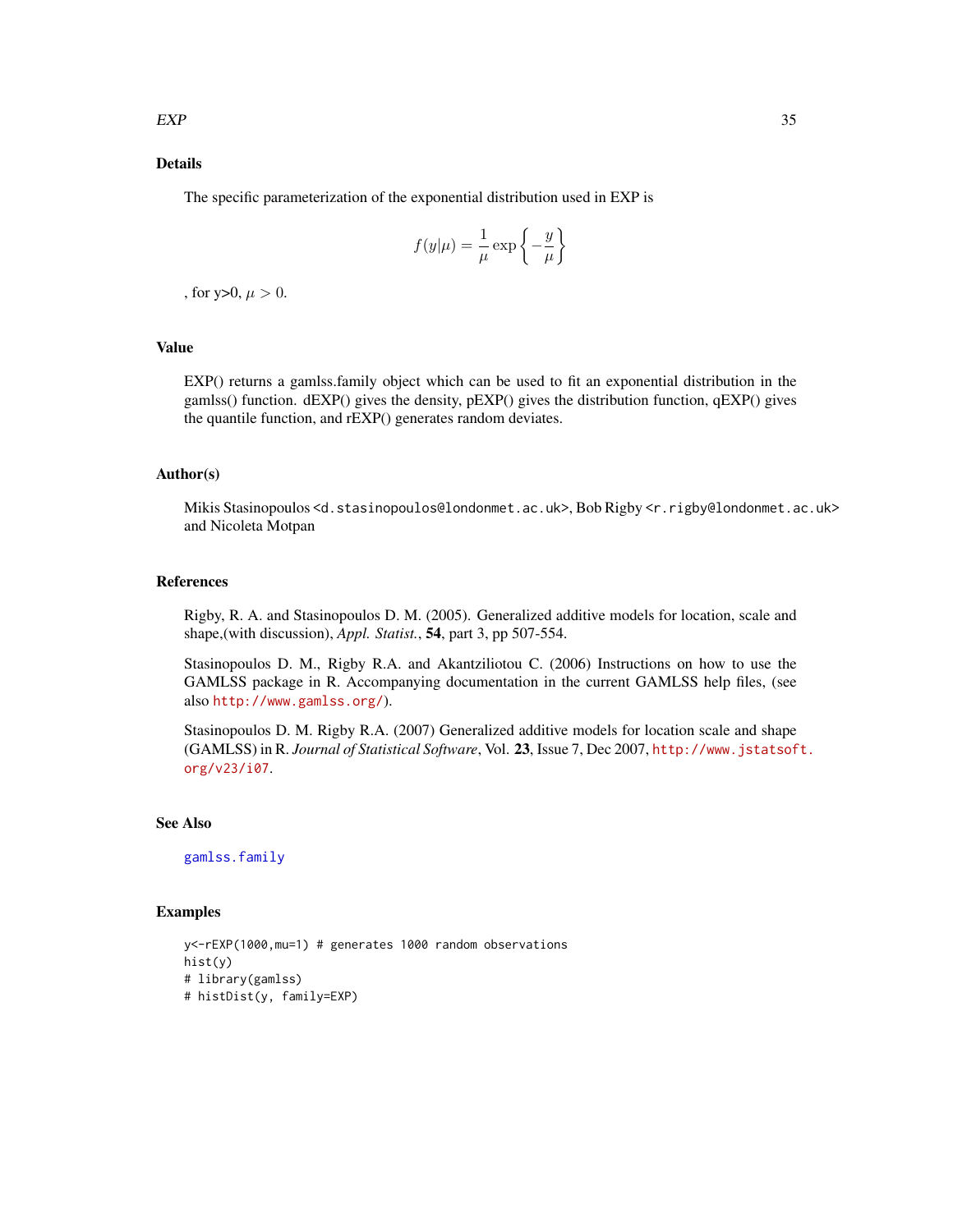# <span id="page-35-0"></span>Description

This is an attempt to create a distribution function if the only existing information is the quantiles or expectiles of the distribution.

#### Usage

```
flexDist(quantiles = list(values=c(-1.96,0,1.96), prob=c(0.05, .50, 0.95)),
         expectiles = list(), lambda = 10,
         kappa = 10, delta = 1e-07, order = 3, n.iter = 200,
         plot = TRUE, no.inter = 100, lower = NULL,
         upper = NULL, perc.quant = 0.3, ...)
```
# Arguments

| quantiles  | a list with components values and prob                                                           |
|------------|--------------------------------------------------------------------------------------------------|
| expectiles | a list with components values and prob                                                           |
| lambda     | smoothing parameter for the log-pdf                                                              |
| kappa      | smoothing parameter for log concavity                                                            |
| delta      | smoothing parameter for ridge penalty                                                            |
| order      | the order of the penalty for log-pdf                                                             |
| n.iter     | maximum number of iterations                                                                     |
| plot       | whether to plot the result                                                                       |
| no.inter   | How many discrete probabilities to evaluate                                                      |
| lower      | the lower value of the x                                                                         |
| upper      | the upper value of the x                                                                         |
| perc.quant | how far from the quantile should go out to define the limit of x if not set by<br>lower or upper |
| $\cdots$   | additional arguments                                                                             |

### Value

Returns a list with components

| pdf      | the hights of the fitted pdf, the sum of it multiplied by the Dx should add up to<br>1 i.e. sum(object\$pdf*diff(object\$x)[1]) |
|----------|---------------------------------------------------------------------------------------------------------------------------------|
| cdf      | the fitted cdf                                                                                                                  |
| $\times$ | the values of x where the discretise distribution is defined                                                                    |
| pFun     | the cdf of the fitted non-parametric distribution                                                                               |
| gFun     | the inverse cdf function of the fitted non-parametric distribution                                                              |
| rFun     | a function to generate a random sample from the fitted non-parametric distribu-<br>tion                                         |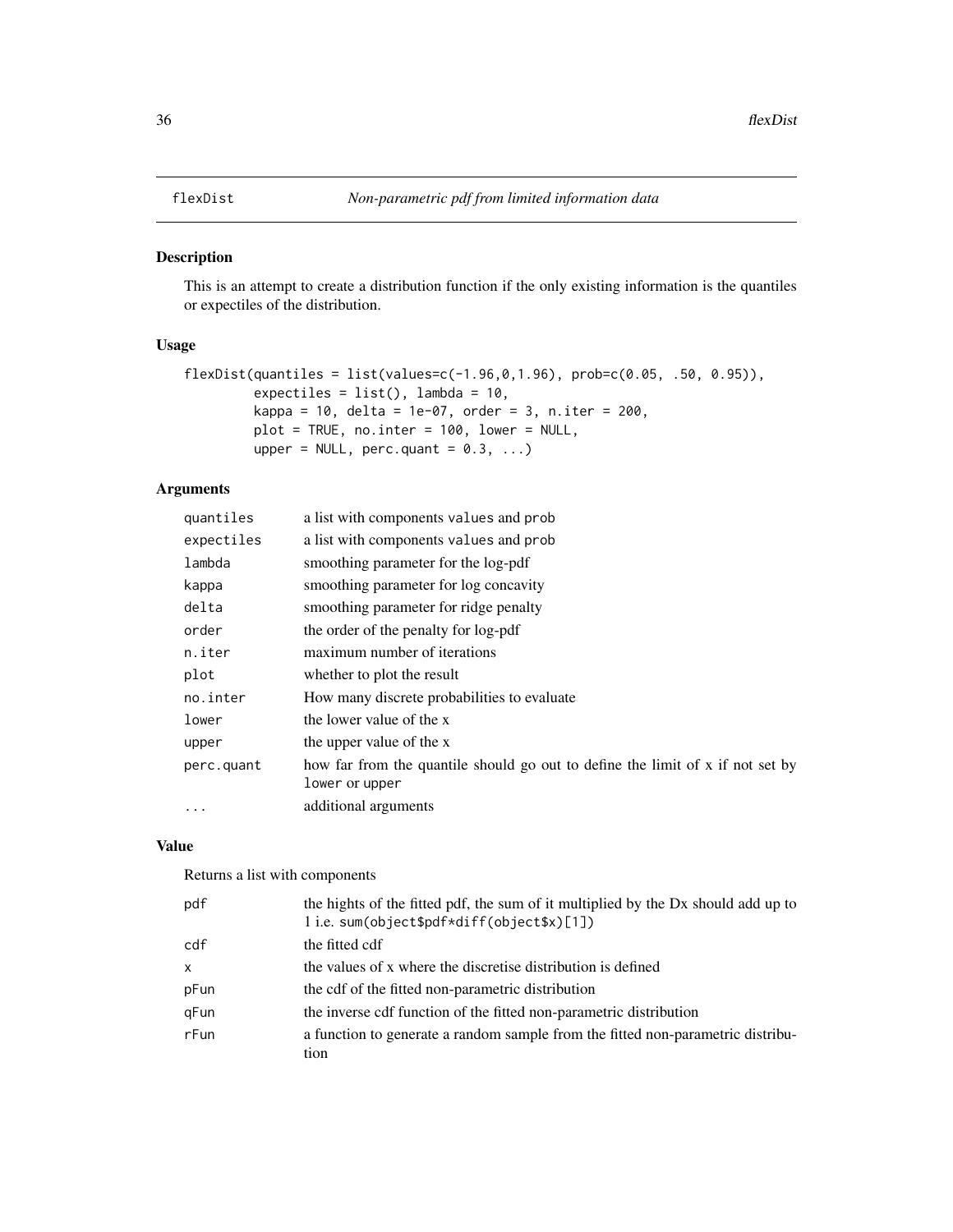### Author(s)

Mikis Stasinopoulos, Paul Eilers, Bob Rigby and Vlasios Voudouris

### References

Eilers, P. H. C., Voudouris, V., Rigby R. A., Stasinopoulos D. M. (2012) Estimation of nonparametric density from sparse summary information, under review.

Rigby, R. A. and Stasinopoulos D. M. (2005). Generalized additive models for location, scale and shape,(with discussion), Appl. Statist., 54, part 3, pp 507-554.

Stasinopoulos D. M. Rigby R.A. (2007) Generalized additive models for location scale and shape (GAMLSS) in R. Journal of Statistical Software, Vol. 23, Issue 7, Dec 2007, http://www.jstatsoft.org/v23/i07.

## See Also

[histSmo](#page-0-0)

## Examples

```
# Normal
r1<-flexDist(quantiles=list(values=qNO(c(0.05, 0.25, 0.5,0.75, 0.95), mu=0,
            sigma=1), prob=c( 0.05, 0.25, 0.5,0.75,0.95 )),
            no.inter=200, lambda=10, kappa=10, perc.quant=0.3)
# GAMMA
r1<-flexDist(quantiles=list(values=qGA(c(0.05,0.25, 0.5,0.75,0.95), mu=1,
      sigma=.8), prob=c(0.05,0.25, 0.5,0.75,0.95)),
      expectiles=list(values=1, prob=0.5), lambda=10,
      kappa=10, lower=0, upper=5)#
```
<span id="page-36-0"></span>GA *Gamma distribution for fitting a GAMLSS*

## Description

The function GA defines the gamma distribution, a two parameter distribution, for a gamlss. family object to be used in GAMLSS fitting using the function gamlss(). The parameterization used has the mean of the distribution equal to  $\mu$  and the variance equal to  $\sigma^2 \mu^2$ . The functions dGA, pGA, qGA and rGA define the density, distribution function, quantile function and random generation for the specific parameterization of the gamma distribution defined by function GA.

# Usage

```
GA(mu.link = "log", sigma.link ="log")
dGA(x, mu = 1, sigma = 1, log = FALSE)pGA(q, mu = 1, sigma = 1, lowertail = TRUE, <math>log.p = FALSE)
qGA(p, mu = 1, sigma = 1, lower.tail = TRUE, log.p = FALSE)rGA(n, mu = 1, sigma = 1)
```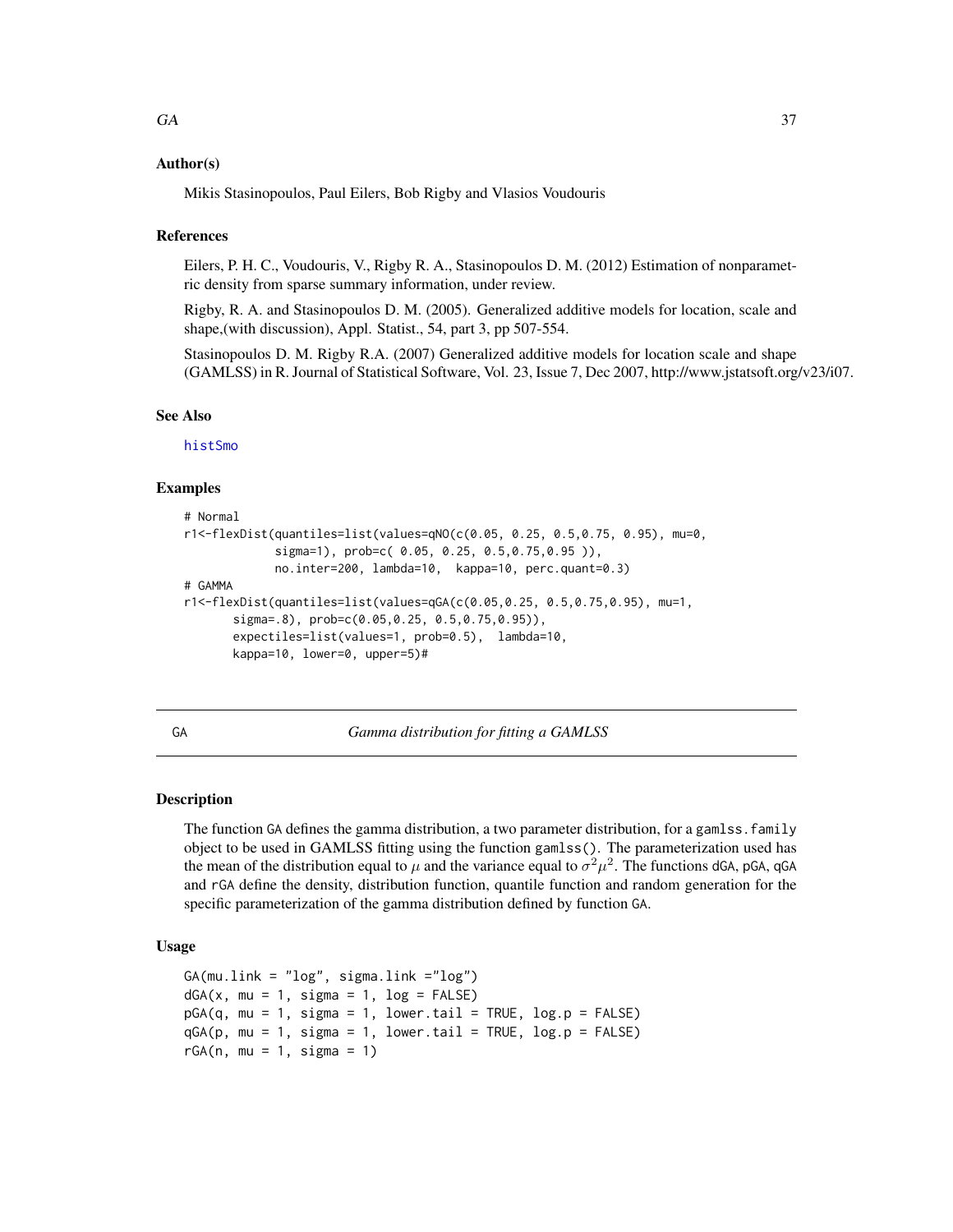## **Arguments**

| mu.link    | Defines the mu. link, with "log" link as the default for the mu parameter, other<br>links are "inverse", "identity" ans "own"         |
|------------|---------------------------------------------------------------------------------------------------------------------------------------|
| sigma.link | Defines the sigma. Link, with "log" link as the default for the sigma parameter,<br>other link is the "inverse", "identity" and "own" |
| x,q        | vector of quantiles                                                                                                                   |
| mu         | vector of location parameter values                                                                                                   |
| sigma      | vector of scale parameter values                                                                                                      |
| log, log.p | logical; if TRUE, probabilities $p$ are given as $log(p)$ .                                                                           |
| lower.tail | logical; if TRUE (default), probabilities are $P[X \le x]$ , otherwise, $P[X > x]$                                                    |
| p          | vector of probabilities.                                                                                                              |
| n          | number of observations. If length $(n) > 1$ , the length is taken to be the number<br>required                                        |

## Details

The specific parameterization of the gamma distribution used in GA is

$$
f(y|\mu,\sigma) = \frac{y^{(1/\sigma^2 - 1)} \exp[-y/(\sigma^2 \mu)]}{(\sigma^2 \mu)^{(1/\sigma^2)} \Gamma(1/\sigma^2)}
$$

for  $y > 0$ ,  $\mu > 0$  and  $\sigma > 0$ .

# Value

GA() returns a gamlss. family object which can be used to fit a gamma distribution in the gamlss() function. dGA() gives the density, pGA() gives the distribution function, qGA() gives the quantile function, and rGA() generates random deviates. The latest functions are based on the equivalent R functions for gamma distribution.

# Note

 $\mu$  is the mean of the distribution in GA. In the function GA,  $\sigma$  is the square root of the usual dispersion parameter for a GLM gamma model. Hence  $\sigma\mu$  is the standard deviation of the distribution defined in GA.

### Author(s)

Mikis Stasinopoulos <d.stasinopoulos@londonmet.ac.uk>, Bob Rigby <r.rigby@londonmet.ac.uk> and Calliope Akantziliotou

# References

Rigby, R. A. and Stasinopoulos D. M. (2005). Generalized additive models for location, scale and shape,(with discussion), *Appl. Statist.*, 54, part 3, pp 507-554.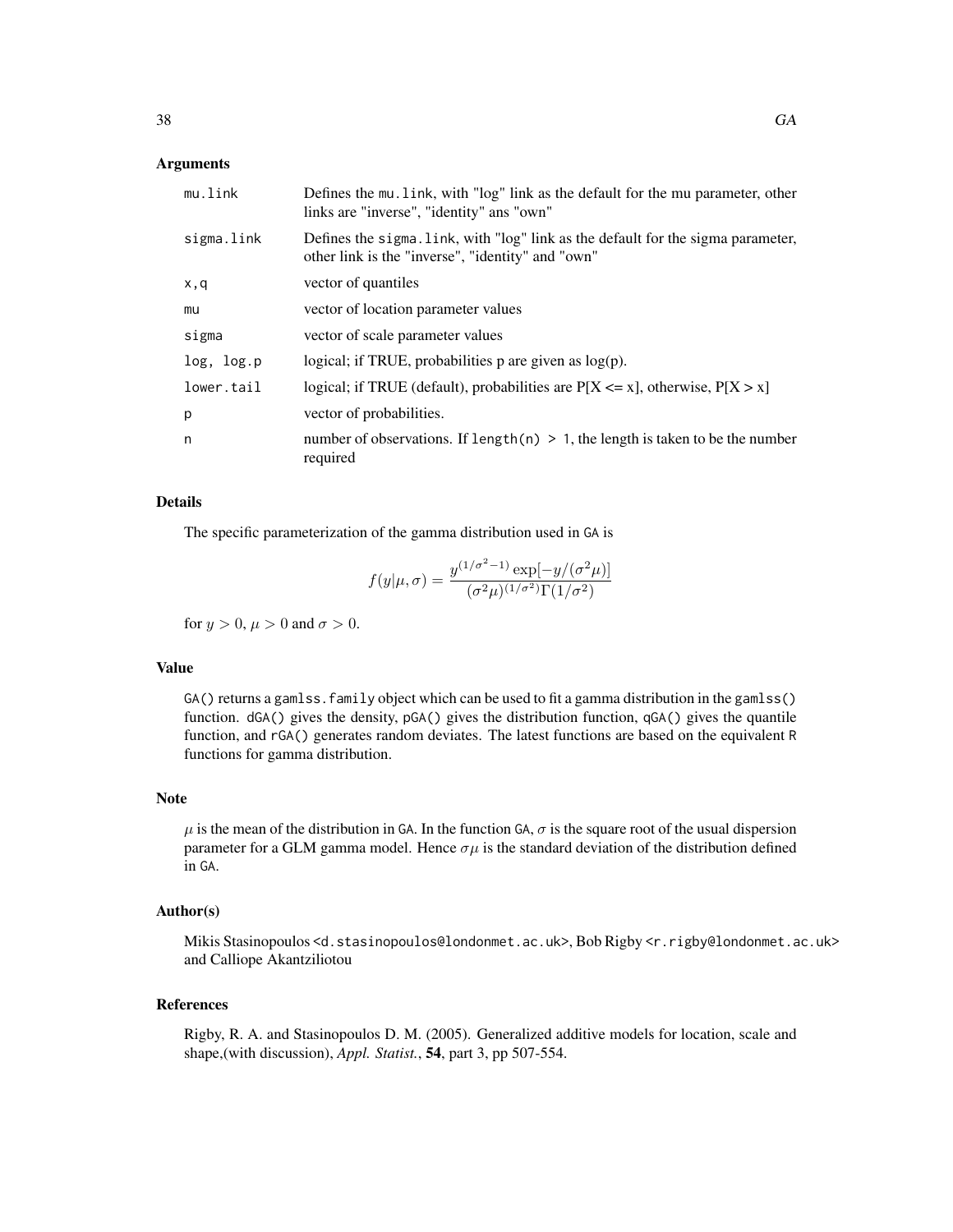# gamlss.family 39

Stasinopoulos D. M., Rigby R.A. and Akantziliotou C. (2006) Instructions on how to use the GAMLSS package in R. Accompanying documentation in the current GAMLSS help files, (see also <http://www.gamlss.org/>).

Stasinopoulos D. M. Rigby R.A. (2007) Generalized additive models for location scale and shape (GAMLSS) in R. *Journal of Statistical Software*, Vol. 23, Issue 7, Dec 2007, [http://www.jstatsof](http://www.jstatsoft.org/v23/i07)t. [org/v23/i07](http://www.jstatsoft.org/v23/i07).

### See Also

[gamlss.family](#page-38-0)

## Examples

```
GA()# gives information about the default links for the gamma distribution
# dat<-rgamma(100, shape=1, scale=10) # generates 100 random observations
# fit a gamlss model
# gamlss(dat~1,family=GA)
# fits a constant for each parameter mu and sigma of the gamma distribution
newdata<-rGA(1000,mu=1,sigma=1) # generates 1000 random observations
hist(newdata)
rm(dat,newdata)
```
<span id="page-38-0"></span>gamlss.family *Family Objects for fitting a GAMLSS model*

# Description

GAMLSS families are the current available distributions that can be fitted using the gamlss() function.

### Usage

```
gamlss.family(object,...)
as.gamlss.family(object)
as.family(object)
## S3 method for class 'gamlss.family'
print(x, \ldots)
```
## Arguments

| object   | a gamlss family object e.g. BCT                    |
|----------|----------------------------------------------------|
| x        | a gamlss family object e.g. BCT                    |
| $\cdots$ | further arguments passed to or from other methods. |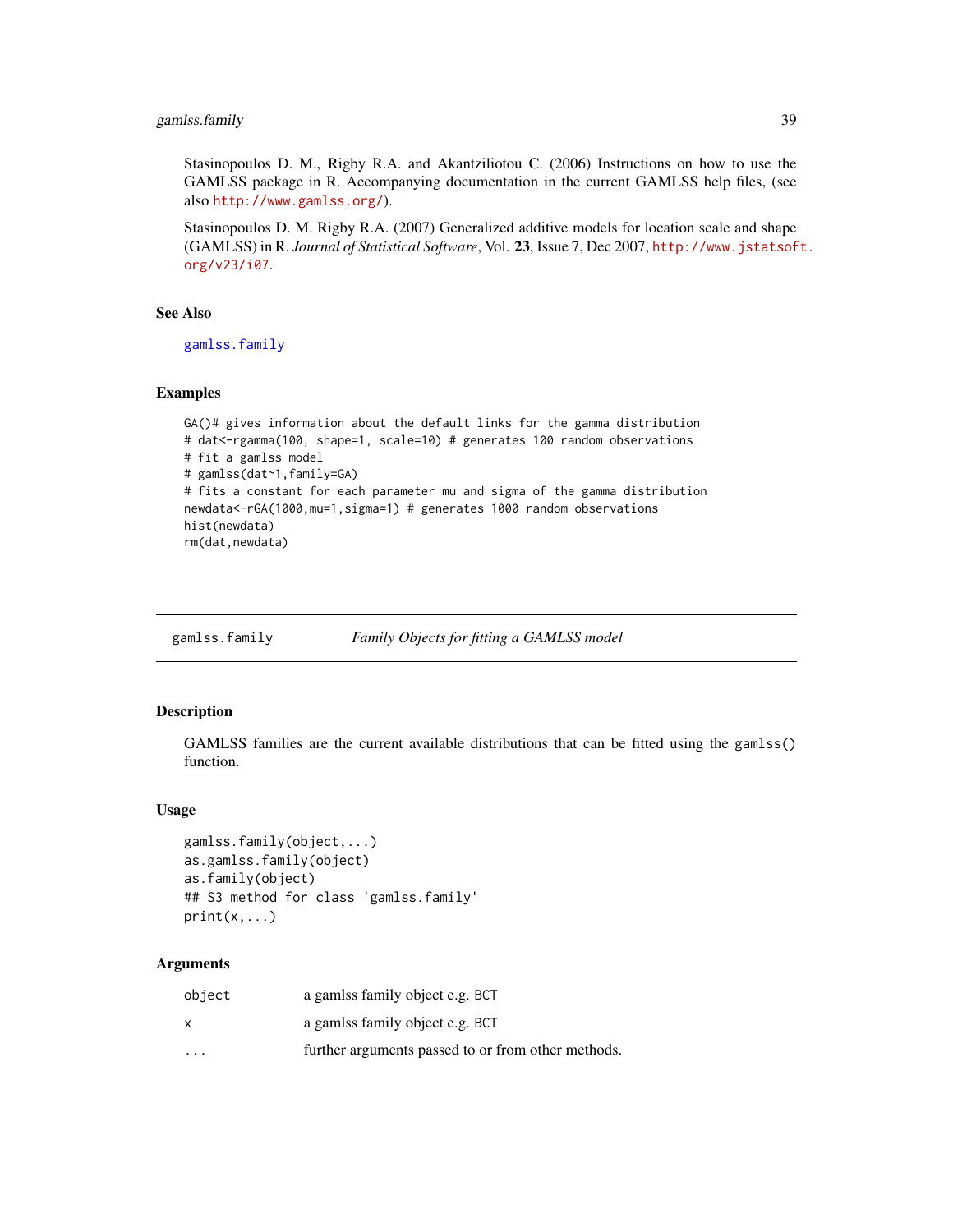# Details

There are several distributions available for the response variable in the gamlss function. The following table display their names and their abbreviations in R. Note that the different distributions can be fitted using their R abbreviations (and optionally excluding the brackets) i.e. family=BI(), family=BI are equivalent.

| <b>Distributions</b>                | <b>R</b> names         | No of parameters |
|-------------------------------------|------------------------|------------------|
| <b>Beta</b>                         | BE()                   | 2                |
| Beta Binomial                       | BB()                   | 2                |
| Beta one inflated                   | BEOI()                 | 3                |
| Beta zero inflated                  | BEZI()                 | 3                |
| Beta inflated                       | BEINF()                | $\overline{4}$   |
| <b>Binomial</b>                     | BI()                   | 1                |
| Box-Cox Cole and Green              | BCCG()                 | 3                |
| Box-Cox Power Exponential           | BCPE()                 | $\overline{4}$   |
| Box-Cox-t                           | BCT()                  | 4                |
| Delaport                            | DEL()                  | 3                |
| Exponential                         | EXP()                  | 1                |
| <b>Exponential Gaussian</b>         | exGAUS()               | 3                |
| Exponential generalized Beta type 2 | EGB2()                 | 4                |
| Gamma                               | GA()                   | $\overline{2}$   |
| Generalized Beta type 1             | GB1()                  | 4                |
| Generalized Beta type 2             | GB2()                  | 4                |
| Generalized Gamma                   | GG()                   | 3                |
| Generalized Inverse Gaussian        | GIG()                  | 3                |
| Generalized t                       | GT()                   | 4                |
| Geometric                           | GEOM()                 | 1                |
| Gumbel                              | GU()                   | $\overline{2}$   |
| <b>Inverse Gamma</b>                | IGAMMA()               | $\overline{2}$   |
| Inverse Gaussian                    | IG()                   | $\overline{2}$   |
| Johnson's SU                        | JSU()                  | $\overline{4}$   |
| Logarithmic                         | LG()                   | 1                |
| Logistic                            | LO()                   | $\overline{2}$   |
| log-Normal                          | LOGNO()                | $\overline{2}$   |
| log-Normal (Box-Cox)                | LNO()                  | $3(1$ fixed)     |
| Negative Binomial type I            | NBI()                  | $\overline{2}$   |
| Negative Binomial type II           | NBII()                 | $\overline{2}$   |
| Normal Exponential t                | NET()                  | $4(2$ fixed)     |
| Normal                              | NO()                   | 2                |
| Normal Family                       | NOF()                  | 3 (1 fixed)      |
| Pareto type 2                       | PARETO <sub>2</sub> () | $\overline{c}$   |
| Pareto type 2 original              | PARETO2o()             | $\overline{c}$   |
| Power Exponential                   | PE()                   | 3                |
| Power Exponential type 2            | PE2()                  | 3                |
| Poison                              | PO()                   | 1                |
| Poisson inverse Gaussian            | PIG()                  | $\overline{2}$   |
| Reverse generalized extreme         | RGE()                  | 3                |
| Reverse Gumbel                      | RG()                   | $\overline{2}$   |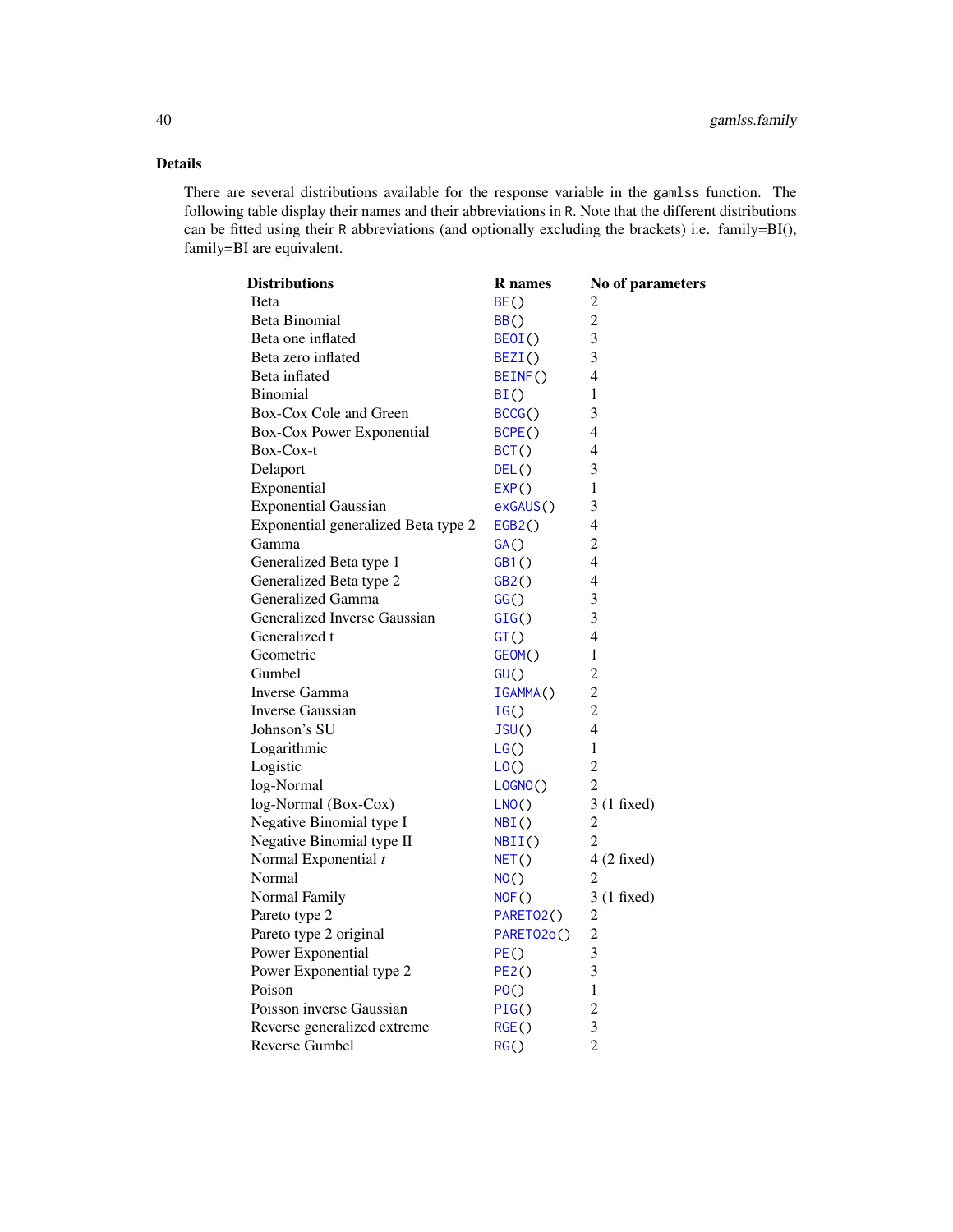| Skew Power Exponential type 1 | SEP1()   | 4              |
|-------------------------------|----------|----------------|
| Skew Power Exponential type 2 | SEP2()   | $\overline{4}$ |
| Skew Power Exponential type 3 | SEP3()   | $\overline{4}$ |
| Skew Power Exponential type 4 | SEP4()   | $\overline{4}$ |
| Shash                         | SHASH()  | 4              |
| Shash original                | SHASHo() | $\overline{4}$ |
| Shash original 2              | SHASH()  | 4              |
| Sichel (original)             | SI()     | $\mathfrak{Z}$ |
| Sichel (mu as the maen)       | SICHEL() | 3              |
| Skew t type 1                 | ST1()    | $\mathfrak{Z}$ |
| Skew t type 2                 | ST2()    | 3              |
| Skew t type 3                 | ST3()    | $\mathfrak{Z}$ |
| Skew t type 4                 | ST4()    | $\mathfrak{Z}$ |
| Skew t type 5                 | ST5()    | $\mathfrak{Z}$ |
| t-distribution                | TF()     | 3              |
| Waring                        | WARING() | $\mathbf{1}$   |
| Weibull                       | WEI()    | $\overline{c}$ |
| Weibull(PH parameterization)  | WEI2()   | $\overline{c}$ |
| Weibull (mu as mean)          | WEI3()   | $\overline{c}$ |
| Yule                          | YULE()   | $\mathbf{1}$   |
| Zero adjusted binomial        | ZABI()   | $\overline{c}$ |
| Zero inflated binomial        | ZIBI()   | $\overline{c}$ |
| Zero adjusted logarithmic     | ZALG()   | $\overline{c}$ |
| Zero inflated poisson         | ZIP()    | $\overline{c}$ |
| Zero inf. poiss.(mu as mean)  | ZIP2()   | $\overline{c}$ |
| Zero adjusted poisson         | ZAP()    | $\overline{c}$ |
| Zero adjusted IG              | ZAIG()   | $\overline{c}$ |

Note that some of the distributions are in the package gamlss.dist. The parameters of the distributions are in order, mu for location, sigma for scale (or dispersion), and nu and tau for shape. More specifically for the BCCG family mu is the median, sigma approximately the coefficient of variation, and nu the skewness parameter. The parameters for BCPE distribution have the same interpretation with the extra fourth parameter tau modelling the kurtosis of the distribution. The parameters for BCT have the same interpretation except that  $\sigma[(\tau/(\tau-2))^{0.5}]$  is approximately the coefficient of variation.

All of the distribution in the above list are also provided with the corresponding d, p, q and r functions for density (pdf), distribution function (cdf), quantile function and random generation function respectively, (see individual distribution for details).

# Value

The above GAMLSS families return an object which is of type gamlss.family. This object is used to define the family in the gamlss() fit.

### Note

More distributions will be documented in later GAMLSS releases. Further user defined distributions can be incorporate relatively easy, see, for example, the help documentation accompanying the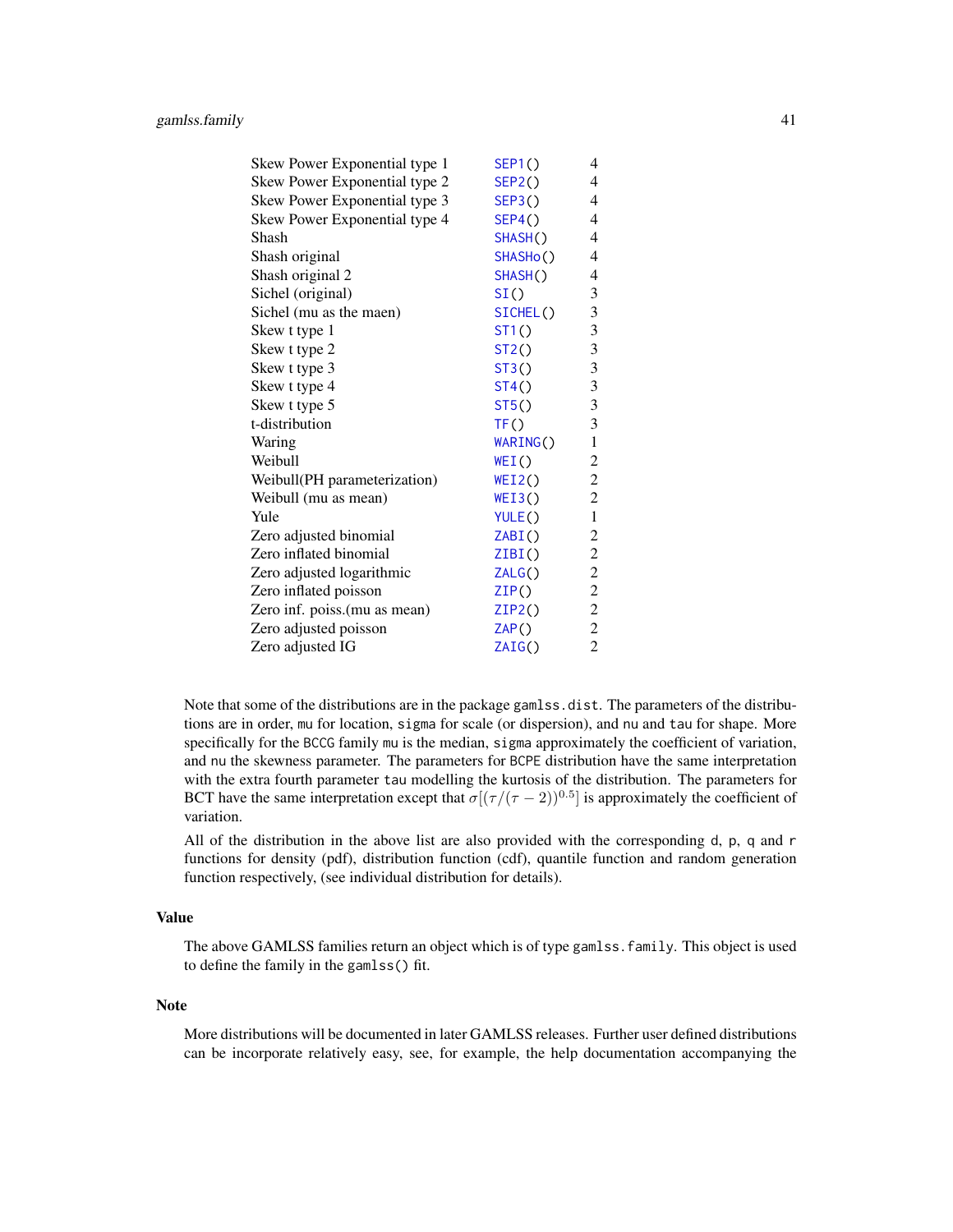gamlss library.

### Author(s)

Mikis Stasinopoulos <d.stasinopoulos@londonmet.ac.uk>, Bob Rigby <r.rigby@londonmet.ac.uk> and Calliope Akantziliotou

## References

Rigby, R. A. and Stasinopoulos D. M. (2005). Generalized additive models for location, scale and shape,(with discussion), *Appl. Statist.*, 54, part 3, pp 507-554.

Stasinopoulos D. M., Rigby R.A. and Akantziliotou C. (2006) Instructions on how to use the GAMLSS package in R. Accompanying documentation in the current GAMLSS help files, (see also <http://www.gamlss.org/>).

Stasinopoulos D. M. Rigby R.A. (2007) Generalized additive models for location scale and shape (GAMLSS) in R. *Journal of Statistical Software*, Vol. 23, Issue 7, Dec 2007, [http://www.jstatsof](http://www.jstatsoft.org/v23/i07)t. [org/v23/i07](http://www.jstatsoft.org/v23/i07).

## See Also

[BE](#page-13-0),[BB](#page-3-0),[BEINF](#page-15-0),[BI](#page-24-0),[LNO](#page-69-1),[BCT](#page-11-0), [BCPE](#page-8-0),[BCCG](#page-6-0), [GA](#page-36-0),[GU](#page-56-0),[JSU](#page-63-0),[IG](#page-59-0),[LO](#page-72-0), [NBI](#page-81-0),[NBII](#page-83-0),[NO](#page-87-0),[PE](#page-95-0),[PO](#page-99-0), [RG](#page-101-0),[PIG](#page-97-0),[TF](#page-124-0),[WEI](#page-127-0),[WEI2](#page-129-0), [ZIP](#page-146-0)

## Examples

```
normal<-NO(mu.link="log", sigma.link="log")
normal
```
<span id="page-41-0"></span>

GB1 *The generalized Beta type 1 distribution for fitting a GAMLSS*

### Description

This function defines the generalized beta type 1 distribution, a four parameter distribution. The function GB1 creates a gamlss.family object which can be used to fit the distribution using the function gamlss(). Note the range of the response variable is from zero to one. The functions dGB1, GB1, qGB1 and rGB1 define the density, distribution function, quantile function and random generation for the generalized beta type 1 distribution.

### Usage

GB1(mu.link = "logit", sigma.link = "logit", nu.link = "log",  $tau$ .link =  $"log"$ )  $dGB1(x, mu = 0.5, sigma = 0.4, nu = 1, tau = 1, log = FALSE)$  $pGB1(q, mu = 0.5, sigma = 0.4, nu = 1, tau = 1, lower.tail = TRUE,$  $log.p = FALSE$  $qGB1(p, mu = 0.5, sigma = 0.4, nu = 1, tau = 1, lower.tail = TRUE,$  $log.p = FALSE$  $rGB1(n, mu = 0.5, sigma = 0.4, nu = 1, tau = 1)$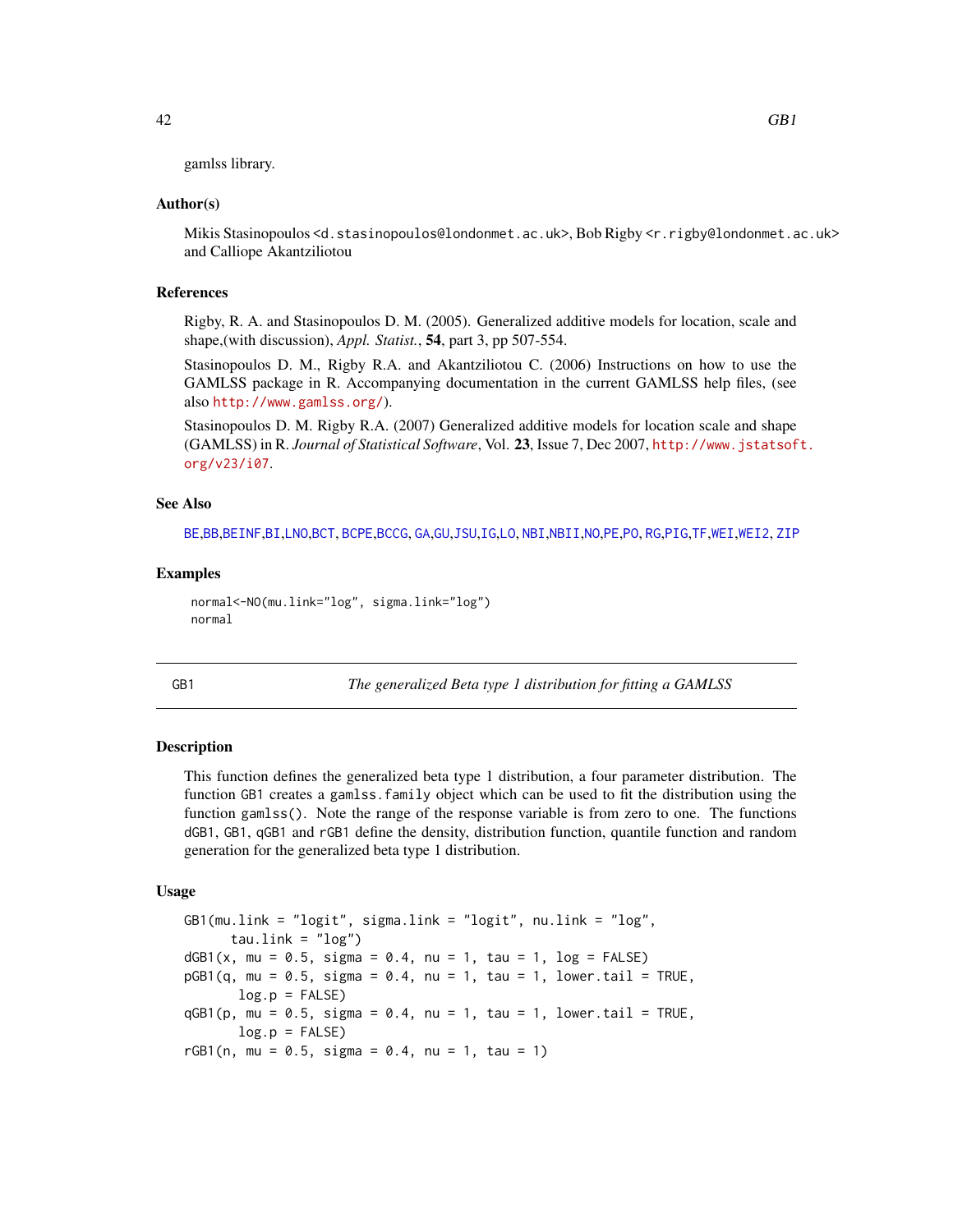## $GB1$  43

## Arguments

| mu.link    | Defines the mu. Link, with "identity" link as the default for the mu parameter.               |
|------------|-----------------------------------------------------------------------------------------------|
| sigma.link | Defines the sigma. link, with "log" link as the default for the sigma parameter.              |
| nu.link    | Defines the nu. Link, with "log" link as the default for the nu parameter.                    |
| tau.link   | Defines the tau. link, with "log" link as the default for the tau parameter.                  |
| x,q        | vector of quantiles                                                                           |
| mu         | vector of location parameter values                                                           |
| sigma      | vector of scale parameter values                                                              |
| nu         | vector of skewness nu parameter values                                                        |
| tau        | vector of kurtosis tau parameter values                                                       |
| log, log.p | logical; if TRUE, probabilities $p$ are given as $log(p)$ .                                   |
| lower.tail | logical; if TRUE (default), probabilities are $P[X \le x]$ , otherwise, $P[X > x]$            |
| p          | vector of probabilities.                                                                      |
| n          | number of observations. If length(n) $> 1$ , the length is taken to be the number<br>required |

# Details

The probability density function of the Generalized Beta type 1, (GB1), is defined as

$$
f(y|\mu, \sigma \nu, \tau) = \frac{\tau \nu^{\beta} y^{\tau \alpha - 1} (1 - y^{\tau})^{\beta - 1}}{B(\alpha, \beta) [\nu + (1 - \nu) y^{\tau}]^{\alpha + \beta}}
$$

where  $0 < y < 1$ ,  $\alpha = \mu(1 - \sigma^2)/\sigma^2$  and  $\beta = (1 - \mu)(1 - \sigma^2)/\sigma^2$ , and  $\alpha > 0$ ,  $\beta > 0$ . Note the  $\mu = \alpha/(\alpha + \beta), \sigma = (\alpha + \beta + 1)^{-1/2}.$ 

# Value

GB1() returns a gamlss. family object which can be used to fit the GB1 distribution in the gamlss() function. dGB1() gives the density, pGB1() gives the distribution function, qGB1() gives the quantile function, and rGB1() generates random deviates.

### Warning

The qSHASH and rSHASH are slow since they are relying on golden section for finding the quantiles

# Author(s)

Bob Rigby <r.rigby@londonmet.ac.uk> and Mikis Stasinopoulos <d.stasinopoulos@londonmet.ac.uk>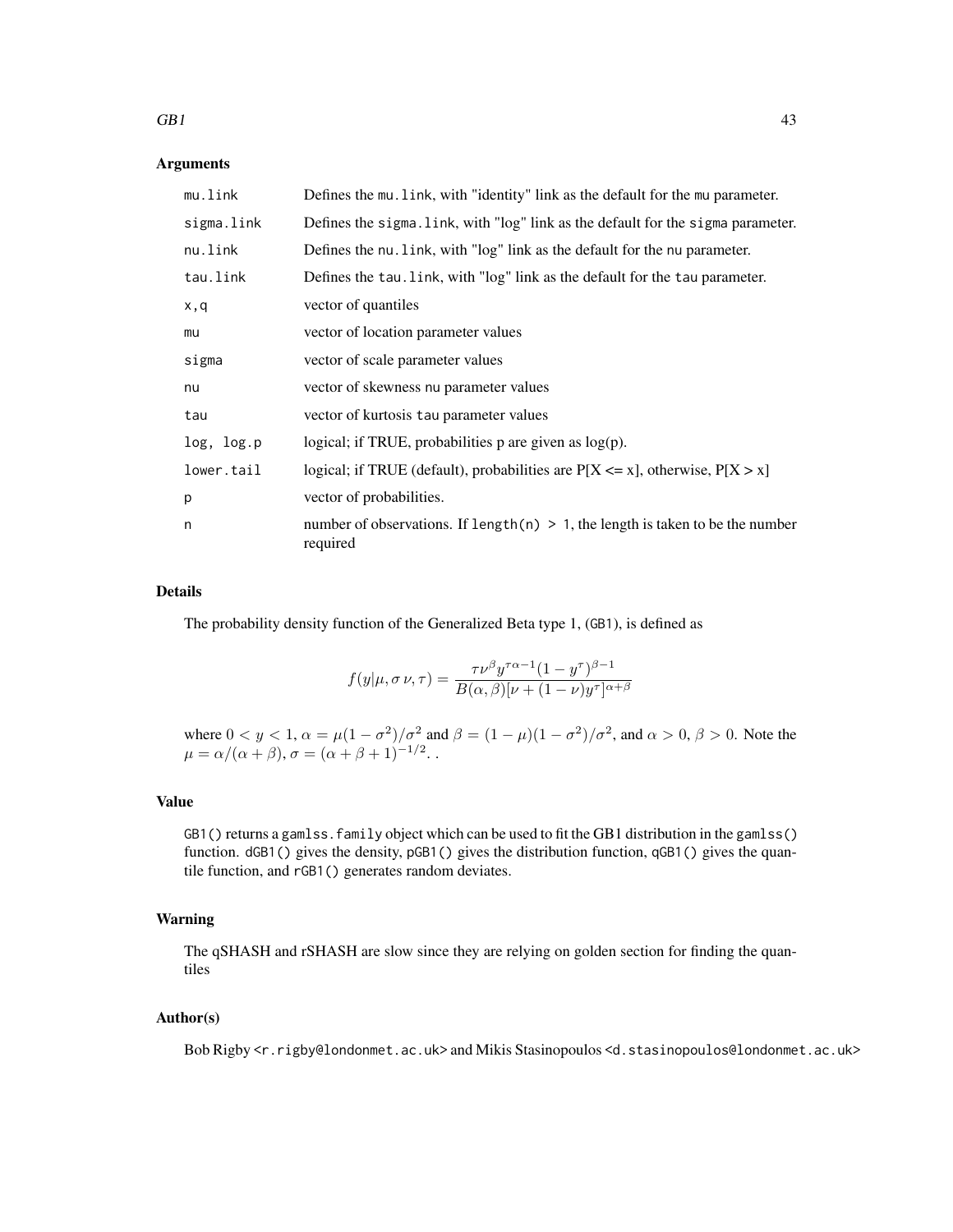### References

Rigby, R. A. and Stasinopoulos D. M. (2005). Generalized additive models for location, scale and shape,(with discussion), *Appl. Statist.*, 54, part 3, pp 507-554.

Stasinopoulos D. M. Rigby R. A. and Akantziliotou C. (2006) Instructions on how to use the GAMLSS package in R. Accompanying documentation in the current GAMLSS help files, (see also <http://www.gamlss.org/>).

Stasinopoulos D. M. Rigby R.A. (2007) Generalized additive models for location scale and shape (GAMLSS) in R. *Journal of Statistical Software*, Vol. 23, Issue 7, Dec 2007, [http://www.jstatsof](http://www.jstatsoft.org/v23/i07)t. [org/v23/i07](http://www.jstatsoft.org/v23/i07).

## See Also

[gamlss.family](#page-38-0), [JSU](#page-63-0), [BCT](#page-11-0)

# Examples

```
GB1() #
y<- rGB1(200, mu=.1, sigma=.6, nu=1, tau=4)
hist(y)
# library(gamlss)
# histDist(y, family=GB1, n.cyc=60)
curve(dGB1(x, mu=.1 ,sigma=.6, nu=1, tau=4), 0.01, 0.99, main = "The GB1
           density mu=0.1, sigma=.6, nu=1, tau=4")
```
<span id="page-43-0"></span>GB2 *The generalized Beta type 2 and generalized Pareto distributions for fitting a GAMLSS*

## Description

This function defines the generalized beta type 2 distribution, a four parameter distribution. The function GB2 creates a gamlss.family object which can be used to fit the distribution using the function gamlss(). The response variable is in the range from zero to infinity. The functions dGB2, GB2, qGB2 and rGB2 define the density, distribution function, quantile function and random generation for the generalized beta type 2 distribution. The generalised Pareto GP distribution is defined by setting the parameters sigma and nu of the GB2 distribution to 1.

### Usage

GB2(mu.link = "log", sigma.link = "identity", nu.link = "log",  $tau$ .link =  $"log"$ )  $dGB2(x, mu = 1, sigma = 1, nu = 1, tau = 0.5, log = FALSE)$  $pGB2(q, mu = 1, sigma = 1, nu = 1, tau = 0.5, lower$ **tail = TRUE** $,$  $log.p = FALSE$  $qGB2(p, mu = 1, sigma = 1, nu = 1, tau = 0.5, lower.tail = TRUE,$  $log.p = FALSE$ )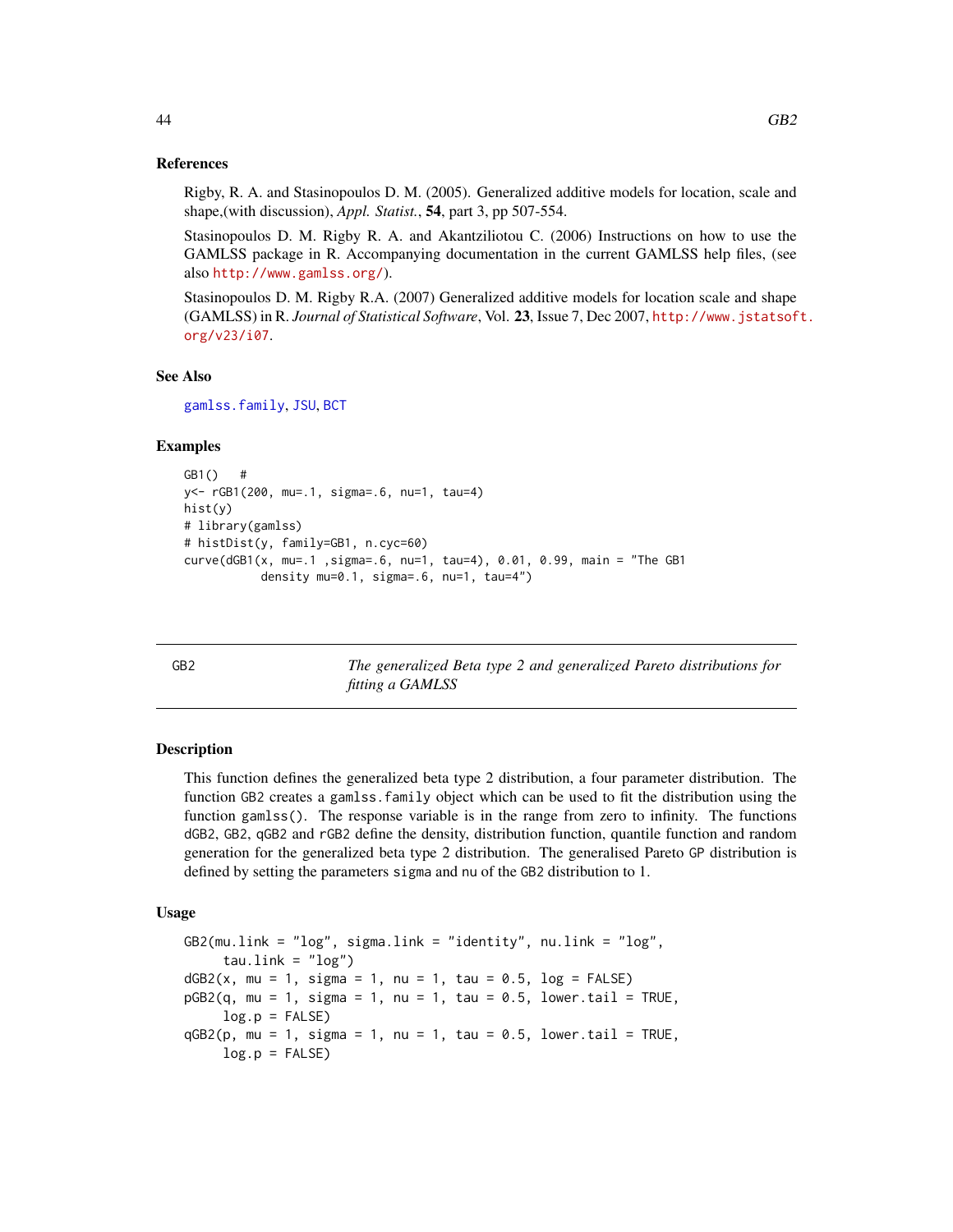```
rGB2(n, mu = 1, sigma = 1, nu = 1, tau = 0.5)GP(mu.link = "log", sigma.link = "log")dGP(x, mu = 1, sigma = 1, log = FALSE)pGP(q, mu = 1, sigma = 1, lower.tail = TRUE, log.p = FALSE)
qGP(p, mu = 1, sigma = 1, lower.tail = TRUE, log.p = FALSE)rGP(n, mu = 1, sigma = 1)
```
## Arguments

| mu.link    | Defines the mu. Link, with "identity" link as the default for the mu parameter.                |
|------------|------------------------------------------------------------------------------------------------|
| sigma.link | Defines the sigma. Link, with "log" link as the default for the sigma parameter.               |
| nu.link    | Defines the nu. Link, with "log" link as the default for the nu parameter.                     |
| tau.link   | Defines the tau. link, with "log" link as the default for the tau parameter.                   |
| x,q        | vector of quantiles                                                                            |
| mu         | vector of location parameter values                                                            |
| sigma      | vector of scale parameter values                                                               |
| nu         | vector of skewness nu parameter values                                                         |
| tau        | vector of kurtosis tau parameter values                                                        |
| log, log.p | logical; if TRUE, probabilities $p$ are given as $log(p)$ .                                    |
| lower.tail | logical; if TRUE (default), probabilities are $P[X \le x]$ , otherwise, $P[X > x]$             |
| p          | vector of probabilities.                                                                       |
| n          | number of observations. If length $(n) > 1$ , the length is taken to be the number<br>required |

# Details

The probability density function of the Generalized Beta type 2, (GB2), is defined as

$$
f(y|\mu, \sigma \nu, \tau) = |\sigma| y^{\sigma \nu - 1} \{ \mu^{\sigma \nu} B(\nu, \tau) [1 + (y/\mu)^{\sigma}]^{\nu + \tau} \}^{-1}
$$

where  $y > 0$ ,  $\mu > 0$ ,  $-\infty < \sigma < \infty$ ,  $\nu > 0$  and  $\tau > 0$ .

### Value

GB2() returns a gamlss. family object which can be used to fit the GB2 distribution in the gamlss() function. dGB2() gives the density, pGB2() gives the distribution function, qGB2() gives the quantile function, and rGB2() generates random deviates.

## Warning

The qSHASH and rSHASH are slow since they are relying on golden section for finding the quantiles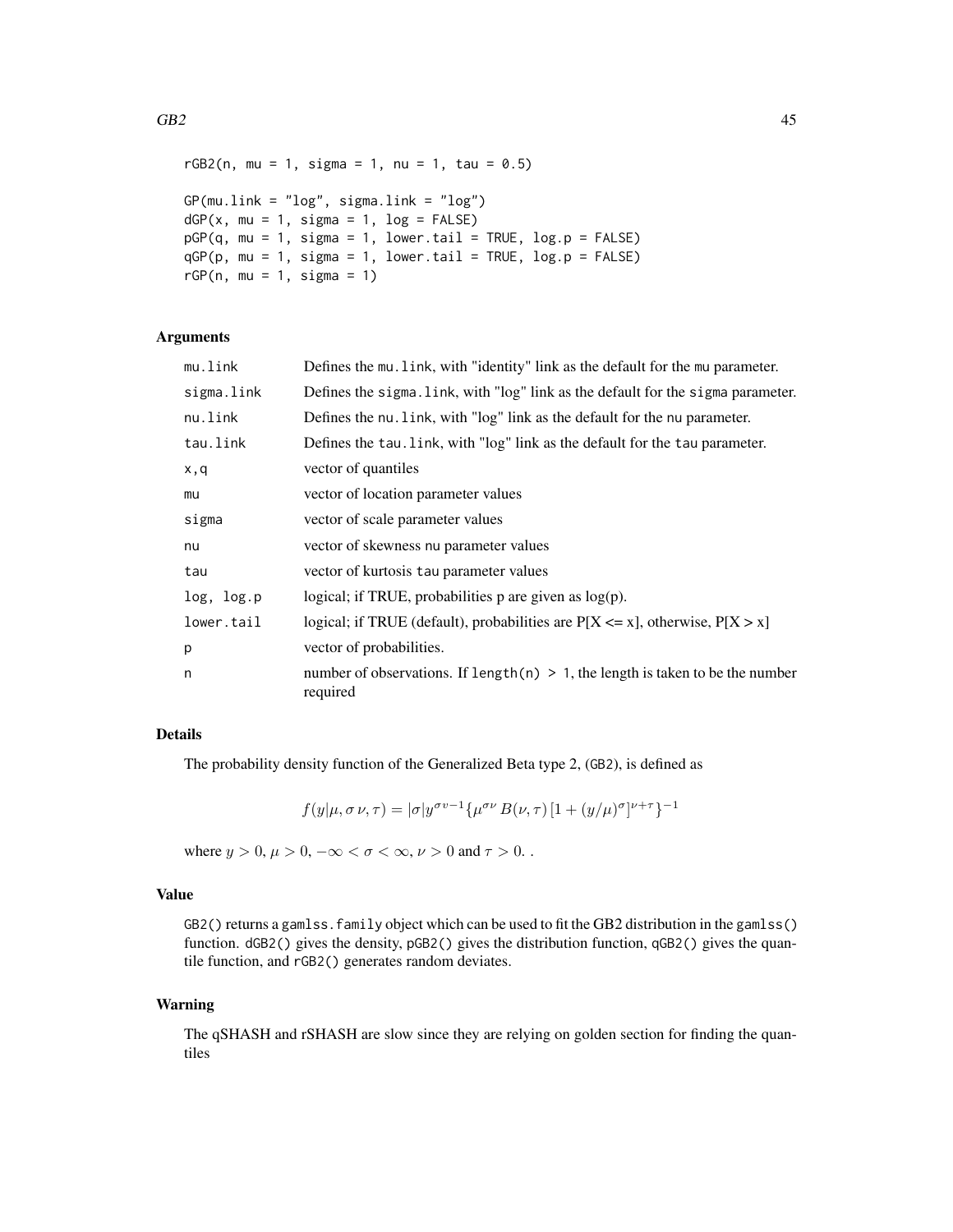### Author(s)

Bob Rigby <r.rigby@londonmet.ac.uk> and Mikis Stasinopoulos <d.stasinopoulos@londonmet.ac.uk>

### References

Rigby, R. A. and Stasinopoulos D. M. (2005). Generalized additive models for location, scale and shape,(with discussion), *Appl. Statist.*, 54, part 3, pp 507-554.

Stasinopoulos D. M. Rigby R. A. and Akantziliotou C. (2006) Instructions on how to use the GAMLSS package in R. Accompanying documentation in the current GAMLSS help files, (see also <http://www.gamlss.org/>).

Stasinopoulos D. M. Rigby R.A. (2007) Generalized additive models for location scale and shape (GAMLSS) in R. *Journal of Statistical Software*, Vol. 23, Issue 7, Dec 2007, [http://www.jstatsof](http://www.jstatsoft.org/v23/i07)t. [org/v23/i07](http://www.jstatsoft.org/v23/i07).

# See Also

[gamlss.family](#page-38-0), [JSU](#page-63-0), [BCT](#page-11-0)

### Examples

```
GB2() #
y<- rGB2(200, mu=5, sigma=2, nu=1, tau=1)
library(MASS)
truehist(y)
fx<-dGB2(seq(0.01, 20, length=200), mu=5 ,sigma=2, nu=1, tau=1)
lines(seq(0.01,20,length=200),fx)
integrate(function(x) x*dGB2(x=x, mu=5, sigma=2, nu=1, tau=1), 0, Inf)
mean(y)
curve(dGB2(x, mu=5 ,sigma=2, nu=1, tau=1), 0.01, 20,
            main = "The GB2 density mu=5, sigma=2, nu=1, tau=4")
```
GE *Geometric distribution for fitting a GAMLSS*

### Description

The function GE() defines the Yule distribution, a one parameter distribution, for a gamlss. family object to be used in GAMLSS fitting using the function gamlss(), with mean equal to the parameter mu. The functions dGE, pGE, qGE and rGE define the density, distribution function, quantile function and random generation for the GE parameterization of the Geometric distribution.

# Usage

```
GE(mu.link = "log")dGE(x, mu = 2, log = FALSE)pGE(q, mu = 2, lower.tail = TRUE, log.p = FALSE)qGE(p, mu = 2, lower.tail = TRUE, log.p = FALSE, max.value=10000)rGE(n, mu = 2)
```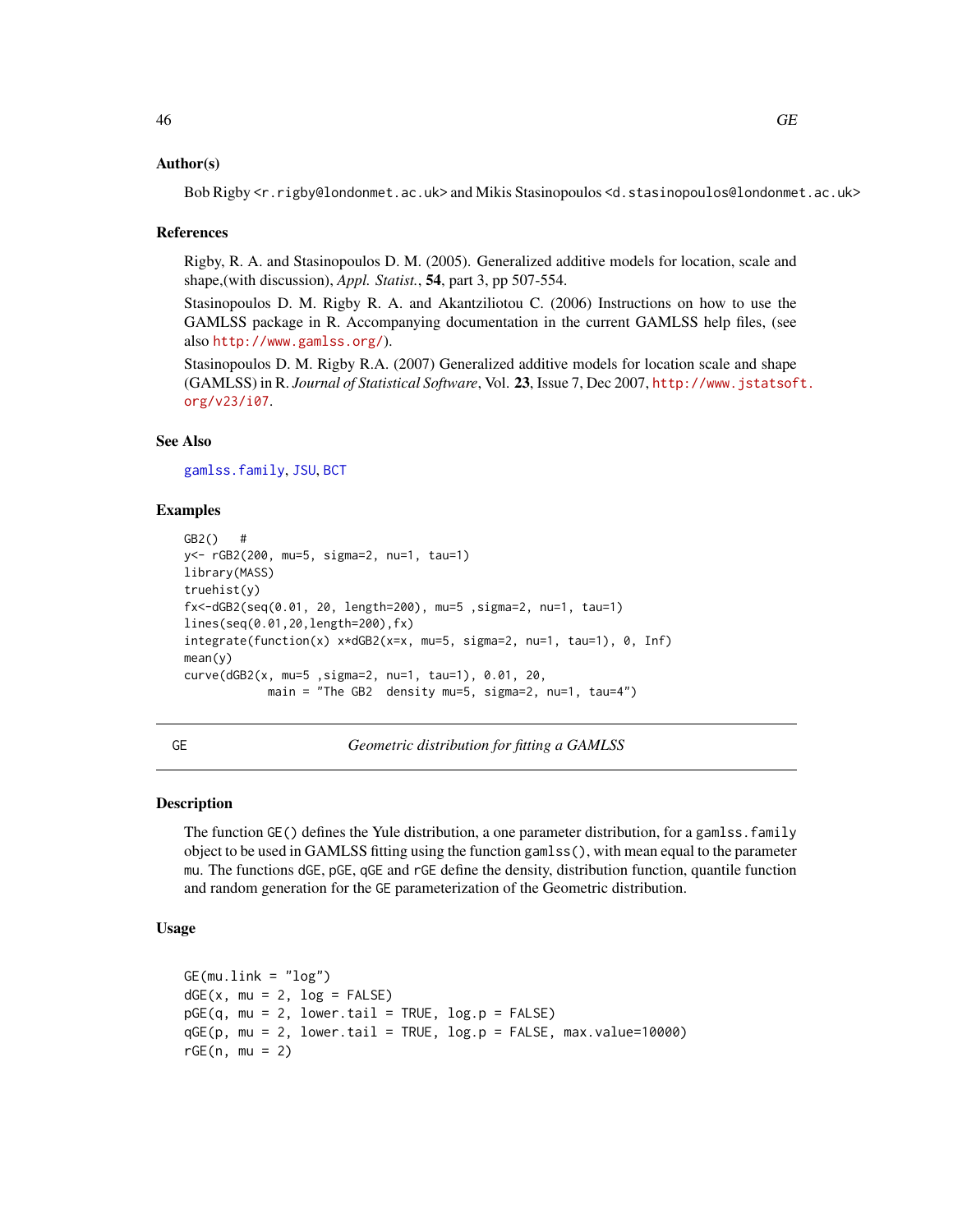## Arguments

| mu.link    | Defines the mu. link, with "log" link as the default for the mu parameter                     |
|------------|-----------------------------------------------------------------------------------------------|
| x, q       | vector of quantiles                                                                           |
| mu         | vector of location parameter values                                                           |
| log, log.p | logical; if TRUE, probabilities $p$ are given as $log(p)$                                     |
| lower.tail | logical; if TRUE (default), probabilities are $P[X \le x]$ , otherwise $P[X > x]$             |
| p          | vector of probabilities                                                                       |
| n          | number of observations. If length(n) $> 1$ , the length is taken to be the number<br>required |
| max.value  | constant; generates a sequence of values for the cdf function                                 |

# Details

The parameterization of the Geometric distribution in the function GE is

$$
f(y|mu) = (1 - p)^y p
$$

where  $p = 1/(mu + 1)$  for  $y \ge 0$  and  $mu > 0$ .

# Value

returns a gamlss.family object which can be used to fit a Geometric distribution in the gamlss() function.

## Author(s)

Bob Rigby <r.rigby@londonmet.ac.uk>, Mikis Stasinopoulos <d.stasinopoulos@londonmet.ac.uk>, Fiona McElduff <F.Mcelduff@londonmet.ac.uk> and Kalliope Akantziliotou

# References

Rigby, R. A. and Stasinopoulos D. M. (2005). Generalized additive models for location, scale and shape,(with discussion), *Appl. Statist.*, 54, part 3, pp 507–554.

Stasinopoulos D. M., Rigby R.A. and Akantziliotou C. (2006) Instructions on how to use the GAMLSS package in R. Accompanying documentation in the current GAMLSS help files, (see also <http://www.gamlss.org/>).

Stasinopoulos D. M. Rigby R.A. (2007) Generalized additive models for location scale and shape (GAMLSS) in R. *Journal of Statistical Software*, Vol. 23, Issue 7, Dec 2007, [http://www.jstatsof](http://www.jstatsoft.org/v23/i07)t. [org/v23/i07](http://www.jstatsoft.org/v23/i07).

# See Also

[gamlss.family](#page-38-0)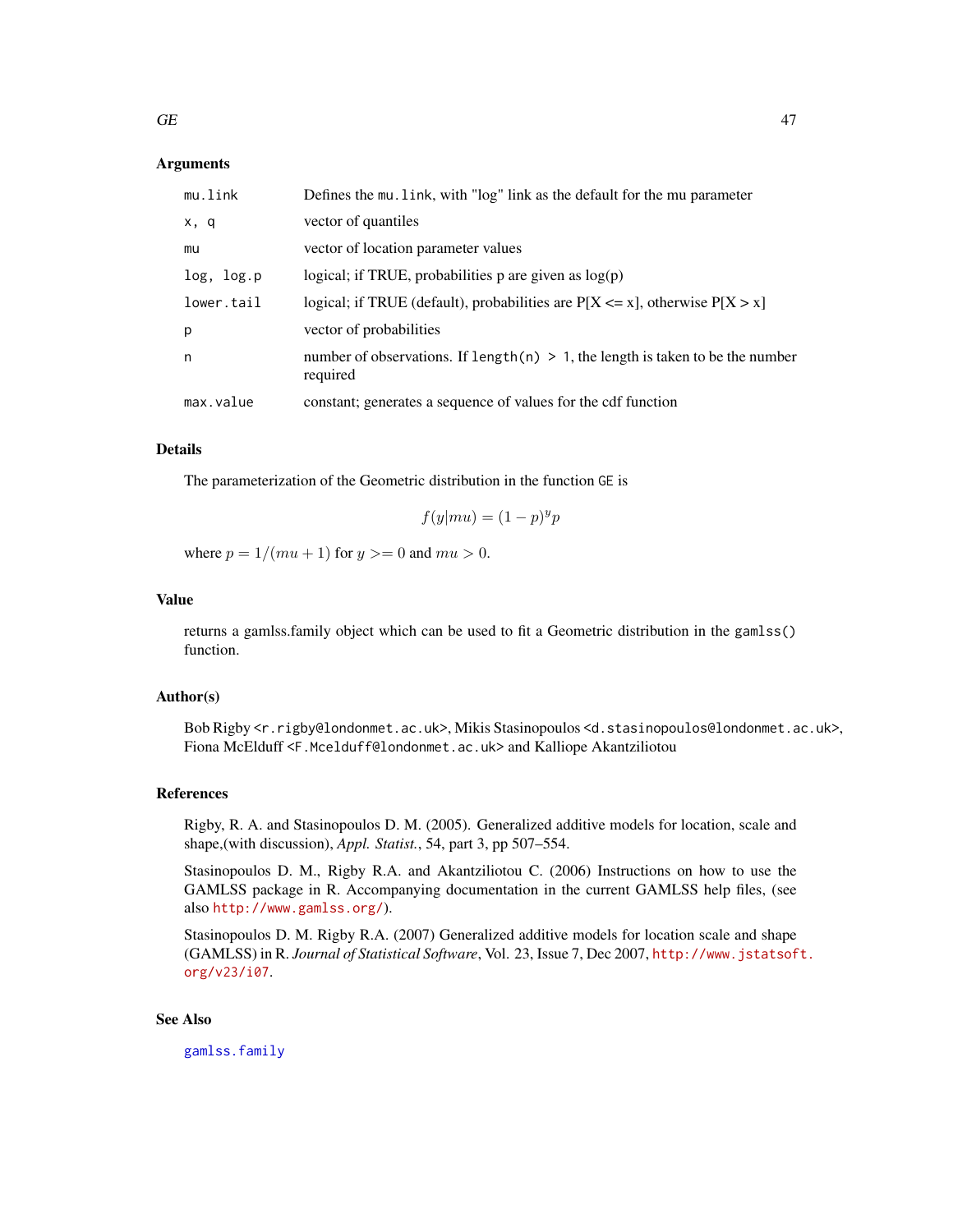## Examples

```
par(mfrow=c(2,2))
y<-seq(0,20,1)
plot(y, dGE(y), type="h")
q \leq - \text{seq}(0, 20, 1)plot(q, pGE(q), type="h")
p<-seq(0.0001,0.999,0.05)
plot(p , qGE(p), type="s")
dat <- rGE(100)
hist(dat)
#summary(gamlss(dat~1, family="GE"))
```
gen.Family *Functions to generate log and logit distributions from existing continuous gamlss.family distributions*

## Description

There are five functions here. Only the functions Family and gen.Family should be used (see details).

## Usage

```
Family.d(family = "NO", type = c("log", "logit"), ...)
Family.p(family = "NO", type = c("log", "logit"), ...)
Family.q(family = "NO", type = c("log", "logit"), ...)
Family.r(family = "NO", type = c("log", "logit"), ...)
Family(family = "NO", type = c("log", "logit"), local = TRUE, ...)gen.Family(family = "NO", type = c("log", "logit"), ...)
```
### **Arguments**

| family   | a continuous gamlss. family distribution                      |
|----------|---------------------------------------------------------------|
| type     | the type of transformation only "log" and "logit" are allowed |
| local    | It is TRUE if is called within gamlss() otherwise is FALSE    |
| $\cdots$ | for passing extra arguments                                   |

## Details

The function gen. Family creates the standard  $d$ ,  $p$ ,  $q$ ,  $r$  functions for the distribution plus the fitting gamlss.family. For example gen.Family("NO", "logit") will generate the functions dlogitNO(), plogitNO() , qlogitNO() , rlogitNO() and dlogitNO(). The latest function can be used in family argument of gamlss() to fit a logic-Normal distribution i.e. family=logitNO. The same fitting can be achieved by using family=Family("NO", "logit"). Here the required dlogitNO(), plogitNO() and logitNO() functions are generated locally within the gamlss() environment.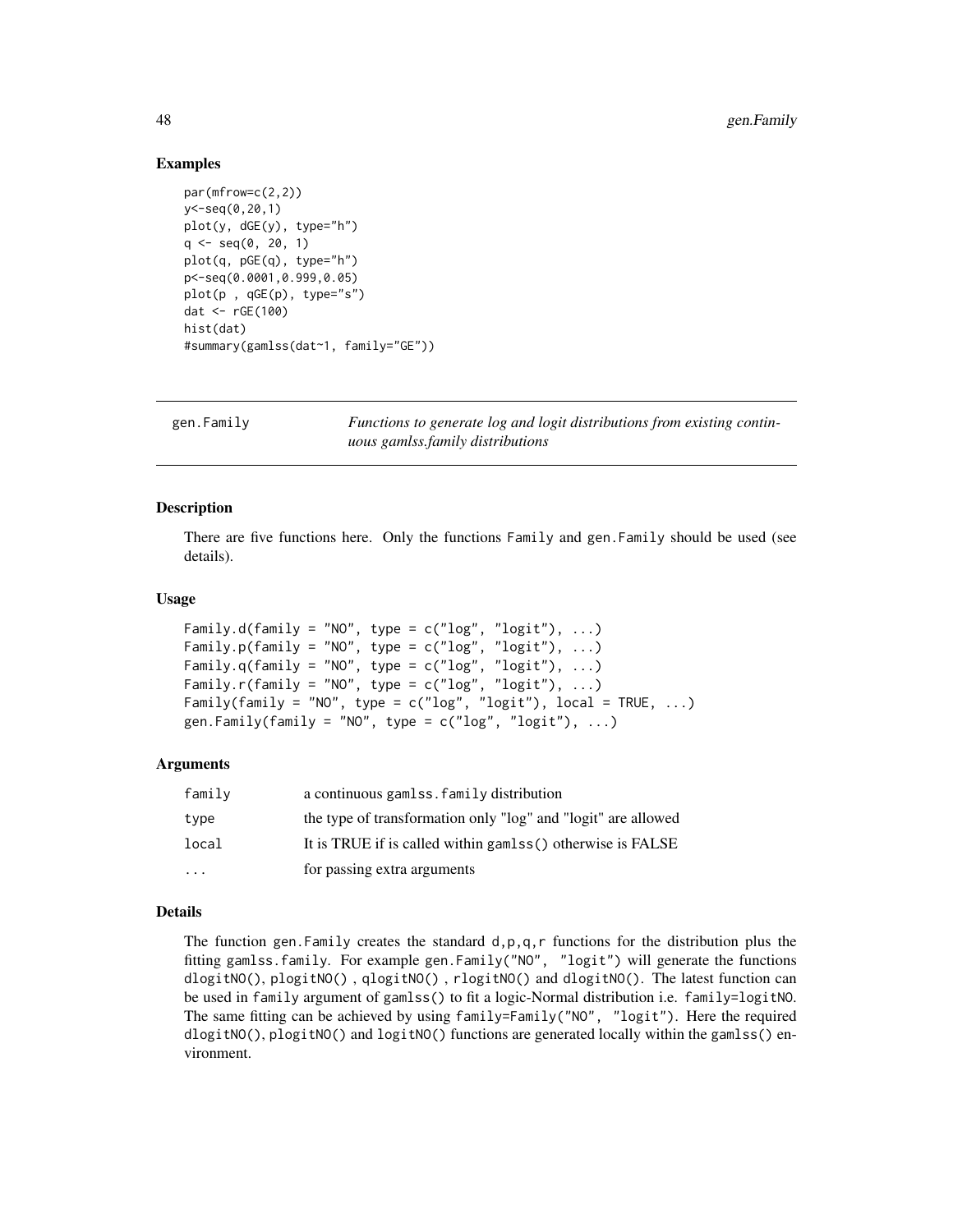# gen.Family 49

### Value

The function gen.Family returns the d, p, q r functions plus the fitting function.

# Author(s)

Mikis Stasinopoulos <d.stasinopoulos@londonmet.ac.uk> and Bob Rigby <r.rigby@londonmet.ac.uk>

# References

Rigby, R. A. and Stasinopoulos D. M. (2005). Generalized additive models for location, scale and shape,(with discussion), *Appl. Statist.*, 54, part 3, pp 507-554.

Stasinopoulos D. M., Rigby R.A. and Akantziliotou C. (2006) Instructions on how to use the GAMLSS package in R. Accompanying documentation in the current GAMLSS help files, (see also <http://www.gamlss.org/>).

Stasinopoulos D. M. Rigby R.A. (2007) Generalized additive models for location scale and shape (GAMLSS) in R. *Journal of Statistical Software*, Vol. 23, Issue 7, Dec 2007, [http://www.jstatsof](http://www.jstatsoft.org/v23/i07)t. [org/v23/i07](http://www.jstatsoft.org/v23/i07).

## Examples

```
# generating a log t distribution
gen.Family("TF")
# plotting the d, p, q, and r functions
op < -par(mfrow=c(2,2))curve(dlogTF(x, mu=0), 0, 10)
curve(plogTF(x, mu=0), 0, 10)
curve(\text{qlogTF}(x, \text{mu=0}), 0, 1)Y<- rlogTF(200)
hist(Y)
par(op)
# different mu
curve(dlogTF(x, mu=-1, sigma=1, nu=10), 0, 5, vlim=c(0,1))curve(dlogTF(x, mu=0, sigma=1, nu=10), 0, 5, add=TRUE, col="red", lty=2)
curve(dlogTF(x, mu=1, sigma=1, nu=10), 0, 5, add=TRUE, col="blue", lty=3)
# different sigma
curve(dlogTF(x, mu=0, sigma=.5, nu=10), 0, 5, ylim=c(0,1))
curve(dlogTF(x, mu=0, sigma=1, nu=10), 0, 5, add=TRUE, col="red", lty=2)
curve(dlogTF(x, mu=0, sigma=2, nu=10), 0, 5, add=TRUE, col="blue", lty=3)
# different degrees of freedom nu
curve(dlogTF(x, mu=0, sigma=1, nu=1), 0, 5, ylim=c(0,.8), n = 1001)curve(dlogTF(x, mu=0, sigma=1, nu=2), 0, 5, add=TRUE, col="red", lty=2)
curve(dlogTF(x, mu=0, sigma=1, nu=5), 0, 5, add=TRUE, col="blue", lty=3)
# generating a logit t distribution
gen.Family("TF", "logit")
```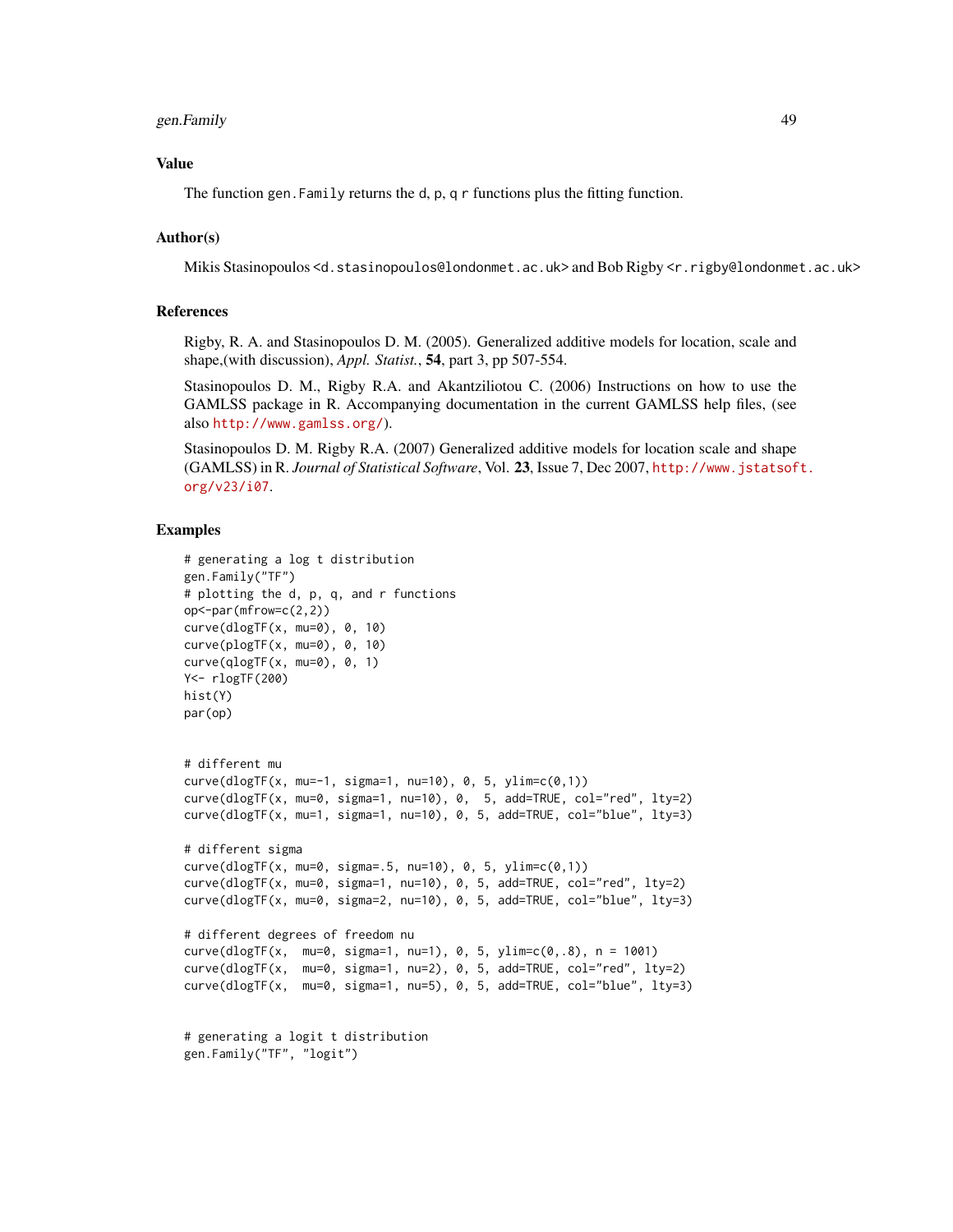```
# plotting the d, p, q, and r functions
op<-par(mfrow=c(2,2))
curve(dlogitTF(x, mu=0), 0, 1)
curve(plogitTF(x, mu=0), 0, 1)
curve(qlogitTF(x, mu=0), 0, 1)
abline(v=1)
Y<- rlogitTF(200)
hist(Y)
par(op)
# different mu
curve(dlogitTF(x, mu=-2, sigma=1, nu=10), 0, 1, ylim=c(0,5))
curve(dlogitTF(x, mu=0, sigma=1, nu=10), 0, 1, add=TRUE, col="red", lty=2)
curve(dlogitTF(x, mu=2, sigma=1, nu=10), 0, 1, add=TRUE, col="blue", lty=3)
# different sigma
curve(dlogitTF(x, mu=0, sigma=1, nu=10), 0, 1, ylim=c(0,2.5))
curve(dlogitTF(x, mu=0, sigma=2, nu=10), 0, 1, add=TRUE, col="red", lty=2)
curve(dlogitTF(x, mu=0, sigma=.7, nu=10), 0, 1, add=TRUE, col="blue", lty=3)
# different degrees of freedom nu
curve(dlogitTF(x, mu=0, sigma=1, nu=1), 0, 1, ylim=c(0,1.6))
curve(dlogitTF(x, mu=0, sigma=1, nu=2), 0, 1, add=TRUE, col="red", lty=2)
curve(dlogitTF(x, mu=0, sigma=1, nu=5), 0, 1, add=TRUE, col="blue", lty=3)
```
GEOM *Geometric distribution for fitting a GAMLSS model*

# Description

The function GEOM() defines the Geometric distribution, a one parameter distribution, for a gamlss.family object to be used in GAMLSS fitting using the function gamlss(), with mean equal to the parameter mu. The functions dGEOM, pGEOM, qGEOM and rGEOM define the density, distribution function, quantile function and random generation for the GEOM parameterization of the Geometric distribution.

## Usage

```
GEOM(mu.link = "log")
dGEOM(x, mu = 2, log = FALSE)pGEOM(q, mu = 2, lower.tail = TRUE, log.p = FALSE)qGEOM(p, mu = 2, lower.tail = TRUE, log.p = FALSE, max.value=10000)
rGEOM(n, mu = 2)
```
## Arguments

mu.link Defines the mu.link, with log link as the default for the mu parameter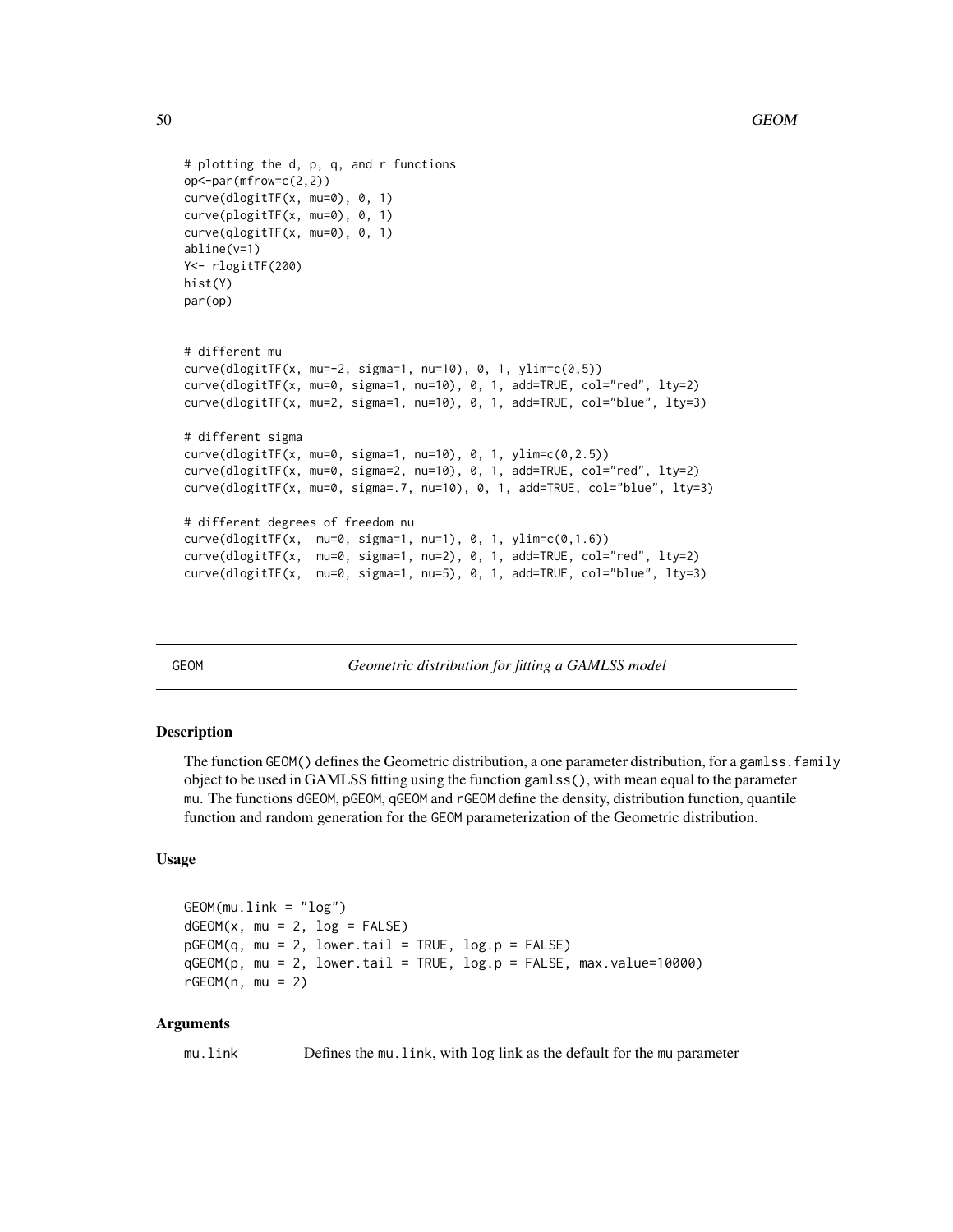| x, q       | vector of quantiles                                                                            |
|------------|------------------------------------------------------------------------------------------------|
| mu         | vector of location parameter values                                                            |
| log, log.p | logical; if TRUE, probabilities p are given as $log(p)$                                        |
| lower.tail | logical; if TRUE (default), probabilities are $P[X \le x]$ , otherwise $P[X > x]$              |
| p          | vector of probabilities                                                                        |
| n          | number of observations. If length $(n) > 1$ , the length is taken to be the number<br>required |
| max.value  | constant; generates a sequence of values for the cdf function.                                 |

## Details

The parameterization of the Geometric distribution in the function GEOM is

$$
f(y|\mu) = (1 - p)^y p
$$

where  $p = 1/(mu + 1)$  for  $y \ge 0$  and  $mu > 0$ .

# Value

returns a gamlss.family object which can be used to fit a Geometric distribution in the gamlss() function.

### Author(s)

Fiona McElduff, Bob Rigby and Mikis Stasinopoulos.

### References

Johnson, N. L., Kemp, A. W., and Kotz, S. (2005). *Univariate discrete distributions.* Wiley.

Rigby, R. A. and Stasinopoulos D. M. (2005). Generalized additive models for location, scale and shape,(with discussion), *Appl. Statist.*, 54, part 3, pp 507-554.

Stasinopoulos D. M., Rigby R.A. and Akantziliotou C. (2006) Instructions on how to use the GAMLSS package in R. Accompanying documentation in the current GAMLSS help files, (see also <http://www.gamlss.org/>).

Stasinopoulos D. M. Rigby R.A. (2007) Generalized additive models for location scale and shape (GAMLSS) in R. *Journal of Statistical Software*, Vol. 23, Issue 7, Dec 2007, [http://www.jstatsof](http://www.jstatsoft.org/v23/i07)t. [org/v23/i07](http://www.jstatsoft.org/v23/i07).

### See Also

[gamlss.family](#page-38-0)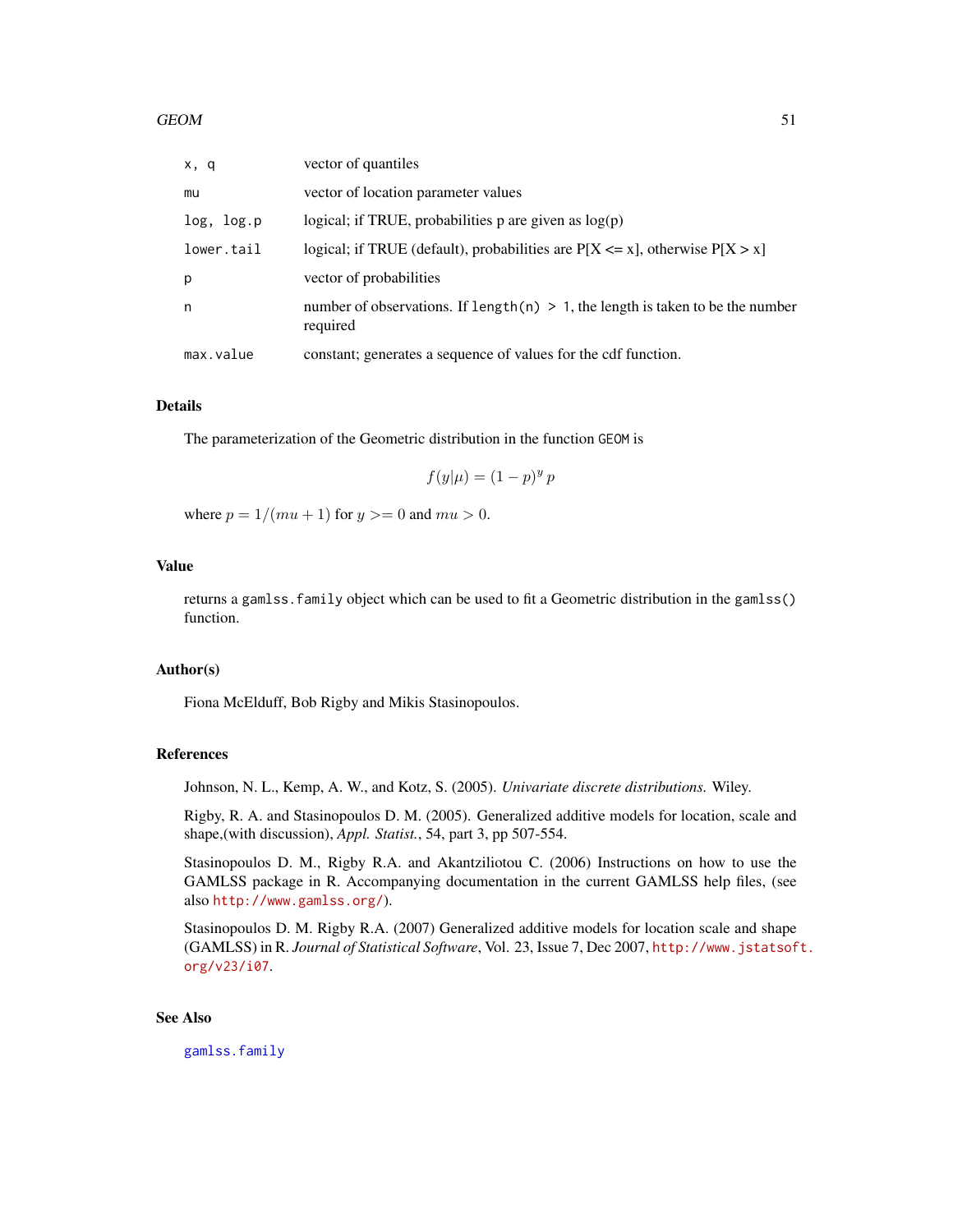## Examples

```
par(mfrow=c(2,2))
y<-seq(0,20,1)
plot(y, dGEOM(y), type="h")
q \leq -seq(0, 20, 1)plot(q, pGEOM(q), type="h")
p<-seq(0.0001,0.999,0.05)
plot(p , qGEOM(p), type="s")
dat <- rGEOM(100)
hist(dat)
#summary(gamlss(dat~1, family=GEOM))
```
<span id="page-51-0"></span>GG *Generalized Gamma distribution for fitting a GAMLSS*

# Description

The function GG defines the generalized gamma distribution, a three parameter distribution, for a gamlss.family object to be used in GAMLSS fitting using the function gamlss(). The parameterization used has the mean of the distribution equal to mu and the variance equal to  $(\sigma^2)(\mu^2)$ . The functions dGG, pGG, qGG and rGG define the density, distribution function, quantile function and random generation for the specific parameterization of the generalized gamma distribution defined by function GG.

# Usage

```
GG(mu.link = "log", sigma.link = "log",nu.link = "identity")
dGG(x, mu=1, sigma=0.5, nu=1,log = FALSE)pGG(q, mu=1, sigma=0.5, nu=1, lower.tail = TRUE,
                    log.p = FALSEqGG(p, mu=1, sigma=0.5, nu=1, lowertail = TRUE,log.p = FALSE)
rGG(n, mu=1, sigma=0.5, nu=1)
```
### Arguments

| mu.link    | Defines the multink, with "log" link as the default for the mu parameter, other<br>links are "inverse" and "identity"      |
|------------|----------------------------------------------------------------------------------------------------------------------------|
| sigma.link | Defines the sigmalink, with "log" link as the default for the sigma parameter,<br>other links are "inverse" and "identity" |
| nu.link    | Defines the nullink, with "identity" link as the default for the sigma parameter,<br>other links are $1/nu^2$ and "log"    |
| x,q        | vector of quantiles                                                                                                        |
| mu         | vector of location parameter values                                                                                        |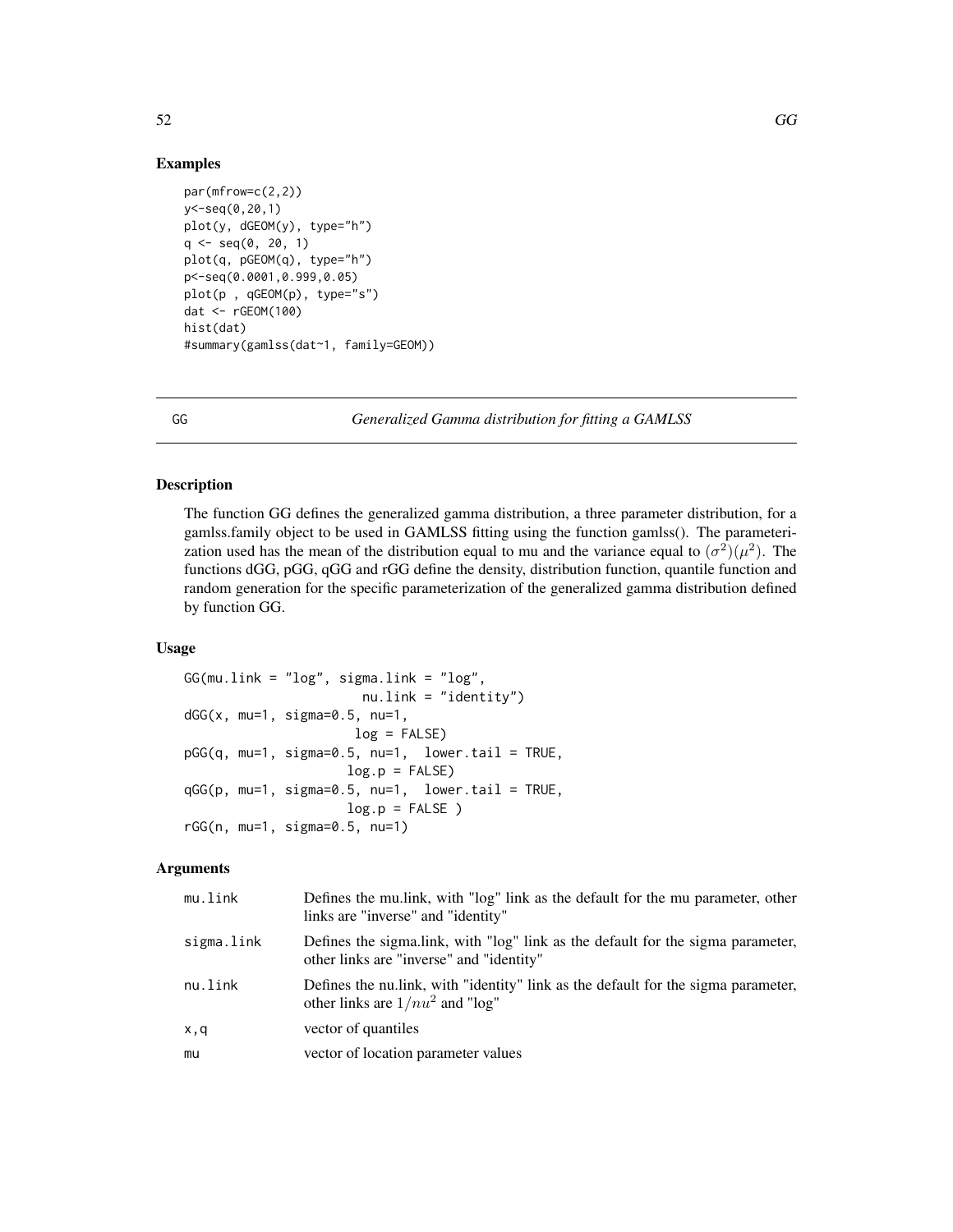| sigma      | vector of scale parameter values                                                              |
|------------|-----------------------------------------------------------------------------------------------|
| nu         | vector of shape parameter values                                                              |
| log, log.p | logical; if TRUE, probabilities $p$ are given as $log(p)$ .                                   |
| lower.tail | logical; if TRUE (default), probabilities are $P[X \le x]$ , otherwise, $P[X > x]$            |
| р          | vector of probabilities                                                                       |
| n          | number of observations. If length(n) $> 1$ , the length is taken to be the number<br>required |

# Details

The specific parameterization of the generalized gamma distribution used in GG is

$$
f(y|\mu, \sigma, \nu) = \frac{\theta^{\theta} z^{\theta} \nu e^{(-\theta z)}}{\Gamma(\theta y)}
$$

where  $z = (y/\mu)^{\nu}$ ,  $\theta = 1/(\sigma^2 |\nu|^2)$  for y>0,  $\mu > 0$ ,  $\sigma > 0$  and  $-\infty < \nu < +\infty$ . Note that for  $\nu = 0$  the distribution is log normal.

## Value

GG() returns a gamlss.family object which can be used to fit a generalized gamma distribution in the gamlss() function.  $dGG$ () gives the density,  $pGG$ () gives the distribution function,  $qGG$ () gives the quantile function, and rGG() generates random deviates.

# Author(s)

Mikis Stasinopoulos d.stasinopoulos@londonmet.ac.uk, Bob Rigby r.rigby@londonmet.ac.uk and Nicoleta Motpan

# References

Lopatatzidis, A. and Green, P. J. (2000), Nonparametric quantile regression using the gamma distribution, unpublished.

Rigby, R. A. and Stasinopoulos D. M. (2005). Generalized additive models for location, scale and shape,(with discussion), *Appl. Statist.*, 54, part 3, pp 507-554.

Stasinopoulos D. M., Rigby R.A. and Akantziliotou C. (2006) Instructions on how to use the GAMLSS package in R. Accompanying documentation in the current GAMLSS help files, (see also <http://www.gamlss.org/>).

Stasinopoulos D. M. Rigby R.A. (2007) Generalized additive models for location scale and shape (GAMLSS) in R. *Journal of Statistical Software*, Vol. 23, Issue 7, Dec 2007, [http://www.jstatsof](http://www.jstatsoft.org/v23/i07)t. [org/v23/i07](http://www.jstatsoft.org/v23/i07).

# See Also

[gamlss.family](#page-38-0), [GA](#page-36-0)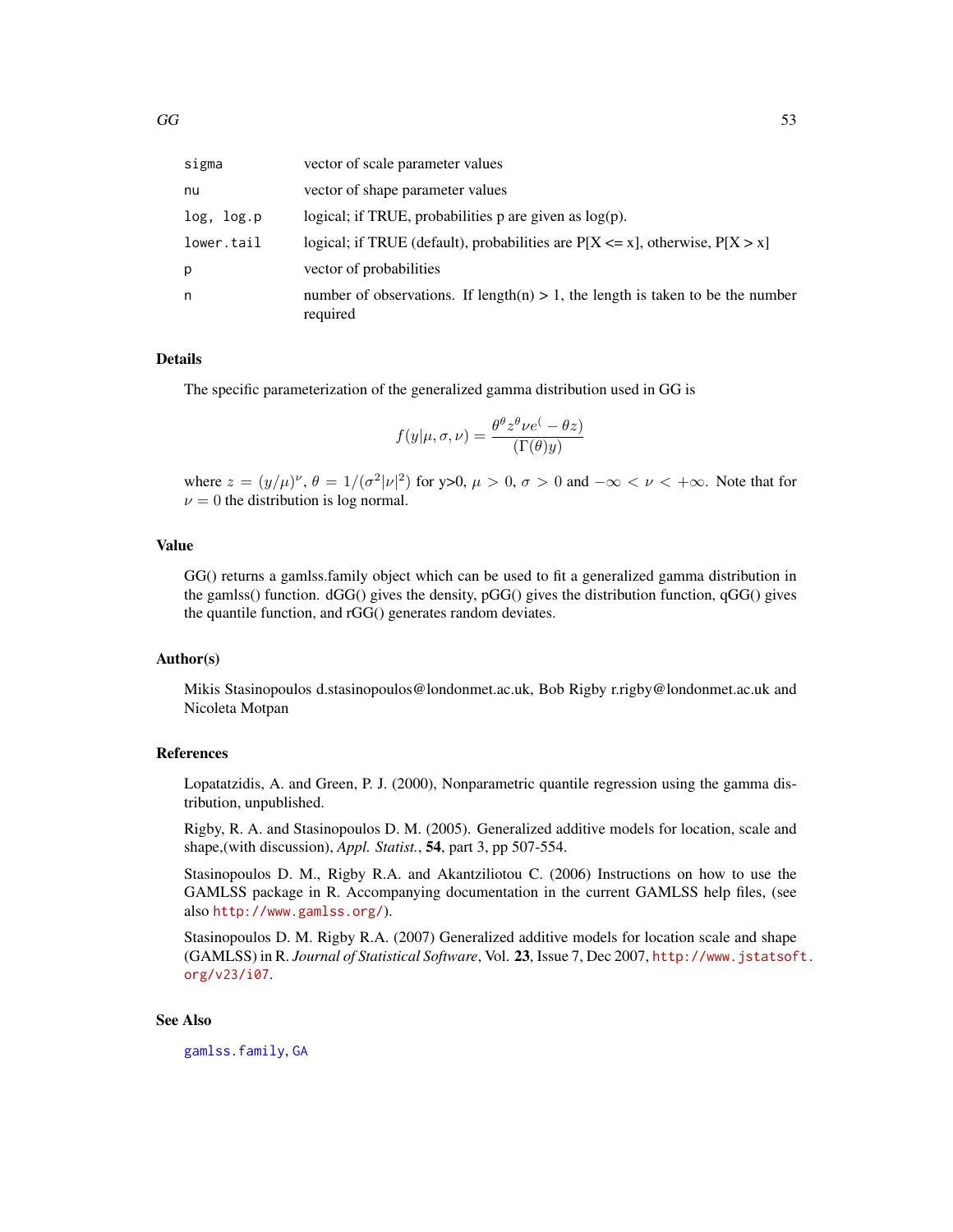```
y<-rGG(100,mu=1,sigma=0.1, nu=-.5) # generates 100 random observations
hist(y)
# library(gamlss)
#histDist(y, family=GG)
#m1 <-gamlss(y~1,family=GG)
#prof.dev(m1, "nu", min=-2, max=2, step=0.2)
```
<span id="page-53-0"></span>GIG *Generalized Inverse Gaussian distribution for fitting a GAMLSS*

# **Description**

The function GIG defines the generalized inverse gaussian distribution, a three parameter distribution, for a gamlss.family object to be used in GAMLSS fitting using the function gamlss(). The functions DIG, pGIG, GIG and rGIG define the density, distribution function, quantile function and random generation for the specific parameterization of the generalized inverse gaussian distribution defined by function GIG.

# Usage

```
GIG(mu.link = "log", sigma.link = "log",
                      nu.link = "identity")
dGIG(x, mu=1, sigma=1, nu=1,
                     log = FALSE)
pGIG(q, mu=1, sigma=1, nu=1, lower.tail = TRUE,
                    log.p = FALSEqGIG(p, mu=1, sigma=1, nu=1, lower.tail = TRUE,log.p = FALSErGIG(n, mu=1, sigma=1, nu=1, ...)
```
# Arguments

| mu.link    | Defines the multink, with "log" link as the default for the mu parameter, other<br>links are "inverse" and "identity"       |
|------------|-----------------------------------------------------------------------------------------------------------------------------|
| sigma.link | Defines the sigma.link, with "log" link as the default for the sigma parameter,<br>other links are "inverse" and "identity" |
| nu.link    | Defines the nullink, with "identity" link as the default for the nu parameter, other<br>links are "inverse" and "log"       |
| x, q       | vector of quantiles                                                                                                         |
| mu         | vector of location parameter values                                                                                         |
| sigma      | vector of scale parameter values                                                                                            |
| nu         | vector of shape parameter values                                                                                            |
| log, log.p | logical; if TRUE, probabilities $p$ are given as $log(p)$ .                                                                 |
| lower.tail | logical; if TRUE (default), probabilities are $P[X \le x]$ , otherwise, $P[X > x]$                                          |

54 GIG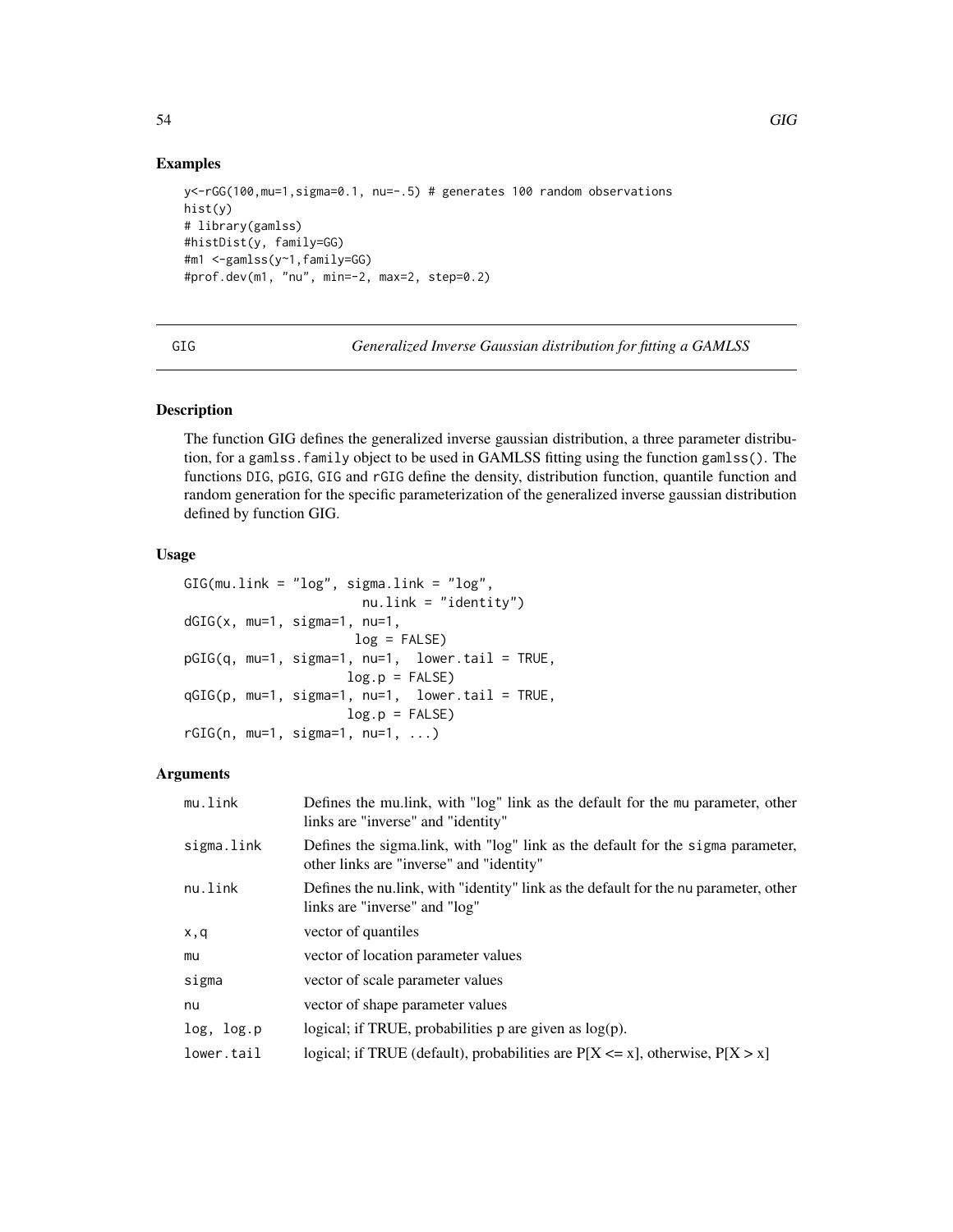|          | vector of probabilities                                                                       |
|----------|-----------------------------------------------------------------------------------------------|
| n        | number of observations. If length(n) $> 1$ , the length is taken to be the number<br>required |
| $\cdots$ | for extra arguments                                                                           |

### Details

The specific parameterization of the generalized inverse gaussian distribution used in GIG is  $f(y|\mu, \sigma, \nu)$  =  $\left(\frac{c}{\mu}\right)^{\nu}$  $\left(\frac{y^{(\nu-1)}}{2K(\frac{1}{\pi},\nu)}\right)$  $\frac{y(\nu-1)}{2K(\frac{1}{\sigma},\nu)}(\exp((\frac{-1}{2\sigma})(\frac{cy}{\mu}+\frac{\mu}{cy})))$  where  $c=\frac{K(\frac{1}{\sigma},\nu+1)}{K(\frac{1}{\sigma},\nu)}$  $\frac{(\frac{\tau}{\sigma},\nu+1)}{K(\frac{1}{\sigma},\nu)},$  for y>0,  $\mu > 0$ ,  $\sigma > 0$  and  $-\infty <$  $\nu < +\infty$ .

### Value

GIG() returns a gamlss.family object which can be used to fit a generalized inverse gaussian distribution in the gamlss() function. DIG() gives the density, pGIG() gives the distribution function, GIG() gives the quantile function, and rGIG() generates random deviates.

## Author(s)

Mikis Stasinopoulos <d.stasinopoulos@londonmet.ac.uk>, Bob Rigby <r.rigby@londonmet.ac.uk> and Nicoleta Motpan

### References

Rigby, R. A. and Stasinopoulos D. M. (2005). Generalized additive models for location, scale and shape,(with discussion), *Appl. Statist.*, 54, part 3, pp 507-554.

Stasinopoulos D. M., Rigby R.A. and Akantziliotou C. (2006) Instructions on how to use the GAMLSS package in R. Accompanying documentation in the current GAMLSS help files, (see also <http://www.gamlss.org/>).

Stasinopoulos D. M. Rigby R.A. (2007) Generalized additive models for location scale and shape (GAMLSS) in R. *Journal of Statistical Software*, Vol. 23, Issue 7, Dec 2007, [http://www.jstatsof](http://www.jstatsoft.org/v23/i07)t. [org/v23/i07](http://www.jstatsoft.org/v23/i07).

Jorgensen B. (1982) Statistical properties of the generalized inverse Gaussian distribution, Series: Lecture notes in statistics; 9, New York : Springer-Verlag.

# See Also

### [gamlss.family](#page-38-0), [IG](#page-59-0)

### Examples

```
y<-rGIG(100,mu=1,sigma=1, nu=-0.5) # generates 1000 random observations
hist(y)
# library(gamlss)
# histDist(y, family=GIG)
```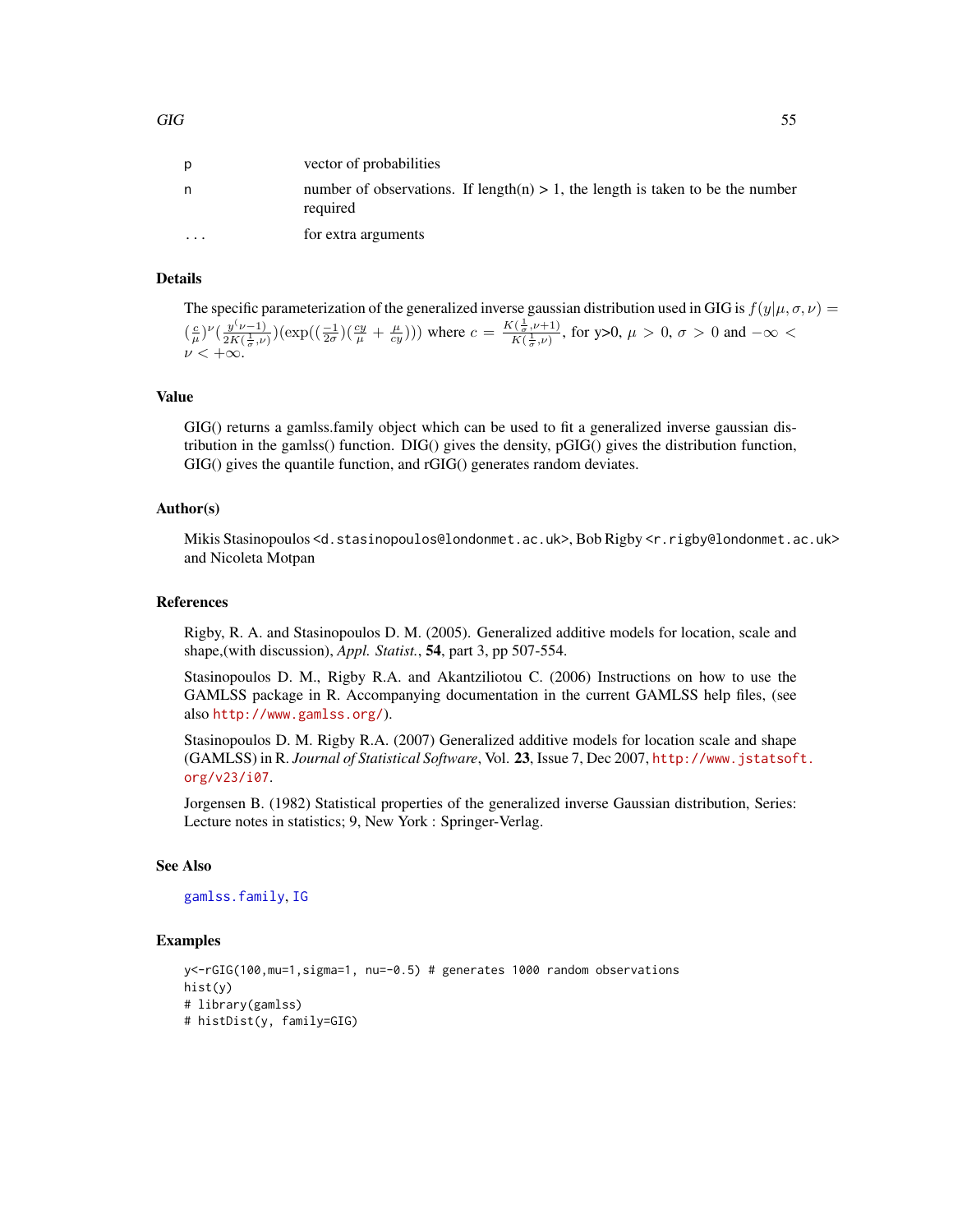# <span id="page-55-0"></span>Description

This function defines the generalized t distribution, a four parameter distribution, for a gamlss. family object to be used for a GAMLSS fitting using the function gamlss(). The functions dGT, pGT, qGT and rGT define the density, distribution function, quantile function and random generation for the generalized t distribution.

## Usage

```
GT(mu.link = "identity", sigma.link = "log", nu.link = "log",
   tau.link = "log")dGT(x, mu = 0, sigma = 1, nu = 3, tau = 1.5, log = FALSE)pGT(q, mu = 0, sigma = 1, nu = 3, tau = 1.5, lowertail = TRUE,log.p = FALSEqGT(p, mu = 0, sigma = 1, nu = 3, tau = 1.5, lowertail = TRUE,log.p = FALSErGT(n, mu = 0, sigma = 1, nu = 3, tau = 1.5)
```
## Arguments

| mu.link    | Defines the mu. Link, with "identity" link as the default for the mu parameter.               |
|------------|-----------------------------------------------------------------------------------------------|
| sigma.link | Defines the sigma. link, with "log" link as the default for the sigma parameter.              |
| nu.link    | Defines the nu. link, with "log" link as the default for the nu parameter.                    |
| tau.link   | Defines the tau. link, with "log" link as the default for the tau parameter.                  |
| x,q        | vector of quantiles                                                                           |
| mu         | vector of location parameter values                                                           |
| sigma      | vector of scale parameter values                                                              |
| nu         | vector of skewness nu parameter values                                                        |
| tau        | vector of kurtosis tau parameter values                                                       |
| log, log.p | logical; if TRUE, probabilities $p$ are given as $log(p)$ .                                   |
| lower.tail | logical; if TRUE (default), probabilities are $P[X \le x]$ , otherwise, $P[X > x]$            |
| p          | vector of probabilities.                                                                      |
| n          | number of observations. If length(n) $> 1$ , the length is taken to be the number<br>required |

# Details

The probability density function of the generalized t distribution, (GT), , is defined as

$$
f(y|\mu, \sigma \nu, \tau) = \tau \left\{ 2\sigma \nu^{1/\tau} B\left(\frac{1}{\tau}, \nu\right) \left[1 + |z|^{\tau}/\nu\right]^{\nu+1/\tau} \right\}^{-1}
$$

where  $-\infty < y < \infty$ ,  $z = (y - \mu)/\sigma$   $\mu = (-\infty, +\infty)$ ,  $\sigma > 0$ ,  $\nu > 0$  and  $\tau > 0$ .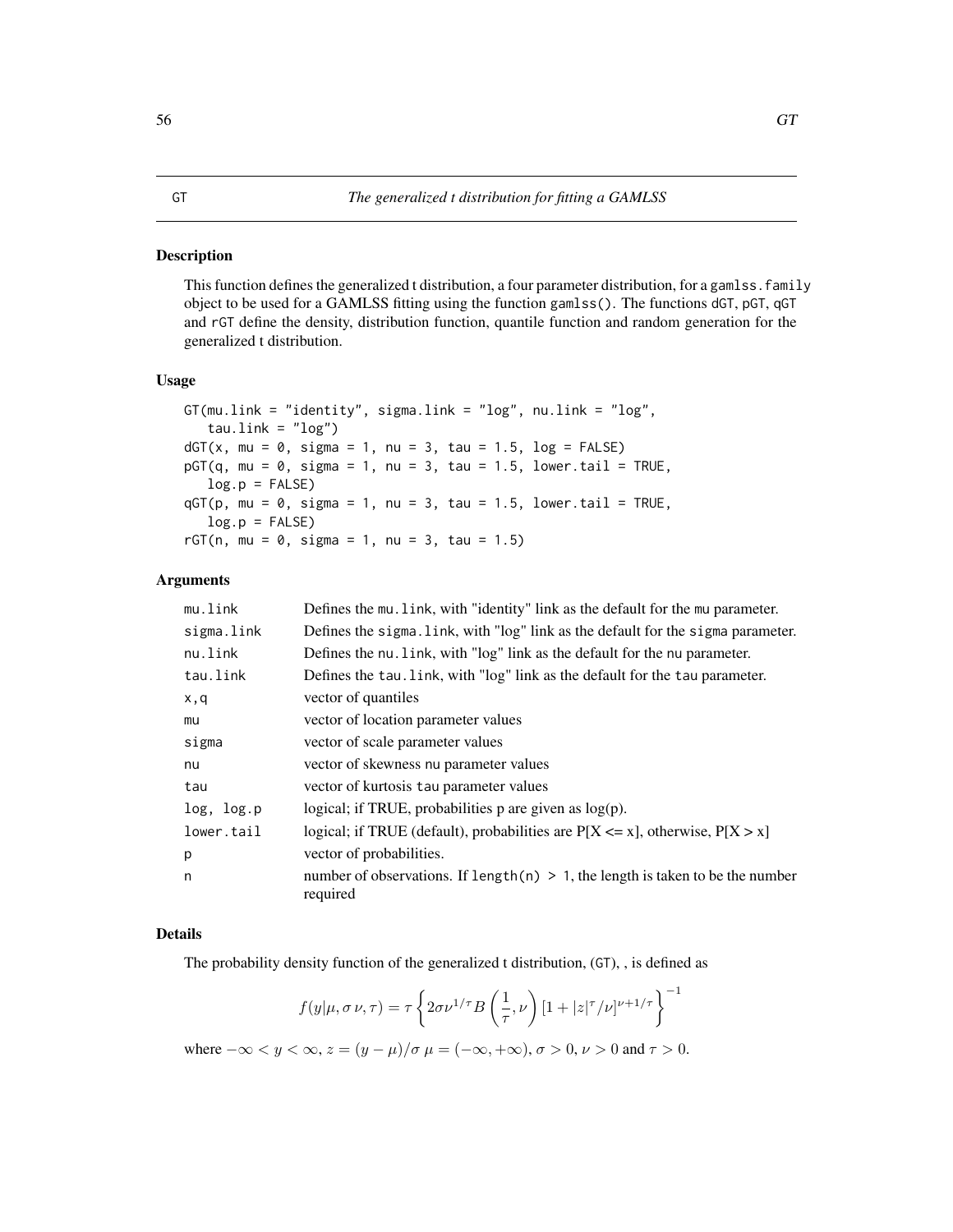# Value

 $GT()$  returns a gamlss. family object which can be used to fit the  $GT$  distribution in the gamlss() function. dGT() gives the density, pGT() gives the distribution function, qGT() gives the quantile function, and rGT() generates random deviates.

## Warning

The qSHASH and rSHASH are slow since they are relying on golden section for finding the quantiles

# Author(s)

Bob Rigby <r.rigby@londonmet.ac.uk> and Mikis Stasinopoulos <d.stasinopoulos@londonmet.ac.uk>

## References

Rigby, R. A. and Stasinopoulos D. M. (2005). Generalized additive models for location, scale and shape,(with discussion), *Appl. Statist.*, 54, part 3, pp 507-554.

Stasinopoulos D. M. Rigby R. A. and Akantziliotou C. (2006) Instructions on how to use the GAMLSS package in R. Accompanying documentation in the current GAMLSS help files, (see also <http://www.gamlss.org/>).

Stasinopoulos D. M. Rigby R.A. (2007) Generalized additive models for location scale and shape (GAMLSS) in R. *Journal of Statistical Software*, Vol. 23, Issue 7, Dec 2007, [http://www.jstatsof](http://www.jstatsoft.org/v23/i07)t. [org/v23/i07](http://www.jstatsoft.org/v23/i07).

## See Also

[gamlss.family](#page-38-0), [JSU](#page-63-0), [BCT](#page-11-0)

### Examples

```
GT() #
y<- rGT(200, mu=5, sigma=1, nu=1, tau=4)
hist(y)
curve(dGT(x, mu=5 ,sigma=2,nu=1, tau=4), -2, 11,
      main = "The GT density mu=5 ,sigma=1, nu=1, tau=4")
# library(gamlss)
# m1<-gamlss(y~1, family=GT)
```
<span id="page-56-0"></span>GU *The Gumbel distribution for fitting a GAMLSS*

## Description

The function GU defines the Gumbel distribution, a two parameter distribution, for a gamlss. family object to be used in GAMLSS fitting using the function gamlss(). The functions dGU, pGU, qGU and rGU define the density, distribution function, quantile function and random generation for the specific parameterization of the Gumbel distribution.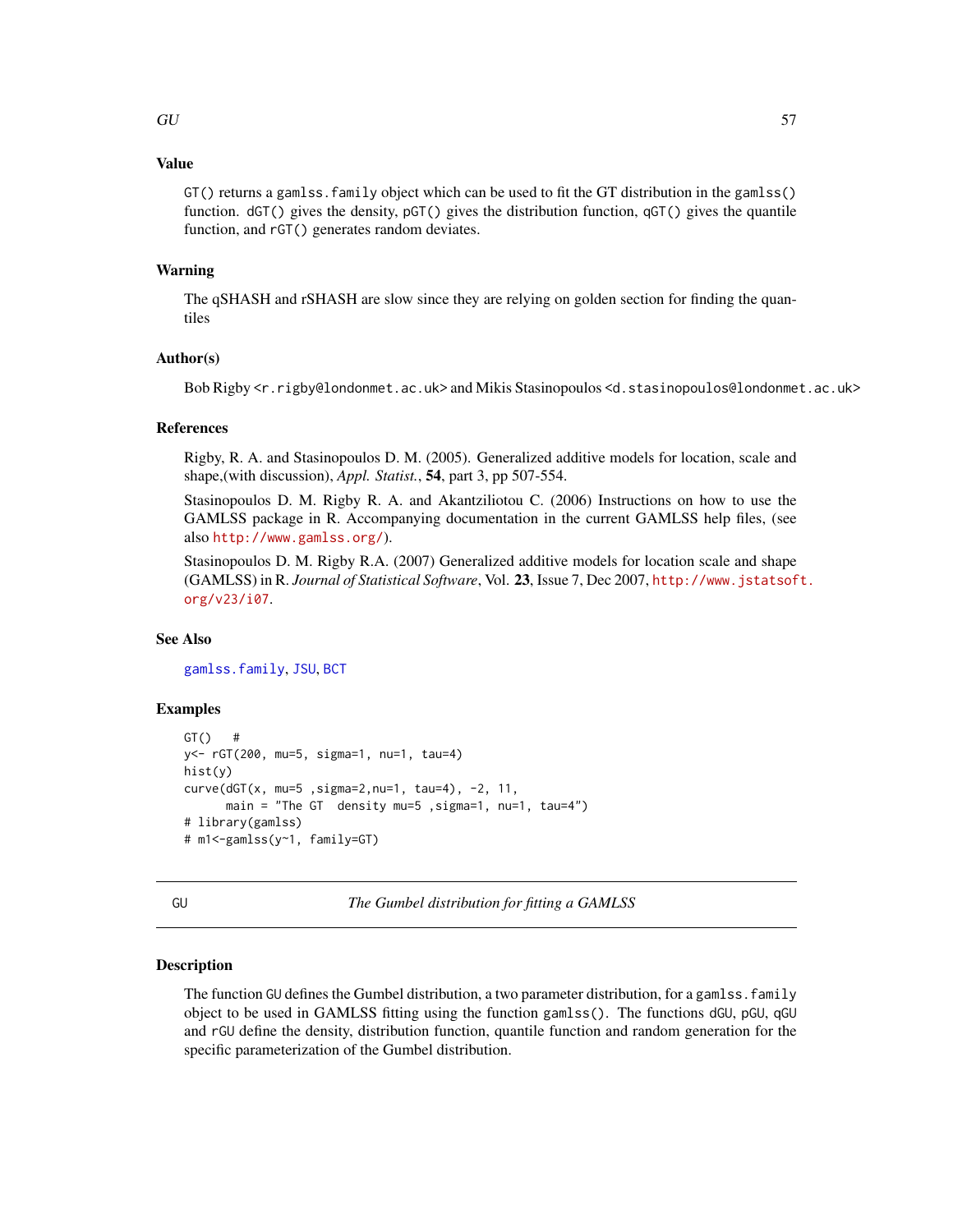## Usage

```
GU(mu.link = "identity", sigma.link = "log")
dGU(x, mu = 0, sigma = 1, log = FALSE)pGU(q, mu = 0, sigma = 1, lower.tail = TRUE, log.p = FALSE)qGU(p, mu = 0, sigma = 1, lower[a] = TRUE, log.p = FALSE)
rGU(n, mu = 0, sigma = 1)
```
## Arguments

| mu.link    | Defines the mu link, with "identity" link as the default for the mu parameter.<br>other available link is "inverse", "log" and "own")   |
|------------|-----------------------------------------------------------------------------------------------------------------------------------------|
| sigma.link | Defines the sigma. Link, with "log" link as the default for the sigma parameter,<br>other links are the "inverse", "identity" and "own" |
| x,q        | vector of quantiles                                                                                                                     |
| mu         | vector of location parameter values                                                                                                     |
| sigma      | vector of scale parameter values                                                                                                        |
| log, log.p | logical; if TRUE, probabilities $p$ are given as $log(p)$ .                                                                             |
| lower.tail | logical; if TRUE (default), probabilities are $P[X \le x]$ , otherwise, $P[X > x]$                                                      |
| p          | vector of probabilities.                                                                                                                |
| n          | number of observations. If length $(n) > 1$ , the length is taken to be the number<br>required                                          |

# Details

The specific parameterization of the Gumbel distribution used in GU is

$$
f(y|\mu,\sigma) = \frac{1}{\sigma} \exp\left\{ \left( \frac{y-\mu}{\sigma} \right) - \exp\left( \frac{y-\mu}{\sigma} \right) \right\}
$$

for  $y = (-\infty, \infty)$ ,  $\mu = (-\infty, +\infty)$  and  $\sigma > 0$ .

# Value

GU() returns a gamlss.family object which can be used to fit a Gumbel distribution in the gamlss() function. dGU() gives the density, pGU() gives the distribution function, qGU() gives the quantile function, and rGU() generates random deviates.

# Note

The mean of the distribution is  $\mu - 0.57722\sigma$  and the variance is  $\pi^2 \sigma^2/6$ .

### Author(s)

Mikis Stasinopoulos <d.stasinopoulos@londonmet.ac.uk>, Bob Rigby <r.rigby@londonmet.ac.uk> and Calliope Akantziliotou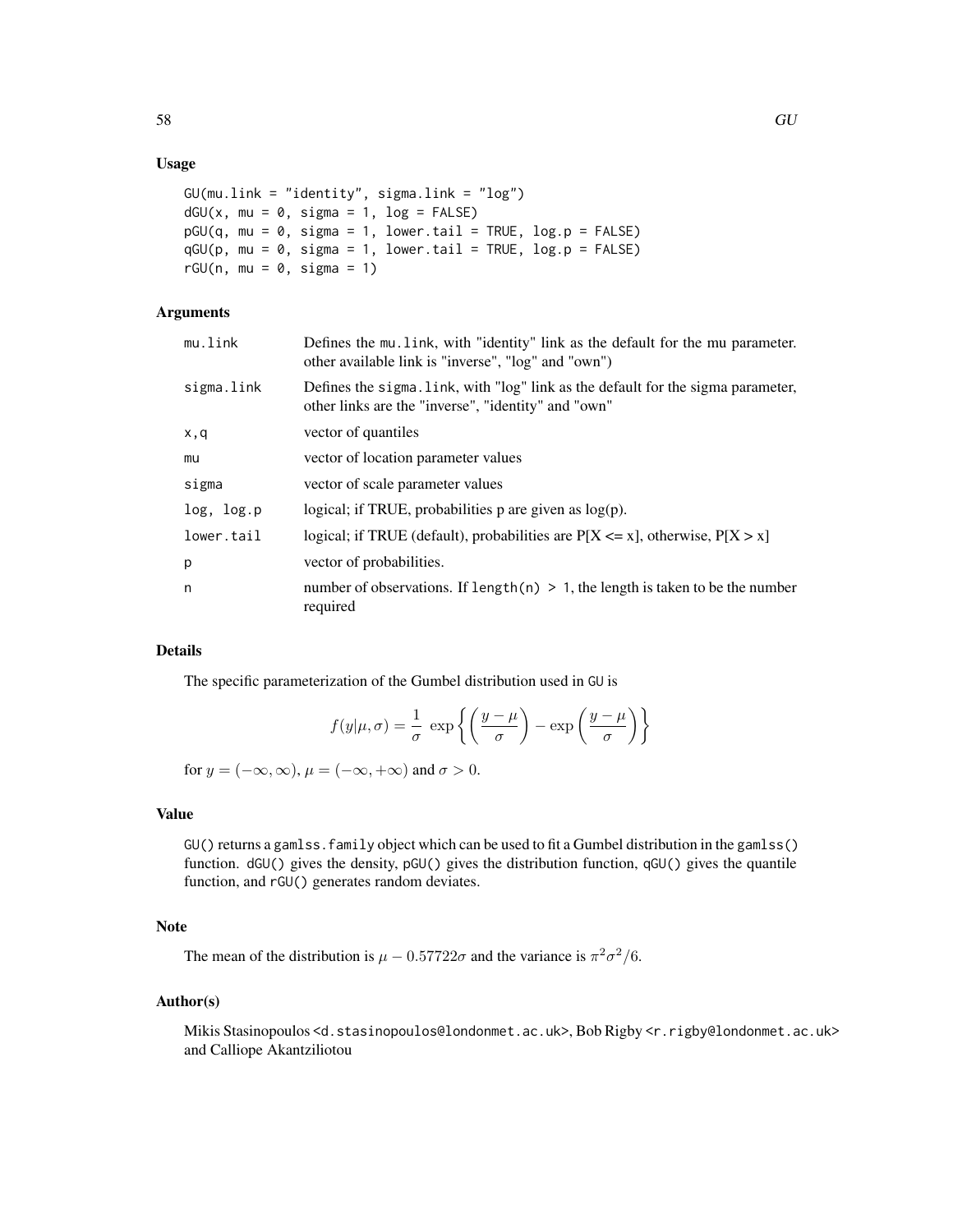### hazardFun 59 bis 1999 and 2009 and 2009 and 2009 and 2009 and 2009 and 2009 and 2009 and 2009 and 2009 and 200

### References

Rigby, R. A. and Stasinopoulos D. M. (2005). Generalized additive models for location, scale and shape,(with discussion), *Appl. Statist.*, 54, part 3, pp 507-554.

Stasinopoulos D. M., Rigby R.A. and Akantziliotou C. (2006) Instructions on how to use the GAMLSS package in R. Accompanying documentation in the current GAMLSS help files, (see also <http://www.gamlss.org/>).

Stasinopoulos D. M. Rigby R.A. (2007) Generalized additive models for location scale and shape (GAMLSS) in R. *Journal of Statistical Software*, Vol. 23, Issue 7, Dec 2007, [http://www.jstatsof](http://www.jstatsoft.org/v23/i07)t. [org/v23/i07](http://www.jstatsoft.org/v23/i07).

### See Also

[gamlss.family](#page-38-0), [RG](#page-101-0)

# Examples

```
plot(function(x) dGU(x, mu=0,sigma=1), -6, 3,
main = "{Gumbel density mu=0,sigma=1}")
GU()# gives information about the default links for the Gumbel distribution
dat<-rGU(100, mu=10, sigma=2) # generates 100 random observations
hist(dat)
# library(gamlss)
# gamlss(dat~1,family=GU) # fits a constant for each parameter mu and sigma
```
hazardFun *Hazard functions for gamlss.family distributions*

# Description

The function hazardFun() takes as an argument a gamlss.family object and creates the hazard function for it. The function gen.hazard() generates a hazard function called hNAME where NAME is a gamlss.family i.e. hGA().

### Usage

hazardFun(family = "NO", ...) gen.hazard(family = "NO",  $\ldots$ )

## Arguments

| family   | a gamlss. family object     |
|----------|-----------------------------|
| $\cdots$ | for passing extra arguments |

## Value

A hazard function.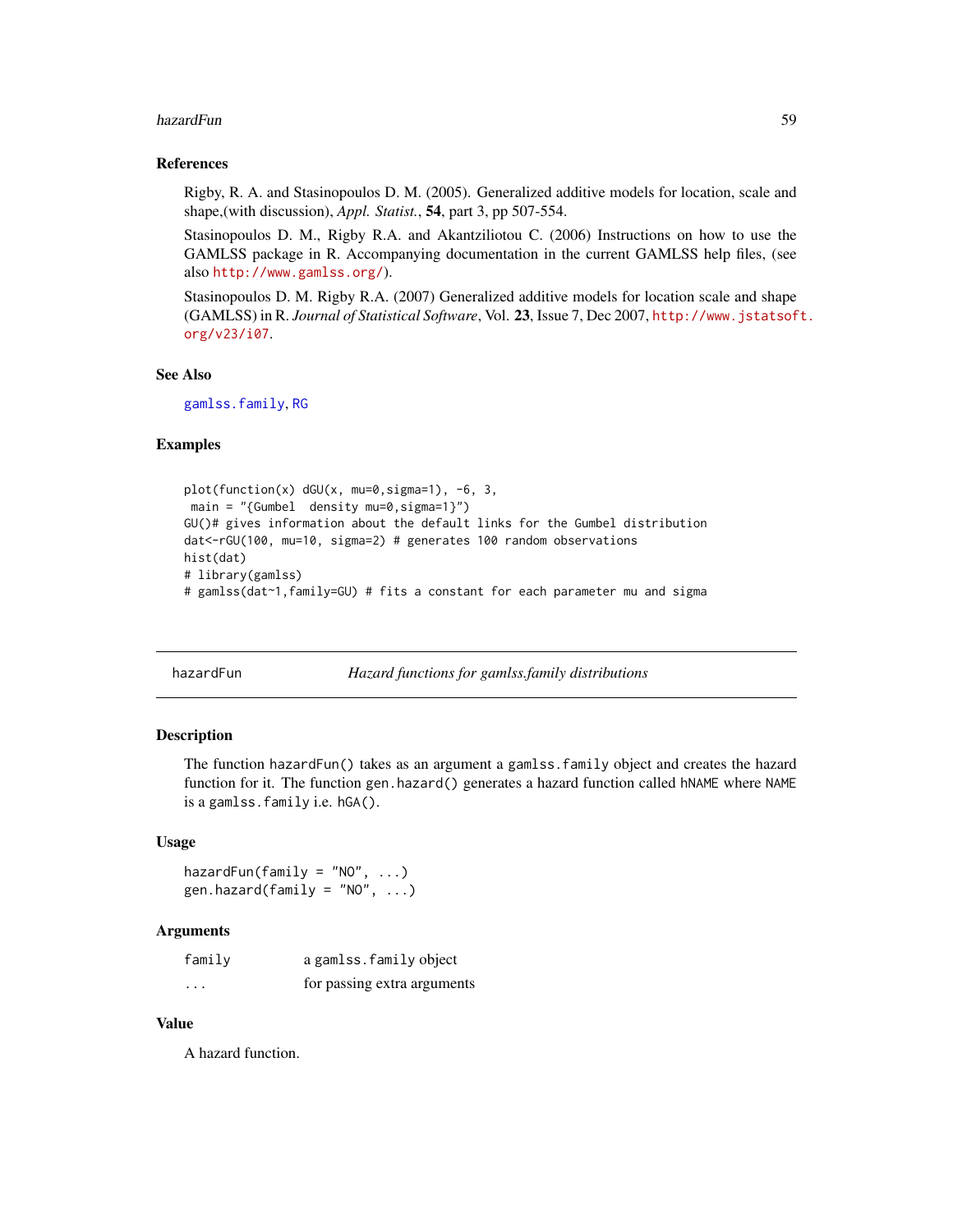## Author(s)

Mikis Stasinopoulos <d.stasinopoulos@londonmet.ac.uk>, Bob Rigby <r.rigby@londonmet.ac.uk> and Vlasios Voudouris <v.voudouris@londonmet.ac.uk>

### References

Rigby, R. A. and Stasinopoulos D. M. (2005). Generalized additive models for location, scale and shape,(with discussion), *Appl. Statist.*, 54, part 3, pp 507-554.

Stasinopoulos D. M., Rigby R.A. and Akantziliotou C. (2006) Instructions on how to use the GAMLSS package in R. Accompanying documentation in the current GAMLSS help files, (see also <http://www.gamlss.org/>).

Stasinopoulos D. M. Rigby R.A. (2007) Generalized additive models for location scale and shape (GAMLSS) in R. *Journal of Statistical Software*, Vol. 23, Issue 7, Dec 2007, [http://www.jstatsof](http://www.jstatsoft.org/v23/i07)t. [org/v23/i07](http://www.jstatsoft.org/v23/i07).

# See Also

[gamlss.family](#page-38-0)

### Examples

```
gen.hazard("WEI2")
y<-seq(0,10,by=0.01)
plot(hWEI2(y, mu=1, sigma=1)~y, type="l", col="black", ylab="h(y)", ylim=c(0,2.5))
lines(hWEI2(y, mu=1, sigma=1.2)~y, col="red",lt=2,lw=2)
lines(hWEI2(y, mu=1, sigma=.5)~y, col="blue",lt=3,lw=2)
```
<span id="page-59-0"></span>IG *Inverse Gaussian distribution for fitting a GAMLSS*

## Description

The function IG(), or equivalently Inverse.Gaussian(), defines the inverse Gaussian distribution, a two parameter distribution, for a gamlss.family object to be used in GAMLSS fitting using the function gamlss(). The functions dIG, pIG, qIG and rIG define the density, distribution function, quantile function and random generation for the specific parameterization of the Inverse Gaussian distribution defined by function IG.

## Usage

```
IG(mu.link = "log", sigma.link = "log")dIG(x, mu = 1, sigma = 1, log = FALSE)pIG(q, mu = 1, sigma = 1, lower.tail = TRUE, log.p = FALSE)qIG(p, mu = 1, sigma = 1, lower.tail = TRUE, log.p = FALSE)rIG(n, mu = 1, sigma = 1, ...)
```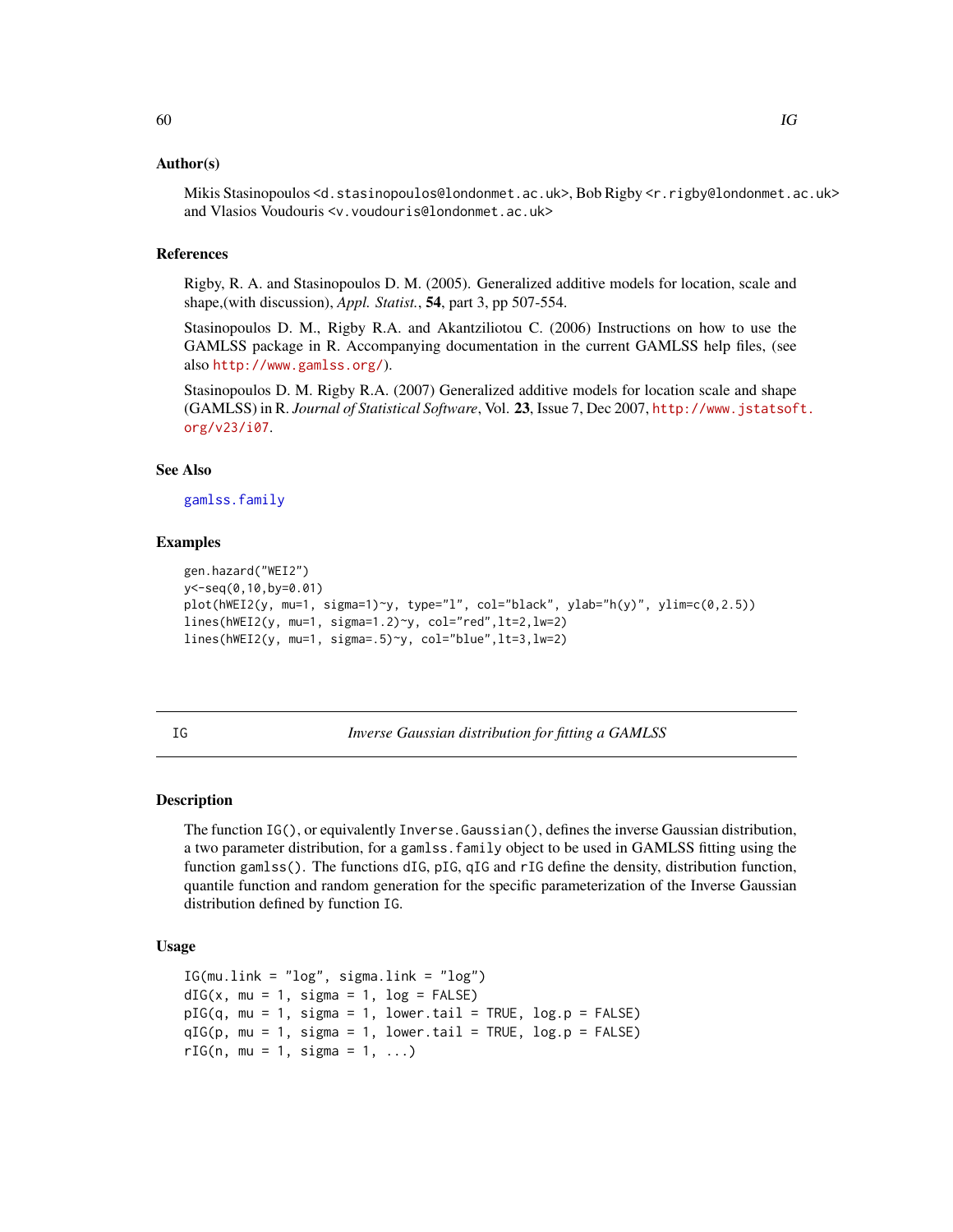# **Arguments**

| mu.link    | Defines the mu. link, with "log" link as the default for the mu parameter                     |
|------------|-----------------------------------------------------------------------------------------------|
| sigma.link | Defines the sigma. Link, with "log" link as the default for the sigma parameter               |
| x,q        | vector of quantiles                                                                           |
| mu         | vector of location parameter values                                                           |
| sigma      | vector of scale parameter values                                                              |
| log, log.p | logical; if TRUE, probabilities $p$ are given as $log(p)$ .                                   |
| lower.tail | logical; if TRUE (default), probabilities are $P[X \le x]$ , otherwise, $P[X > x]$            |
| р          | vector of probabilities.                                                                      |
| n          | number of observations. If length(n) $> 1$ , the length is taken to be the number<br>required |
| $\cdots$   | can be used to pass the uppr.limit argument to qIG                                            |

# Details

Definition file for inverse Gaussian distribution.

$$
f(y|\mu,\sigma) = \frac{1}{\sqrt{2\pi\sigma^2 y^3}} \exp\left\{-\frac{1}{2\mu^2\sigma^2 y} (y-\mu)^2\right\}
$$

for  $y > 0$ ,  $\mu > 0$  and  $\sigma > 0$ .

# Value

returns a gamlss.family object which can be used to fit a inverse Gaussian distribution in the gamlss() function.

## Note

 $\mu$  is the mean and  $\sigma^2 \mu^3$  is the variance of the inverse Gaussian

## Author(s)

Mikis Stasinopoulos, Bob Rigby and Calliope Akantziliotou

### References

Rigby, R. A. and Stasinopoulos D. M. (2005). Generalized additive models for location, scale and shape,(with discussion), *Appl. Statist.*, 54, part 3, pp 507-554.

Stasinopoulos D. M., Rigby R.A. and Akantziliotou C. (2006) Instructions on how to use the GAMLSS package in R. Accompanying documentation in the current GAMLSS help files, (see also <http://www.gamlss.org/>)

Stasinopoulos D. M. Rigby R.A. (2007) Generalized additive models for location scale and shape (GAMLSS) in R. *Journal of Statistical Software*, Vol. 23, Issue 7, Dec 2007, [http://www.jstatsof](http://www.jstatsoft.org/v23/i07)t. [org/v23/i07](http://www.jstatsoft.org/v23/i07).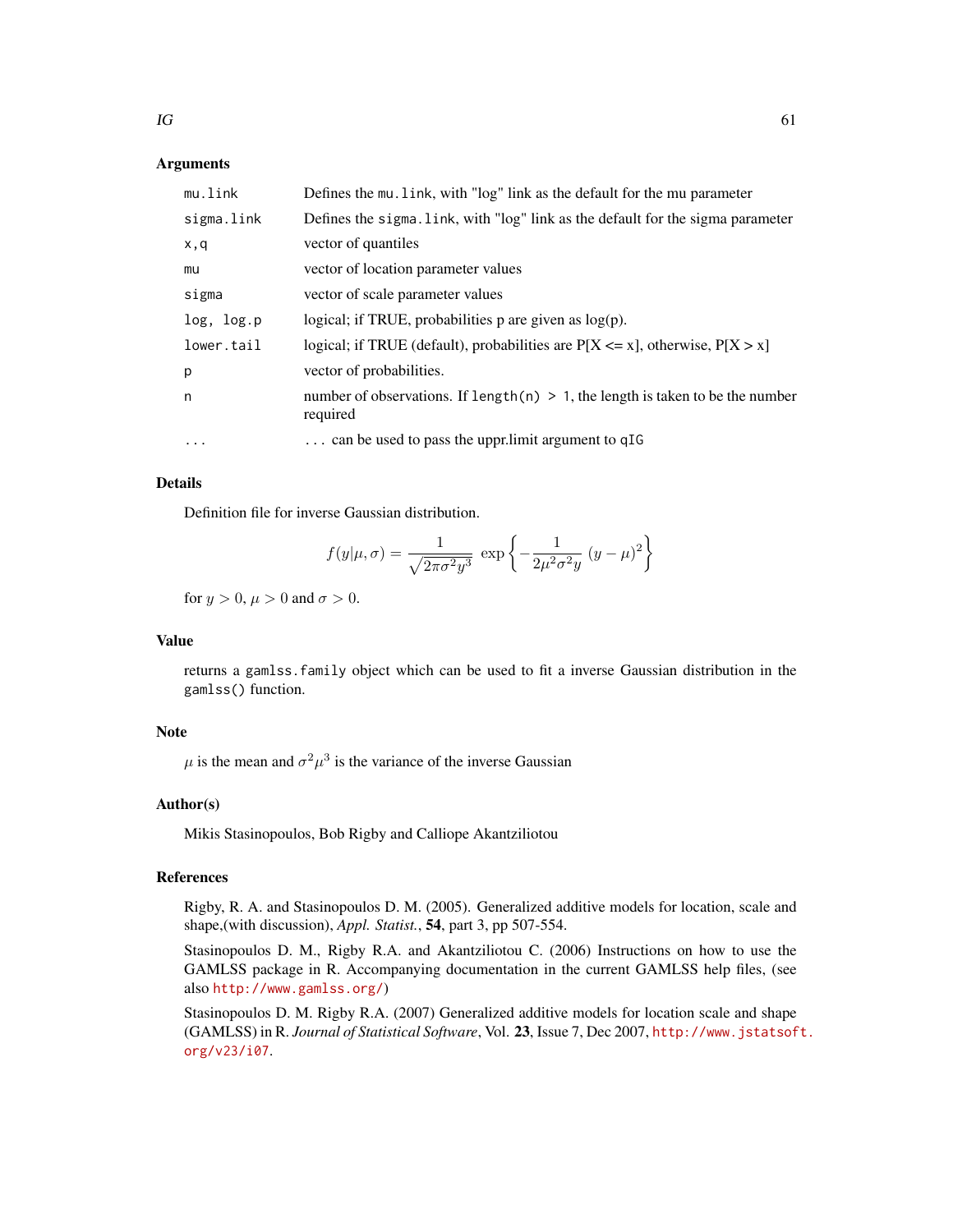## See Also

[gamlss.family](#page-38-0) , [GA](#page-36-0), [GIG](#page-53-0)

## Examples

```
IG()# gives information about the default links for the normal distribution
# library(gamlss)
# data(rent)
# gamlss(R~cs(Fl),family=IG, data=rent) #
plot(function(x)dIG(x, mu=1, sigma=.5), 0.01, 6,main = "{Inverse Gaussian density mu=1, sigma=0.5}")
plot(function(x)pIG(x, mu=1, sigma=.5), 0.01, 6,main = "{Inverse Gaussian cdf mu=1,sigma=0.5}")
```
<span id="page-61-0"></span>IGAMMA *Inverse Gamma distribution for fitting a GAMLSS*

# Description

The function IGAMMA() defines the Inverse Gamma distribution, a two parameter distribution, for a gamlss.family object to be used in GAMLSS fitting using the function gamlss(), with parameters mu (the mode) and sigma. The functions dIGAMMA, pIGAMMA, qIGAMMA and rIGAMMA define the density, distribution function, quantile function and random generation for the IGAMMA parameterization of the Inverse Gamma distribution.

# Usage

```
IGAMMA(mu.link = "log", sigma.link="log")
dIGAMMA(x, mu = 1, sigma = .5, log = FALSE)pIGAMMA(q, mu = 1, sigma = .5, lower.tail = TRUE, log.p = FALSE)qIGAMMA(p, mu = 1, sigma = .5, lower.tail = TRUE, log.p = FALSE)
rIGAMMA(n, mu = 1, sigma = .5)
```
### Arguments

| mu.link    | Defines the mu. link, with log link as the default for the mu parameter                       |
|------------|-----------------------------------------------------------------------------------------------|
| sigma.link | Defines the sigma. Link, with log as the default for the sigma parameter                      |
| x, q       | vector of quantiles                                                                           |
| mu         | vector of location parameter values                                                           |
| sigma      | vector of scale parameter values                                                              |
| log, log.p | logical; if TRUE, probabilities $p$ are given as $log(p)$                                     |
| lower.tail | logical; if TRUE (default), probabilities are $P[X \le x]$ , otherwise $P[X > x]$             |
| p          | vector of probabilities                                                                       |
| n          | number of observations. If length(n) $> 1$ , the length is taken to be the number<br>required |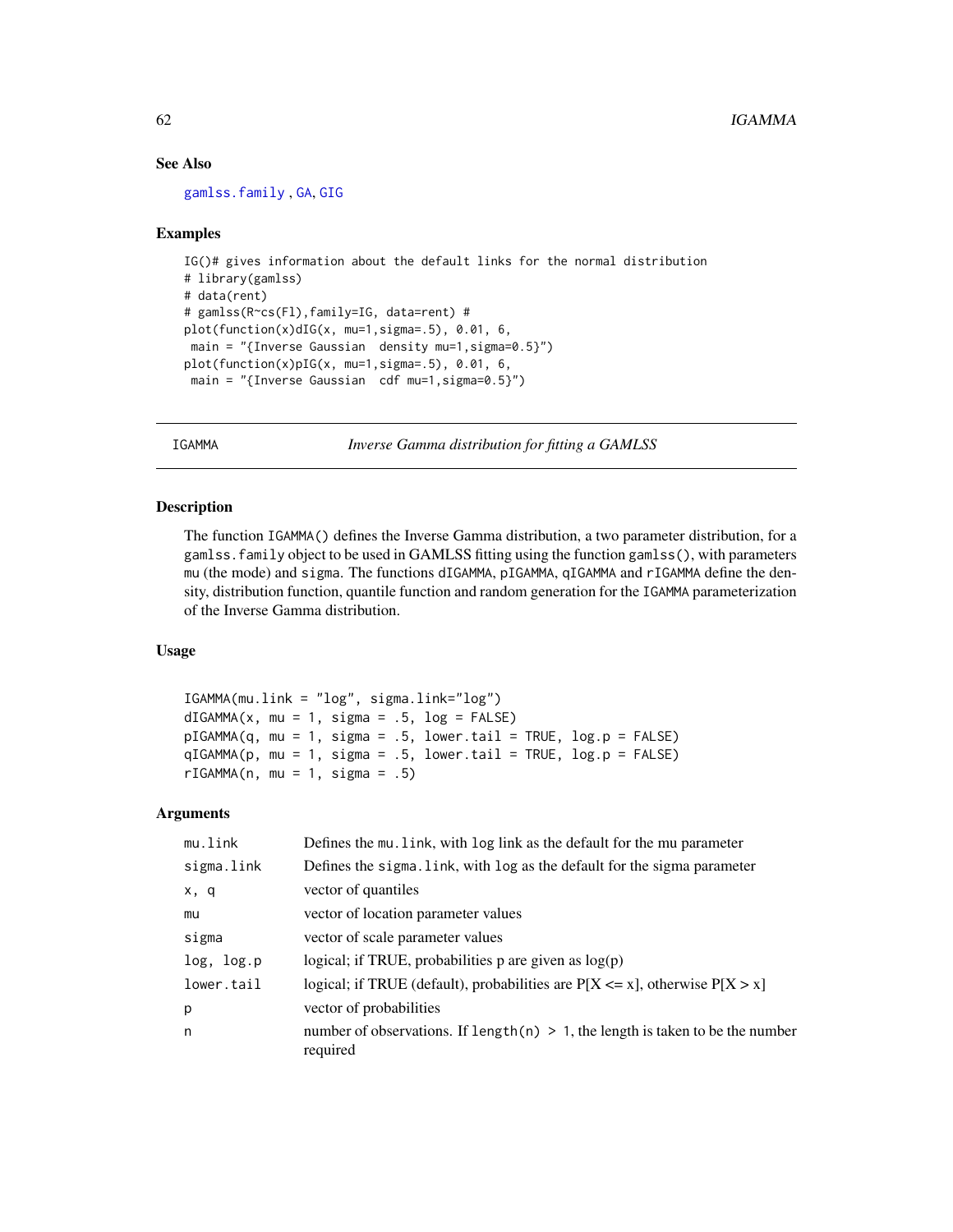### $IGAMMA$  63

# Details

The parameterization of the Inverse Gamma distribution in the function IGA is

$$
f(y|\mu,\sigma) = \frac{\left[\mu(\alpha+1)\right]^{\alpha}}{\Gamma(\alpha)} y^{-(\alpha+1)} \exp\left[-\frac{\mu(\alpha+1)}{y}\right]
$$

where  $alpha = 1/(sigma^2)$  for  $y > 0$ ,  $mu > 0$  and  $sigma > 0$ .

## Value

returns a gamlss.family object which can be used to fit an Inverse Gamma distribution in the gamlss() function.

### Note

For the function IGAMMA(), *mu* is the mode of the Inverse Gamma distribution.

# Author(s)

Fiona McElduff, Bob Rigby and Mikis Stasinopoulos.

### References

Rigby, R. A. and Stasinopoulos D. M. (2005). Generalized additive models for location, scale and shape,(with discussion), *Appl. Statist.*, 54, part 3, pp 507-554.

Stasinopoulos D. M., Rigby R.A. and Akantziliotou C. (2006) Instructions on how to use the GAMLSS package in R. Accompanying documentation in the current GAMLSS help files, (see also <http://www.gamlss.org/>).

Stasinopoulos D. M. Rigby R.A. (2007) Generalized additive models for location scale and shape (GAMLSS) in R. *Journal of Statistical Software*, Vol. 23, Issue 7, Dec 2007, [http://www.jstatsof](http://www.jstatsoft.org/v23/i07)t. [org/v23/i07](http://www.jstatsoft.org/v23/i07).

## See Also

[gamlss.family](#page-38-0), [GA](#page-36-0)

## Examples

```
par(mfrow=c(2,2))
y<-seq(0.2,20,0.2)
plot(y, dIGAMMA(y), type="l")
q \leq -\text{seq}(0.2, 20, 0.2)plot(q, pIGAMMA(q), type="l")
p<-seq(0.0001,0.999,0.05)
plot(p , qIGAMMA(p), type="l")
dat <- rIGAMMA(50)
hist(dat)
#summary(gamlss(dat~1, family="IGAMMA"))
```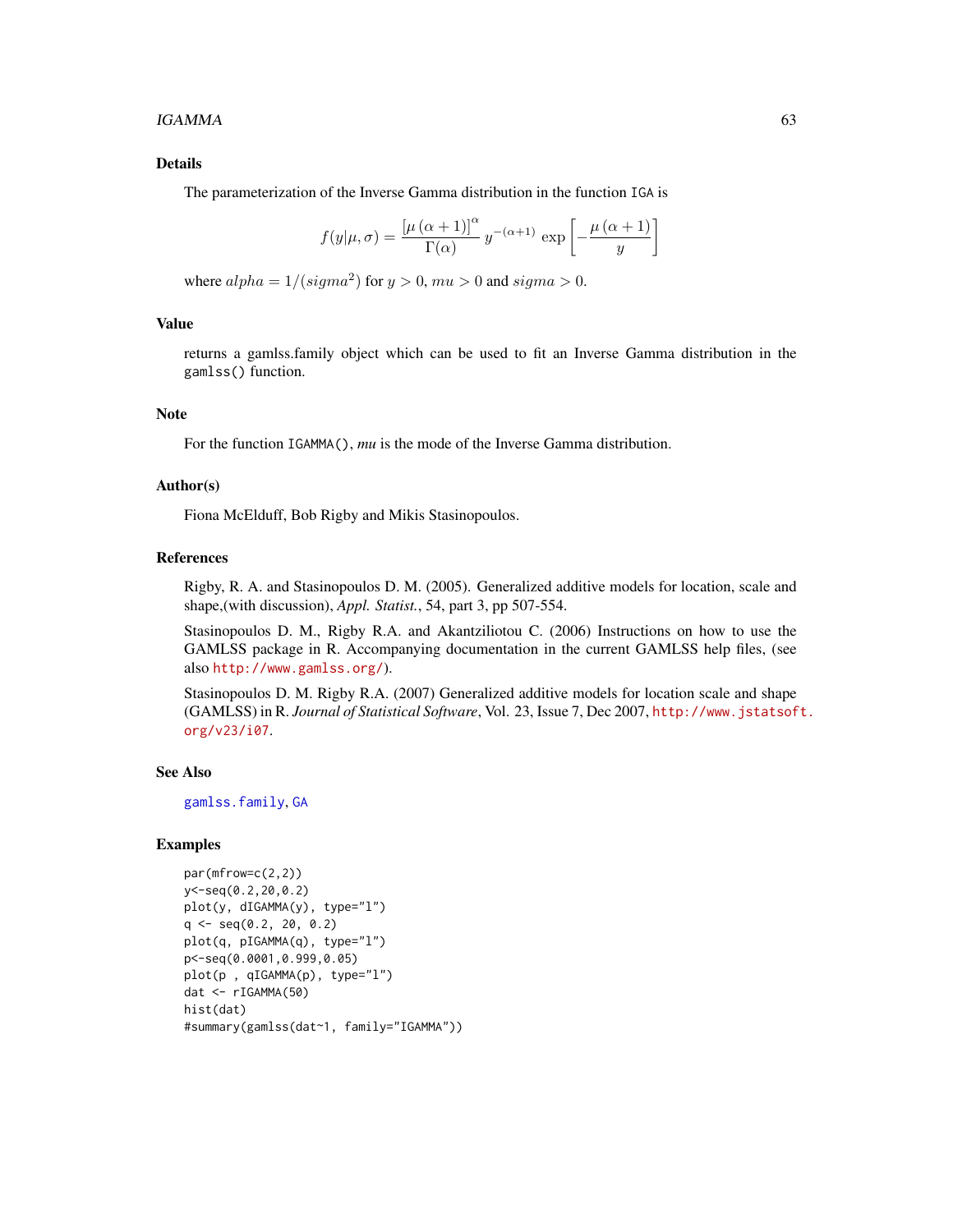# <span id="page-63-0"></span>Description

This function defines the , a four parameter distribution, for a gamlss.family object to be used for a GAMLSS fitting using the function gamlss(). The functions dJSU, pJSU, qJSU and rJSU define the density, distribution function, quantile function and random generation for the the Johnson's Su distribution.

# Usage

```
JSU(mu.link = "identity", sigma.link = "log", nu.link = "identity", tau.link = "log")
dJSU(x, mu = 0, sigma = 1, nu = 1, tau = 0.5, log = FALSE)pJSU(q, mu = 0, sigma = 1, nu = 1, tau = 0.5, lower.tail = TRUE, log.p = FALSE)qJSU(p, mu = 0, sigma = 1, nu = 0, tau = 0.5, lower.tail = TRUE, log.p = FALSE)
rJSU(n, mu = 0, sigma = 1, nu = 0, tau = 0.5)
```
# Arguments

| mu.link    | Defines the mu. Link, with "identity" link as the default for the mu parameter.<br>Other links are "inverse" "log" ans "own"        |
|------------|-------------------------------------------------------------------------------------------------------------------------------------|
| sigma.link | Defines the sigma. link, with "log" link as the default for the sigma parameter.<br>Other links are "inverse", "identity" ans "own" |
| nu.link    | Defines the nu. link, with "identity" link as the default for the nu parameter.<br>Other links are "onverse", "log" and "own"       |
| tau.link   | Defines the tau. link, with "log" link as the default for the tau parameter. Other<br>links are "onverse", "identity" ans "own"     |
| x,q        | vector of quantiles                                                                                                                 |
| mu         | vector of location parameter values                                                                                                 |
| sigma      | vector of scale parameter values                                                                                                    |
| nu         | vector of skewness nu parameter values                                                                                              |
| tau        | vector of kurtosis tau parameter values                                                                                             |
| log, log.p | logical; if TRUE, probabilities $p$ are given as $log(p)$ .                                                                         |
| lower.tail | logical; if TRUE (default), probabilities are $P[X \le x]$ , otherwise, $P[X > x]$                                                  |
| р          | vector of probabilities.                                                                                                            |
| n          | number of observations. If length(n) $> 1$ , the length is taken to be the number<br>required                                       |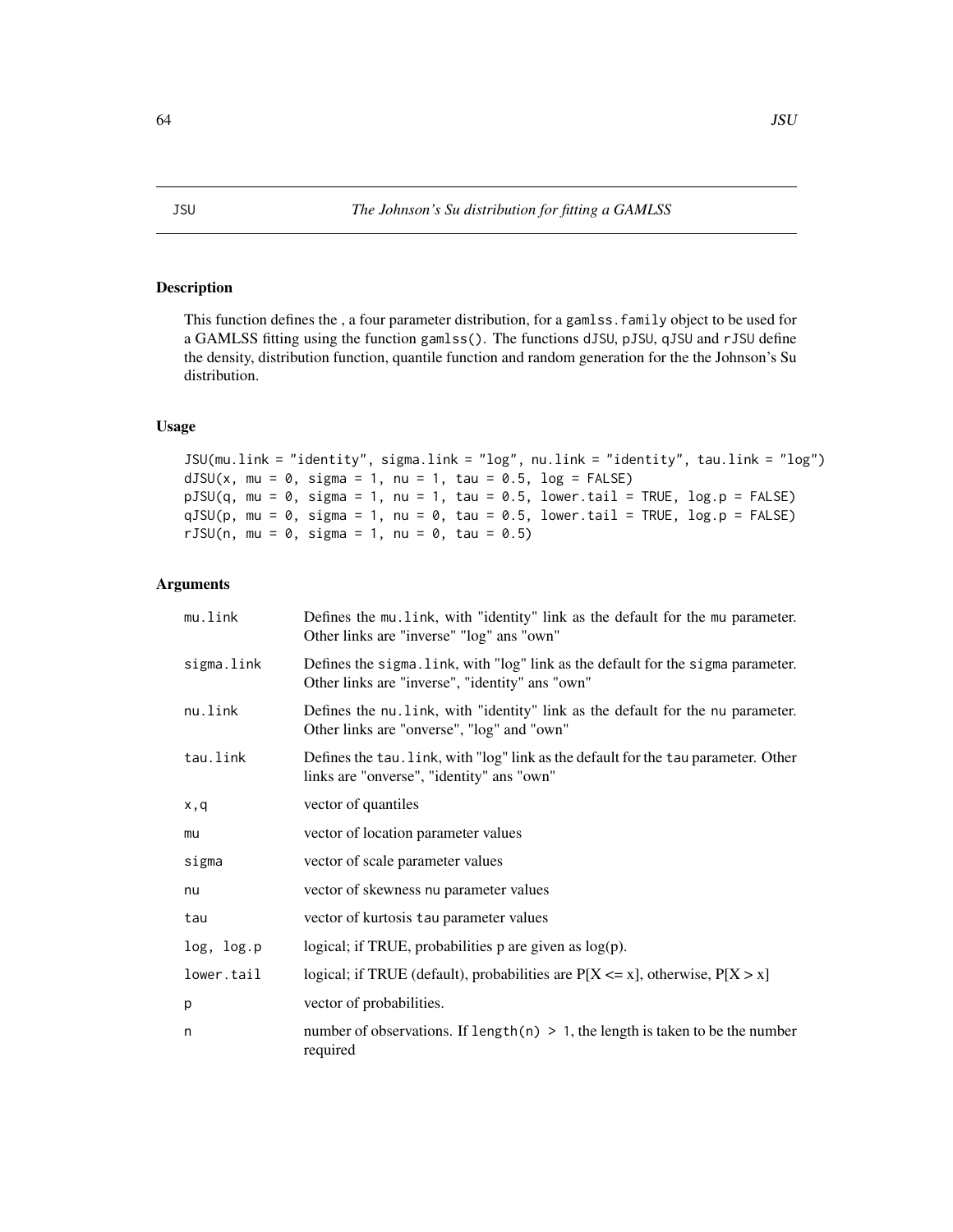### Details

The probability density function of the Jonhson's SU distribution, (JSU), is defined as

$$
f(y|n, \mu, \sigma \nu, \tau) = \frac{1}{c\sigma} \frac{1}{\tau (z^2 + 1)^{\frac{1}{2}}} \frac{1}{\sqrt{2\pi}} \exp \left[ -\frac{1}{2} r^2 \right]
$$

for  $-\infty < y < \infty$ ,  $\mu = (-\infty, +\infty)$ ,  $\sigma > 0$ ,  $\nu = (-\infty, +\infty)$  and  $\tau > 0$ . where  $r = -\nu + \nu$  $\frac{1}{\tau} \sinh^{-1}(z), z = \frac{y - (\mu + c\sigma w^{\frac{1}{2}} \sinh \Omega)}{c\sigma}$  $\frac{w^{\frac{1}{2}}\sinh\Omega}{\cos\alpha}$ ,  $c = [\frac{1}{2}(w-1)(w\cosh 2\Omega + 1)]^{\frac{1}{2}}$ ,  $w = e^{\tau^2}$  and  $\Omega = -\nu\tau$ .

This is a reparameterization of the original Johnson Su distribution, Johnson (1954), so the parameters mu and sigma are the mean and the standard deviation of the distribution. The parameter nu determines the skewness of the distribution with nu>0 indicating positive skewness and nu<0 negative. The parameter tau determines the kurtosis of the distribution. tau should be positive and most likely in the region from zero to 1. As tau goes to 0 (and for nu=0) the distribution approaches the the Normal density function. The distribution is appropriate for leptokurtic data that is data with kurtosis larger that the Normal distribution one.

### Value

JSU() returns a gamlss.family object which can be used to fit a Johnson's Su distribution in the gamlss() function. dJSU() gives the density, pJSU() gives the distribution function, qJSU() gives the quantile function, and rJSU() generates random deviates.

### Warning

The function JSU uses first derivatives square in the fitting procedure so standard errors should be interpreted with caution

## Author(s)

Bob Rigby and Mikis Stasinopoulos

### References

Johnson, N. L. (1954). Systems of frequency curves derived from the first law of Laplace., *Trabajos de Estadistica*, 5, 283-291.

Rigby, R. A. and Stasinopoulos D. M. (2005). Generalized additive models for location, scale and shape,(with discussion), *Appl. Statist.*, 54, part 3, pp 507-554.

Stasinopoulos D. M. Rigby R. A. and Akantziliotou C. (2006) Instructions on how to use the GAMLSS package in R. Accompanying documentation in the current GAMLSS help files, (see also <http://www.gamlss.org/>).

Stasinopoulos D. M. Rigby R.A. (2007) Generalized additive models for location scale and shape (GAMLSS) in R. *Journal of Statistical Software*, Vol. 23, Issue 7, Dec 2007, [http://www.jstatsof](http://www.jstatsoft.org/v23/i07)t. [org/v23/i07](http://www.jstatsoft.org/v23/i07).

### See Also

[gamlss.family](#page-38-0), [JSUo](#page-65-0), [BCT](#page-11-0)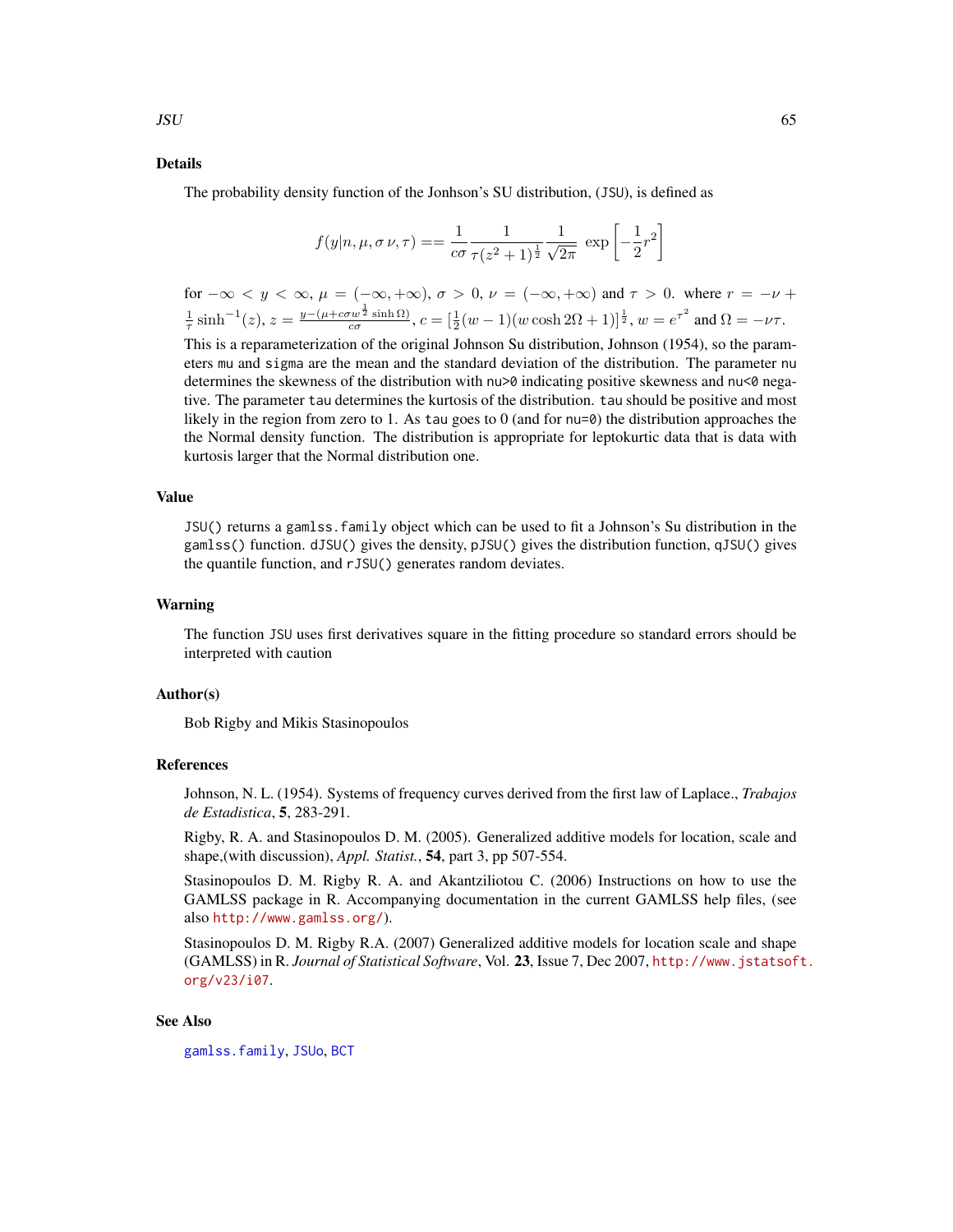# Examples

```
JSU()
plot(function(x)dJSU(x, mu=0,sigma=1,nu=-1, tau=.5), -4, 4,
main = "The JSU density mu=0, sigma=1, nu=-1, tau=.5")
plot(function(x) pJSU(x, mu=0, sigma=1, nu=-1, tau=.5), -4, 4,main = "The JSU cdf mu=0, sigma=1, nu=-1, tau=.5")
# library(gamlss)
# data(abdom)
# h<-gamlss(y~cs(x,df=3), sigma.formula=~cs(x,1), family=JSU, data=abdom)
```
<span id="page-65-0"></span>

JSUo *The original Johnson's Su distribution for fitting a GAMLSS*

# Description

This function defines the , a four parameter distribution, for a gamlss.family object to be used for a GAMLSS fitting using the function gamlss(). The functions dJSUo, pJSUo, qJSUo and rJSUo define the density, distribution function, quantile function and random generation for the the Johnson's Su distribution.

### Usage

```
JSUo(mu.link = "identity", sigma.link = "log", nu.link = "identity", tau.link = "log")
dJSUo(x, mu = 0, sigma = 1, nu = 0, tau = 1, log = FALSE)pJSUo(q, mu = 0, sigma = 1, nu = 0, tau = 1, lowertall = TRUE, log.p = FALSE)
qJSUo(p, mu = \theta, sigma = 1, nu = \theta, tau = 1, lower.tail = TRUE, log.p = FALSE)
rJSUo(n, mu = 0, sigma = 1, nu = 0, tau = 1)
```
# Arguments

| mu.link    | Defines the mu. Link, with "identity" link as the default for the mu parameter.<br>Other links are "inverse", "log" and "own"       |
|------------|-------------------------------------------------------------------------------------------------------------------------------------|
| sigma.link | Defines the sigma. Link, with "log" link as the default for the sigma parameter.<br>Other links are "inverse", "identity" and "own" |
| nu.link    | Defines the nu. Link, with "identity" link as the default for the nu parameter.<br>Other links are "inverse", "log" ans "own"       |
| tau.link   | Defines the tau. Link, with "log" link as the default for the tau parameter. Other<br>links are "inverse", "identity" and "own"     |
| x,q        | vector of quantiles                                                                                                                 |
| mu         | vector of location parameter values                                                                                                 |
| sigma      | vector of scale parameter values                                                                                                    |
| nu         | vector of skewness nu parameter values                                                                                              |
| tau        | vector of kurtosis tau parameter values                                                                                             |
| log, log.p | logical; if TRUE, probabilities $p$ are given as $log(p)$ .                                                                         |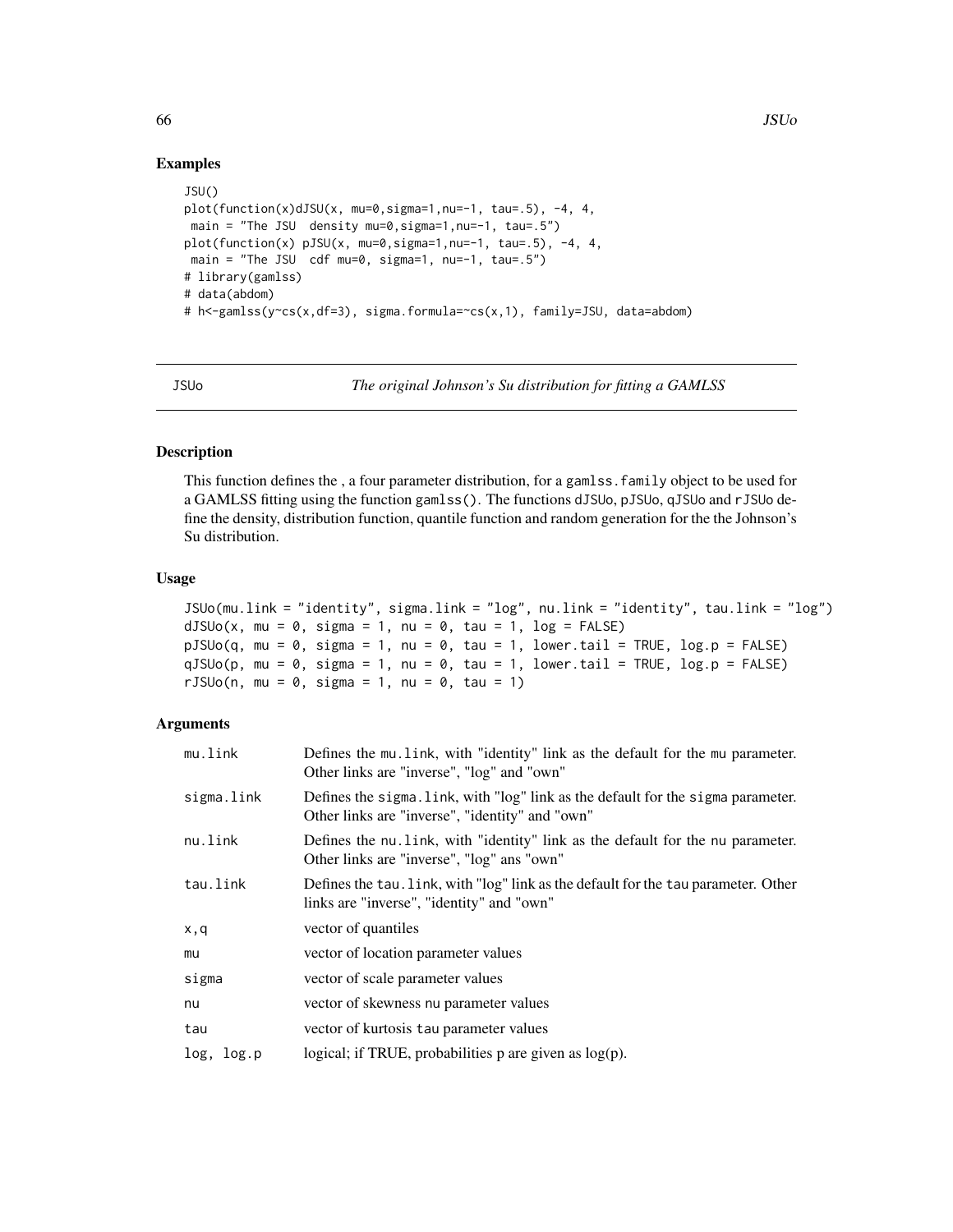| lower.tail | logical; if TRUE (default), probabilities are $P[X \le x]$ , otherwise, $P[X > x]$            |
|------------|-----------------------------------------------------------------------------------------------|
| D          | vector of probabilities.                                                                      |
| n          | number of observations. If length(n) $> 1$ , the length is taken to be the number<br>required |
|            |                                                                                               |

## Details

The probability density function of the orininal Jonhson's SU distribution, (JSU), is defined as

$$
f(y|n, \mu, \sigma \nu, \tau) = \frac{\tau}{\sigma} \frac{1}{(z^2 + 1)^{\frac{1}{2}}} \frac{1}{\sqrt{2\pi}} \exp \left[-\frac{1}{2}r^2\right]
$$

for  $-\infty < y < \infty$ ,  $\mu = (-\infty, +\infty)$ ,  $\sigma > 0$ ,  $\nu = (-\infty, +\infty)$  and  $\tau > 0$ . where  $z = \frac{(y-\mu)}{\sigma}$  $\frac{-\mu_j}{\sigma},$  $r = \nu + \tau sinh^{-1}(z).$ 

## Value

JSUo() returns a gamlss.family object which can be used to fit a Johnson's Su distribution in the gamlss() function. dJSUo() gives the density, pJSUo() gives the distribution function, qJSUo() gives the quantile function, and rJSUo() generates random deviates.

### Warning

The function JSU uses first derivatives square in the fitting procedure so standard errors should be interpreted with caution. It is recomented to be used only with method=mixed(2,20)

### Author(s)

Mikis Stasinopoulos <d.stasinopoulos@londonmet.ac.uk> and Bob Rigby <r.rigby@londonmet.ac.uk>

## References

Johnson, N. L. (1954). Systems of frequency curves derived from the first law of Laplace., *Trabajos de Estadistica*, 5, 283-291.

Rigby, R. A. and Stasinopoulos D. M. (2005). Generalized additive models for location, scale and shape,(with discussion), *Appl. Statist.*, 54, part 3, pp 507-554.

Stasinopoulos D. M. Rigby R. A. and Akantziliotou C. (2006) Instructions on how to use the GAMLSS package in R. Accompanying documentation in the current GAMLSS help files, (see also <http://www.gamlss.org/>).

Stasinopoulos D. M. Rigby R.A. (2007) Generalized additive models for location scale and shape (GAMLSS) in R. *Journal of Statistical Software*, Vol. 23, Issue 7, Dec 2007, [http://www.jstatsof](http://www.jstatsoft.org/v23/i07)t. [org/v23/i07](http://www.jstatsoft.org/v23/i07).

### See Also

[gamlss.family](#page-38-0), [JSU](#page-63-0), [BCT](#page-11-0)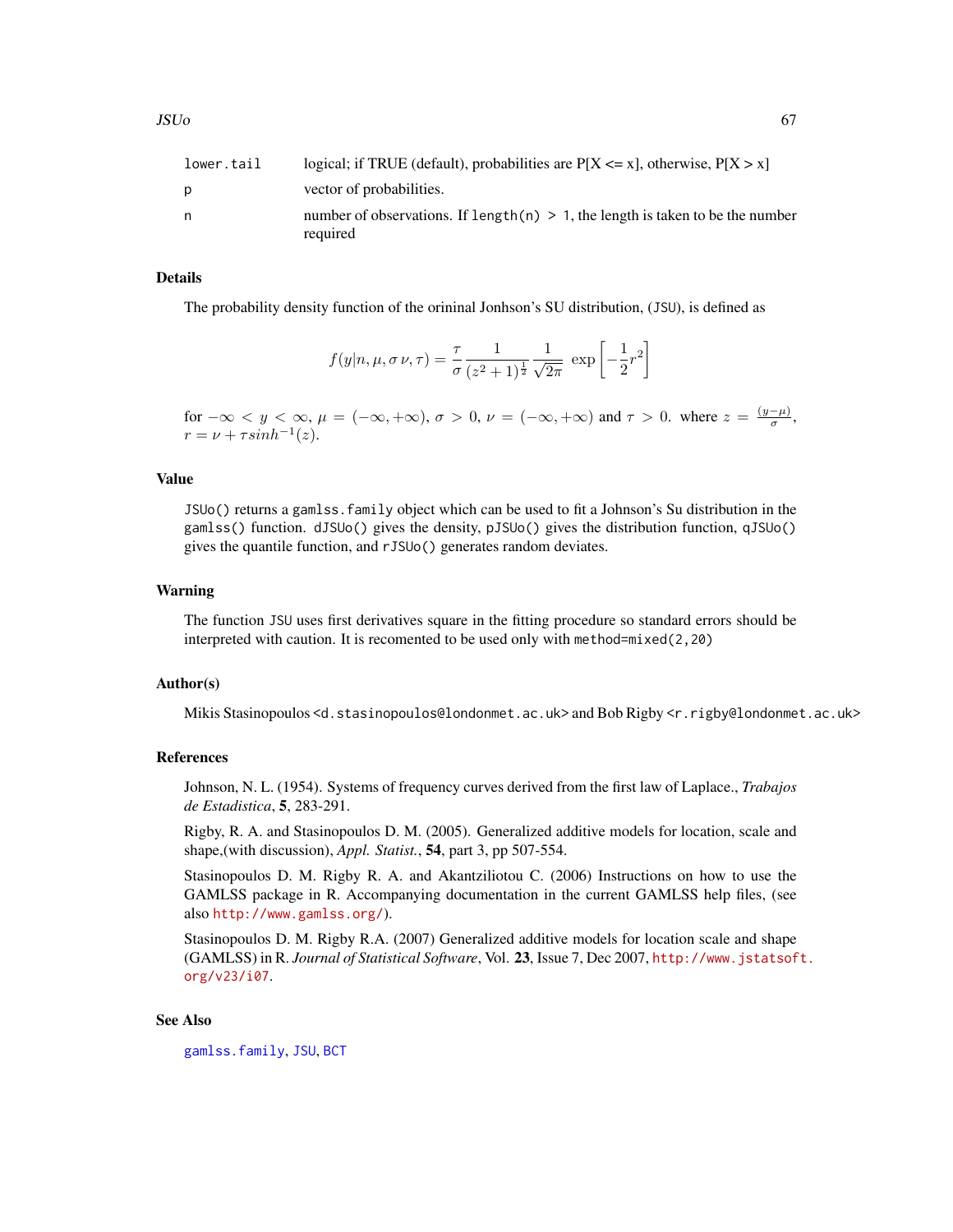# Examples

```
JSU()
plot(function(x)dJSUo(x, mu=0, sigma=1, nu=-1, tau=.5), -4, 15,main = "The JSUo density mu=0, sigma=1, nu=-1, tau=.5")
plot(function(x) pJSUo(x, mu=0, sigma=1, nu=-1, tau=.5), -4, 15,main = "The JSUo cdf mu=0, sigma=1, nu=-1, tau=.5")
# library(gamlss)
# data(abdom)
# h<-gamlss(y~cs(x,df=3), sigma.formula=~cs(x,1), family=JSUo,
# data=abdom, method=mixed(2,20))
# plot(h)
```
<span id="page-67-0"></span>LG *Logarithmic and zero adjusted logarithmic distributions for fitting a GAMLSS model*

# <span id="page-67-1"></span>Description

The function LG defines the logarithmic distribution, a one parameter distribution, for a gamlss. family object to be used in GAMLSS fitting using the function gamlss(). The functions dLG, pLG, qLG and rLG define the density, distribution function, quantile function and random generation for the logarithmic , LG(), distribution.

The function ZALG defines the zero adjusted logarithmic distribution, a two parameter distribution, for a gamlss.family object to be used in GAMLSS fitting using the function gamlss(). The functions dZALG, pZALG, qZALG and rZALG define the density, distribution function, quantile function and random generation for the inflated logarithmic , ZALG(), distribution.

## Usage

```
LG(mu.link = "logit")dLG(x, mu = 0.5, log = FALSE)pLG(q, mu = 0.5, lower.tail = TRUE, log.p = FALSE)qLG(p, mu = 0.5, lower.tail = TRUE, log.p = FALSE, max.value = 10000)rLG(n, mu = 0.5)ZALG(mu.link = "logit", sigma.link = "logit")
dZALG(x, mu = 0.5, sigma = 0.1, log = FALSE)pZALG(q, mu = 0.5, sigma = 0.1, lowertail = TRUE, <math>log.p = FALSE)
qZALG(p, mu = 0.5, sigma = 0.1, lower[allerage ] TRUE, <math>log.p = FALSE)
rZALG(n, mu = 0.5, sigma = 0.1)
```
# **Arguments**

| mu.link    | defines the mu. link, with logit link as the default for the mu parameter                                                         |
|------------|-----------------------------------------------------------------------------------------------------------------------------------|
| sigma.link | defines the sigma. Link, with logit link as the default for the sigma parameter<br>which in this case is the probability at zero. |
|            | vector of (non-negative integer)                                                                                                  |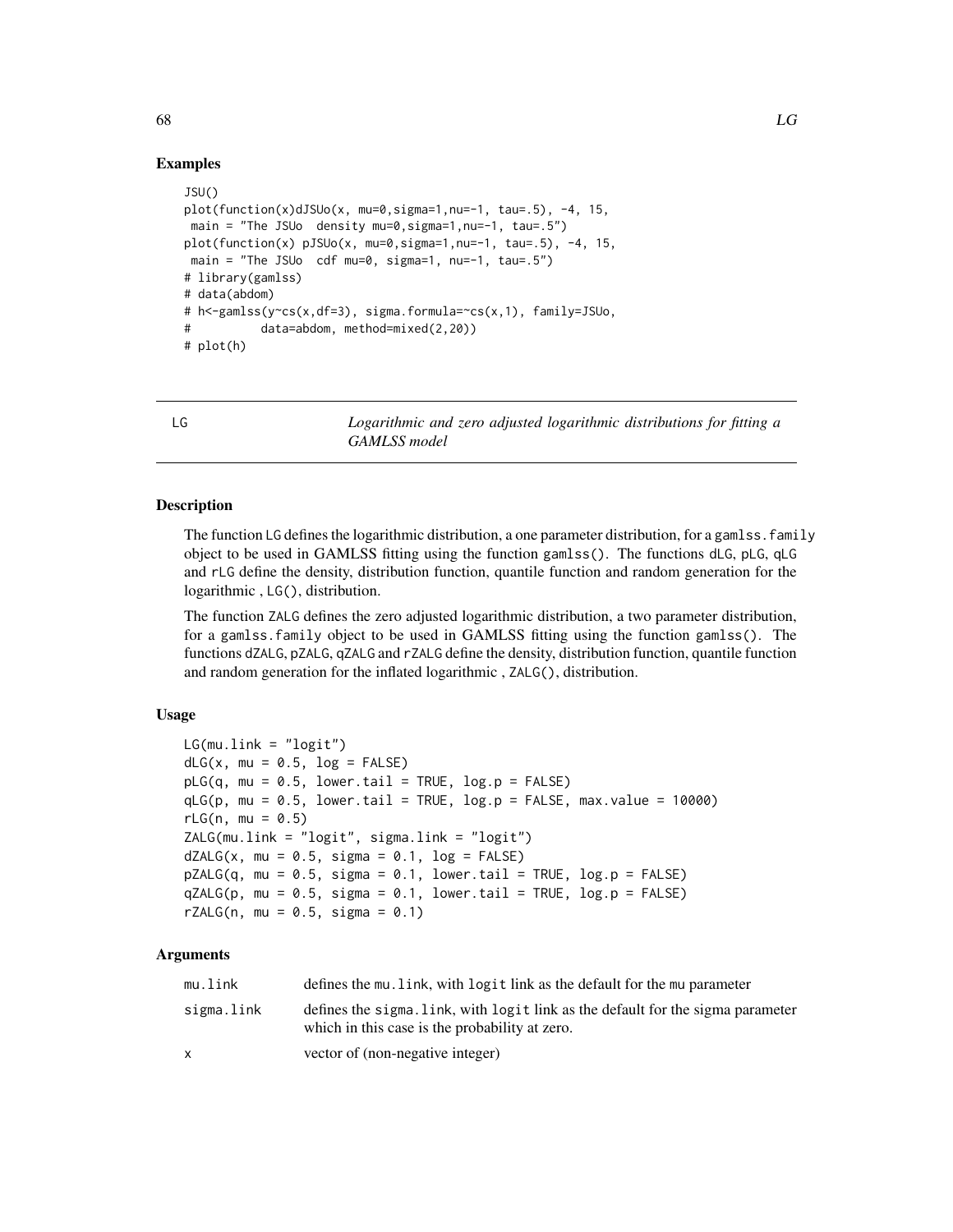| mu         | vector of positive means                                                           |
|------------|------------------------------------------------------------------------------------|
| sigma      | vector of probabilities at zero                                                    |
| p          | vector of probabilities                                                            |
| q          | vector of quantiles                                                                |
| n          | number of random values to return                                                  |
| log, log.p | logical; if TRUE, probabilities p are given as $log(p)$                            |
| lower.tail | logical; if TRUE (default), probabilities are $P[X \le x]$ , otherwise, $P[X > x]$ |
| max.value  | valued needed for the numerical calculation of the q-function                      |

# Details

For the definition of the distributions see Rigby and Stasinopoulos (2010) below.

### Value

The function LG and ZALG return a gamlss.family object which can be used to fit a logarithmic and a zero inflated logarithmic distributions respectively in the gamlss() function.

### Author(s)

Mikis Stasinopoulos <d.stasinopoulos@londonmet.ac.uk>, Bob Rigby <r.rigby@londonmet.ac.uk>

## References

Johnson, Norman Lloyd; Kemp, Adrienne W; Kotz, Samuel (2005). "Chapter 7: Logarithmic and Lagrangian distributions". Univariate discrete distributions (3 ed.). John Wiley & Sons. ISBN 9780471272465.

Rigby, R. A. and Stasinopoulos D. M. (2005). Generalized additive models for location, scale and shape,(with discussion), *Appl. Statist.*, 54, part 3, pp 507-554.

Stasinopoulos D. M., Rigby R.A. and Akantziliotou C. (2006) Instructions on how to use the GAMLSS package in R. Accompanying documentation in the current GAMLSS help files, (see also <http://www.gamlss.com/>).

Stasinopoulos D. M. Rigby R.A. (2007) Generalized additive models for location scale and shape (GAMLSS) in R. *Journal of Statistical Software*, Vol. 23, Issue 7, Dec 2007, [http://www.jstatsof](http://www.jstatsoft.org/v23/i07)t. [org/v23/i07](http://www.jstatsoft.org/v23/i07).

Rigby, R. A. and Stasinopoulos D. M. (2010) The gamlss.family distributions, (distributed with this package or see <http://www.gamlss.org/>)

### See Also

[gamlss.family](#page-38-0), [PO](#page-99-0), [ZAP](#page-145-0)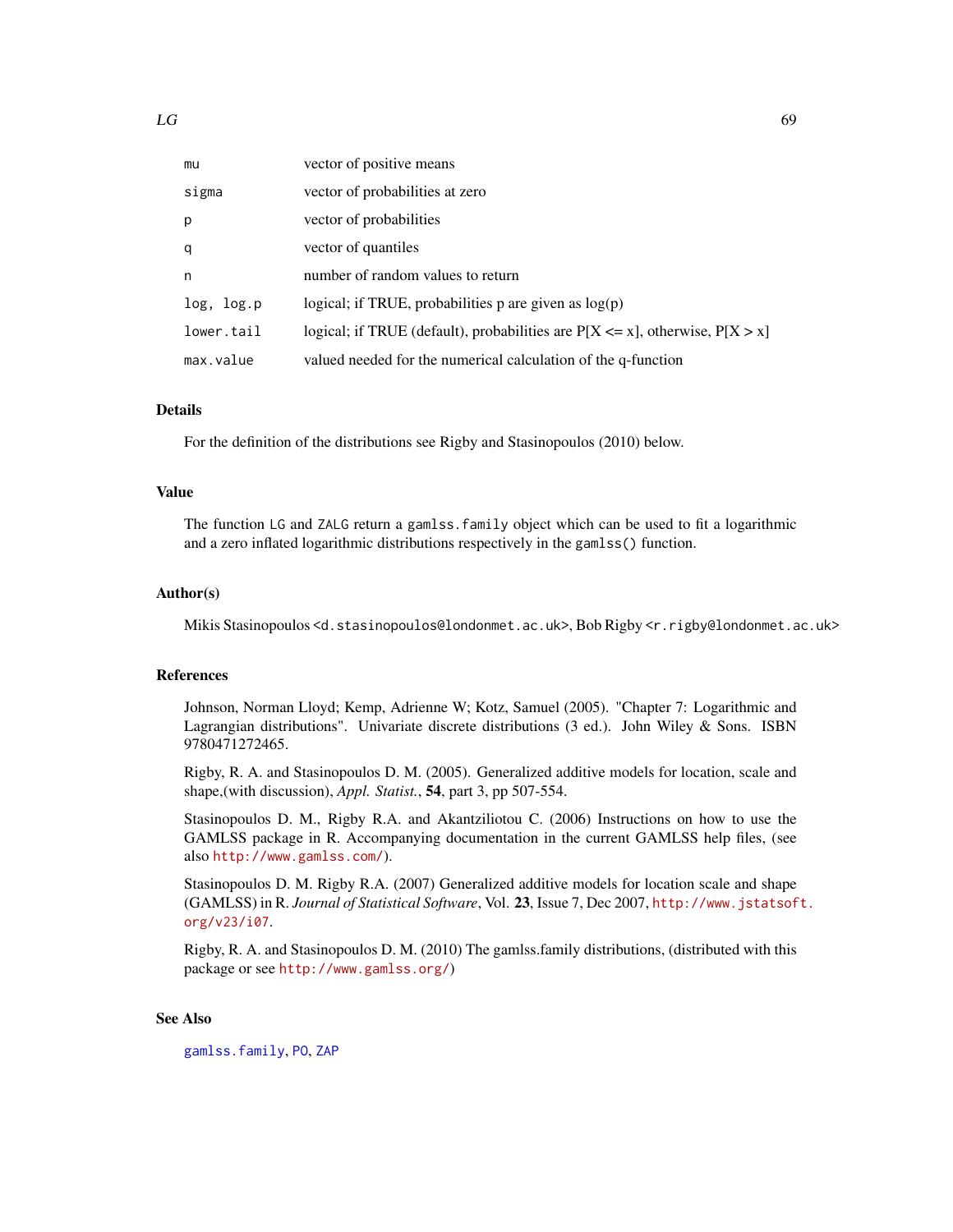## Examples

```
LG()ZAP()
# creating data and plotting them
dat <- rLG(1000, mu=.3)
   r <- barplot(table(dat), col='lightblue')
dat1 <- rZALG(1000, mu=.3, sigma=.1)
  r1 <- barplot(table(dat1), col='lightblue')
```
### <span id="page-69-1"></span>LNO *Log Normal distribution for fitting in GAMLSS*

### <span id="page-69-0"></span>Description

The functions LOGNO and LOGNO2 define a gamlss.family distribution to fits the log-Normal distribution. The difference between them is that while LOGNO retains the original parametrization for mu, (identical to the normal distribution NO) and therefore  $\mu = (-\infty, +\infty)$ , the function LOGNO2 use mu as the median, so  $\mu = (0, +\infty)$ .

The function LNO is more general and can fit a Box-Cox transformation to data using the gamlss() function. In the LOGNO (and LOGNO2) there are two parameters involved mu sigma, while in the LNO there are three parameters mu sigma, and the transformation parameter nu. The transformation parameter nu in LNO is a 'fixed' parameter (not estimated) and it has its default value equal to zero allowing the fitting of the log-normal distribution as in LOGNO. See the example below on how to fix nu to be a particular value. In order to estimate (or model) the parameter nu, use the gamlss, family [BCCG](#page-6-0) distribution which uses a reparameterized version of the the Box-Cox transformation. The functions dLOGNO, pLOGNO, qLOGNO and rLOGNO define the density, distribution function, quantile function and random generation for the specific parameterization of the log-normal distribution.

The functions dLOGNO2, pLOGNO2, qLOGNO2 and rLOGNO2 define the density, distribution function, quantile function and random generation when mu is the median of the log-normal distribution.

The functions dLNO, pLNO, qLNO and rLNO define the density, distribution function, quantile function and random generation for the specific parameterization of the log-normal distribution and more generally a Box-Cox transformation.

## Usage

```
LNO(mu.link = "identity", sigma.link = "log")
LOGNO(mu.link = "identity", sigma.link = "log")
LOGNO2(mu.link = "log", sigma.link = "log")
dLNO(x, mu = 1, sigma = 0.1, nu = 0, log = FALSE)dLOGNO(x, mu = 0, sigma = 1, log = FALSE)dLOGNO2(x, mu = 1, sigma = 1, log = FALSE)pLNO(q, mu = 1, sigma = 0.1, nu = 0, lower.tail = TRUE, log.p = FALSE)pLOGNO(q, mu = 0, sigma = 1, lower[avalentarative]   <math>p = FALSEpLOGNO2(q, mu = 1, sigma = 1, lower.tail = TRUE, log.p = FALSE)
```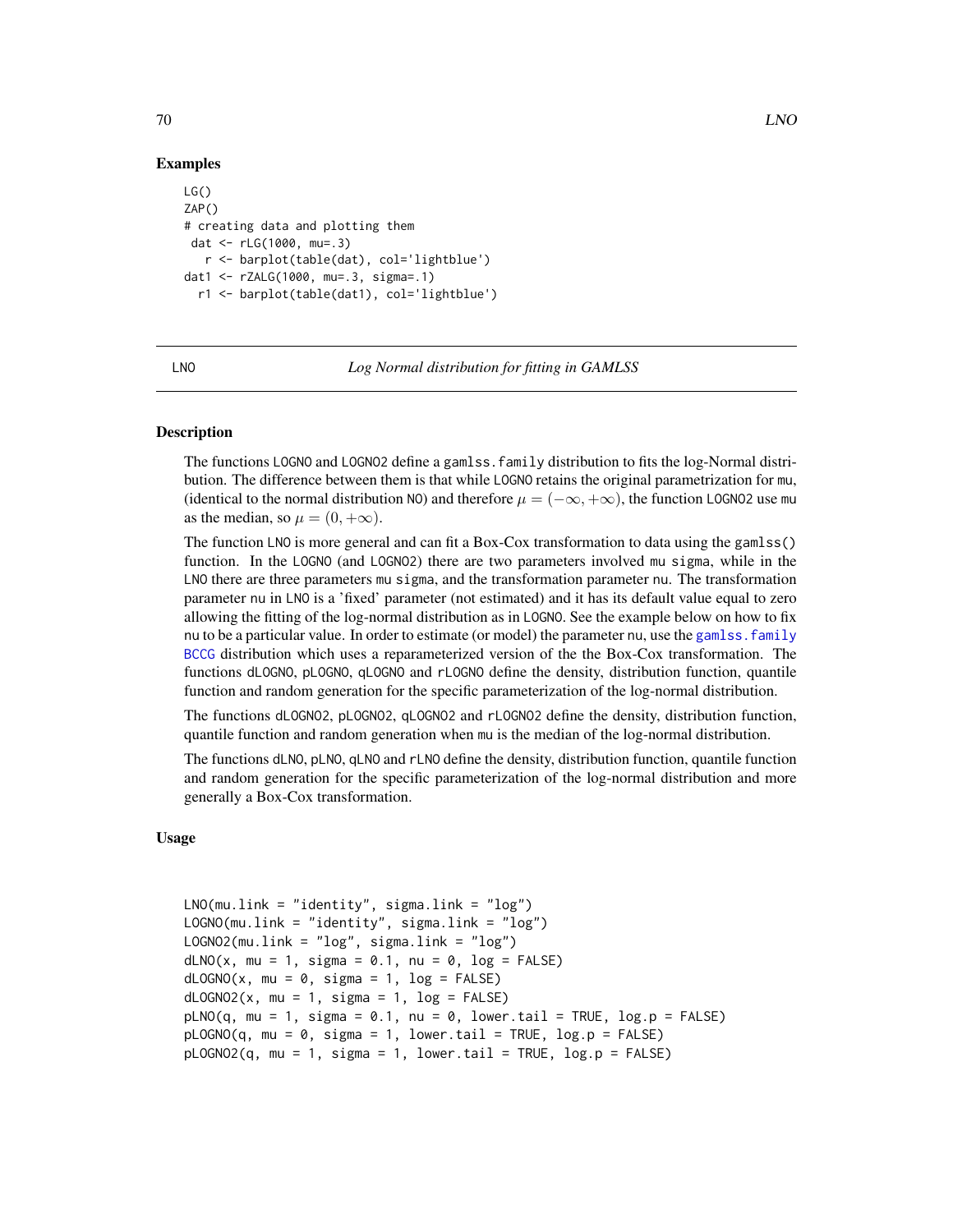```
qLNO(p, mu = 1, sigma = 0.1, nu = 0, lowertail = TRUE, log.p = FALSE)
qLOGNO(p, mu = 0, sigma = 1, lower.tail = TRUE, log.p = FALSE)
qLOGNO2(p, mu = 1, sigma = 1, lower.tail = TRUE, log.p = FALSE)
rLNO(n, mu = 1, sigma = 0.1, nu = 0)rLOGNO(n, mu = 0, sigma = 1)
rLOGNO2(n, mu = 1, sigma = 1)
```
### Arguments

| mu.link    | Defines the mu. link, with "identity" or "log" link depending on te parametriza-<br>tion                                            |
|------------|-------------------------------------------------------------------------------------------------------------------------------------|
| sigma.link | Defines the sigma. Link, with "log" link as the default for the sigma parameter.<br>Other links are "inverse", "identity" ans "own" |
| x,q        | vector of quantiles                                                                                                                 |
| mu         | vector of location parameter values                                                                                                 |
| sigma      | vector of scale parameter values                                                                                                    |
| nu         | vector of shape parameter values                                                                                                    |
| log, log.p | logical; if TRUE, probabilities $p$ are given as $log(p)$ .                                                                         |
| lower.tail | logical; if TRUE (default), probabilities are $P[X \le x]$ , otherwise, $P[X > x]$                                                  |
| p          | vector of probabilities.                                                                                                            |
| n          | number of observations. If length $(n) > 1$ , the length is taken to be the number<br>required                                      |

### Details

The probability density function in LOGNO is defined as

$$
f(y|\mu,\sigma) = \frac{1}{y\sqrt{2\pi}\sigma} \exp[-\frac{1}{2\sigma^2}(\log(y) - \mu)^2]
$$

for  $y > 0$ ,  $\mu = (-\infty, +\infty)$  and  $\sigma > 0$ .

The probability density function in LNO is defined as

$$
f(y|\mu, \sigma, \nu) = \frac{1}{\sqrt{2\pi}\sigma} y^{\nu - 1} \exp[-\frac{1}{2\sigma^2}(z - \mu)^2]
$$

where if  $\nu \neq 0$   $z = (y^{\nu} - 1)/\nu$  else  $z = \log(y)$  and  $z \sim N(0, \sigma^2)$ , for  $y > 0$ ,  $\mu > 0$ ,  $\sigma > 0$  and  $\nu = (-\infty, +\infty).$ 

# Value

LNO() returns a gamlss.family object which can be used to fit a log-normal distribution in the gamlss() function. dLNO() gives the density, pLNO() gives the distribution function, qLNO() gives the quantile function, and rLNO() generates random deviates.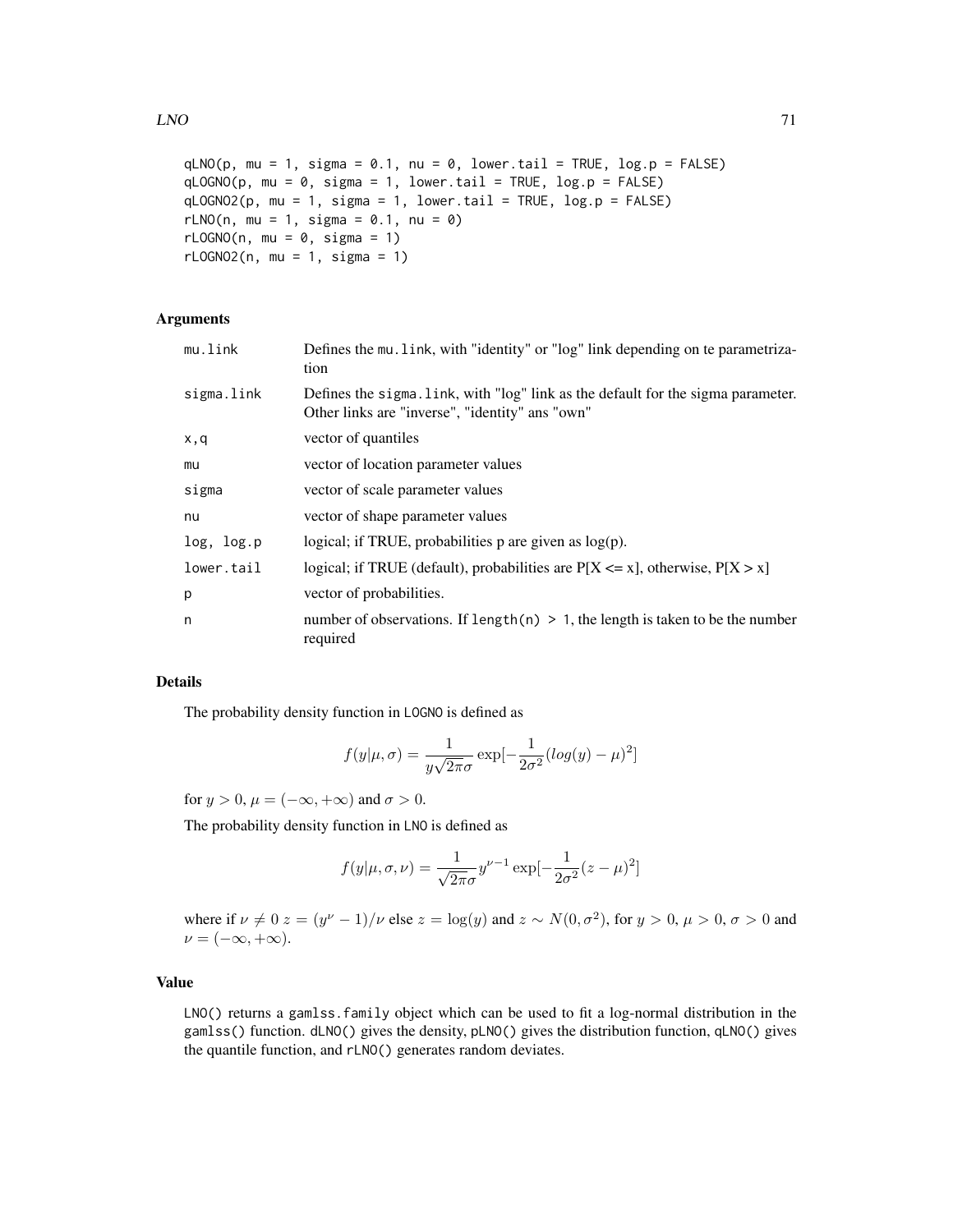# Warning

This is a two parameter fit for  $\mu$  and  $\sigma$  while  $\nu$  is fixed. If you wish to model  $\nu$  use the gamles family BCCG.

### Note

 $\mu$  is the mean of z (and also the median of y), the Box-Cox transformed variable and  $\sigma$  is the standard deviation of z and approximate the coefficient of variation of y

## Author(s)

Mikis Stasinopoulos, Bob Rigby and Calliope Akantziliotou

## References

Box, G. E. P. and Cox, D. R. (1964) An analysis of transformations (with discussion), *J. R. Statist. Soc.* B., 26, 211–252

Rigby, R. A. and Stasinopoulos D. M. (2005). Generalized additive models for location, scale and shape,(with discussion), *Appl. Statist.*, 54, part 3, pp 507-554.

Stasinopoulos D. M., Rigby R.A. and Akantziliotou C. (2006) Instructions on how to use the GAMLSS package in R. Accompanying documentation in the current GAMLSS help files, (see also <http://www.gamlss.org/>).

Stasinopoulos D. M. Rigby R.A. (2007) Generalized additive models for location scale and shape (GAMLSS) in R. *Journal of Statistical Software*, Vol. 23, Issue 7, Dec 2007, [http://www.jstatsof](http://www.jstatsoft.org/v23/i07)t. [org/v23/i07](http://www.jstatsoft.org/v23/i07).

# See Also

[gamlss.family](#page-38-0), [BCCG](#page-6-0)

## Examples

LOGNO()# gives information about the default links for the log normal distribution LOGNO2()

LNO()# gives information about the default links for the Box Cox distribution

```
# plotting the d, p, q, and r functions
op<-par(mfrow=c(2,2))
curve(dLOGNO(x, mu=0), 0, 10)
curve(pLOGNO(x, mu=0), 0, 10)curve(qLOGNO(x, mu=0), 0, 1)Y<- rLOGNO(200)
hist(Y)
par(op)
# plotting the d, p, q, and r functions
op<-par(mfrow=c(2,2))
curve(dLOGNO2(x, mu=1), 0, 10)
curve(pLOGNO2(x, mu=1), 0, 10)
curve(qLOGNO2(x, mu=1), 0, 1)
```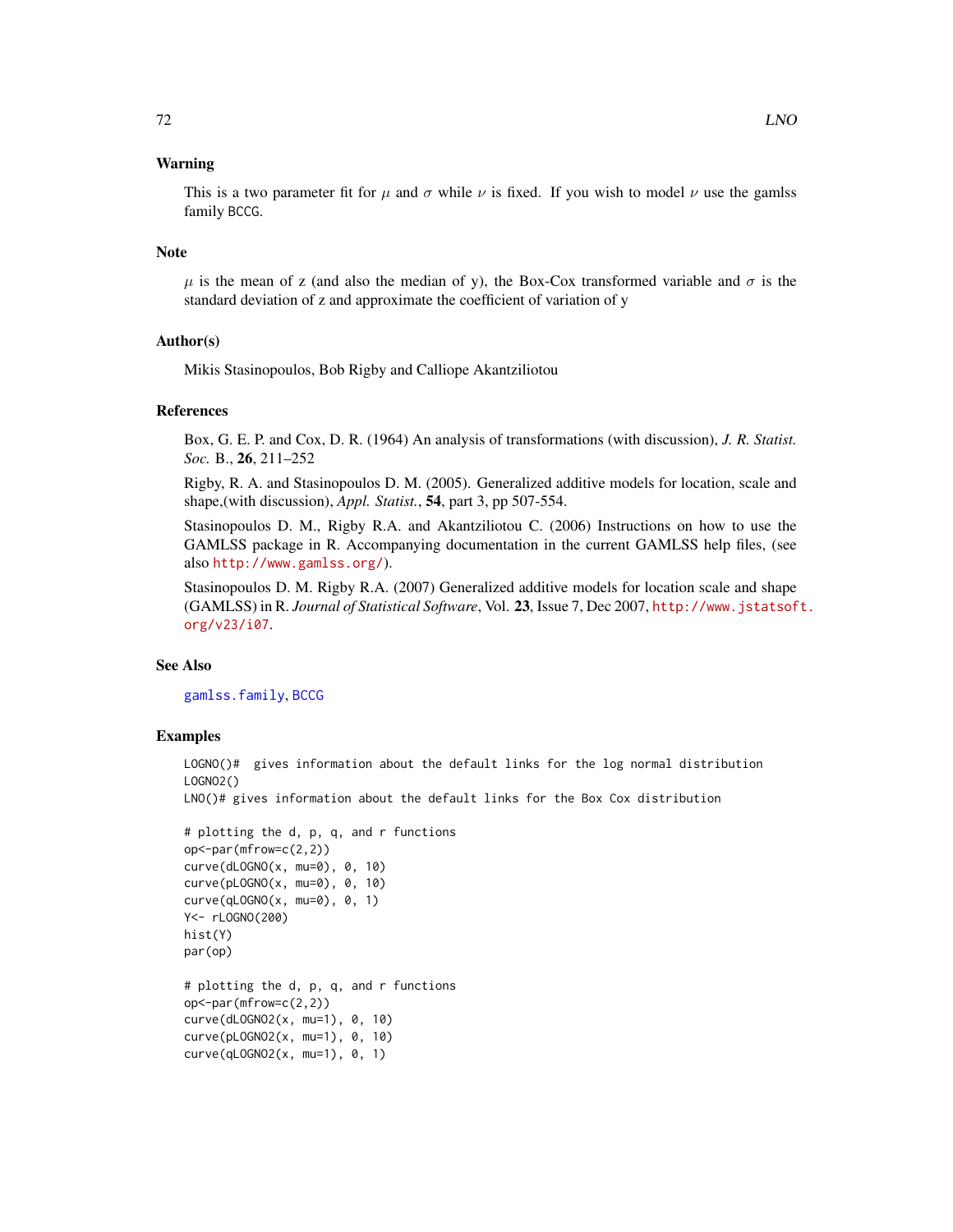```
Y<- rLOGNO(200)
hist(Y)
par(op)
# library(gamlss)
# data(abdom)
# h1<-gamlss(y~cs(x), family=LOGNO, data=abdom)#fits the log-Normal distribution
# h2<-gamlss(y~cs(x), family=LNO, data=abdom) #should be identical to the one above
# to change to square root transformation, i.e. fix nu=0.5
# h3<-gamlss(y~cs(x), family=LNO, data=abdom, nu.fix=TRUE, nu.start=0.5)
```
LO *Logistic distribution for fitting a GAMLSS*

# Description

The function LO(), or equivalently Logistic(), defines the logistic distribution, a two parameter distribution, for a gamlss. family object to be used in GAMLSS fitting using the function gamlss()

### Usage

```
LO(mu.link = "identity", sigma.link = "log")
dLO(x, mu = 0, sigma = 1, log = FALSE)pLO(q, mu = 0, sigma = 1, lower.tail = TRUE, log.p = FALSE)qLO(p, mu = 0, sigma = 1, lower.tail = TRUE, log.p = FALSE)rLO(n, mu = 0, sigma = 1)
```
# **Arguments**

| mu.link    | Defines the mu. link, with "identity" link as the default for the mu parameter                |
|------------|-----------------------------------------------------------------------------------------------|
| sigma.link | Defines the sigma. Link, with "log" link as the default for the sigma parameter               |
| x,q        | vector of quantiles                                                                           |
| mu         | vector of location parameter values                                                           |
| sigma      | vector of scale parameter values                                                              |
| log, log.p | logical; if TRUE, probabilities $p$ are given as $log(p)$ .                                   |
| lower.tail | logical; if TRUE (default), probabilities are $P[X \le x]$ , otherwise, $P[X > x]$            |
| p          | vector of probabilities.                                                                      |
| n          | number of observations. If length(n) $> 1$ , the length is taken to be the number<br>required |

# Details

Definition file for Logistic distribution.

$$
f(y|\mu,\sigma) = \frac{1}{\sigma}e^{-\frac{y-\mu}{\sigma}}[1+e^{-\frac{y-\mu}{\sigma}}]^{-2}
$$

for  $y = (-\infty, \infty)$ ,  $\mu = (-\infty, \infty)$  and  $\sigma > 0$ .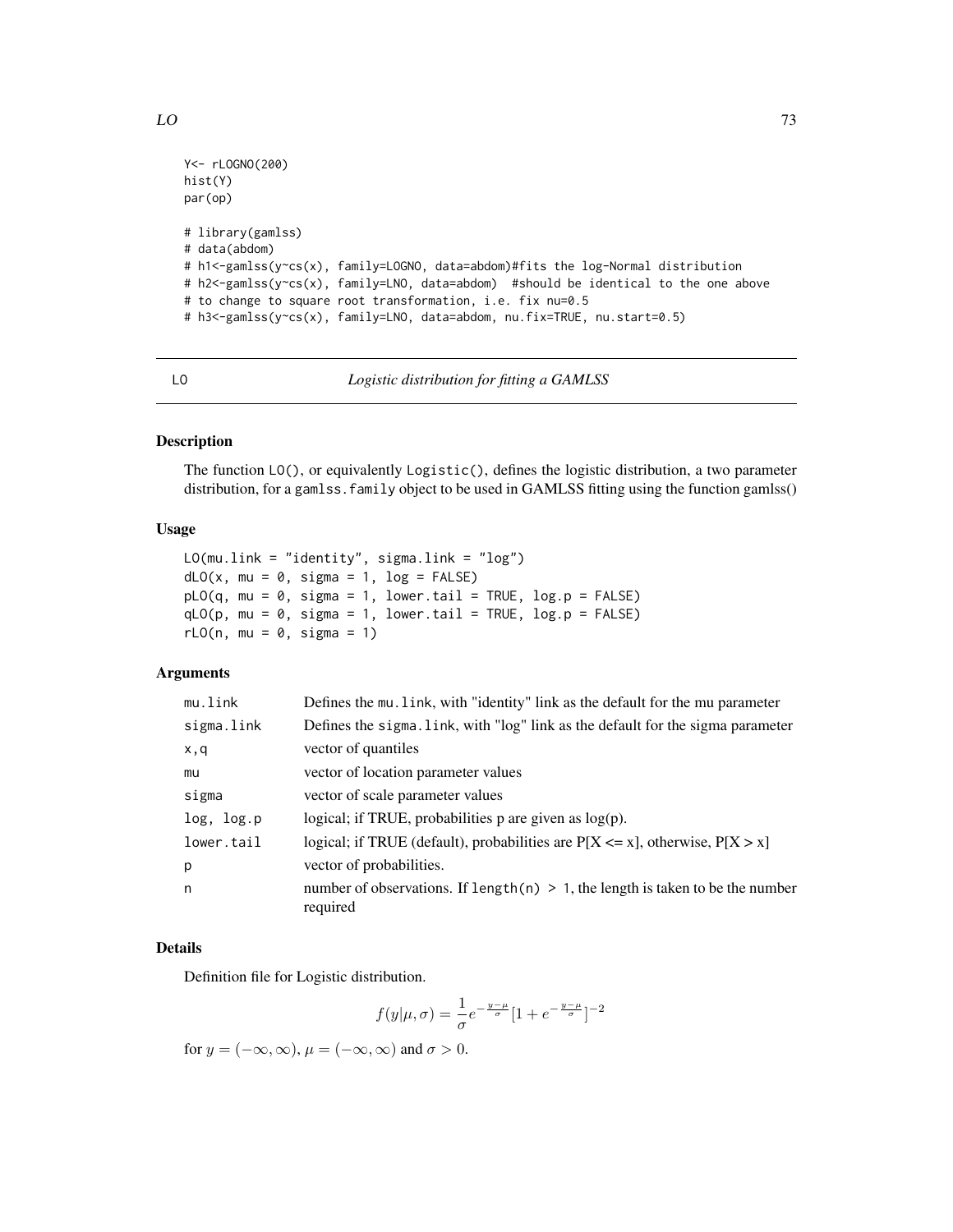# Value

LO() returns a gamlss. family object which can be used to fit a logistic distribution in the gamlss() function. dLO() gives the density, pLO() gives the distribution function, qLO() gives the quantile function, and rLO() generates random deviates for the logistic distribution. The latest functions are based on the equivalent R functions for logistic distribution.

# Note

 $\mu$  is the mean and  $\sigma \pi / \sqrt{3}$  is the standard deviation for the logistic distribution

# Author(s)

Mikis Stasinopoulos <d.stasinopoulos@londonmet.ac.uk>, Bob Rigby <r.rigby@londonmet.ac.uk> and Calliope Akantziliotou

# References

Rigby, R. A. and Stasinopoulos D. M. (2005). Generalized additive models for location, scale and shape,(with discussion), *Appl. Statist.*, 54, part 3, pp 507-554.

Stasinopoulos D. M., Rigby R.A. and Akantziliotou C. (2006) Instructions on how to use the GAMLSS package in R. Accompanying documentation in the current GAMLSS help files, (see also <http://www.gamlss.org/>).

Stasinopoulos D. M. Rigby R.A. (2007) Generalized additive models for location scale and shape (GAMLSS) in R. *Journal of Statistical Software*, Vol. 23, Issue 7, Dec 2007, [http://www.jstatsof](http://www.jstatsoft.org/v23/i07)t. [org/v23/i07](http://www.jstatsoft.org/v23/i07).

# See Also

[gamlss.family](#page-38-0), [NO](#page-87-0), [TF](#page-124-0)

```
LO()# gives information about the default links for the Logistic distribution
plot(function(y) dLO(y, mu=10 ,sigma=2), 0, 20)
plot(function(y) pLO(y, mu=10 ,sigma=2), 0, 20)
plot(function(y) qLO(y, mu=10 ,sigma=2), 0, 1)
# library(gamlss)
# data(abdom)
# h<-gamlss(y~cs(x,df=3), sigma.formula=~cs(x,1), family=LO, data=abdom) # fits
# plot(h)
```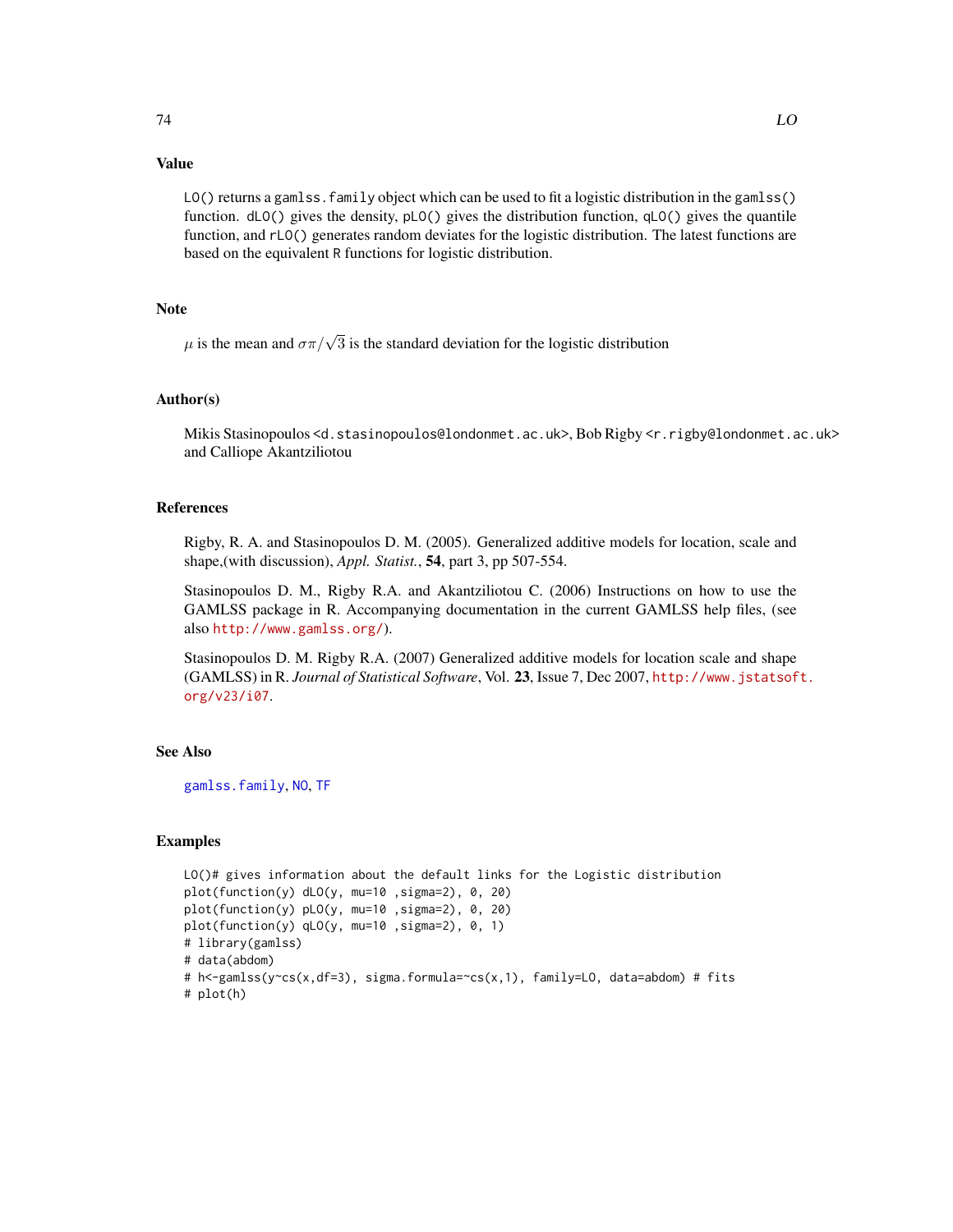The functions dLOGITNO, pLOGITNO, qLOGITNO and rLOGITNO define the density, distribution function, quantile function and random generation for the logit-normal distribution. The function LOGITNO can be used for fitting the distribution in gamlss().

## Usage

```
LOGITNO(mu.link = "logit", sigma.link = "log")
dLOGITNO(x, mu = 0.5, sigma = 1, log = FALSE)pLOGITNO(q, mu = 0.5, sigma = 1, lower.tail = TRUE, log.p = FALSE)qLOGITNO(p, mu = 0.5, sigma = 1, lower.tail = TRUE, log.p = FALSE)
rLOGITNO(n, mu = 0.5, sigma = 1)
```
# Arguments

| mu.link    | the link function for mu                                                                      |
|------------|-----------------------------------------------------------------------------------------------|
| sigma.link | the link function for sigma                                                                   |
| x,q        | vector of quantiles                                                                           |
| mu         | vector of location parameter values                                                           |
| sigma      | vector of scale parameter values                                                              |
| log, log.p | logical; if TRUE, probabilities $p$ are given as $log(p)$ .                                   |
| lower.tail | logical; if TRUE (default), probabilities are $P[X \le x]$ , otherwise, $P[X > x]$            |
| p          | vector of probabilities.                                                                      |
| n          | number of observations. If length(n) $> 1$ , the length is taken to be the number<br>required |

# Details

The probability density function in LOGITNO is defined as

$$
f(y|\mu,\sigma) = \frac{1}{y(1-y)\sqrt{2\pi}\sigma} \exp[-\frac{1}{2\sigma^2}(\log(y/(1-y)) - \log(\mu/(1-\mu))^2]
$$

for  $0 < y > 1$ ,  $\mu = (0, 1 \text{ and } \sigma > 0$ .

## Value

LOGITNO() returns a gamlss.family object which can be used to fit a logit-normal distribution in the gamlss() function.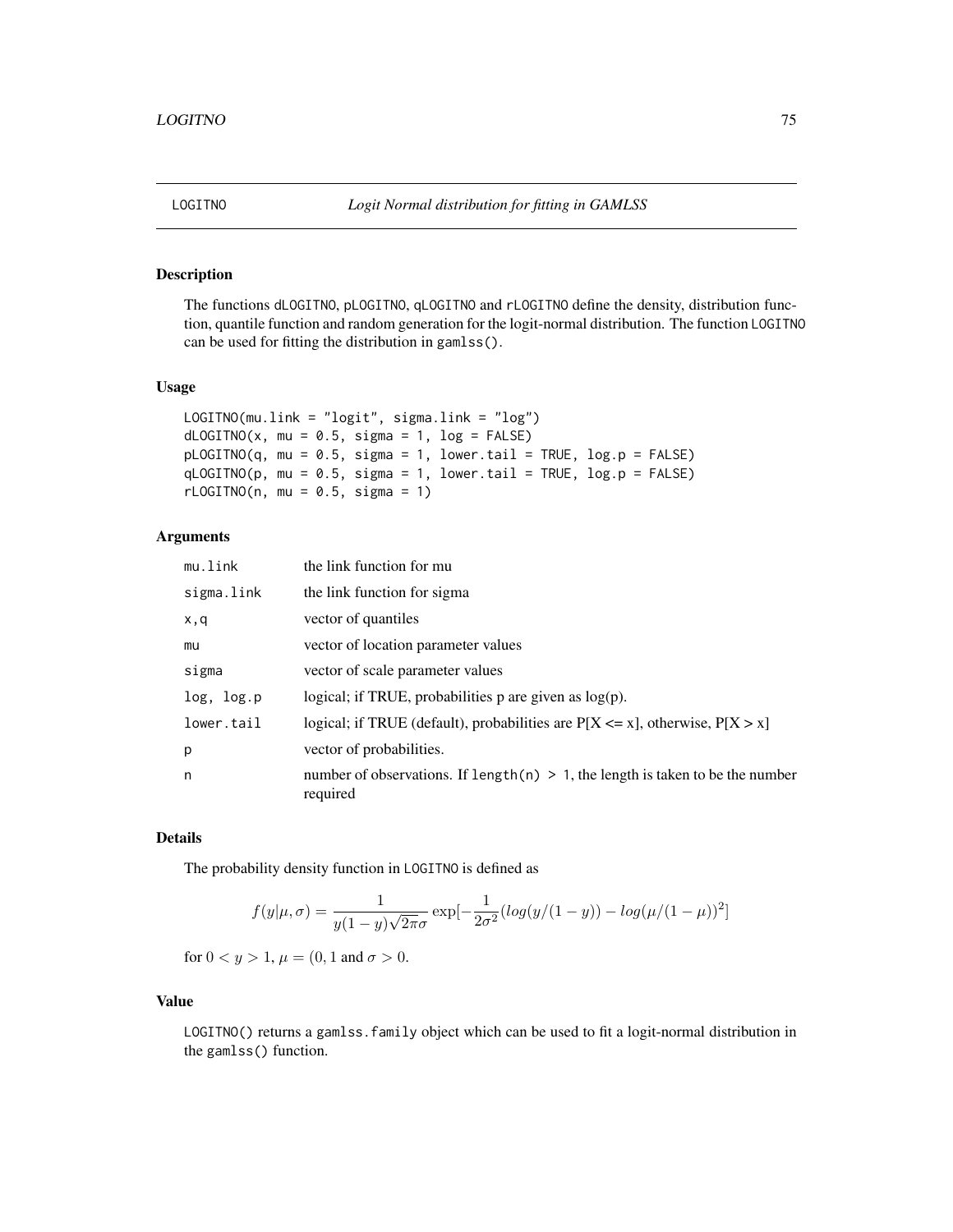#### Author(s)

Mikis Stasinopoulos, Bob Rigby

#### References

Rigby, R. A. and Stasinopoulos D. M. (2005). Generalized additive models for location, scale and shape,(with discussion), *Appl. Statist.*, 54, part 3, pp 507-554.

Stasinopoulos D. M., Rigby R.A. and Akantziliotou C. (2006) Instructions on how to use the GAMLSS package in R. Accompanying documentation in the current GAMLSS help files, (see also <http://www.gamlss.org/>).

Stasinopoulos D. M. Rigby R.A. (2007) Generalized additive models for location scale and shape (GAMLSS) in R. *Journal of Statistical Software*, Vol. 23, Issue 7, Dec 2007, [http://www.jstatsof](http://www.jstatsoft.org/v23/i07)t. [org/v23/i07](http://www.jstatsoft.org/v23/i07).

#### See Also

[gamlss.family](#page-38-0), [LOGNO](#page-69-0)

#### Examples

```
# plotting the d, p, q, and r functions
op<-par(mfrow=c(2,2))
curve(dLOGITNO(x), 0, 1)curve(pLOGITNO(x), 0, 1)
curve(qLOGITNO(x), 0, 1)Y<- rLOGITNO(200)
hist(Y)
par(op)
# plotting the d, p, q, and r functions
# sigma 3
op<-par(mfrow=c(2,2))
curve(dLOGITNO(x, sigma=3), 0, 1)
curve(pLOGITNO(x, sigma=3), 0, 1)
curve(qLOGITNO(x, sigma=3), 0, 1)
Y<- rLOGITNO(200, sigma=3)
hist(Y)
par(op)
```
make.link.gamlss *Create a Link for GAMLSS families*

## Description

The function make.link.gamlss() is used with gamlss.family distributions in package gamlss(). Given a link, it returns a link function, an inverse link function, the derivative dpar/deta where 'par' is the appropriate distribution parameter and a function for checking the domain. It differs from the usual make.link of glm() by having extra links as the logshifto1, and the own. For the use of the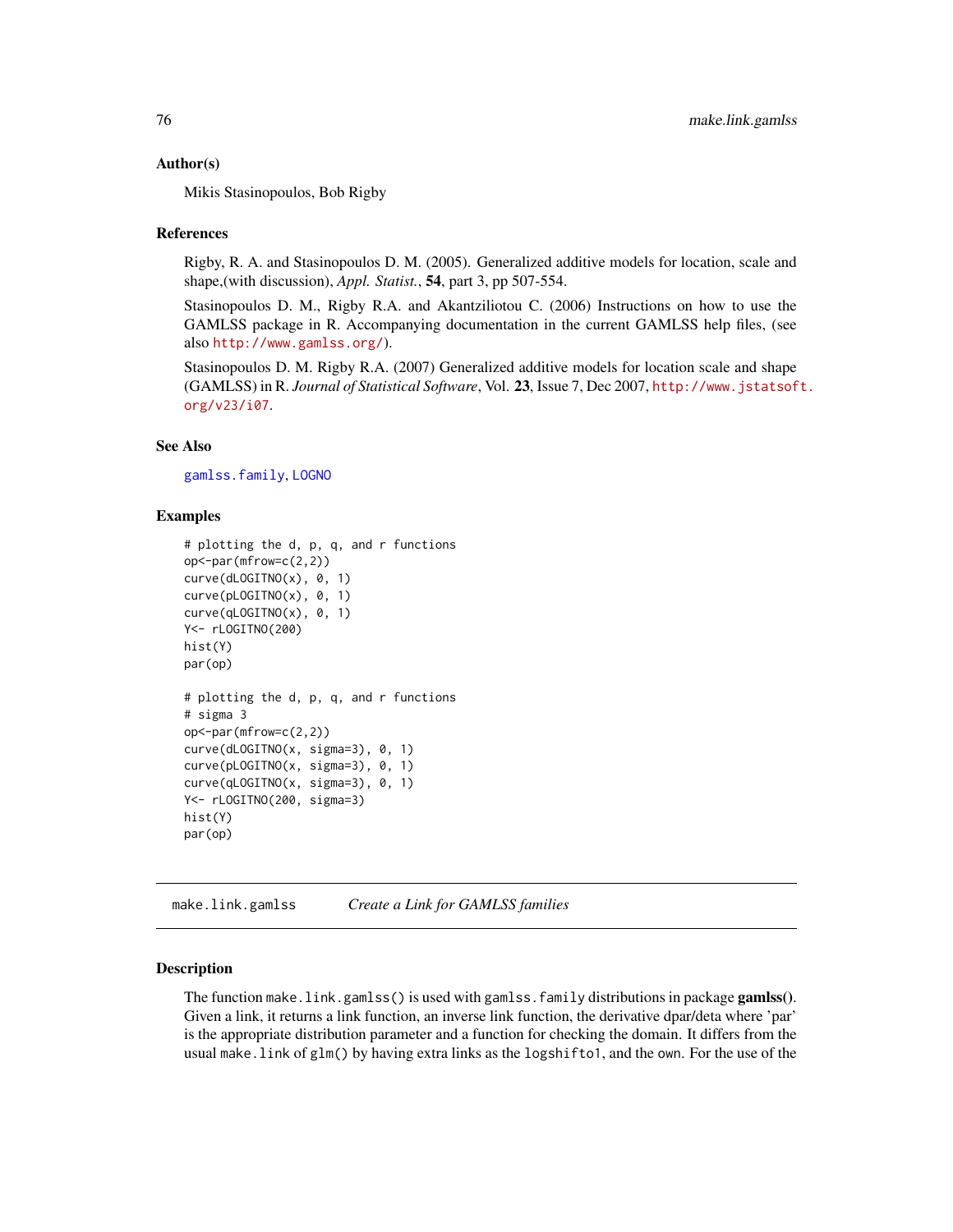# make.link.gamlss 77

own link see the example bellow. show.link provides a way in which the user can identify the link functions available for each gamlss distribution. If your required link function is not available for any of the gamlss distributions you can add it in.

#### Usage

```
make.link.gamlss(link)
show.link(family = "NO")
```
## Arguments

| link   | character or numeric; one of "logit", "probit", "cloglog", "identity", |
|--------|------------------------------------------------------------------------|
|        | "log", "sqrt", "1/mu^2", "inverse", "logshifted", "logitshifted", or   |
|        | number, say lambda resulting in power link $\mu^{\lambda}$ .           |
| family | a gamlss distribution family                                           |

#### Details

The own link function is added to allow the user greater flexibility. In order to used the own link function for any of the parameters of the distribution the own link should appear in the available links for this parameter. You can check this using the function show.link. If the own do not appear in the list you can create a new function for the distribution in which own is added in the list. For example the first line of the code of the binomial distribution, BI, has change from

"mstats <- checklink("mu.link", "Binomial", substitute(mu.link), c("logit", "probit", "cloglog", "log")), in version 1.0-0 of gamlss, to

"mstats <- checklink("mu.link", "Binomial", substitute(mu.link), c("logit", "probit", "cloglog", "log", "own"))

in version 1.0-1. Given that the parameter has own as an option the user needs also to define the following four new functions in order to used an own link.

i) own.linkfun

ii) own.linkinv

iii) own.mu.eta and

iv) own.valideta.

An example is given below.

Only one parameter of the distribution at a time is allowed to have its own link, (unless the same four own functions above are suitable for more that one parameter of the distribution).

Note that from gamlss version 1.9-0 the user can introduce its own link function by define an appropriate function, (see the example below).

# Value

For the make.link.gamlss a list with components

linkfun: Link function function(parameter)

linkinv: Inverse link function function(eta)

mu.eta: Derivative function(eta) dparameter/deta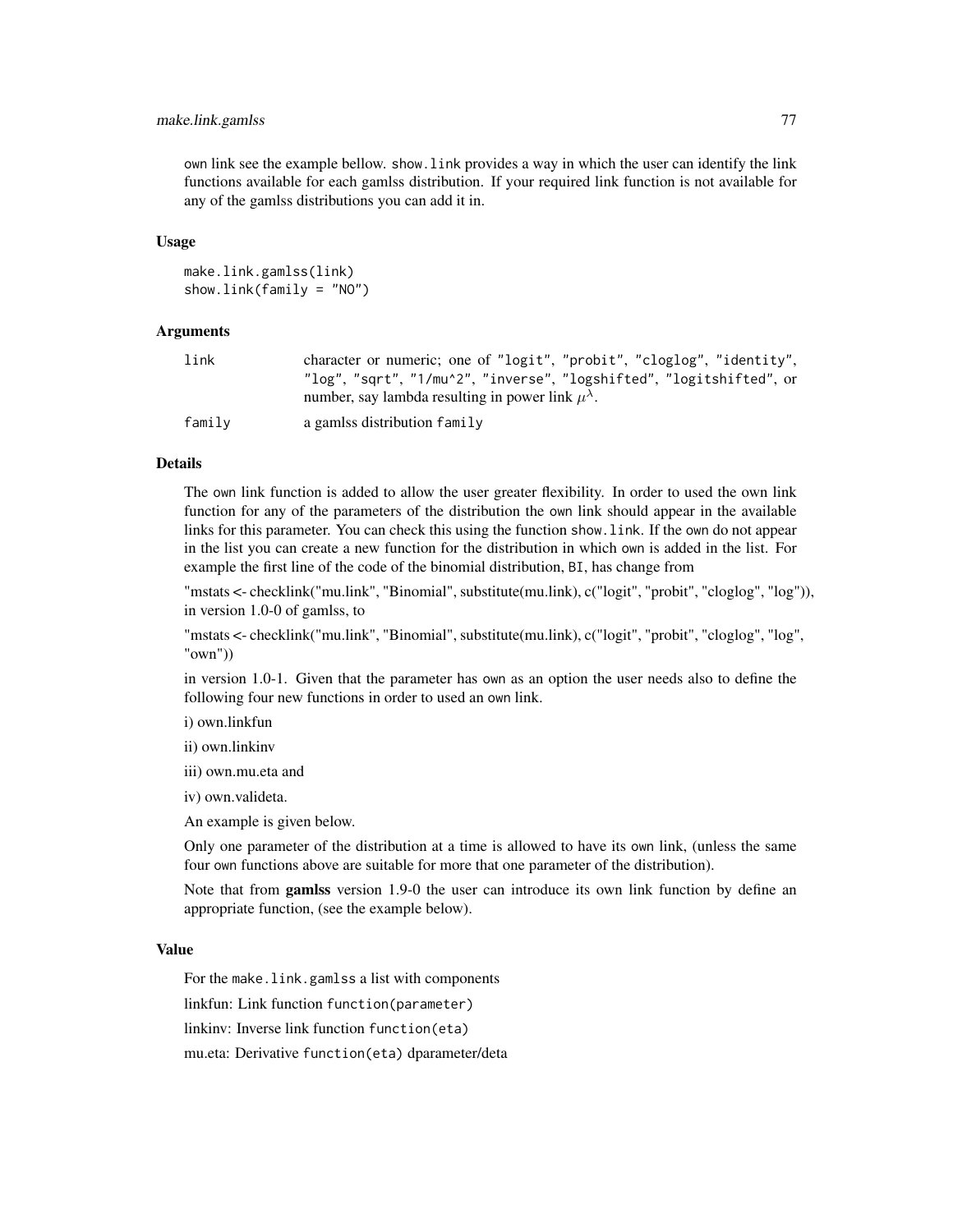valideta: function(eta) TRUE if all of eta is in the domain of linkinv.

For the show.link a list with components the available links for the distribution parameters

## Note

For the links involving parameters as in logshifted and logitshifted the parameters can be passed in the definition of the distribution by calling the checklink function, for example in the definition of the tau parameter in BCPE distribution the following call is made: tstats <- checklink( "tau.link", "Bo

# Author(s)

Mikis Stasinopoulos and Bob Rigby

#### References

Rigby, R. A. and Stasinopoulos D. M. (2005). Generalized additive models for location, scale and shape,(with discussion), *Appl. Statist.*, 54, part 3, pp 507-554.

Stasinopoulos D. M., Rigby R.A. and Akantziliotou C. (2006) Instructions on how to use the GAMLSS package in R. Accompanying documentation in the current GAMLSS help files, (see also <http://www.gamlss.org/>).

Stasinopoulos D. M. Rigby R.A. (2007) Generalized additive models for location scale and shape (GAMLSS) in R. *Journal of Statistical Software*, Vol. 23, Issue 7, Dec 2007, [http://www.jstatsof](http://www.jstatsoft.org/v23/i07)t. [org/v23/i07](http://www.jstatsoft.org/v23/i07).

## See Also

[gamlss.family](#page-38-0)

```
str(make.link.gamlss("logshiftto1"))
l2<-make.link.gamlss("logshiftto1")
l2$linkfun(2) # should close to zero (Note that 0.00001 is added)
l2$linkfun(1-0.00001) # should be -Inf but it is large negative
#---------------------------------------------------------
# now use the own link function
# first if the distribution allows you
show.link(BI)
# seems OK now define the four own functions
# First try the probit link using the own link function
# 1: the linkfun function
own.linkfun <- function(mu) { qNO(p=mu)}
# 2: the inverse link function
own.linkinv <- function(eta) {
              thresh <- -qNO(.Machine$double.eps)
               eta <- pmin(thresh, pmax(eta, -thresh))
              pNO(eta)}
# 3: the dmu/deta function
own.mu.eta <- function(eta) pmax(dNO(eta), .Machine$double.eps)
# 4: the valideta function
```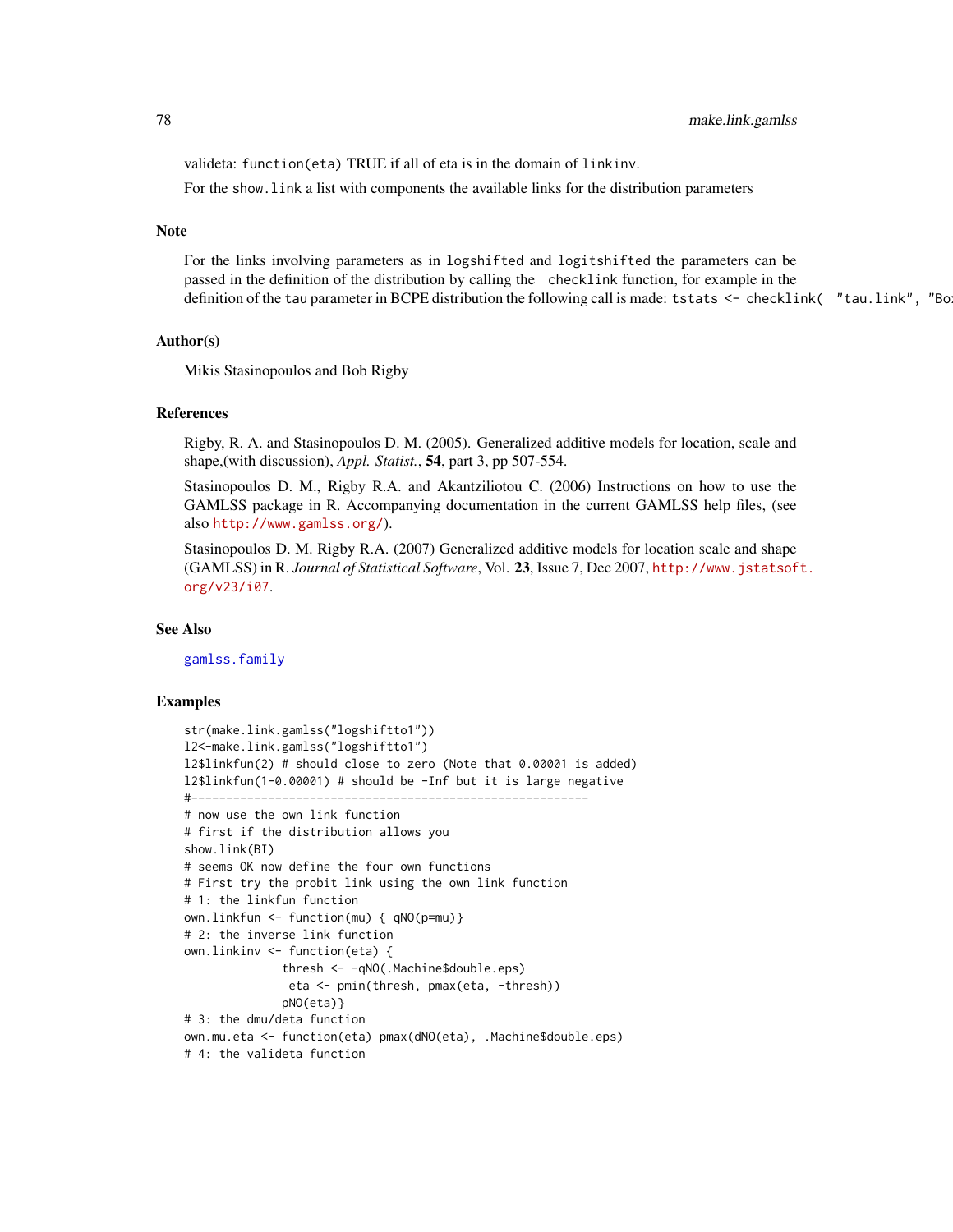```
own.valideta <- function(eta) TRUE
## bring the data
# library(gamlss)
#data(aep)
# fitting the model using "own"
# h1<-gamlss(y~ward+loglos+year, family=BI(mu.link="own"), data=aep)
# model h1 should be identical to the probit
# h2<-gamlss(y~ward+loglos+year, family=BI(mu.link="probit"), data=aep)
# now using a function instead of "own"
probittest <- function()
{
linkfun <- function(mu) { qNO(p=mu)}
linkinv <- function(eta)
            {
              thresh <- -qNO(.Machine$double.eps)
               eta <- pmin(thresh, pmax(eta, -thresh))
              pNO(eta)
            }
mu.eta <- function(eta) pmax(dNO(eta), .Machine$double.eps)
valideta <- function(eta) TRUE
link <- "probitTest"
structure(list(linkfun = linkfun, linkinv = linkinv, mu.eta = mu.eta,
        valideta = valideta, name = link), class = "link-gamlss")
}
# h3<-gamlss(y~ward+loglos+year, family=BI(mu.link=probittest()), data=aep)
# Second try the complementary log-log
# using the Gumbel distribution
own.linkfun <- function(mu) { qGU(p=mu)}
own.linkinv <- function(eta) {
              thresh <- -qGU(.Machine$double.eps)
               eta <- pmin(thresh, pmax(eta, -thresh))
              pGU(eta)}
own.mu.eta <- function(eta) pmax(dGU(eta), .Machine$double.eps)
own.valideta <- function(eta) TRUE
# h1 and h2 should be identical to cloglog
# h1<-gamlss(y~ward+loglos+year, family=BI(mu.link="own"), data=aep)
# h2<-gamlss(y~ward+loglos+year, family=BI(mu.link="cloglog"), data=aep)
# note that the Gumbel distribution is negatively skew
# for a positively skew link function we can used the Reverse Gumbel
revloglog <- function()
{
linkfun <- function(mu) { qRG(p=mu)}
linkinv <- function(eta) {
              thresh <- -qRG(.Machine$double.eps)
               eta <- pmin(thresh, pmax(eta, -thresh))
              pRG(eta)}
mu.eta <- function(eta) pmax(dRG(eta), .Machine$double.eps)
valideta <- function(eta) TRUE
link <- "revloglog"
structure(list(linkfun = linkfun, linkinv = linkinv, mu.eta = mu.eta,
        valideta = valideta, name = link), class = "link-gamlss")
}
```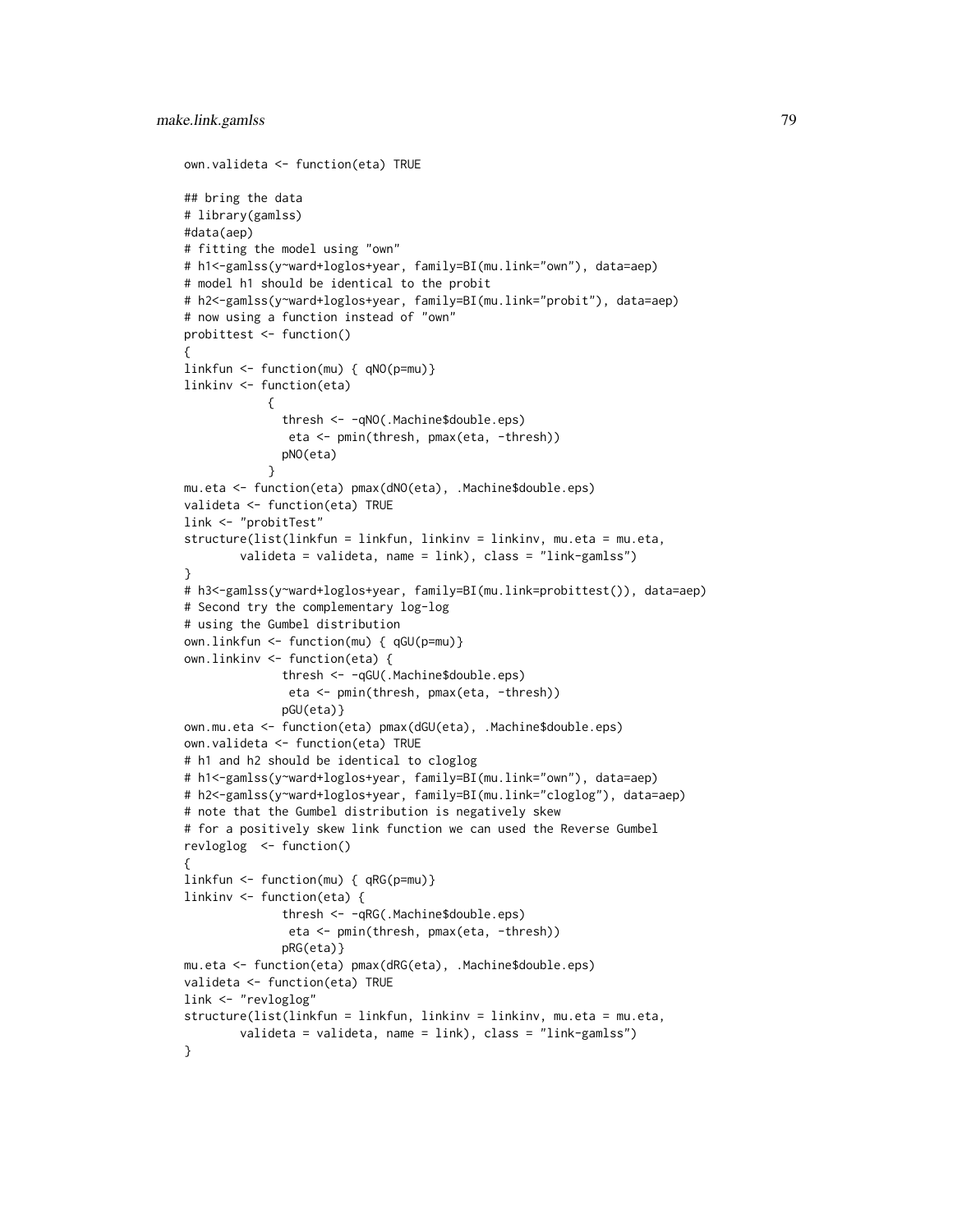```
# h1<-gamlss(y~ward+loglos+year, family=BI(mu.link=revloglog()), data=aep)
# a considerable improvement in the deviance
# try a shifted logit link function from -1, 1
own.linkfun <- function(mu)
             { shift = c(-1,1)
               log((mu-shift[1])/(shift[2]-mu))
             }
own.linkinv <- function(eta)
            {
            shift = c(-1,1)thresh <- -log(.Machine$double.eps)
               eta <- pmin(thresh, pmax(eta, -thresh))
                      shift[2]-(shift[2]-shift[1])/(1 + exp(eta))
            }
own.mu.eta <- function(eta)
            {
        shift = c(-1,1)thresh <- -log(.Machine$double.eps)
               res <- rep(.Machine$double.eps, length(eta))
            res[abs(eta) < thresh] <- ((shift[2]-shift[1])*exp(eta)/(1 +
                                 exp(eta))^2)[abs(eta) < thresh]
            res
            }
own.valideta <- function(eta) TRUE
#----------
str(make.link.gamlss("own"))
l2<-make.link.gamlss("own")
l2$linkfun(0) # should be zero
l2$linkfun(1) # should be Inf
l2$linkinv(-5:5)
```
MN3 *Multinomial distribution in GAMLSS*

## Description

The set of function presented here is useful for fitting multinomial regression within gamlss.

# Usage

```
MN3(mu.link = "log", sigma.link = "log")MN4(mu.link = "log", sigma.link = "log", nu.link = "log")
MN5(mu.link = "log", sigma.link = "log", nu.link = "log", tau.link = "log")
MULTIN(type = "3")fittedMN(model)
dMN3(x, mu = 1, sigma = 1, log = FALSE)dMN4(x, mu = 1, sigma = 1, nu = 1, log = FALSE)dMN5(x, mu = 1, sigma = 1, nu = 1, tau = 1, log = FALSE)
```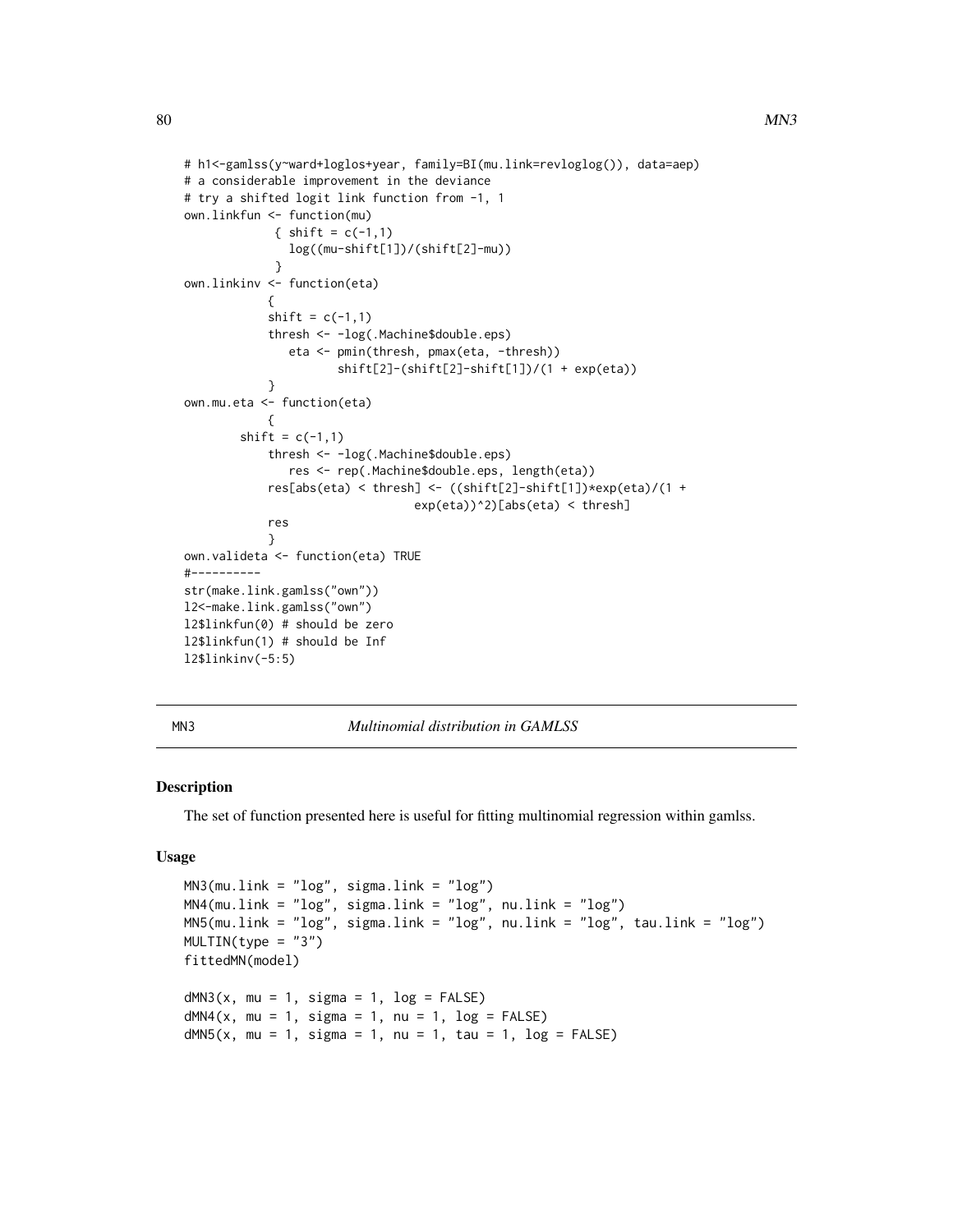```
pMN3(q, mu = 1, sigma = 1, lower.tail = TRUE, log.p = FALSE)pMM4(q, mu = 1, sigma = 1, nu = 1, lower.tail = TRUE, log.p = FALSE)pMN5(q, mu = 1, sigma = 1, nu = 1, tau = 1, lower.tail = TRUE, log.p = FALSE)qMN3(p, mu = 1, sigma = 1, lower.tail = TRUE, log.p = FALSE)qMN4(p, mu = 1, sigma = 1, nu = 1, lower.tail = TRUE, log.p = FALSE)qMN5(p, mu = 1, sigma = 1, nu = 1, tau = 1, lower.tail = TRUE, log.p = FALSE)rMN3(n, mu = 1, sigma = 1)rMN4(n, mu = 1, sigma = 1, nu = 1)rMN5(n, mu = 1, sigma = 1, nu = 1, tau = 1)
```
# Arguments

| the link function for mu                                                           |
|------------------------------------------------------------------------------------|
| the link function for sigma                                                        |
| the link function for nu                                                           |
| the link function for tau                                                          |
| the x variable                                                                     |
| vector of quantiles                                                                |
| vector of probabilities                                                            |
| logical; if TRUE (default), probabilities are $P[X \le x]$ otherwise, $P[X > x]$ . |
| logical; if TRUE, probabilities $p$ are given as $log(p)$ .                        |
| logical; if TRUE, probabilities p are given as log(p).                             |
| the number of observations                                                         |
| the mu parameter                                                                   |
| the sigma parameter                                                                |
| the nu parameter                                                                   |
| the tau parameter                                                                  |
| permitted values are 2 (Binomial), 3, 4, and 5                                     |
| a gamlss multinomial fitted model                                                  |
|                                                                                    |

#### Details

GAMLSS is in general not suitable for multinomial regression. Nevertheless multinomial regression can be fitted within GAMLSS if the response variable y has less than five categories. The function here provide the facilities to do so. The functions MN3(), MN4() and MN5() fit multinomial responses with 3, 4 and 5 categories respectively. The function MULTIN() can be used instead of codeMN3(), MN4() and MN5() by specifying the number of levels of the response. Note that MULTIN(2) will produce a binomial fit.

#### Value

returns a gamlss.family object which can be used to fit a binomial distribution in the gamlss() function.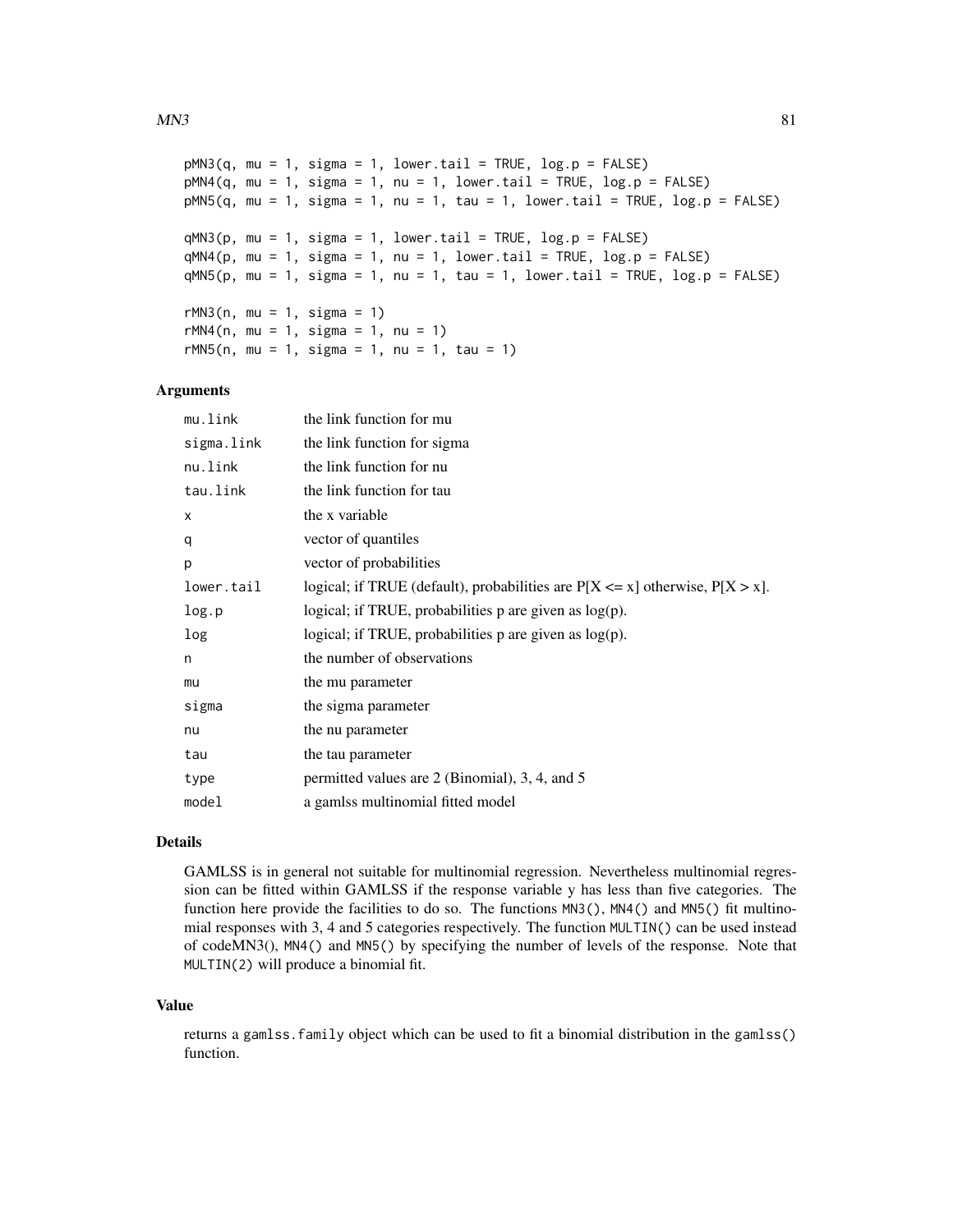# Author(s)

Mikis Stasinopoulos, Bob Rigby and Vlasios Voudouris

# References

Rigby, R. A. and Stasinopoulos D. M. (2005). Generalized additive models for location, scale and shape,(with discussion), *Appl. Statist.*, 54, part 3, pp 507-554.

Stasinopoulos D. M., Rigby R.A. and Akantziliotou C. (2006) Instructions on how to use the GAMLSS package in R. Accompanying documentation in the current GAMLSS help files, (see also <http://www.gamlss.org/>).

Stasinopoulos D. M. Rigby R.A. (2007) Generalized additive models for location scale and shape (GAMLSS) in R. *Journal of Statistical Software*, Vol. 23, Issue 7, Dec 2007, [http://www.jstatsof](http://www.jstatsoft.org/v23/i07)t. [org/v23/i07](http://www.jstatsoft.org/v23/i07).

## See Also

[gamlss.family](#page-38-0), [BI](#page-24-0)

# Examples

dMN3(3) pMN3(2) qMN3(.6) rMN3(10)

<span id="page-81-0"></span>NBI *Negative Binomial type I distribution for fitting a GAMLSS*

## Description

The NBI() function defines the Negative Binomial type I distribution, a two parameter distribution, for a gamlss.family object to be used in GAMLSS fitting using the function gamlss(). The functions dNBI, pNBI, qNBI and rNBI define the density, distribution function, quantile function and random generation for the Negative Binomial type I, NBI(), distribution.

# Usage

```
NBI(mu.link = "log", sigma.link = "log")
dNBI(x, mu = 1, sigma = 1, log = FALSE)pNBI(q, mu = 1, sigma = 1, lower.tail = TRUE, log.p = FALSE)qNBI(p, mu = 1, sigma = 1, lowertail = TRUE, log.p = FALSE)
rNBI(n, mu = 1, sigma = 1)
```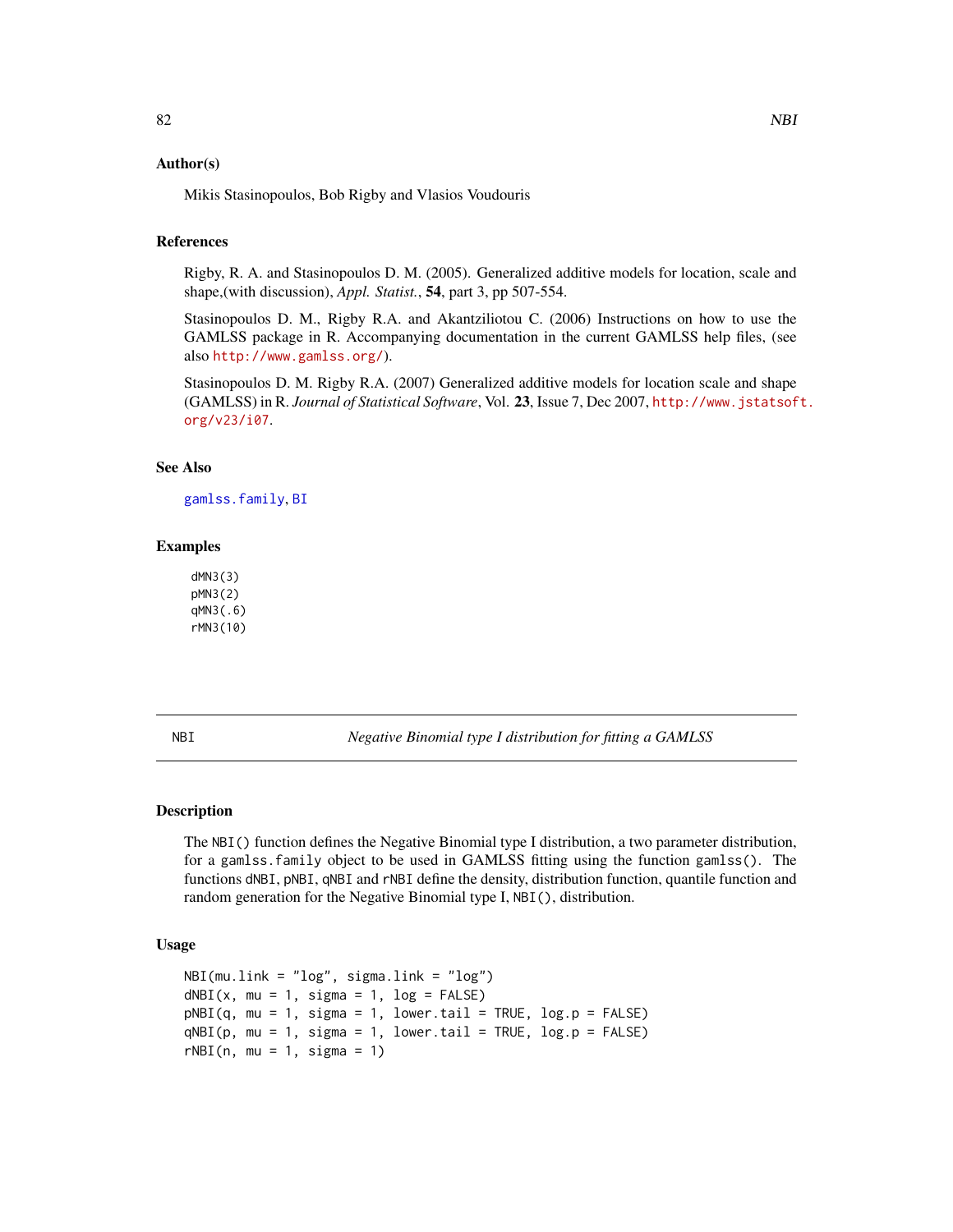## NBI 83

# Arguments

| mu.link    | Defines the mu. link, with "log" link as the default for the mu parameter          |
|------------|------------------------------------------------------------------------------------|
| sigma.link | Defines the sigma. link, with "log" link as the default for the sigma parameter    |
| X          | vector of (non-negative integer) quantiles                                         |
| mu         | vector of positive means                                                           |
| sigma      | vector of positive despersion parameter                                            |
| p          | vector of probabilities                                                            |
| q          | vector of quantiles                                                                |
| n          | number of random values to return                                                  |
| log, log.p | logical; if TRUE, probabilities p are given as $log(p)$                            |
| lower.tail | logical; if TRUE (default), probabilities are $P[X \le x]$ , otherwise, $P[X > x]$ |

# Details

Definition file for Negative Binomial type I distribution.

$$
f(y|\mu,\sigma) = \frac{\Gamma(y+1/\sigma)}{\Gamma(y+1)\Gamma(1/\sigma)} \left[ \frac{(\mu\sigma)^y}{(\mu\sigma+1)} \right]^{y+(1/\sigma)}
$$

for  $y = 0, 1, 2, \ldots, \infty, \mu > 0$  and  $\sigma > 0$ . This parameterization is equivalent to that used by Anscombe (1950) except he used  $\alpha = 1/\sigma$  instead of  $\sigma$ .

# Value

returns a gamlss.family object which can be used to fit a Negative Binomial type I distribution in the gamlss() function.

## Warning

For values of  $\sigma$  < 0.0001 the d,p,q,r functions switch to the Poisson distribution

### Note

 $\mu$  is the mean and  $(\mu + \sigma \mu^2)^{0.5}$  is the standard deviation of the Negative Binomial type I distribution (so  $\sigma$  is the dispersion parameter in the usual GLM for the negative binomial type I distribution)

# Author(s)

Mikis Stasinopoulos <d.stasinopoulos@londonmet.ac.uk>, Bob Rigby <r.rigby@londonmet.ac.uk> and Calliope Akantziliotou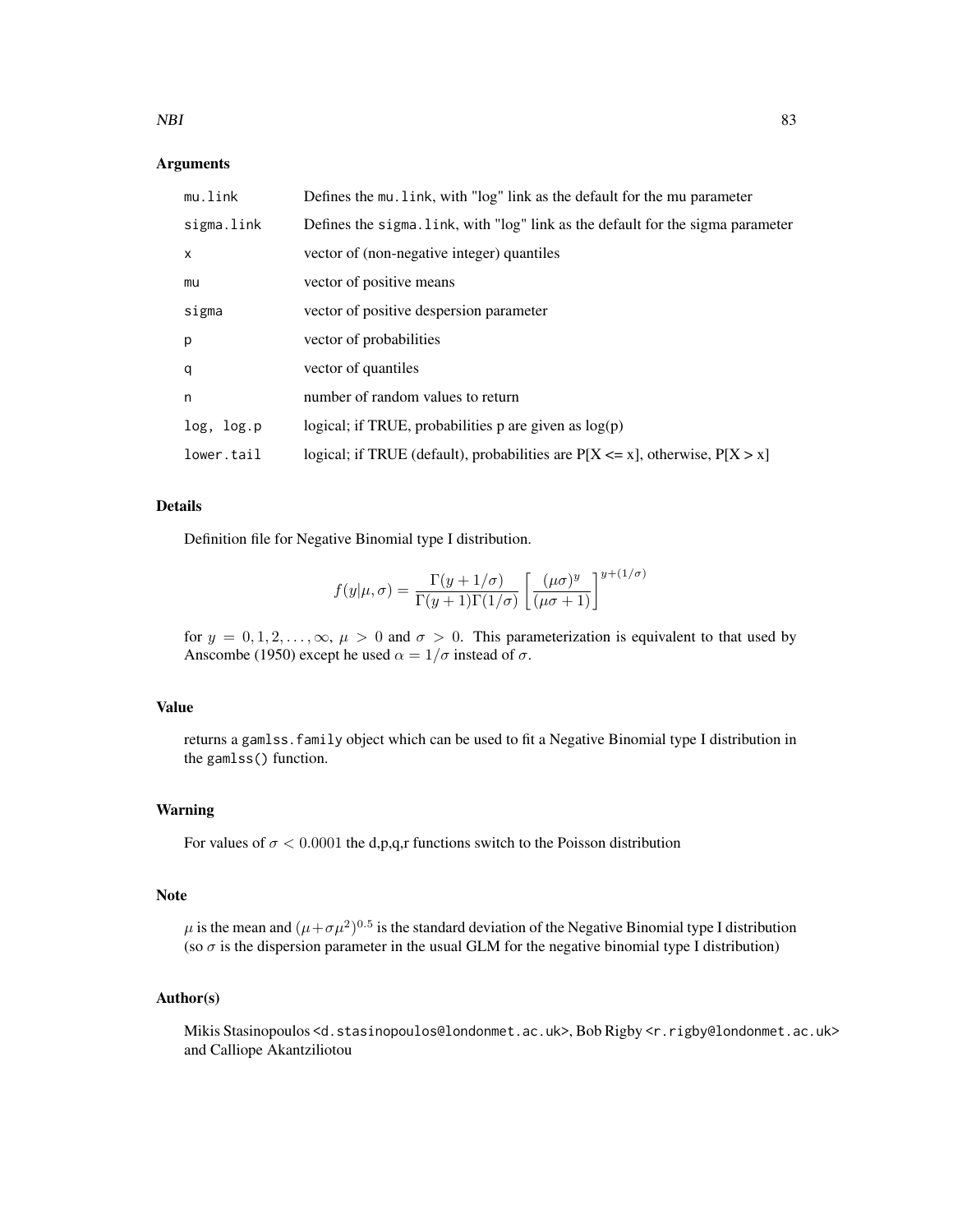#### References

Anscombe, F. J. (1950) Sampling theory of the negative bimomial and logarithmic distributiona, *Biometrika*, 37, 358-382.

Rigby, R. A. and Stasinopoulos D. M. (2005). Generalized additive models for location, scale and shape,(with discussion), *Appl. Statist.*, 54, part 3, pp 507-554.

Stasinopoulos D. M., Rigby R.A. and Akantziliotou C. (2006) Instructions on how to use the GAMLSS package in R. Accompanying documentation in the current GAMLSS help files, (see also <http://www.gamlss.org/>).

Stasinopoulos D. M. Rigby R.A. (2007) Generalized additive models for location scale and shape (GAMLSS) in R. *Journal of Statistical Software*, Vol. 23, Issue 7, Dec 2007, [http://www.jstatsof](http://www.jstatsoft.org/v23/i07)t. [org/v23/i07](http://www.jstatsoft.org/v23/i07).

# See Also

[gamlss.family](#page-38-0), [NBII](#page-83-0), [PIG](#page-97-0), [SI](#page-112-0)

# Examples

```
NBI() # gives information about the default links for the Negative Binomial type I distribution
# plotting the distribution
plot(function(y) dNBI(y, mu = 10, sigma = 0.5), from=0, to=40, n=40+1, type="h")
# creating random variables and plot them
tN <- table(Ni <- rNBI(1000, mu=5, sigma=0.5))
r <- barplot(tN, col='lightblue')
# library(gamlss)
# data(aids)
# h<-gamlss(y~cs(x,df=7)+qrt, family=NBI, data=aids) # fits the model
# plot(h)
# pdf.plot(family=NBI, mu=10, sigma=0.5, min=0, max=40, step=1)
```
<span id="page-83-0"></span>NBII *Negative Binomial type II distribution for fitting a GAMLSS*

## Description

The NBII() function defines the Negative Binomial type II distribution, a two parameter distribution, for a gamlss.family object to be used in GAMLSS fitting using the function gamlss(). The functions dNBII, pNBII, qNBII and rNBII define the density, distribution function, quantile function and random generation for the Negative Binomial type II, NBII(), distribution.

## Usage

```
NBII(mu.link = "log", sigma.link = "log")
dNBII(x, mu = 1, sigma = 1, log = FALSE)pNBII(q, mu = 1, sigma = 1, lower.tail = TRUE, log.p = FALSE)qNBII(p, mu = 1, sigma = 1, lower.tail = TRUE, log.p = FALSE)rNBII(n, mu = 1, sigma = 1)
```
84 NBII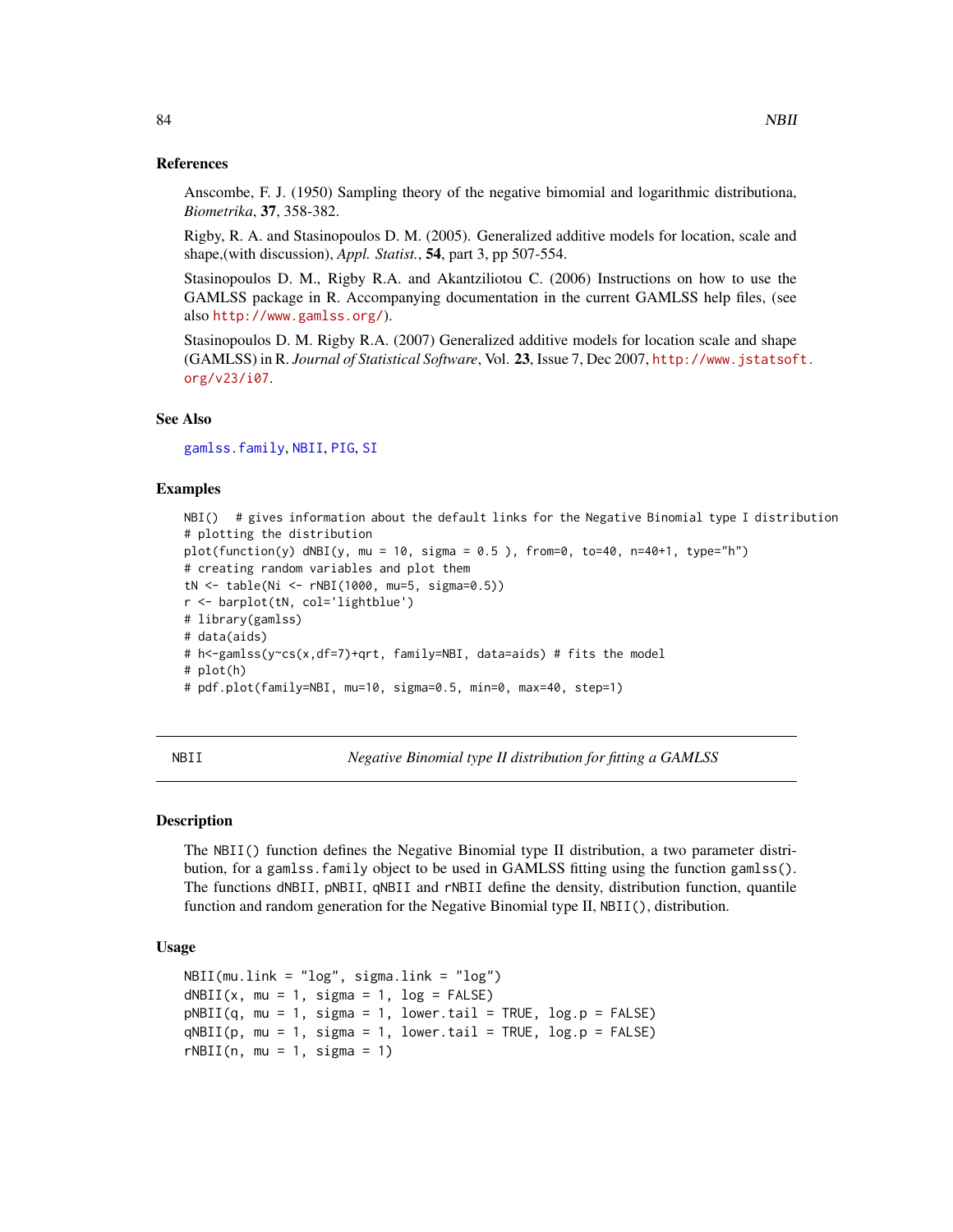## NBII 85

# Arguments

| mu.link      | Defines the mu. link, with "log" link as the default for the mu parameter          |
|--------------|------------------------------------------------------------------------------------|
| sigma.link   | Defines the sigma. link, with "log" link as the default for the sigma parameter    |
| $\mathsf{x}$ | vector of (non-negative integer) quantiles                                         |
| mu           | vector of positive means                                                           |
| sigma        | vector of positive despersion parameter                                            |
| p            | vector of probabilities                                                            |
| q            | vector of quantiles                                                                |
| n            | number of random values to return                                                  |
| log, log.p   | logical; if TRUE, probabilities $p$ are given as $log(p)$                          |
| lower.tail   | logical; if TRUE (default), probabilities are $P[X \le x]$ , otherwise, $P[X > x]$ |

## Details

Definition file for Negative Binomial type II distribution.

$$
f(y|\mu,\sigma) = \frac{\Gamma(y + (\mu/\sigma))\sigma^y}{\Gamma(\mu/\sigma)\Gamma(y+1)(1+\sigma)^{y+(\mu/\sigma)}}
$$

for  $y = 0, 1, 2, ..., \infty$ ,  $\mu > 0$  and  $\sigma > 0$ . This parameterization was used by Evans (1953) and also by Johnson *et al.* (1993) p 200.

# Value

returns a gamlss.family object which can be used to fit a Negative Binomial type II distribution in the gamlss() function.

# Note

 $\mu$  is the mean and  $[(1+\sigma)\mu]^{0.5}$  is the standard deviation of the Negative Binomial type II distribution, so  $\sigma$  is a dispersion parameter

## Author(s)

Mikis Stasinopoulos <d.stasinopoulos@londonmet.ac.uk>, Bob Rigby <r.rigby@londonmet.ac.uk> and Calliope Akantziliotou

# References

Evans, D. A. (1953). Experimental evidence concerning contagious distributions in ecology. *Biometrika*, 40: 186-211.

Johnson, N. L., Kotz, S. and Kemp, A. W. (1993). *Univariate Discrete Distributions*, 2nd edn. Wiley, New York.

Rigby, R. A. and Stasinopoulos D. M. (2005). Generalized additive models for location, scale and shape,(with discussion), *Appl. Statist.*, 54, part 3, pp 507-554.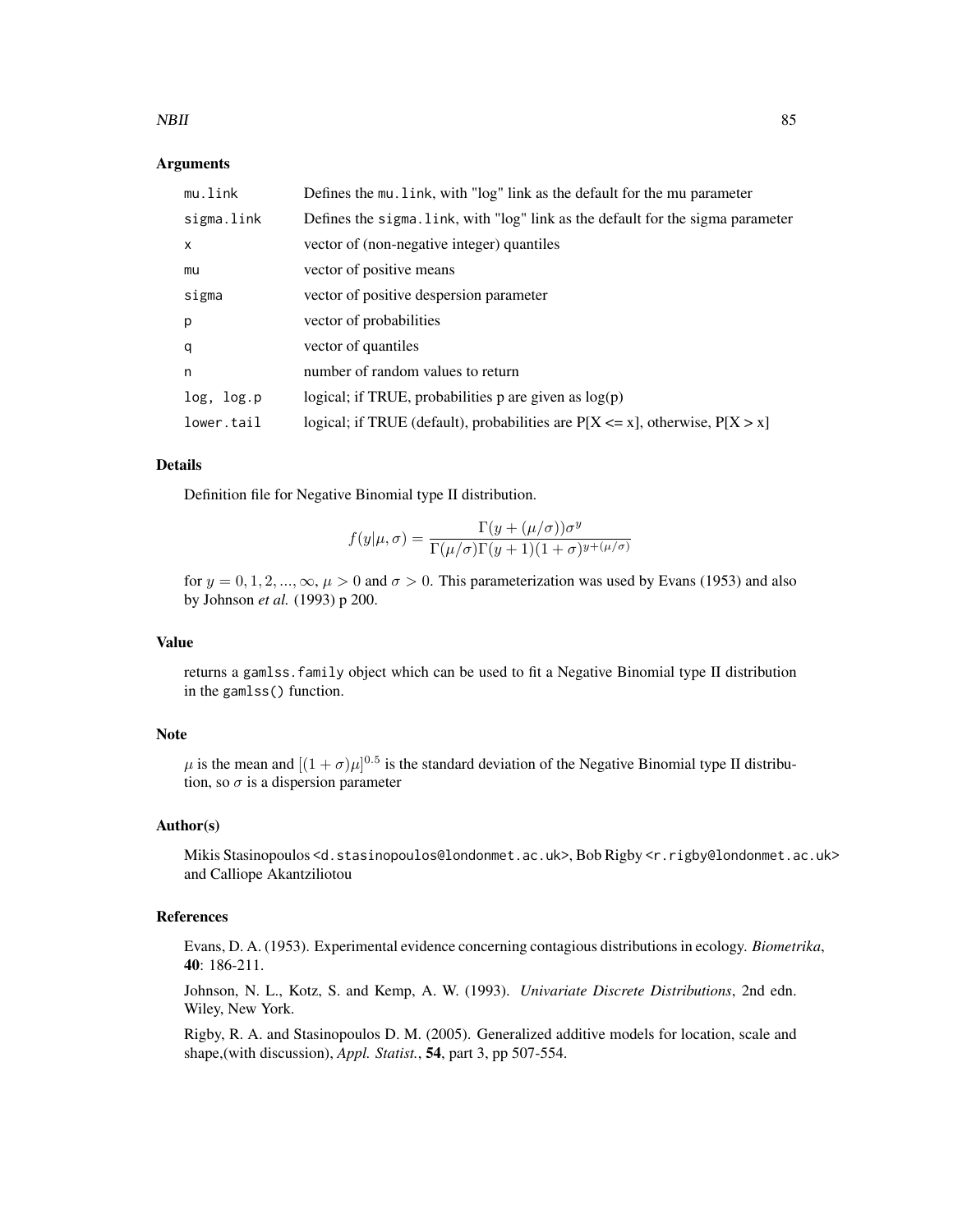Stasinopoulos D. M., Rigby R.A. and Akantziliotou C. (2006) Instructions on how to use the GAMLSS package in R. Accompanying documentation in the current GAMLSS help files, (see also <http://www.gamlss.org/>).

Stasinopoulos D. M. Rigby R.A. (2007) Generalized additive models for location scale and shape (GAMLSS) in R. *Journal of Statistical Software*, Vol. 23, Issue 7, Dec 2007, [http://www.jstatsof](http://www.jstatsoft.org/v23/i07)t. [org/v23/i07](http://www.jstatsoft.org/v23/i07).

# See Also

[gamlss.family](#page-38-0), [NBI](#page-81-0), [PIG](#page-97-0), [SI](#page-112-0)

## Examples

```
NBII() # gives information about the default links for the Negative Binomial type II distribution
# plotting the distribution
plot(function(y) dNBII(y, mu = 10, sigma = 0.5), from=0, to=40, n=40+1, type="h")
# creating random variables and plot them
tN <- table(Ni <- rNBII(1000, mu=5, sigma=0.5))
r <- barplot(tN, col='lightblue')
# library(gamlss)
# data(aids)
# h<-gamlss(y~cs(x,df=7)+qrt, family=NBII, data=aids) # fits a model
# plot(h)
# pdf.plot(family=NBII, mu=10, sigma=0.5, min=0, max=40, step=1)
```
NET *Normal Exponential t distribution (NET) for fitting a GAMLSS*

## Description

This function defines the Power Exponential t distribution (NET), a four parameter distribution, for a gamlss.family object to be used for a GAMLSS fitting using the function gamlss(). The functions dNET, pNET define the density and distribution function the NET distribution.

## Usage

NET(mu.link = "identity", sigma.link = "log")  $pNET(q, mu = 5, sigma = 0.1, nu = 1, tau = 2)$ dNET(x, mu =  $0$ , sigma = 1, nu = 1.5, tau = 2, log = FALSE)

# Arguments

| mu.link    | Defines the mu. link, with "identity" link as the default for the mu parameter.<br>Other links are "inverse", "log" and "own"       |
|------------|-------------------------------------------------------------------------------------------------------------------------------------|
| sigma.link | Defines the sigma. Link, with "log" link as the default for the sigma parameter.<br>Other links are "inverse", "identity" and "own" |
| x,q        | vector of quantiles                                                                                                                 |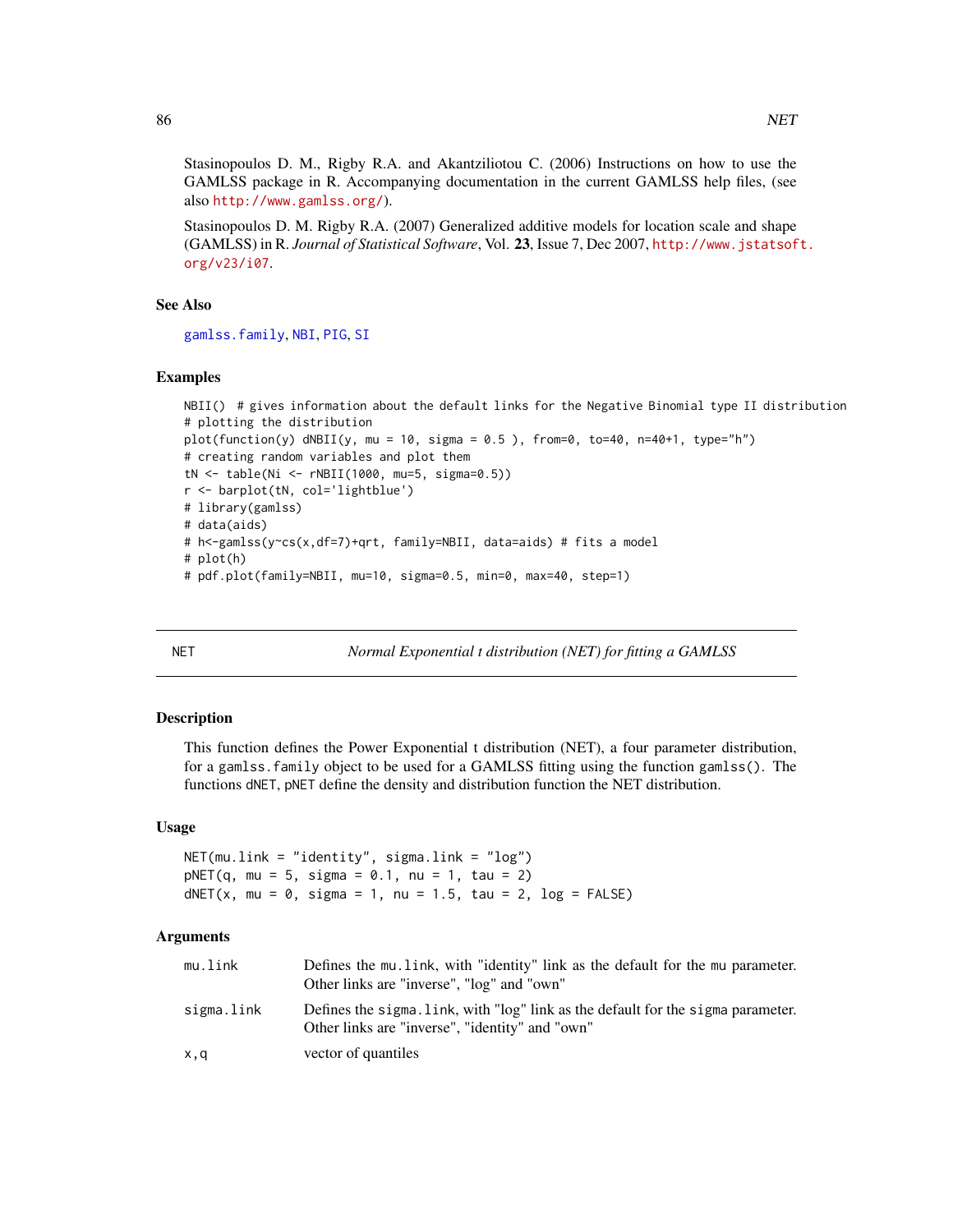| mu    | vector of location parameter values                         |
|-------|-------------------------------------------------------------|
| sigma | vector of scale parameter values                            |
| nu    | vector of nu parameter values                               |
| tau   | vector of tau parameter values                              |
| log   | logical; if TRUE, probabilities $p$ are given as $log(p)$ . |

## Details

The NET distribution was introduced by Rigby and Stasinopoulos (1994) as a robust distribution for a response variable with heavier tails than the normal. The NET distribution is the abbreviation of the Normal Exponential Student t distribution. The NET distribution is a four parameter continuous distribution, although in the GAMLSS implementation only the two parameters, mu and sigma, of the distribution are modelled with nu and tau fixed. The distribution takes its names because it is normal up to nu, Exponential from nu to tau (hence abs(nu) <= abs(tau)) and Student-t with nu\*tau-1 degrees of freedom after tau. Maximum likelihood estimator of the third and forth parameter can be obtained, using the GAMLSS functions, find.hyper or prof.dev.

# Value

NET() returns a gamlss.family object which can be used to fit a Box Cox Power Exponential distribution in the gamlss() function. dNET() gives the density, pNET() gives the distribution function.

#### Author(s)

Mikis Stasinopoulos, Bob Rigby and Calliope Akantziliotou

# References

Rigby, R. A. and Stasinopoulos, D. M. (1994), Robust fitting of an additive model for variance heterogeneity, *COMPSTAT : Proceedings in Computational Statistics*, editors:R. Dutter and W. Grossmann, pp 263-268, Physica, Heidelberg.

Rigby, R. A. and Stasinopoulos D. M. (2005). Generalized additive models for location, scale and shape,(with discussion), *Appl. Statist.*, 54, part 3, pp 507-554.

Stasinopoulos D. M. Rigby R. A. and Akantziliotou C. (2006) Instructions on how to use the GAMLSS package in R. Accompanying documentation in the current GAMLSS help files, (see also <http://www.gamlss.org/>).

Stasinopoulos D. M. Rigby R.A. (2007) Generalized additive models for location scale and shape (GAMLSS) in R. *Journal of Statistical Software*, Vol. 23, Issue 7, Dec 2007, [http://www.jstatsof](http://www.jstatsoft.org/v23/i07)t. [org/v23/i07](http://www.jstatsoft.org/v23/i07).

# See Also

[gamlss.family](#page-38-0), [BCPE](#page-8-0)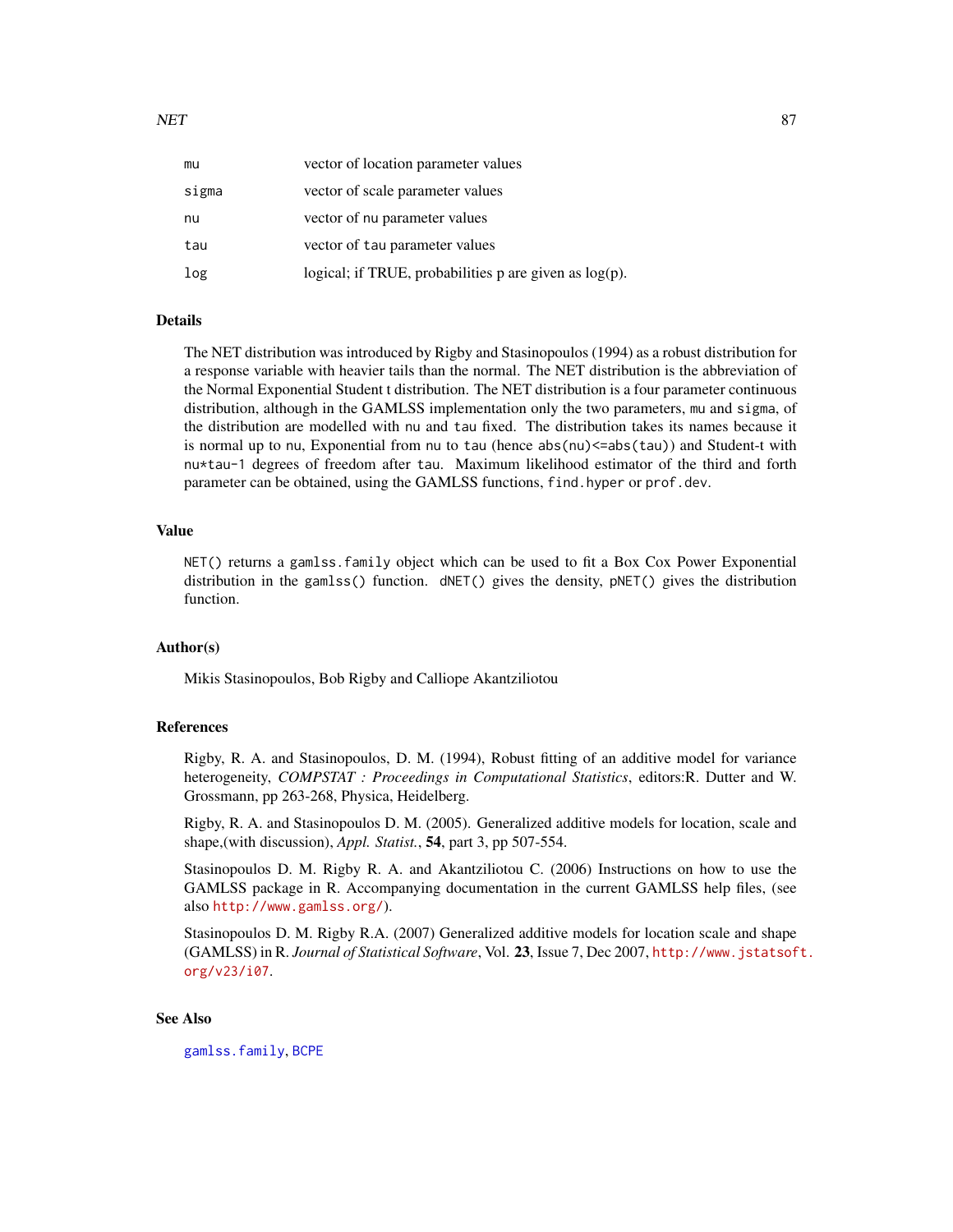# Examples

```
NET() #
data(abdom)
plot(function(x)dNET(x, mu=0,sigma=1,nu=2, tau=3), -5, 5)
plot(function(x)pNET(x, mu=0,sigma=1,nu=2, tau=3), -5, 5)
# fit NET with nu=1 and tau=3
# library(gamlss)
#h<-gamlss(y~cs(x,df=3), sigma.formula=~cs(x,1), family=NET,
# data=abdom, nu.start=2, tau.start=3)
#plot(h)
```
<span id="page-87-0"></span>NO *Normal distribution for fitting a GAMLSS*

# Description

The function NO() defines the normal distribution, a two parameter distribution, for a gamlss. family object to be used in GAMLSS fitting using the function gamlss(), with mean equal to the parameter mu and sigma equal the standard deviation. The functions dNO, pNO, qNO and rNO define the density, distribution function, quantile function and random generation for the NO parameterization of the normal distribution. [A alternative parameterization with sigma equal to the variance is given in the function NO2()]

# Usage

```
NO(mu.link = "identity", sigma.link = "log")
dNO(x, mu = 0, sigma = 1, log = FALSE)pNO(q, mu = 0, sigma = 1, lowertail = TRUE, log.p = FALSE)qNO(p, mu = 0, sigma = 1, lower.tail = TRUE, log.p = FALSE)rNO(n, mu = 0, sigma = 1)
```
# Arguments

| mu.link    | Defines the mu. link, with "identity" link as the default for the mu parameter                 |
|------------|------------------------------------------------------------------------------------------------|
| sigma.link | Defines the sigma. Link, with "log" link as the default for the sigma parameter                |
| x, q       | vector of quantiles                                                                            |
| mu         | vector of location parameter values                                                            |
| sigma      | vector of scale parameter values                                                               |
| log, log.p | logical; if TRUE, probabilities $p$ are given as $log(p)$ .                                    |
| lower.tail | logical; if TRUE (default), probabilities are $P[X \le x]$ , otherwise, $P[X > x]$             |
| p          | vector of probabilities.                                                                       |
| n          | number of observations. If length $(n) > 1$ , the length is taken to be the number<br>required |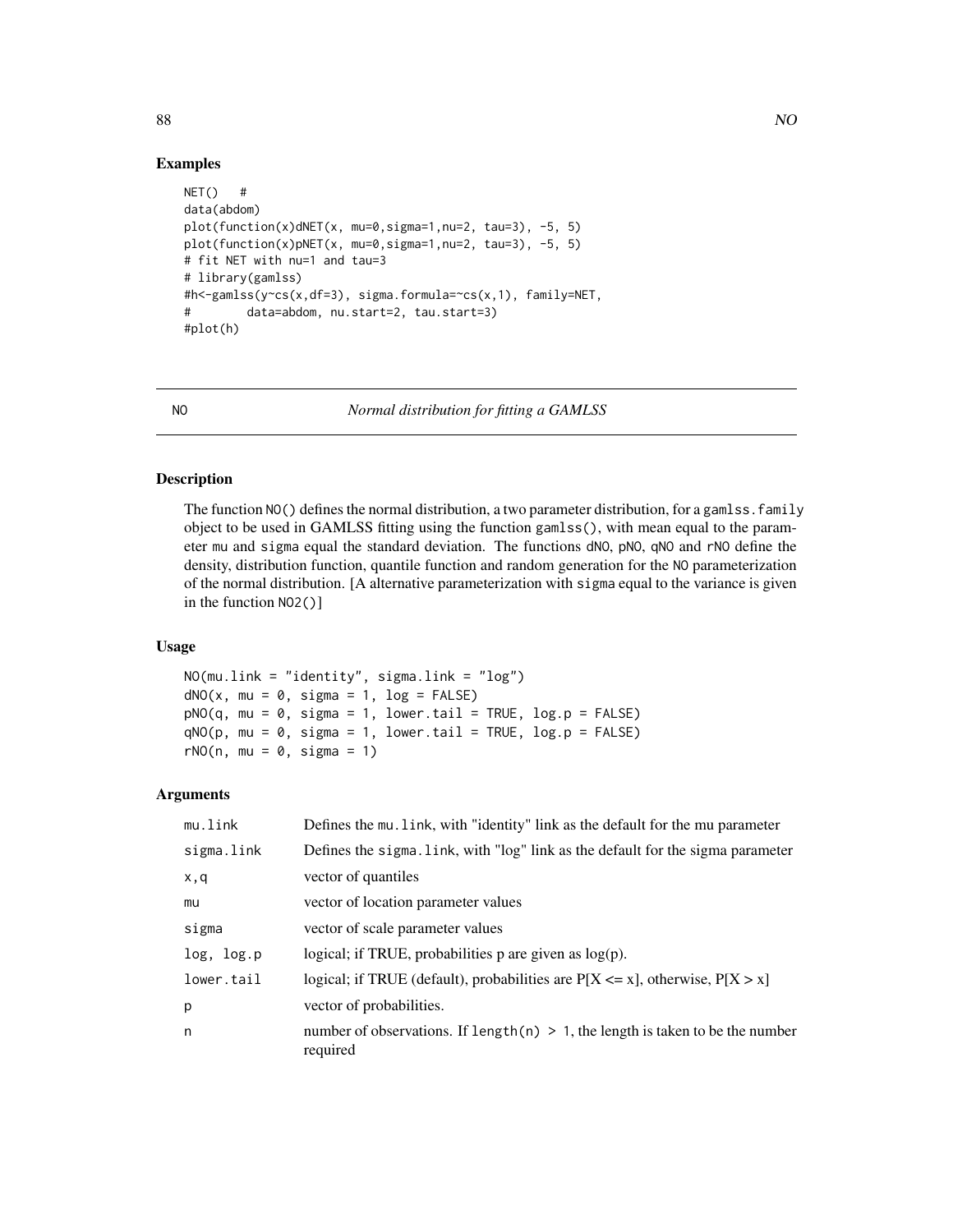# Details

The parametrization of the normal distribution given in the function NO() is

$$
f(y|\mu,\sigma) = \frac{1}{\sqrt{2\pi}\sigma} \exp\left[-\frac{1}{2}(\frac{y-\mu}{\sigma})^2\right]
$$

for  $y = (-\infty, \infty)$ ,  $\mu = (-\infty, +\infty)$  and  $\sigma > 0$ .

# Value

returns a gamlss.family object which can be used to fit a normal distribution in the gamlss() function.

# Note

For the function NO(),  $\mu$  is the mean and  $\sigma$  is the standard deviation (not the variance) of the normal distribution.

# Author(s)

Mikis Stasinopoulos, Bob Rigby and Calliope Akantziliotou

## References

Rigby, R. A. and Stasinopoulos D. M. (2005). Generalized additive models for location, scale and shape,(with discussion), *Appl. Statist.*, 54, part 3, pp 507-554.

Stasinopoulos D. M., Rigby R.A. and Akantziliotou C. (2006) Instructions on how to use the GAMLSS package in R. Accompanying documentation in the current GAMLSS help files, (see also <http://www.gamlss.rg/>).

Stasinopoulos D. M. Rigby R.A. (2007) Generalized additive models for location scale and shape (GAMLSS) in R. *Journal of Statistical Software*, Vol. 23, Issue 7, Dec 2007, [http://www.jstatsof](http://www.jstatsoft.org/v23/i07)t. [org/v23/i07](http://www.jstatsoft.org/v23/i07).

# See Also

[gamlss.family](#page-38-0), [NO2](#page-89-0)

```
NO()# gives information about the default links for the normal distribution
plot(function(y) dNO(y, mu=10 ,sigma=2), 0, 20)
plot(function(y) pNO(y, mu=10 ,sigma=2), 0, 20)
plot(function(y) qNO(y, mu=10 ,sigma=2), 0, 1)
dat<-rNO(100)
hist(dat)
# library(gamlss)
# gamlss(dat~1,family=NO) # fits a constant for mu and sigma
```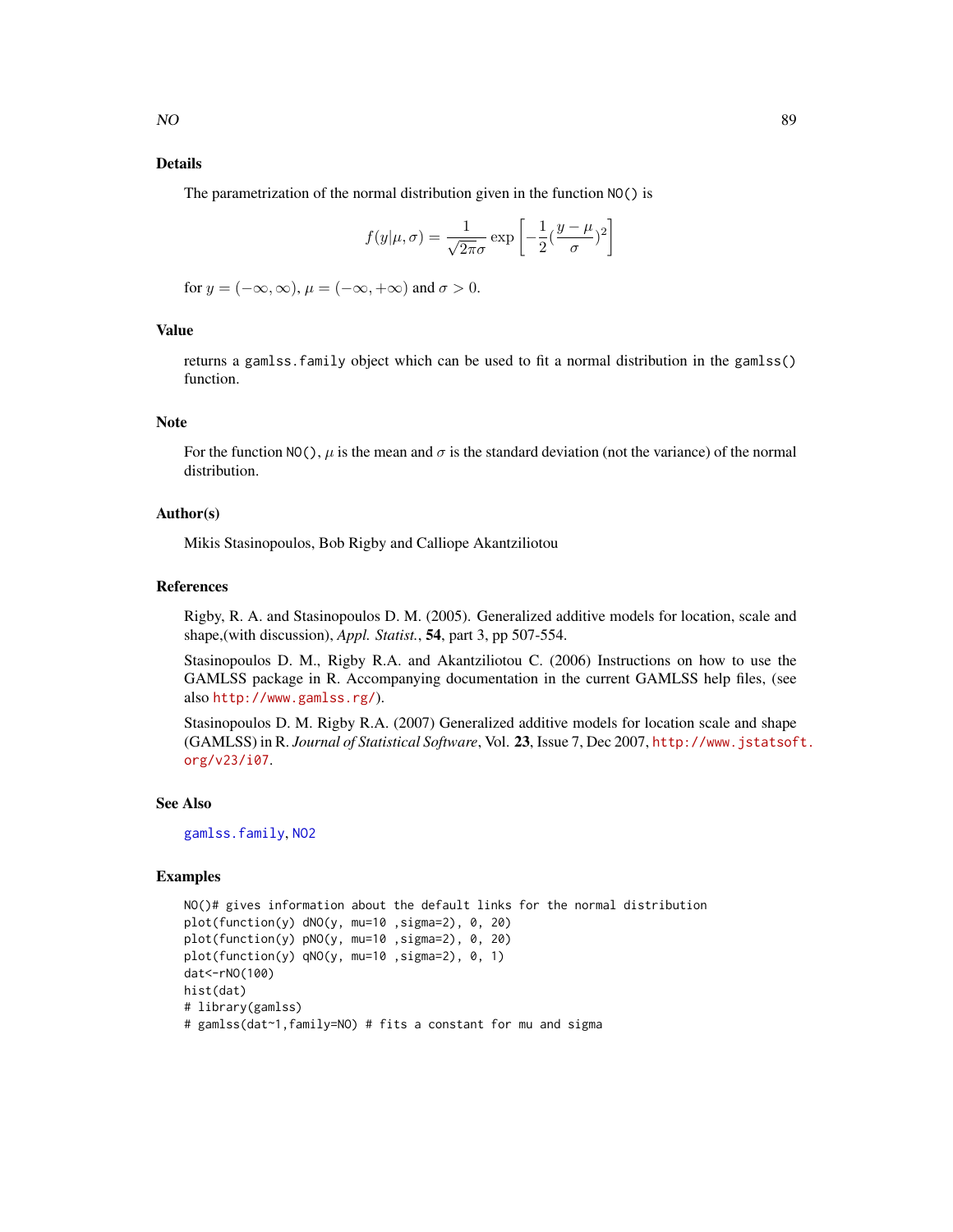The function NO2() defines the normal distribution, a two parameter distribution, for a gamlss. family object to be used in GAMLSS fitting using the function gamlss() with mean equal to mu and variance equal to sigma. The functions dNO2, pNO2, qNO2 and rNO2 define the density, distribution function, quantile function and random generation for this specific parameterization of the normal distribution.

[A alternative parameterization with sigma as the standard deviation is given in the function NO()]

# Usage

```
NO2(mu.link = "identity", sigma.link = "log")
dNO2(x, mu = 0, sigma = 1, log = FALSE)pNO2(q, mu = 0, sigma = 1, lower.tail = TRUE, log.p = FALSE)qNO2(p, mu = 0, sigma = 1, lower[avated] = TRUE, <math>log.p = FALSE)
rNO2(n, mu = 0, sigma = 1)
```
*GAMLSS*

## Arguments

| Defines the mu. link, with "identity" link as the default for the mu parameter                |
|-----------------------------------------------------------------------------------------------|
| Defines the sigma. Link, with "log" link as the default for the sigma parameter               |
| vector of quantiles                                                                           |
| vector of location parameter values                                                           |
| vector of scale parameter values                                                              |
| logical; if TRUE, probabilities $p$ are given as $log(p)$ .                                   |
| logical; if TRUE (default), probabilities are $P[X \le x]$ , otherwise, $P[X > x]$            |
| vector of probabilities.                                                                      |
| number of observations. If length(n) $> 1$ , the length is taken to be the number<br>required |
|                                                                                               |

## Details

The parametrization of the normal distribution given in the function NO2() is

$$
f(y|\mu,\sigma) = \frac{1}{\sqrt{2\pi\sigma}} \exp\left[-\frac{1}{2}\frac{(y-\mu)^2}{\sigma}\right]
$$

for  $y = (-\infty, \infty)$ ,  $\mu = (-\infty, +\infty)$  and  $\sigma > 0$ .

<span id="page-89-0"></span>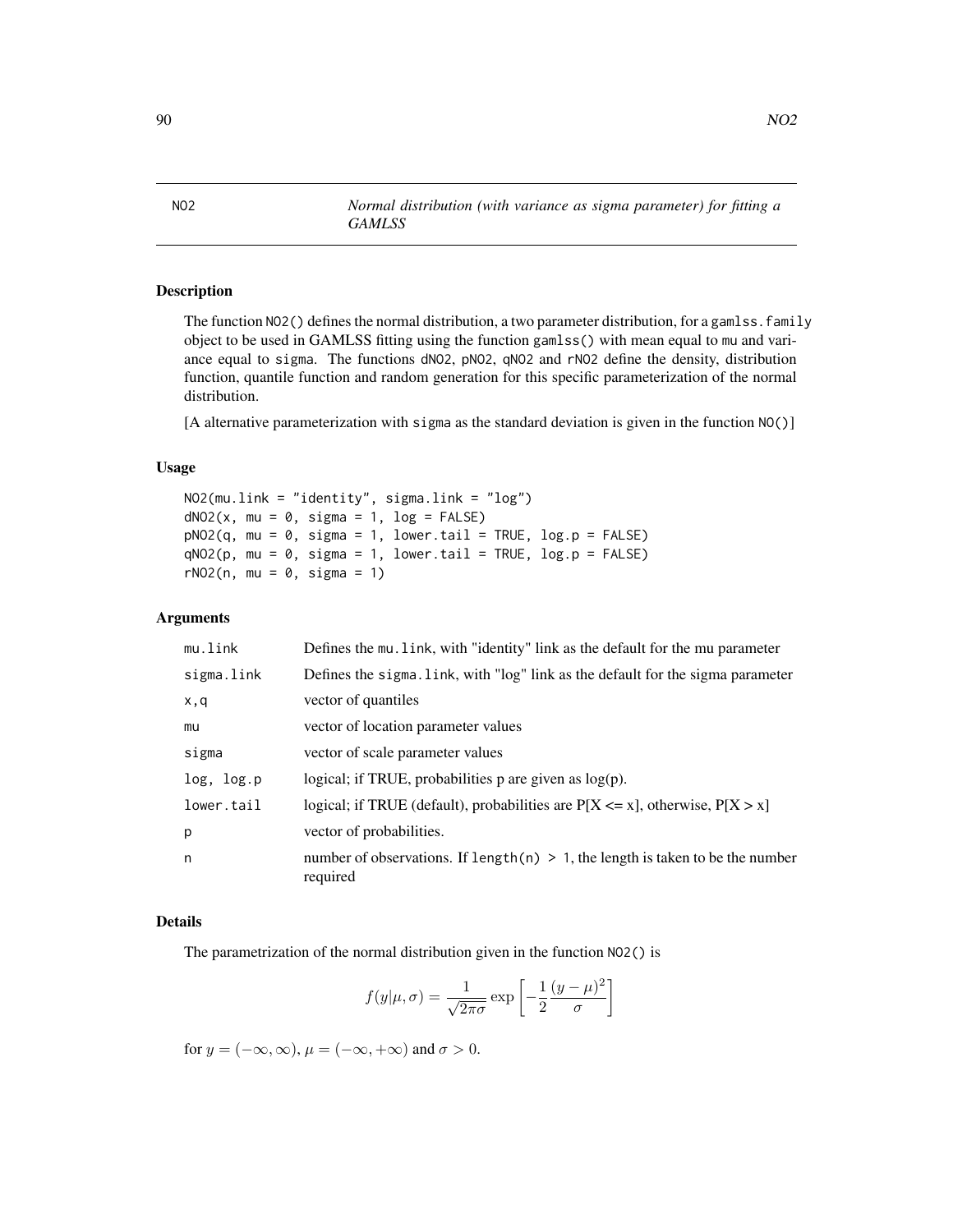# Value

returns a gamlss.family object which can be used to fit a normal distribution in the gamlss() function.

# Note

For the function NO(),  $\mu$  is the mean and  $\sigma$  is the standard deviation (not the variance) of the normal distribution. [The function NO2() defines the normal distribution with  $\sigma$  as the variance.]

# Author(s)

Mikis Stasinopoulos, Bob Rigby and Calliope Akantziliotou

## References

Rigby, R. A. and Stasinopoulos D. M. (2005). Generalized additive models for location, scale and shape,(with discussion), *Appl. Statist.*, 54, part 3, pp 507-554.

Stasinopoulos D. M., Rigby R.A. and Akantziliotou C. (2006) Instructions on how to use the GAMLSS package in R. Accompanying documentation in the current GAMLSS help files, (see also <http://www.gamlss.org/>).

Stasinopoulos D. M. Rigby R.A. (2007) Generalized additive models for location scale and shape (GAMLSS) in R. *Journal of Statistical Software*, Vol. 23, Issue 7, Dec 2007, [http://www.jstatsof](http://www.jstatsoft.org/v23/i07)t. [org/v23/i07](http://www.jstatsoft.org/v23/i07).

#### See Also

[gamlss.family](#page-38-0), [NO](#page-87-0)

#### Examples

```
NO()# gives information about the default links for the normal distribution
dat<-rNO(100)
hist(dat)
plot(function(y) dNO(y, mu=10 ,sigma=2), 0, 20)
plot(function(y) pNO(y, mu=10 ,sigma=2), 0, 20)
plot(function(y) qNO(y, mu=10 ,sigma=2), 0, 1)
# library(gamlss)
# gamlss(dat~1,family=NO) # fits a constant for mu and sigma
```
NOF *Normal distribution family for fitting a GAMLSS*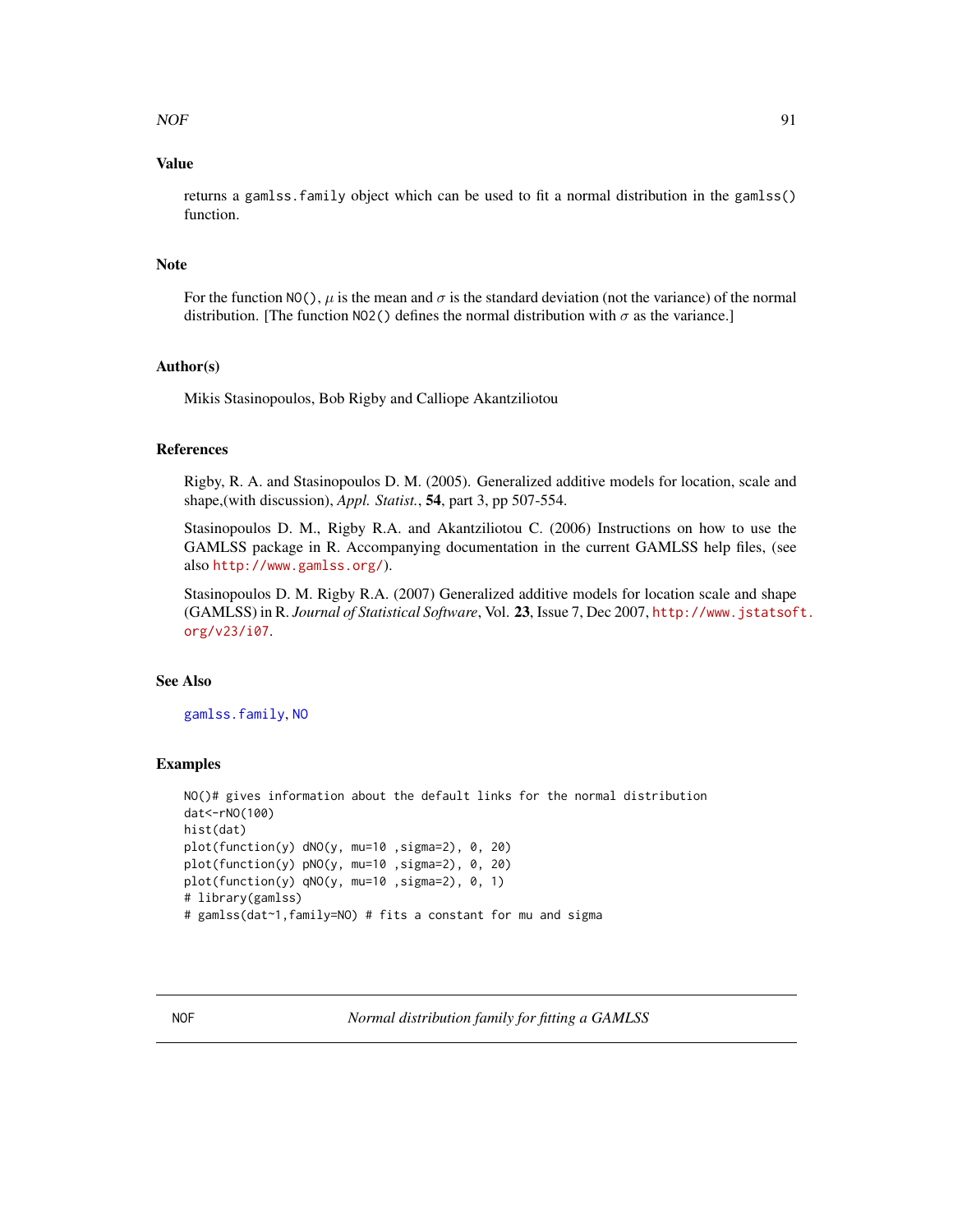The function NOF() defines a normal distribution family, which has three parameters. The distribution can be used in a GAMLSS fitting using the function gamlss(). The mean of NOF is equal to mu. The variance is equal to sigma $^2$ \*mu^nu so the standard deviation is sigma\*mu^(nu/2). The function is design for cases where the variance is proportional to a power of the mean. The functions dNOF, pNOF, qNOF and rNOF define the density, distribution function, quantile function and random generation for the NOF parametrization of the normal distribution family.

## Usage

```
NOF(mu.link = "identity", sigma.link = "log", nu.link = "identity")
dNOF(x, mu = 0, sigma = 1, nu = 0, log = FALSE)pNOF(q, mu = 0, sigma = 1, nu = 0, lower.tail = TRUE, log.p = FALSE)qNOF(p, mu = 0, sigma = 1, nu = 0, lowertail = TRUE, log.p = FALSE)
rNOF(n, mu = 0, sigma = 1, nu = 0)
```
## Arguments

| mu.link    | Defines the mu. link, with "identity" link as the default for the mu parameter                 |
|------------|------------------------------------------------------------------------------------------------|
| sigma.link | Defines the sigma. Link, with "log" link as the default for the sigma parameter                |
| nu.link    | Defines the nu. Link with "identity" link as the default for the nu parameter                  |
| x,q        | vector of quantiles                                                                            |
| mu         | vector of location parameter values                                                            |
| sigma      | vector of scale parameter values                                                               |
| nu         | vector of power parameter values                                                               |
| log, log.p | logical; if TRUE, probabilities $p$ are given as $log(p)$ .                                    |
| lower.tail | logical; if TRUE (default), probabilities are $P[X \le x]$ , otherwise, $P[X > x]$             |
| p          | vector of probabilities.                                                                       |
| n          | number of observations. If length $(n) > 1$ , the length is taken to be the number<br>required |

# Details

The parametrization of the normal distribution given in the function NOF() is

$$
f(y|\mu,\sigma,\nu) = \frac{1}{\sqrt{2\pi}\sigma\mu^{\nu/2}} \exp\left[-\frac{1}{2}\frac{(y-\mu)^2}{\sigma^2\mu^{\nu}}\right]
$$

for  $y = (-\infty, \infty)$ ,  $\mu = (-\infty, \infty)$ ,  $\sigma > 0$  and  $\nu = (-\infty, +\infty)$ .

# Value

returns a gamlss.family object which can be used to fit a normal distribution family in the gamlss() function.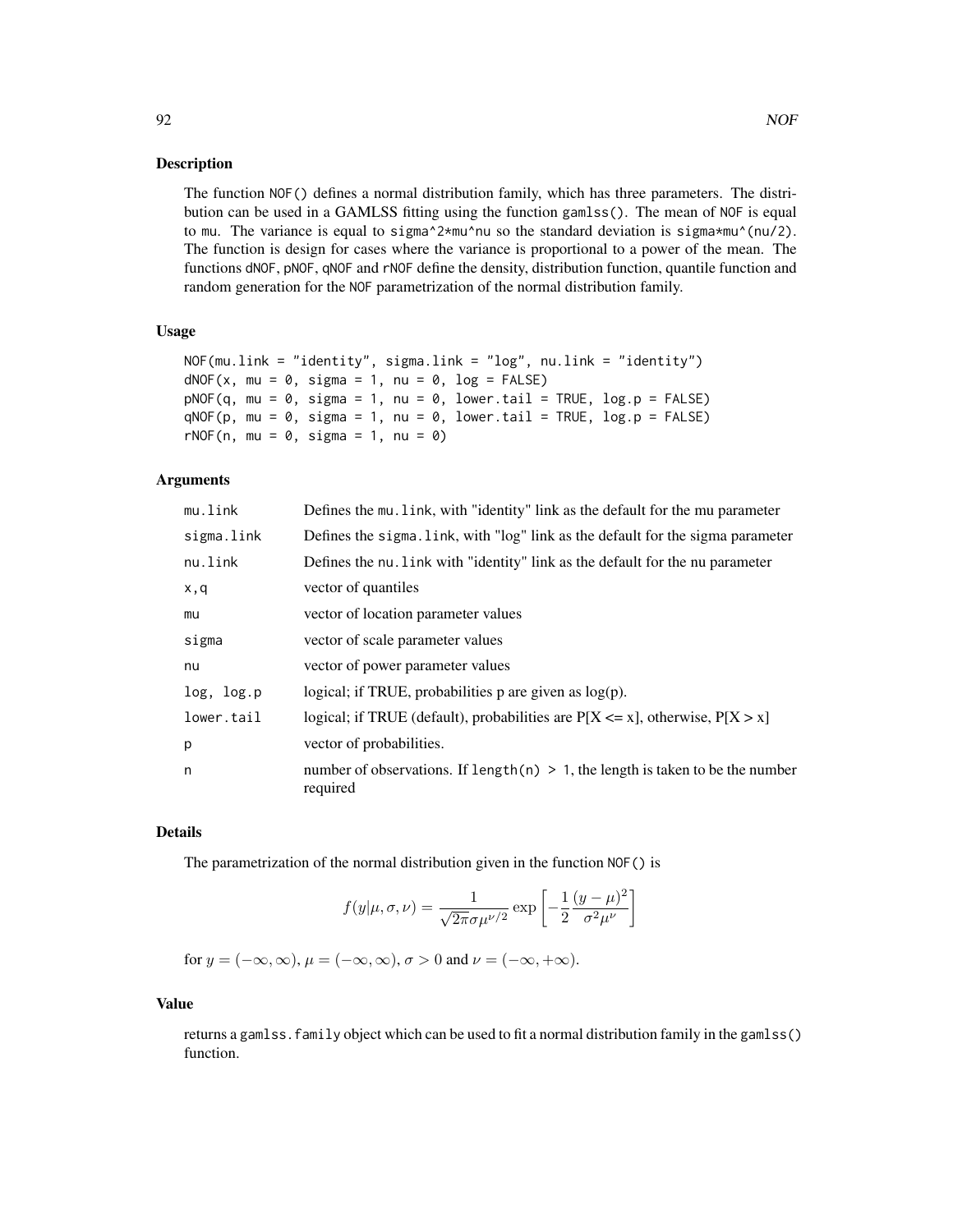# $NOF$  93

# **Note**

For the function NOF(),  $\mu$  is the mean and  $\sigma \mu^{\nu/2}$  is the standard deviation of the normal distribution family. The NOF is design for fitting regression type models where the variance is proportional to a power ofthe mean. Models of this type are related to the "pseudo likelihood" models of Carroll and Rubert (1987) but here a proper likelihood is miximised.

Note that because the high correlation between the sigma and the nu parameter the mixed() method should be used in the fitting.

# Author(s)

Mikis Stasinopoulos, Bob Rigby and Calliope Akantziliotou

#### References

Davidian, M. and Carroll, R. J. (1987), Variance Function Estimation, *Journal of the American Statistical Association*, Vol. 82, pp. 1079-1091

Rigby, R. A. and Stasinopoulos D. M. (2005). Generalized additive models for location, scale and shape,(with discussion), *Appl. Statist.*, 54, part 3, pp 507-554.

Stasinopoulos D. M., Rigby R.A. and Akantziliotou C. (2006) Instructions on how to use the GAMLSS package in R. Accompanying documentation in the current GAMLSS help files, (see also <http://www.gamlss.org/>).

Stasinopoulos D. M. Rigby R.A. (2007) Generalized additive models for location scale and shape (GAMLSS) in R. *Journal of Statistical Software*, Vol. 23, Issue 7, Dec 2007, [http://www.jstatsof](http://www.jstatsoft.org/v23/i07)t. [org/v23/i07](http://www.jstatsoft.org/v23/i07).

## See Also

[gamlss.family](#page-38-0), [NO](#page-87-0), [NO2](#page-89-0)

```
NOF()# gives information about the default links for the normal distribution family
# library(gamlss)
#data(abdom)
## the normal distribution fit with constant sigma
#m1<-gamlss(y~poly(x,2), sigma.fo=~1, family=NO, data=abdom)
## the normal family fit with variance proportional to mu
#m2<-gamlss(y~poly(x,2), sigma.fo=~1, family=NOF, data=abdom, method=mixed(1,20))
## a nornal distribution fit with variance as a function of x
#m3 <-gamlss(y~poly(x,2), sigma.fo=~x, family=NO, data=abdom, method=mixed(1,20))
#GAIC(m1,m2,m3)
```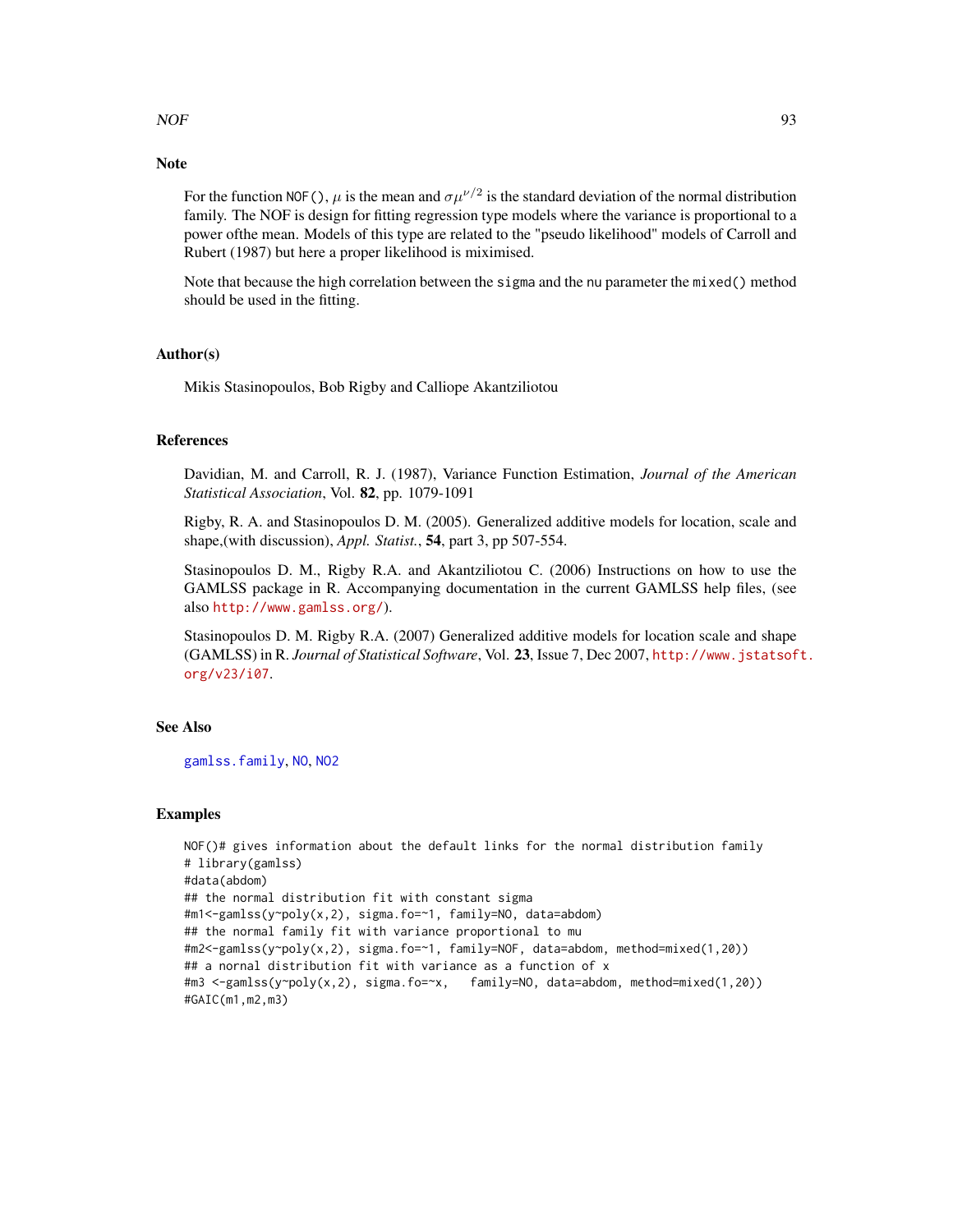The functions PARETO2() and PARETO2o() define the Pareto Type 2 distribution, a two parameter distribution, for a gamlss.family object to be used in GAMLSS fitting using the function gamlss(). The parameters are mu and sigma in both functions but the parameterasation different. The mu is identical for both PARETO2() and PARETO2o(). The sigma in PARETO2o() is the inverse of the sigma in codePARETO2() and coresponse to the usual parameter alpha of the Patreto distribution. The functions dPARETO2, pPARETO2, qPARETO2 and rPARETO2 define the density, distribution function, quantile function and random generation for the PARETO2 parameterization of the Pareto type 2 distribution while the functions dPARETO2o, pPARETO2o, qPARETO2o and rPARETO2o define the density, distribution function, quantile function and random generation for the original PARETO2o parameterization of the Pareto type 2 distribution

# Usage

```
PARETO2(mu.link = "log", sigma.link = "log")
dPARETO2(x, mu = 1, sigma = 0.5, log = FALSE)pPARETO2(q, mu = 1, sigma = 0.5, lower[a] = TRUE, log.p = FALSE)qPARETO2(p, mu = 1, sigma = 0.5, lower[angleraor] <math>p = FALSErPARETO2(n, mu = 1, sigma = 0.5)PARETO2o(mu.link = "log", sigma.link = "log")
dPARETO2o(x, mu = 1, sigma = 0.5, log = FALSE)pPARETO2o(q, mu = 1, sigma = 0.5, lower[allerage ] <math>pPARETO2o(q, mu = 1, sigma = 0.5, lower[blace ] <math>p = FalseqPARETO2o(p, mu = 1, sigma = 0.5, lower[allerage ] <math>nPARETO2o(p, mu = 1, sigma = 0.5, lower[allerage ] <math>nPRETO2o(p, mu = 1, sigma = 0.5, lowerrPARETO2o(n, mu = 1, sigma = 0.5)
```
### Arguments

| mu.link    | Defines the mu. link, with """ link sa the default for the mu parameter                       |
|------------|-----------------------------------------------------------------------------------------------|
| sigma.link | Defines the sigma. link, with "'log"' as the default for the sigma parameter                  |
| x, q       | vector of quantiles                                                                           |
| mu         | vector of location parameter values                                                           |
| sigma      | vector of scale parameter values                                                              |
| log, log.p | logical; if TRUE, probabilities $p$ are given as $log(p)$                                     |
| lower.tail | logical; if TRUE (default), probabilities are $P[X \le x]$ , otherwise $P[X > x]$             |
| p          | vector of probabilities                                                                       |
| n          | number of observations. If length(n) $> 1$ , the length is taken to be the number<br>required |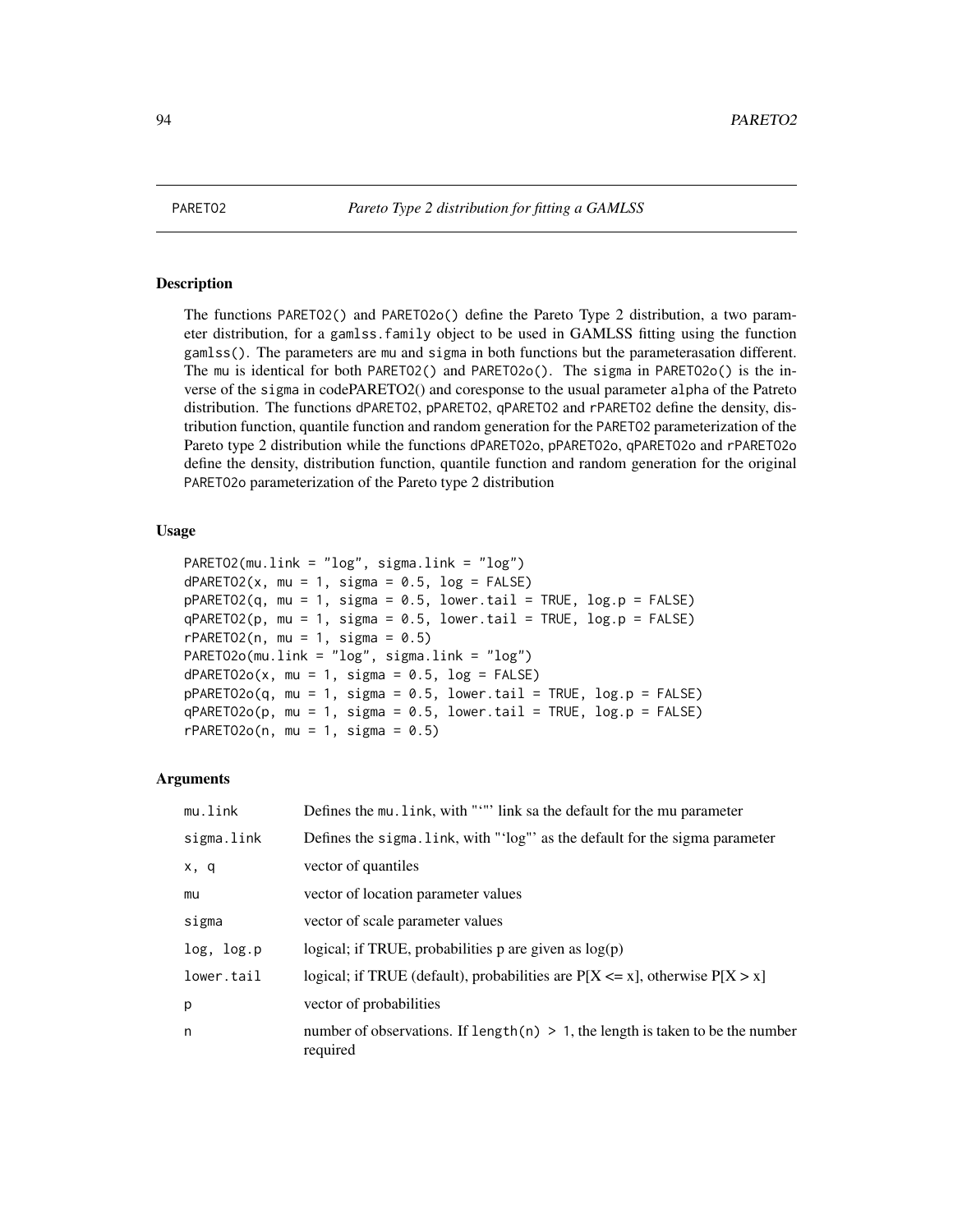## PARETO2 95

# Details

The parameterization of the Pareto Type 2 distribution in the function PA2 is:

$$
f(y|\mu,\sigma) = \frac{1}{\sigma} \mu^{\frac{1}{\sigma}} (y+mu)^{-\frac{1}{signa+1}}
$$

for  $y \ge 0$ ,  $mu > 0$  and  $sigma > 0$ .

# Value

returns a gamlss.family object which can be used to fit a Pareto type 2 distribution in the gamlss() function.

#### Author(s)

Fiona McElduff, Bob Rigby and Mikis Stasinopoulos

# References

Johnson, N., Kotz, S., and Balakrishnan, N. (1997). *Discrete Multivariate Distributions.* Wiley-Interscience, NY, USA.

Rigby, R. A. and Stasinopoulos D. M. (2005). Generalized additive models for location, scale and shape,(with discussion), *Appl. Statist.*, 54, part 3, pp 507-554.

Stasinopoulos D. M., Rigby R.A. and Akantziliotou C. (2006) Instructions on how to use the GAMLSS package in R. Accompanying documentation in the current GAMLSS help files, (see also <http://www.gamlss.org/>).

Stasinopoulos D. M. Rigby R.A. (2007) Generalized additive models for location scale and shape (GAMLSS) in R. *Journal of Statistical Software*, Vol. 23, Issue 7, Dec 2007, [http://www.jstatsof](http://www.jstatsoft.org/v23/i07)t. [org/v23/i07](http://www.jstatsoft.org/v23/i07).

# See Also

[gamlss.family](#page-38-0)

```
par(mfrow=c(2,2))
y<-seq(0.2,20,0.2)
plot(y, dPARETO2(y), type="l" , lwd=2)
q<-seq(0,20,0.2)
plot(q, pPARETO2(q), ylim=c(0,1), type="l", lwd=2)
p<-seq(0.0001,0.999,0.05)
plot(p, qPARETO2(p), type="l", lwd=2)
dat <- rPARETO2(100)
hist(rPARETO2(100), nclass=30)
#summary(gamlss(a~1, family="PARETO2"))
```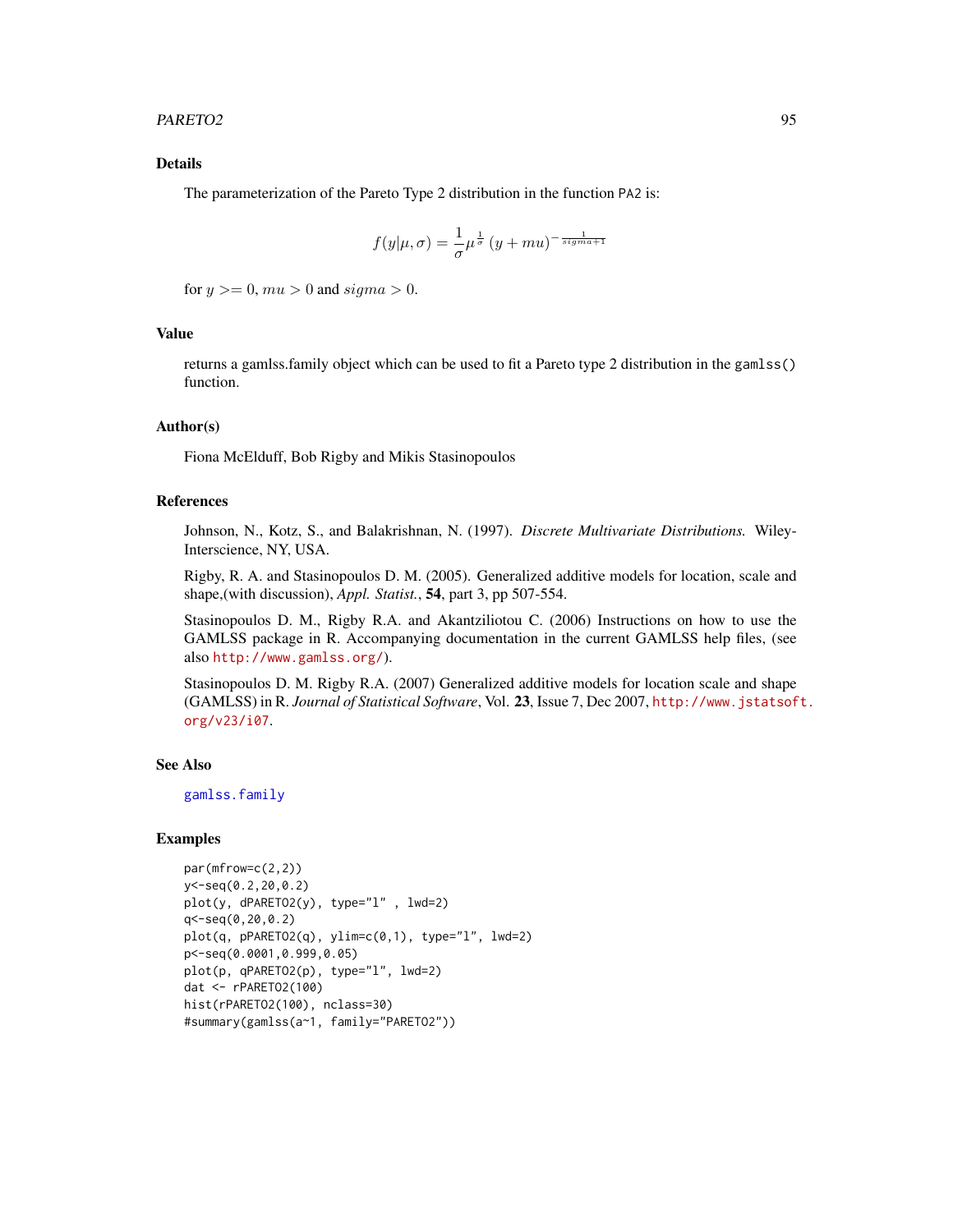The functions define the Power Exponential distribution, a three parameter distribution, for a gamlss. family object to be used in GAMLSS fitting using the function gamlss(). The functions dPE, pPE, qPE and rPE define the density, distribution function, quantile function and random generation for the specific parameterization of the power exponential distribution showing below. The functions dPE2, pPE2, qPE2 and rPE2 define the density, distribution function, quantile function and random generation of a standard parameterization of the power exponential distribution.

# Usage

```
PE(mu.link = "identity", sigma.link = "log", nu.link = "log")
dPE(x, mu = 0, sigma = 1, nu = 2, log = FALSE)pPE(q, mu = 0, sigma = 1, nu = 2, lower[20] <math>i = TRUE, log.p = FALSE)
qPE(p, mu = 0, sigma = 1, nu = 2, lower[avabraof] = TRUE, <math>log.p = FALSE)
rPE(n, mu = 0, sigma = 1, nu = 2)PE2(mu.link = "identity", sigma.link = "log", nu.link = "log")
dPE2(x, mu = 0, sigma = 1, nu = 2, log = FALSE)pPE2(q, mu = 0, sigma = 1, nu = 2, lower[amaching] <math>p = FALEEqPE2(p, mu = 0, sigma = 1, nu = 2, lower[avated] = TRUE, <math>log.p = FALSE)
rPE2(n, mu = 0, sigma = 1, nu = 2)
```
## **Arguments**

| mu.link    | Defines the mu. link, with "identity" link as the default for the mu parameter                 |
|------------|------------------------------------------------------------------------------------------------|
| sigma.link | Defines the sigma. Link, with "log" link as the default for the sigma parameter                |
| nu.link    | Defines the nu. link, with "log" link as the default for the nu parameter                      |
| x,q        | vector of quantiles                                                                            |
| mu         | vector of location parameter values                                                            |
| sigma      | vector of scale parameter values                                                               |
| nu         | vector of kurtosis parameter                                                                   |
| log, log.p | logical; if TRUE, probabilities $p$ are given as $log(p)$ .                                    |
| lower.tail | logical; if TRUE (default), probabilities are $P[X \le x]$ , otherwise, $P[X > x]$             |
| p          | vector of probabilities.                                                                       |
| n          | number of observations. If length $(n) > 1$ , the length is taken to be the number<br>required |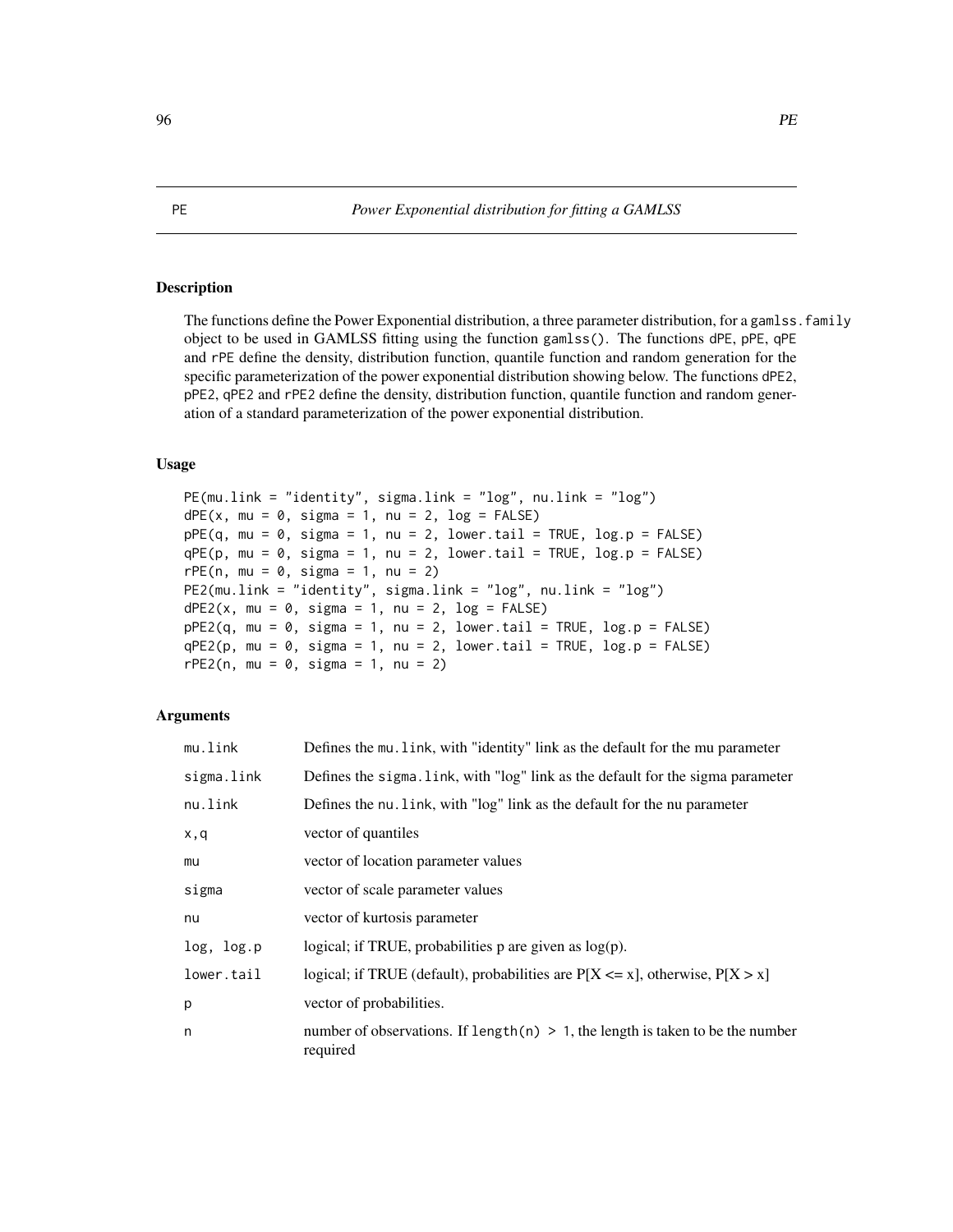# Details

Power Exponential distribution (PE) is defined as

$$
f(y|\mu,\sigma,\nu) = \frac{\nu \exp[-(\frac{1}{2})|\frac{z}{c}|^{\nu}]}{\sigma c 2^{(1+1/\nu)} \Gamma(\frac{1}{\nu})}
$$

where  $c = [2^{-2/\nu} \Gamma(1/\nu) / \Gamma(3/\nu)]^{0.5}$ , for  $y = (-\infty, +\infty)$ ,  $\mu = (-\infty, +\infty)$ ,  $\sigma > 0$  and  $\nu > 0$ . This parametrization was used by Nelson (1991) and ensures  $\mu$  is the mean and  $\sigma$  is the standard deviation of y (for all parameter values of  $\mu$ ,  $\sigma$  and  $\nu$  within the rages above)

Thw Power Exponential distribution (PE2) is defined as

$$
f(y|\mu, \sigma, \nu) = \frac{\nu \exp[-|z|^{\nu}]}{2\sigma \Gamma(\frac{1}{\nu})}
$$

# Value

returns a gamlss.family object which can be used to fit a Power Exponential distribution in the gamlss() function.

#### Note

 $\mu$  is the mean and  $\sigma$  is the standard deviation of the Power Exponential distribution

## Author(s)

Mikis Stasinopoulos <d.stasinopoulos@londonmet.ac.uk>, Bob Rigby <r.rigby@londonmet.ac.uk>

#### References

Nelson, D.B. (1991) Conditional heteroskedasticity in asset returns: a new approach. *Econometrica*, 57, 347-370.

Rigby, R. A. and Stasinopoulos D. M. (2005). Generalized additive models for location, scale and shape,(with discussion), *Appl. Statist.*, 54, part 3, pp 507-554.

Stasinopoulos D. M., Rigby R.A. and Akantziliotou C. (2006) Instructions on how to use the GAMLSS package in R. Accompanying documentation in the current GAMLSS help files, (see also <http://www.gamlss.org/>).

Stasinopoulos D. M. Rigby R.A. (2007) Generalized additive models for location scale and shape (GAMLSS) in R. *Journal of Statistical Software*, Vol. 23, Issue 7, Dec 2007, [http://www.jstatsof](http://www.jstatsoft.org/v23/i07)t. [org/v23/i07](http://www.jstatsoft.org/v23/i07).

## See Also

[gamlss.family](#page-38-0), [BCPE](#page-8-0)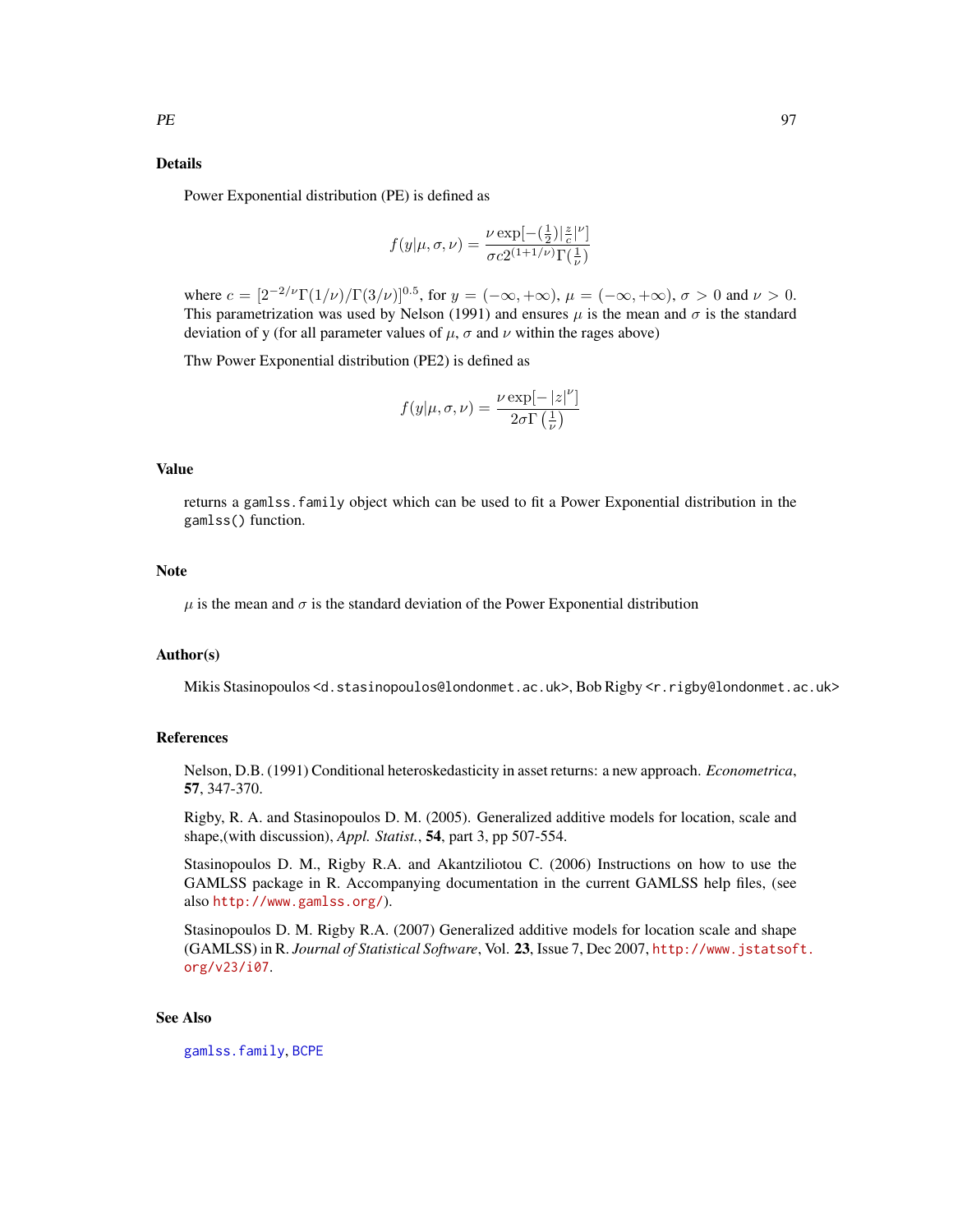## Examples

```
PE()# gives information about the default links for the Power Exponential distribution
# library(gamlss)
# data(abdom)
# h1<-gamlss(y~cs(x,df=3), sigma.formula=~cs(x,1), family=PE, data=abdom) # fit
# h2<-gamlss(y~cs(x,df=3), sigma.formula=~cs(x,1), family=PE2, data=abdom) # fit
# plot(h1)
# plot(h2)
# leptokurtotic
plot(function(x) dPE(x, mu=10,sigma=2,nu=1), 0.0, 20,
main = "The PE density mu=10, sigma=2, nu=1")
# platykurtotic
plot(function(x) dPE(x, mu=10,sigma=2,nu=4), 0.0, 20,
main = "The PE density mu=10, sigma=2, nu=4")
```
<span id="page-97-0"></span>PIG *The Poisson-inverse Gaussian distribution for fitting a GAMLSS model*

#### Description

The PIG() function defines the Poisson-inverse Gaussian distribution, a two parameter distribution, for a gamlss.family object to be used in GAMLSS fitting using the function gamlss(). The functions dPIG, pPIG, qPIG and rPIG define the density, distribution function, quantile function and random generation for the Poisson-inverse Gaussian PIG(), distribution.

## Usage

```
PIG(mu.link = "log", sigma.link = "log")
dPIG(x, mu = 0.5, sigma = 0.02, log = FALSE)pPIG(q, mu = 0.5, sigma = 0.02, lower.tail = TRUE, log.p = FALSE)qPIG(p, mu = 0.5, sigma = 0.02, lowerti = TRUE, <math>log.p = FALSE,
     max.value = 10000)
rPIG(n, mu = 0.5, sigma = 0.02)
```
# Arguments

| mu.link       | Defines the mu. link, with "log" link as the default for the mu parameter       |
|---------------|---------------------------------------------------------------------------------|
| sigma.link    | Defines the sigma. link, with "log" link as the default for the sigma parameter |
| $\times$      | vector of (non-negative integer) quantiles                                      |
| mu            | vector of positive means                                                        |
| sigma         | vector of positive despersion parameter                                         |
| p             | vector of probabilities                                                         |
| q             | vector of quantiles                                                             |
| n             | number of random values to return                                               |
| log,<br>Log.p | logical; if TRUE, probabilities $p$ are given as $log(p)$                       |

98 PIG and the contract of the contract of the contract of the contract of the contract of the contract of the contract of the contract of the contract of the contract of the contract of the contract of the contract of the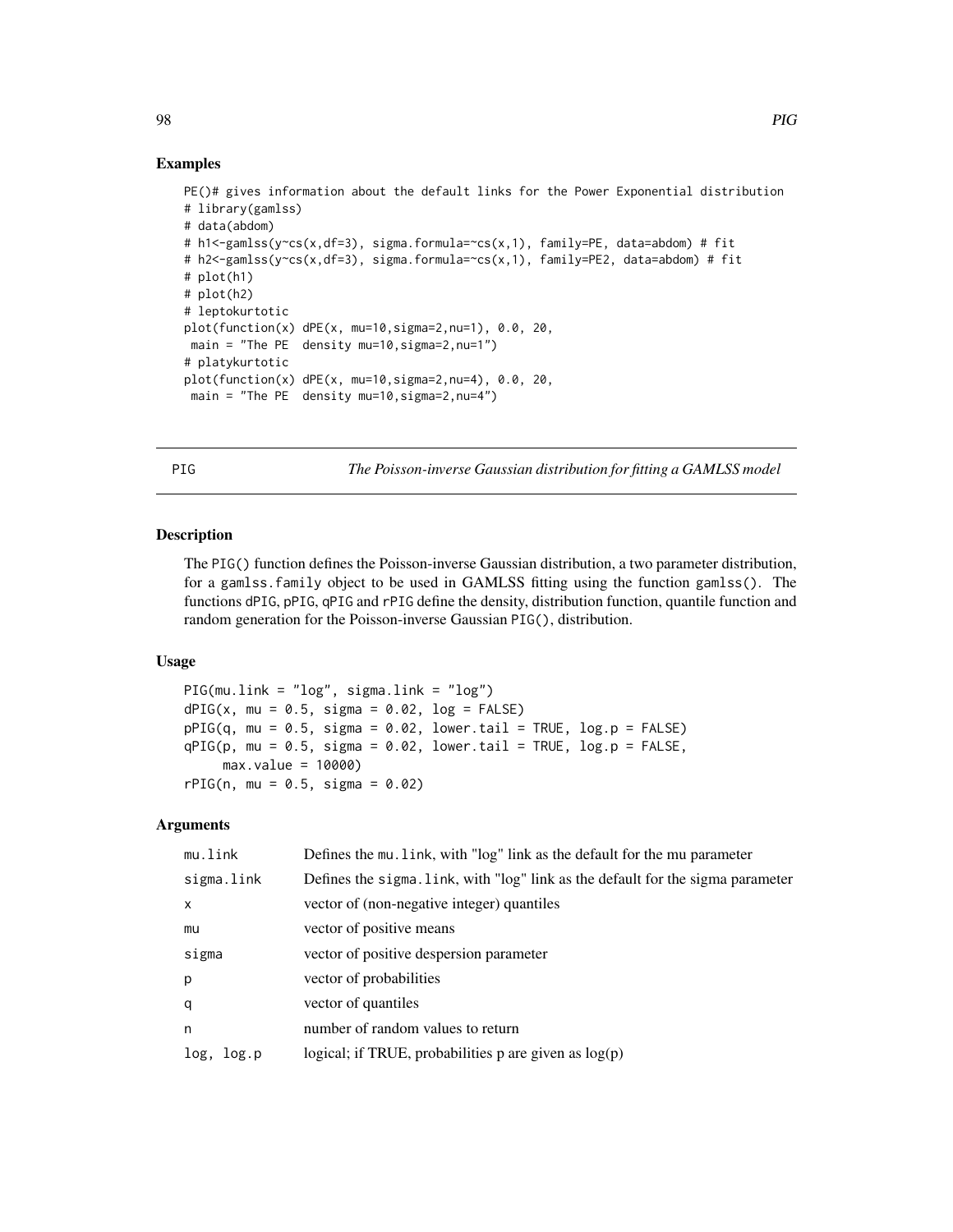| lower.tail | logical; if TRUE (default), probabilities are $P[X \le x]$ , otherwise, $P[X > x]$ |
|------------|------------------------------------------------------------------------------------|
| max.value  | a constant, set to the default value of 10000 for how far the algorithm should     |
|            | look for q                                                                         |

# Details

The probability function of the Poisson-inverse Gaussian distribution, is given by

$$
f(y|\mu,\sigma)=\left(\frac{2\alpha}{\pi}^{\frac{1}{2}}\right)\frac{\mu^ye^{\frac{1}{\sigma}}K_{y-\frac{1}{2}}(\alpha)}{(\alpha\sigma)^y y!}
$$

where  $\alpha^2 = \frac{1}{\sigma^2} + \frac{2\mu}{\sigma}$ , for  $y = 0, 1, 2, ..., \infty$  where  $\mu > 0$  and  $\sigma > 0$  and  $K_\lambda(t) = \frac{1}{2} \int_0^\infty x^{\lambda - 1} \exp\{-\frac{1}{2}t(x +$  $(x^{-1})$ }dx is the modified Bessel function of the third kind. [Note that the above parameterization was used by Dean, Lawless and Willmot(1989). It is also a special case of the Sichel distribution SI() when  $\nu = -\frac{1}{2}$ .

## Value

Returns a gamlss.family object which can be used to fit a Poisson-inverse Gaussian distribution in the gamlss() function.

# Author(s)

Mikis Stasinopoulos, Bob Rigby and Marco Enea

### References

Dean, C., Lawless, J. F. and Willmot, G. E., A mixed poisson-inverse-Gaussian regression model, *Canadian J. Statist.*, 17, 2, pp 171-181

Rigby, R. A. and Stasinopoulos D. M. (2005). Generalized additive models for location, scale and shape,(with discussion), *Appl. Statist.*, 54, part 3, pp 507-554.

Stasinopoulos D. M., Rigby R.A. and Akantziliotou C. (2006) Instructions on how to use the GAMLSS package in R. Accompanying documentation in the current GAMLSS help files, (see also <http://www.gamlss.org/>).

Stasinopoulos D. M. Rigby R.A. (2007) Generalized additive models for location scale and shape (GAMLSS) in R. *Journal of Statistical Software*, Vol. 23, Issue 7, Dec 2007, [http://www.jstatsof](http://www.jstatsoft.org/v23/i07)t. [org/v23/i07](http://www.jstatsoft.org/v23/i07).

#### See Also

[gamlss.family](#page-38-0), [NBI](#page-81-0), [NBII](#page-83-0), [SI](#page-112-0), [SICHEL](#page-114-0)

```
PIG()# gives information about the default links for the Poisson-inverse Gaussian distribution
#plot the pdf using plot
plot(function(y) dPIG(y, mu=10, sigma = 1), from=0, to=50, n=50+1, type="n") # pdf# plot the cdf
```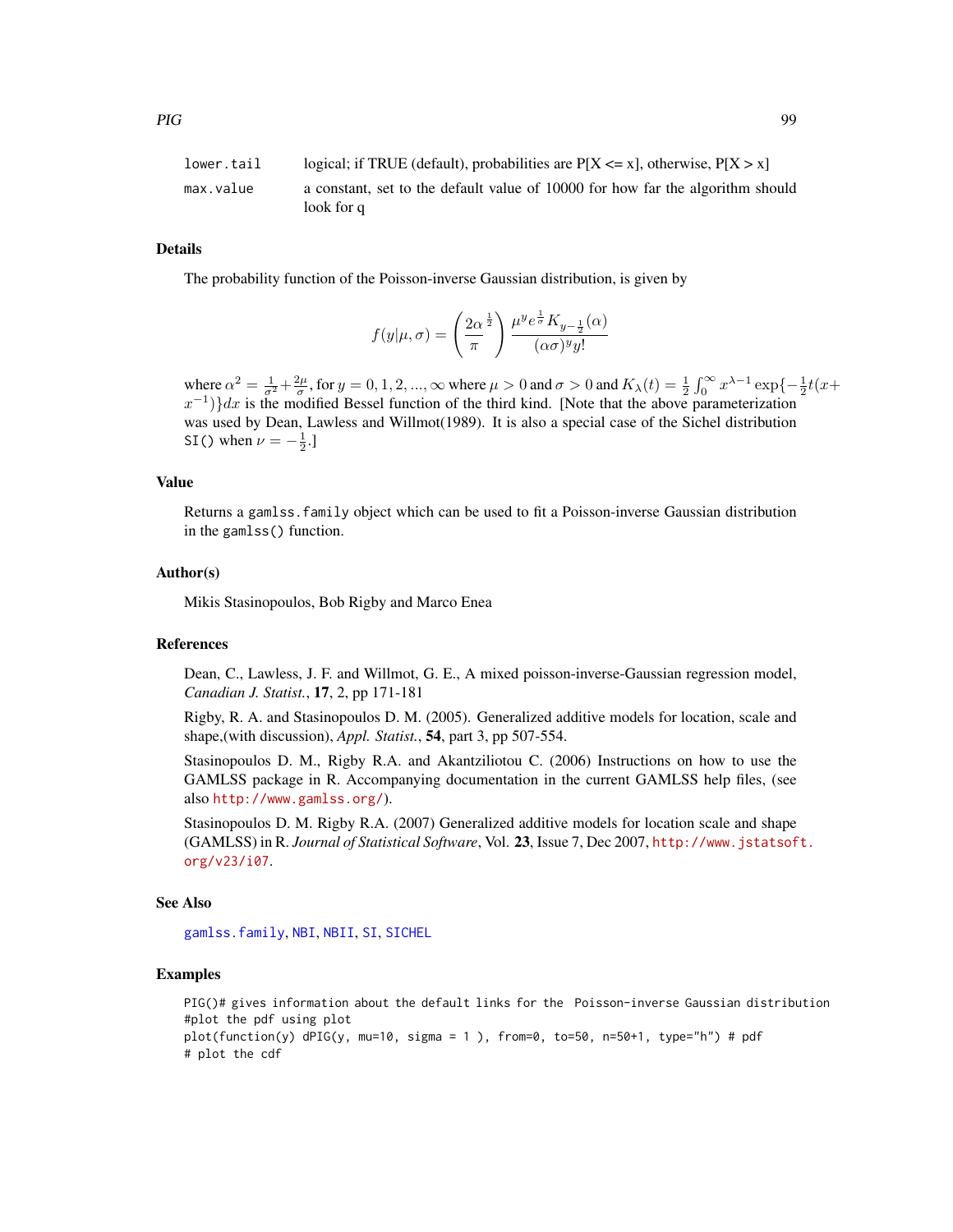```
plot(seq(from=0,to=50),pPIG(seq(from=0,to=50), mu=10, sigma=1), type="h") # cdf
# generate random sample
tN <- table(Ni <- rPIG(100, mu=5, sigma=1))
r <- barplot(tN, col='lightblue')
# fit a model to the data
# library(gamlss)
# gamlss(Ni~1,family=PIG)
```
PO *Poisson distribution for fitting a GAMLSS model*

# Description

This function PO defines the Poisson distribution, an one parameter distribution, for a gamlss. family object to be used in GAMLSS fitting using the function gamlss(). The functions dPO, pPO, qPO and rPO define the density, distribution function, quantile function and random generation for the Poisson, PO(), distribution.

### Usage

```
PO(mu.link = "log")
dPO(x, mu = 1, log = FALSE)pPO(q, mu = 1, lower.tail = TRUE, log.p = FALSE)qPO(p, mu = 1, lower.tail = TRUE, log.p = FALSE)rPO(n, mu = 1)
```
# Arguments

| mu.link    | Defines the mu. link, with "log" link as the default for the mu parameter          |
|------------|------------------------------------------------------------------------------------|
| X          | vector of (non-negative integer) quantiles                                         |
| mu         | vector of positive means                                                           |
| p          | vector of probabilities                                                            |
| q          | vector of quantiles                                                                |
| n          | number of random values to return                                                  |
| log, log.p | logical; if TRUE, probabilities p are given as $log(p)$                            |
| lower.tail | logical; if TRUE (default), probabilities are $P[X \le x]$ , otherwise, $P[X > x]$ |

#### Details

Definition file for Poisson distribution.

$$
f(y|\mu) = \frac{e^{-\mu}\mu^y}{\Gamma(y+1)}
$$

for  $y = 0, 1, 2, ...$  and  $\mu > 0$ .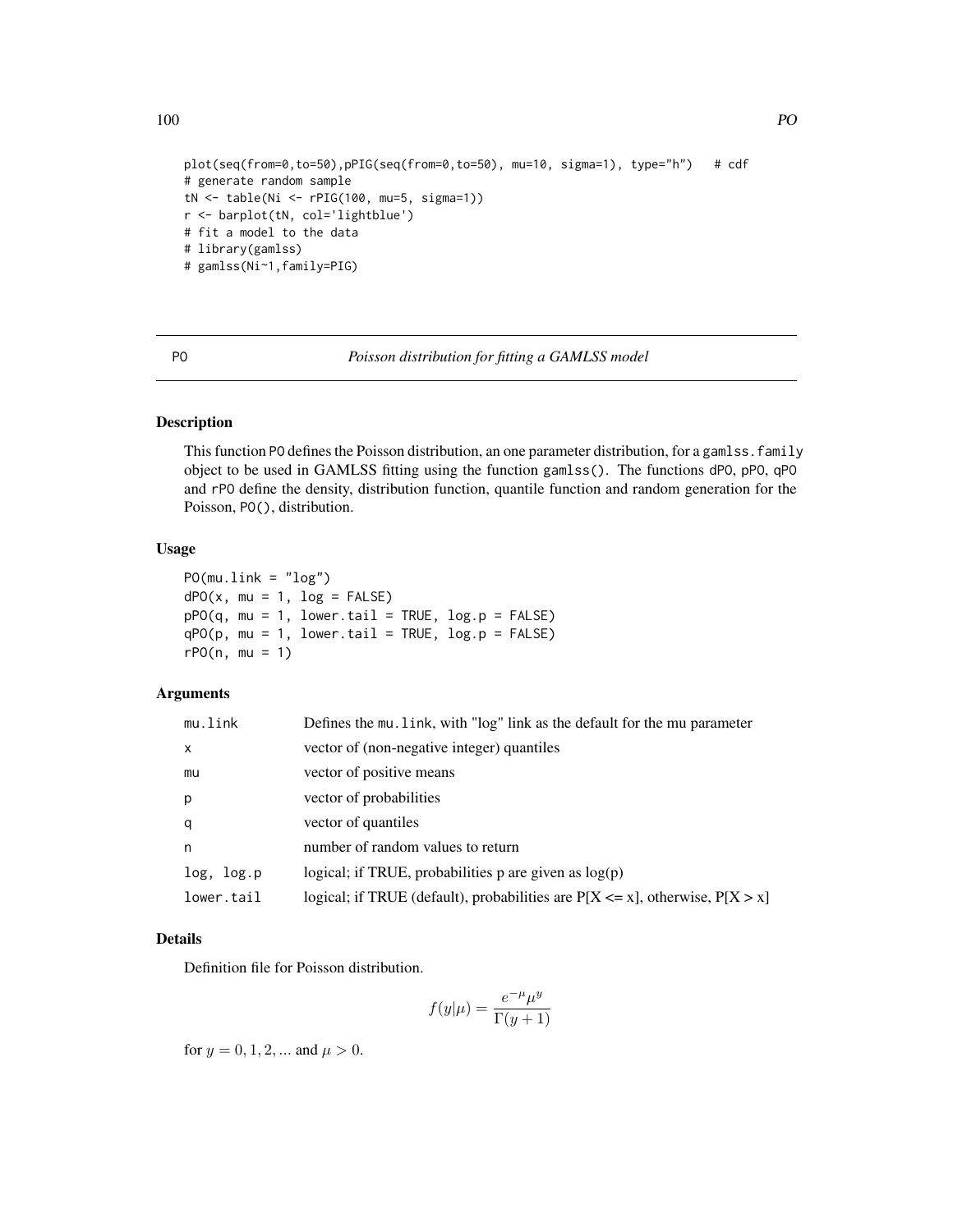# Value

returns a gamlss.family object which can be used to fit a Poisson distribution in the gamlss() function.

## Note

 $\mu$  is the mean of the Poisson distribution

# Author(s)

Bob Rigby <r.rigby@londonmet.ac.uk>, Mikis Stasinopoulos <d.stasinopoulos@londonmet.ac.uk>, and Kalliope Akantziliotou

# References

Rigby, R. A. and Stasinopoulos D. M. (2005). Generalized additive models for location, scale and shape,(with discussion), *Appl. Statist.*, 54, part 3, pp 507-554.

Stasinopoulos D. M., Rigby R.A. and Akantziliotou C. (2006) Instructions on how to use the GAMLSS package in R. Accompanying documentation in the current GAMLSS help files, (see also <http://www.gamlss.org/>).

Stasinopoulos D. M. Rigby R.A. (2007) Generalized additive models for location scale and shape (GAMLSS) in R. *Journal of Statistical Software*, Vol. 23, Issue 7, Dec 2007, [http://www.jstatsof](http://www.jstatsoft.org/v23/i07)t. [org/v23/i07](http://www.jstatsoft.org/v23/i07).

# See Also

[gamlss.family](#page-38-0), [NBI](#page-81-0), [NBII](#page-83-0), [SI](#page-112-0), [SICHEL](#page-114-0)

```
PO()# gives information about the default links for the Poisson distribution
# fitting data using PO()
```

```
# plotting the distribution
plot(function(y) dPO(y, mu=10 ), from=0, to=20, n=20+1, type="h")
# creating random variables and plot them
tN <- table(Ni <- rPO(1000, mu=5))
r <- barplot(tN, col='lightblue')
# library(gamlss)
# data(aids)
# h<-gamlss(y~cs(x,df=7)+qrt, family=PO, data=aids) # fits the constant+x+qrt model
# plot(h)
# pdf.plot(family=PO, mu=10, min=0, max=20, step=1)
```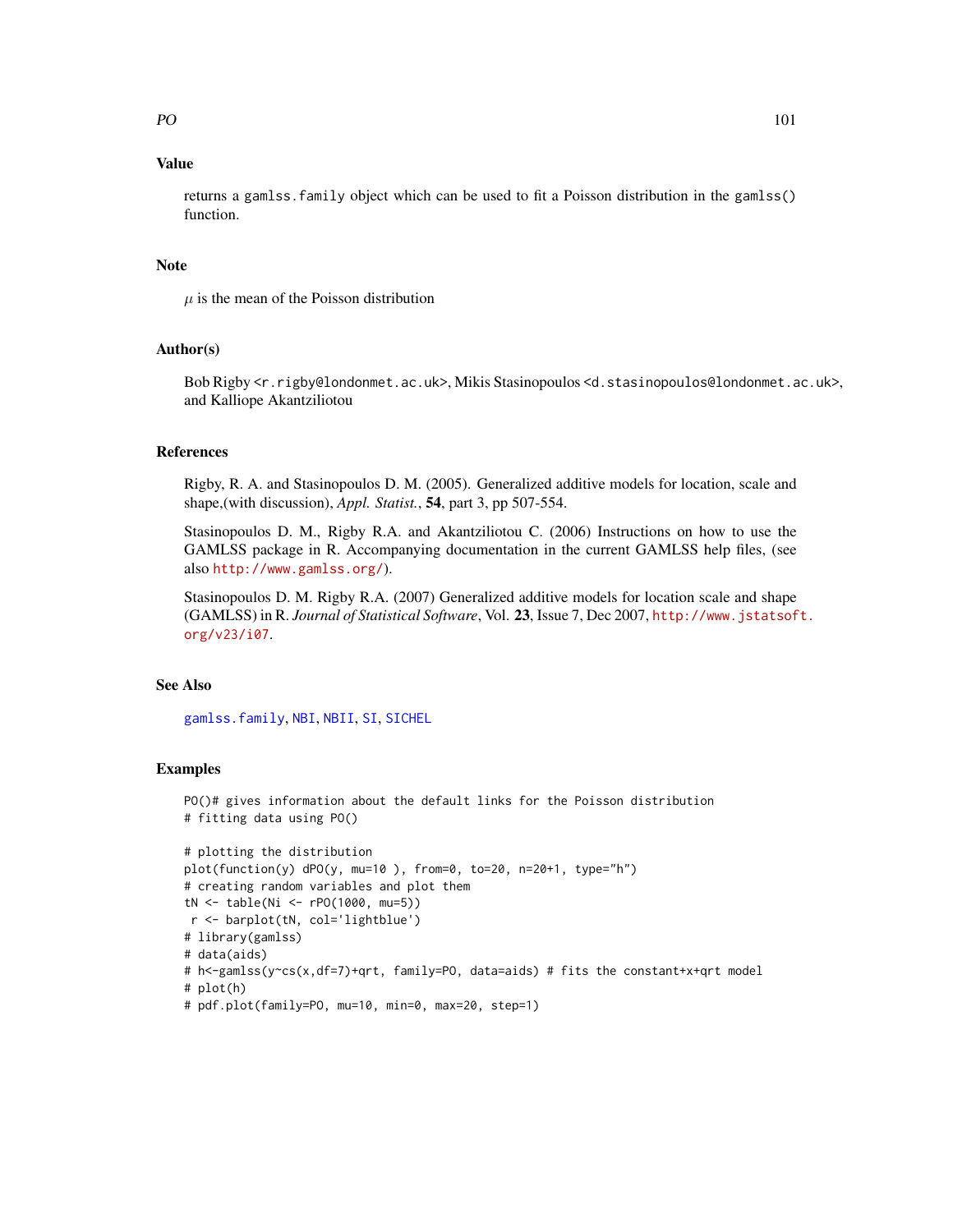The function RG defines the reverse Gumbel distribution, a two parameter distribution, for a gamlss. family object to be used in GAMLSS fitting using the function gamlss(). The functions dRG, pRG, qRG and rRG define the density, distribution function, quantile function and random generation for the specific parameterization of the reverse Gumbel distribution.

### Usage

```
RG(mu.link = "identity", sigma.link = "log")
dRG(x, mu = 0, sigma = 1, log = FALSE)pRG(q, mu = 0, sigma = 1, lower.tail = TRUE, log.p = FALSE)qRG(p, mu = 0, sigma = 1, lower.tail = TRUE, log.p = FALSE)rRG(n, mu = 0, sigma = 1)
```
# Arguments

| mu.link    | Defines the mu. link, with "identity" link as the default for the mu parameter.<br>other available link is "inverse", "log" and "own"   |
|------------|-----------------------------------------------------------------------------------------------------------------------------------------|
| sigma.link | Defines the sigma. Link, with "log" link as the default for the sigma parameter,<br>other links are the "inverse", "identity" and "own" |
| x,q        | vector of quantiles                                                                                                                     |
| mu         | vector of location parameter values                                                                                                     |
| sigma      | vector of scale parameter values                                                                                                        |
| log, log.p | logical; if TRUE, probabilities $p$ are given as $log(p)$ .                                                                             |
| lower.tail | logical; if TRUE (default), probabilities are $P[X \le x]$ , otherwise, $P[X > x]$                                                      |
| p          | vector of probabilities.                                                                                                                |
| n          | number of observations. If length(n) $> 1$ , the length is taken to be the number<br>required                                           |

# Details

The specific parameterization of the reverse Gumbel distribution used in RG is

$$
f(y|\mu,\sigma) = \frac{1}{\sigma} \exp\left\{-\left(\frac{y-\mu}{\sigma}\right) - \exp\left[-\frac{(y-\mu)}{\sigma}\right]\right\}
$$
  
for  $y = (-\infty, \infty)$ ,  $\mu = (-\infty, +\infty)$  and  $\sigma > 0$ .

# Value

RG() returns a gamlss. family object which can be used to fit a Gumbel distribution in the gamlss() function. dRG() gives the density, pGU() gives the distribution function, qRG() gives the quantile function, and rRG() generates random deviates.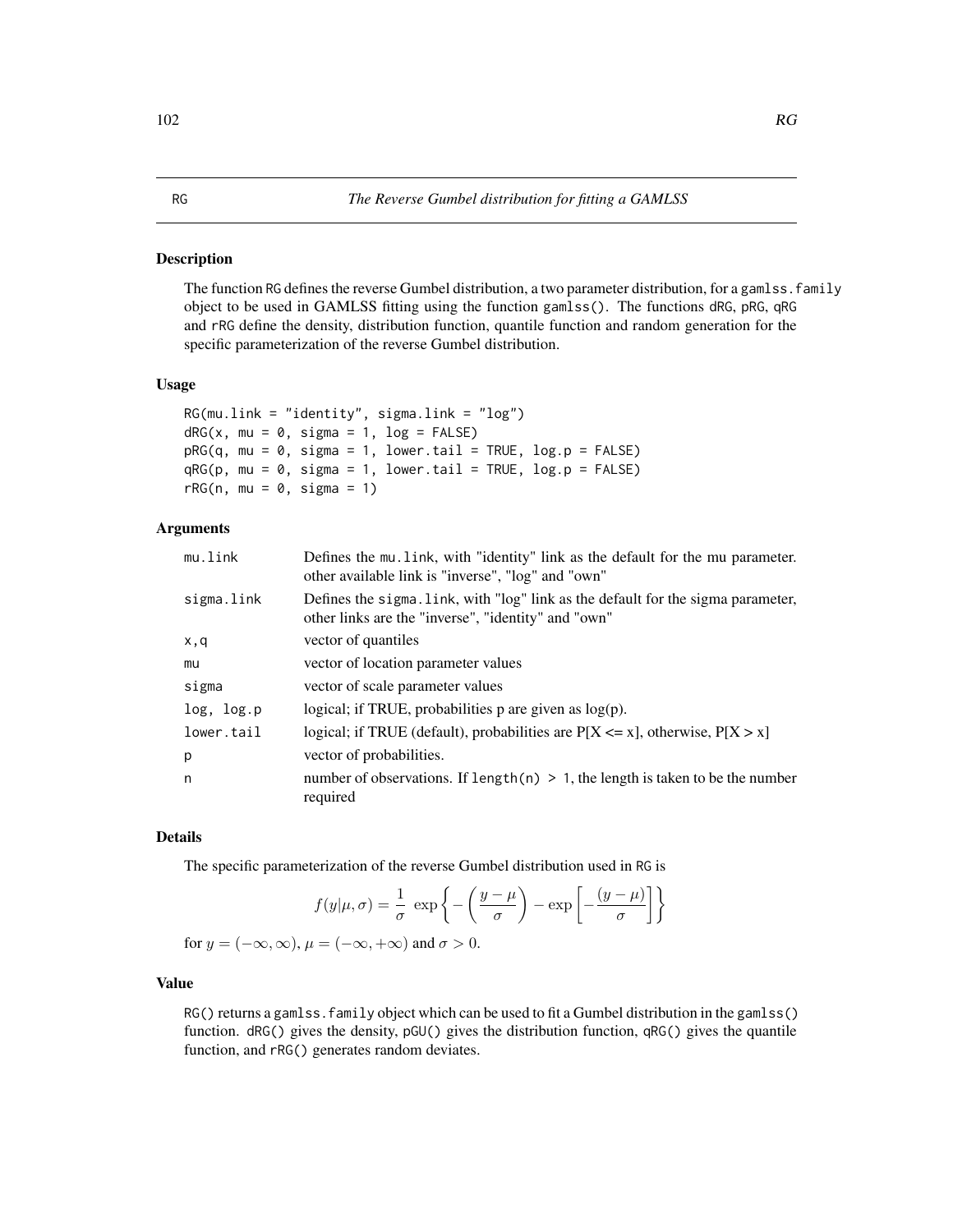# Note

The mean of the distribution is  $\mu + 0.57722\sigma$  and the variance is  $\pi^2 \sigma^2/6$ .

# Author(s)

Mikis Stasinopoulos <d.stasinopoulos@londonmet.ac.uk>, Bob Rigby <r.rigby@londonmet.ac.uk> and Calliope Akantziliotou

## References

Rigby, R. A. and Stasinopoulos D. M. (2005). Generalized additive models for location, scale and shape,(with discussion), *Appl. Statist.*, 54, part 3, pp 507-554.

Stasinopoulos D. M., Rigby R.A. and Akantziliotou C. (2006) Instructions on how to use the GAMLSS package in R. Accompanying documentation in the current GAMLSS help files, (see also <http://www.gamlss.org/>).

Stasinopoulos D. M. Rigby R.A. (2007) Generalized additive models for location scale and shape (GAMLSS) in R. *Journal of Statistical Software*, Vol. 23, Issue 7, Dec 2007, [http://www.jstatsof](http://www.jstatsoft.org/v23/i07)t. [org/v23/i07](http://www.jstatsoft.org/v23/i07).

# See Also

[gamlss.family](#page-38-0)

## Examples

```
plot(function(x) dRG(x, mu=0,sigma=1), -3, 6,
main = "{Reverse Gumbel density mu=0, sigma=1}")
RG()# gives information about the default links for the Gumbel distribution
dat<-rRG(100, mu=10, sigma=2) # generates 100 random observations
# library(gamlss)
# gamlss(dat~1,family=RG) # fits a constant for each parameter mu and sigma
```
RGE *Reverse generalized extreme family distribution for fitting a GAMLSS*

#### **Description**

The function RGE defines the reverse generalized extreme family distribution, a three parameter distribution, for a gamlss.family object to be used in GAMLSS fitting using the function gamlss(). The functions dRGE, pRGE, qRGE and rRGE define the density, distribution function, quantile function and random generation for the specific parameterization of the reverse generalized extreme distribution given in details below.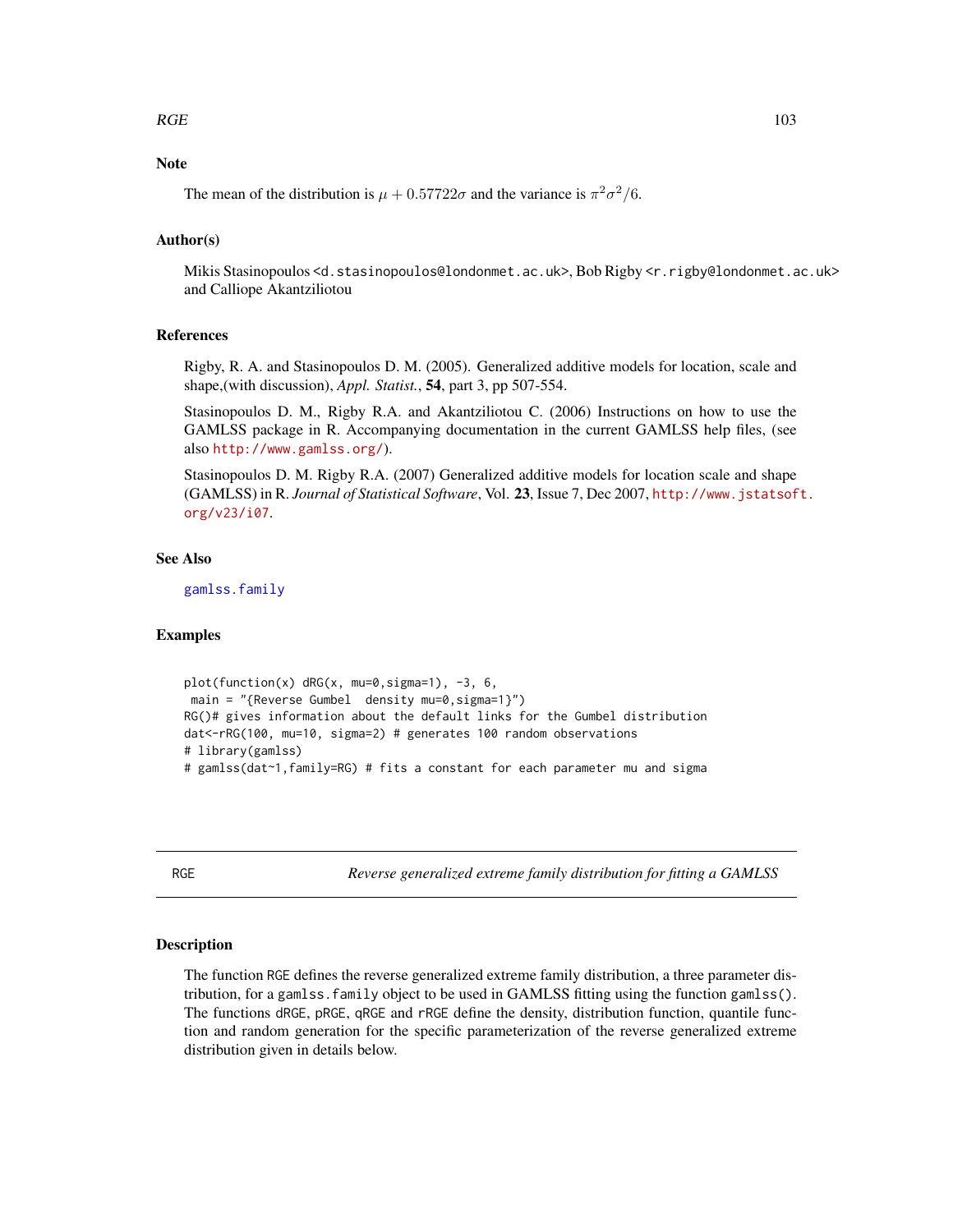## Usage

```
RGE(mu.link = "identity", sigma.link = "log", nu.link = "log")
dRGE(x, mu = 1, sigma = 0.1, nu = 1, log = FALSE)pRGE(q, mu = 1, sigma = 0.1, nu = 1, lowertail = TRUE, log.p = FALSE)qRGE(p, mu = 1, sigma = 0.1, nu = 1, lower[allerging the state] <math>qRGE(p, mu = 1, sigma = 0.1, nu = 1, lower. tail = TRUE, log.p = FALSE)rRGE(n, mu = 1, sigma = 0.1, nu = 1)
```
# Arguments

| mu.link    | Defines the mu. Link, with "identity" link as the default for the mu parameter                |
|------------|-----------------------------------------------------------------------------------------------|
| sigma.link | Defines the sigma. Link, with "log" link as the default for the sigma parameter               |
| nu.link    | Defines the nu. link, with "log" link as the default for the nu parameter                     |
| x,q        | vector of quantiles                                                                           |
| mu         | vector of location parameter values                                                           |
| sigma      | vector of scale parameter values                                                              |
| nu         | vector of the shape parameter values                                                          |
| log, log.p | logical; if TRUE, probabilities $p$ are given as $log(p)$ .                                   |
| lower.tail | logical; if TRUE (default), probabilities are $P[X \le x]$ , otherwise, $P[X > x]$            |
| p          | vector of probabilities.                                                                      |
| n          | number of observations. If length(n) $> 1$ , the length is taken to be the number<br>required |

# Details

Definition file for reverse generalized extreme family distribution.

The probability density function of the generalized extreme value distribution is obtained from Johnson *et al.* (1995), Volume 2, p76, equation (22.184) [where  $(\xi, \theta, \gamma) \longrightarrow (\mu, \sigma, \nu)$ ].

The probability density function of the reverse generalized extreme value distribution is then obtained by replacing y by -y and  $\mu$  by  $-\mu$ .

Hence the probability density function of the reverse generalized extreme value distribution with  $\nu > 0$  is given by

$$
f(y|\mu,\sigma,\nu) = \frac{1}{\sigma} \left[ 1 + \frac{\nu(y-\mu)}{\sigma} \right]^{\frac{1}{\nu}-1} S_1(y|\mu,\sigma,\nu)
$$

for

$$
\mu-\frac{\sigma}{\nu}
$$

where

$$
S_1(y|\mu,\sigma,\nu) = \exp\left\{-\left[1 + \frac{\nu(y-\mu)}{\sigma}\right]^{\frac{1}{\nu}}\right\}
$$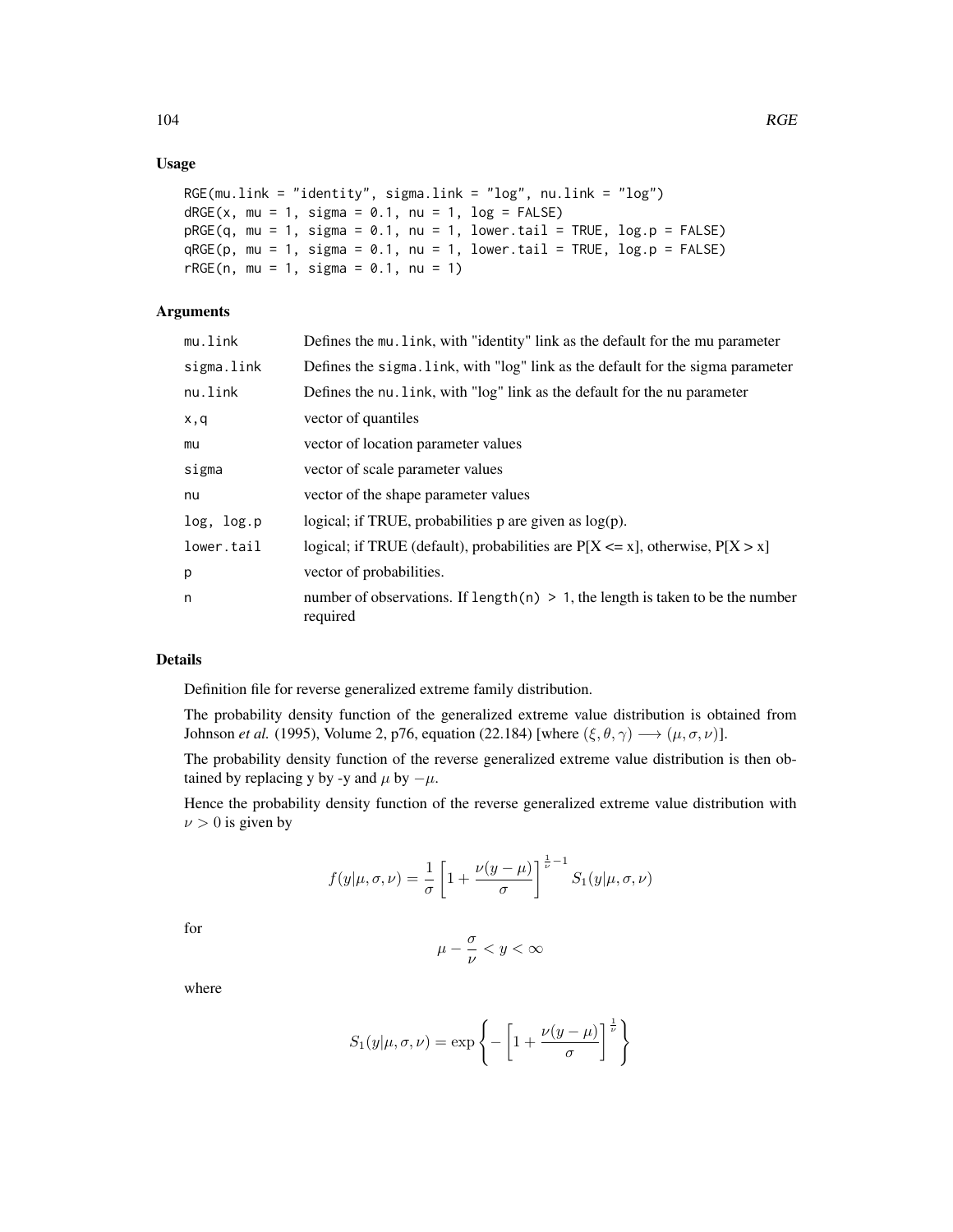and where  $-\infty < \mu < y + \frac{\sigma}{\nu}$ ,  $\sigma > 0$  and  $\nu > 0$ . Note that only the case  $\nu > 0$  is allowed here. The reverse generalized extreme value distribution is denoted as  $RGE(\mu, \sigma, \nu)$  or as Reverse Generalized.Extreme.Family( $\mu$ ,  $\sigma$ ,  $\nu$ ).

Note the the above distribution is a reparameterization of the three parameter Weibull distribution given by

$$
f(y|\alpha_1, \alpha_2, \alpha_3) = \frac{\alpha_3}{\alpha_2} \left[ \frac{y - \alpha_1}{\alpha_2} \right]^{\alpha_3 - 1} \exp \left[ - \left( \frac{y - \alpha_1}{\alpha_2} \right)^{\alpha_3} \right]
$$

given by setting  $\alpha_1 = \mu - \sigma/\nu$ ,  $\alpha_2 = \sigma/\nu$ ,  $\alpha_3 = 1/\nu$ .

# Value

RGE() returns a gamlss. family object which can be used to fit a reverse generalized extreme distribution in the gamlss() function. dRGE() gives the density, pRGE() gives the distribution function, qRGE() gives the quantile function, and rRGE() generates random deviates.

## **Note**

This distribution is very difficult to fit because the y values depends on the parameter values. The RS() and CG() algorithms are not appropriate for this type of problem.

## Author(s)

Bob Rigby <r.rigby@londonmet.ac.uk>, Mikis Stasinopoulos <d.stasinopoulos@londonmet.ac.uk> and Kalliope Akantziliotou

## References

Rigby, R. A. and Stasinopoulos D. M. (2005). Generalized additive models for location, scale and shape,(with discussion), *Appl. Statist.*, 54, part 3, pp 507-554.

Stasinopoulos D. M., Rigby R.A. and Akantziliotou C. (2006) Instructions on how to use the GAMLSS package in R. Accompanying documentation in the current GAMLSS help files, (see also <http://www.gamlss.org/>).

Stasinopoulos D. M. Rigby R.A. (2007) Generalized additive models for location scale and shape (GAMLSS) in R. *Journal of Statistical Software*, Vol. 23, Issue 7, Dec 2007, [http://www.jstatsof](http://www.jstatsoft.org/v23/i07)t. [org/v23/i07](http://www.jstatsoft.org/v23/i07).

# See Also

[gamlss.family](#page-38-0)

```
RGE()# default links for the reverse generalized extreme family distribution
newdata<-rRGE(100,mu=0,sigma=1,nu=5) # generates 100 random observations
# library(gamlss)
# gamlss(newdata~1, family=RGE, method=mixed(5,50)) # difficult to converse
```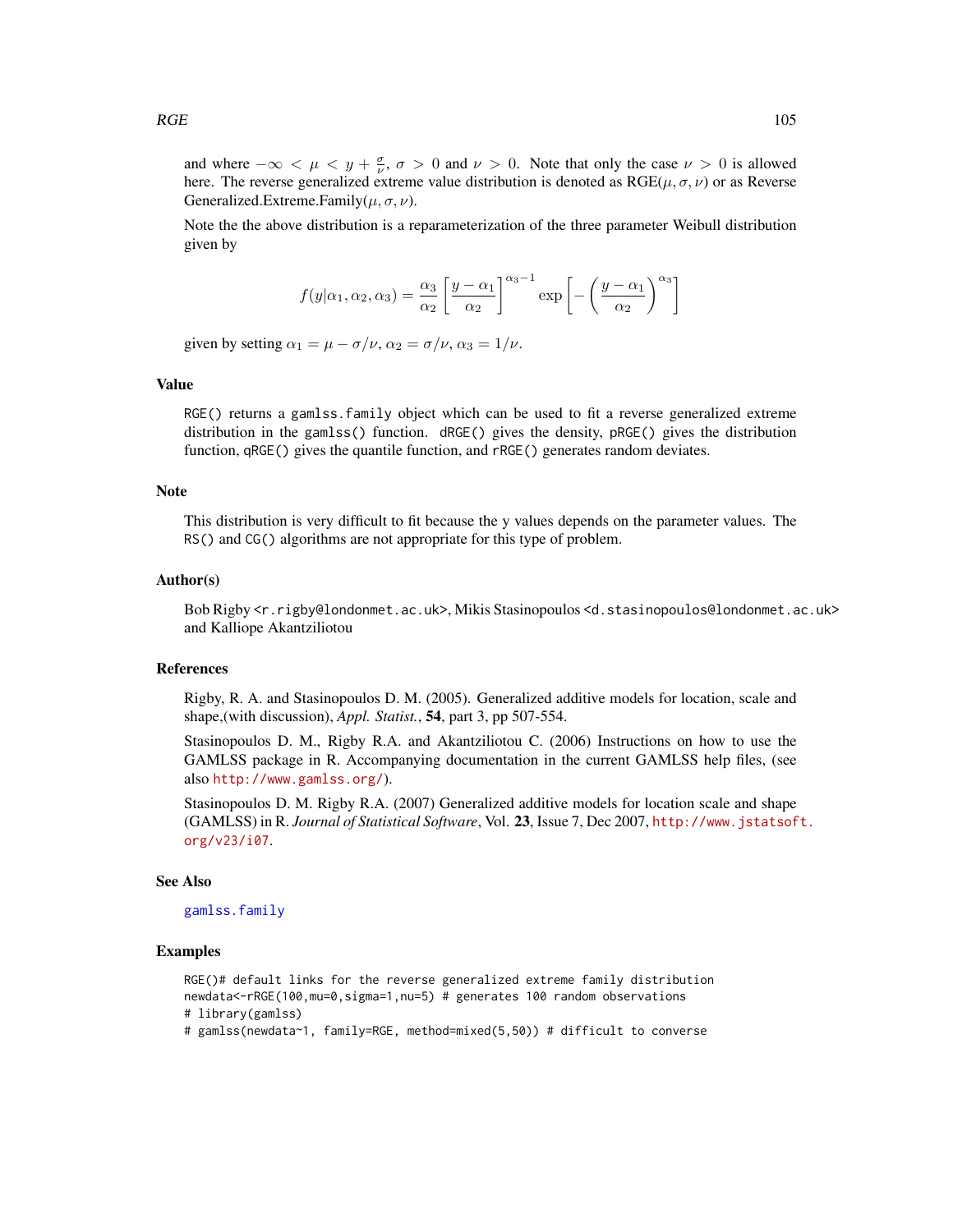This function defines the Skew Power exponential (SEP) distribution, a four parameter distribution, for a gamlss.family object to be used for a GAMLSS fitting using the function gamlss(). The functions dSEP, pSEP, qSEP and rSEP define the density, distribution function, quantile function and random generation for the Skew Power exponential (SEP) distribution.

## Usage

```
SEP(mu.link = "identity", sigma.link = "log", nu.link = "identity",
    tau.link = "log")dSEP(x, mu = 0, sigma = 1, nu = 0, tau = 2, log = FALSE)pSEP(q, mu = 0, sigma = 1, nu = 0, tau = 2, lowertail = TRUE,log.p = FALSEqSEP(p, mu = 0, sigma = 1, nu = 0, tau = 2, lowertail = TRUE,log.p = FALSE, lower-limit = mu - 5 * sigma,upper.limit = mu + 5 \star sigma)
rSEP(n, mu = 0, sigma = 1, nu = 0, tau = 2)
```
# Arguments

| mu.link     | Defines the mu. link, with "identity" link as the default for the mu parameter.<br>Other links are " $1/mu^2$ " and "log"     |
|-------------|-------------------------------------------------------------------------------------------------------------------------------|
| sigma.link  | Defines the sigma. link, with "log" link as the default for the sigma parameter.<br>Other links are "inverse" and "identity"  |
| nu.link     | Defines the nu. link, with "identity" link as the default for the nu parameter.<br>Other links are " $1/nu2$ " and "log"      |
| tau.link    | Defines the tau. link, with "log" link as the default for the tau parameter. Other<br>links are " $1/tau^2$ ", and "identity" |
| x,q         | vector of quantiles                                                                                                           |
| mu          | vector of location parameter values                                                                                           |
| sigma       | vector of scale parameter values                                                                                              |
| nu          | vector of skewness nu parameter values                                                                                        |
| tau         | vector of kurtosis tau parameter values                                                                                       |
| log, log.p  | logical; if TRUE, probabilities $p$ are given as $log(p)$ .                                                                   |
| lower.tail  | logical; if TRUE (default), probabilities are $P[X \le x]$ , otherwise, $P[X > x]$                                            |
| p           | vector of probabilities.                                                                                                      |
| n           | number of observations. If length(n) $> 1$ , the length is taken to be the number<br>required                                 |
| lower.limit | lower limit for the golden search to find quantiles from probabilities                                                        |
| upper.limit | upper limit for the golden search to find quantiles from probabilities                                                        |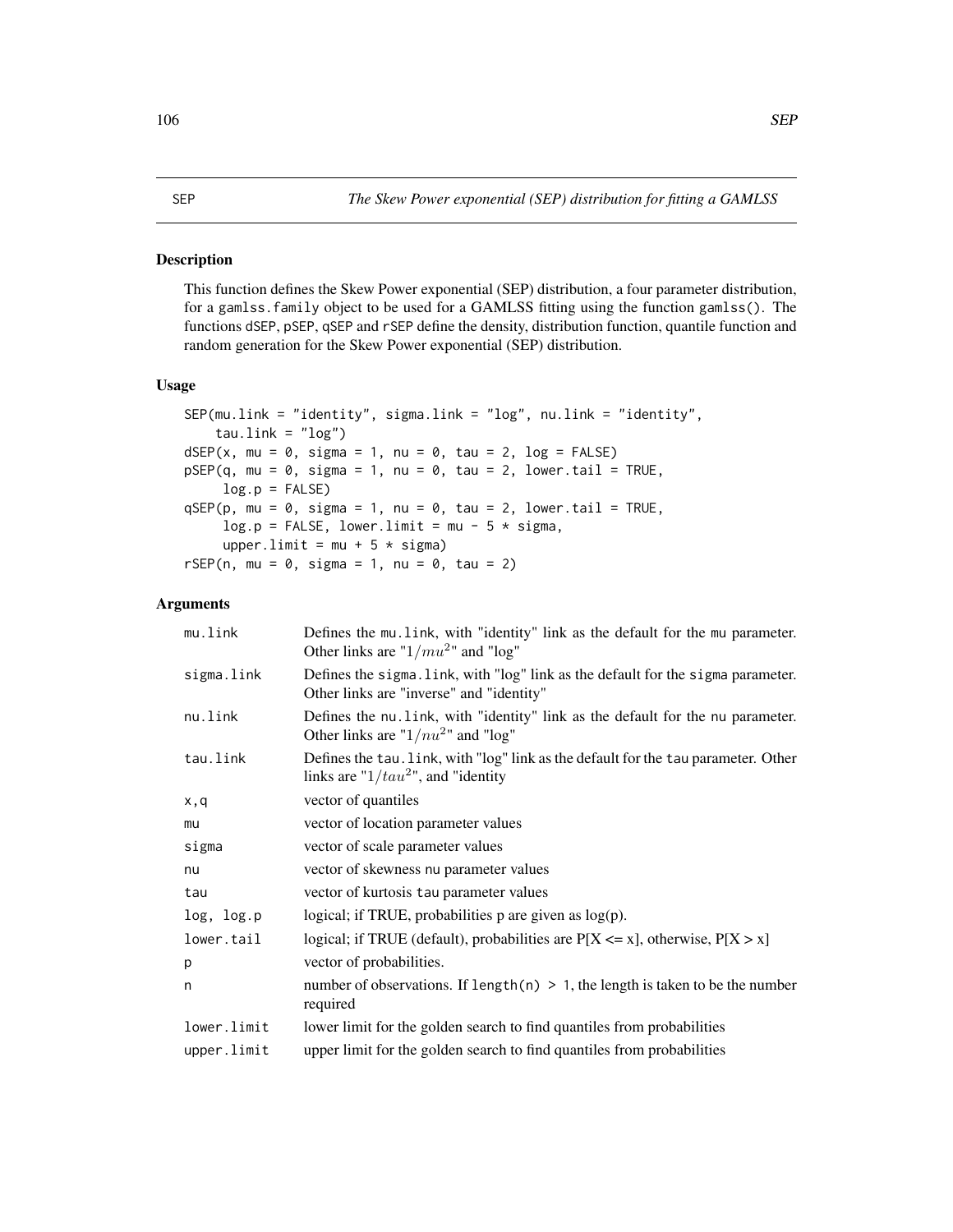# Details

The probability density function of the Skew Power exponential distribution, (SEP), is defined as

$$
f(y|n, \mu, \sigma \nu, \tau) = \frac{z}{\sigma} \Phi(\omega) f_{EP}(z, 0, 1, \tau)
$$

for  $-\infty < y < \infty$ ,  $\mu = (-\infty, +\infty)$ ,  $\sigma > 0$ ,  $\nu = (-\infty, +\infty)$  and  $\tau > 0$ . where  $z = \frac{y-\mu}{\sigma}$ ,  $\omega = sign(z)|z|^{\tau/2} \nu \sqrt{2/\tau}$  and  $f_{EP}(z,0,1,\tau)$  is the pdf of an Exponential Power distribution.

## Value

SEP() returns a gamlss.family object which can be used to fit the SEP distribution in the gamlss() function. dSEP() gives the density, pSEP() gives the distribution function, qSEP() gives the quantile function, and rSEP() generates random deviates.

# Warning

The qSEP and rSEP are slow since they are relying on golden section for finding the quantiles

## Author(s)

Bob Rigby <r.rigby@londonmet.ac.uk> and Mikis Stasinopoulos <d.stasinopoulos@londonmet.ac.uk>

## References

Diciccio, T. J. and Mondi A. C. (2004). Inferential Aspects of the Skew Exponential Power distribution., *JASA*, 99, 439-450.

Rigby, R. A. and Stasinopoulos D. M. (2005). Generalized additive models for location, scale and shape,(with discussion), *Appl. Statist.*, 54, part 3, pp 507-554.

Stasinopoulos D. M. Rigby R. A. and Akantziliotou C. (2006) Instructions on how to use the GAMLSS package in R. Accompanying documentation in the current GAMLSS help files, (see also <http://www.gamlss.org/>).

Stasinopoulos D. M. Rigby R.A. (2007) Generalized additive models for location scale and shape (GAMLSS) in R. *Journal of Statistical Software*, Vol. 23, Issue 7, Dec 2007, [http://www.jstatsof](http://www.jstatsoft.org/v23/i07)t. [org/v23/i07](http://www.jstatsoft.org/v23/i07).

## See Also

[gamlss.family](#page-38-0), [JSU](#page-63-0), [BCT](#page-11-0)

```
SEP() #
plot(function(x)dSEP(x, mu=0,sigma=1, nu=1, tau=2), -5, 5,
main = "The SEP density mu=0,sigma=1,nu=1, tau=2")
plot(function(x) pSEP(x, mu=0,sigma=1,nu=1, tau=2), -5, 5,
main = "The BCPE cdf mu=0, sigma=1, nu=1, tau=2")
dat <- rSEP(100,mu=10,sigma=1,nu=-1,tau=1.5)
# library(gamlss)
# gamlss(dat~1,family=SEP, control=gamlss.control(n.cyc=30))
```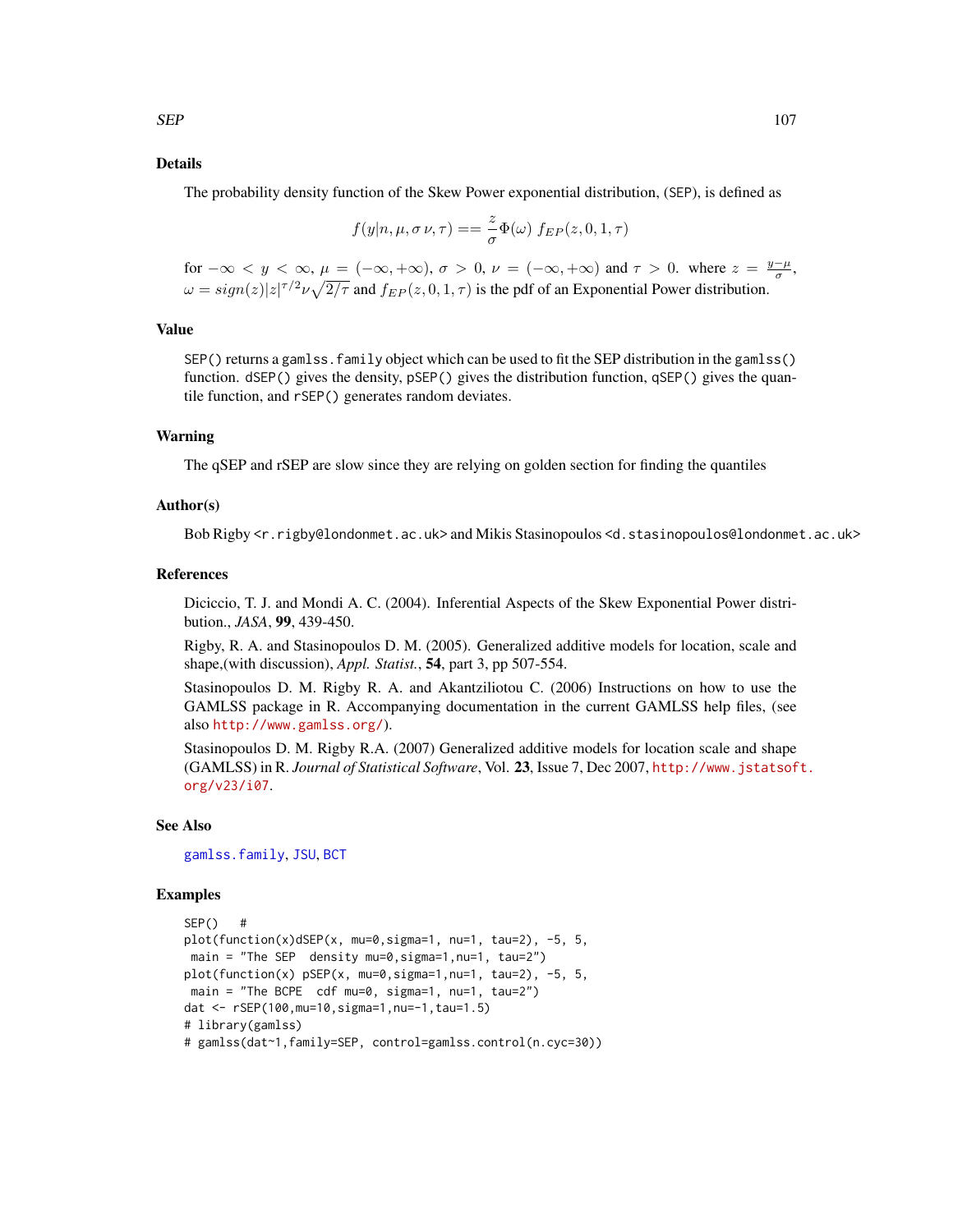SEP1 *The Skew Power exponential type 1-4 distribution for fitting a GAMLSS*

# Description

These functions define the Skew Power exponential type 1 to 4 distributions. All of them are four parameter distributions and can be used to fit a GAMLSS model. The functions dSEP1, dSEP2, dSEP3 and dSEP4 define the probability distribution functions, the functions pSEP1, pSEP2, pSEP3 and pSEP4 define the cumulative distribution functions the functions qSEP1, qSEP2, qSEP3 and qSEP4 define the inverse cumulative distribution functions and the functions rSEP1, rSEP2, rSEP3 and rSEP4 define the random generation for the Skew exponential power distributions.

## Usage

```
SEP1(mu.link = "identity", sigma.link = "log", nu.link = "identity",
    tau.link = "log")
dSEP1(x, mu = 0, sigma = 1, nu = 0, tau = 2, log = FALSE)
pSEP1(q, mu = 0, sigma = 1, nu = 0, tau = 2, lowertail = TRUE,log.p = FALSEqSEP1(p, mu = 0, sigma = 1, nu = 0, tau = 2, lowertail = TRUE,log.p = FALSErSEP1(n, mu = 0, sigma = 1, nu = 0, tau = 2)SEP2(mu.link = "identity", sigma.link = "log", nu.link = "identity",
     tau.link = "log")
dSEP2(x, mu = 0, sigma = 1, nu = 0, tau = 2, log = FALSE)pSEP2(q, mu = 0, sigma = 1, nu = 0, tau = 2, lowertail = TRUE,log.p = FALSEqSEP2(p, mu = 0, sigma = 1, nu = 0, tau = 2, lowertail = TRUE,log.p = FALSErSEP2(n, mu = 0, sigma = 1, nu = 0, tau = 2)SEP3(mu.link = "identity", sigma.link = "log", nu.link = "log",
     tau.link = "log")dSEP3(x, mu = 0, sigma = 1, nu = 2, tau = 2, log = FALSE)pSEP3(q, mu = 0, sigma = 1, nu = 2, tau = 2, lowertail = TRUE,log.p = FALSEqSEP3(p, mu = 0, sigma = 1, nu = 2, tau = 2, lowertail = TRUE,log.p = FALSESEP4(mu.link = "identity", sigma.link = "log", nu.link = "log",
     tau.link = "log")dSEP4(x, mu = 0, sigma = 1, nu = 2, tau = 2, log = FALSE)pSEP4(q, mu = 0, sigma = 1, nu = 2, tau = 2, lowertail = TRUE,log.p = FALSEqSEP4(p, mu = 0, sigma = 1, nu = 2, tau = 2, lower.tail = TRUE,
```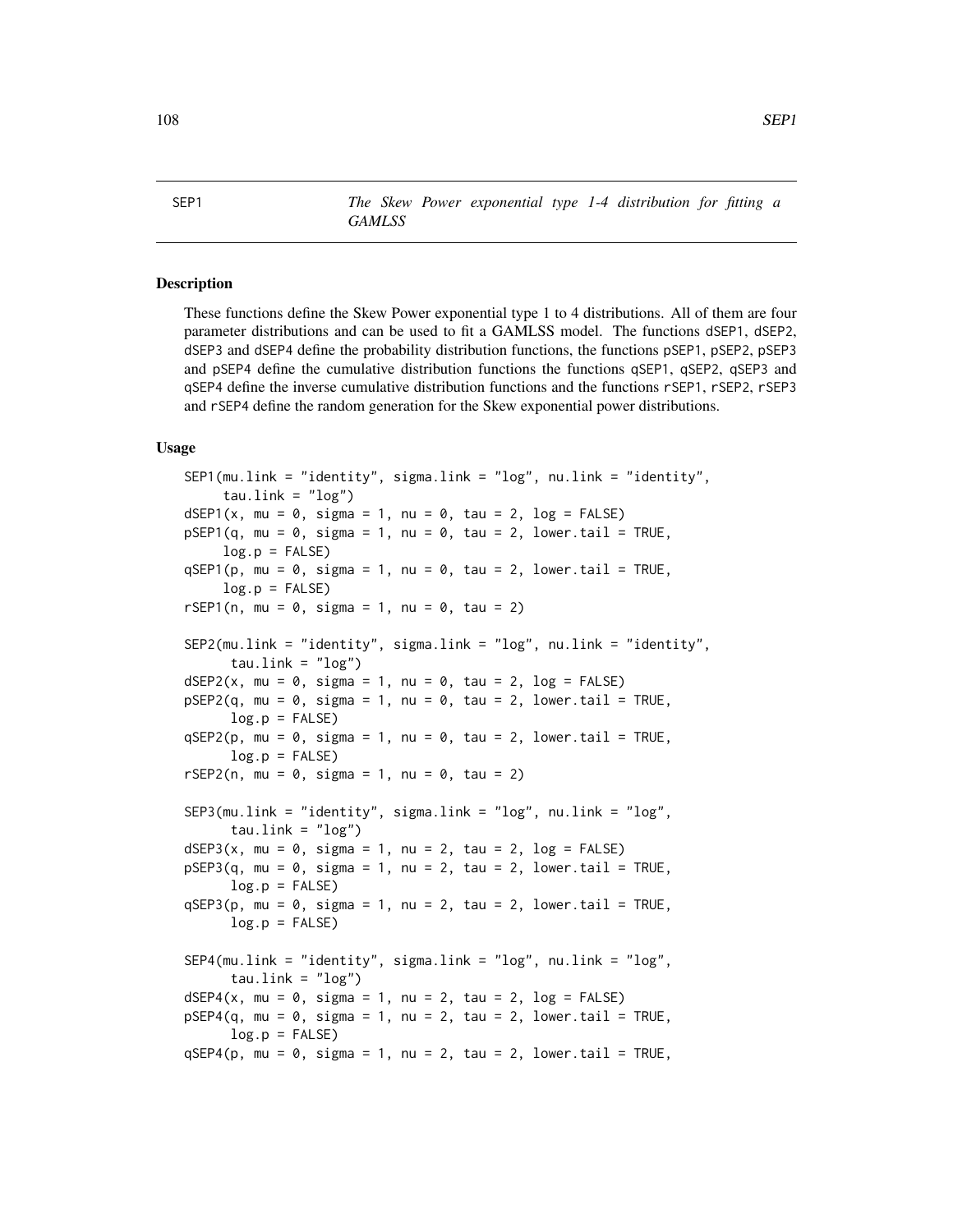$log.p = FALSE$  $rSEP4(n, mu = 0, sigma = 1, nu = 2, tau = 2)$ 

# Arguments

| mu.link    | Defines the mu. link, with "identity" link as the default for the mu parameter.<br>Other links are "inverse" and "log"       |
|------------|------------------------------------------------------------------------------------------------------------------------------|
| sigma.link | Defines the sigma. link, with "log" link as the default for the sigma parameter.<br>Other links are "inverse" and "identity" |
| nu.link    | Defines the nu. link, with "log" link as the default for the nu parameter. Other<br>links are "identity" and "inverse"       |
| tau.link   | Defines the tau. Link, with "log" link as the default for the tau parameter. Other<br>links are "inverse", and "identity     |
| x,q        | vector of quantiles                                                                                                          |
| mu         | vector of location parameter values                                                                                          |
| sigma      | vector of scale parameter values                                                                                             |
| nu         | vector of skewness nu parameter values                                                                                       |
| tau        | vector of kurtosis tau parameter values                                                                                      |
| log, log.p | logical; if TRUE, probabilities $p$ are given as $log(p)$ .                                                                  |
| lower.tail | logical; if TRUE (default), probabilities are $P[X \le x]$ , otherwise, $P[X > x]$                                           |
| p          | vector of probabilities.                                                                                                     |
| n          | number of observations. If length(n) $> 1$ , the length is taken to be the number<br>required                                |

# Details

The probability density function of the Skew Power exponential distribution type 2, (SEP2), is defined as

$$
f_Y(y|\mu, \sigma \nu, \tau) = \frac{\nu}{\sigma (1 + \nu^2) 2^{1/\tau} \Gamma(1 + 1/\tau)} \left\{ \exp\left(-\frac{1}{2} \left| \frac{\nu(y - \mu)}{\sigma} \right|^{\tau}\right) I(y < \mu) + \exp\left(-\frac{1}{2} \left| \frac{(y - \mu)}{\sigma \nu} \right|^{\tau}\right) I(y \ge \mu) \right\}
$$

for 
$$
-\infty < y < \infty
$$
,  $\mu = (-\infty, +\infty)$ ,  $\sigma > 0$ ,  $\nu > 0$  and  $\tau > 0$ .

# Value

SEP2() returns a gamlss.family object which can be used to fit the SEP2 distribution in the gamlss() function. dSEP2() gives the density, pSEP2() gives the distribution function, qSEP2() gives the quantile function, and rSEP2() generates random deviates.

# Author(s)

Bob Rigby <r.rigby@londonmet.ac.uk> and Mikis Stasinopoulos <d.stasinopoulos@londonmet.ac.uk>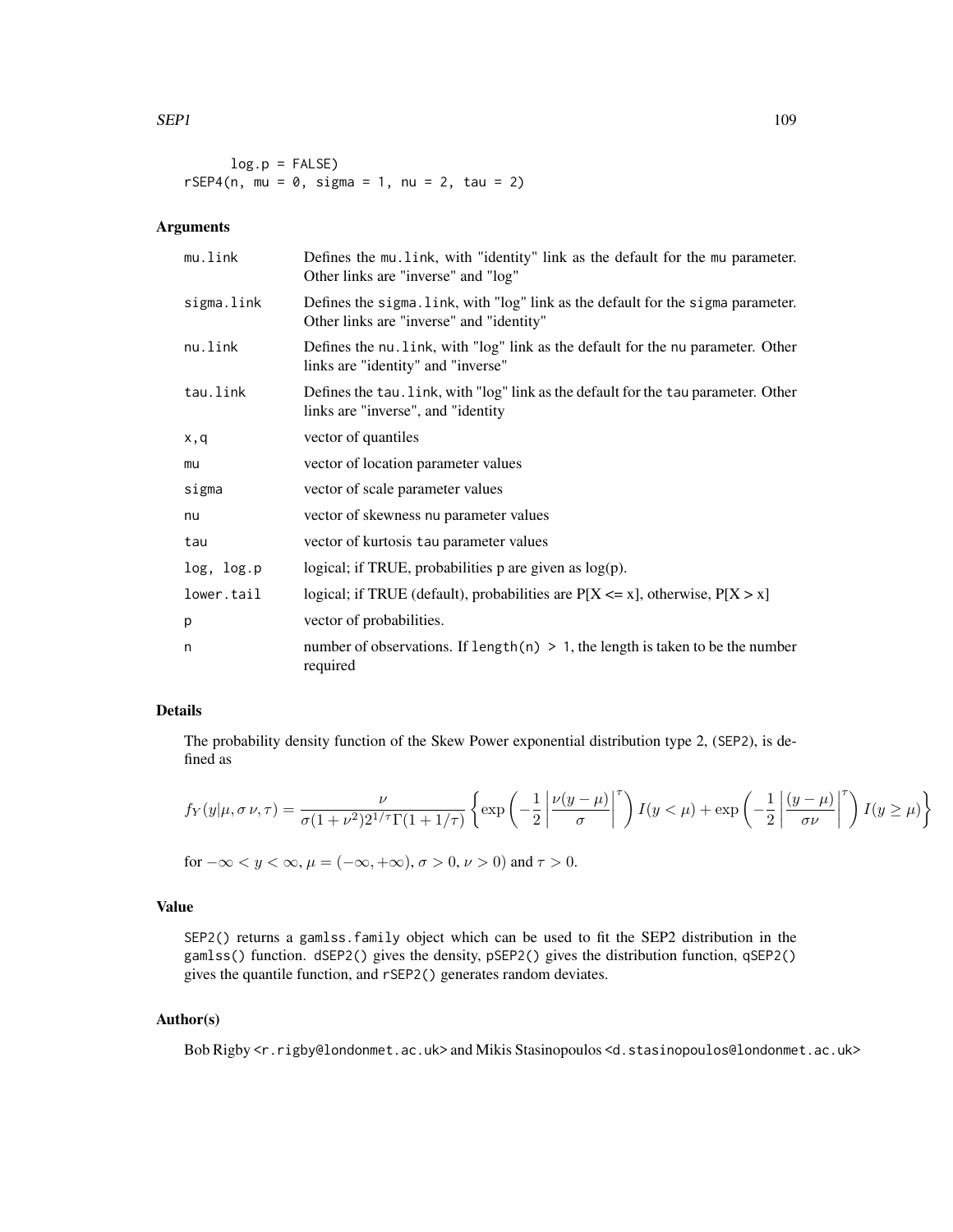## References

Fernadez C., Osiewalski J. and Steel M.F.J.(1995) Modelling and inference with v-spherical distributions. *JASA*, 90, pp 1331-1340.

Rigby, R. A. and Stasinopoulos D. M. (2005). Generalized additive models for location, scale and shape,(with discussion), *Appl. Statist.*, 54, part 3, pp 507-554.

Stasinopoulos D. M. Rigby R. A. and Akantziliotou C. (2006) Instructions on how to use the GAMLSS package in R. Accompanying documentation in the current GAMLSS help files, (see also <http://www.gamlss.org/>).

Stasinopoulos D. M. Rigby R.A. (2007) Generalized additive models for location scale and shape (GAMLSS) in R. *Journal of Statistical Software*, Vol. 23, Issue 7, Dec 2007, [http://www.jstatsof](http://www.jstatsoft.org/v23/i07)t. [org/v23/i07](http://www.jstatsoft.org/v23/i07).

## See Also

[gamlss.family](#page-38-0), [SEP](#page-105-0)

# Examples

```
SEP1()
curve(dSEP4(x, mu=5 ,sigma=1, nu=2, tau=1.5), -2, 10,
         main = "The SEP4 density mu=5 ,sigma=1, nu=1, tau=1.5")
# library(gamlss)
#y<- rSEP4(100, mu=5, sigma=1, nu=2, tau=1.5);hist(y)
#m1<-gamlss(y~1, family=SEP1, n.cyc=50)
#m2<-gamlss(y~1, family=SEP2, n.cyc=50)
#m3<-gamlss(y~1, family=SEP3, n.cyc=50)
#m4<-gamlss(y~1, family=SEP4, n.cyc=50)
#GAIC(m1,m2,m3,m4)
```
<span id="page-109-0"></span>SHASH *The Sinh-Arcsinh (SHASH) distribution for fitting a GAMLSS*

# Description

The Sinh-Arcsinh (SHASH) distribution is a four parameter distribution, for a gamlss.family object to be used for a GAMLSS fitting using the function gamlss(). The functions dSHASH, pSHASH, qSHASH and rSHASH define the density, distribution function, quantile function and random generation for the Sinh-Arcsinh (SHASH) distribution.

There are 3 different SHASH distributions implemented in GAMLSS.

## Usage

```
SHASH(mu.link = "identity", sigma.link = "log", nu.link = "log",
     tau.link = "log")dSHASH(x, mu = 0, sigma = 1, nu = 0.5, tau = 0.5, log = FALSE)pSHASH(q, mu = 0, sigma = 1, nu = 0.5, tau = 0.5, lowertail = TRUE,
```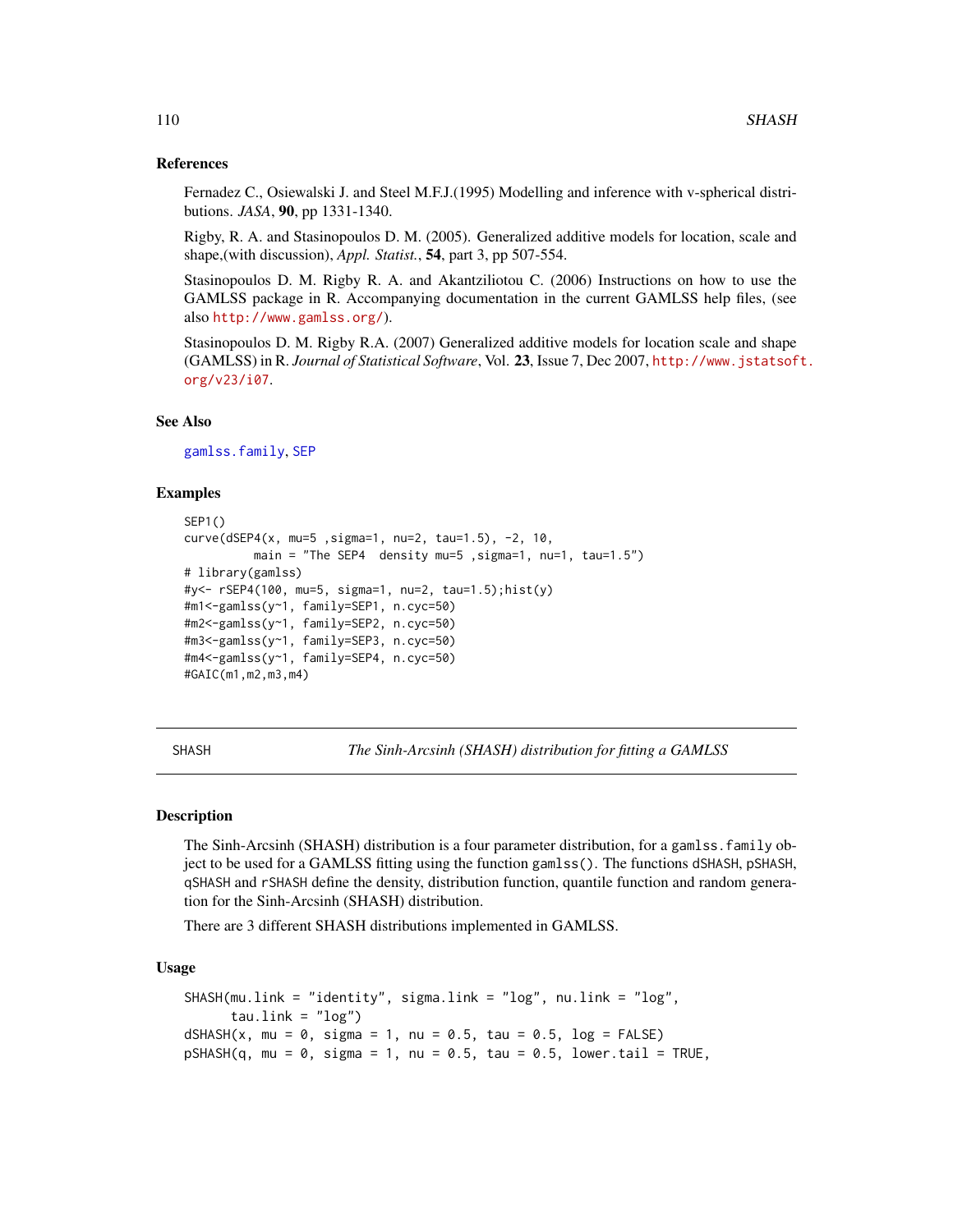### SHASH 111

```
log.p = FALSEqSHASH(p, mu = 0, sigma = 1, nu = 0.5, tau = 0.5, lowertail = TRUE,log.p = FALSErSHASH(n, mu = 0, sigma = 1, nu = 0.5, tau = 0.5)
SHASHo(mu.link = "identity", sigma.link = "log", nu.link = "identity",
     tau.link = "log")
dSHASHo(x, mu = 0, sigma = 1, nu = 0, tau = 1, log = FALSE)pSHASHo(q, mu = 0, sigma = 1, nu = 0, tau = 1, lower.tail = TRUE,log.p = FALSE)
qSHASHo(p, mu = 0, sigma = 1, nu = 0, tau = 1, lowertail = TRUE,log.p = FALSErSHASHo(n, mu = 0, sigma = 1, nu = 0, tau = 1)
SHASHo2(mu.link = "identity", sigma.link = "log", nu.link = "identity",
     tau.link = "log")dSHASHo2(x, mu = 0, sigma = 1, nu = 0, tau = 1, log = FALSE)pSHASHo2(q, mu = 0, sigma = 1, nu = 0, tau = 1, lower.tail = TRUE,log.p = FALSEqSHASHo2(p, mu = 0, sigma = 1, nu = 0, tau = 1, lowertail = TRUE,log.p = FALSE)
rSHASHo2(n, mu = 0, sigma = 1, nu = 0, tau = 1)
```
# **Arguments**

| mu.link    | Defines the mu. link, with "identity" link as the default for the mu parameter.               |
|------------|-----------------------------------------------------------------------------------------------|
| sigma.link | Defines the sigma. link, with "log" link as the default for the sigma parameter.              |
| nu.link    | Defines the nu. link, with "log" link as the default for the nu parameter.                    |
| tau.link   | Defines the tau. link, with "log" link as the default for the tau parameter.                  |
| x,q        | vector of quantiles                                                                           |
| mu         | vector of location parameter values                                                           |
| sigma      | vector of scale parameter values                                                              |
| nu         | vector of skewness nu parameter values                                                        |
| tau        | vector of kurtosis tau parameter values                                                       |
| log, log.p | logical; if TRUE, probabilities $p$ are given as $log(p)$ .                                   |
| lower.tail | logical; if TRUE (default), probabilities are $P[X \le x]$ , otherwise, $P[X > x]$            |
| p          | vector of probabilities.                                                                      |
| n          | number of observations. If length(n) $> 1$ , the length is taken to be the number<br>required |

### Details

The probability density function of the Sinh-Arcsinh distribution, (SHASH), Jones(2005), is defined as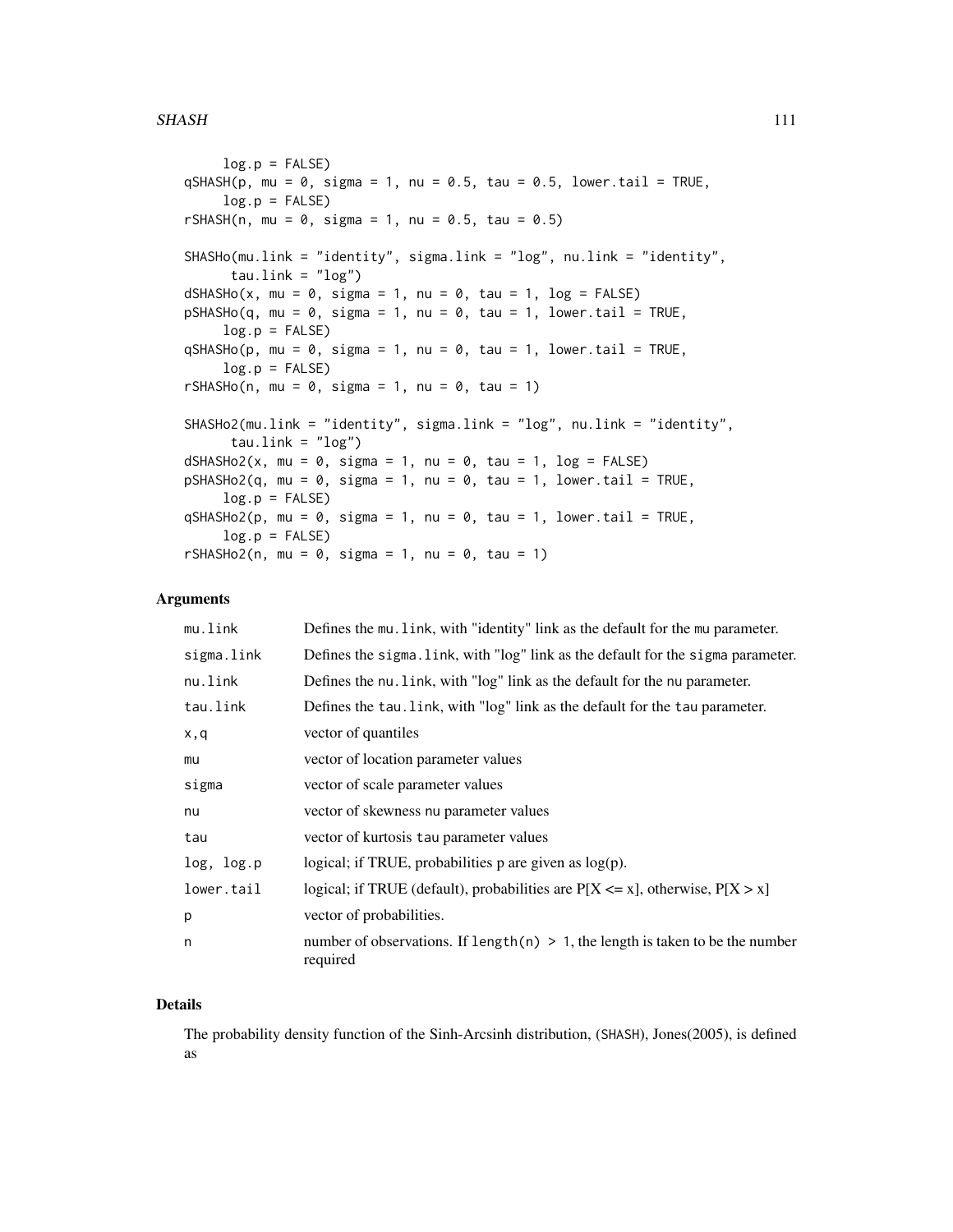$$
f(y|\mu, \sigma \nu, \tau) = \frac{c}{\sqrt{2\pi}\sigma (1 + z^2)^{1/2}} e^{-r^2/2}
$$

where

$$
r = \frac{1}{2} \left\{ \exp \left[ \tau \sinh^{-1}(z) \right] - \exp \left[ -\nu \sinh^{-1}(z) \right] \right\}
$$

and

$$
c = \frac{1}{2} \left\{ \tau \exp \left[ \tau \sinh^{-1}(z) \right] + \nu \exp \left[ -\nu \sinh^{-1}(z) \right] \right\}
$$

and  $z = (y - \mu)/\sigma$  for  $-\infty < y < \infty$ ,  $\mu = (-\infty, +\infty)$ ,  $\sigma > 0$ ,  $\nu > 0$  and  $\tau > 0$ .

The parameters  $\mu$  and  $\sigma$  are the location and scale of the distribution. The parameter  $\nu$  determines the left hand tail of the distribution with  $\nu > 1$  indicating a lighter tail than the normal and  $\nu < 1$ heavier tail than the normal. The parameter  $\tau$  determines the right hand tail of the distribution in the same way.

The second form of the Sinh-Arcsinh distribution can be found in Jones and Pewsey (2009, p.2) denoted by SHASHo and the probability density function is defined as,

$$
f(y|\mu, \sigma, \nu, \tau) = \frac{\tau}{\sigma} \frac{c}{\sqrt{2\pi}} \frac{1}{2\sqrt{1+z^2}} \exp\left(-\frac{r^2}{2}\right)
$$

where

$$
r = \sinh(\tau \arcsin(z) - \nu)
$$

and

$$
c = \cosh(\tau \arcsin(z) - \nu)
$$

and  $z = (y - \mu)/\sigma$  for  $-\infty < y < \infty$ ,  $\mu = (-\infty, +\infty)$ ,  $\sigma > 0$ ,  $\nu = (-\infty, +\infty)$  and  $\tau > 0$ .

The third form of the Sinh-Arcsinh distribution (Jones and Pewsey, 2009, p.8) divides the distribution by sigma for the density of the unstandardized variable. This distribution is denoted by SHASHo2 and has pdf

$$
f(y|\mu, \sigma, \nu, \tau) = \frac{c}{\sigma} \frac{\tau}{\sqrt{2\pi}} \frac{1}{\sqrt{1+z^2}} - \exp{-\frac{r^2}{2}}
$$

where  $z = (y - \mu)/(\sigma \tau)$ , with r and c as for the pdf of the SHASHo distribution, for  $-\infty < y < \infty$ ,  $\mu = (-\infty, +\infty), \sigma > 0, \nu = (-\infty, +\infty)$  and  $\tau > 0$ .

# Value

SHASH() returns a gamlss.family object which can be used to fit the SHASH distribution in the gamlss() function. dSHASH() gives the density, pSHASH() gives the distribution function, qSHASH() gives the quantile function, and rSHASH() generates random deviates.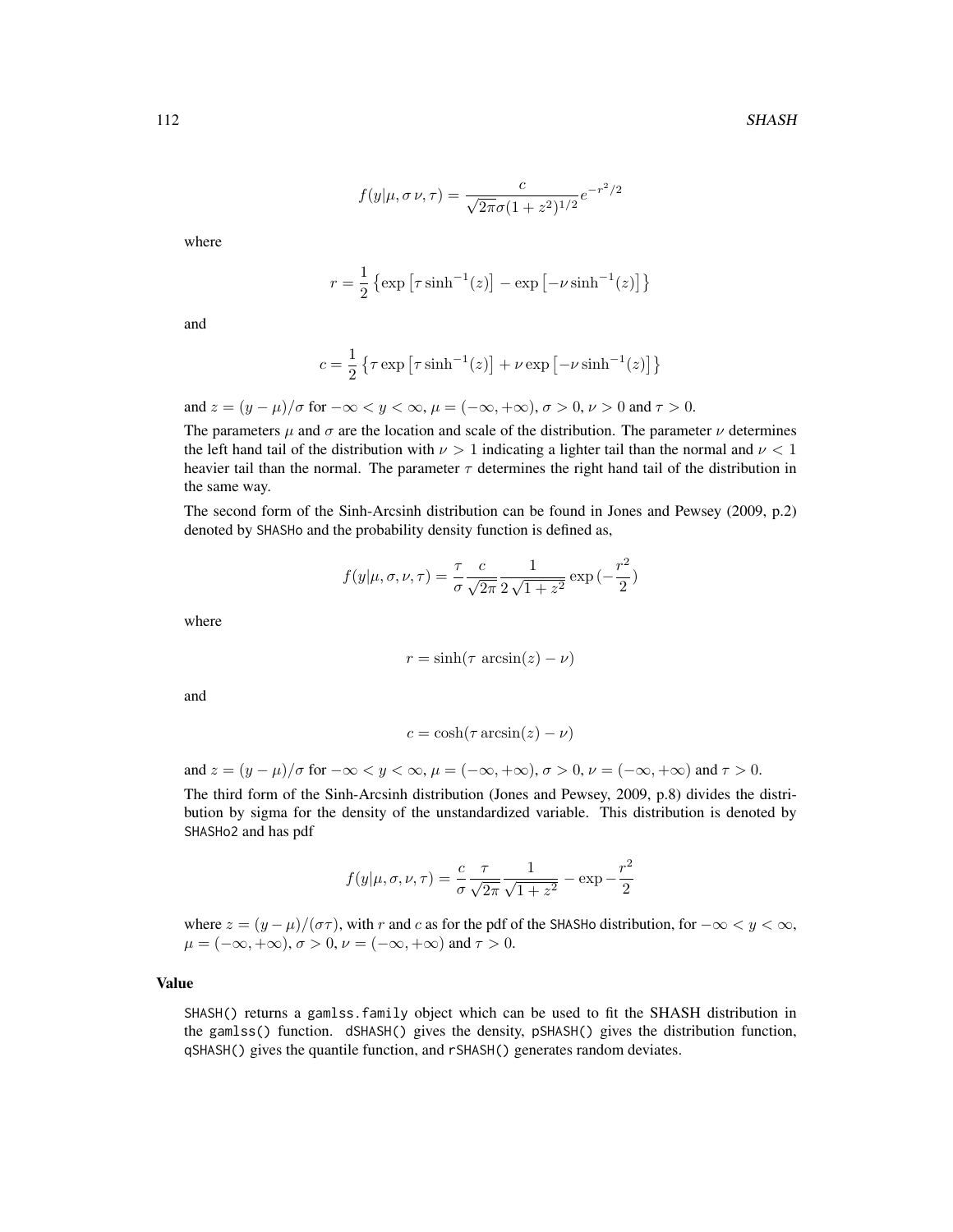# Warning

The qSHASH and rSHASH are slow since they are relying on golden section for finding the quantiles

## Author(s)

Bob Rigby <r.rigby@londonmet.ac.uk>, Mikis Stasinopoulos <d.stasinopoulos@londonmet.ac.uk> and Fiona McElduff <f.mcelduff@londonmet.ac.uk>

# References

Jones, M. C. (2006) p 546-547 in the discussion of Rigby, R. A. and Stasinopoulos D. M. (2005) *Appl. Statist.*, 54, part 3.

Jones and Pewsey (2009) Sinh-arcsinh distributions. *Biometrika.* 96(4), pp. 761?780.

Rigby, R. A. and Stasinopoulos D. M. (2005). Generalized additive models for location, scale and shape,(with discussion), *Appl. Statist.*, 54, part 3, pp 507-554.

Stasinopoulos D. M. Rigby R. A. and Akantziliotou C. (2006) Instructions on how to use the GAMLSS package in R. Accompanying documentation in the current GAMLSS help files, (see also <http://www.gamlss.org/>).

Stasinopoulos D. M. Rigby R.A. (2007) Generalized additive models for location scale and shape (GAMLSS) in R. *Journal of Statistical Software*, Vol. 23, Issue 7, Dec 2007, [http://www.jstatsof](http://www.jstatsoft.org/v23/i07)t. [org/v23/i07](http://www.jstatsoft.org/v23/i07).

# See Also

[gamlss.family](#page-38-0), [JSU](#page-63-0), [BCT](#page-11-0)

## Examples

```
SHASH() #
plot(function(x)dSHASH(x, mu=0,sigma=1, nu=1, tau=2), -5, 5,
main = "The SHASH density mu=0,sigma=1,nu=1, tau=2")
plot(function(x) pSHASH(x, mu=0,sigma=1,nu=1, tau=2), -5, 5,
main = "The BCPE cdf mu=0, sigma=1, nu=1, tau=2")
dat<-rSHASH(100,mu=10,sigma=1,nu=1,tau=1.5)
hist(dat)
# library(gamlss)
# gamlss(dat~1,family=SHASH, control=gamlss.control(n.cyc=30))
```
<span id="page-112-0"></span>SI *The Sichel dustribution for fitting a GAMLSS model*

## **Description**

The SI() function defines the Sichel distribution, a three parameter discrete distribution, for a gamlss.family object to be used in GAMLSS fitting using the function gamlss(). The functions dSI, pSI, qSI and rSI define the density, distribution function, quantile function and random generation for the Sichel SI(), distribution.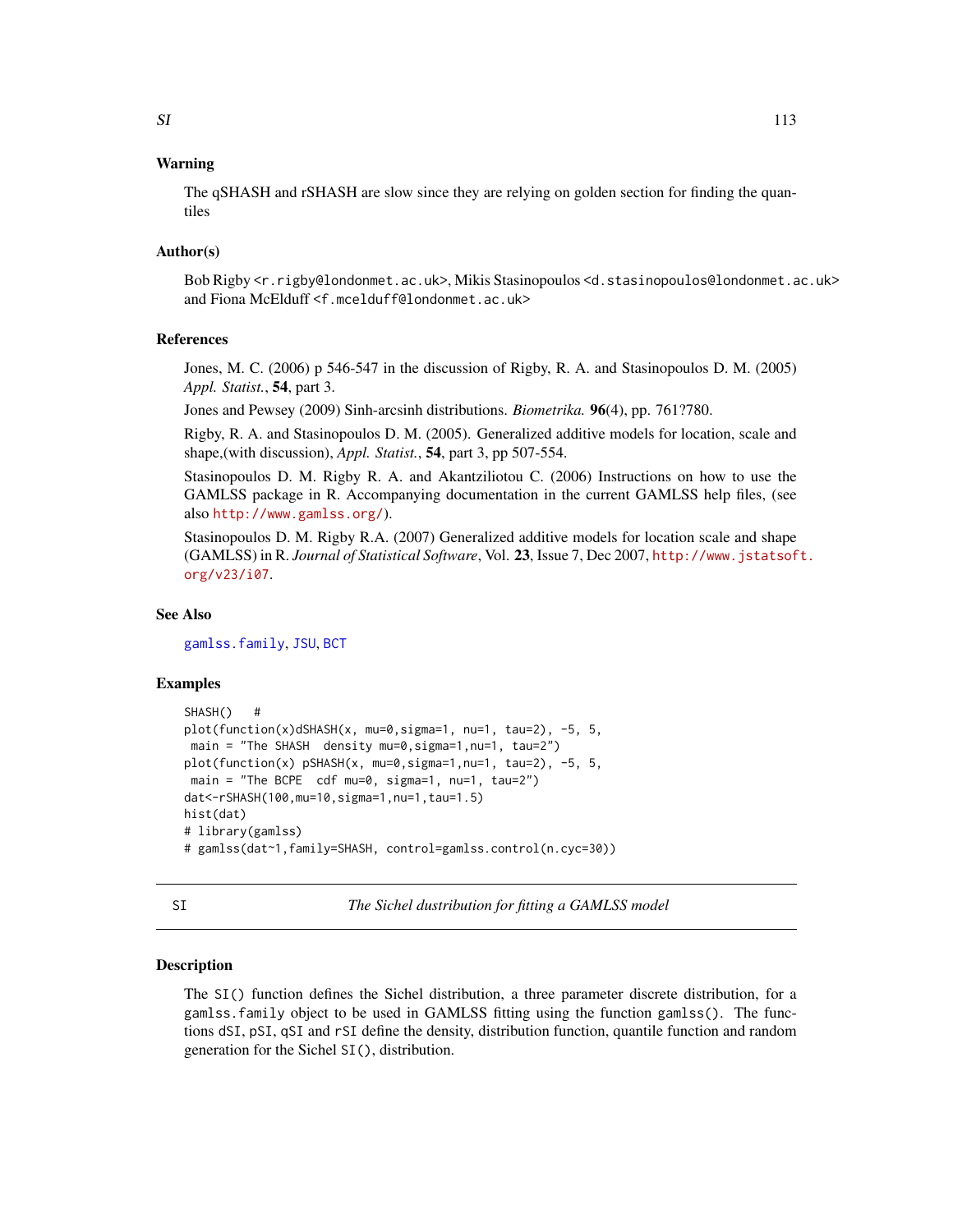# Usage

```
SI(mu.link = "log", sigma.link = "log", nu.link = "identity")dSI(x, mu = 0.5, sigma = 0.02, nu = -0.5, log = FALSE)
pSI(q, mu = 0.5, sigma = 0.02, nu = -0.5, lower.tail = TRUE,log.p = FALSEqSI(p, mu = 0.5, sigma = 0.02, nu = -0.5, lower.tail = TRUE,log.p = FALSE, max.value = 10000rSI(n, mu = 0.5, sigma = 0.02, nu = -0.5)
tofys(y, mu, sigma, nu, what = 1)
```
## Arguments

| mu.link    | Defines the mu. link, with "log" link as the default for the mu parameter                    |
|------------|----------------------------------------------------------------------------------------------|
| sigma.link | Defines the sigma. Link, with "log" link as the default for the sigma parameter              |
| nu.link    | Defines the nu, Link, with "identity" link as the default for the nu parameter               |
| X          | vector of (non-negative integer) quantiles                                                   |
| mu         | vector of positive mu                                                                        |
| sigma      | vector of positive despersion parameter                                                      |
| nu         | vector of nu                                                                                 |
| p          | vector of probabilities                                                                      |
| q          | vector of quantiles                                                                          |
| n          | number of random values to return                                                            |
| log, log.p | logical; if TRUE, probabilities p are given as $log(p)$                                      |
| lower.tail | logical; if TRUE (default), probabilities are $P[X \le x]$ , otherwise, $P[X > x]$           |
| max.value  | a constant, set to the default value of 10000 for how far the algorithm should<br>look for q |
| y          | the y variable. The function to fys() should be not used on its own.                         |
| what       | take values 1 or 2, for function $\text{tofyS}()$ .                                          |

### Details

The probability function of the Sichel distribution is given by

$$
f(y|\mu,\sigma,\nu)=\frac{\mu^y K_{y+\nu}(\alpha)}{(\alpha\sigma)^{y+\nu}y!K_{\nu}(\frac{1}{\sigma})}
$$

where  $\alpha^2 = \frac{1}{\sigma_1^2} + \frac{2\mu}{\sigma}$ , for  $y = 0, 1, 2, ..., \infty$  where  $\mu > 0$ ,  $\sigma > 0$  and  $-\infty < \nu < \infty$  and  $K_{\lambda}(t) = \frac{1}{2} \int_0^{\infty} x^{\lambda - 1} \exp\{-\frac{1}{2}t(x + x^{-1})\} dx$  is the modified Bessel function of the third kind. Note that the above parameterization is different from Stein, Zucchini and Juritz (1988) who use the above probability function but treat  $\mu$ ,  $\alpha$  and  $\nu$  as the parameters. Note that  $\sigma = [(\mu^2 + \alpha^2)^{\frac{1}{2}} - \mu]^{-1}$ .

#### Value

Returns a gamlss.family object which can be used to fit a Sichel distribution in the gamlss() function.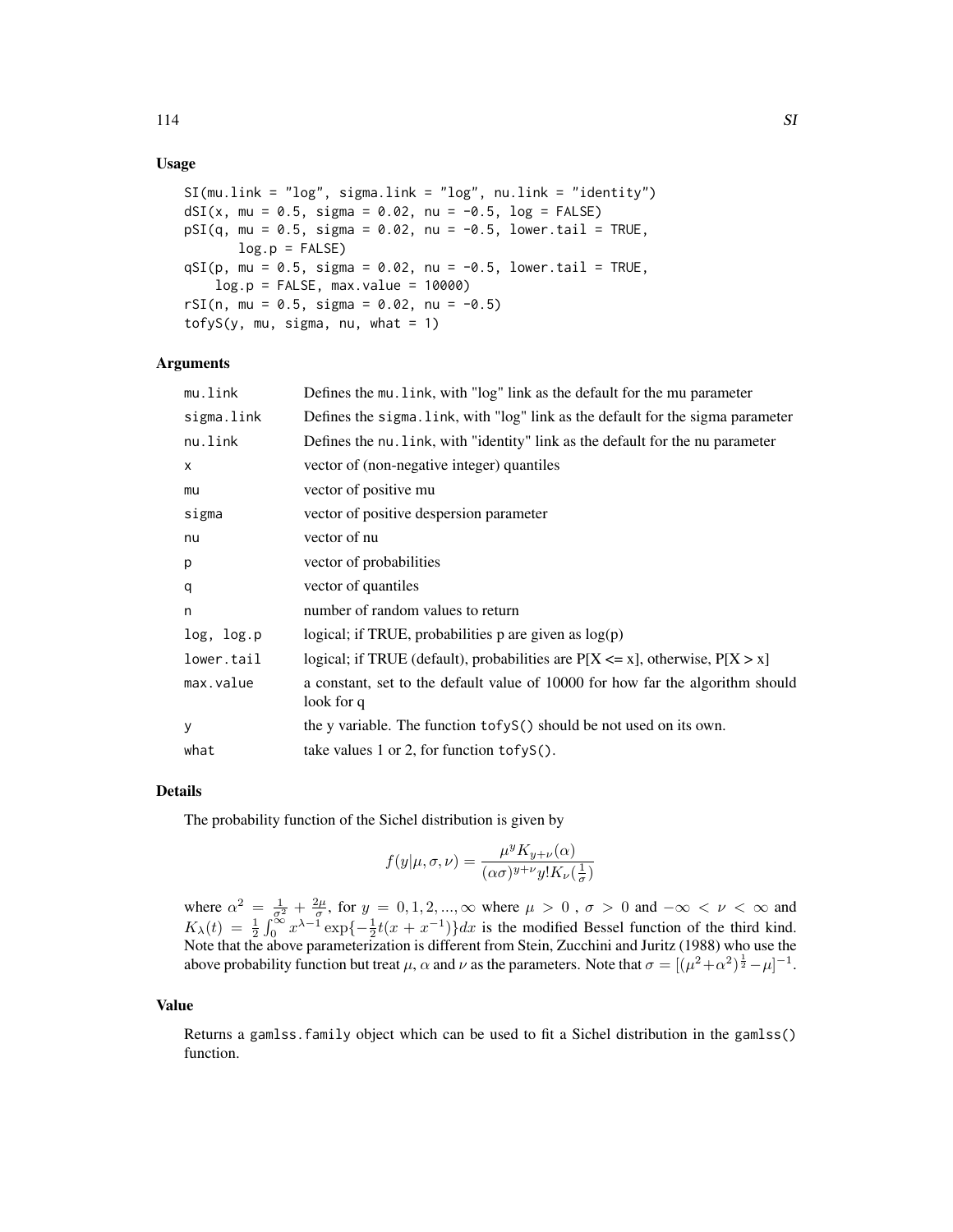## SICHEL 115

## Author(s)

Akantziliotou C., Rigby, R. A., Stasinopoulos D. M. and Marco Enea

# References

Rigby, R. A. and Stasinopoulos D. M. (2005). Generalized additive models for location, scale and shape,(with discussion), *Appl. Statist.*, 54, part 3, pp 507-554.

Stasinopoulos D. M., Rigby R.A. and Akantziliotou C. (2003) Instructions on how to use the GAMLSS package in R. Accompanying documentation in the current GAMLSS help files, (see also <http://www.gamlss.org/>).

Stasinopoulos D. M. Rigby R.A. (2007) Generalized additive models for location scale and shape (GAMLSS) in R. *Journal of Statistical Software*, Vol. 23, Issue 7, Dec 2007, [http://www.jstatsof](http://www.jstatsoft.org/v23/i07)t. [org/v23/i07](http://www.jstatsoft.org/v23/i07).

Stein, G. Z., Zucchini, W. and Juritz, J. M. (1987). Parameter Estimation of the Sichel Distribution and its Multivariate Extension. *Journal of American Statistical Association*, 82, 938-944.

# See Also

[gamlss.family](#page-38-0), [PIG](#page-97-0), [NBI](#page-81-0), [NBII](#page-83-0)

#### Examples

```
SI()# gives information about the default links for the Sichel distribution
#plot the pdf using plot
plot(function(y) dSI(y, mu=10, sigma=1, nu=1), from=0, to=100, n=100+1, type="h") # pdf
# plot the cdf
plot(seq(from=0,to=100),pSI(seq(from=0,to=100), mu=10, sigma=1, nu=1), type="h") # cdf
# generate random sample
tN <- table(Ni <- rSI(100, mu=5, sigma=1, nu=1))
r <- barplot(tN, col='lightblue')
# fit a model to the data
# library(gamlss)
# gamlss(Ni~1,family=SI, control=gamlss.control(n.cyc=50))
```
SICHEL *The Sichel distribution for fitting a GAMLSS model*

## Description

The SICHEL() function defines the Sichel distribution, a three parameter discrete distribution, for a gamlss.family object to be used in GAMLSS fitting using the function gamlss(). The functions dSICHEL, pSICHEL, qSICHEL and rSICHEL define the density, distribution function, quantile function and random generation for the Sichel SICHEL(), distribution. The function VSICHEL gives the variance of a fitted Sichel model.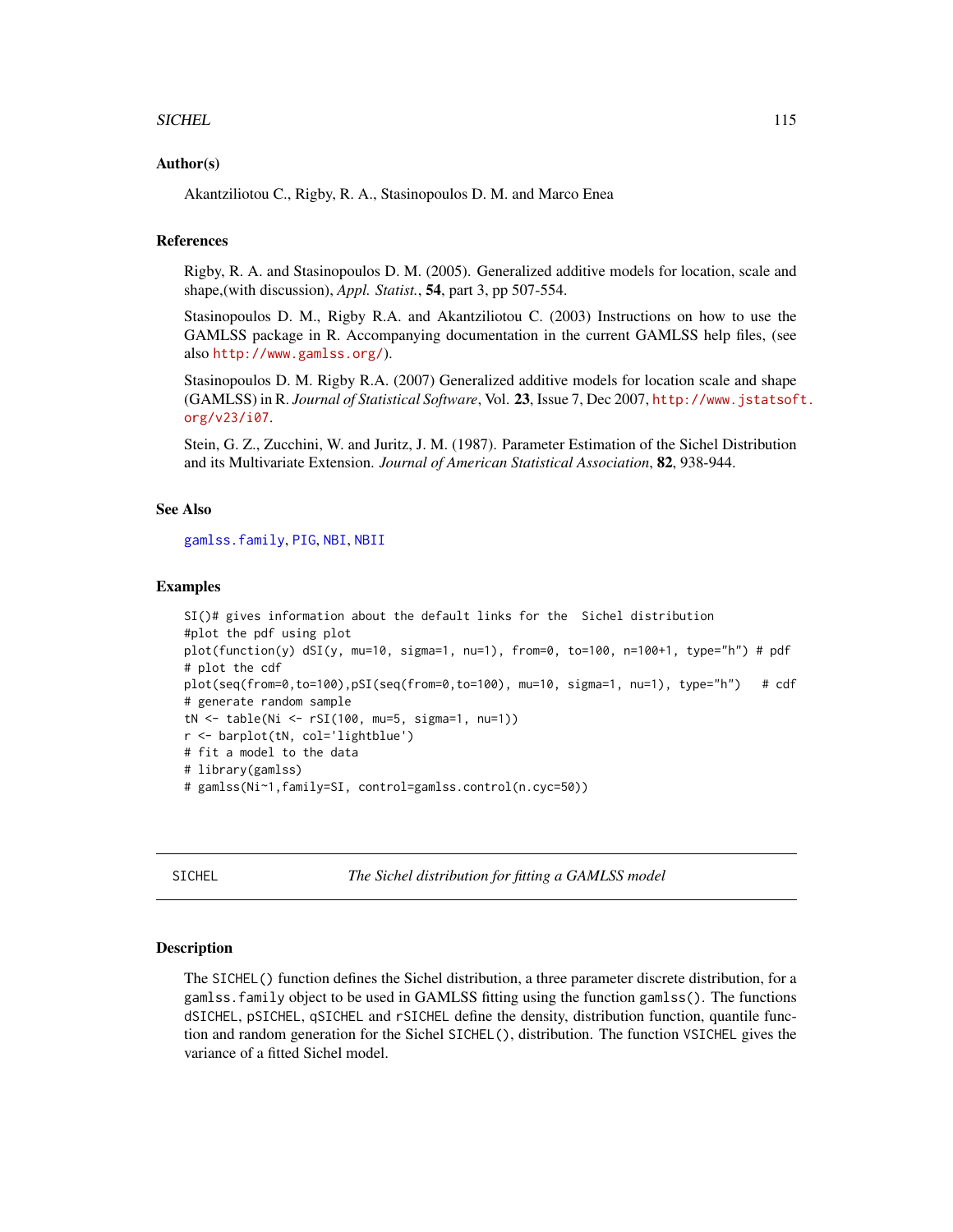# Usage

```
SICHEL(mu.link = "log", sigma.link = "log", nu.link = "identity")
dSICHEL(x, mu=1, sigma=1, nu=-0.5, log=FALSE)
pSICHEL(q, mu=1, sigma=1, nu=-0.5, lower.tail = TRUE,
        log.p = FALSEqSICHEL(p, mu=1, sigma=1, nu=-0.5, lower.tail = TRUE,
       log.p = FALSE, max.value = 10000rSICHEL(n, mu=1, sigma=1, nu=-0.5, max.value = 10000)VSICHEL(obj)
tofySICHEL(y, mu, sigma, nu)
```
# Arguments

| mu.link    | Defines the mu. link, with "log" link as the default for the mu parameter                    |
|------------|----------------------------------------------------------------------------------------------|
| sigma.link | Defines the sigma. Link, with "log" link as the default for the sigma parameter              |
| nu.link    | Defines the nu. link, with "identity" link as the default for the nu parameter               |
| X          | vector of (non-negative integer) quantiles                                                   |
| mu         | vector of positive mu                                                                        |
| sigma      | vector of positive despersion parameter                                                      |
| nu         | vector of nu                                                                                 |
| p          | vector of probabilities                                                                      |
| q          | vector of quantiles                                                                          |
| n          | number of random values to return                                                            |
| log, log.p | logical; if TRUE, probabilities $p$ are given as $log(p)$                                    |
| lower.tail | logical; if TRUE (default), probabilities are $P[X \le x]$ , otherwise, $P[X > x]$           |
| max.value  | a constant, set to the default value of 10000 for how far the algorithm should<br>look for q |
| obj        | a fitted Sichel gamlss model                                                                 |
| y          | the y variable, the tofySICHEL() should not be used on its own.                              |
|            |                                                                                              |

# Details

The probability function of the Sichel distribution is given by

$$
f(y|\mu,\sigma,\nu) = \frac{\mu^y K_{y+\nu}(\alpha)}{c^y(\alpha\sigma)^{y+\nu} y! K_{\nu}(\frac{1}{\sigma})}
$$

where  $\alpha^2 = \frac{1}{\sigma^2} + \frac{2\mu}{c\sigma}$ , and  $c = R_{\nu}(1/\sigma) = K_{\nu+1}(1/\sigma) [K_{\nu}(1/\sigma)]^{-1}$  for  $y = 0, 1, 2, ..., \infty$  where  $\mu > 0$ ,  $\sigma > 0$  and  $-\infty < \nu < \infty$  and  $K_{\lambda}(t) = \frac{1}{2} \int_{0}^{\infty} x^{\lambda-1} \exp\{-\frac{1}{2}t(x+x^{-1})\} dx$  is the modified Bessel function of the third kind. Note that the above parameterization is different from Stein, Zucchini and Juritz (1988) who use the above probability function but treat  $\mu$ ,  $\alpha$  and  $\nu$  as the parameters.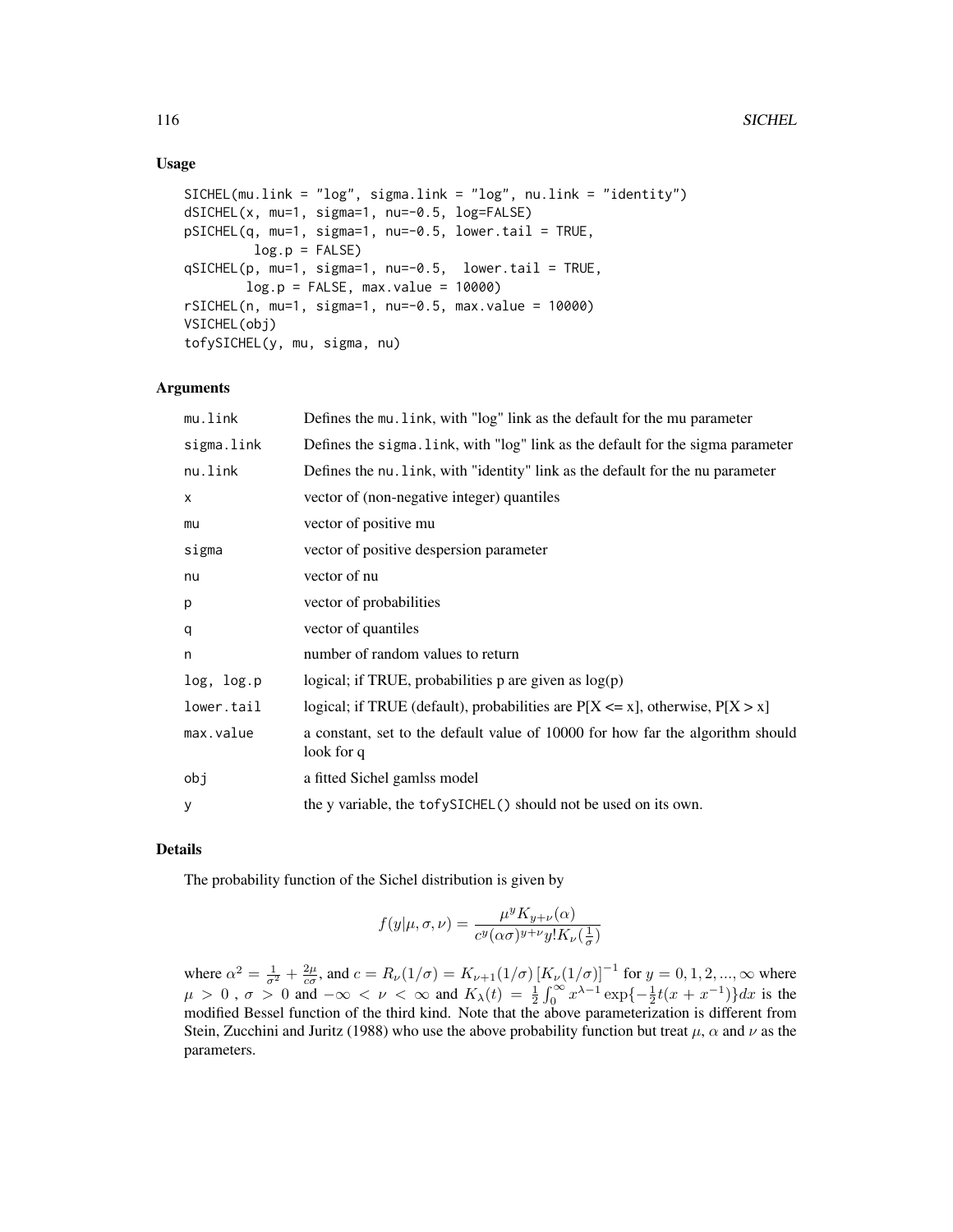## SICHEL 117

## Value

Returns a gamlss.family object which can be used to fit a Sichel distribution in the gamlss() function.

## **Note**

The mean of the above Sichel distribution is  $\mu$  and the variance is  $\mu^2 \left[ \frac{2\sigma(\nu+1)}{c} + \frac{1}{c^2} - 1 \right]$ 

# Author(s)

Rigby, R. A., Stasinopoulos D. M., Akantziliotou C and Marco Enea.

## References

Rigby, R. A. and Stasinopoulos D. M. (2005). Generalized additive models for location, scale and shape,(with discussion), *Appl. Statist.*, 54, part 3, pp 507-554.

Rigby, R. A., Stasinopoulos D. M. and Akantziliotou, C. (2006) Modelling the parameters of a family of mixed Poisson distributions including the Sichel and Delaptorte. Submitted for publication.

Stasinopoulos D. M., Rigby R.A. and Akantziliotou C. (2003) Instructions on how to use the GAMLSS package in R. Accompanying documentation in the current GAMLSS help files, (see also <http://www.gamlss.org/>).

Stein, G. Z., Zucchini, W. and Juritz, J. M. (1987). Parameter Estimation of the Sichel Distribution and its Multivariate Extension. *Journal of American Statistical Association*, 82, 938-944.

Stasinopoulos D. M. Rigby R.A. (2007) Generalized additive models for location scale and shape (GAMLSS) in R. *Journal of Statistical Software*, Vol. 23, Issue 7, Dec 2007, [http://www.jstatsof](http://www.jstatsoft.org/v23/i07)t. [org/v23/i07](http://www.jstatsoft.org/v23/i07).

# See Also

[gamlss.family](#page-38-0), [PIG](#page-97-0) , [SI](#page-112-0)

## Examples

```
SICHEL()# gives information about the default links for the Sichel distribution
#plot the pdf using plot
plot(function(y) dSICHEL(y, mu=10, sigma=1, nu=1), from=0, to=100, n=100+1, type="h") # pdf# plot the cdf
plot(seq(from=0,to=100),pSICHEL(seq(from=0,to=100), mu=10, sigma=1, nu=1), type="h") # cdf
# generate random sample
tN <- table(Ni <- rSICHEL(100, mu=5, sigma=1, nu=1))
r <- barplot(tN, col='lightblue')
# fit a model to the data
# library(gamlss)
# gamlss(Ni~1,family=SICHEL, control=gamlss.control(n.cyc=50))
```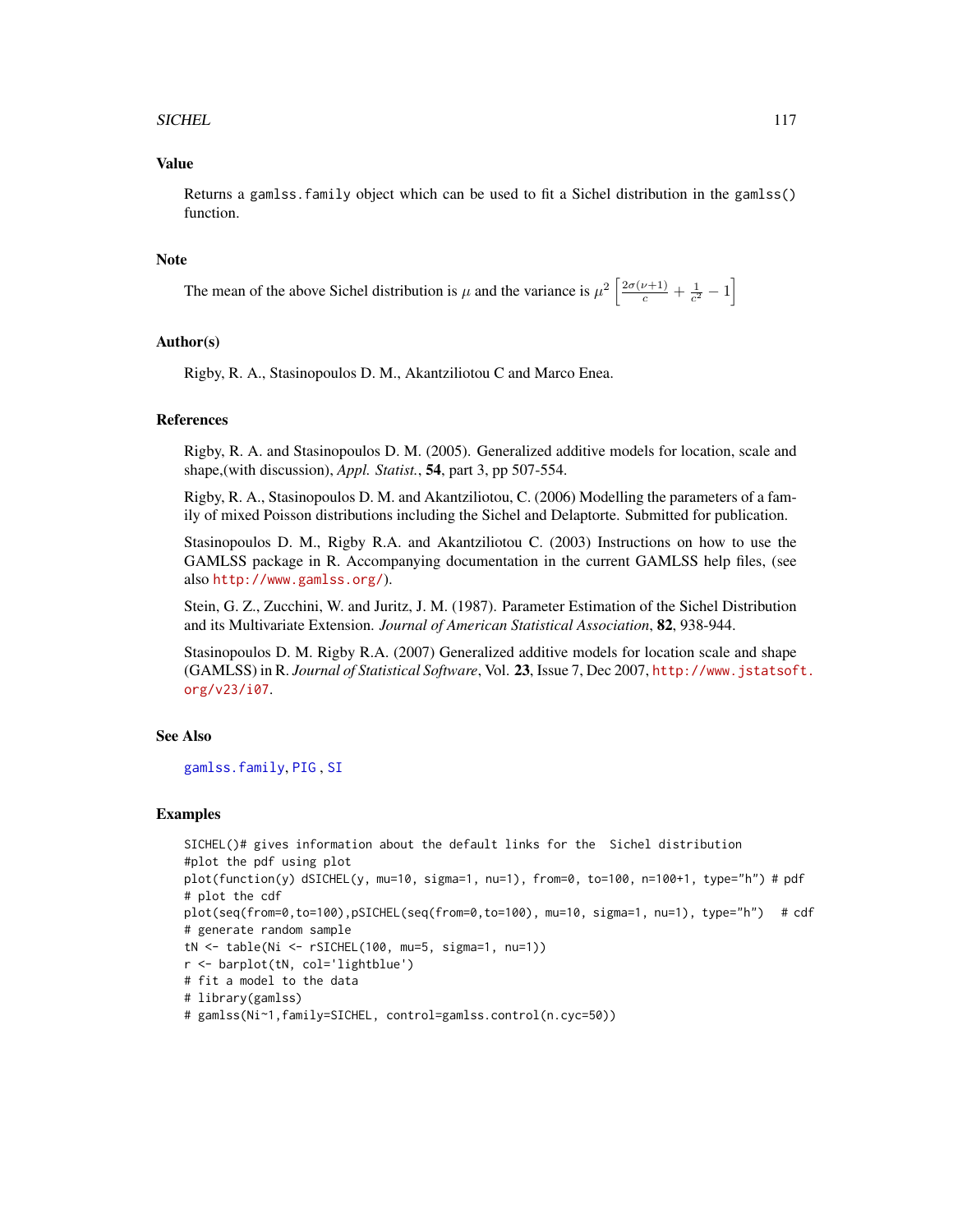## Description

The function SN1() defines the Skew Normal Type 1 distribution, a three parameter distribution, for a gamlss.family object to be used in GAMLSS fitting using the function gamlss(), with parameters mu, sigma and nu. The functions dSN1, pSN1, qSN1 and rSN1 define the density, distribution function, quantile function and random generation for the SN1 parameterization of the Skew Normal Type 1 distribution.

# Usage

```
SN1(mu.link = "identity", sigma.link = "log", nu.link="identity")
dSN1(x, mu = 0, sigma = 1, nu = 0, log = FALSE)pSN1(q, mu = 0, sigma = 1, nu = 0, lowertail = TRUE, log.p = FALSE)qSN1(p, mu = 0, sigma = 1, nu = 0, lowertail = TRUE, log.p = FALSE)
rSN1(n, mu = 0, sigma = 1, nu = 0)
```
#### Arguments

| mu.link    | Defines the mu. link, with "'identity"' links the default for the mu parameter                |
|------------|-----------------------------------------------------------------------------------------------|
| sigma.link | Defines the sigma. link, with "'log"' as the default for the sigma parameter                  |
| nu.link    | Defines the nu. link, with "'identity" as the default for the sigma parameter                 |
| x, q       | vector of quantiles                                                                           |
| mu         | vector of location parameter values                                                           |
| sigma      | vector of scale parameter values                                                              |
| nu         | vector of scale parameter values                                                              |
| log, log.p | logical; if TRUE, probabilities $p$ are given as $log(p)$                                     |
| lower.tail | logical; if TRUE (default), probabilities are $P[X \le x]$ , otherwise $P[X > x]$             |
| p          | vector of probabilities                                                                       |
| n          | number of observations. If length(n) $> 1$ , the length is taken to be the number<br>required |

# Details

The parameterization of the Skew Normal Type 1 distribution in the function SN1 is ...

## Value

returns a gamlss.family object which can be used to fit a Skew Normal Type 1 distribution in the gamlss() function.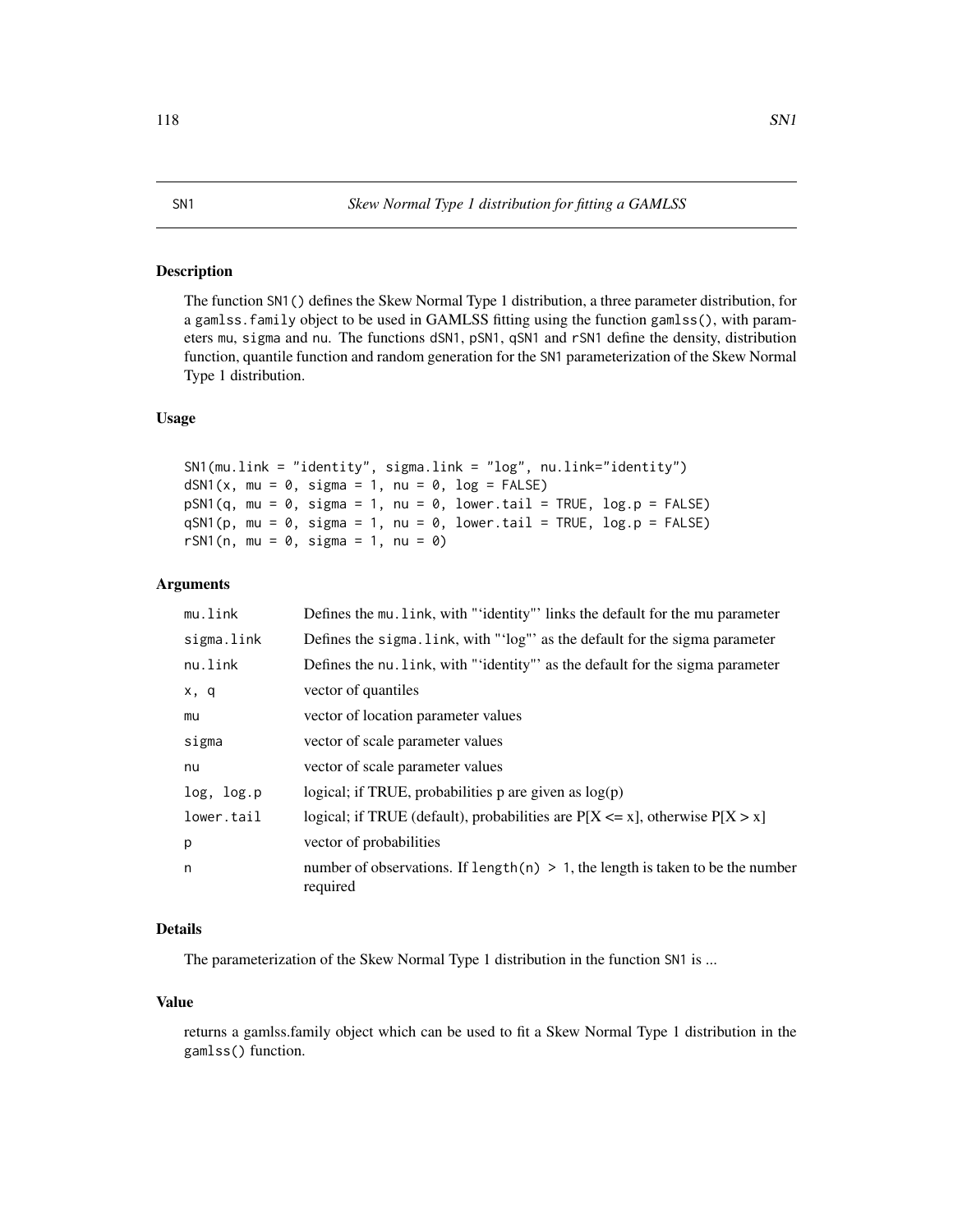# Note

This is a special case of the Skew Exponential Power type 1 distribution (SEP1)where tau=2.

# Author(s)

Mikis Stasinopoulos, Bob Rigby and Fiona McElduff

# References

Rigby, R. A. and Stasinopoulos D. M. (2005). Generalized additive models for location, scale and shape,(with discussion), *Appl. Statist.*, 54, part 3, pp 507-554.

Stasinopoulos D. M., Rigby R.A. and Akantziliotou C. (2006) Instructions on how to use the GAMLSS package in R. Accompanying documentation in the current GAMLSS help files, (see also <http://www.gamlss.org/>).

Stasinopoulos D. M. Rigby R.A. (2007) Generalized additive models for location scale and shape (GAMLSS) in R. *Journal of Statistical Software*, Vol. 23, Issue 7, Dec 2007, [http://www.jstatsof](http://www.jstatsoft.org/v23/i07)t. [org/v23/i07](http://www.jstatsoft.org/v23/i07).

## See Also

[gamlss.family](#page-38-0)

### Examples

```
par(mfrow=c(2,2))
y<-seq(-3,3,0.2)
plot(y, dSN1(y), type="l" , lwd=2)
q<-seq(-3,3,0.2)
plot(q, pSN1(q), ylim=c(0,1), type="1", lwd=2)p<-seq(0.0001,0.999,0.05)
plot(p, qSN1(p), type="l", lwd=2)
dat <- rSN1(100)
hist(rSN1(100), nclass=30)
```
SN2 *Skew Normal Type 2 distribution for fitting a GAMLSS*

### **Description**

The function SN2() defines the Skew Normal Type 2 distribution, a three parameter distribution, for a gamlss.family object to be used in GAMLSS fitting using the function gamlss(), with parameters mu, sigma and nu. The functions dSN2, pSN2, qSN2 and rSN2 define the density, distribution function, quantile function and random generation for the SN2 parameterization of the Skew Normal Type 2 distribution.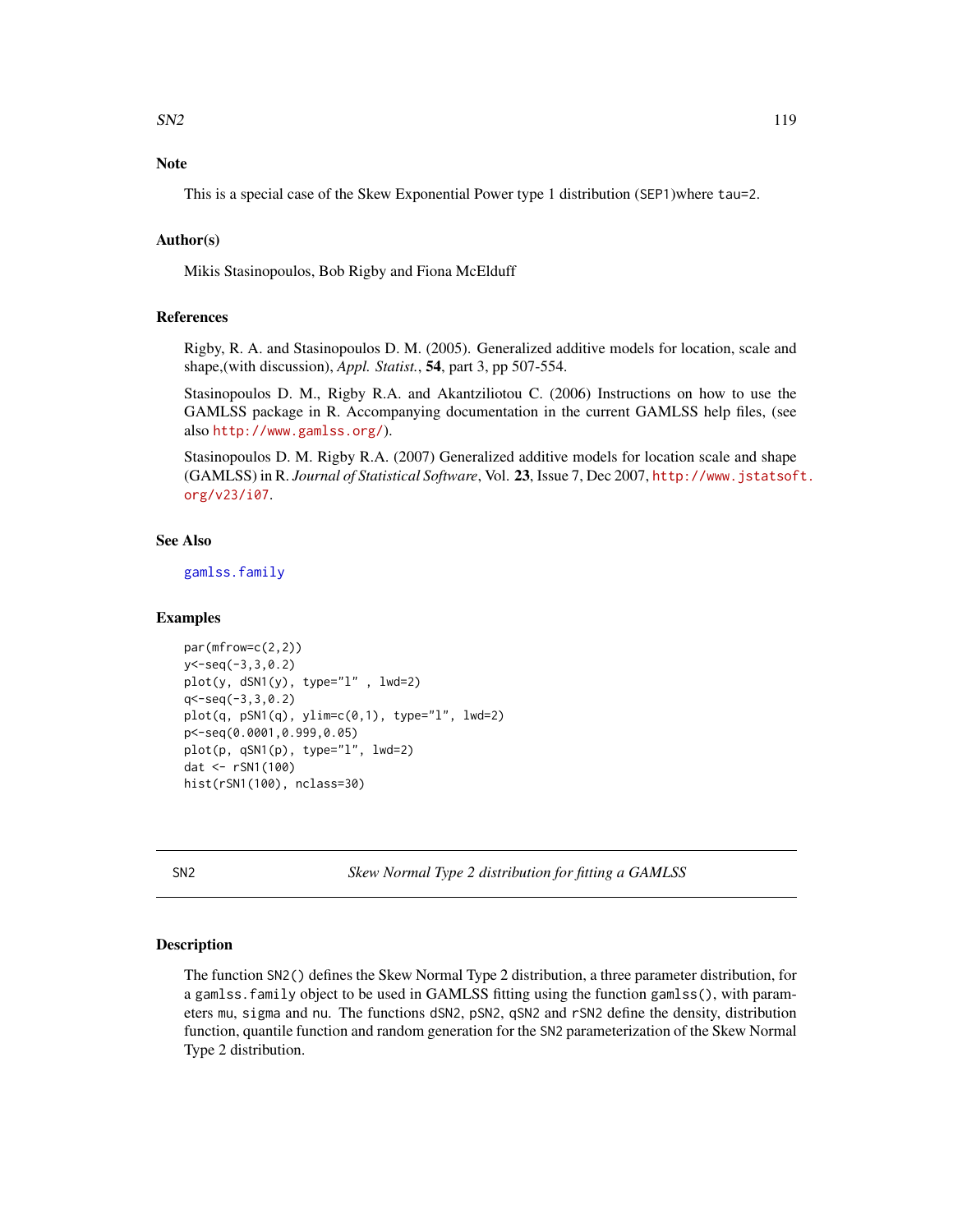```
SN2(mu.link = "identity", sigma.link = "log", nu.link = "log")
dSN2(x, mu = 0, sigma = 1, nu = 2, log = FALSE)pSN2(q, mu = 0, sigma = 1, nu = 2, lower[a] = TRUE, log.p = FALSE)qSN2(p, mu = 0, sigma = 1, nu = 2, lower[2014] <math>= TRUE, log.p = FALSErSN2(n, mu = 0, sigma = 1, nu = 2)
```
# Arguments

| mu.link    | Defines the mu. Link, with "'identity"' links the default for the mu parameter                |
|------------|-----------------------------------------------------------------------------------------------|
| sigma.link | Defines the sigma. Link, with "'log"' as the default for the sigma parameter                  |
| nu.link    | Defines the nu. link, with "'log"' as the default for the sigma parameter                     |
| x, q       | vector of quantiles                                                                           |
| mu         | vector of location parameter values                                                           |
| sigma      | vector of scale parameter values                                                              |
| nu         | vector of scale parameter values                                                              |
| log, log.p | logical; if TRUE, probabilities p are given as $log(p)$                                       |
| lower.tail | logical; if TRUE (default), probabilities are $P[X \le x]$ , otherwise $P[X > x]$             |
| p          | vector of probabilities                                                                       |
| n          | number of observations. If length(n) $> 1$ , the length is taken to be the number<br>required |

# Details

The parameterization of the Skew Normal Type 2 distribution in the function SN2 is ...

# Value

returns a gamlss.family object which can be used to fit a Skew Normal Type 2 distribution in the gamlss() function.

# Note

This is a special case of the Skew Exponential Power type 3 distribution (SEP3)where tau=2.

# Author(s)

Mikis Stasinopoulos, Bob Rigby and Fiona McElduff.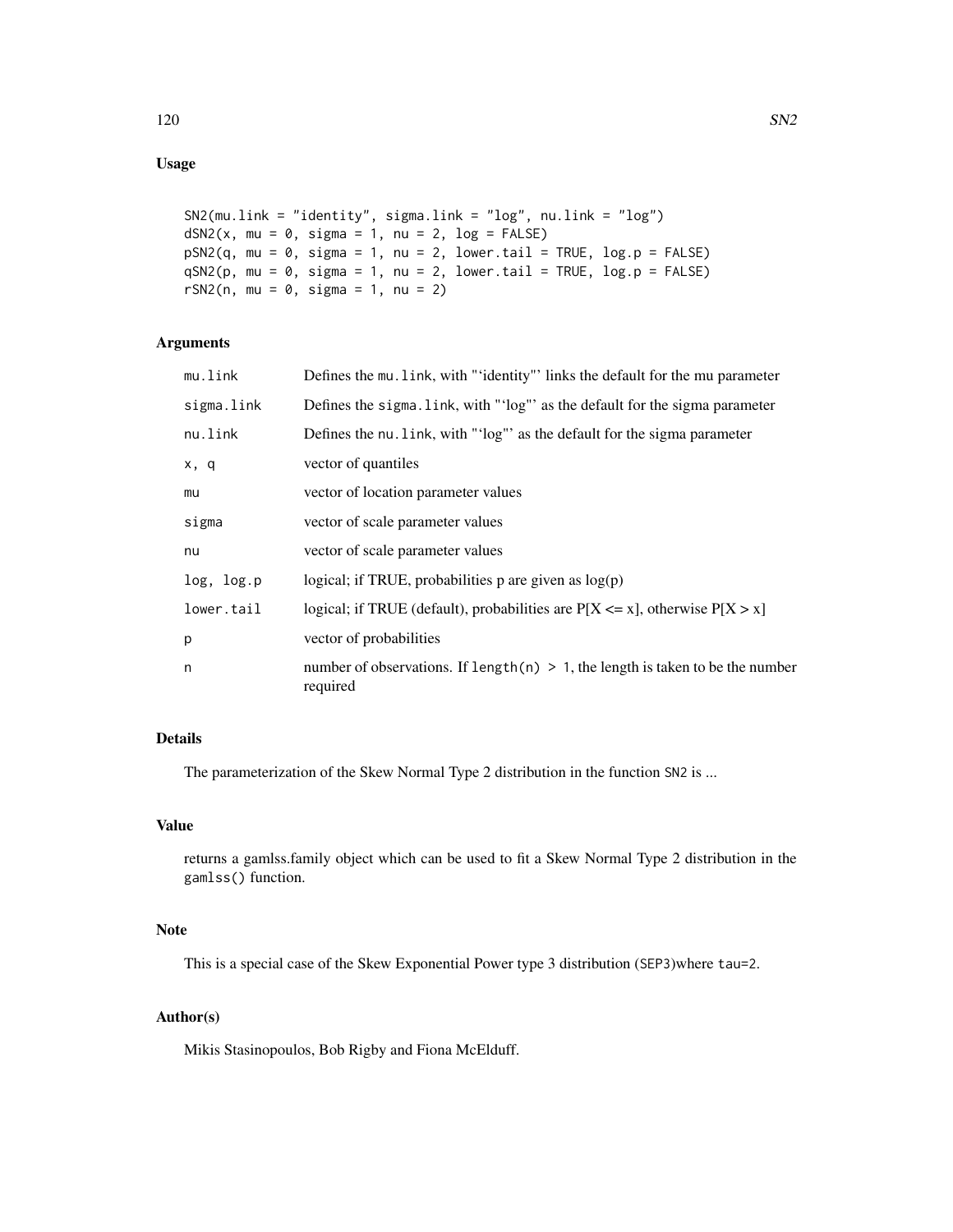## References

Rigby, R. A. and Stasinopoulos D. M. (2005). Generalized additive models for location, scale and shape,(with discussion), *Appl. Statist.*, 54, part 3, pp 507-554.

Stasinopoulos D. M., Rigby R.A. and Akantziliotou C. (2006) Instructions on how to use the GAMLSS package in R. Accompanying documentation in the current GAMLSS help files, (see also <http://www.gamlss.org/>).

Stasinopoulos D. M. Rigby R.A. (2007) Generalized additive models for location scale and shape (GAMLSS) in R. *Journal of Statistical Software*, Vol. 23, Issue 7, Dec 2007, [http://www.jstatsof](http://www.jstatsoft.org/v23/i07)t. [org/v23/i07](http://www.jstatsoft.org/v23/i07).

# See Also

[gamlss.family](#page-38-0)

## Examples

```
par(mfrow=c(2,2))
y<-seq(-3,3,0.2)
plot(y, dSN2(y), type="l" , lwd=2)
q < -seq(-3,3,0.2)plot(q, pSN2(q), ylim=c(0,1), type="1", lwd=2)p<-seq(0.0001,0.999,0.05)
plot(p, qSN2(p), type="l", lwd=2)
dat <- rSN2(100)
hist(rSN2(100), nclass=30)
```
ST1 *The skew t distributions, type 1 to 5*

## **Description**

There are 5 different skew t distributions implemented in GAMLSS.

The Skew t type 1 distribution, ST1, is based on Azzalini (1986).

The skew t type 2 distribution, ST2, is based on Azzalini and Capitanio (2003).

The skew t type 3 , ST3 and ST3C, distribution is based Fernande and Steel (1998). The difference betwwen the ST3 and ST3C is that the first is written entirely in R while the second is in C.

The skew t type 4 distribution , ST4, is a spliced-shape distribution.

The skew t type 5 distribution , ST5, is Jones and Faddy (2003).

The SST is a reparametrised version of dST3 where sigma is the standard deviation of the distribution.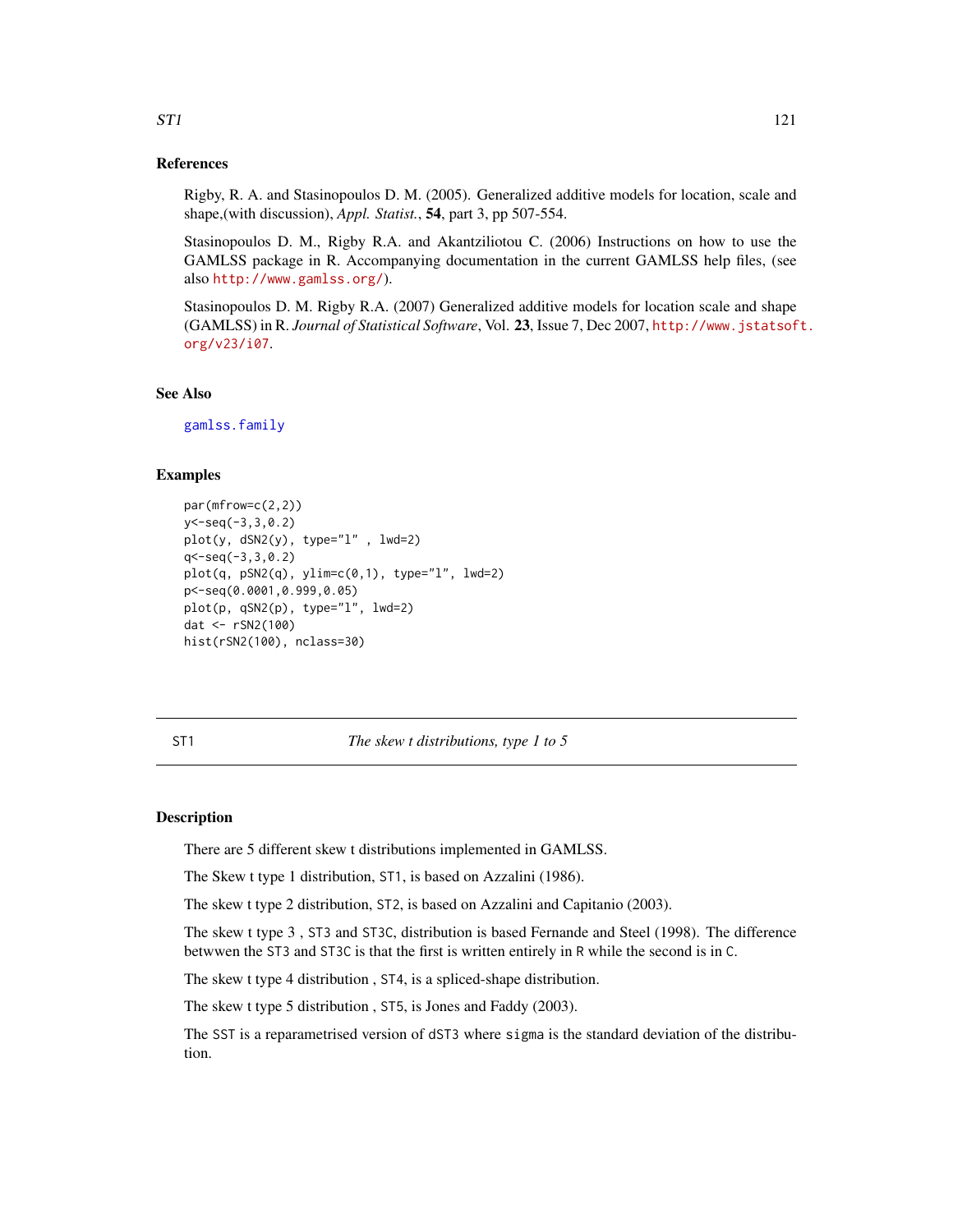## Usage

```
ST1(mu.link = "identity", sigma.link = "log", nu.link = "identity", tau.link="log")
dST1(x, mu = 0, sigma = 1, nu = 0, tau = 2, log = FALSE)
pST1(q, mu = 0, sigma = 1, nu = 0, tau = 2, lower[a] = TRUE, log.p = FALSE)qST1(p, mu = 0, sigma = 1, nu = 0, tau = 2, lower[avated] = TRUE, <math>log.p = FALSE)
rST1(n, mu = 0, sigma = 1, nu = 0, tau = 2)
ST2(mu.link = "identity", sigma.link = "log", nu.link = "identity", tau.link = "log")
dST2(x, mu = 0, sigma = 1, nu = 0, tau = 2, log = FALSE)pST2(q, mu = 0, sigma = 1, nu = 0, tau = 2, lower[2014] = TRUE, <math>log.p = FALSEqST2(p, mu = 1, sigma = 1, nu = 0, tau = 2, lower[2014] = TRUE, <math>log.p = FALSErST2(n, mu = 0, sigma = 1, nu = 0, tau = 2)ST3(mu.link = "identity", sigma.link = "log", nu.link = "log", tau.link = "log")
dST3(x, mu = 0, sigma = 1, nu = 1, tau = 10, log = FALSE)pST3(q, mu = 0, sigma = 1, nu = 1, tau = 10, loweru1 = TRUE, log.p = FALSE)qST3(p, mu = 0, sigma = 1, nu = 1, tau = 10, lower[a] = TRUE, log.p = FALSE)rST3(n, mu = 0, sigma = 1, nu = 1, tau = 10)
ST3C(mu.link = "identity", sigma.link = "log", nu.link = "log", tau.link = "log")
dST3C(x, mu = 0, sigma = 1, nu = 1, tau = 10, log = FALSE)pST3C(q, mu = 0, sigma = 1, nu = 1, tau = 10, lowertail = TRUE, <math>log.p = FALSE)qST3C(p, mu = 0, sigma = 1, nu = 1, tau = 10, lower.tail = TRUE, log.p = FALSE)rST3C(n, mu = 0, sigma = 1, nu = 1, tau = 10)
SST(mu.link = "identity", sigma.link = "log", nu.link = "log",
   tau.link = "logshiftto2")
dSST(x, mu = 0, sigma = 1, nu = 0.8, tau = 7, log = FALSE)pSST(q, mu = 0, sigma = 1, nu = 0.8, tau = 7, lower[2014] = TRUE, <math>log.p = FALSE)
qSST(p, mu = 0, sigma = 1, nu = 0.8, tau = 7, lower[amal] = TRUE, log.p = FALSE)rSST(n, mu = 0, sigma = 1, nu = 0.8, tau = 7)ST4(mu.link = "identity", sigma.link = "log", nu.link = "log", tau.link = "log")
dST4(x, mu = 0, sigma = 1, nu = 1, tau = 10, log = FALSE)
pST4(q, mu = 0, sigma = 1, nu = 1, tau = 10, lowernall = TRUE, log.p = FALSE)qST4(p, mu = 0, sigma = 1, nu = 1, tau = 10, lowertail = TRUE, log.p = FALSE)rST4(n, mu = 0, sigma = 1, nu = 1, tau = 10)
ST5(mu.link = "identity", sigma.link = "log", nu.link = "identity", tau.link = "log")
dST5(x, mu = 0, sigma = 1, nu = 0, tau = 1, log = FALSE)
pST5(q, mu = 0, sigma = 1, nu = 0, tau = 1, lowertail = TRUE, <math>log.p = FALSE)
qST5(p, mu = 0, sigma = 1, nu = 0, tau = 1, lower.tail = TRUE, log.p = FALSE)rST5(n, mu = 0, sigma = 1, nu = 0, tau = 1)
```
## Arguments

mu.link Defines the mu.link, with "identity" link as the default for the mu parameter. Other links are " $1/mu^2$ " and "log"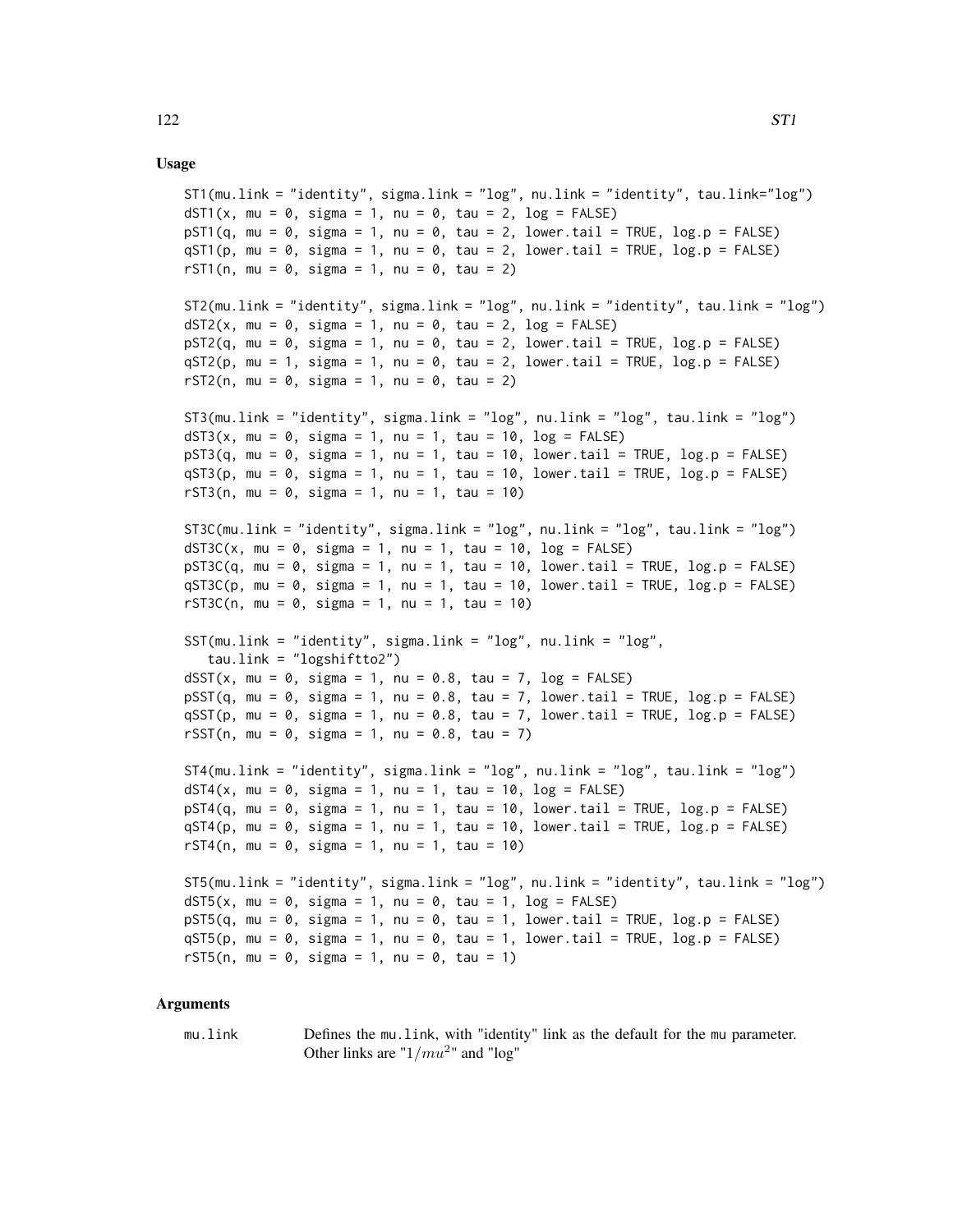| sigma.link | Defines the sigma. link, with "log" link as the default for the sigma parameter.<br>Other links are "inverse" and "identity" |
|------------|------------------------------------------------------------------------------------------------------------------------------|
| nu.link    | Defines the nu link, with "identity" link as the default for the nu parameter.<br>Other links are " $1/mu^{2}$ " and "log"   |
| tau.link   | Defines the nu. link, with "log" link as the default for the nu parameter. Other<br>links are "inverse", "identity"          |
| x,q        | vector of quantiles                                                                                                          |
| mu         | vector of mu parameter values                                                                                                |
| sigma      | vector of scale parameter values                                                                                             |
| nu         | vector of nu parameter values                                                                                                |
| tau        | vector of tau parameter values                                                                                               |
| log, log.p | logical; if TRUE, probabilities $p$ are given as $log(p)$ .                                                                  |
| lower.tail | logical; if TRUE (default), probabilities are $P[X \le x]$ , otherwise, $P[X > x]$                                           |
| p          | vector of probabilities.                                                                                                     |
| n          | number of observations. If length(n) $> 1$ , the length is taken to be the number<br>required                                |
| $\cdots$   | for extra arguments                                                                                                          |
|            |                                                                                                                              |

Details

$$
f(y|\mu,\sigma,\nu,\frac{z}{\sigma}\;f_{z_1}(z)\;F_{z_2}(w)\tau)=
$$

for  $-\infty < y < \infty$ , where  $z = (y - \mu)/\sigma$ ,  $w = \nu \lambda^{1/2} z$ ,  $\lambda = (\tau + 1)/(\tau + z^2)$  and  $z_1 \sim TF(0, 1, \tau)$ and  $z_2 \sim TF(0, 1, \tau + 1)$ .

The probability density function of the skew t distribution type q, (ST3), is defined in Chapter 10 of the GAMLSS manual.

The probability density function of the skew t distribution type q, (ST4), is defined in Chapter of the GAMLSS manual.

The probability density function of the skew t distribution type 5, (ST5), is defined as

$$
f(y|\mu,\sigma,\nu,\tau) = \frac{1}{c} \left[ 1 + \frac{z}{(a+b+z^2)^{1/2}} \right]^{a+1/2} \left[ 1 - \frac{z}{(a+b+z^2)^{1/2}} \right]^{b+1/2}
$$

where  $c = 2^{a+b-1}(a+b)^{1/2}B(a,b)$ , and  $B(a,b) = \Gamma(a)\Gamma(b)/\Gamma(a+b)$  and  $z = (y - \mu)/\sigma$  and  $\nu = (a - b)/[ab(a + b)]^{1/2}$  and  $\tau = 2/(a + b)$  for  $-\infty < y < \infty$ ,  $-\infty < \mu < \infty$ ,  $\sigma > 0$ ,  $-\infty < \nu > \infty$  and  $\tau > 0$ .

## Value

ST1(), ST2(), ST3(), ST4() and ST5() return a gamlss.family object which can be used to fit the skew t type 1-5 distribution in the gamlss() function. dST1(), dST2(), dST3(), dST4() and dST5() give the density functions, pST1(), pST2(), pST3(), pST4() and pST5() give the cumulative distribution functions, qST1(), qST2(), qST3(), qST4() and qST5() give the quantile function, and rST1(), rST2(), rST3(), rST4() and rST3() generates random deviates.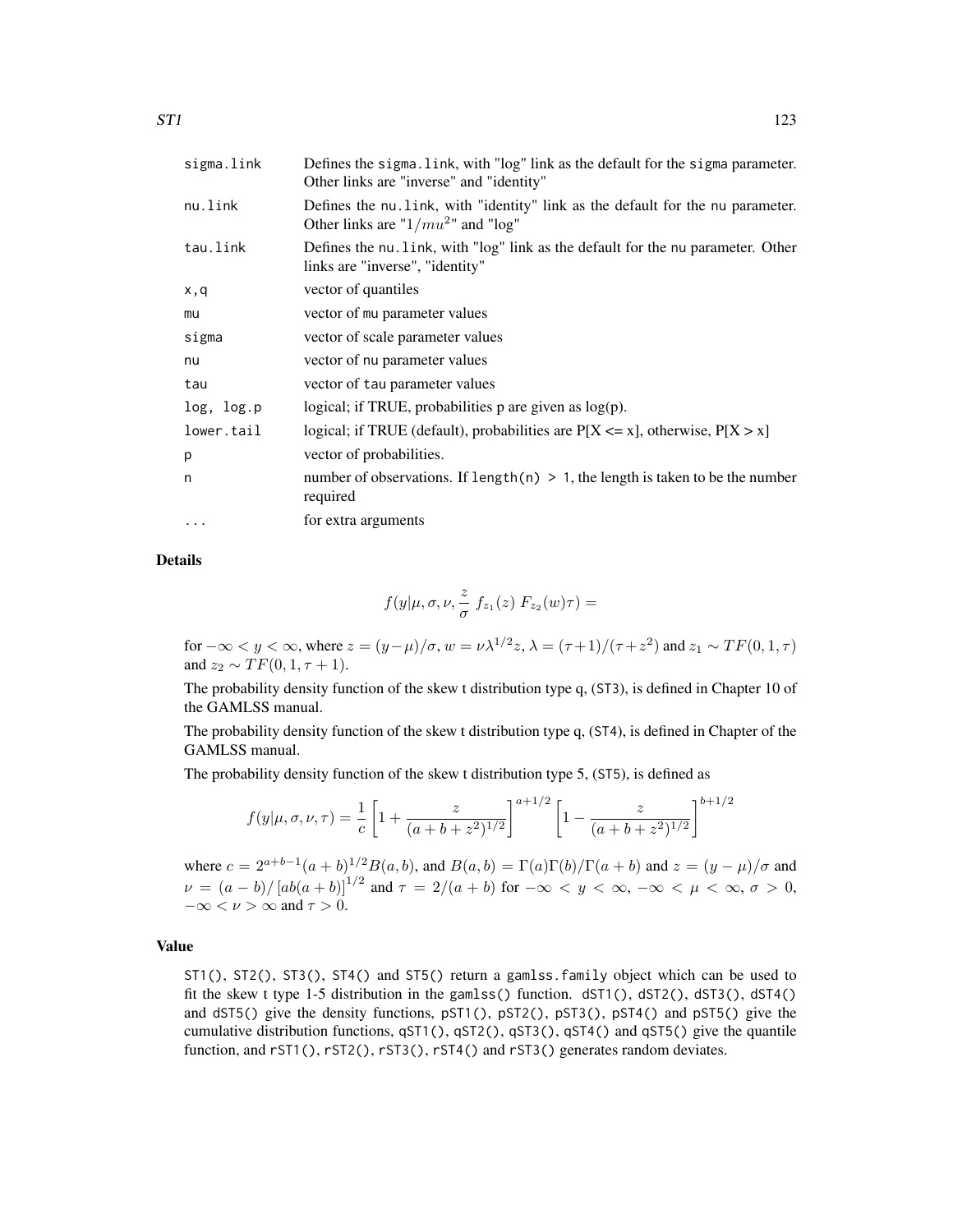# Note

The mean of the ex-Gaussian is  $\mu + \nu$  and the variance is  $\sigma^2 + \nu^2$ .

# Author(s)

Bob Rigby and Mikis Stasinopoulos

# References

Azzalini A. (1986) Futher results on a class of distributions which includes the normal ones, *Statistica*, 46, pp. 199-208.

Azzalini A. and Capitanio, A. Distributions generated by perturbation of symmetry with emphasis on a multivariate skew t-distribution, *Journal of the Royal Statistical Society: Series B (Statistical Methodology)*, 65, pp. 367-389.

Jones, M.C. and Faddy, M. J. (2003) A skew extension of the t distribution, with applications. *Journal of the Royal Statistical Society*, Series B, 65, pp 159-174.

Fernandez, C. and Steel, M. F. (1998) On Bayesian modeling of fat tails and skewness. *Journal of the American Statistical Association*, 93, pp. 359-371.

Rigby, R. A. and Stasinopoulos D. M. (2005). Generalized additive models for location, scale and shape,(with discussion), *Appl. Statist.*, 54, part 3, pp 507-554.

Stasinopoulos D. M. Rigby R. A. and Akantziliotou C. (2006) Instructions on how to use the GAMLSS package in R. Accompanying documentation in the current GAMLSS help files, (see also <http://www.gamlss.org/>).

Stasinopoulos D. M. Rigby R.A. (2007) Generalized additive models for location scale and shape (GAMLSS) in R. *Journal of Statistical Software*, Vol. 23, Issue 7, Dec 2007, [http://www.jstatsof](http://www.jstatsoft.org/v23/i07)t. [org/v23/i07](http://www.jstatsoft.org/v23/i07).

# See Also

[gamlss.family](#page-38-0), [SEP1](#page-107-0), [SHASH](#page-109-0)

## Examples

```
y<- rST5(200, mu=5, sigma=1, nu=.1)
hist(y)
curve(dST5(x, mu=30 ,sigma=5,nu=-1), -50, 50, main = "The ST5 density mu=30 ,sigma=5,nu=1")
# library(gamlss)
# m1<-gamlss(y~1, family=ST1)
# m2<-gamlss(y~1, family=ST2)
# m3<-gamlss(y~1, family=ST3)
# m4<-gamlss(y~1, family=ST4)
# m5<-gamlss(y~1, family=ST5)
# GAIC(m1,m2,m3,m4,m5)
```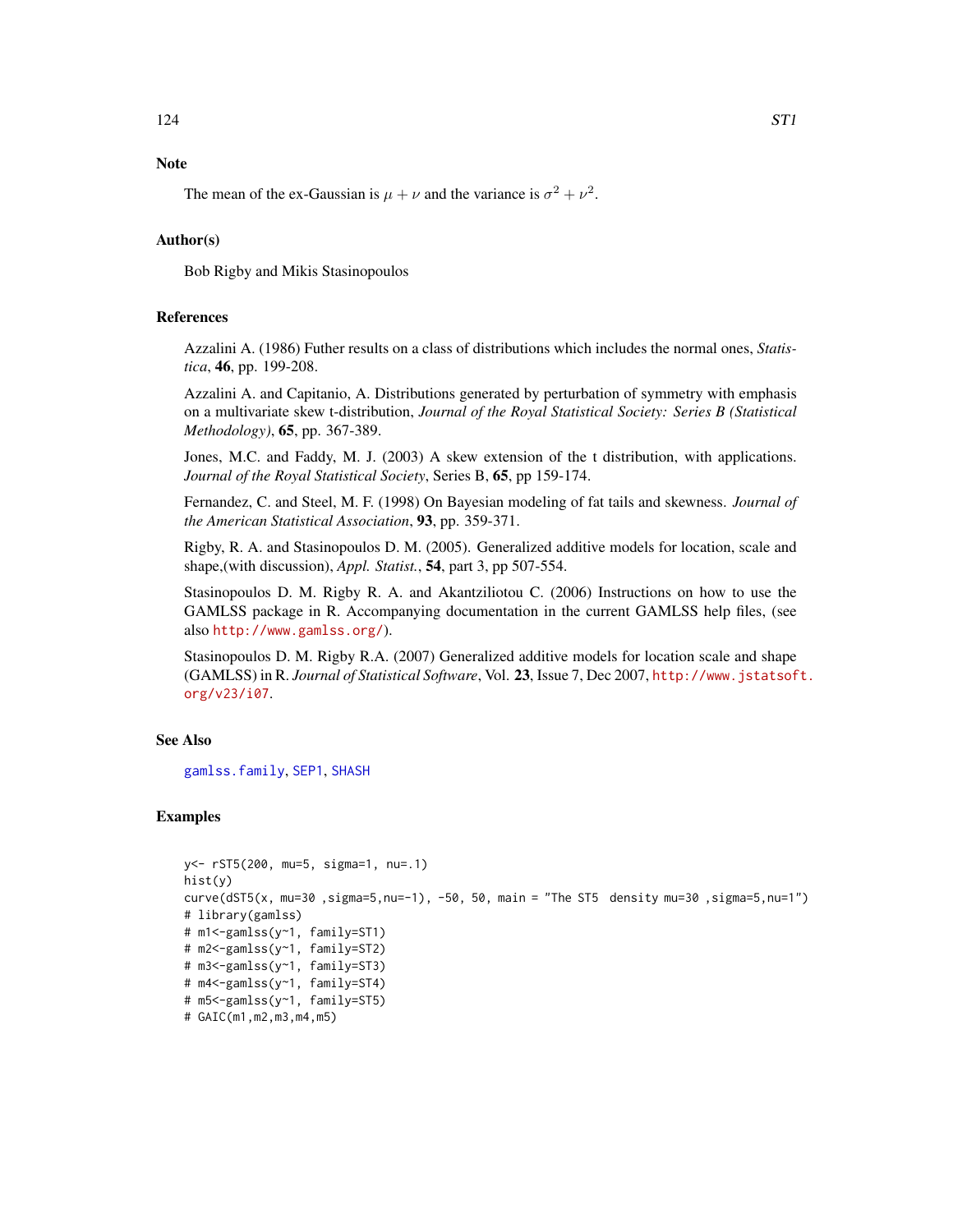# Description

The function TF defines the t-family distribution, a three parameter distribution, for a gamlss. family object to be used in GAMLSS fitting using the function gamlss(). The functions dTF, pTF, qTF and rTF define the density, distribution function, quantile function and random generation for the specific parameterization of the t distribution given in details below, with mean equal to  $\mu$  and standard deviation equal to  $\sigma(\frac{\nu}{\nu-2})^{0.5}$  with the degrees of freedom  $\nu$  The function TF2 is a different parametrization where sigma is the standard deviation.

# Usage

```
TF(mu.link = "identity", sigma.link = "log", nu.link = "log")dTF(x, mu = 0, sigma = 1, nu = 10, log = FALSE)pTF(q, mu = 0, sigma = 1, nu = 10, lowertail = TRUE, log.p = FALSE)qTF(p, mu = 0, sigma = 1, nu = 10, lower[a] = TRUE, log.p = FALSE)rTF(n, mu = 0, sigma = 1, nu = 10)TF2(mu.link = "identity", sigma.link = "log", nu.link = "logshiftto2")
dTF2(x, mu = 0, sigma = 1, nu = 10, log = FALSE)pTF2(q, mu = 0, sigma = 1, nu = 10, lowertail = TRUE, log.p = FALSE)qTF2(p, mu = 0, sigma = 1, nu = 10, lowertail = TRUE, log.p = FALSE)rTF2(n, mu = 0, sigma = 1, nu = 10)
```
# Arguments

| Defines the mu. link, with "identity" link as the default for the mu parameter                |
|-----------------------------------------------------------------------------------------------|
| Defines the sigma. Link, with "log" link as the default for the sigma parameter               |
| Defines the nu. link, with "log" link as the default for the nu parameter                     |
| vector of quantiles                                                                           |
| vector of location parameter values                                                           |
| vector of scale parameter values                                                              |
| vector of the degrees of freedom parameter values                                             |
| logical; if TRUE, probabilities $p$ are given as $log(p)$ .                                   |
| logical; if TRUE (default), probabilities are $P[X \le x]$ , otherwise, $P[X > x]$            |
| vector of probabilities.                                                                      |
| number of observations. If length(n) $> 1$ , the length is taken to be the number<br>required |
|                                                                                               |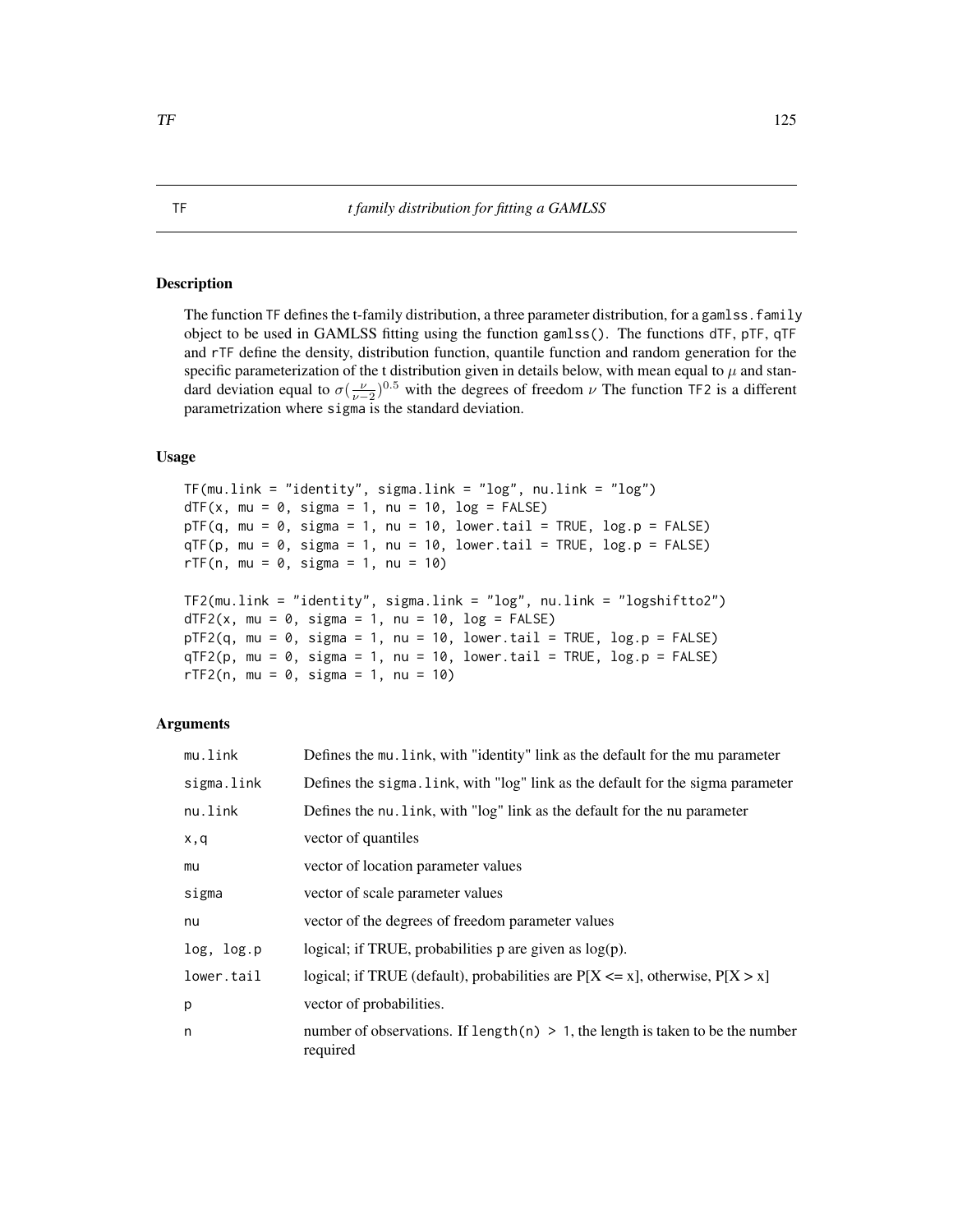## Details

Definition file for t family distribution.

$$
f(y|\mu,\sigma,\nu) = \frac{\Gamma((\nu+1)/2)}{\sigma \Gamma(1/2)\Gamma(\nu/2)\nu^{0.5}} \left[1 + \frac{(y-\mu)^2}{\nu \sigma^2}\right]^{-(\nu+1)/2}
$$

 $y = (-\infty, +\infty), \mu = (-\infty, +\infty), \sigma > 0$  and  $\nu > 0$ . Note that  $z = (y - \mu)/\sigma$  has a standard t distribution with degrees of freedom  $\nu$ .

## Value

TF() returns a gamlss.family object which can be used to fit a t distribution in the gamlss() function.  $dTF()$  gives the density,  $pTF()$  gives the distribution function,  $qTF()$  gives the quantile function, and rTF() generates random deviates. The latest functions are based on the equivalent R functions for gamma distribution.

## Note

 $\mu$  is the mean and  $\sigma[\nu/(\nu-2)]^{0.5}$  is the standard deviation of the t family distribution.  $\nu > 0$  is a positive real valued parameter.

#### Author(s)

Mikis Stasinopoulos <d.stasinopoulos@londonmet.ac.uk>, Bob Rigby <r.rigby@londonmet.ac.uk> and Kalliope Akantziliotou

## References

Rigby, R. A. and Stasinopoulos D. M. (2005). Generalized additive models for location, scale and shape,(with discussion), *Appl. Statist.*, 54, part 3, pp 507-554.

Stasinopoulos D. M., Rigby R.A. and Akantziliotou C. (2006) Instructions on how to use the GAMLSS package in R. Accompanying documentation in the current GAMLSS help files, (see also <http://www.gamlss.org/>).

Stasinopoulos D. M. Rigby R.A. (2007) Generalized additive models for location scale and shape (GAMLSS) in R. *Journal of Statistical Software*, Vol. 23, Issue 7, Dec 2007, [http://www.jstatsof](http://www.jstatsoft.org/v23/i07)t. [org/v23/i07](http://www.jstatsoft.org/v23/i07).

## See Also

[gamlss.family](#page-38-0)

#### Examples

```
TF()# gives information about the default links for the t-family distribution
# library(gamlss)
#data(abdom)
#h<-gamlss(y~cs(x,df=3), sigma.formula=~cs(x,1), family=TF, data=abdom) # fits
#plot(h)
newdata<-rTF(1000,mu=0,sigma=1,nu=5) # generates 1000 random observations
hist(newdata)
```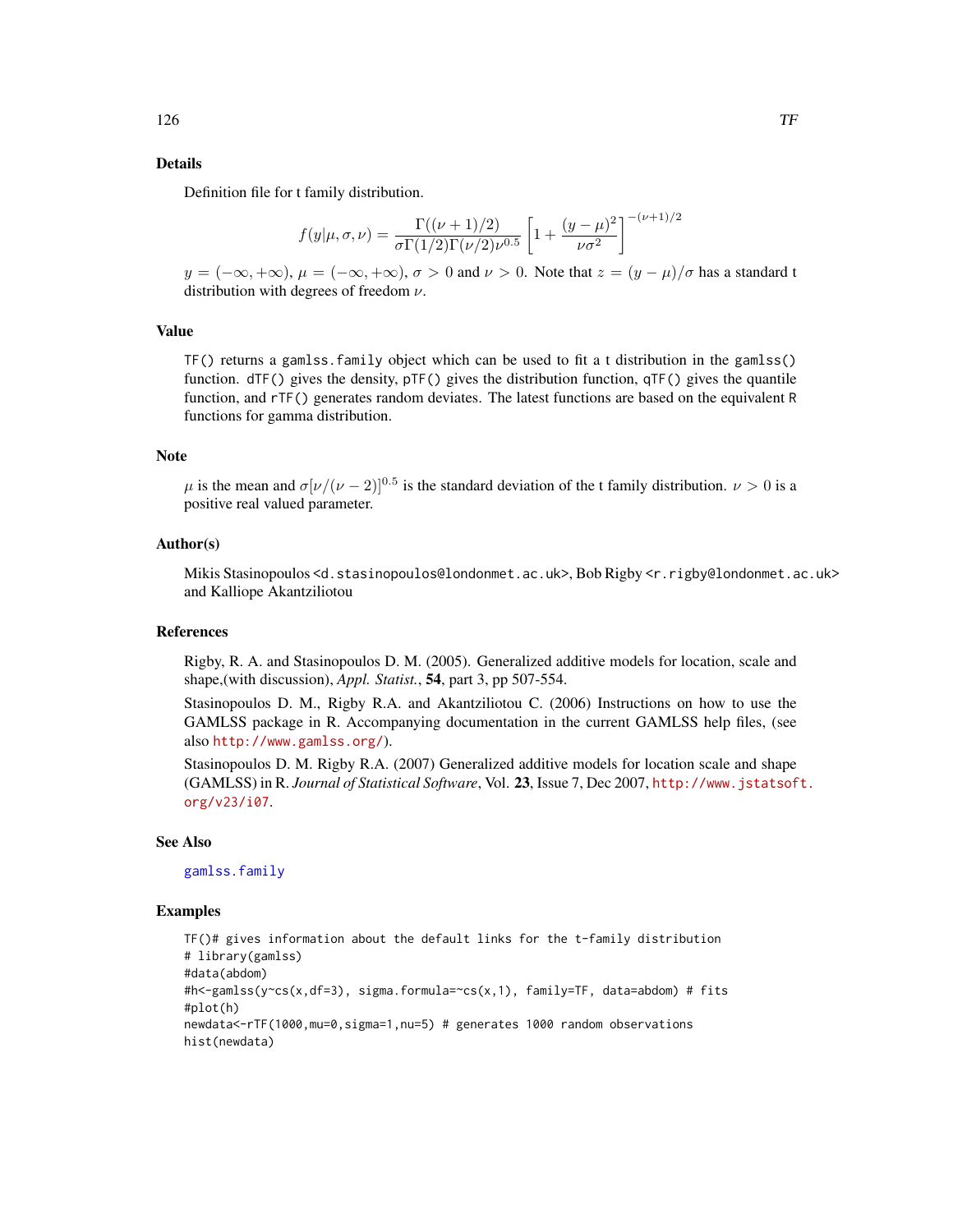# Description

The function WARING() defines the Waring distribution, a two parameter distribution, for a gamlss. family object to be used in GAMLSS fitting using the function gamlss(), with mean equal to the parameter mu and scale parameter sigma. The functions dWARING, pWARING, qWARING and rWARING define the density, distribution function, quantile function and random generation for the WARING parameterization of the Waring distribution.

## Usage

```
WARING(mu.link = "log", sigma.link = "log")
dWARTNG(x, mu = 2, sigma = 2, log = FALSE)pWARTNG(q, mu = 2, sigma = 2, lower.tail = TRUE, log.p = FALSE)qWARTNG(p, mu = 2, sigma = 2, lower.tail = TRUE, log.p = FALSE,max.value = 10000)
rWARTNG(n, mu = 2, sigma = 2)
```
# Arguments

| mu.link    | Defines the mu. link, with "log" link as the default for the mu parameter            |
|------------|--------------------------------------------------------------------------------------|
| sigma.link | Defines the sigma. link, with "log" link as the default for the sigma parameter      |
| X          | vector of (non-negative integer) quantiles.                                          |
| q          | vector of quantiles.                                                                 |
| p          | vector of probabilities.                                                             |
| n          | number of random values to return.                                                   |
| mu         | vector of positive mu values.                                                        |
| sigma      | vector of positive sigma values.                                                     |
| lower.tail | logical; if TRUE (default) probabilities are $P[Y \leq y]$ , otherwise, $P[Y > y]$ . |
| log, log.p | logical; if TRUE probabilities $p$ are given as $log(p)$ .                           |
| max.value  | constant; generates a sequence of values for the cdf function.                       |

### Details

The Waring distribution has density,

$$
f(y|\mu,\sigma) = \frac{(1-\sigma)\,\Gamma(y+\frac{\mu}{\sigma})\,\Gamma(\frac{\mu+\sigma+1}{\sigma})}{\sigma\,\Gamma(y+\frac{\mu+1}{\sigma}+2)\,\Gamma(\frac{\mu}{\sigma})}
$$

for  $y = 0, 1, 2, \ldots, mu > 0$  and  $sigma > 0$ .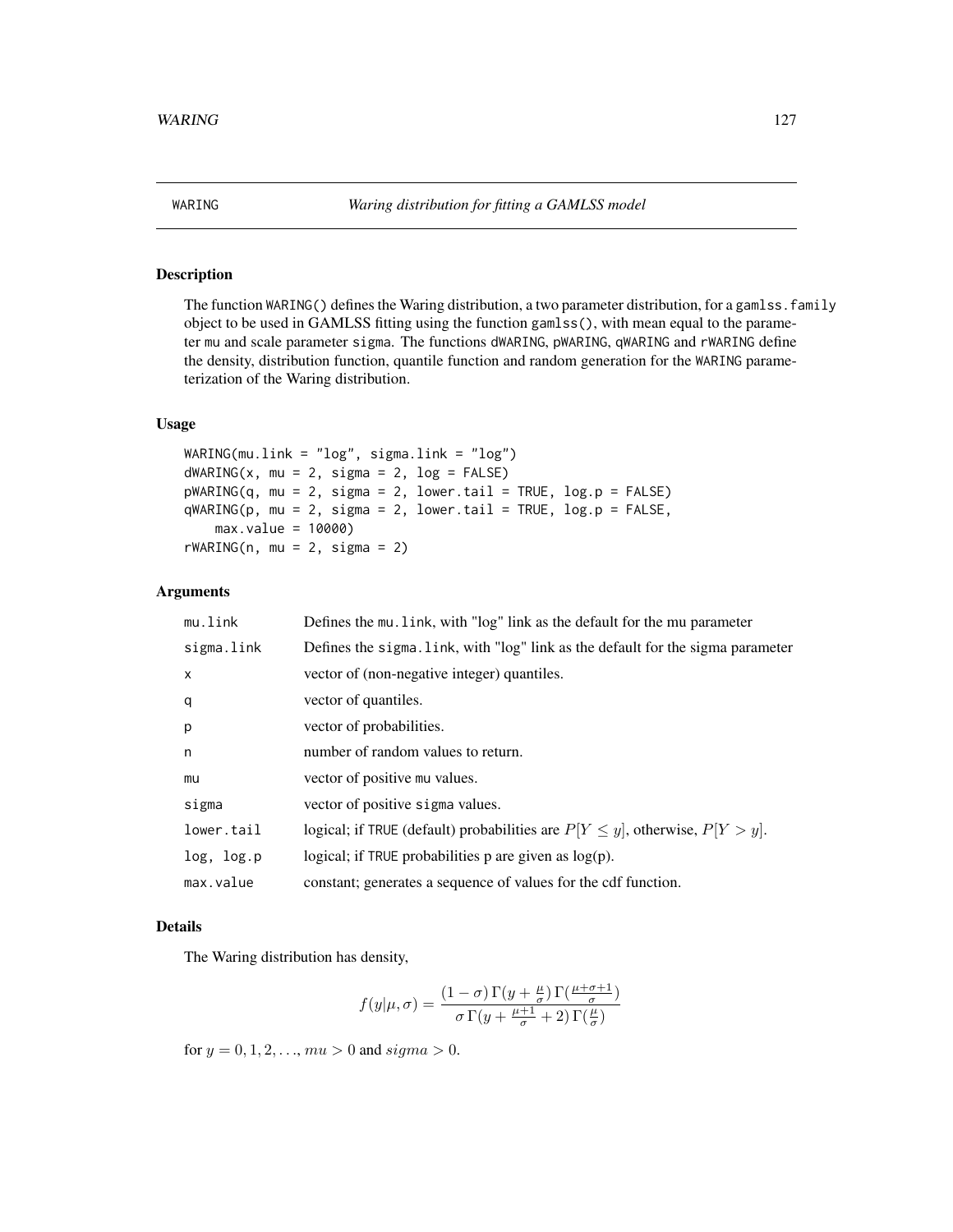# Value

Returns a gamlss.family object which can be used to fit a Waring distribution in the gamlss() function.

## Author(s)

Fiona McElduff, Bob Rigby and Mikis Stasinopoulos. <f.mcelduff@ich.ucl.ac.uk>

# References

Wimmer, G. and Altmann, G. (1999) *Thesaurus of univariate discrete probability distributions.* Stamm.

## See Also

[gamlss.family](#page-38-0)

# Examples

```
par(mfrow=c(2,2))
y<-seq(0,20,1)
plot(y, dWARING(y), type="h")
q \leq - \text{seq}(0, 20, 1)plot(q, pWARING(q), type="h")
p<-seq(0.0001,0.999,0.05)
plot(p , qWARING(p), type="s")
dat <- rWARING(100)
hist(dat)
#summary(gamlss(dat~1, family=WARING))
```
<span id="page-127-0"></span>WEI *Weibull distribution for fitting a GAMLSS*

## Description

The function WEI can be used to define the Weibull distribution, a two parameter distribution, for a gamlss.family object to be used in GAMLSS fitting using the function gamlss(). [Note that the GAMLSS function WEI2 uses a different parameterization for fitting the Weibull distribution.] The functions dWEI, pWEI, qWEI and rWEI define the density, distribution function, quantile function and random generation for the specific parameterization of the Weibul distribution.

# Usage

```
WEI(mu.link = "log", sigma.link = "log")dWEI(x, mu = 1, sigma = 1, log = FALSE)pWEI(q, mu = 1, sigma = 1, lower.tail = TRUE, log.p = FALSE)qWEI(p, mu = 1, sigma = 1, lowertail = TRUE, log.p = FALSE)
rWEI(n, mu = 1, sigma = 1)
```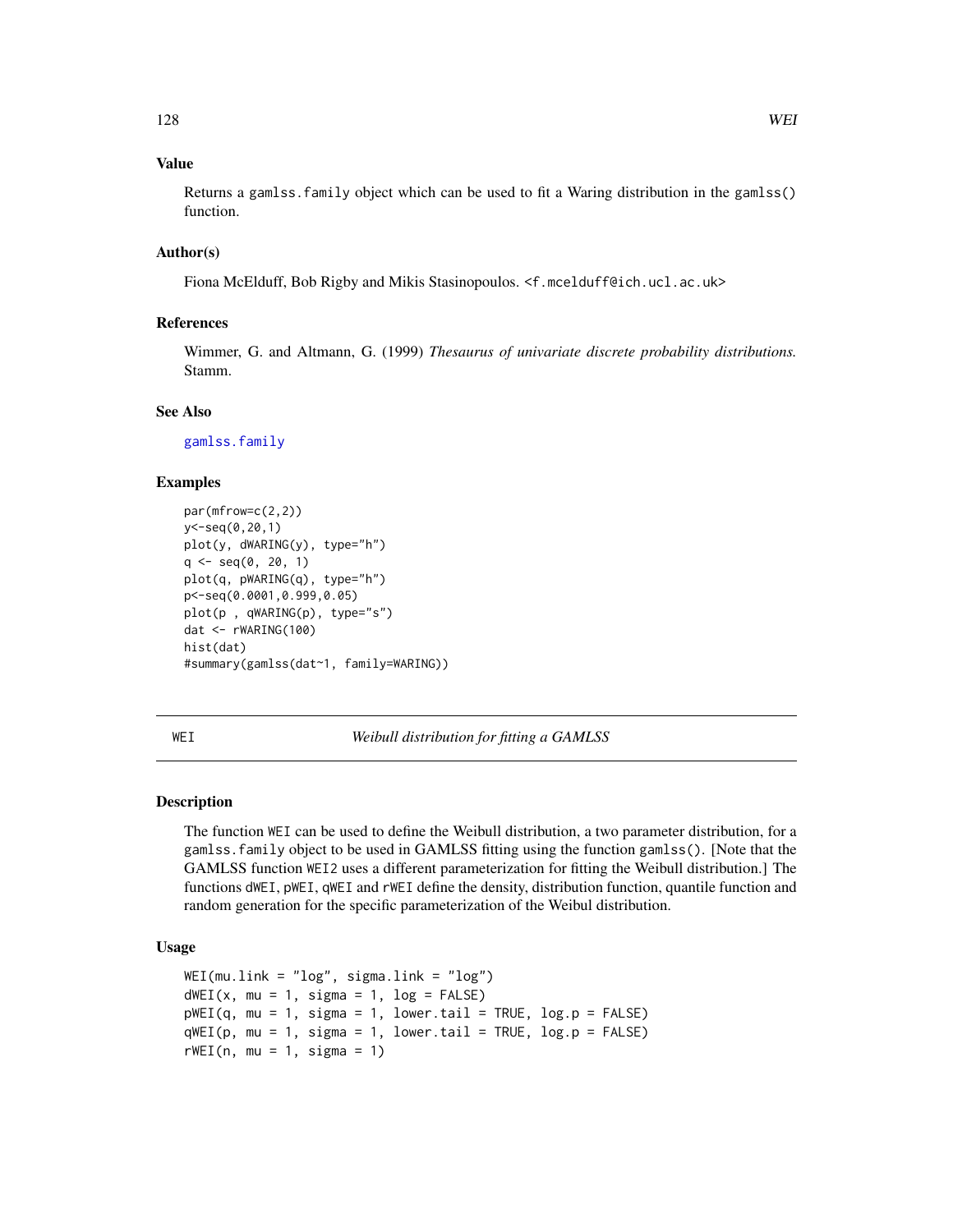## WEI 29

# Arguments

| mu.link    | Defines the mu. link, with "log" link as the default for the mu parameter, other<br>links are "inverse", "identity" and "own"         |
|------------|---------------------------------------------------------------------------------------------------------------------------------------|
| sigma.link | Defines the sigma. Link, with "log" link as the default for the sigma parameter,<br>other link is the "inverse", "identity" and "own" |
| x,q        | vector of quantiles                                                                                                                   |
| mu         | vector of the mu parameter                                                                                                            |
| sigma      | vector of sigma parameter                                                                                                             |
| log, log.p | logical; if TRUE, probabilities $p$ are given as $log(p)$ .                                                                           |
| lower.tail | logical; if TRUE (default), probabilities are $P[X \le x]$ , otherwise, $P[X > x]$                                                    |
| p          | vector of probabilities.                                                                                                              |
| n          | number of observations. If length(n) $> 1$ , the length is taken to be the number<br>required                                         |

## Details

The parameterization of the function WEI is given by

$$
f(y|\mu,\sigma) = \frac{\sigma y^{\sigma-1}}{\mu^{\sigma}} \exp \left[ -\left(\frac{y}{\mu}\right)^{\sigma} \right]
$$

for  $y > 0$ ,  $\mu > 0$  and  $\sigma > 0$ . The GAMLSS functions dWEI, pWEI, qWEI, and rWEI can be used to provide the pdf, the cdf, the quantiles and random generated numbers for the Weibull distribution with argument mu, and sigma. [See the GAMLSS function WEI2 for a different parameterization of the Weibull.]

# Value

WEI() returns a gamlss.family object which can be used to fit a Weibull distribution in the gamlss() function. dWEI() gives the density, pWEI() gives the distribution function, qWEI() gives the quantile function, and rWEI() generates random deviates. The latest functions are based on the equivalent R functions for Weibull distribution.

## Note

The mean in WEI is given by  $\mu \Gamma(\frac{1}{\sigma}+1)$  and the variance  $\mu^2 \left[ \Gamma(\frac{2}{\sigma}+1) - (\Gamma(\frac{1}{\sigma}+1))^2 \right]$ 

# Author(s)

Mikis Stasinopoulos <d.stasinopoulos@londonmet.ac.uk>, Bob Rigby <r.rigby@londonmet.ac.uk> and Calliope Akantziliotou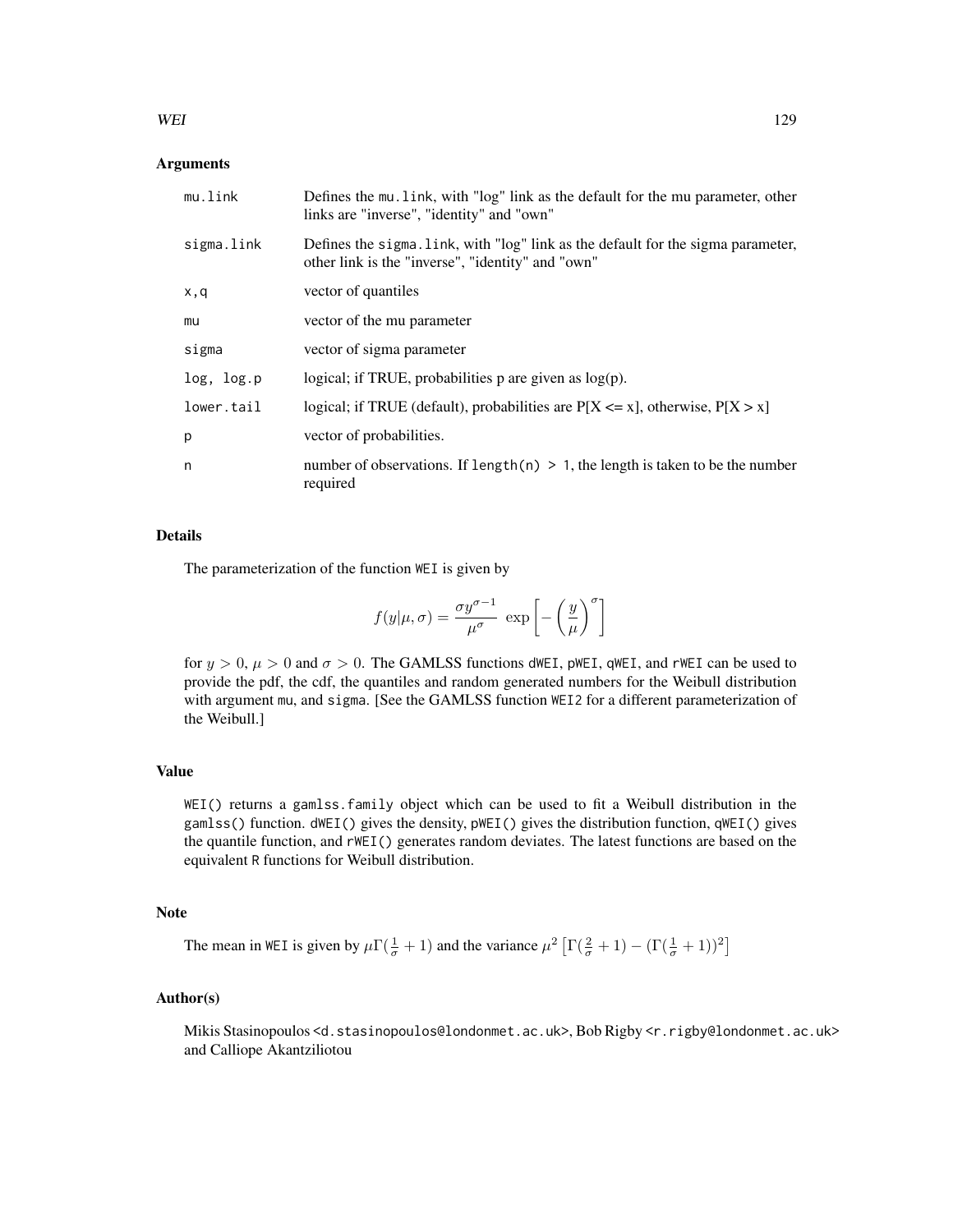## References

Rigby, R. A. and Stasinopoulos D. M. (2005). Generalized additive models for location, scale and shape,(with discussion), *Appl. Statist.*, 54, part 3, pp 507-554.

Stasinopoulos D. M., Rigby R.A. and Akantziliotou C. (2006) Instructions on how to use the GAMLSS package in R. Accompanying documentation in the current GAMLSS help files, (see also <http://www.gamlss.org/>).

Stasinopoulos D. M. Rigby R.A. (2007) Generalized additive models for location scale and shape (GAMLSS) in R. *Journal of Statistical Software*, Vol. 23, Issue 7, Dec 2007, [http://www.jstatsof](http://www.jstatsoft.org/v23/i07)t. [org/v23/i07](http://www.jstatsoft.org/v23/i07).

## See Also

[gamlss.family](#page-38-0), [WEI2](#page-129-0), [WEI3](#page-131-0)

## Examples

```
WEI()
dat<-rWEI(100, mu=10, sigma=2)
# library(gamlss)
# gamlss(dat~1, family=WEI)
```
<span id="page-129-0"></span>WEI2 *A specific parameterization of the Weibull distribution for fitting a GAMLSS*

## Description

The function WEI2 can be used to define the Weibull distribution, a two parameter distribution, for a gamlss.family object to be used in GAMLSS fitting using the function gamlss(). This is the parameterization of the Weibull distribution usually used in proportional hazard models and is defined in details below. [Note that the GAMLSS function WEI uses a different parameterization for fitting the Weibull distribution.] The functions dWEI2, pWEI2, qWEI2 and rWEI2 define the density, distribution function, quantile function and random generation for the specific parameterization of the Weibull distribution.

## Usage

```
WEI2(mu.link = "log", sigma.link = "log")dWEI2(x, mu = 1, sigma = 1, log = FALSE)pWEI2(q, mu = 1, sigma = 1, lower.tail = TRUE, log.p = FALSE)qWE12(p, mu = 1, sigma = 1, lower.tail = TRUE, log.p = FALSE)rWEI2(n, mu = 1, sigma = 1)
```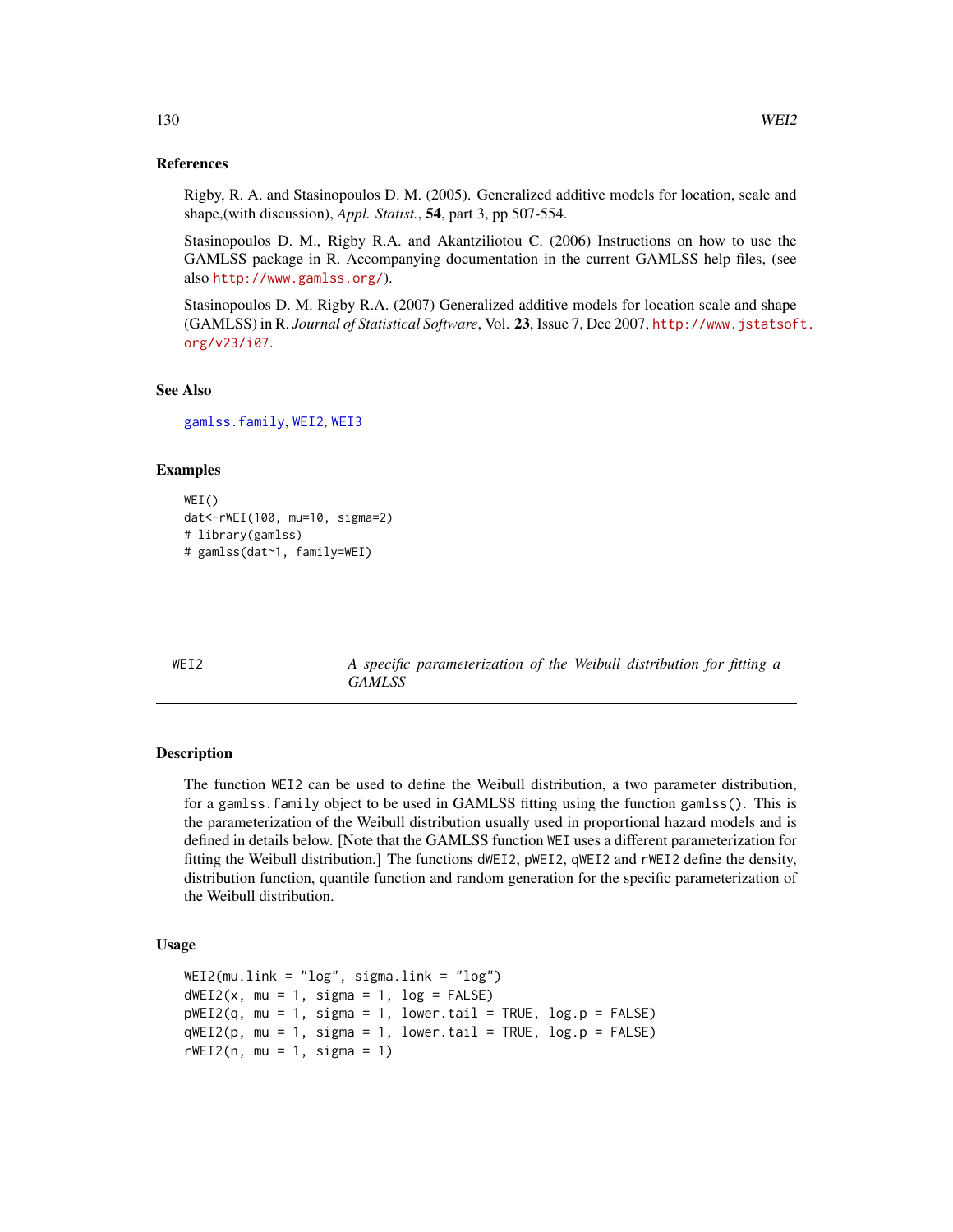## $WEI2$  131

#### Arguments

| mu.link    | Defines the mu. link, with "log" link as the default for the mu parameter, other<br>links are "inverse" and "identity"         |
|------------|--------------------------------------------------------------------------------------------------------------------------------|
| sigma.link | Defines the sigma. Link, with "log" link as the default for the sigma parameter,<br>other link is the "inverse" and "identity" |
| x,q        | vector of quantiles                                                                                                            |
| mu         | vector of the mu parameter values                                                                                              |
| sigma      | vector of sigma parameter values                                                                                               |
| log, log.p | logical; if TRUE, probabilities $p$ are given as $log(p)$ .                                                                    |
| lower.tail | logical; if TRUE (default), probabilities are $P[X \le x]$ , otherwise, $P[X > x]$                                             |
| p          | vector of probabilities.                                                                                                       |
| n          | number of observations. If length $(n) > 1$ , the length is taken to be the number<br>required                                 |

### Details

The parameterization of the function WEI2 is given by

$$
f(y|\mu,\sigma) = \sigma \mu y^{\sigma-1} e^{-\mu y^{\sigma}}
$$

for  $y > 0$ ,  $\mu > 0$  and  $\sigma > 0$ . The GAMLSS functions dWEI2, pWEI2, qWEI2, and rWEI2 can be used to provide the pdf, the cdf, the quantiles and random generated numbers for the Weibull distribution with argument mu, and sigma. [See the GAMLSS function WEI for a different parameterization of the Weibull.]

# Value

WEI2() returns a gamlss.family object which can be used to fit a Weibull distribution in the gamlss() function. dWEI2() gives the density, pWEI2() gives the distribution function, qWEI2() gives the quantile function, and rWEI2() generates random deviates. The latest functions are based on the equivalent R functions for Weibull distribution.

## Warning

In WEI2 the estimated parameters mu and sigma can be highly correlated so it is advisable to use the CG() method for fitting [as the RS() method can be veru slow in this situation.]

# Note

The mean in WEI2 is given by  $\mu^{-1/\sigma} \Gamma(\frac{1}{\sigma} + 1)$  and the variance  $\mu^{-2/\sigma} (\Gamma(\frac{2}{\sigma} + 1) - [\Gamma(\frac{1}{\sigma} + 1)]^2)$ 

# Author(s)

Mikis Stasinopoulos <d.stasinopoulos@londonmet.ac.uk>, Bob Rigby <r.rigby@londonmet.ac.uk> and Calliope Akantziliotou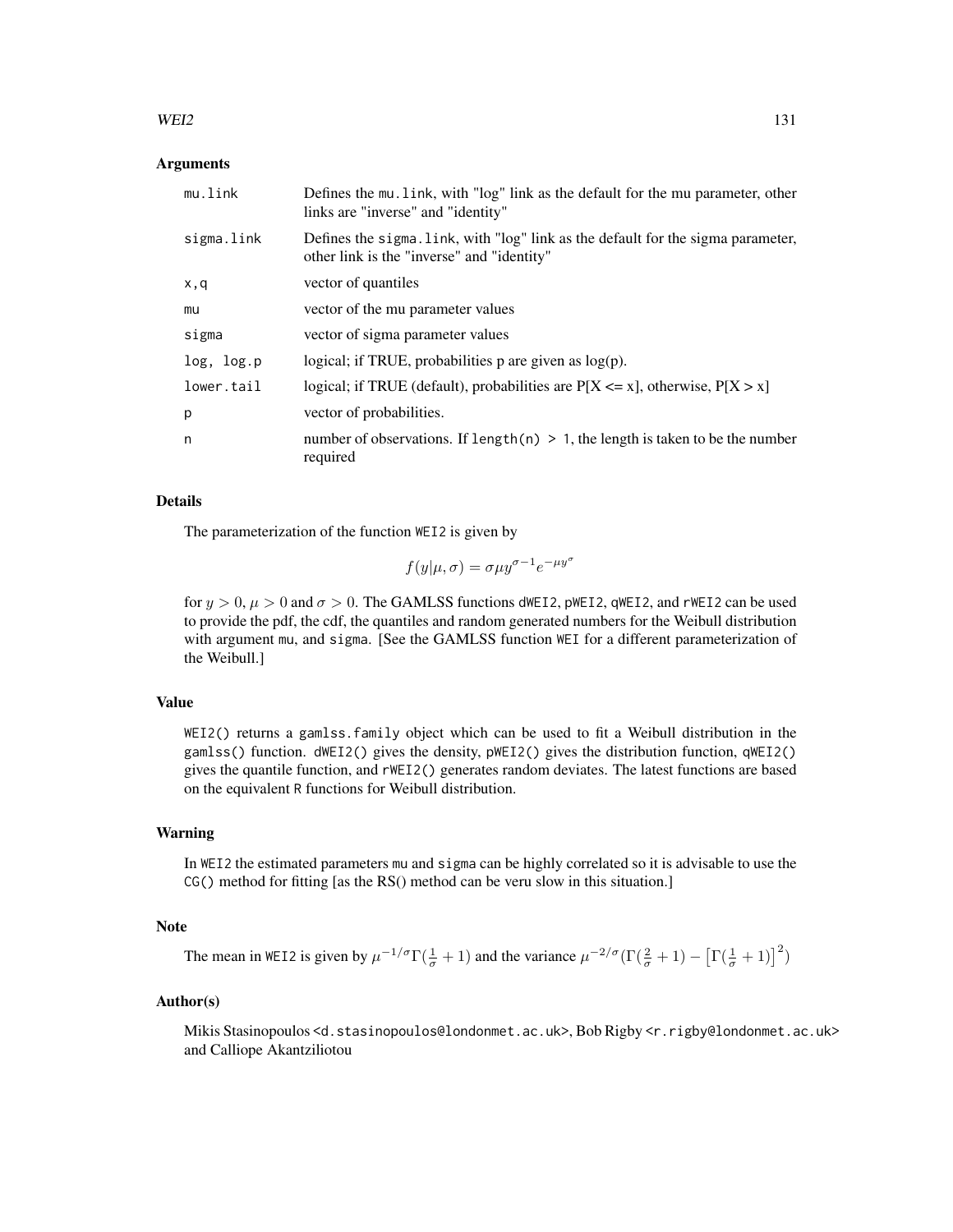## References

Rigby, R. A. and Stasinopoulos D. M. (2005). Generalized additive models for location, scale and shape,(with discussion), *Appl. Statist.*, 54, part 3, pp 507-554.

Stasinopoulos D. M., Rigby R.A. and Akantziliotou C. (2006) Instructions on how to use the GAMLSS package in R. Accompanying documentation in the current GAMLSS help files, (see also <http://www.gamlss.org/>).

Stasinopoulos D. M. Rigby R.A. (2007) Generalized additive models for location scale and shape (GAMLSS) in R. *Journal of Statistical Software*, Vol. 23, Issue 7, Dec 2007, [http://www.jstatsof](http://www.jstatsoft.org/v23/i07)t. [org/v23/i07](http://www.jstatsoft.org/v23/i07).

## See Also

[gamlss.family](#page-38-0), [WEI](#page-127-0),[WEI3](#page-131-0),

## Examples

```
WEI2()
dat<-rWEI(100, mu=.1, sigma=2)
hist(dat)
# library(gamlss)
# gamlss(dat~1, family=WEI2, method=CG())
```
<span id="page-131-0"></span>WEI3 *A specific parameterization of the Weibull distribution for fitting a GAMLSS*

# Description

The function WEI3 can be used to define the Weibull distribution, a two parameter distribution, for a [gamlss.family](#page-38-0) object to be used in GAMLSS fitting using the function gamlss(). This is a parameterization of the Weibull distribution where  $\mu$  is the mean of the distribution. [Note that the GAMLSS functions [WEI](#page-127-0) and [WEI2](#page-129-0) use different parameterizations for fitting the Weibull distribution.] The functions dWEI3, pWEI3, qWEI3 and rWEI3 define the density, distribution function, quantile function and random generation for the specific parameterization of the Weibull distribution.

#### Usage

```
WEI3(mu.link = "log", sigma.link = "log")
dWEI3(x, mu = 1, sigma = 1, log = FALSE)pWEI3(q, mu = 1, sigma = 1, lower.tail = TRUE, log.p = FALSE)qWE13(p, mu = 1, sigma = 1, lower.tail = TRUE, log.p = FALSE)rWEI3(n, mu = 1, sigma = 1)
```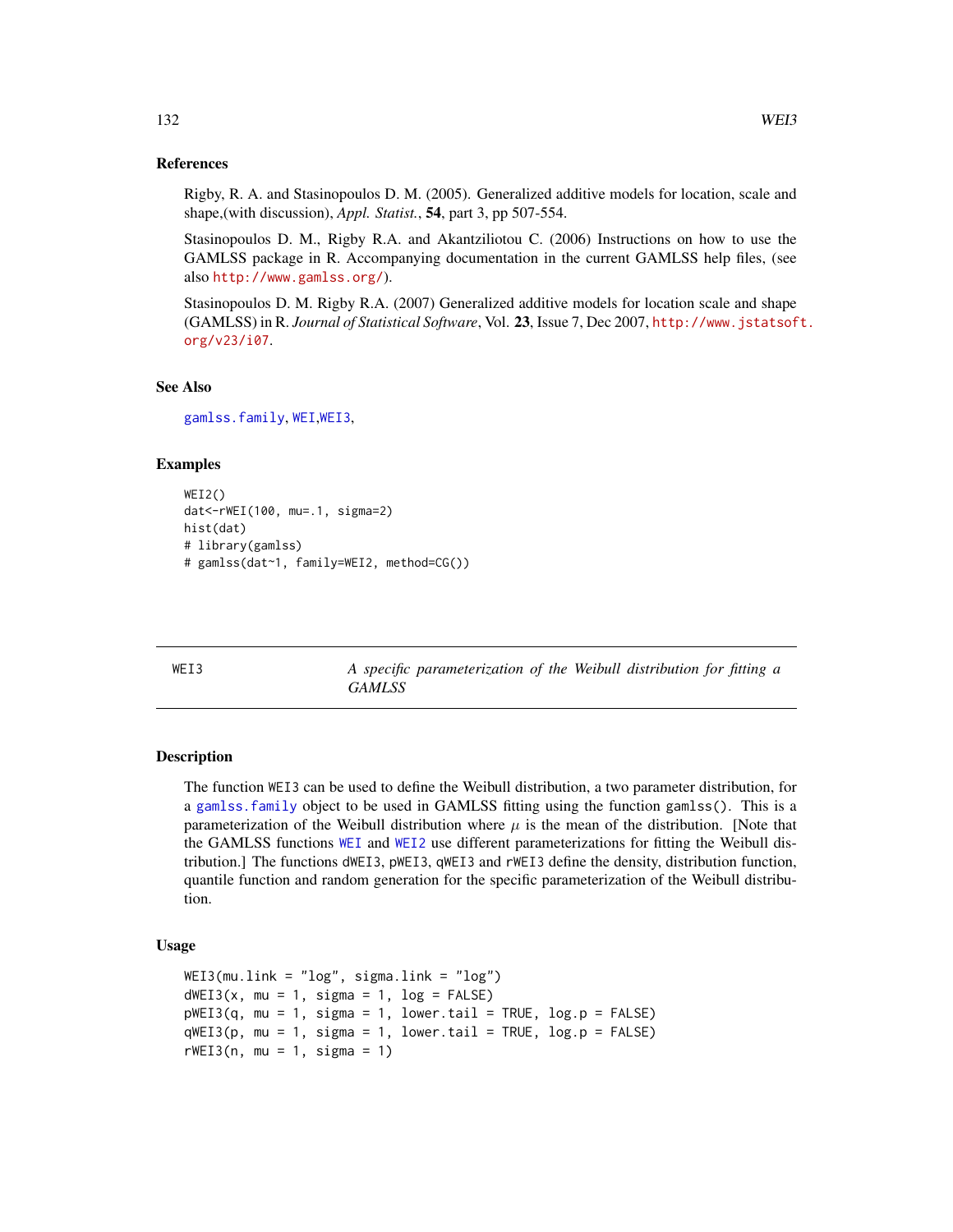## $WEI3$  133

## Arguments

| mu.link    | Defines the mu. link, with "log" link as the default for the mu parameter, other<br>links are "inverse" and "identity"         |
|------------|--------------------------------------------------------------------------------------------------------------------------------|
| sigma.link | Defines the sigma. Link, with "log" link as the default for the sigma parameter,<br>other link is the "inverse" and "identity" |
| x,q        | vector of quantiles                                                                                                            |
| mu         | vector of the mu parameter values                                                                                              |
| sigma      | vector of sigma parameter values                                                                                               |
| log, log.p | logical; if TRUE, probabilities $p$ are given as $log(p)$ .                                                                    |
| lower.tail | logical; if TRUE (default), probabilities are $P[X \le x]$ , otherwise, $P[X > x]$                                             |
| p          | vector of probabilities.                                                                                                       |
| n          | number of observations. If length $(n) > 1$ , the length is taken to be the number<br>required                                 |

# Details

The parameterization of the function WEI3 is given by

$$
f(y|\mu,\sigma) = \frac{\sigma}{\beta} \left(\frac{y}{\beta}\right)^{\sigma-1} e^{-\left(\frac{y}{\beta}\right)^{\sigma}}
$$

where  $\beta = \frac{\mu}{\Gamma((1/\sigma)+1)}$  for  $y > 0$ ,  $\mu > 0$  and  $\sigma > 0$ . The GAMLSS functions dWEI3, pWEI3, qWEI3, and rWEI3 can be used to provide the pdf, the cdf, the quantiles and random generated numbers for the Weibull distribution with argument mu, and sigma. [See the GAMLSS function WEI for a different parameterization of the Weibull.]

# Value

WEI3() returns a [gamlss.family](#page-38-0) object which can be used to fit a Weibull distribution in the gamlss() function. dWEI3() gives the density, pWEI3() gives the distribution function, qWEI3() gives the quantile function, and rWEI3() generates random deviates. The latest functions are based on the equivalent R functions for Weibull distribution.

### Warning

In WEI3 the estimated parameters mu and sigma can be highly correlated so it is advisable to use the CG() method for fitting [as the RS() method can be very slow in this situation.]

# Note

The mean in WEI3 is given by  $\mu$  and the variance  $\mu^2 \left\{ \Gamma(2/\sigma+1)/[\Gamma(1/\sigma+1)]^2 - 1 \right\}$ 

# Author(s)

Bob Rigby <r.rigby@londonmet.ac.uk> and Mikis Stasinopoulos <d.stasinopoulos@londonmet.ac.uk>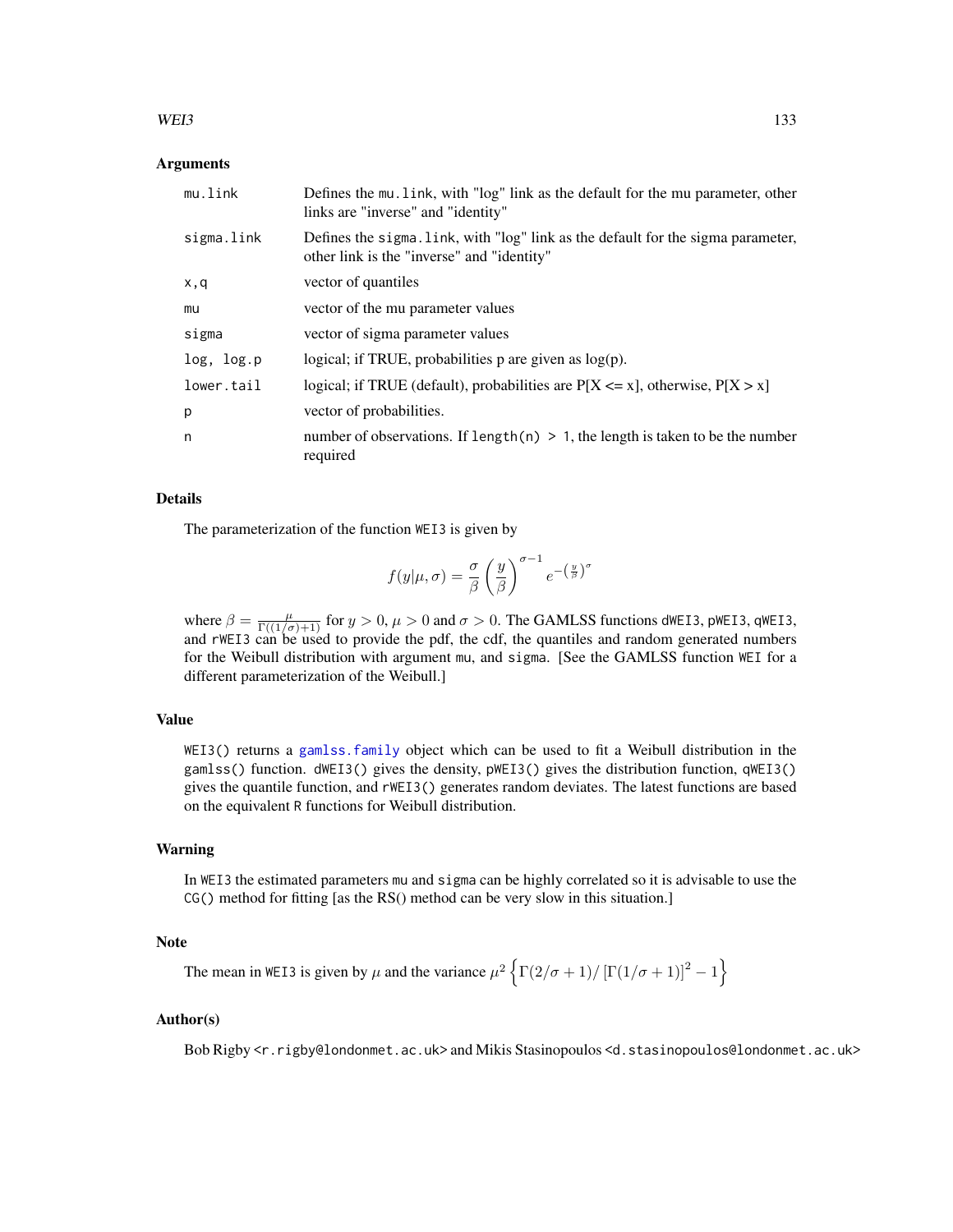## References

Rigby, R. A. and Stasinopoulos D. M. (2005). Generalized additive models for location, scale and shape,(with discussion), *Appl. Statist.*, 54, part 3, pp 507-554.

Stasinopoulos D. M., Rigby R.A. and Akantziliotou C. (2006) Instructions on how to use the GAMLSS package in R. Accompanying documentation in the current GAMLSS help files, (see also <http://www.gamlss.org/>).

Stasinopoulos D. M. Rigby R.A. (2007) Generalized additive models for location scale and shape (GAMLSS) in R. *Journal of Statistical Software*, Vol. 23, Issue 7, Dec 2007, [http://www.jstatsof](http://www.jstatsoft.org/v23/i07)t. [org/v23/i07](http://www.jstatsoft.org/v23/i07).

# See Also

[gamlss.family](#page-38-0), [WEI](#page-127-0), [WEI2](#page-129-0)

# Examples

```
WEI3()
dat<-rWEI(100, mu=.1, sigma=2)
# library(gamlss)
# gamlss(dat~1, family=WEI3, method=CG())
```
YULE *Yule distribution for fitting a GAMLSS model*

# **Description**

The function YULE defines the Yule distribution, a one parameter distribution, for a gamlss,  $f$ amily object to be used in GAMLSS fitting using the function gamlss(), with mean equal to the parameter mu. The functions dYULE, pYULE, qYULE and rYULE define the density, distribution function, quantile function and random generation for the YULE parameterization of the Yule distribution.

### Usage

```
YULE(mu.link = "log")
dYULE(x, mu = 2, log = FALSE)pYULE(q, mu = 2, lower.tail = TRUE, log.p = FALSE)qYULE(p, mu = 2, lower.tail = TRUE, log.p = FALSE,max.value = 10000)
rYULE(n, mu = 2)
```
# **Arguments**

| mu.link | Defines the mu, link, with "log" link as the default for the mu parameter |
|---------|---------------------------------------------------------------------------|
|         | vector of (non-negative integer) quantiles.                               |
| α       | vector of quantiles.                                                      |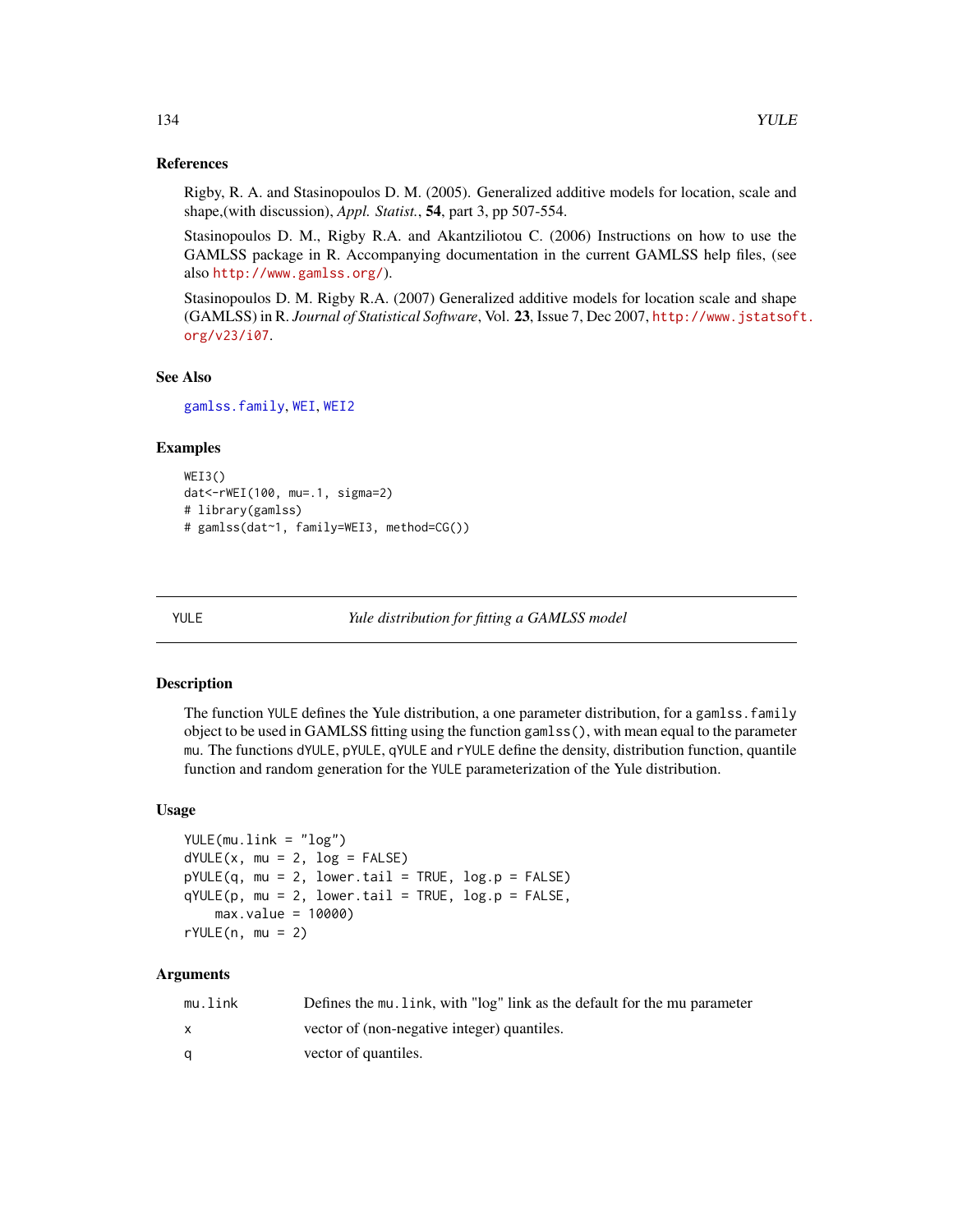| р          | vector of probabilities.                                                             |
|------------|--------------------------------------------------------------------------------------|
| n          | number of random values to return.                                                   |
| mu         | vector of positive mu values.                                                        |
| lower.tail | logical; if TRUE (default) probabilities are $P[Y \leq y]$ , otherwise, $P[Y > y]$ . |
| log, log.p | logical; if TRUE probabilities p are given as $log(p)$ .                             |
| max.value  | constant; generates a sequence of values for the cdf function.                       |

# Details

The Yule distribution has density

$$
p(y) = beta(lambda + 1, x + 1)/beta(lambda, 1)
$$

where

 $lambda = (mu + 1)/mu$ 

for  $y = 0, 1, 2, ...$  and  $mu > 0$ .

# Value

Returns a gamlss.family object which can be used to fit a Yule distribution in the gamlss() function.

## Author(s)

Fiona McElduff, Bob Rigby and Mikis Stasinopoulos.

## References

Wimmer, G. and Altmann, G. (1999) *Thesaurus of univariate discrete probability distributions.* Stamm.

# See Also

[gamlss.family](#page-38-0)

# Examples

```
par(mfrow=c(2,2))
y<-seq(0,20,1)
plot(y, dYULE(y), type="h")
q <- seq(0, 20, 1)
plot(q, pYULE(q), type="h")
p<-seq(0.0001,0.999,0.05)
plot(p , qYULE(p), type="s")
dat <- rYULE(100)
hist(dat)
#summary(gamlss(dat~1, family=YULE))
```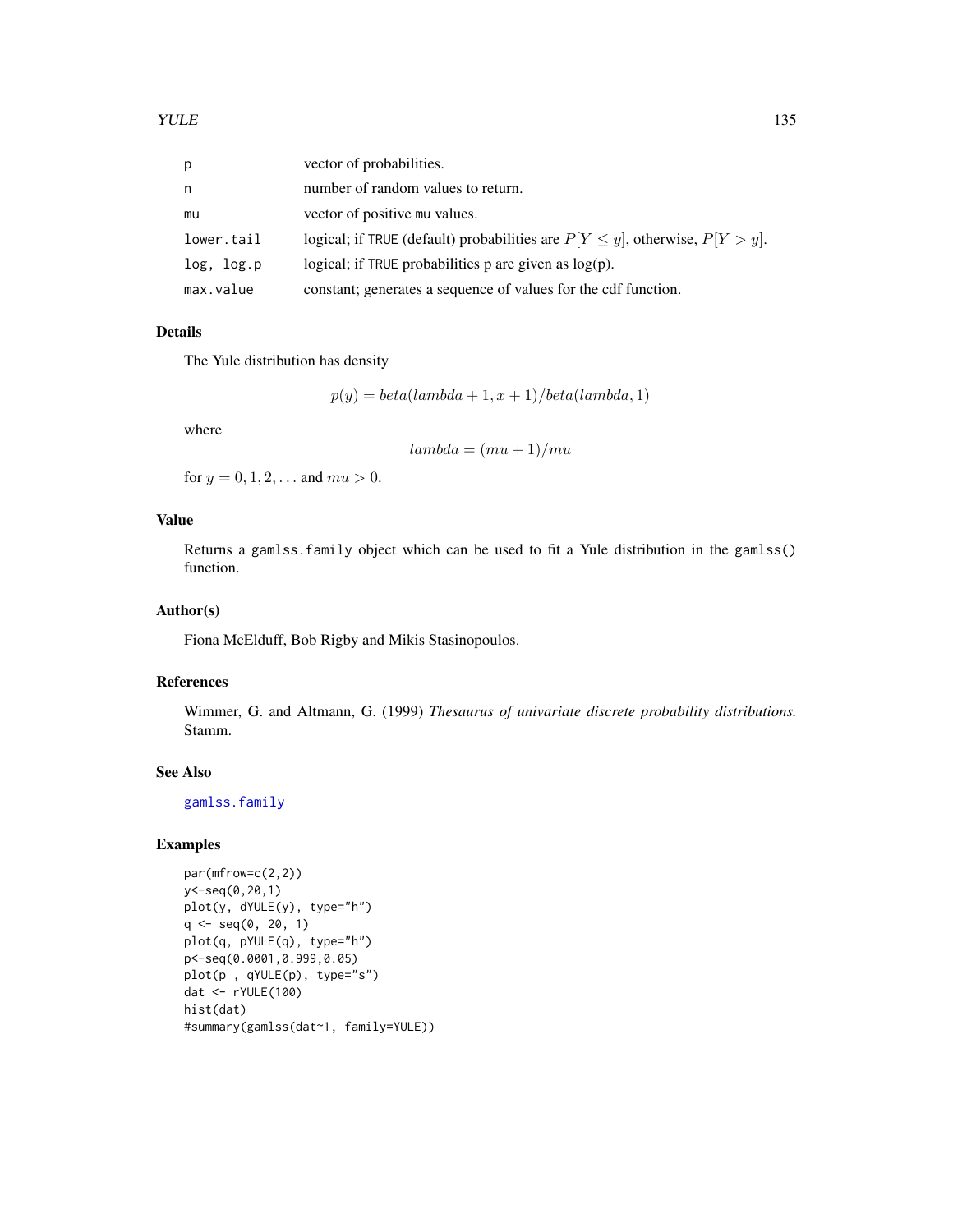ZABB *Zero inflated and zero adjusted Binomial distribution for fitting in GAMLSS*

# Description

The function ZIBB defines the zero inflated beta binomial distribution, a three parameter distribution, for a gamlss.family object to be used in GAMLSS fitting using the function gamlss(). The functions dZIBB, pZIBB, qZIBB and rZINN define the density, distribution function, quantile function and random generation for the zero inflated beta binomial, ZIBB, distribution.

The function ZABB defines the zero adjusted beta binomial distribution, a three parameter distribution, for a gamlss.family object to be used in GAMLSS fitting using the function gamlss(). The functions dZABB, pZABB, qZABB and rZABB define the density, distribution function, quantile function and random generation for the zero inflated beta binomial, ZABB(), distribution.

## Usage

ZABB(mu.link = "logit", sigma.link = "log", nu.link = "logit") ZIBB(mu.link = "logit", sigma.link = "log", nu.link = "logit")  $dZIBB(x, mu = 0.5, sigma = 0.5, nu = 0.1, bd = 1, log = FALSE)$  $dZABB(x, mu = 0.5, sigma = 0.1, nu = 0.1, bd = 1, log = FALSE)$  $pZIBB(q, mu = 0.5, sigma = 0.5, nu = 0.1, bd = 1, lower.tail = TRUE, log.p = FALSE)$  $pZABB(q, mu = 0.5, sigma = 0.1, nu = 0.1, bd = 1, lower$  $.\n tail = TRUE, log.p = FALSE)$  $qZIBB(p, mu = 0.5, sigma = 0.5, nu = 0.1, bd = 1, lower$  $.\ntail = TRUE, log.p = FALSE)$  $qZABB(p, mu = 0.5, sigma = 0.1, nu = 0.1, bd = 1, lower.tail = TRUE, log.p = FALSE)$ rZIBB(n, mu =  $0.5$ , sigma =  $0.5$ , nu =  $0.1$ , bd = 1) rZABB(n, mu = 0.5, sigma = 0.1, nu = 0.1, bd = 1)

### Arguments

| mu.link      | Defines the mu. link, with "logit" link as the default for the mu parameter. Other<br>links are "probit" and "cloglog" (complementary log-log)    |
|--------------|---------------------------------------------------------------------------------------------------------------------------------------------------|
| sigma.link   | Defines the sigma. Link, with "log" link as the default for the sigma parameter.                                                                  |
| nu.link      | Defines the sigma. Link, with "logit" link as the default for the mu parameter.<br>Other links are "probit" and "cloglog" (complementary log-log) |
| $\mathsf{x}$ | vector of (non-negative integer) quantiles                                                                                                        |
| mu           | vector of positive probabilities                                                                                                                  |
| sigma        | vector of positive dispertion parameter                                                                                                           |
| nu           | vector of positive probabilities                                                                                                                  |
| bd           | vector of binomial denominators                                                                                                                   |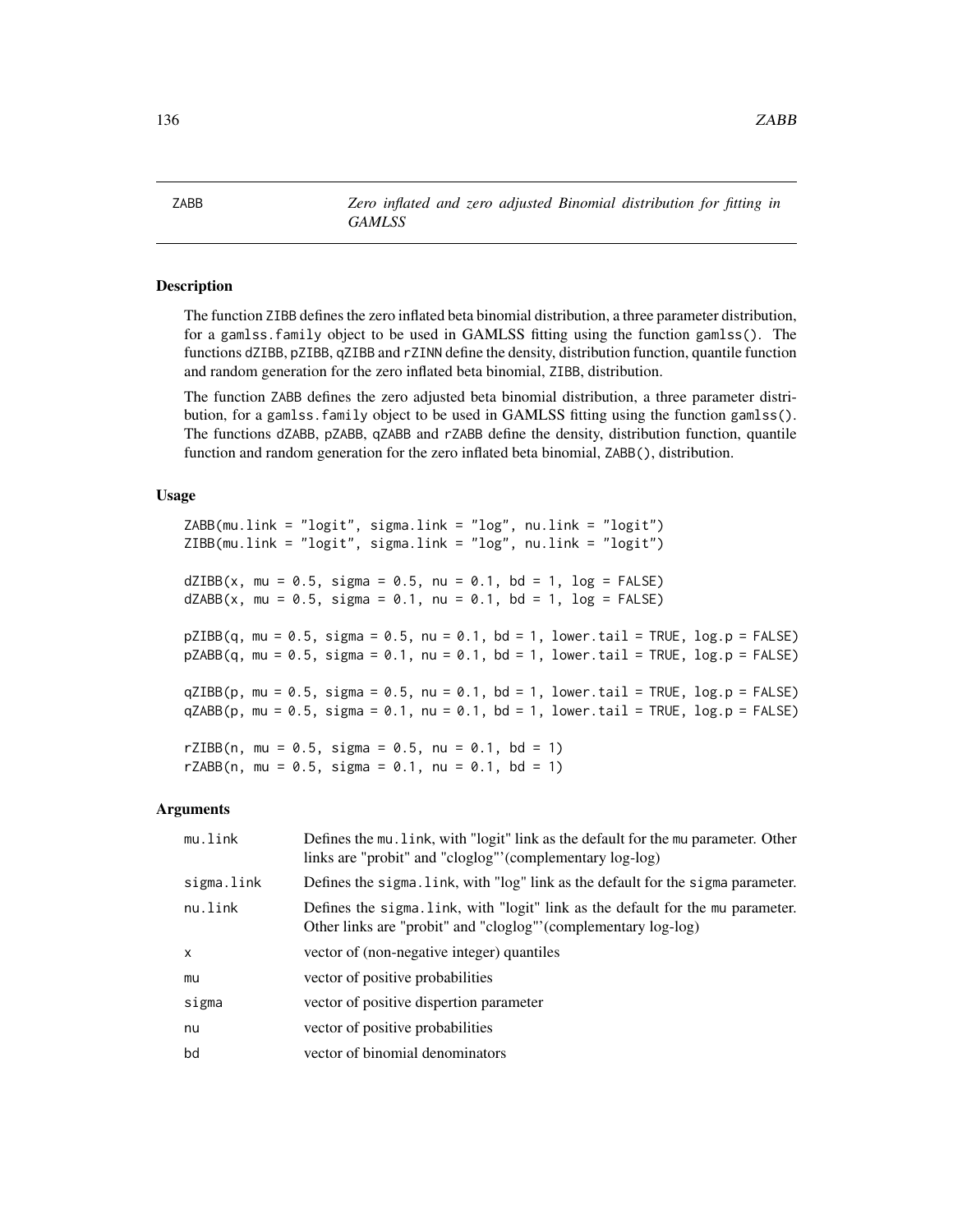| p          | vector of probabilities                                                            |
|------------|------------------------------------------------------------------------------------|
| q          | vector of quantiles                                                                |
| n          | number of random values to return                                                  |
| log, log.p | logical; if TRUE, probabilities p are given as $log(p)$                            |
| lower.tail | logical; if TRUE (default), probabilities are $P[X \le x]$ , otherwise, $P[X > x]$ |

# Details

For the definition of the distributions see Rigby and Stasinopoulos (2010) below.

#### Value

The functions ZIBB and ZABB return a gamlss.family object which can be used to fit a zero inflated or zero adjusted beta binomial distribution respectively in the gamlss() function.

# Author(s)

Mikis Stasinopoulos <d.stasinopoulos@londonmet.ac.uk>, Bob Rigby <r.rigby@londonmet.ac.uk>

## References

Rigby, R. A. and Stasinopoulos D. M. (2005). Generalized additive models for location, scale and shape,(with discussion), *Appl. Statist.*, 54, part 3, pp 507-554.

Stasinopoulos D. M., Rigby R.A. and Akantziliotou C. (2006) Instructions on how to use the GAMLSS package in R. Accompanying documentation in the current GAMLSS help files, (see also <http://www.gamlss.org/>).

Stasinopoulos D. M. Rigby R.A. (2007) Generalized additive models for location scale and shape (GAMLSS) in R. *Journal of Statistical Software*, Vol. 23, Issue 7, Dec 2007, [http://www.jstatsof](http://www.jstatsoft.org/v23/i07)t. [org/v23/i07](http://www.jstatsoft.org/v23/i07).

Rigby, R. A. and Stasinopoulos D. M. (2010) The gamlss.family distributions, (distributed with this package or see <http://www.gamlss.com/>)

# See Also

[gamlss.family](#page-38-0), [NBI](#page-81-0), [NBII](#page-83-0)

## Examples

```
ZIBB()
ZABB()
# creating data and plotting them
dat <- rZIBB(1000, mu=.5, sigma=.5, nu=0.1, bd=10)
  r <- barplot(table(dat), col='lightblue')
dat1 <- rZABB(1000, mu=.5, sigma=.2, nu=0.1, bd=10)
  r1 <- barplot(table(dat1), col='lightblue')
```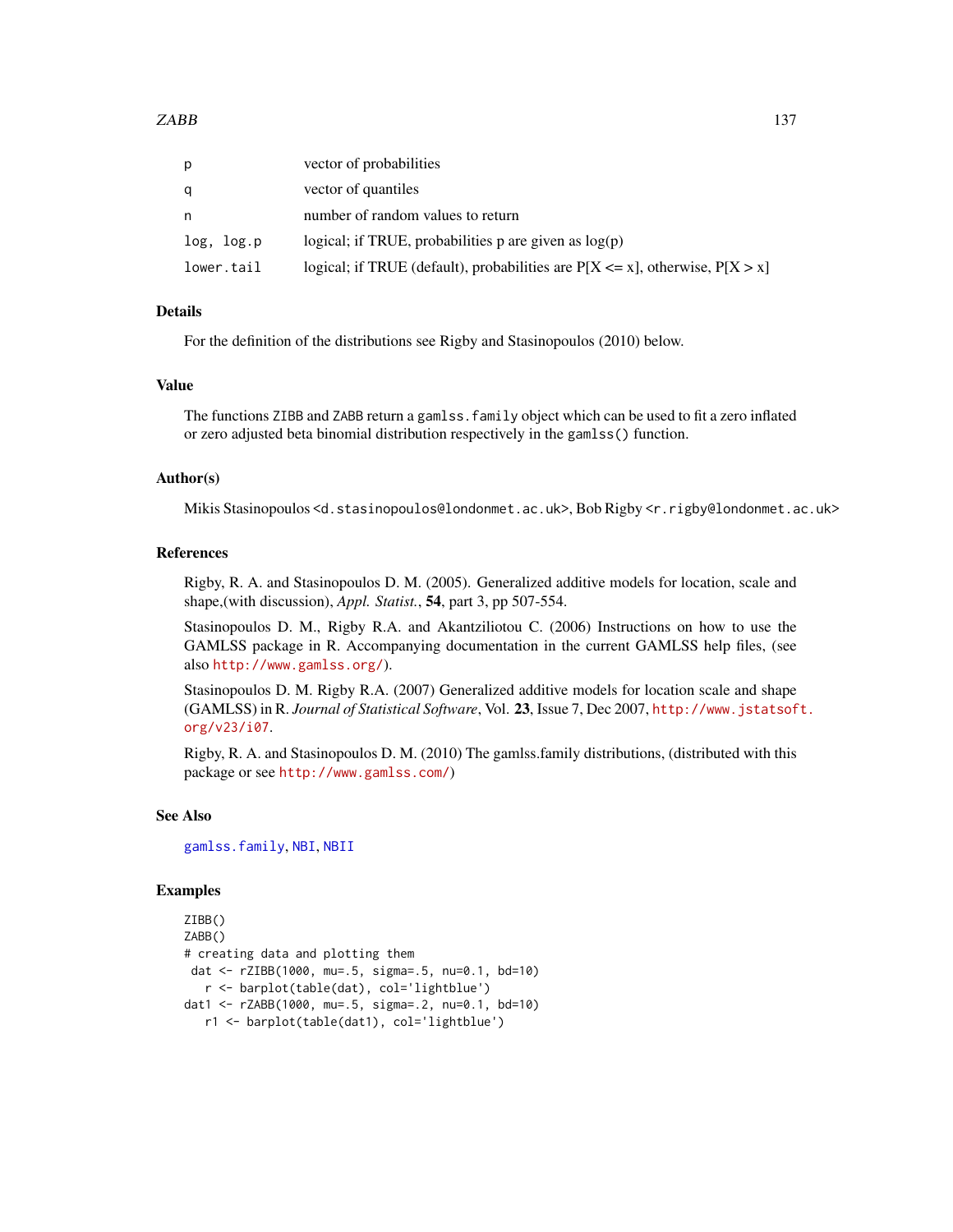## **Description**

The ZABI() function defines the zero adjusted binomial distribution, a two parameter distribution, for a gamlss.family object to be used in GAMLSS fitting using the function gamlss(). The functions dZABI, pZABI, qZABI and rZABI define the density, distribution function, quantile function and random generation for the zero adjusted binomial, ZABI(), distribution.

The ZIBI() function defines the zero inflated binomial distribution, a two parameter distribution, for a gamlss.family object to be used in GAMLSS fitting using the function gamlss(). The functions dZIBI, pZIBI, qZIBI and rZIBI define the density, distribution function, quantile function and random generation for the zero inflated binomial, ZIBI(), distribution.

## Usage

```
ZABI(mu.link = "logit", sigma.link = "logit")
dZABI(x, bd = 1, mu = 0.5, sigma = 0.1, log = FALSE)pZABI(q, bd = 1, mu = 0.5, sigma = 0.1, lower.tail = TRUE, log.p = FALSE)qZABI(p, bd = 1, mu = 0.5, sigma = 0.1, lower[allerage] <math>p = FALSErZABI(n, bd = 1, mu = 0.5, sigma = 0.1)ZIBI(mu.link = "logit", sigma.link = "logit")
dZIBI(x, bd = 1, mu = 0.5, sigma = 0.1, log = FALSE)pZIBI(q, bd = 1, mu = 0.5, sigma = 0.1, lower.tail = TRUE, log.p = FALSE)qZIBI(p, bd = 1, mu = 0.5, sigma = 0.1, lower.tail = TRUE, log.p = FALSE)rZIBI(n, bd = 1, mu = 0.5, sigma = 0.1)
```
## Arguments

| mu.link    | Defines the mu. link, with "logit" link as the default for the mu parameter. Other<br>links are "probit" and "cloglog" (complementary log-log)    |
|------------|---------------------------------------------------------------------------------------------------------------------------------------------------|
| sigma.link | Defines the sigma. Link, with "logit" link as the default for the mu parameter.<br>Other links are "probit" and "cloglog" (complementary log-log) |
| X          | vector of (non-negative integer) quantiles                                                                                                        |
| mu         | vector of positive probabilities                                                                                                                  |
| sigma      | vector of positive probabilities                                                                                                                  |
| bd         | vector of binomial denominators                                                                                                                   |
| p          | vector of probabilities                                                                                                                           |
| q          | vector of quantiles                                                                                                                               |
| n          | number of random values to return                                                                                                                 |
| log, log.p | logical; if TRUE, probabilities p are given as $log(p)$                                                                                           |
| lower.tail | logical; if TRUE (default), probabilities are $P[X \le x]$ , otherwise, $P[X > x]$                                                                |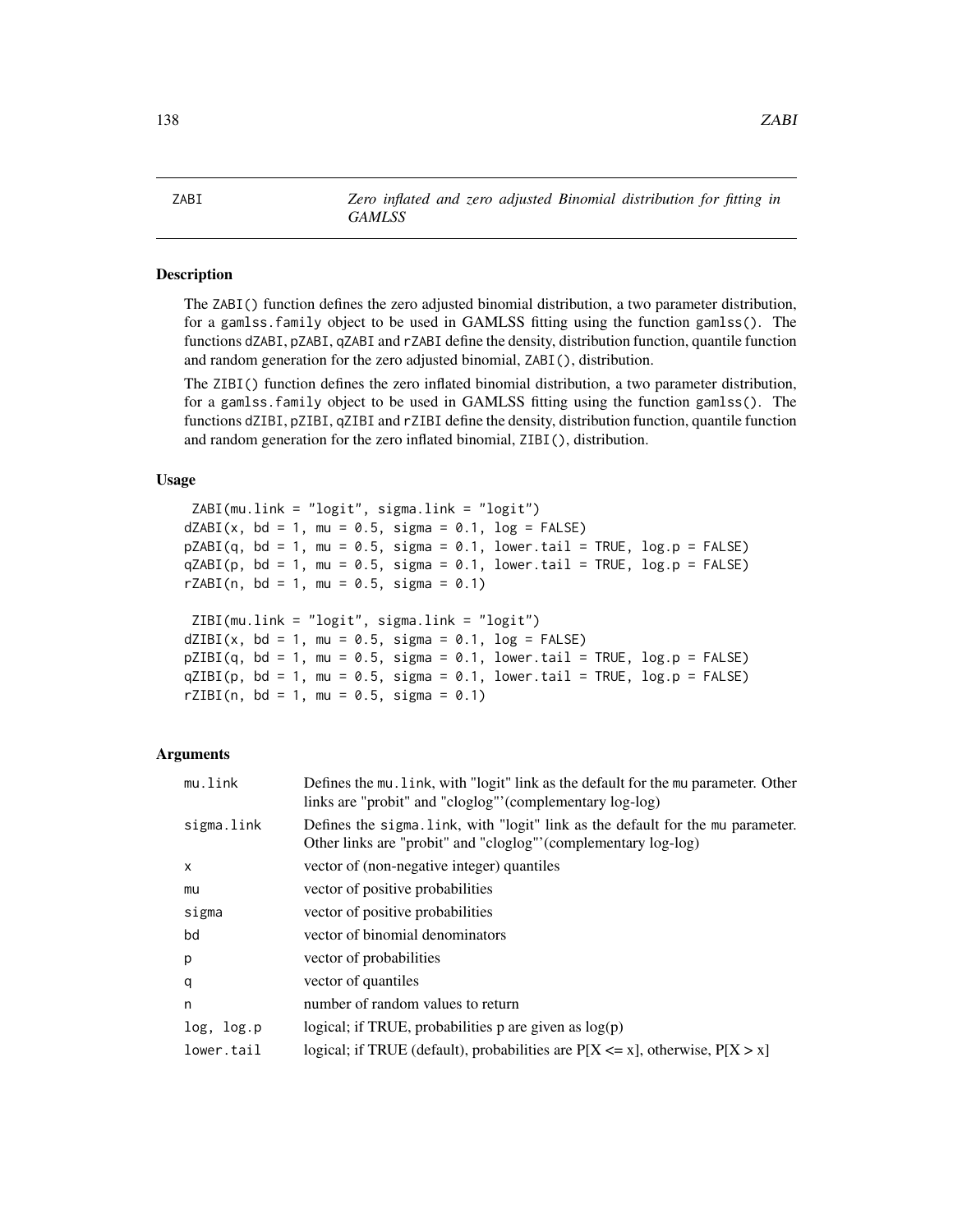# zabili za 139

# Details

For the definition of the distributions see Rigby and Stasinopoulos (2010) below.

# Value

The functions ZABI and ZIBI return a gamlss.family object which can be used to fit a binomial distribution in the gamlss() function.

# Note

The response variable should be a matrix containing two columns, the first with the count of successes and the second with the count of failures.

## Author(s)

Mikis Stasinopoulos, Bob Rigby

# References

Rigby, R. A. and Stasinopoulos D. M. (2005). Generalized additive models for location, scale and shape,(with discussion), *Appl. Statist.*, 54, part 3, pp 507-554.

Stasinopoulos D. M., Rigby R.A. and Akantziliotou C. (2006) Instructions on how to use the GAMLSS package in R. Accompanying documentation in the current GAMLSS help files, (see also <http://www.gamlss.org/>).

Stasinopoulos D. M. Rigby R.A. (2007) Generalized additive models for location scale and shape (GAMLSS) in R. *Journal of Statistical Software*, Vol. 23, Issue 7, Dec 2007, [http://www.jstatsof](http://www.jstatsoft.org/v23/i07)t. [org/v23/i07](http://www.jstatsoft.org/v23/i07).

Rigby, R. A. and Stasinopoulos D. M. (2010) The gamlss.family distributions, (distributed with this package or see <http://www.gamlss.org/>)

#### See Also

[gamlss.family](#page-38-0), [BI](#page-24-0)

## Examples

```
ZABI()
curve(dZABI(x, mu = .5, bd=10), from=0, to=10, n=10+1, type="h")
tN <- table(Ni <- rZABI(1000, mu=.2, sigma=.3, bd=10))
r <- barplot(tN, col='lightblue')
ZIBI()
curve(dZIBI(x, mu = .5, bd=10), from=0, to=10, n=10+1, type="h")
tN <- table(Ni <- rZIBI(1000, mu=.2, sigma=.3, bd=10))
r <- barplot(tN, col='lightblue')
```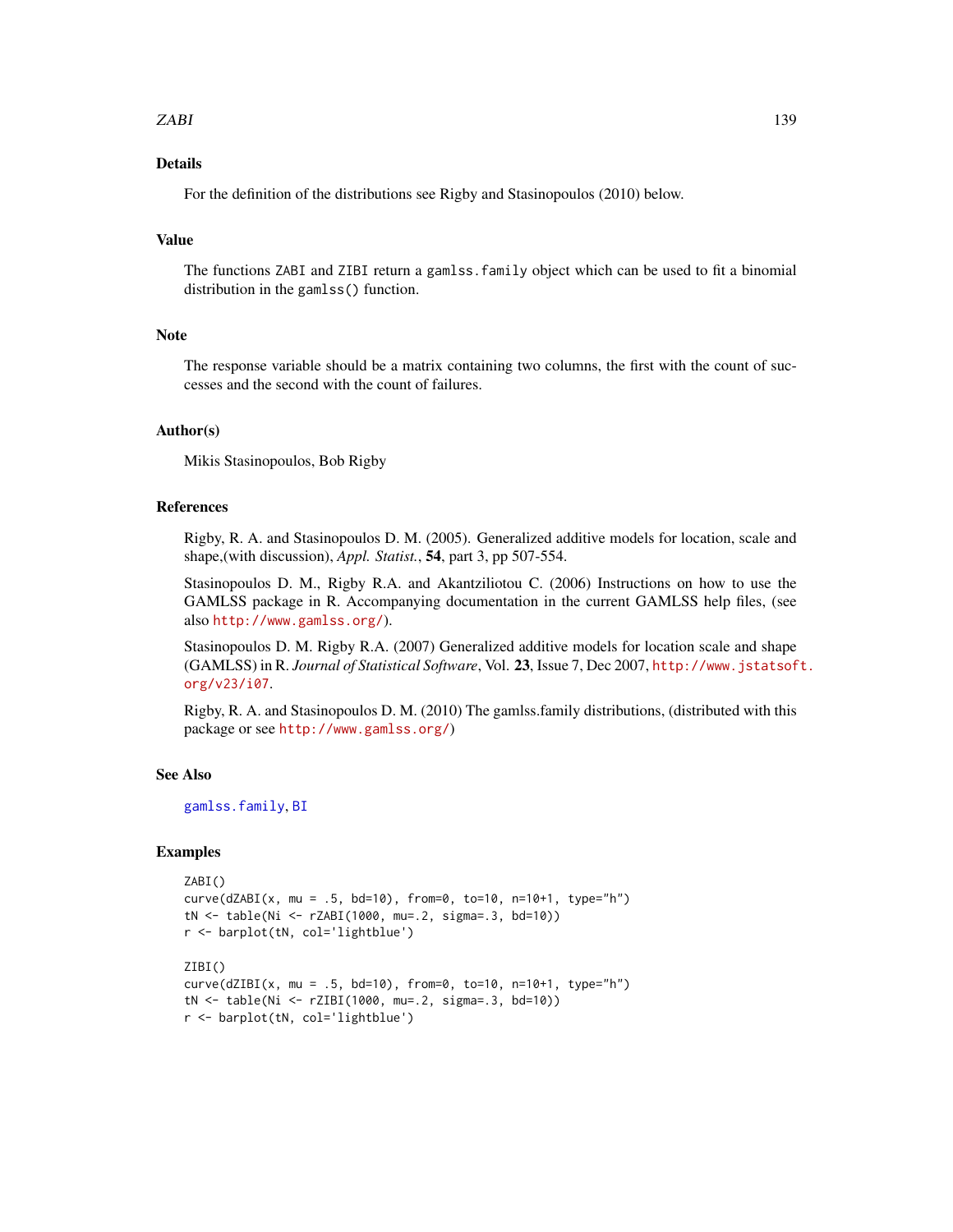# Description

The function ZAGA() defines the zero adjusted Gamma distribution, a three parameter distribution, for a gamlss.family object to be used in GAMLSS fitting using the function gamlss(). The zero adjusted Gamma distribution is similar to the Gamma distribution but allows zeros as y values. The extra parameter nu models the probabilities at zero. The functions dZAGA, pZAGA, qZAGA and rZAGA define the density, distribution function, quartile function and random generation for the ZAGA parameterization of the zero adjusted Gamma distribution. plotZAGA can be used to plot the distribution. meanZAGA calculates the expected value of the response for a fitted model.

# Usage

```
ZAGA(mu.link = "log", sigma.link = "log", nu.link = "logit")
dZAGA(x, mu = 1, sigma = 1, nu = 0.1, log = FALSE)pZAGA(q, mu = 1, sigma = 1, nu = 0.1, lowertail = TRUE,log.p = FALSEqZAGA(p, mu = 1, sigma = 1, nu = 0.1, lowerTail = TRUE,log.p = FALSE,
      upper.limit = mu + 10 * sqrt(sigma^2 * mu^2))
rZAGA(n, mu = 1, sigma = 1, nu = 0.1, ...)plotZAGA(mu = 5, sigma = 1, nu = 0.1, from = 0, to = 10,n = 101, ...meanZAGA(obj)
```
## **Arguments**

| mu.link     | Defines the mu. link, with "log" link as the default for the mu parameter                                                           |
|-------------|-------------------------------------------------------------------------------------------------------------------------------------|
| sigma.link  | Defines the sigma. Link, with "log" link as the default for the sigma parameter                                                     |
| nu.link     | Defines the nu. Link, with "logit" link as the default for the sigma parameter                                                      |
| x,q         | vector of quantiles                                                                                                                 |
| mu          | vector of location parameter values                                                                                                 |
| sigma       | vector of scale parameter values                                                                                                    |
| nu          | vector of probability at zero parameter values                                                                                      |
| log, log.p  | logical; if TRUE, probabilities $p$ are given as $log(p)$ .                                                                         |
| lower.tail  | logical; if TRUE (default), probabilities are $P[X \le x]$ , otherwise, $P[X > x]$                                                  |
| upper.limit | the argument upper. Limit sets the upper limit in the golden section search for<br>q, the default is 10 time its standard deviation |
| р           | vector of probabilities.                                                                                                            |
| n           | number of observations. If length(n) $> 1$ , the length is taken to be the number<br>required                                       |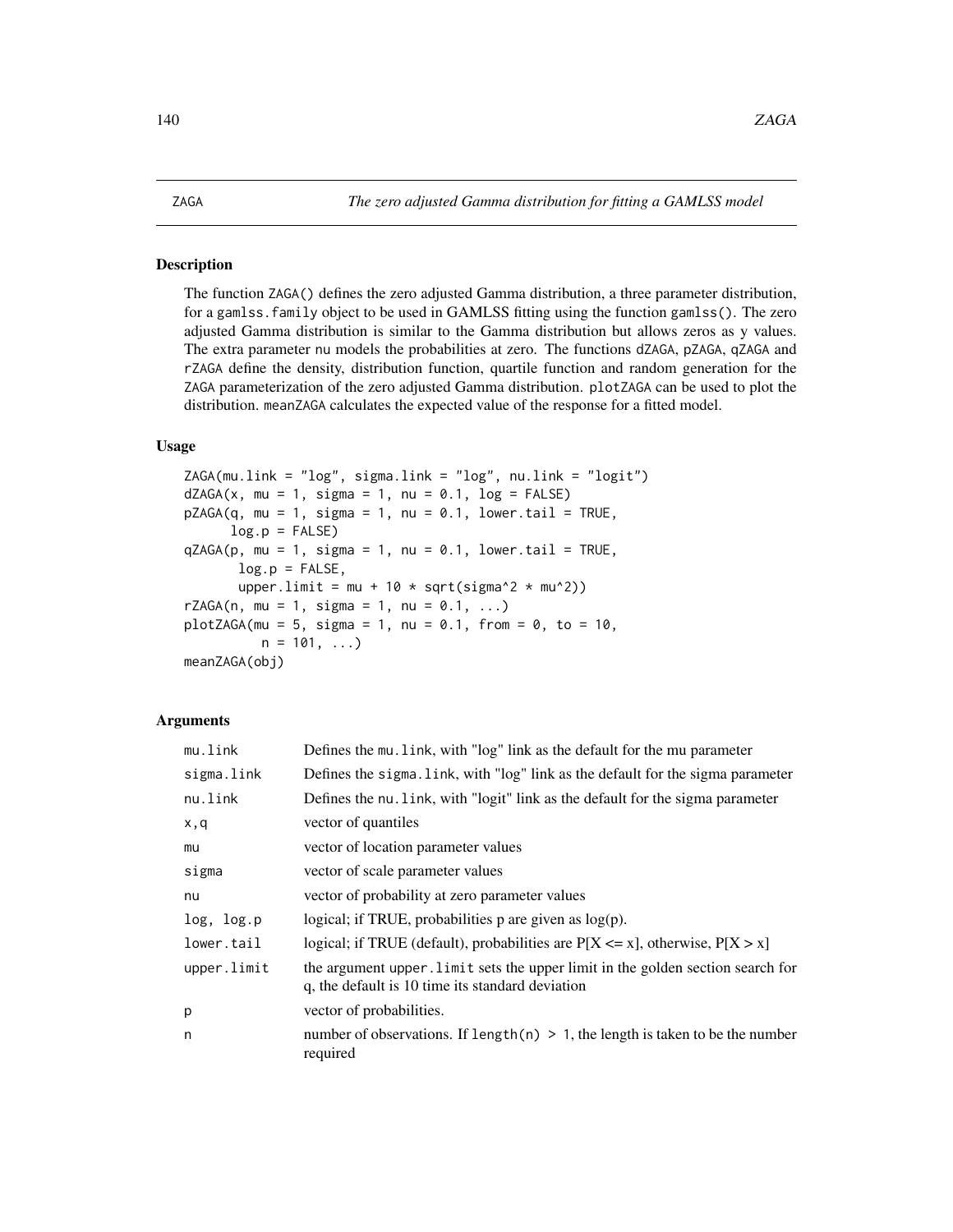| from                    | where to start plotting the distribution from      |
|-------------------------|----------------------------------------------------|
| to                      | up to where to plot the distribution               |
| obi                     | a fitted gamlss object                             |
| $\cdot$ $\cdot$ $\cdot$ | can be used to pass the upprilimit argument to qIG |

## Details

The Zero adjusted GA distribution is given as

$$
f(y|\mu, \sigma \nu) = \nu
$$

if  $(y=0)$ 

$$
f(y|\mu,\sigma,\nu) = (1-\nu) \left[ \frac{1}{(\sigma^2 \mu)^{1/\sigma^2}} \frac{y^{\frac{1}{\sigma^2}-1} e^{-y/(\sigma^2 \mu)}}{\Gamma(1/\sigma^2)} \right]
$$

otherwise

for 
$$
y = (0, \infty)
$$
,  $\mu > 0$ ,  $\sigma > 0$  and  $0 < \nu < 1$ .  $E(y) = (1 - \nu)\mu$  and  $Var(y) = (1 - \nu)\mu^2(\nu + \sigma^2)$ .

# Value

The function ZAGA returns a gamlss. family object which can be used to fit a zero adjusted Gamma distribution in the gamlss() function.

## Author(s)

Bob Rigby and Mikis Stasinopoulos

### References

Rigby, R. A. and Stasinopoulos D. M. (2005). Generalized additive models for location, scale and shape,(with discussion), *Appl. Statist.*, 54, part 3, pp 507-554.

Stasinopoulos D. M., Rigby R.A. and Akantziliotou C. (2006) Instructions on how to use the GAMLSS package in R. Accompanying documentation in the current GAMLSS help files, (see also <http://www.gamlss.org/>).

Stasinopoulos D. M. Rigby R.A. (2007) Generalized additive models for location scale and shape (GAMLSS) in R. *Journal of Statistical Software*, Vol. 23, Issue 7, Dec 2007, [http://www.jstatsof](http://www.jstatsoft.org/v23/i07)t. [org/v23/i07](http://www.jstatsoft.org/v23/i07).

# See Also

[gamlss.family](#page-38-0), [GA](#page-36-0), [ZAIG](#page-141-0)

# Examples

```
ZAGA()# gives information about the default links for the ZAGA distribution
# plotting the function
PPP <- par(mfrow=c(2,2))
plotZAGA(mu=1, sigma=.5, nu=.2, from=0,to=3)
#curve(dZAGA(x,mu=1, sigma=.5, nu=.2), 0,3) # pdf
```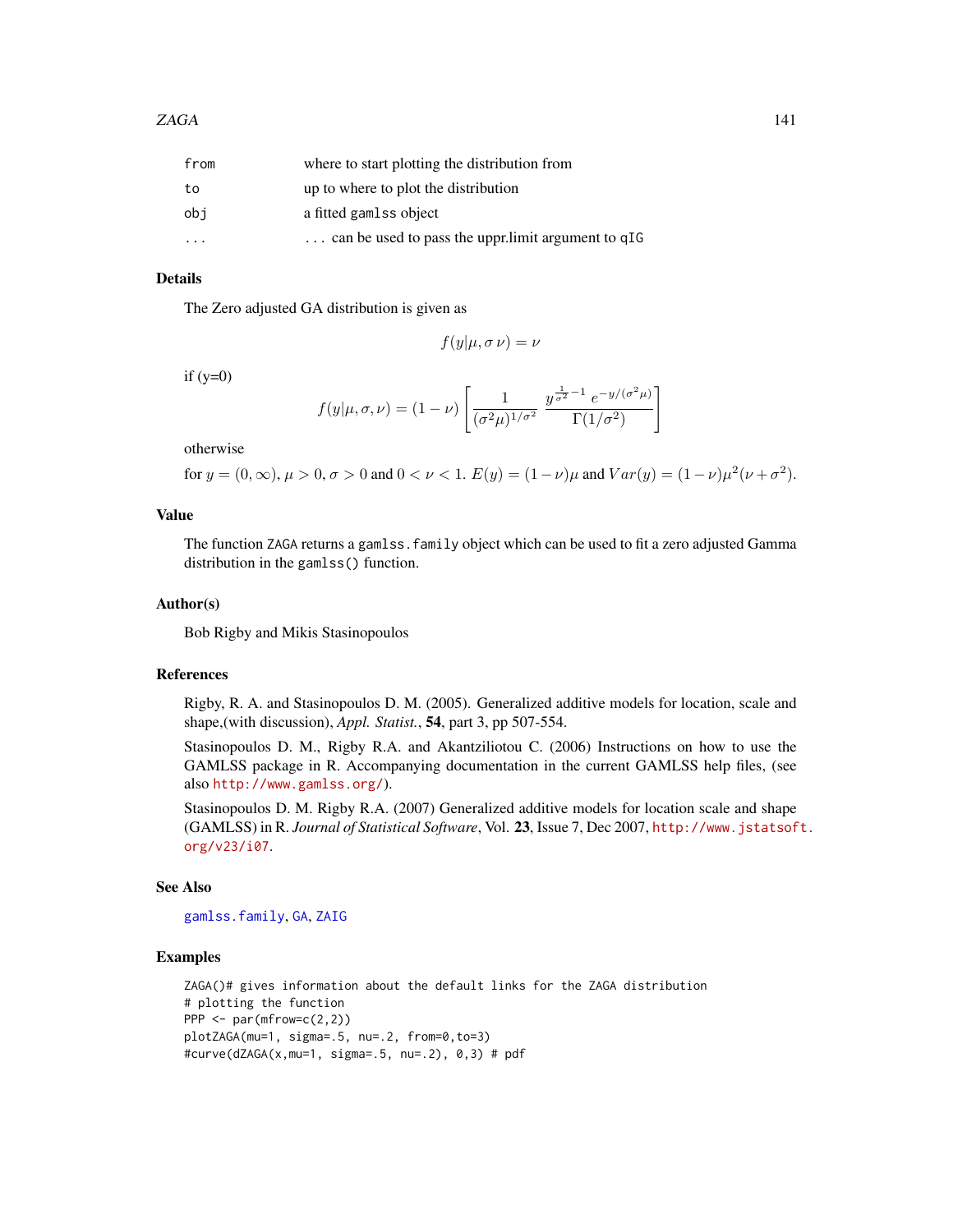```
curve(pZAGA(x, mu=1, sigma=.5, nu=.2), 0,3, ylim=c(0,1)) # cdfcurve(qZAGA(x,mu=1, sigma=.5, nu=.2), 0,.99) # inverse cdf
y<-rZAGA(100, mu=1, sigma=.5, nu=.2) # randomly generated values
hist(y)
par(PPP)
# check that the positive part sums up to .8 (since nu=0.2)
integrate(function(x) dZAGA(x,mu=1, sigma=.5, nu=.2), 0,Inf)
```
<span id="page-141-0"></span>ZAIG *The zero adjusted Inverse Gaussian distribution for fitting a GAMLSS model*

## Description

The function ZAIG() defines the zero adjusted Inverse Gaussian distribution, a three parameter distribution, for a gamlss.family object to be used in GAMLSS fitting using the function gamlss(). The zero adjusted Inverse Gaussian distribution is similar to the Inverse Gaussian distribution but allows zeros as y values. The extra parameter models the probabilities at zero. The functions dZAIG, pZAIG, qZAIG and rZAIG define the density, distribution function, quantile function and random generation for the ZAIG parameterization of the zero adjusted Inverse Gaussian distribution. plotZAIG can be used to plot the distribution. meanZAIG calculates the expected value of the response for a fitted model.

## Usage

```
ZAIG(mu.link = "log", sigma.link = "log", nu.link = "logit")dZAIG(x, mu = 1, sigma = 1, nu = 0.1, log = FALSE)pZAIG(q, mu = 1, sigma = 1, nu = 0.1, lower.tail = TRUE, log.p = FALSE)qZAIG(p, mu = 1, sigma = 1, nu = 0.1, lowertail = TRUE, log.p = FALSE,
    upper.limit = mu + 10 * sqrt(sigma^2 * mu^3))
rZAIG(n, mu = 1, sigma = 1, nu = 0.1, ...)plotZAIG(mu = 5, sigma = 1, nu = 0.1, from = 0, to = 10, n = 101, ...)meanZAIG(obj)
```
#### Arguments

| mu.link    | Defines the mu. link, with "log" link as the default for the mu parameter          |
|------------|------------------------------------------------------------------------------------|
| sigma.link | Defines the sigma. link, with "log" link as the default for the sigma parameter    |
| nu.link    | Defines the nu. link, with "logit" link as the default for the sigma parameter     |
| x,q        | vector of quantiles                                                                |
| mu         | vector of location parameter values                                                |
| sigma      | vector of scale parameter values                                                   |
| nu         | vector of probability at zero parameter values                                     |
| log, log.p | logical; if TRUE, probabilities p are given as $log(p)$ .                          |
| lower.tail | logical; if TRUE (default), probabilities are $P[X \le x]$ , otherwise, $P[X > x]$ |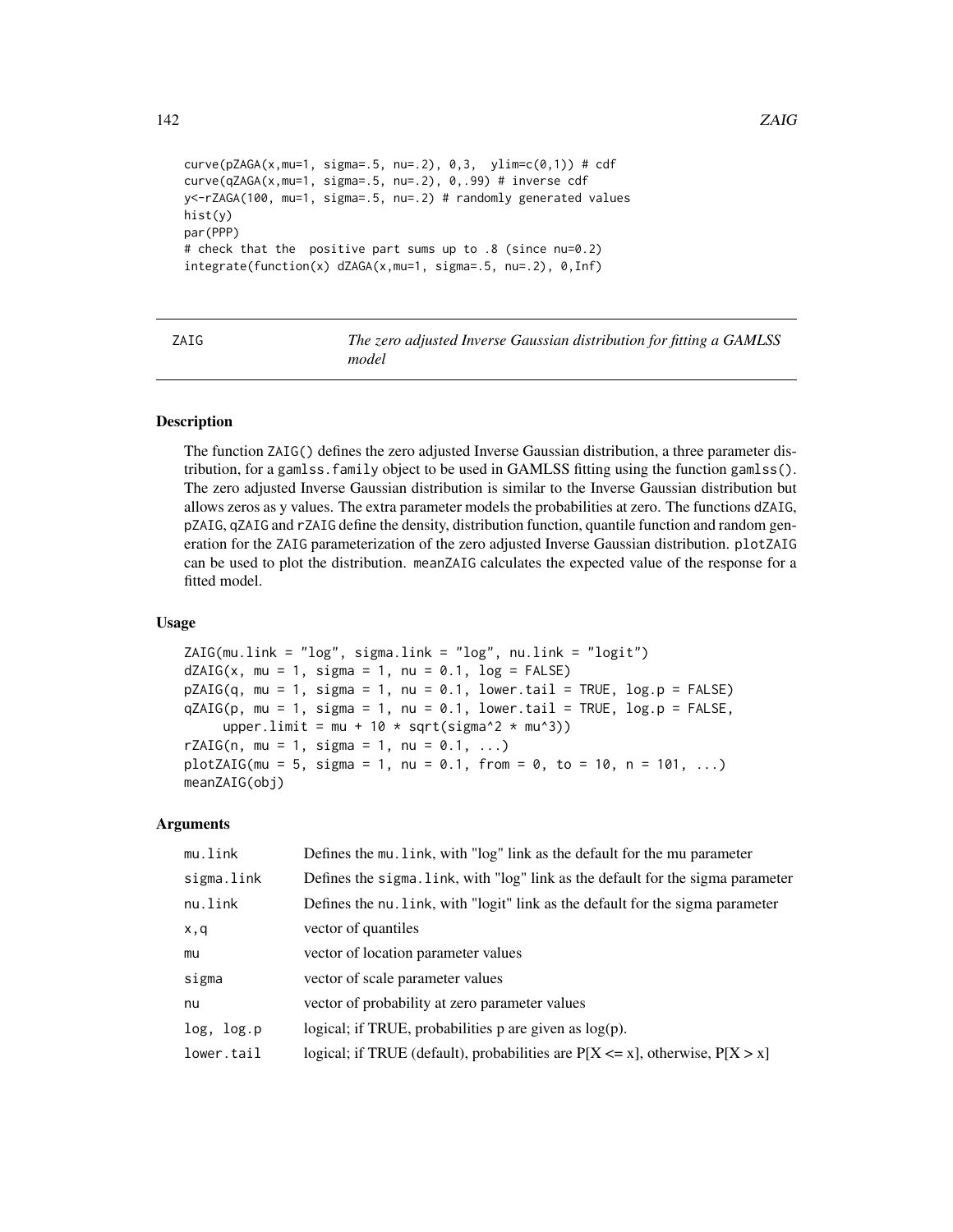| upper.limit | the argument upper. Limit sets the upper limit in the golden section search for<br>q, the default is 10 time its standard deviation |
|-------------|-------------------------------------------------------------------------------------------------------------------------------------|
| р           | vector of probabilities.                                                                                                            |
| n           | number of observations. If length(n) $> 1$ , the length is taken to be the number<br>required                                       |
| from        | where to start plotting the distribution from                                                                                       |
| to          | up to where to plot the distribution                                                                                                |
| obj         | a fitted BEINF object                                                                                                               |
| $\cdot$     | can be used to pass the uppr.limit argument to qIG                                                                                  |

# Details

The Zero adjusted IG distribution is given as

$$
f(y|\mu, \sigma \nu) = \nu
$$

 $if (y=0)$ 

$$
f(y|\mu, \sigma, \nu) = (1 - \nu) \frac{1}{\sqrt{2\pi\sigma^2 y^3}} \exp(-\frac{(y - \mu)^2}{2\mu^2 \sigma^2 y})
$$

otherwise

for 
$$
y = (0, \infty)
$$
,  $\mu > 0$ ,  $\sigma > 0$  and  $0 < \nu < 1$ .  $E(y) = (1 - \nu)\mu$  and  $Var(y) = (1 - \nu)\mu^2(\nu + \mu\sigma^2)$ .

## Value

returns a gamlss.family object which can be used to fit a zero adjusted inverse Gaussian distribution in the gamlss() function.

## Author(s)

Bob Rigby and Mikis Stasinopoulos

### References

Heller, G. Stasinopoulos M and Rigby R.A. (2006) The zero-adjusted Inverse Gaussian distribution as a model for insurance claims. in *Proceedings of the 21th International Workshop on Statistial Modelling*, eds J. Hinde, J. Einbeck and J. Newell, pp 226-233, Galway, Ireland.

Rigby, R. A. and Stasinopoulos D. M. (2005). Generalized additive models for location, scale and shape,(with discussion), *Appl. Statist.*, 54, part 3, pp 507-554.

Stasinopoulos D. M., Rigby R.A. and Akantziliotou C. (2006) Instructions on how to use the GAMLSS package in R. Accompanying documentation in the current GAMLSS help files, (see also <http://www.gamlss.org/>).

Stasinopoulos D. M. Rigby R.A. (2007) Generalized additive models for location scale and shape (GAMLSS) in R. *Journal of Statistical Software*, Vol. 23, Issue 7, Dec 2007, [http://www.jstatsof](http://www.jstatsoft.org/v23/i07)t. [org/v23/i07](http://www.jstatsoft.org/v23/i07).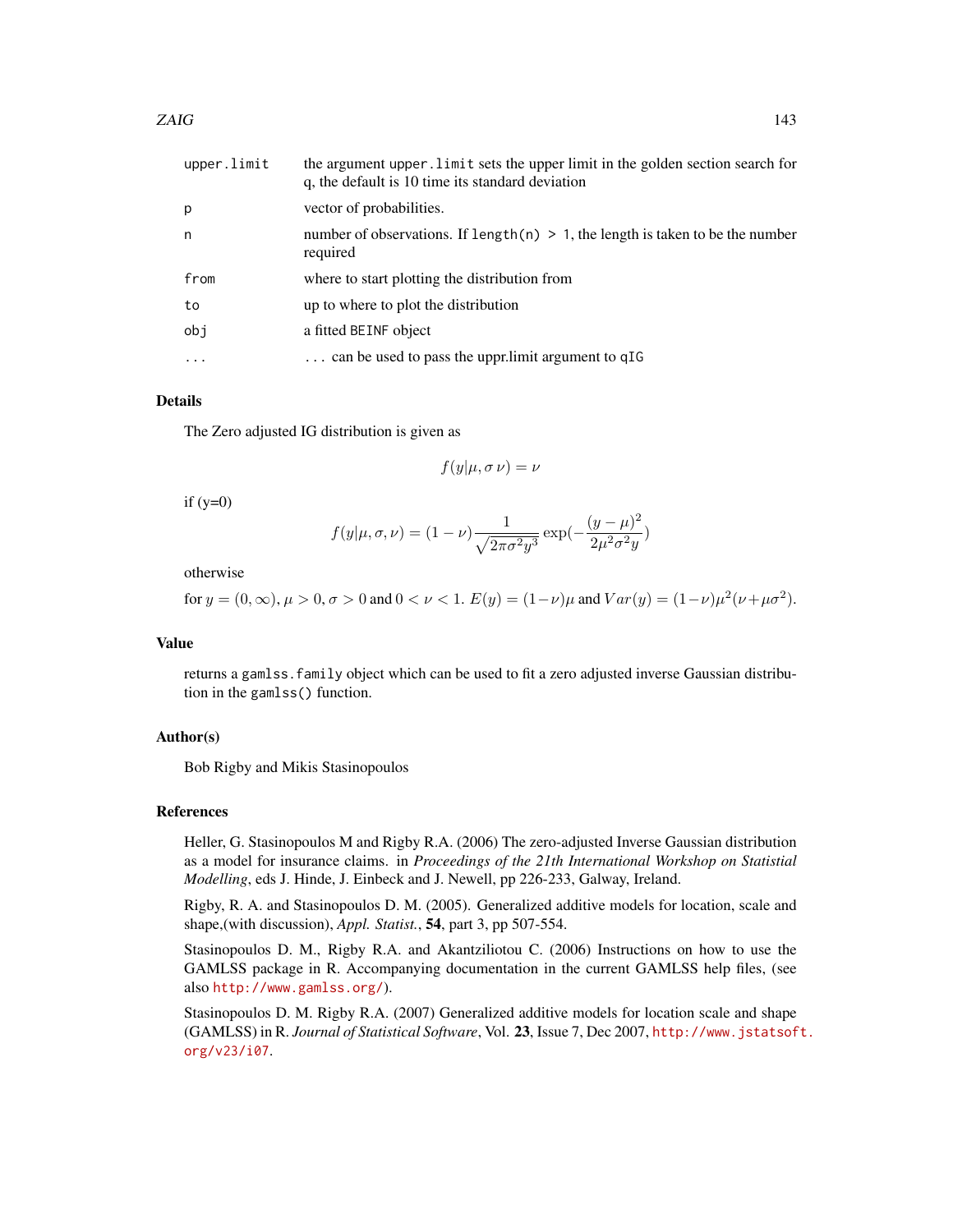## See Also

[gamlss.family](#page-38-0), [IG](#page-59-0)

## Examples

```
ZAIG()# gives information about the default links for the ZAIG distribution
# plotting the distribution
plotZAIG( mu =10 , sigma=.5, nu = 0.1, from = 0, to=10, n = 101)
# plotting the cdf
plot(function(y) pZAIG(y, mu=10, sigma=.5, nu = 0.1), 0, 1)# plotting the inverse cdf
plot(function(y) qZAIG(y, mu=10 ,sigma=.5, nu = 0.1 ), 0.001, .99)
# generate random numbers
dat <- rZAIG(100,mu=10,sigma=.5, nu=.1)
# fit a model to the data
# library(gamlss)
# m1<-gamlss(dat~1,family=ZAIG)
# meanZAIG(m1)[1]
```
ZANBI *Zero inflated and zero adjusted negative binomial distributions for fitting a GAMLSS model*

# Description

The function ZINBI defines the zero inflated negative binomial distribution, a three parameter distribution, for a gamlss.family object to be used in GAMLSS fitting using the function gamlss(). The functions dZINBI, pZINBI, qZINBI and rZINBI define the density, distribution function, quantile function and random generation for the zero inflated negative binomial, ZINBI(), distribution.

The function ZANBI defines the zero adjusted negative binomial distribution, a three parameter distribution, for a gamlss.family object to be used in GAMLSS fitting using the function gamlss(). The functions dZANBI, pZANBI, qZANBI and rZANBI define the density, distribution function, quantile function and random generation for the zero inflated negative binomial, ZANBI(), distribution.

# Usage

```
ZINBI(mu.link = "log", sigma.link = "log", nu.link = "logit")
dZINBI(x, mu = 1, sigma = 1, nu = 0.3, log = FALSE)pZINBI(q, mu = 1, sigma = 1, nu = 0.3, lower.tail = TRUE, log.p = FALSE)qZINBI(p, mu = 1, sigma = 1, nu = 0.3, lower[artical] = TRUE, log.p = FALSE)rZINBI(n, mu = 1, sigma = 1, nu = 0.3)ZANBI(mu.link = "log", sigma.link = "log", nu.link = "logit")
dZANBI(x, mu = 1, sigma = 1, nu = 0.3, log = FALSE)pZANBI(q, mu = 1, sigma = 1, nu = 0.3, lowertail = TRUE, <math>log.p = FALSE)
qZANBI(p, mu = 1, sigma = 1, nu = 0.3, lower[allerging the sum of <math>p = FALSE)
rZANBI(n, mu = 1, sigma = 1, nu = 0.3)
```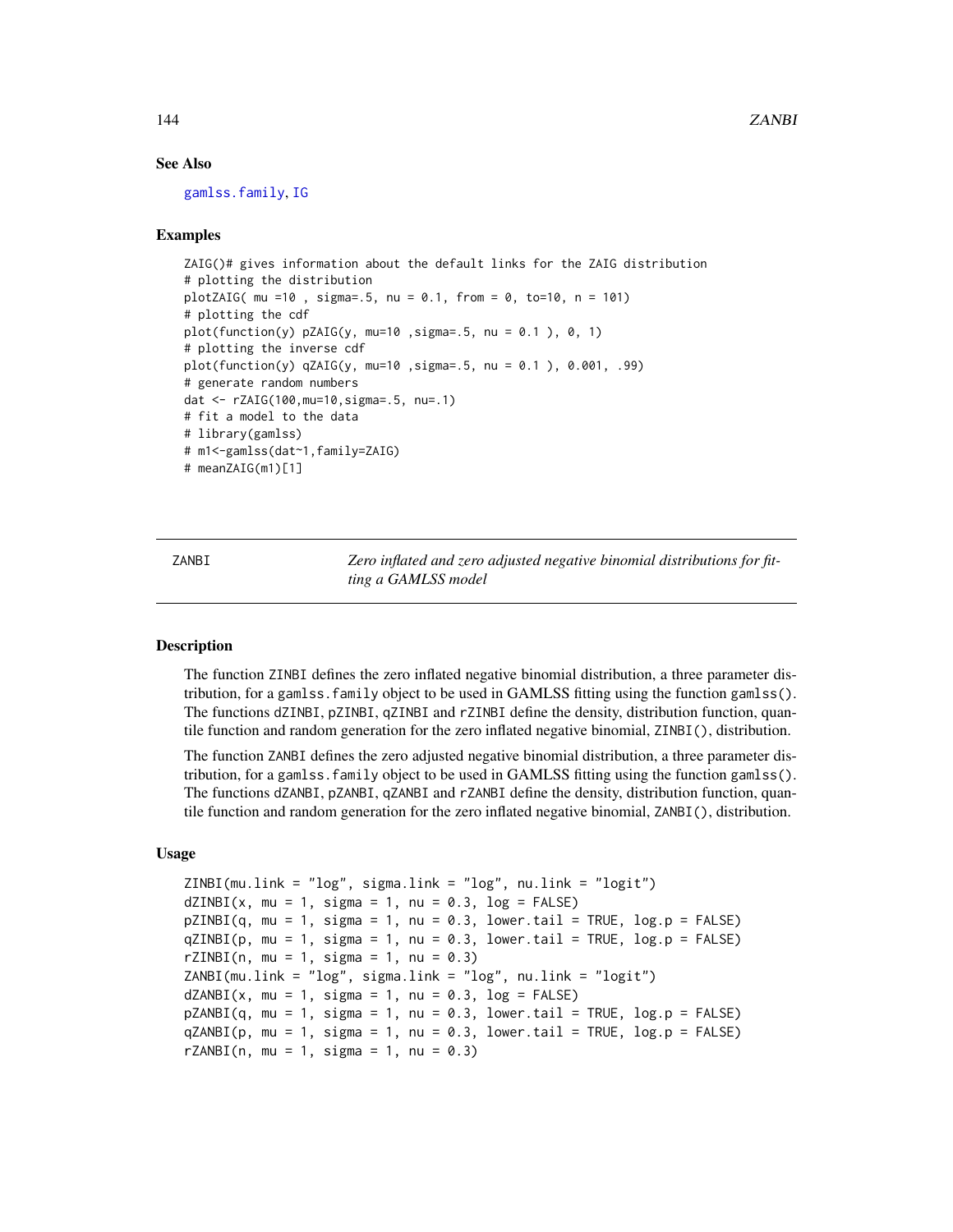#### <span id="page-144-0"></span>ZANBI 145

#### Arguments

| mu.link      | Defines the mu. link, with "log" link as the default for the mu parameter          |
|--------------|------------------------------------------------------------------------------------|
| sigma.link   | Defines the sigma. link, with "log" link as the default for the sigma parameter    |
| nu.link      | Defines the mu. link, with "logit" link as the default for the nu parameter        |
| $\mathsf{x}$ | vector of (non-negative integer) quantiles                                         |
| mu           | vector of positive means                                                           |
| sigma        | vector of positive despersion parameter                                            |
| nu           | vector of zero probability parameter                                               |
| p            | vector of probabilities                                                            |
| q            | vector of quantiles                                                                |
| n            | number of random values to return                                                  |
| log, log.p   | logical; if TRUE, probabilities $p$ are given as $log(p)$                          |
| lower.tail   | logical; if TRUE (default), probabilities are $P[X \le x]$ , otherwise, $P[X > x]$ |

# Details

The definition for the zero inflated Negative Binomial type I distribution and for the zero adjusted Negative Binomial type I distribution is given in Rigby and Stasinopoulos (2010) below

## Value

The functions ZINBI and ZANBI return a gamlss.family object which can be used to fit a zero inflated or zero adjusted Negative Binomial type I distribution respectively in the gamlss() function.

# Author(s)

Mikis Stasinopoulos <d.stasinopoulos@londonmet.ac.uk>, Bob Rigby <r.rigby@londonmet.ac.uk>

#### References

Rigby, R. A. and Stasinopoulos D. M. (2005). Generalized additive models for location, scale and shape,(with discussion), *Appl. Statist.*, 54, part 3, pp 507-554.

Stasinopoulos D. M., Rigby R.A. and Akantziliotou C. (2006) Instructions on how to use the GAMLSS package in R. Accompanying documentation in the current GAMLSS help files, (see also <http://www.gamlss.org/>).

Stasinopoulos D. M. Rigby R.A. (2007) Generalized additive models for location scale and shape (GAMLSS) in R. *Journal of Statistical Software*, Vol. 23, Issue 7, Dec 2007, [http://www.jstatsof](http://www.jstatsoft.org/v23/i07)t. [org/v23/i07](http://www.jstatsoft.org/v23/i07).

Rigby, R. A. and Stasinopoulos D. M. (2010) The gamlss.family distributions, (distributed with this package or see <http://www.gamlss.org/>)

#### See Also

[gamlss.family](#page-38-0), [NBI](#page-81-0), [NBII](#page-83-0)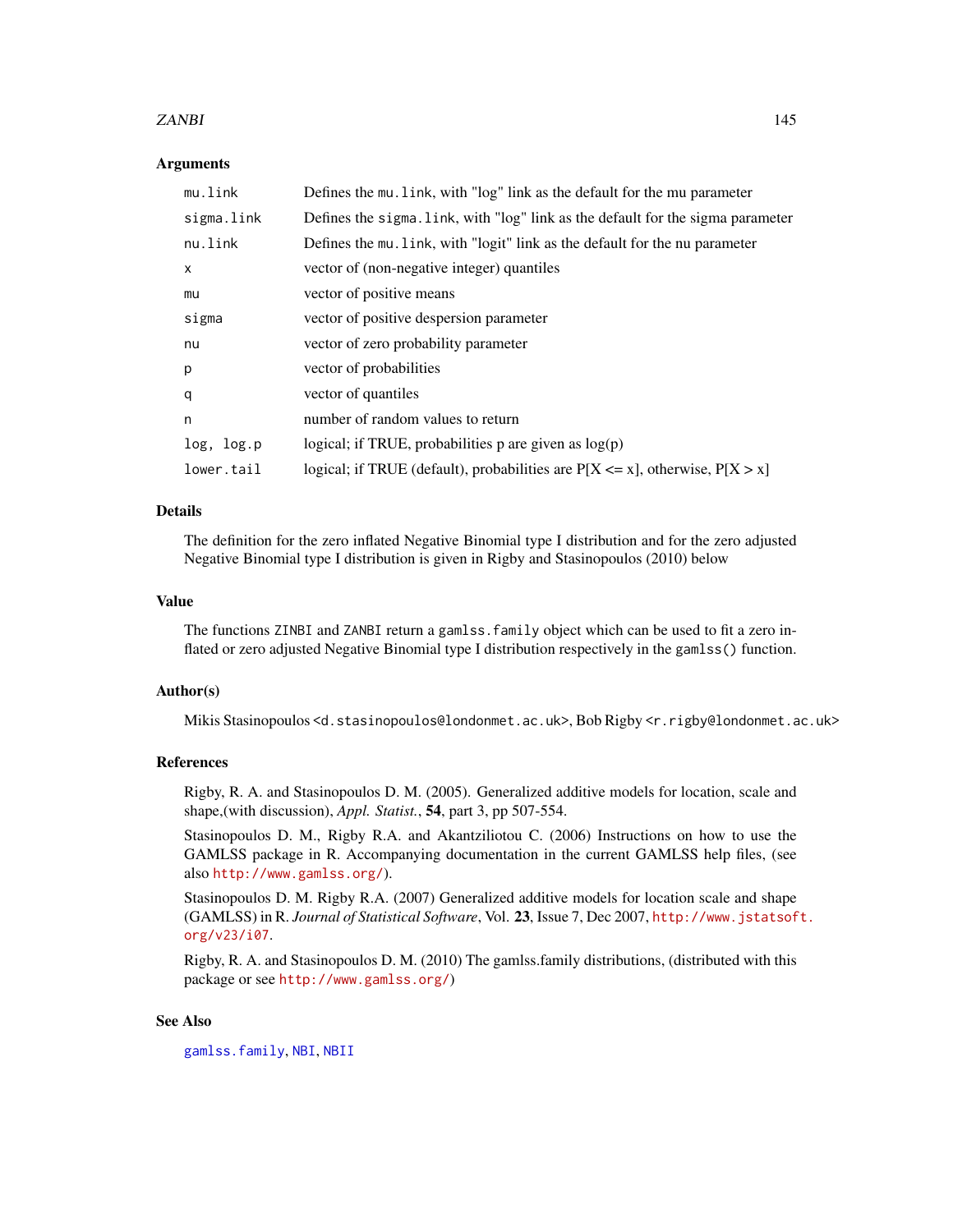# <span id="page-145-0"></span>Examples

```
ZINBI()
ZANBI()
# creating data and plotting them
dat <- rZINBI(1000, mu=5, sigma=.5, nu=0.1)
  r <- barplot(table(dat), col='lightblue')
dat1 <- rZANBI(1000, mu=5, sigma=.5, nu=0.1)
   r1 <- barplot(table(dat1), col='lightblue')
```
ZAP *Zero adjusted poisson distribution for fitting a GAMLSS model*

# Description

The function ZAP defines the zero adjusted Poisson distribution, a two parameter distribution, for a gamlss.family object to be used in GAMLSS fitting using the function gamlss(). The functions dZAP, pZAP, qZAP and rZAP define the density, distribution function, quantile function and random generation for the inflated poisson, ZAP(), distribution.

#### Usage

```
ZAP(mu.link = "log", sigma.link = "logit")
dZAP(x, mu = 5, sigma = 0.1, log = FALSE)pZAP(q, mu = 5, sigma = 0.1, lower[a] = TRUE, log.p = FALSE)qZAP(p, mu = 5, sigma = 0.1, lower.tail = TRUE, log.p = FALSE)rZAP(n, mu = 5, sigma = 0.1)
```
### Arguments

| mu.link    | defines the mu. link, with "log" link as the default for the mu parameter                                                                                                                               |
|------------|---------------------------------------------------------------------------------------------------------------------------------------------------------------------------------------------------------|
| sigma.link | defines the sigma. Link, with "logit" link as the default for the sigma param-<br>eter which in this case is the probability at zero. Other links are "probit" and<br>"cloglog"'(complementary log-log) |
| x          | vector of (non-negative integer)                                                                                                                                                                        |
| mu         | vector of positive means                                                                                                                                                                                |
| sigma      | vector of probabilities at zero                                                                                                                                                                         |
| р          | vector of probabilities                                                                                                                                                                                 |
| q          | vector of quantiles                                                                                                                                                                                     |
| n          | number of random values to return                                                                                                                                                                       |
| log, log.p | logical; if TRUE, probabilities $p$ are given as $log(p)$                                                                                                                                               |
| lower.tail | logical; if TRUE (default), probabilities are $P[X \le x]$ , otherwise, $P[X > x]$                                                                                                                      |

# Details

For the definition of the distribution see Rigby and Stasinopoulos (2010) below.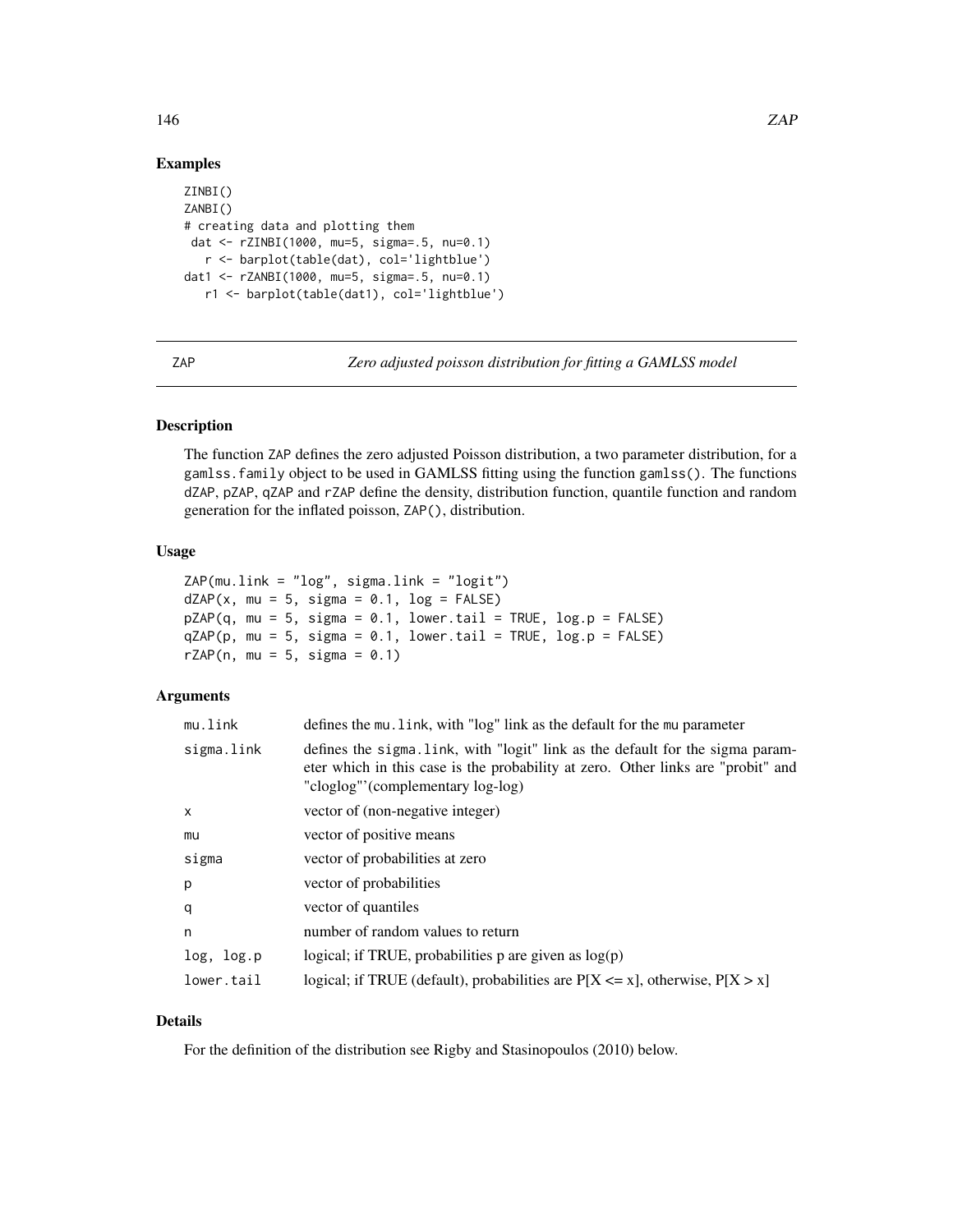# <span id="page-146-1"></span>Value

The function ZAP returns a gamlss.family object which can be used to fit a zero inflated poisson distribution in the gamlss() function.

#### Author(s)

Mikis Stasinopoulos <d.stasinopoulos@londonmet.ac.uk>, Bob Rigby <r.rigby@londonmet.ac.uk>

#### References

Rigby, R. A. and Stasinopoulos D. M. (2005). Generalized additive models for location, scale and shape,(with discussion), *Appl. Statist.*, 54, part 3, pp 507-554.

Stasinopoulos D. M., Rigby R.A. and Akantziliotou C. (2006) Instructions on how to use the GAMLSS package in R. Accompanying documentation in the current GAMLSS help files, (see also <http://www.gamlss.org/>).

Stasinopoulos D. M. Rigby R.A. (2007) Generalized additive models for location scale and shape (GAMLSS) in R. *Journal of Statistical Software*, Vol. 23, Issue 7, Dec 2007, [http://www.jstatsof](http://www.jstatsoft.org/v23/i07)t. [org/v23/i07](http://www.jstatsoft.org/v23/i07).

Rigby, R. A. and Stasinopoulos D. M. (2010) The gamlss.family distributions, (distributed with this package or see <http://www.gamlss.org/>)

#### See Also

[gamlss.family](#page-38-0), [PO](#page-99-0), [ZIP](#page-146-0), [ZIP2](#page-148-0), [ZALG](#page-67-0)

#### Examples

```
ZAP()
# creating data and plotting them
dat<-rZAP(1000, mu=5, sigma=.1)
r <- barplot(table(dat), col='lightblue')
```
<span id="page-146-0"></span>ZIP *Zero inflated poisson distribution for fitting a GAMLSS model*

# **Description**

The function ZIP defines the zero inflated Poisson distribution, a two parameter distribution, for a gamlss.family object to be used in GAMLSS fitting using the function gamlss(). The functions dZIP, pZIP, qZIP and rZIP define the density, distribution function, quantile function and random generation for the inflated poisson, ZIP(), distribution.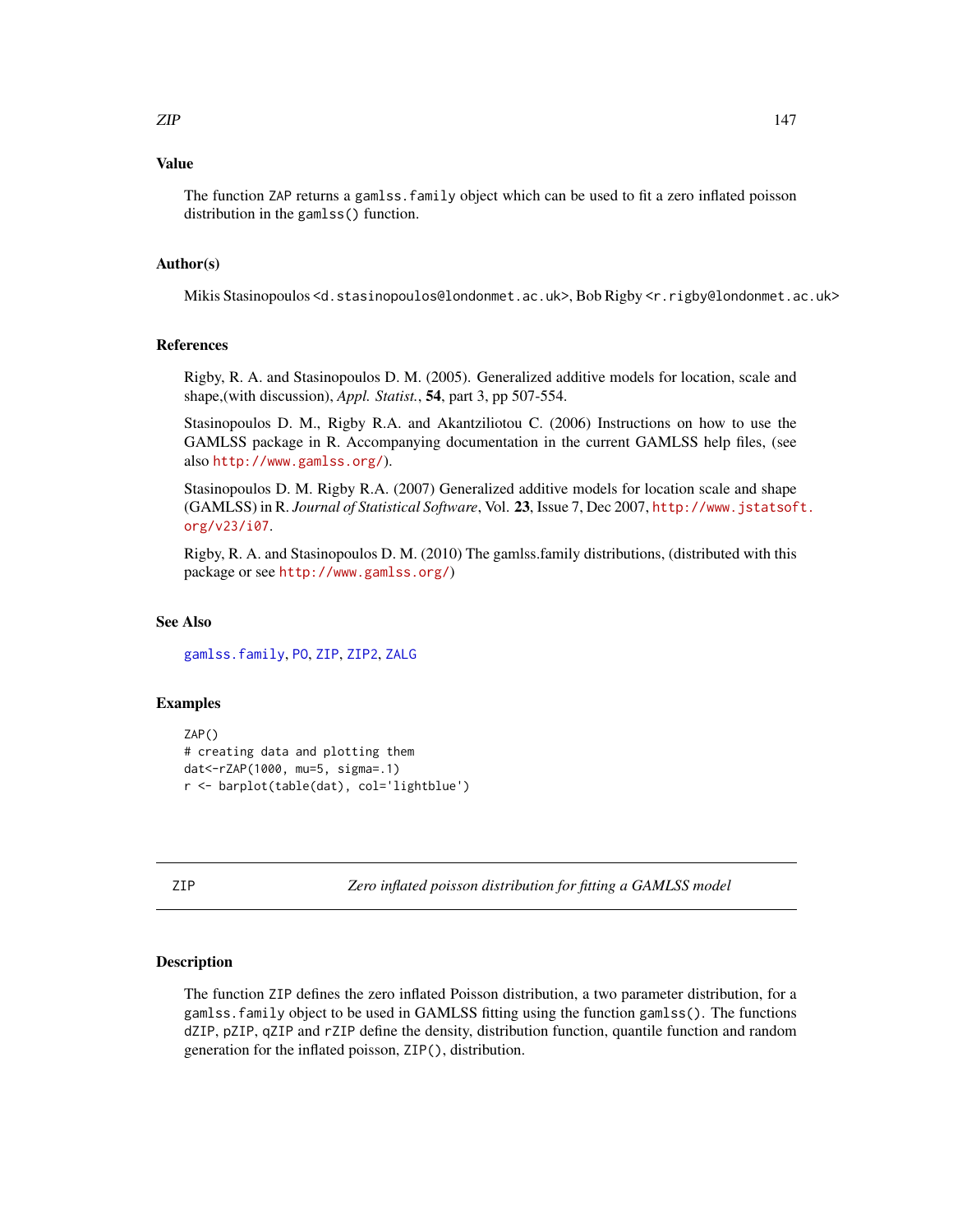# Usage

```
ZIP(mu.link = "log", sigma.link = "logit")
dZIP(x, mu = 5, sigma = 0.1, log = FALSE)pZIP(q, mu = 5, sigma = 0.1, lower[a] = TRUE, log.p = FALSE)
qZIP(p, mu = 5, sigma = 0.1, lower[a] = TRUE, log.p = FALSE)
rZIP(n, mu = 5, sigma = 0.1)
```
# Arguments

| mu.link    | defines the mu. link, with "log" link as the default for the mu parameter                                                                                                                               |
|------------|---------------------------------------------------------------------------------------------------------------------------------------------------------------------------------------------------------|
| sigma.link | defines the sigma. Link, with "logit" link as the default for the sigma param-<br>eter which in this case is the probability at zero. Other links are "probit" and<br>"cloglog"'(complementary log-log) |
| X          | vector of (non-negative integer) quantiles                                                                                                                                                              |
| mu         | vector of positive means                                                                                                                                                                                |
| sigma      | vector of probabilities at zero                                                                                                                                                                         |
| p          | vector of probabilities                                                                                                                                                                                 |
| q          | vector of quantiles                                                                                                                                                                                     |
| n          | number of random values to return                                                                                                                                                                       |
| log, log.p | logical; if TRUE, probabilities $p$ are given as $log(p)$                                                                                                                                               |
| lower.tail | logical; if TRUE (default), probabilities are $P[X \le x]$ , otherwise, $P[X > x]$                                                                                                                      |
|            |                                                                                                                                                                                                         |

# Details

Let Y = 0 with probability  $\sigma$  and  $Y \sim Po(\mu)$  with probability  $(1 - \sigma)$  the Y has a Zero inflated Poisson Distribution given by

$$
f(y) = \sigma + (1 - \sigma)e^{-\mu}
$$

 $if (y=0)$ 

$$
f(y) = (1 - \sigma) \frac{e^{-\mu} \mu^y}{y!}
$$

if (y>0) for  $y = 0, 1, ...,$ 

# Value

returns a gamlss.family object which can be used to fit a zero inflated poisson distribution in the gamlss() function.

# Author(s)

Mikis Stasinopoulos <d.stasinopoulos@londonmet.ac.uk>, Bob Rigby <r.rigby@londonmet.ac.uk>

148 ZIP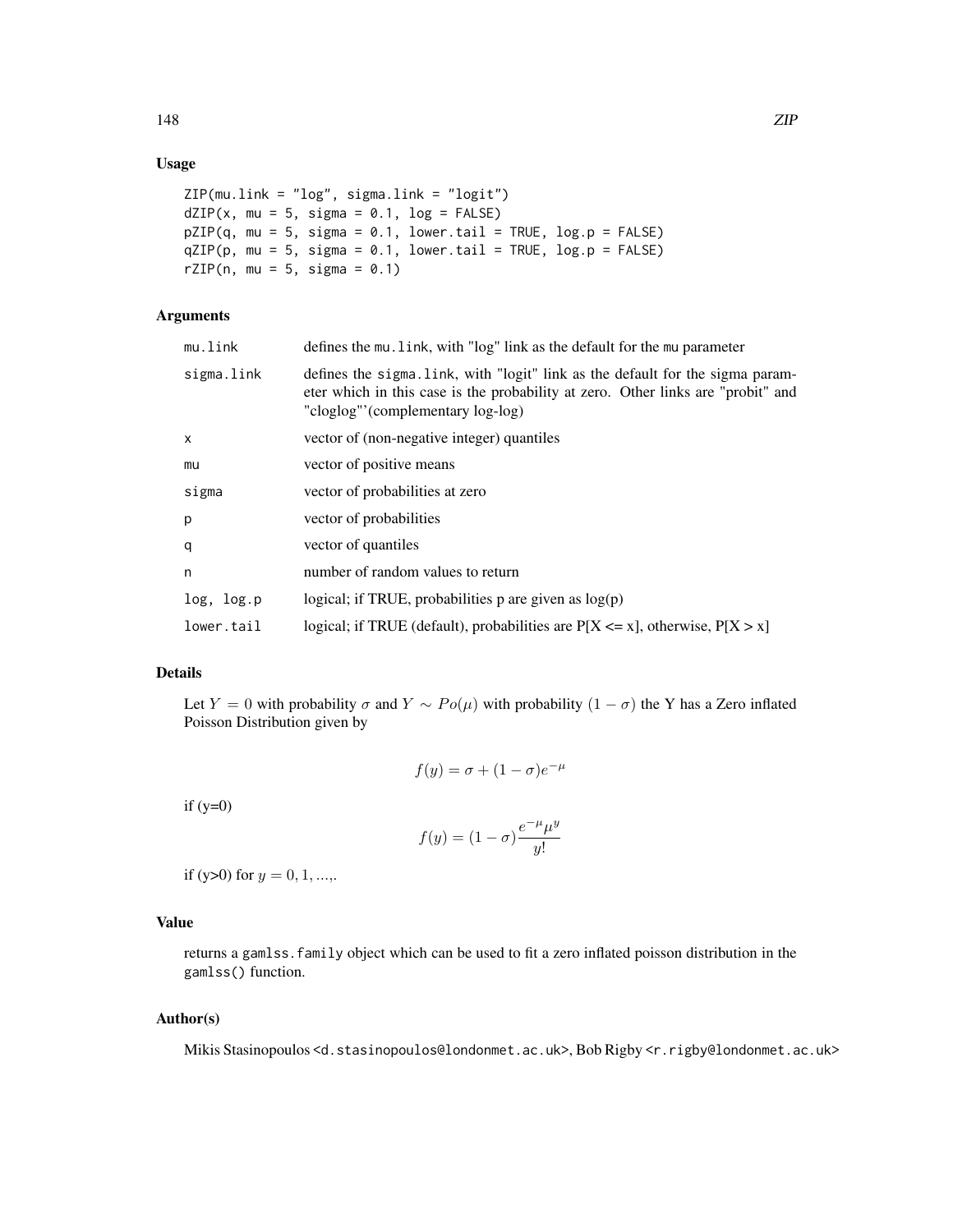#### References

Lambert, D. (1992), Zero-inflated Poisson Regression with an application to defects in Manufacturing, *Technometrics*, 34, pp 1-14.

Rigby, R. A. and Stasinopoulos D. M. (2005). Generalized additive models for location, scale and shape,(with discussion), *Appl. Statist.*, 54, part 3, pp 507-554.

Stasinopoulos D. M., Rigby R.A. and Akantziliotou C. (2006) Instructions on how to use the GAMLSS package in R. Accompanying documentation in the current GAMLSS help files, (see also <http://www.gamlss.org/>).

Stasinopoulos D. M. Rigby R.A. (2007) Generalized additive models for location scale and shape (GAMLSS) in R. *Journal of Statistical Software*, Vol. 23, Issue 7, Dec 2007, [http://www.jstatsof](http://www.jstatsoft.org/v23/i07)t. [org/v23/i07](http://www.jstatsoft.org/v23/i07).

#### See Also

[gamlss.family](#page-38-0), [PO](#page-99-0), [ZIP2](#page-148-0)

#### Examples

```
ZIP()# gives information about the default links for the normal distribution
# creating data and plotting them
dat<-rZIP(1000, mu=5, sigma=.1)
r <- barplot(table(dat), col='lightblue')
# library(gamlss)
# fit the distribution
# mod1<-gamlss(dat~1, family=ZIP)# fits a constant for mu and sigma
# fitted(mod1)[1]
# fitted(mod1,"sigma")[1]
```
<span id="page-148-0"></span>ZIP2 *Zero inflated poisson distribution for fitting a GAMLSS model*

#### Description

The function ZIP2 defines the zero inflated Poisson type 2 distribution, a two parameter distribution, for a gamlss.family object to be used in GAMLSS fitting using the function gamlss(). The functions dZIP2, pZIP2, qZIP2 and rZIP2 define the density, distribution function, quantile function and random generation for the inflated poisson, ZIP2(), distribution. The ZIP2 is a different parameterization of the ZIP distribution. In the ZIP2 the mu is the mean of the distribution.

#### Usage

```
ZIP2(mu.link = "log", sigma.link = "logit")
dZIP2(x, mu = 5, sigma = 0.1, log = FALSE)pZIP2(q, mu = 5, sigma = 0.1, lowertail = TRUE, <math>log.p = FALSE)
qZIP2(p, mu = 5, sigma = 0.1, lower[allerage: TRUE, <math>log.p = FALSE)
rZIP2(n, mu = 5, sigma = 0.1)
```
<span id="page-148-1"></span> $ZIP2$  and  $149$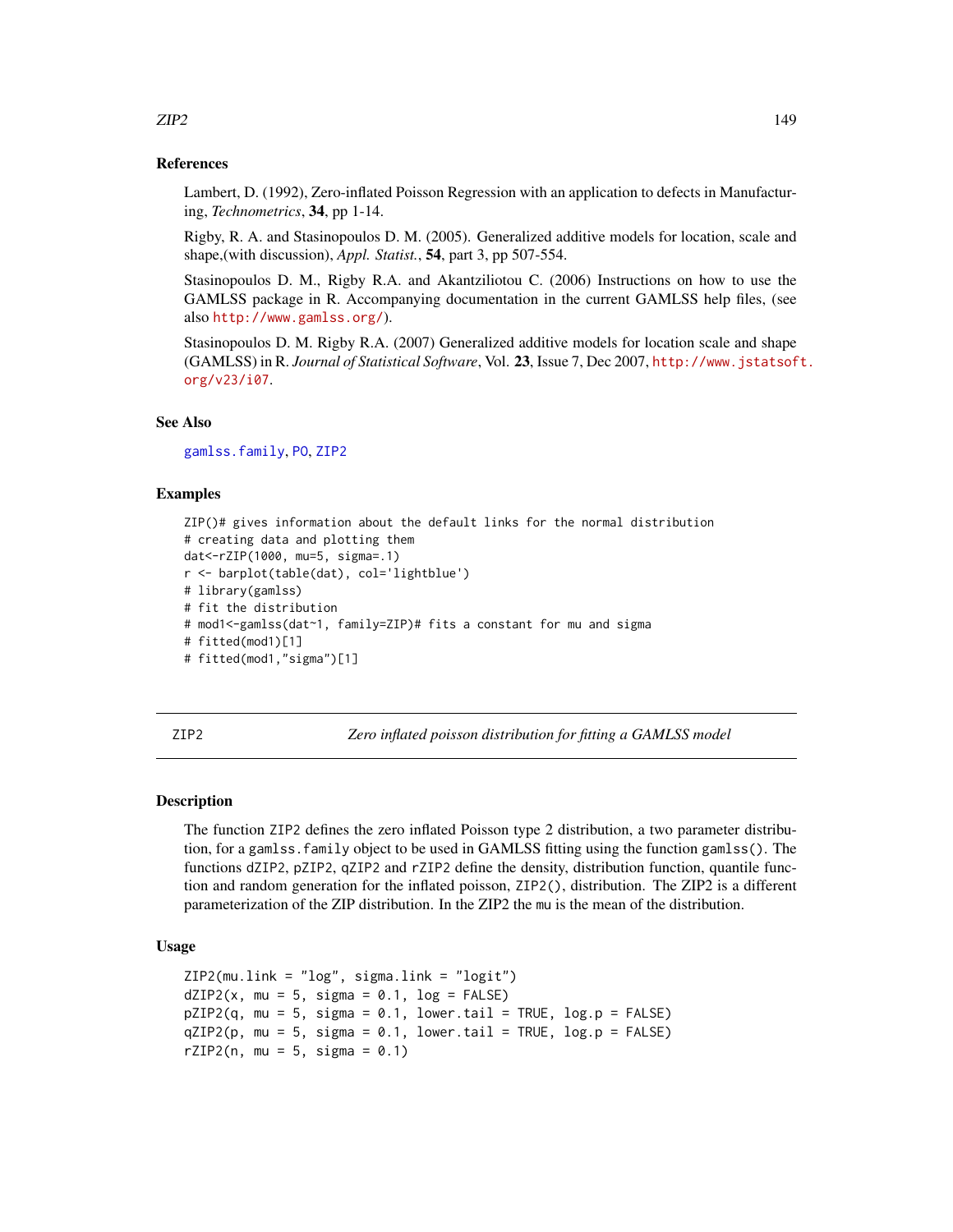# Arguments

| mu.link    | defines the mu. link, with "log" link as the default for the mu parameter                                                                                                                                |
|------------|----------------------------------------------------------------------------------------------------------------------------------------------------------------------------------------------------------|
| sigma.link | defines the sigma. Link, with "logit" link as the default for the sigma param-<br>eter which in this case is the probability at zero. Other links are "probit" and<br>"cloglog"' (complementary log-log) |
| x          | vector of (non-negative integer) quantiles                                                                                                                                                               |
| mu         | vector of positive means                                                                                                                                                                                 |
| sigma      | vector of probabilities at zero                                                                                                                                                                          |
| p          | vector of probabilities                                                                                                                                                                                  |
| q          | vector of quantiles                                                                                                                                                                                      |
| n          | number of random values to return                                                                                                                                                                        |
| log, log.p | logical; if TRUE, probabilities $p$ are given as $log(p)$                                                                                                                                                |
| lower.tail | logical; if TRUE (default), probabilities are $P[X \le x]$ , otherwise, $P[X > x]$                                                                                                                       |

#### Details

Let Y = 0 with probability  $\sigma$  and  $Y \sim Po(\mu/|1-\sigma|)$  with probability  $(1-\sigma)$  then Y has a Zero inflated Poisson type 2 distribution given by

$$
f(y|\mu,\sigma) = \sigma + (1-\sigma)e^{-\mu/(1-\sigma)} \text{ if } y = 0
$$
  

$$
f(y|\mu,\sigma) = (1-\sigma)\frac{e^{-\mu/(1-\sigma)}[\mu/(1-\sigma)]^y}{y!} \text{ if } y = 1, 2, 3, ...
$$

The mean of the distribution in this parameterization is mu.

#### Value

returns a gamlss.family object which can be used to fit a zero inflated poisson distribution in the gamlss() function.

# Author(s)

Bob Rigby, Gillian Heller and Mikis Stasinopoulos

# References

Lambert, D. (1992), Zero-inflated Poisson Regression with an application to defects in Manufacturing, *Technometrics*, 34, pp 1-14.

Rigby, R. A. and Stasinopoulos D. M. (2005). Generalized additive models for location, scale and shape,(with discussion), *Appl. Statist.*, 54, part 3, pp 507-554.

Stasinopoulos D. M., Rigby R.A. and Akantziliotou C. (2006) Instructions on how to use the GAMLSS package in R. Accompanying documentation in the current GAMLSS help files, (see also <http://www.gamlss.org/>).

Stasinopoulos D. M. Rigby R.A. (2007) Generalized additive models for location scale and shape (GAMLSS) in R. *Journal of Statistical Software*, Vol. 23, Issue 7, Dec 2007, [http://www.jstatsof](http://www.jstatsoft.org/v23/i07)t. [org/v23/i07](http://www.jstatsoft.org/v23/i07).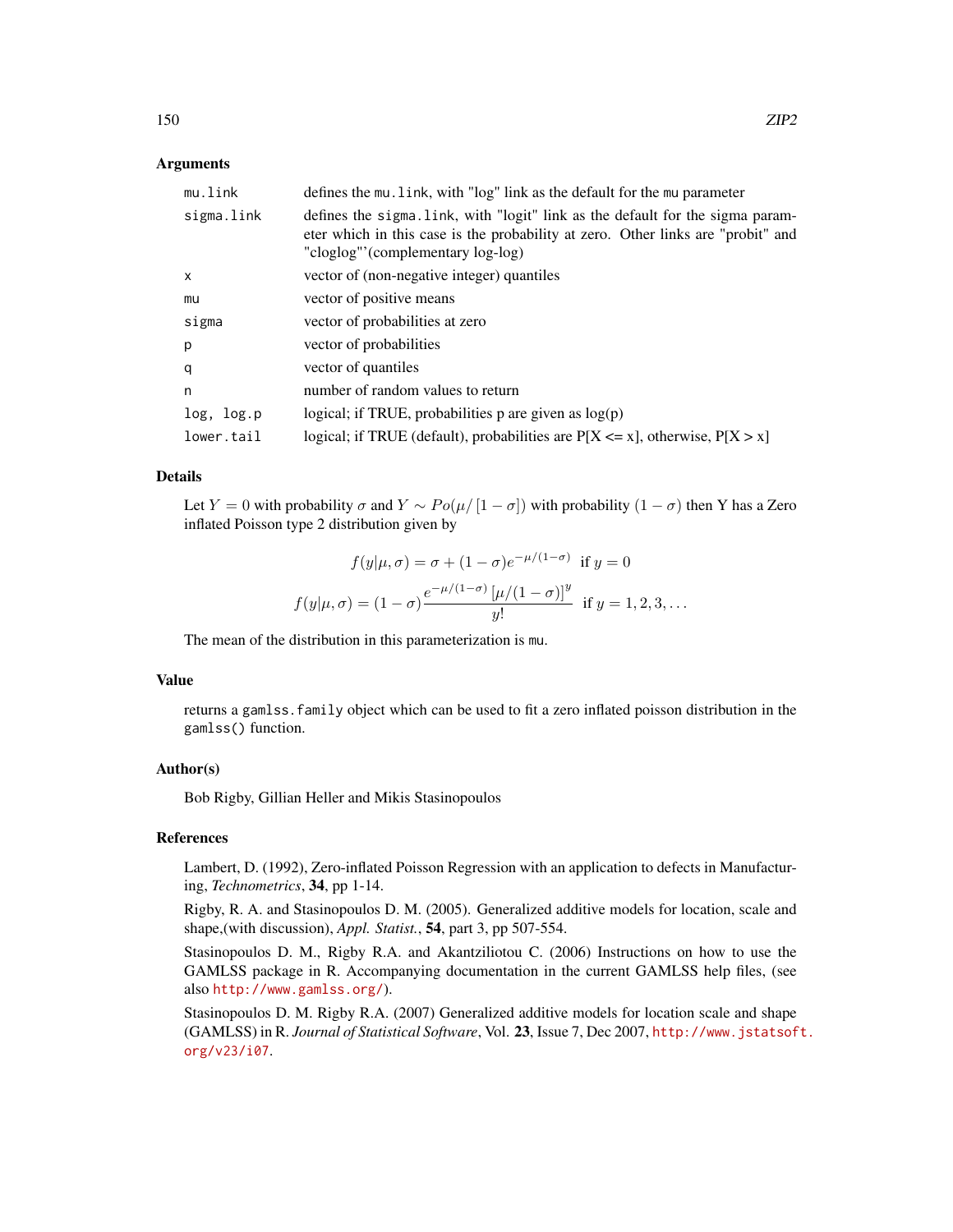#### <span id="page-150-0"></span>zipig and the state of the state of the state of the state of the state of the state of the state of the state of the state of the state of the state of the state of the state of the state of the state of the state of the

# See Also

[gamlss.family](#page-38-0), [ZIP](#page-146-0)

#### Examples

```
ZIP2()# gives information about the default links for the normal distribution
# creating data and plotting them
dat<-rZIP2(1000, mu=5, sigma=.1)
r <- barplot(table(dat), col='lightblue')
# fit the disteibution
# library(gamlss)
# mod1<-gamlss(dat~1, family=ZIP2)# fits a constant for mu and sigma
# fitted(mod1)[1]
# fitted(mod1,"sigma")[1]
```
ZIPIG *Zero inflated Poisson inverse Gaussian distributions for fitting a GAMLSS model*

#### Description

The function ZIPIG defines the zero inflated Poisson inverse Gaussian distribution, a three parameter distribution, for a gamlss.family object to be used in GAMLSS fitting using the function gamlss(). The functions dZIPIG, pZIPIG, qZIPIG and rZIPIG define the density, distribution function, quantile function and random generation for the zero inflated negative binomial, ZIPIG(), distribution.

# Usage

```
ZIPIG(mu.link = "log", sigma.link = "log", nu.link = "logit")
dZIPIG(x, mu = 1, sigma = 1, nu = 0.3, log = FALSE)pZIPIG(q, mu = 1, sigma = 1, nu = 0.3, lowertail = TRUE, <math>log.p = FALSE)
qZIPIG(p, mu = 1, sigma = 1, nu = 0.3, lowertail = TRUE, log.p = FALSE)rZIPIG(n, mu = 1, sigma = 1, nu = 0.3)
```
# Arguments

| mu.link    | Defines the mu. link, with "log" link as the default for the mu parameter       |
|------------|---------------------------------------------------------------------------------|
| sigma.link | Defines the sigma. Link, with "log" link as the default for the sigma parameter |
| nu.link    | Defines the mu. Link, with "logit" link as the default for the nu parameter     |
| $\times$   | vector of (non-negative integer) quantiles                                      |
| mu         | vector of positive means                                                        |
| sigma      | vector of positive despersion parameter                                         |
| nu         | vector of zero probability parameter                                            |
| p          | vector of probabilities                                                         |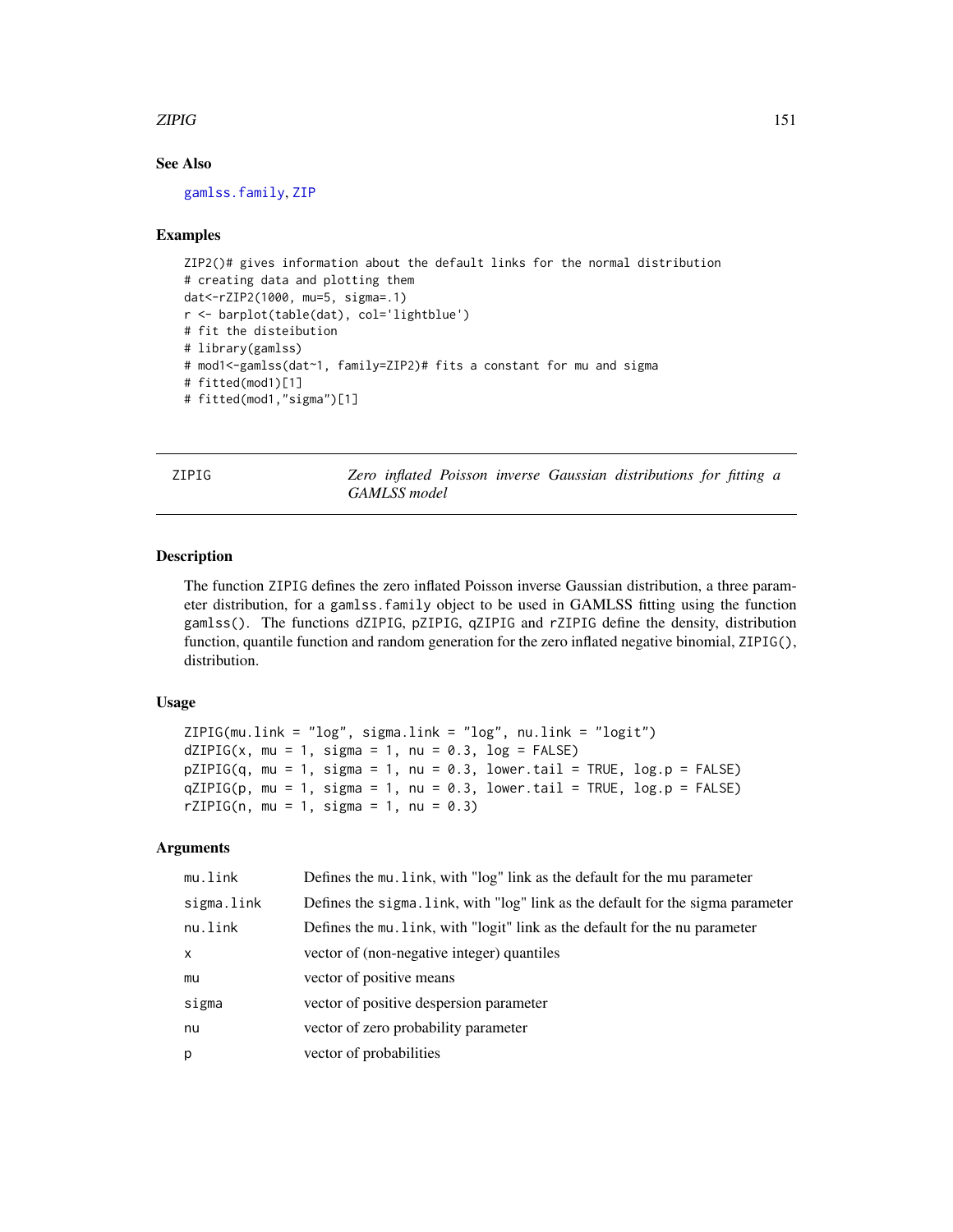<span id="page-151-0"></span>

|            | vector of quantiles                                                                |
|------------|------------------------------------------------------------------------------------|
| n          | number of random values to return                                                  |
| log, log.p | logical; if TRUE, probabilities $p$ are given as $log(p)$                          |
| lower.tail | logical; if TRUE (default), probabilities are $P[X \le x]$ , otherwise, $P[X > x]$ |

#### Details

For the definition of the distribution see Rigby and Stasinopoulos (2010) below.

# Value

The function ZIPIG return a gamlss.family object which can be used to fit a zero inflated Poisson inverse Gaussian in the gamlss() function

#### Author(s)

Mikis Stasinopoulos <d.stasinopoulos@londonmet.ac.uk>, Bob Rigby <r.rigby@londonmet.ac.uk>

#### References

Rigby, R. A. and Stasinopoulos D. M. (2005). Generalized additive models for location, scale and shape,(with discussion), *Appl. Statist.*, 54, part 3, pp 507-554.

Stasinopoulos D. M., Rigby R.A. and Akantziliotou C. (2006) Instructions on how to use the GAMLSS package in R. Accompanying documentation in the current GAMLSS help files, (see also <http://www.gamlss.org/>).

Stasinopoulos D. M. Rigby R.A. (2007) Generalized additive models for location scale and shape (GAMLSS) in R. *Journal of Statistical Software*, Vol. 23, Issue 7, Dec 2007, [http://www.jstatsof](http://www.jstatsoft.org/v23/i07)t. [org/v23/i07](http://www.jstatsoft.org/v23/i07).

Rigby, R. A. and Stasinopoulos D. M. (2010) The gamlss.family distributions, (distributed with this package or see <http://www.gamlss.org/>)

# See Also

[gamlss.family](#page-38-0), [PIG](#page-97-0)

#### Examples

ZIPIG() # creating data and plotting them dat <- rZIPIG(1000, mu=5, sigma=.5, nu=0.1) r <- barplot(table(dat), col='lightblue')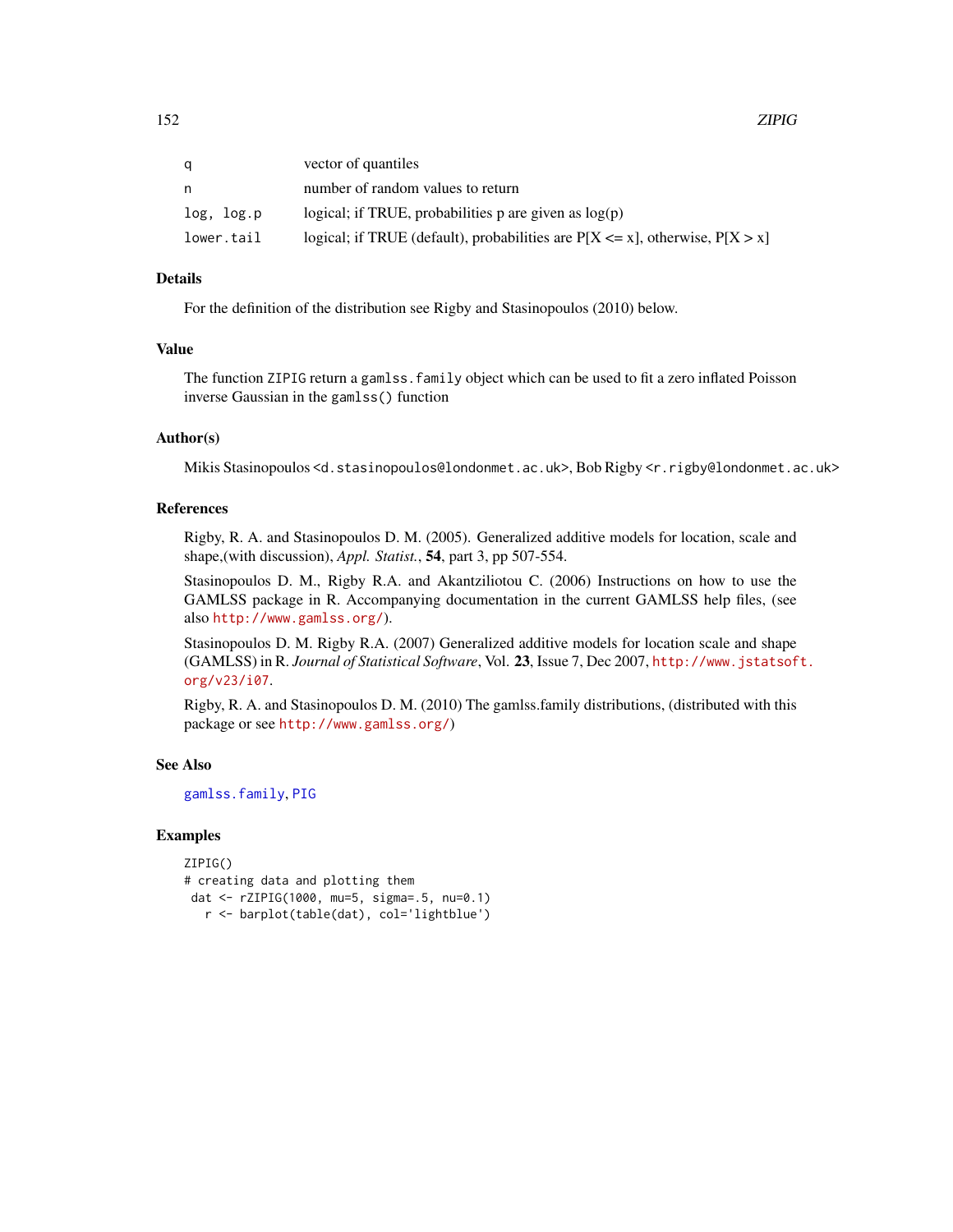# Index

∗Topic \textasciitildekwd1 GE, [46](#page-45-0) ∗Topic \textasciitildekwd2 GE, [46](#page-45-0) ∗Topic distribution BB, [4](#page-3-0) BCCG, [7](#page-6-0) BCPE, [9](#page-8-0) BCT, [12](#page-11-0) BE, [14](#page-13-0) BEINF, [16](#page-15-0) BEOI, [20](#page-19-0) BEZI, [23](#page-22-0) BI, [25](#page-24-0) DEL, [28](#page-27-0) EGB2, [30](#page-29-0) exGAUS, [32](#page-31-0) EXP, [34](#page-33-0) flexDist, [36](#page-35-0) GA, [37](#page-36-0) gamlss.dist-package, [3](#page-2-0) GB1, [42](#page-41-0) GB2, [44](#page-43-0) gen.Family, [48](#page-47-0) GEOM, [50](#page-49-0) GG, [52](#page-51-0) GIG, [54](#page-53-0) GT, [56](#page-55-0) GU, [57](#page-56-0) hazardFun, [59](#page-58-0) IG, [60](#page-59-0) IGAMMA, [62](#page-61-0) JSU, [64](#page-63-0) JSUo, [66](#page-65-0) LG, [68](#page-67-1) LNO, [70](#page-69-0) LO, [73](#page-72-0) LOGITNO, [75](#page-74-0) MN3, [80](#page-79-0)

NBI, [82](#page-81-1) NBII, [84](#page-83-1) NET, [86](#page-85-0) NO, [88](#page-87-0) NO2, [90](#page-89-0) NOF, [91](#page-90-0) PARETO2, [94](#page-93-0) PE, [96](#page-95-0) PIG, [98](#page-97-1) PO, [100](#page-99-1) RG, [102](#page-101-0) RGE, [103](#page-102-0) SEP, [106](#page-105-0) SEP1, [108](#page-107-0) SHASH, [110](#page-109-0) SI, [113](#page-112-0) SICHEL, [115](#page-114-0) SN1, [118](#page-117-0) SN2, [119](#page-118-0) ST1, [121](#page-120-0) TF, [125](#page-124-0) WARING, [127](#page-126-0) WEI, [128](#page-127-0) WEI2, [130](#page-129-0) WEI3, [132](#page-131-0) YULE, [134](#page-133-0) ZABB, [136](#page-135-0) ZABI, [138](#page-137-0) ZAGA, [140](#page-139-0) ZAIG, [142](#page-141-0) ZANBI, [144](#page-143-0) ZAP, [146](#page-145-0) ZIP, [147](#page-146-1) ZIP2, [149](#page-148-1) ZIPIG, [151](#page-150-0) ∗Topic package gamlss.dist-package, [3](#page-2-0) ∗Topic regression BB, [4](#page-3-0)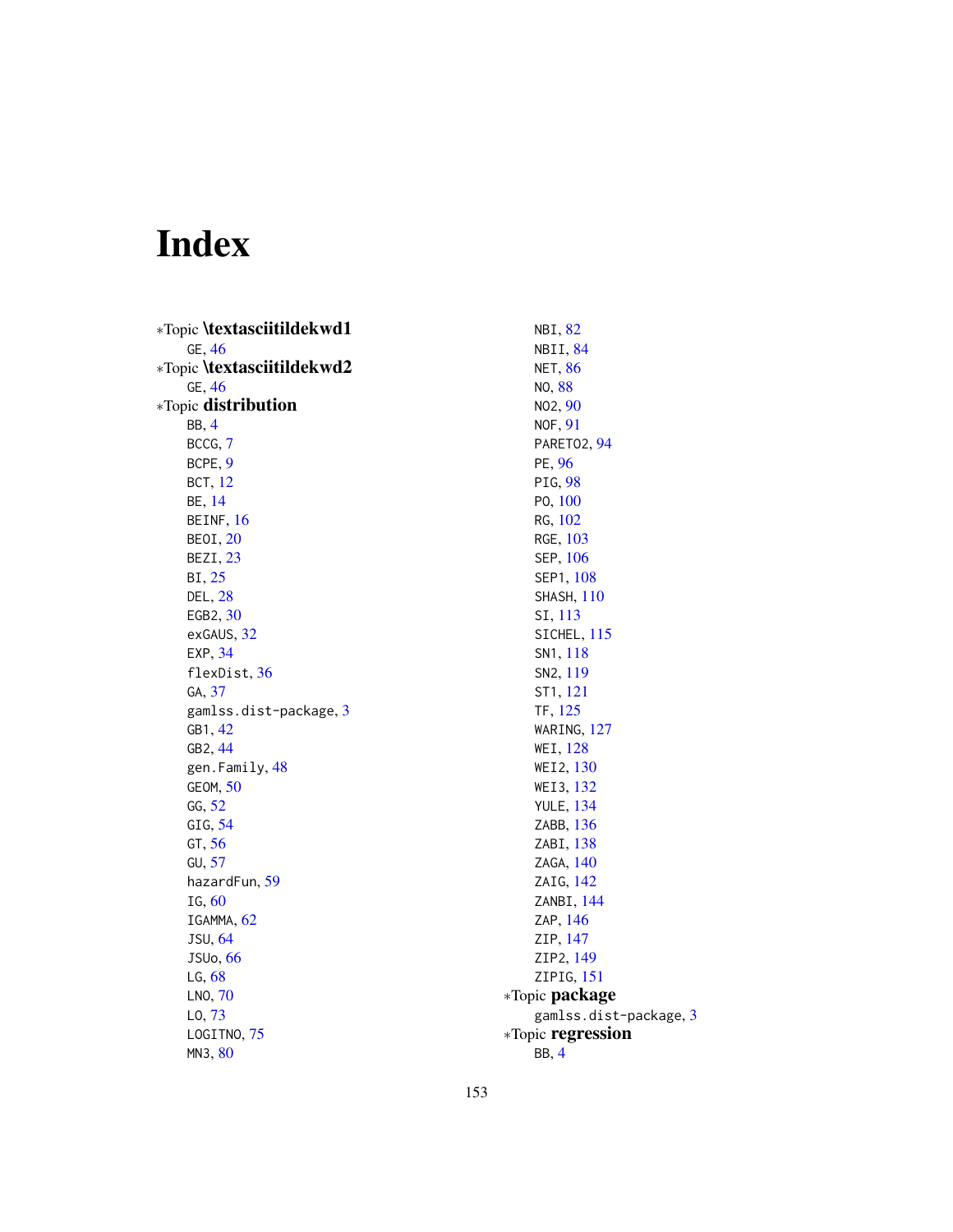BCCG , [7](#page-6-0) BCPE , [9](#page-8-0) BCT , [12](#page-11-0) BE , [14](#page-13-0) BEINF, [16](#page-15-0) BEOI , [20](#page-19-0) BEZI, [23](#page-22-0) BI , [25](#page-24-0) checklink , [27](#page-26-0) DEL , [28](#page-27-0) EGB2, [30](#page-29-0) exGAUS, [32](#page-31-0) EXP , [34](#page-33-0) flexDist , [36](#page-35-0) GA, [37](#page-36-0) gamlss.family, [39](#page-38-1) GB1 , [42](#page-41-0) GB2 , [44](#page-43-0) gen.Family, [48](#page-47-0) GEOM , [50](#page-49-0) GG , [52](#page-51-0) GIG, [54](#page-53-0) GT , [56](#page-55-0) GU , [57](#page-56-0) hazardFun , [59](#page-58-0) IG , [60](#page-59-0) IGAMMA, [62](#page-61-0) JSU , [64](#page-63-0) JSUo , [66](#page-65-0) LG , [68](#page-67-1) LNO , [70](#page-69-0) LO , [73](#page-72-0) LOGITNO, [75](#page-74-0) make.link.gamlss, [76](#page-75-0) MN3 , [80](#page-79-0) NBI , [82](#page-81-1) NBII , [84](#page-83-1) NET, [86](#page-85-0) NO , [88](#page-87-0) NO2 , [90](#page-89-0) NOF , [91](#page-90-0) PARET02, [94](#page-93-0) PE , [96](#page-95-0) PIG, [98](#page-97-1) PO , [100](#page-99-1) RG , [102](#page-101-0) RGE, [103](#page-102-0) SEP , [106](#page-105-0)

SEP1, [108](#page-107-0) SHASH, [110](#page-109-0) SI , [113](#page-112-0) SICHEL, [115](#page-114-0) SN1 , [118](#page-117-0) SN2 , [119](#page-118-0) ST1 , [121](#page-120-0) TF , [125](#page-124-0) WARING, [127](#page-126-0) WEI , [128](#page-127-0) WEI2 , [130](#page-129-0) WEI3 , [132](#page-131-0) YULE , [134](#page-133-0) ZABB , [136](#page-135-0) ZABI , [138](#page-137-0) ZAGA, [140](#page-139-0) ZAIG, [142](#page-141-0) ZANBI, [144](#page-143-0) ZAP, [146](#page-145-0) ZIP , [147](#page-146-1) ZIP2 , [149](#page-148-1) ZIPIG, [151](#page-150-0) as.family *(*gamlss.family *)* , [39](#page-38-1) as.gamlss.family *(*gamlss.family *)* , [39](#page-38-1) BB , [4](#page-3-0) , *[40](#page-39-0)* , *[42](#page-41-0)* BCCG , [7](#page-6-0) , *[14](#page-13-0)* , *[33](#page-32-0)* , *[40](#page-39-0)* , *[42](#page-41-0)* , *[70](#page-69-0)* , *[72](#page-71-0)* BCCGo *(*BCCG *)* , [7](#page-6-0) BCCGuntr *(*BCCG *)* , [7](#page-6-0) BCPE , *[9](#page-8-0)* , [9](#page-8-0) , *[14](#page-13-0)* , *[40](#page-39-0)* , *[42](#page-41-0)* , *[87](#page-86-0)* , *[97](#page-96-0)* BCPEo *(*BCPE *)* , [9](#page-8-0) BCPEuntr *(*BCPE *)* , [9](#page-8-0) BCT , *[9](#page-8-0)* , *[11](#page-10-0)* , [12](#page-11-0) , *[31](#page-30-0)* , *[40](#page-39-0)* , *[42](#page-41-0)* , *[44](#page-43-0)* , *[46](#page-45-0)* , *[57](#page-56-0)* , *[65](#page-64-0)* , *[67](#page-66-0)* , *[107](#page-106-0)* , *[113](#page-112-0)* BCTo *(*BCT *)* , [12](#page-11-0) BCTuntr *(*BCT *)* , [12](#page-11-0) BE, [14](#page-13-0), [19](#page-18-0), [40](#page-39-0), [42](#page-41-0) BEINF , *[16](#page-15-0)* , [16](#page-15-0) , *[40](#page-39-0)* , *[42](#page-41-0)* BEINF0 *(*BEINF *)* , [16](#page-15-0) BEINF1 *(*BEINF *)* , [16](#page-15-0) BEo , *[19](#page-18-0)* BEo *(*BE *)* , [14](#page-13-0) BEOI , *[16](#page-15-0)* , *[19](#page-18-0)* , [20](#page-19-0) , *[22](#page-21-0)* , *[40](#page-39-0)* BEZI , *[16](#page-15-0)* , *[19](#page-18-0)* , [23](#page-22-0) , *[25](#page-24-0)* , *[40](#page-39-0)* BI , *[6](#page-5-0)* , [25](#page-24-0) , *[40](#page-39-0)* , *[42](#page-41-0)* , *[82](#page-81-1)* , *[139](#page-138-0)* checkBCPE *(*BCPE *)* , [9](#page-8-0) checklink , [27](#page-26-0)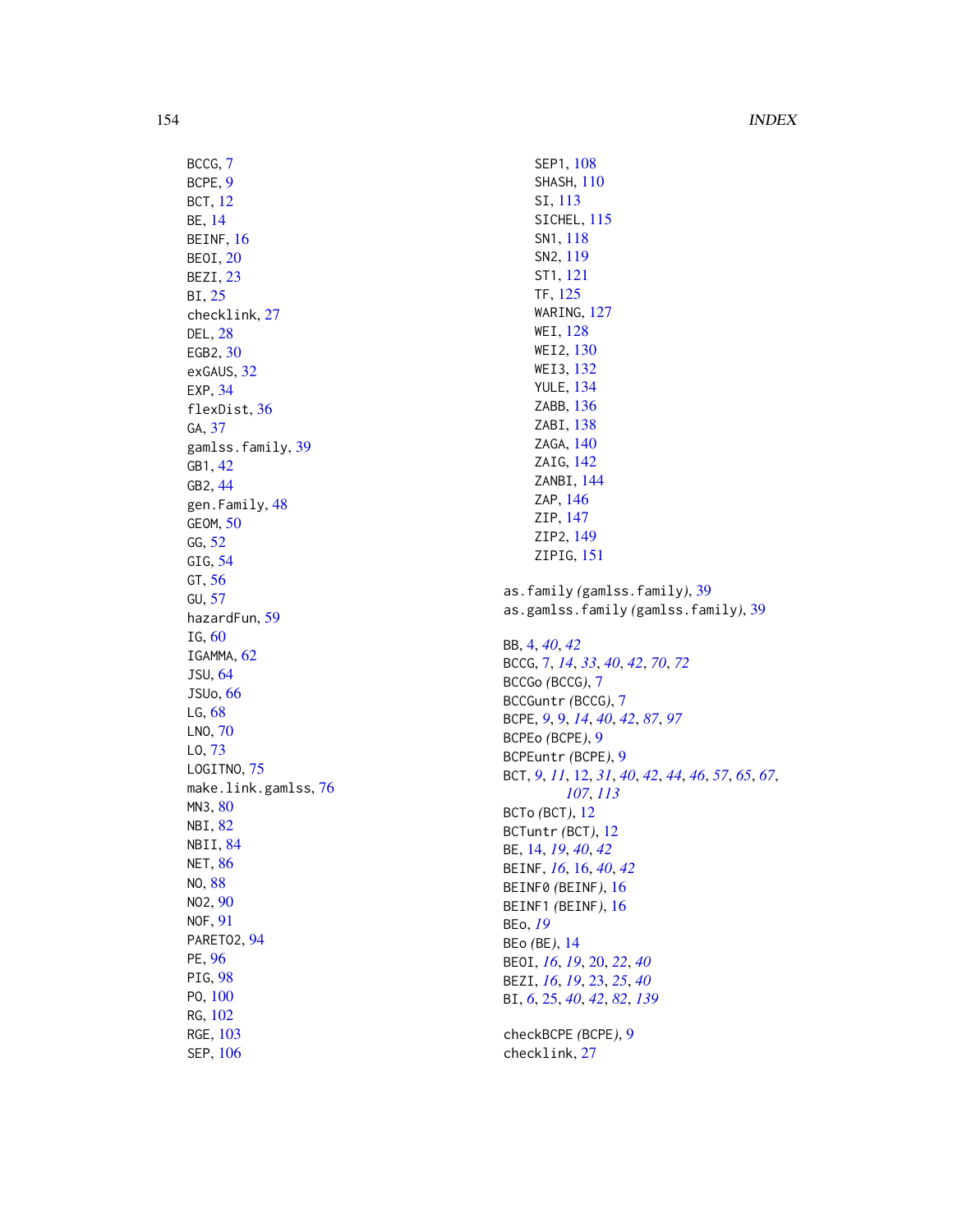dBB *(*BB *)* , [4](#page-3-0) dBCCG *(*BCCG *)* , [7](#page-6-0) dBCCGo *(*BCCG *)* , [7](#page-6-0) dBCPE *(*BCPE *)* , [9](#page-8-0) dBCPEo *(*BCPE *)* , [9](#page-8-0) dBCT *(*BCT *)* , [12](#page-11-0) dBCTo *(*BCT *)* , [12](#page-11-0) dBE *(*BE *)* , [14](#page-13-0) dBEINF *(*BEINF *)* , [16](#page-15-0) dBEINF0 *(*BEINF *)* , [16](#page-15-0) dBEINF1 *(*BEINF *)* , [16](#page-15-0) dBEo *(*BE *)* , [14](#page-13-0) dBEOI *(*BEOI *)* , [20](#page-19-0) dBEZI *(*BEZI *)* , [23](#page-22-0) dBI *(*BI *)* , [25](#page-24-0) dDEL *(*DEL *)* , [28](#page-27-0) dEGB2 *(*EGB2 *)* , [30](#page-29-0) DEL , [28](#page-27-0) , *[40](#page-39-0)* dexGAUS *(*exGAUS *)* , [32](#page-31-0) dEXP *(*EXP *)* , [34](#page-33-0) dGA *(*GA *)* , [37](#page-36-0) dGB1 *(*GB1 *)* , [42](#page-41-0) dGB2 *(*GB2 *)* , [44](#page-43-0) dGE *(*GE *)* , [46](#page-45-0) dGEOM *(*GEOM *)* , [50](#page-49-0) dGG *(*GG *)* , [52](#page-51-0) dGIG *(*GIG *)* , [54](#page-53-0) dGP *(*GB2 *)* , [44](#page-43-0) dGT *(*GT *)* , [56](#page-55-0) dGU *(*GU *)* , [57](#page-56-0) dIG *(*IG *)* , [60](#page-59-0) dIGAMMA *(*IGAMMA *)* , [62](#page-61-0) dJSU *(*JSU *)* , [64](#page-63-0) dJSUo *(*JSUo *)* , [66](#page-65-0) dLG *(*LG *)* , [68](#page-67-1) dLNO *(*LNO *)* , [70](#page-69-0) dLO *(*LO *)* , [73](#page-72-0) dLOGITNO *(*LOGITNO *)* , [75](#page-74-0) dLOGNO *(*LNO *)* , [70](#page-69-0) dLOGNO2 *(*LNO *)* , [70](#page-69-0) dMN3 *(*MN3 *)* , [80](#page-79-0) dMN4 *(*MN3 *)* , [80](#page-79-0) dMN5 *(*MN3 *)* , [80](#page-79-0) dNBI *(*NBI *)* , [82](#page-81-1) dNBII *(*NBII *)* , [84](#page-83-1) dNET *(*NET *)* , [86](#page-85-0) dNO *(*NO *)* , [88](#page-87-0) dNO2 *(*NO2 *)* , [90](#page-89-0)

dNOF *(*NOF *)* , [91](#page-90-0) dPARETO2 *(*PARETO2 *)* , [94](#page-93-0) dPARETO2o *(*PARETO2 *)* , [94](#page-93-0) dPE *(*PE *)* , [96](#page-95-0) dPE2 *(*PE *)* , [96](#page-95-0) dPIG *(*PIG *)* , [98](#page-97-1) dPO *(*PO *)* , [100](#page-99-1) dRG *(*RG *)* , [102](#page-101-0) dRGE *(*RGE *)* , [103](#page-102-0) dSEP *(*SEP *)* , [106](#page-105-0) dSEP1 *(*SEP1 *)* , [108](#page-107-0) dSEP2 *(*SEP1 *)* , [108](#page-107-0) dSEP3 *(*SEP1 *)* , [108](#page-107-0) dSEP4 *(*SEP1 *)* , [108](#page-107-0) dSHASH *(*SHASH *)* , [110](#page-109-0) dSHASHo *(*SHASH *)* , [110](#page-109-0) dSHASHo2 *(*SHASH *)* , [110](#page-109-0) dSI *(*SI *)* , [113](#page-112-0) dSICHEL *(*SICHEL *)* , [115](#page-114-0) dSN1 *(*SN1 *)* , [118](#page-117-0) dSN2 *(*SN2 *)* , [119](#page-118-0) dSST *(*ST1 *)* , [121](#page-120-0) dST1 *(*ST1 *)* , [121](#page-120-0) dST2 *(*ST1 *)* , [121](#page-120-0) dST3 *(*ST1 *)* , [121](#page-120-0) dST3C *(*ST1 *)* , [121](#page-120-0) dST4 *(*ST1 *)* , [121](#page-120-0) dST5 *(*ST1 *)* , [121](#page-120-0) dTF *(*TF *)* , [125](#page-124-0) dTF2 *(*TF *)* , [125](#page-124-0) dWARING *(*WARING *)* , [127](#page-126-0) dWEI *(*WEI *)* , [128](#page-127-0) dWEI2 *(*WEI2 *)* , [130](#page-129-0) dWEI3 *(*WEI3 *)* , [132](#page-131-0) dYULE *(*YULE *)* , [134](#page-133-0) dZABB *(*ZABB *)* , [136](#page-135-0) dZABI *(*ZABI *)* , [138](#page-137-0) dZAGA *(*ZAGA *)* , [140](#page-139-0) dZAIG *(*ZAIG *)* , [142](#page-141-0) dZALG *(*LG *)* , [68](#page-67-1) dZANBI *(*ZANBI *)* , [144](#page-143-0) dZAP *(*ZAP *)* , [146](#page-145-0) dZIBB *(*ZABB *)* , [136](#page-135-0) dZIBI *(*ZABI *)* , [138](#page-137-0) dZINBI *(*ZANBI *)* , [144](#page-143-0) dZIP *(*ZIP *)* , [147](#page-146-1) dZIP2 *(*ZIP2 *)* , [149](#page-148-1) dZIPIG *(*ZIPIG *)* , [151](#page-150-0)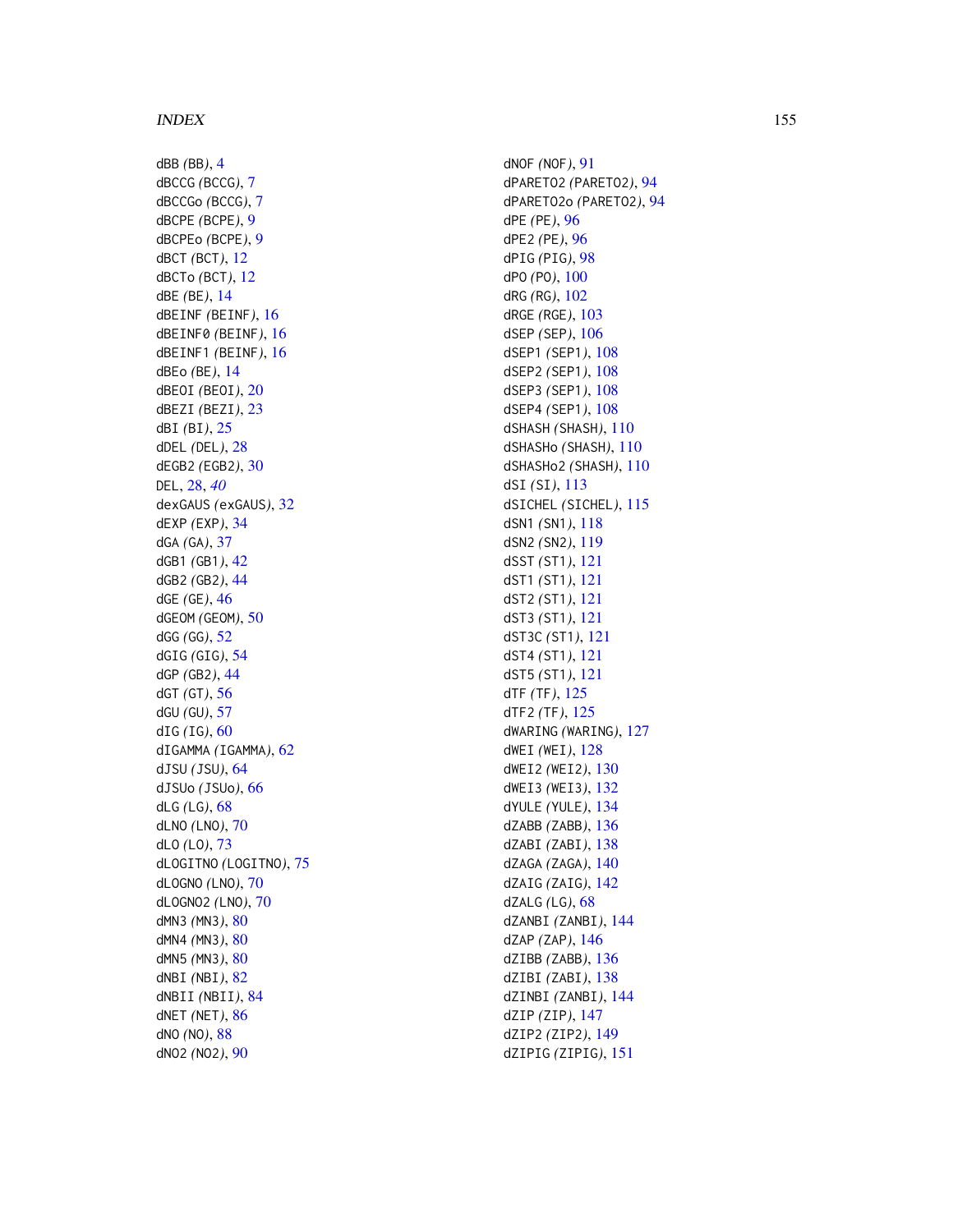EGB2, [30,](#page-29-0) *[40](#page-39-0)* exGAUS, [32,](#page-31-0) *[40](#page-39-0)* EXP, [34,](#page-33-0) *[40](#page-39-0)* Family *(*gen.Family*)*, [48](#page-47-0) fittedMN *(*MN3*)*, [80](#page-79-0) flexDist, [36](#page-35-0) GA, *[33](#page-32-0)*, [37,](#page-36-0) *[40](#page-39-0)*, *[42](#page-41-0)*, *[53](#page-52-0)*, *[62,](#page-61-0) [63](#page-62-0)*, *[141](#page-140-0)* gamlss.dist *(*gamlss.dist-package*)*, [3](#page-2-0) gamlss.dist-package, [3](#page-2-0) gamlss.family, *[4](#page-3-0)*, *[6](#page-5-0)*, *[9](#page-8-0)*, *[11](#page-10-0)*, *[14](#page-13-0)*, *[16](#page-15-0)*, *[19](#page-18-0)*, *[22](#page-21-0)*, *[25](#page-24-0)*, *[27,](#page-26-0) [28](#page-27-0)*, *[30,](#page-29-0) [31](#page-30-0)*, *[33](#page-32-0)*, *[35](#page-34-0)*, *[39](#page-38-1)*, [39,](#page-38-1) *[44](#page-43-0)*, *[46,](#page-45-0) [47](#page-46-0)*, *[51](#page-50-0)*, *[53](#page-52-0)*, *[55](#page-54-0)*, *[57](#page-56-0)*, *[59,](#page-58-0) [60](#page-59-0)*, *[62,](#page-61-0) [63](#page-62-0)*, *[65](#page-64-0)*, *[67](#page-66-0)*, *[69,](#page-68-0) [70](#page-69-0)*, *[72](#page-71-0)*, *[74](#page-73-0)*, *[76](#page-75-0)*, *[78](#page-77-0)*, *[82](#page-81-1)*, *[84](#page-83-1)*, *[86,](#page-85-0) [87](#page-86-0)*, *[89](#page-88-0)*, *[91](#page-90-0)*, *[93](#page-92-0)*, *[95](#page-94-0)*, *[97](#page-96-0)*, *[99](#page-98-0)*, *[101](#page-100-0)*, *[103](#page-102-0)*, *[105](#page-104-0)*, *[107](#page-106-0)*, *[110](#page-109-0)*, *[113](#page-112-0)*, *[115](#page-114-0)*, *[117](#page-116-0)*, *[119](#page-118-0)*, *[121](#page-120-0)*, *[124](#page-123-0)*, *[126](#page-125-0)*, *[128](#page-127-0)*, *[130](#page-129-0)*, *[132–](#page-131-0)[135](#page-134-0)*, *[137](#page-136-0)*, *[139](#page-138-0)*, *[141](#page-140-0)*, *[144,](#page-143-0) [145](#page-144-0)*, *[147](#page-146-1)*, *[149](#page-148-1)*, *[151,](#page-150-0) [152](#page-151-0)* GB1, *[40](#page-39-0)*, [42](#page-41-0) GB2, *[40](#page-39-0)*, [44](#page-43-0) GE, [46](#page-45-0) gen.Family, [48](#page-47-0) gen.hazard *(*hazardFun*)*, [59](#page-58-0) GEOM, *[40](#page-39-0)*, [50](#page-49-0) GG, *[40](#page-39-0)*, [52](#page-51-0) GIG, *[40](#page-39-0)*, [54,](#page-53-0) *[62](#page-61-0)* GP *(*GB2*)*, [44](#page-43-0) GT, *[40](#page-39-0)*, [56](#page-55-0) GU, *[40](#page-39-0)*, *[42](#page-41-0)*, [57](#page-56-0) hazardFun, [59](#page-58-0) histSmo, *[37](#page-36-0)* IG, *[33](#page-32-0)*, *[40](#page-39-0)*, *[42](#page-41-0)*, *[55](#page-54-0)*, [60,](#page-59-0) *[144](#page-143-0)* IGAMMA, *[40](#page-39-0)*, [62](#page-61-0) JSU, *[31](#page-30-0)*, *[40](#page-39-0)*, *[42](#page-41-0)*, *[44](#page-43-0)*, *[46](#page-45-0)*, *[57](#page-56-0)*, [64,](#page-63-0) *[67](#page-66-0)*, *[107](#page-106-0)*, *[113](#page-112-0)* JSUo, *[65](#page-64-0)*, [66](#page-65-0) LG, *[40](#page-39-0)*, [68](#page-67-1) LNO, *[33](#page-32-0)*, *[40](#page-39-0)*, *[42](#page-41-0)*, [70](#page-69-0) LO, *[40](#page-39-0)*, *[42](#page-41-0)*, [73](#page-72-0) LOGITNO, [75](#page-74-0) LOGNO, *[40](#page-39-0)*, *[76](#page-75-0)* LOGNO *(*LNO*)*, [70](#page-69-0) LOGNO2 *(*LNO*)*, [70](#page-69-0)

make.link.gamlss, [76](#page-75-0)

meanBEINF *(*BEINF*)*, [16](#page-15-0) meanBEINF0 *(*BEINF*)*, [16](#page-15-0) meanBEINF1 *(*BEINF*)*, [16](#page-15-0) meanBEOI *(*BEOI*)*, [20](#page-19-0) meanBEZI *(*BEZI*)*, [23](#page-22-0) meanZAGA *(*ZAGA*)*, [140](#page-139-0) meanZAIG *(*ZAIG*)*, [142](#page-141-0) MN3, [80](#page-79-0) MN4 *(*MN3*)*, [80](#page-79-0) MN5 *(*MN3*)*, [80](#page-79-0) MULTIN *(*MN3*)*, [80](#page-79-0) NBI, *[40](#page-39-0)*, *[42](#page-41-0)*, [82,](#page-81-1) *[86](#page-85-0)*, *[99](#page-98-0)*, *[101](#page-100-0)*, *[115](#page-114-0)*, *[137](#page-136-0)*, *[145](#page-144-0)* NBII, *[40](#page-39-0)*, *[42](#page-41-0)*, *[84](#page-83-1)*, [84,](#page-83-1) *[99](#page-98-0)*, *[101](#page-100-0)*, *[115](#page-114-0)*, *[137](#page-136-0)*, *[145](#page-144-0)* NET, *[40](#page-39-0)*, [86](#page-85-0) NO, *[40](#page-39-0)*, *[42](#page-41-0)*, *[74](#page-73-0)*, [88,](#page-87-0) *[91](#page-90-0)*, *[93](#page-92-0)* NO2, *[89](#page-88-0)*, [90,](#page-89-0) *[93](#page-92-0)* NOF, *[40](#page-39-0)*, [91](#page-90-0) own.linkfun *(*make.link.gamlss*)*, [76](#page-75-0) own.linkinv *(*make.link.gamlss*)*, [76](#page-75-0) own.mu.eta *(*make.link.gamlss*)*, [76](#page-75-0) own.valideta *(*make.link.gamlss*)*, [76](#page-75-0)

PARETO2, *[40](#page-39-0)*, [94](#page-93-0) PARETO2o, *[40](#page-39-0)* PARETO2o *(*PARETO2*)*, [94](#page-93-0) pBB *(*BB*)*, [4](#page-3-0) pBCCG *(*BCCG*)*, [7](#page-6-0) pBCCGo *(*BCCG*)*, [7](#page-6-0) pBCPE *(*BCPE*)*, [9](#page-8-0) pBCPEo *(*BCPE*)*, [9](#page-8-0) pBCT *(*BCT*)*, [12](#page-11-0) pBCTo *(*BCT*)*, [12](#page-11-0) pBE *(*BE*)*, [14](#page-13-0) pBEINF *(*BEINF*)*, [16](#page-15-0) pBEINF0 *(*BEINF*)*, [16](#page-15-0) pBEINF1 *(*BEINF*)*, [16](#page-15-0) pBEo *(*BE*)*, [14](#page-13-0) pBEOI *(*BEOI*)*, [20](#page-19-0) pBEZI *(*BEZI*)*, [23](#page-22-0) pBI *(*BI*)*, [25](#page-24-0) pDEL *(*DEL*)*, [28](#page-27-0) PE, *[40](#page-39-0)*, *[42](#page-41-0)*, [96](#page-95-0) PE2, *[40](#page-39-0)* PE2 *(*PE*)*, [96](#page-95-0) pEGB2 *(*EGB2*)*, [30](#page-29-0) pexGAUS *(*exGAUS*)*, [32](#page-31-0) pEXP *(*EXP*)*, [34](#page-33-0)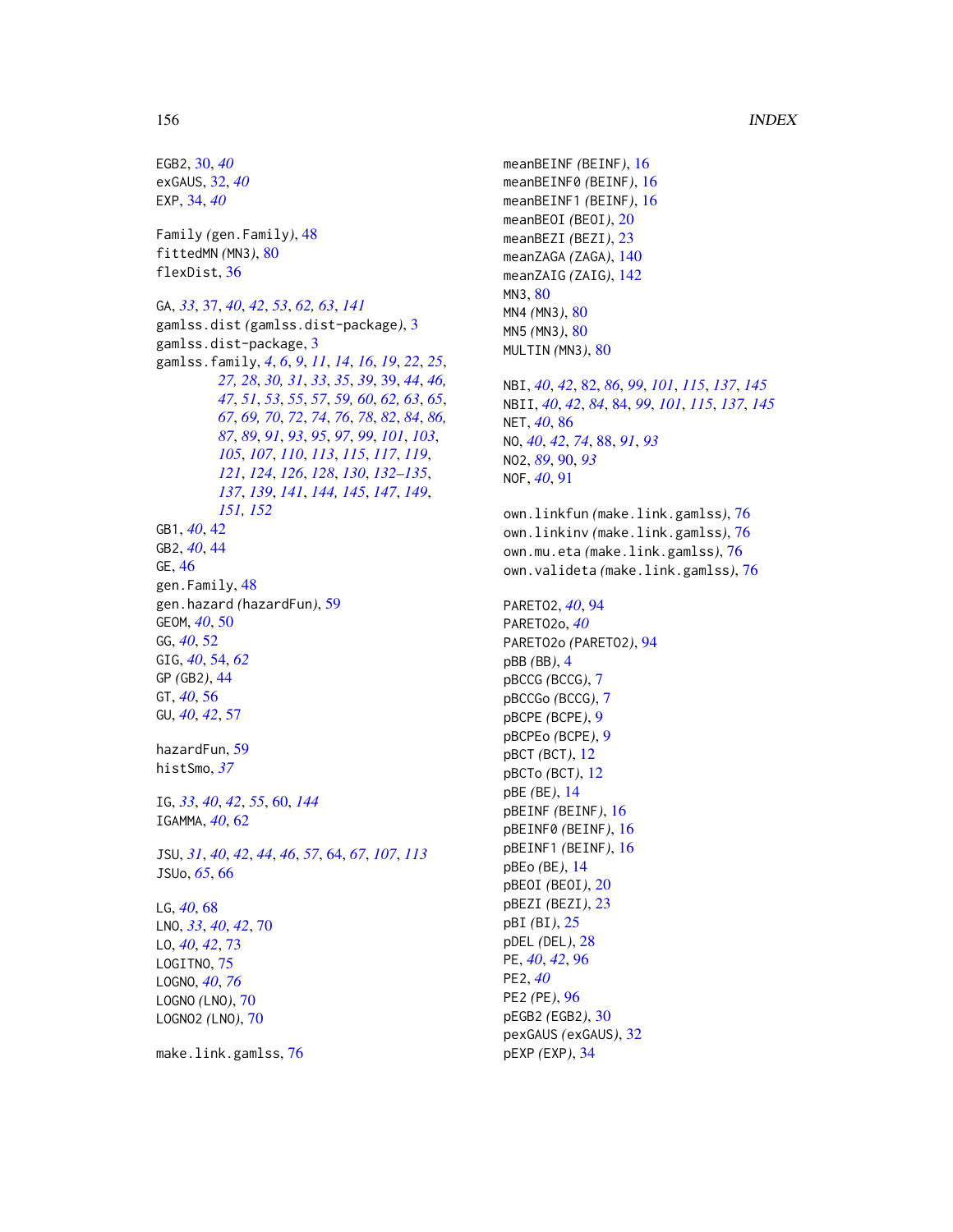pGA *(*GA *)* , [37](#page-36-0) pGB1 *(*GB1 *)* , [42](#page-41-0) pGB2 *(*GB2 *)* , [44](#page-43-0) pGE *(*GE *)* , [46](#page-45-0) pGEOM *(*GEOM *)* , [50](#page-49-0) pGG *(*GG *)* , [52](#page-51-0) pGIG *(*GIG *)* , [54](#page-53-0) pGP *(*GB2 *)* , [44](#page-43-0) pGT *(*GT *)* , [56](#page-55-0) pGU *(*GU *)* , [57](#page-56-0) PIG , *[40](#page-39-0)* , *[42](#page-41-0)* , *[84](#page-83-1)* , *[86](#page-85-0)* , [98](#page-97-1) , *[115](#page-114-0)* , *[117](#page-116-0)* , *[152](#page-151-0)* pIG *(*IG *)* , [60](#page-59-0) pIGAMMA *(*IGAMMA *)* , [62](#page-61-0) pJSU *(*JSU *)* , [64](#page-63-0) pJSUo *(*JSUo *)* , [66](#page-65-0) pLG *(*LG *)* , [68](#page-67-1) pLNO *(*LNO *)* , [70](#page-69-0) pLO *(*LO *)* , [73](#page-72-0) pLOGITNO *(*LOGITNO *)* , [75](#page-74-0) pLOGNO *(*LNO *)* , [70](#page-69-0) pLOGNO2 *(*LNO *)* , [70](#page-69-0) plotBEINF *(*BEINF *)* , [16](#page-15-0) plotBEINF0 *(*BEINF *)* , [16](#page-15-0) plotBEINF1 *(*BEINF *)* , [16](#page-15-0) plotBEOI *(*BEOI *)* , [20](#page-19-0) plotBEZI *(*BEZI *)* , [23](#page-22-0) plotZAGA *(*ZAGA *)* , [140](#page-139-0) plotZAIG *(*ZAIG *)* , [142](#page-141-0) pMN3 *(*MN3 *)* , [80](#page-79-0) pMN4 *(*MN3 *)* , [80](#page-79-0) pMN5 *(*MN3 *)* , [80](#page-79-0) pNBI *(*NBI *)* , [82](#page-81-1) pNBII *(*NBII *)* , [84](#page-83-1) pNET *(*NET *)* , [86](#page-85-0) pNO *(*NO *)* , [88](#page-87-0) pNO2 *(*NO2 *)* , [90](#page-89-0) pNOF *(*NOF *)* , [91](#page-90-0) PO , *[40](#page-39-0)* , *[42](#page-41-0)* , *[69](#page-68-0)* , [100](#page-99-1) , *[147](#page-146-1)* , *[149](#page-148-1)* pPARETO2 *(*PARETO2 *)* , [94](#page-93-0) pPARETO2o *(*PARETO2 *)* , [94](#page-93-0) pPE *(*PE *)* , [96](#page-95-0) pPE2 *(*PE *)* , [96](#page-95-0) pPIG *(*PIG *)* , [98](#page-97-1) pPO *(*PO *)* , [100](#page-99-1) pRG *(*RG *)* , [102](#page-101-0) pRGE *(*RGE *)* , [103](#page-102-0) print.gamlss.family *(*gamlss.family *)* , [39](#page-38-1) pSEP *(*SEP *)* , [106](#page-105-0)

pSEP1 *(*SEP1 *)* , [108](#page-107-0) pSEP2 *(*SEP1 *)* , [108](#page-107-0) pSEP3 *(*SEP1 *)* , [108](#page-107-0) pSEP4 *(*SEP1 *)* , [108](#page-107-0) pSHASH *(*SHASH *)* , [110](#page-109-0) pSHASHo *(*SHASH *)* , [110](#page-109-0) pSHASHo2 *(*SHASH *)* , [110](#page-109-0) pSI *(*SI *)* , [113](#page-112-0) pSICHEL *(*SICHEL *)* , [115](#page-114-0) pSN1 *(*SN1 *)* , [118](#page-117-0) pSN2 *(*SN2 *)* , [119](#page-118-0) pSST *(*ST1 *)* , [121](#page-120-0) pST1 *(*ST1 *)* , [121](#page-120-0) pST2 *(*ST1 *)* , [121](#page-120-0) pST3 *(*ST1 *)* , [121](#page-120-0) pST3C *(*ST1 *)* , [121](#page-120-0) pST4 *(*ST1 *)* , [121](#page-120-0) pST5 *(*ST1 *)* , [121](#page-120-0) pTF *(*TF *)* , [125](#page-124-0) pTF2 *(*TF *)* , [125](#page-124-0) pWARING *(*WARING *)* , [127](#page-126-0) pWEI *(*WEI *)* , [128](#page-127-0) pWEI2 *(*WEI2 *)* , [130](#page-129-0) pWEI3 *(*WEI3 *)* , [132](#page-131-0) pYULE *(*YULE *)* , [134](#page-133-0) pZABB *(*ZABB *)* , [136](#page-135-0) pZABI *(*ZABI *)* , [138](#page-137-0) pZAGA *(*ZAGA *)* , [140](#page-139-0) pZAIG *(*ZAIG *)* , [142](#page-141-0) pZALG *(*LG *)* , [68](#page-67-1) pZANBI *(*ZANBI *)* , [144](#page-143-0) pZAP *(*ZAP *)* , [146](#page-145-0) pZIBB *(*ZABB *)* , [136](#page-135-0) pZIBI *(*ZABI *)* , [138](#page-137-0) pZINBI *(*ZANBI *)* , [144](#page-143-0) pZIP *(*ZIP *)* , [147](#page-146-1) pZIP2 *(*ZIP2 *)* , [149](#page-148-1) pZIPIG *(*ZIPIG *)* , [151](#page-150-0) qBB *(*BB *)* , [4](#page-3-0) qBCCG *(*BCCG *)* , [7](#page-6-0) qBCCGo *(*BCCG *)* , [7](#page-6-0) qBCPE *(*BCPE *)* , [9](#page-8-0) qBCPEo *(*BCPE *)* , [9](#page-8-0) qBCT *(*BCT *)* , [12](#page-11-0) qBCTo *(*BCT *)* , [12](#page-11-0)

qBE *(*BE *)* , [14](#page-13-0) qBEINF *(*BEINF *)* , [16](#page-15-0) qBEINF0 *(*BEINF *)* , [16](#page-15-0)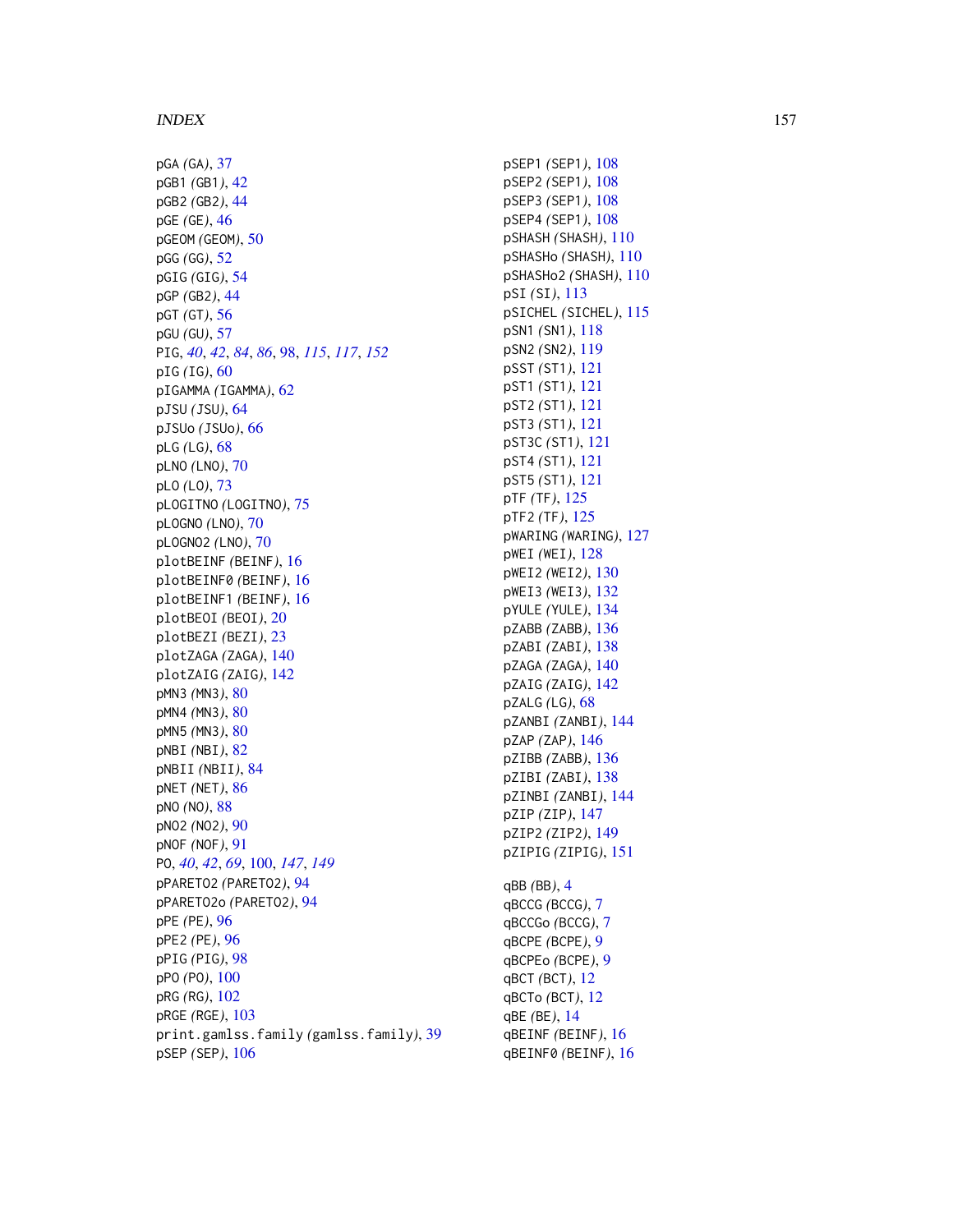qBEINF1 *(*BEINF *)* , [16](#page-15-0) qBEo *(*BE *)* , [14](#page-13-0) qBEOI *(*BEOI *)* , [20](#page-19-0) qBEZI *(*BEZI *)* , [23](#page-22-0) qBI *(*BI *)* , [25](#page-24-0) qDEL *(*DEL *)* , [28](#page-27-0) qEGB2 *(*EGB2 *)* , [30](#page-29-0) qexGAUS *(*exGAUS *)* , [32](#page-31-0) qEXP *(*EXP *)* , [34](#page-33-0) qGA *(*GA *)* , [37](#page-36-0) qGB1 *(*GB1 *)* , [42](#page-41-0) qGB2 *(*GB2 *)* , [44](#page-43-0) qGE *(*GE *)* , [46](#page-45-0) qGEOM *(*GEOM *)* , [50](#page-49-0) qGG *(*GG *)* , [52](#page-51-0) qGIG *(*GIG *)* , [54](#page-53-0) qGP *(*GB2 *)* , [44](#page-43-0) qGT *(*GT *)* , [56](#page-55-0) qGU *(*GU *)* , [57](#page-56-0) qIG *(*IG *)* , [60](#page-59-0) qIGAMMA *(*IGAMMA *)* , [62](#page-61-0) qJSU *(*JSU *)* , [64](#page-63-0) qJSUo *(*JSUo *)* , [66](#page-65-0) qLG *(*LG *)* , [68](#page-67-1) qLNO *(*LNO *)* , [70](#page-69-0) qLO *(*LO *)* , [73](#page-72-0) qLOGITNO *(*LOGITNO *)* , [75](#page-74-0) qLOGNO *(*LNO *)* , [70](#page-69-0) qLOGNO2 *(*LNO *)* , [70](#page-69-0) qMN3 *(*MN3 *)* , [80](#page-79-0) qMN4 *(*MN3 *)* , [80](#page-79-0) qMN5 *(*MN3 *)* , [80](#page-79-0) qNBI *(*NBI *)* , [82](#page-81-1) qNBII *(*NBII *)* , [84](#page-83-1) qNO *(*NO *)* , [88](#page-87-0) qNO2 *(*NO2 *)* , [90](#page-89-0) qNOF *(*NOF *)* , [91](#page-90-0) qPARETO2 *(*PARETO2 *)* , [94](#page-93-0) qPARETO2o *(*PARETO2 *)* , [94](#page-93-0) qPE *(*PE *)* , [96](#page-95-0) qPE2 *(*PE *)* , [96](#page-95-0) qPIG *(*PIG *)* , [98](#page-97-1) qPO *(*PO *)* , [100](#page-99-1) qRG *(*RG *)* , [102](#page-101-0) qRGE *(*RGE *)* , [103](#page-102-0) qSEP *(*SEP *)* , [106](#page-105-0) qSEP1 *(*SEP1 *)* , [108](#page-107-0) qSEP2 *(*SEP1 *)* , [108](#page-107-0)

qSEP3 *(*SEP1 *)* , [108](#page-107-0) qSEP4 *(*SEP1 *)* , [108](#page-107-0) qSHASH *(*SHASH *)* , [110](#page-109-0) qSHASHo *(*SHASH *)* , [110](#page-109-0) qSHASHo2 *(*SHASH *)* , [110](#page-109-0) qSI *(*SI *)* , [113](#page-112-0) qSICHEL *(*SICHEL *)* , [115](#page-114-0) qSN1 *(*SN1 *)* , [118](#page-117-0) qSN2 *(*SN2 *)* , [119](#page-118-0) qSST *(*ST1 *)* , [121](#page-120-0) qST1 *(*ST1 *)* , [121](#page-120-0) qST2 *(*ST1 *)* , [121](#page-120-0) qST3 *(*ST1 *)* , [121](#page-120-0) qST3C *(*ST1 *)* , [121](#page-120-0) qST4 *(*ST1 *)* , [121](#page-120-0) qST5 *(*ST1 *)* , [121](#page-120-0) qTF *(*TF *)* , [125](#page-124-0) qTF2 *(*TF *)* , [125](#page-124-0) qWARING *(*WARING *)* , [127](#page-126-0) qWEI *(*WEI *)* , [128](#page-127-0) qWEI2 *(*WEI2 *)* , [130](#page-129-0) qWEI3 *(*WEI3 *)* , [132](#page-131-0) qYULE *(*YULE *)* , [134](#page-133-0) qZABB *(*ZABB *)* , [136](#page-135-0) qZABI *(*ZABI *)* , [138](#page-137-0) qZAGA *(*ZAGA *)* , [140](#page-139-0) qZAIG *(*ZAIG *)* , [142](#page-141-0) qZALG *(*LG *)* , [68](#page-67-1) qZANBI *(*ZANBI *)* , [144](#page-143-0) qZAP *(*ZAP *)* , [146](#page-145-0) qZIBB *(*ZABB *)* , [136](#page-135-0) qZIBI *(*ZABI *)* , [138](#page-137-0) qZINBI *(*ZANBI *)* , [144](#page-143-0) qZIP *(*ZIP *)* , [147](#page-146-1) qZIP2 *(*ZIP2 *)* , [149](#page-148-1) qZIPIG *(*ZIPIG *)* , [151](#page-150-0) rBB *(*BB *)* , [4](#page-3-0) rBCCG *(*BCCG *)* , [7](#page-6-0) rBCCGo *(*BCCG *)* , [7](#page-6-0) rBCPE *(*BCPE *)* , [9](#page-8-0) rBCPEo *(*BCPE *)* , [9](#page-8-0) rBCT *(*BCT *)* , [12](#page-11-0) rBCTo *(*BCT *)* , [12](#page-11-0) rBE *(*BE *)* , [14](#page-13-0) rBEINF *(*BEINF *)* , [16](#page-15-0) rBEINF0 *(*BEINF *)* , [16](#page-15-0) rBEINF1 *(*BEINF *)* , [16](#page-15-0) rBEo *(*BE *)* , [14](#page-13-0)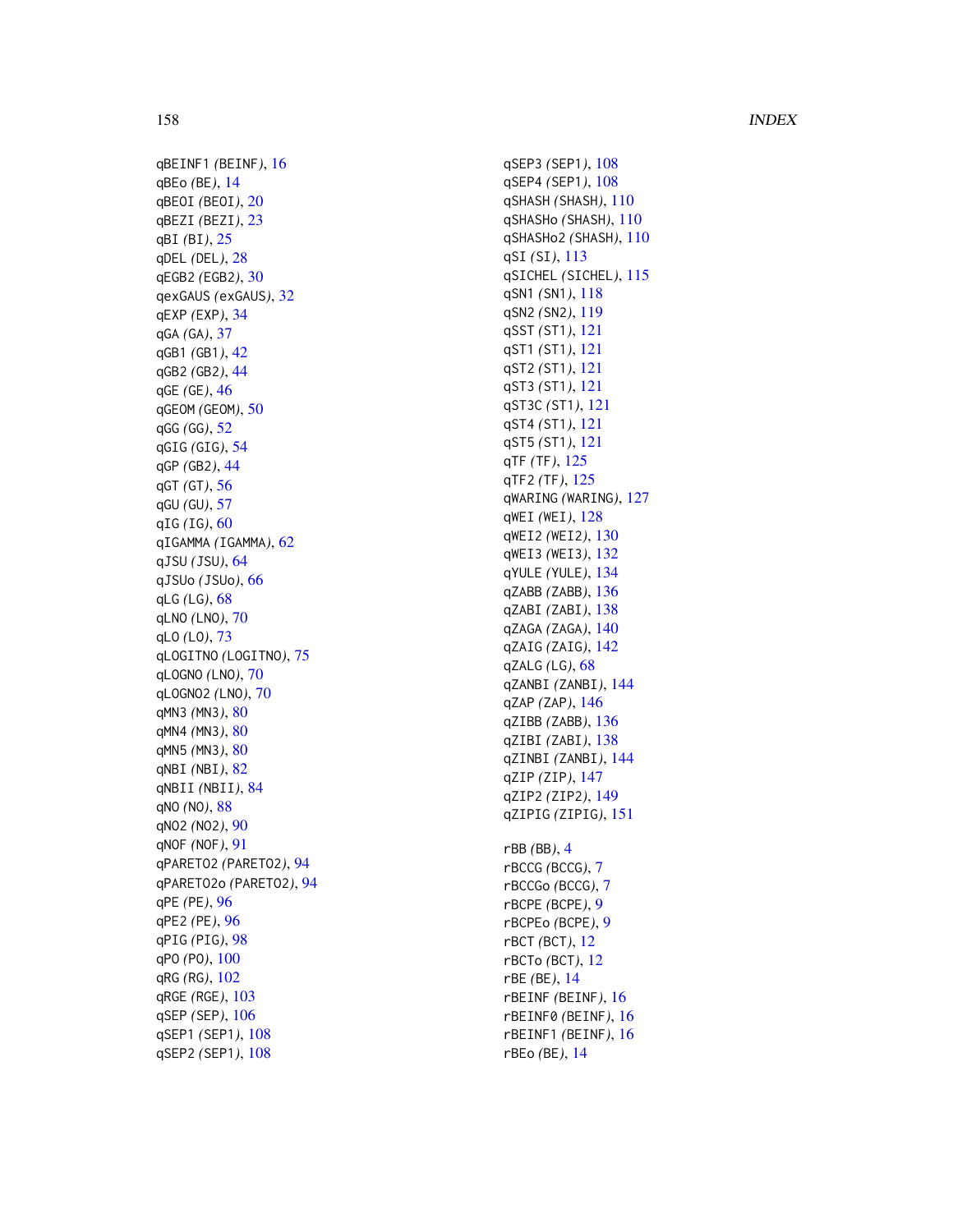rBEOI *(*BEOI *)* , [20](#page-19-0) rBEZI *(*BEZI *)* , [23](#page-22-0) rBI *(*BI *)* , [25](#page-24-0) rDEL *(*DEL *)* , [28](#page-27-0) rEGB2 *(*EGB2 *)* , [30](#page-29-0) rexGAUS *(*exGAUS *)* , [32](#page-31-0) rEXP *(*EXP *)* , [34](#page-33-0) RG , *[40](#page-39-0)* , *[42](#page-41-0)* , *[59](#page-58-0)* , [102](#page-101-0) rGA *(*GA *)* , [37](#page-36-0) rGB1 *(*GB1 *)* , [42](#page-41-0) rGB2 *(*GB2 *)* , [44](#page-43-0) RGE , *[40](#page-39-0)* , [103](#page-102-0) rGE *(*GE *)* , [46](#page-45-0) rGEOM *(*GEOM *)* , [50](#page-49-0) rGG *(*GG *)* , [52](#page-51-0) rGIG *(*GIG *)* , [54](#page-53-0) rGP *(*GB2 *)* , [44](#page-43-0) rGT *(*GT *)* , [56](#page-55-0) rGU *(*GU *)* , [57](#page-56-0) rIG *(*IG *)* , [60](#page-59-0) rIGAMMA *(*IGAMMA *)* , [62](#page-61-0) rJSU *(*JSU *)* , [64](#page-63-0) rJSUo *(*JSUo *)* , [66](#page-65-0) rLG *(*LG *)* , [68](#page-67-1) rLNO *(*LNO *)* , [70](#page-69-0) rLO *(*LO *)* , [73](#page-72-0) rLOGITNO *(*LOGITNO *)* , [75](#page-74-0) rLOGNO *(*LNO *)* , [70](#page-69-0) rLOGNO2 *(*LNO *)* , [70](#page-69-0) rMN3 *(*MN3 *)* , [80](#page-79-0) rMN4 *(*MN3 *)* , [80](#page-79-0) rMN5 *(*MN3 *)* , [80](#page-79-0) rNBI *(*NBI *)* , [82](#page-81-1) rNBII *(*NBII *)* , [84](#page-83-1) rNO *(*NO *)* , [88](#page-87-0) rNO2 *(*NO2 *)* , [90](#page-89-0) rNOF *(*NOF *)* , [91](#page-90-0) rPARETO2 *(*PARETO2 *)* , [94](#page-93-0) rPARETO2o *(*PARETO2 *)* , [94](#page-93-0) rPE *(*PE *)* , [96](#page-95-0) rPE2 *(*PE *)* , [96](#page-95-0) rPIG *(*PIG *)* , [98](#page-97-1) rPO *(*PO *)* , [100](#page-99-1) rRG *(*RG *)* , [102](#page-101-0) rRGE *(*RGE *)* , [103](#page-102-0) rSEP *(*SEP *)* , [106](#page-105-0) rSEP1 *(*SEP1 *)* , [108](#page-107-0) rSEP2 *(*SEP1 *)* , [108](#page-107-0)

rSEP3 *(*SEP1 *)* , [108](#page-107-0) rSEP4 *(*SEP1 *)* , [108](#page-107-0) rSHASH *(*SHASH *)* , [110](#page-109-0) rSHASHo *(*SHASH *)* , [110](#page-109-0) rSHASHo2 *(*SHASH *)* , [110](#page-109-0) rSI *(*SI *)* , [113](#page-112-0) rSICHEL *(*SICHEL *)* , [115](#page-114-0) rSN1 *(*SN1 *)* , [118](#page-117-0) rSN2 *(*SN2 *)* , [119](#page-118-0) rSST *(*ST1 *)* , [121](#page-120-0) rST1 *(*ST1 *)* , [121](#page-120-0) rST2 *(*ST1 *)* , [121](#page-120-0) rST3 *(*ST1 *)* , [121](#page-120-0) rST3C *(*ST1 *)* , [121](#page-120-0) rST4 *(*ST1 *)* , [121](#page-120-0) rST5 *(*ST1 *)* , [121](#page-120-0) rTF *(*TF *)* , [125](#page-124-0) rTF2 *(*TF *)* , [125](#page-124-0) rWARING *(*WARING *)* , [127](#page-126-0) rWEI *(*WEI *)* , [128](#page-127-0) rWEI2 *(*WEI2 *)* , [130](#page-129-0) rWEI3 *(*WEI3 *)* , [132](#page-131-0) rYULE *(*YULE *)* , [134](#page-133-0) rZABB *(*ZABB *)* , [136](#page-135-0) rZABI *(*ZABI *)* , [138](#page-137-0) rZAGA *(*ZAGA *)* , [140](#page-139-0) rZAIG *(*ZAIG *)* , [142](#page-141-0) rZALG *(*LG *)* , [68](#page-67-1) rZANBI *(*ZANBI *)* , [144](#page-143-0) rZAP *(*ZAP *)* , [146](#page-145-0) rZIBB *(*ZABB *)* , [136](#page-135-0) rZIBI *(*ZABI *)* , [138](#page-137-0) rZINBI *(*ZANBI *)* , [144](#page-143-0) rZIP *(*ZIP *)* , [147](#page-146-1) rZIP2 *(*ZIP2 *)* , [149](#page-148-1) rZIPIG *(*ZIPIG *)* , [151](#page-150-0) SEP , [106](#page-105-0) , *[110](#page-109-0)* SEP1 , *[41](#page-40-0)* , [108](#page-107-0) , *[124](#page-123-0)* SEP2 , *[41](#page-40-0)* SEP2 *(*SEP1 *)* , [108](#page-107-0) SEP3 , *[41](#page-40-0)* SEP3 *(*SEP1 *)* , [108](#page-107-0) SEP4 , *[41](#page-40-0)* SEP4 *(*SEP1 *)* , [108](#page-107-0) SHASH , *[41](#page-40-0)* , [110](#page-109-0) , *[124](#page-123-0)* SHASHo , *[41](#page-40-0)* SHASHo *(*SHASH *)* , [110](#page-109-0) SHASHo2 *(*SHASH *)* , [110](#page-109-0)